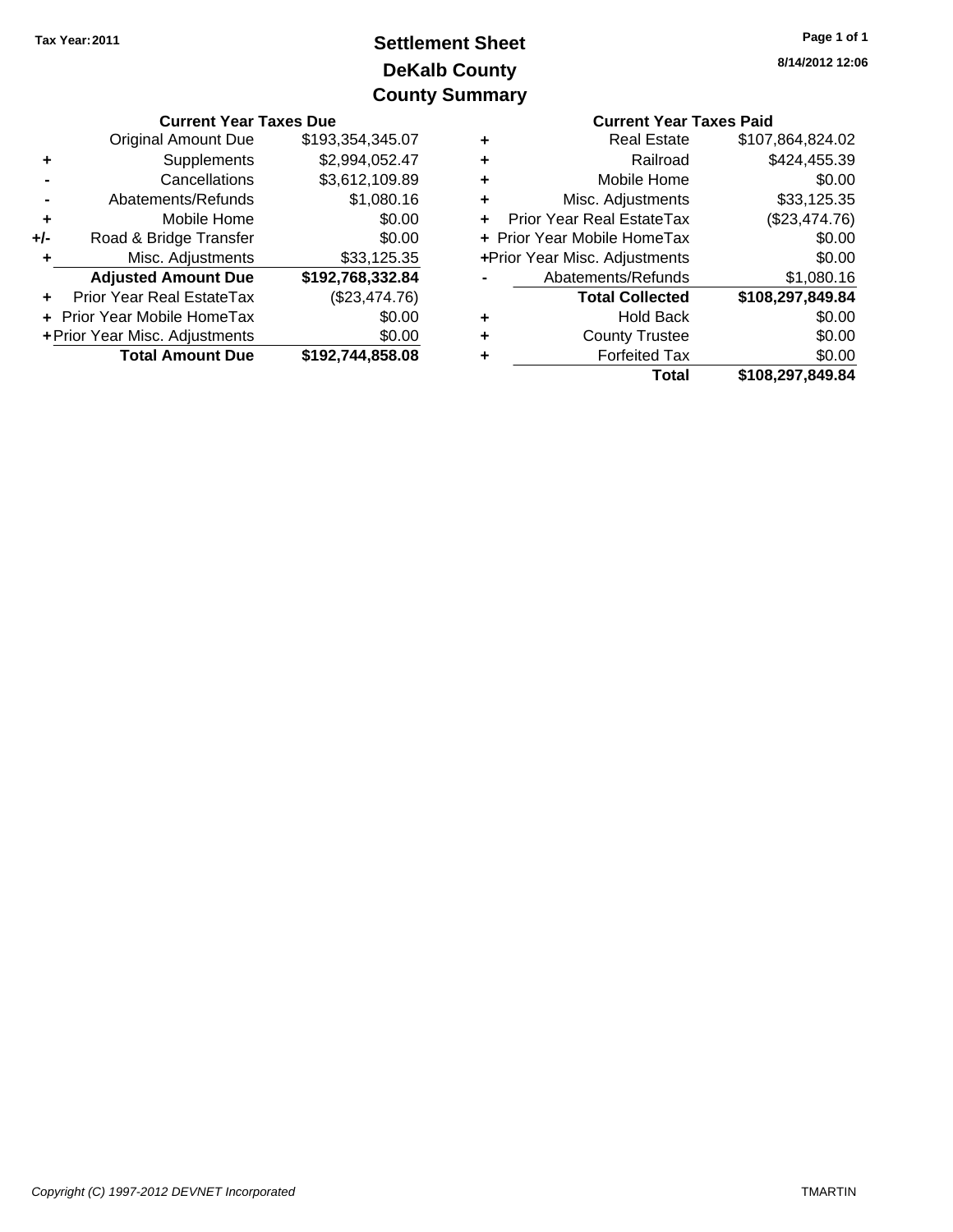# **Settlement Sheet Tax Year: 2011 Page 1 of 2 DeKalb County 001 - COUNTY**

#### **Current Year Taxes Due**

|     | <b>Original Amount Due</b>       | \$19,670,520.95 |
|-----|----------------------------------|-----------------|
| ٠   | Supplements                      | \$253,305.90    |
|     | Cancellations                    | \$367,776.24    |
|     | Abatements/Refunds               | \$124.25        |
| ٠   | Mobile Home                      | \$0.00          |
| +/- | Road & Bridge Transfer           | \$0.00          |
| ٠   | Misc. Adjustments                | \$3,570.99      |
|     | <b>Adjusted Amount Due</b>       | \$19,559,497.35 |
|     | <b>Prior Year Real EstateTax</b> | (\$2,695.80)    |
|     | Prior Year Mobile Home Tax       | \$0.00          |
|     | + Prior Year Misc. Adjustments   | \$0.00          |
|     | <b>Total Amount Due</b>          | \$19,556,801.55 |

# **Current Year Taxes Paid**

|   | Total                          | \$11,099,269.29 |
|---|--------------------------------|-----------------|
| ٠ | <b>Forfeited Tax</b>           |                 |
| ٠ | <b>County Trustee</b>          |                 |
| ٠ | <b>Hold Back</b>               | \$0.00          |
|   | <b>Total Collected</b>         | \$11,099,269.29 |
|   | Abatements/Refunds             | \$124.25        |
|   | + Prior Year Misc. Adjustments | \$0.00          |
| ÷ | Prior Year Mobile Home         | \$0.00          |
| ٠ | <b>Prior Year Real Estate</b>  | (\$2,695.80)    |
| ٠ | Misc. Adjustments              | \$3,570.99      |
| ٠ | Mobile Home                    | \$0.00          |
| ٠ | Railroad                       | \$49,352.82     |
| ٠ | <b>Real Estate</b>             | \$11,049,165.53 |

#### **Distribution Summary**

| <b>Tax Distribution Date</b>      | Amount          |
|-----------------------------------|-----------------|
| 05/25/2012                        | \$1,773,589.76  |
| 06/22/2012                        | \$8,297,893.44  |
| 07/20/2012                        | \$176,973.10    |
| 08/17/2012                        | \$850,812.99    |
| <b>Totals: 4 Distributions</b>    | \$11,099,269.29 |
| Osan di Tatalan 4 Diatullantiana. | 00 100 100 100  |

**Grand Totals: 4 Distributions \$11,099,269.29**

#### **Fund Summary**

| <b>Fund</b>                    | <b>Amount Collected</b> | <b>Previously</b><br><b>Distributed</b> | Current<br><b>Distribution</b> | Amount<br>Available | <b>Interest</b> | PY Over<br><b>Distrib</b> |
|--------------------------------|-------------------------|-----------------------------------------|--------------------------------|---------------------|-----------------|---------------------------|
| 001 - CORPORATE                | \$5,834,564.01          | \$5,387,316.31                          | \$447,247.70                   | \$0.00              | \$0.00          | \$0.00                    |
| 003 - BONDS AND INTEREST       | \$313,598.78            | \$289,559.90                            | \$24,038.88                    | \$0.00              | \$0.00          | \$0.00                    |
| $005 - I. M. R. F.$            | \$56,439.78             | \$52.113.39                             | \$4,326.39                     | \$0.00              | \$0.00          | \$0.00                    |
| 006 - COUNTY HIGHWAY           | \$1.043.941.76          | \$963,918.55                            | \$80,023.21                    | \$0.00              | \$0.00          | \$0.00                    |
| 008 - BRIDGE CONST W/COUNTY    | \$536,050.31            | \$494,959.44                            | \$41,090.87                    | \$0.00              | \$0.00          | \$0.00                    |
| 018 - MENTAL HEALTH SERVICES   | \$1,249,922.01          | \$1,154,109.41                          | \$95,812.60                    | \$0.00              | \$0.00          | \$0.00                    |
| 021 - FEDERAL AID MATCHING     | \$428,886.84            | \$396,010.58                            | \$32,876.26                    | \$0.00              | \$0.00          | \$0.00                    |
| 022 - COUNTY HEALTH DEPT       | \$265,283.62            | \$244.948.34                            | \$20,335.28                    | \$0.00              | \$0.00          | \$0.00                    |
| 035 - TORT/LIABILITY INSURANCE | \$592,501.19            | \$547.083.09                            | \$45,418.10                    | \$0.00              | \$0.00          | \$0.00                    |
| 047 - SOCIAL SECURITY          | \$56,439.78             | \$52.113.39                             | \$4,326.39                     | \$0.00              | \$0.00          | \$0.00                    |
| 055 - VETERANS ASSISTANCE      | \$343,478,00            | \$317.148.74                            | \$26,329.26                    | \$0.00              | \$0.00          | \$0.00                    |
| 105 - PUBLIC BLDG COMM LEASE   | \$98,805.70             | \$91.231.76                             | \$7,573.94                     | \$0.00              | \$0.00          | \$0.00                    |
| 142 - SR CITIZEN SOCIAL SERV   | \$279,357.51            | \$257,943.40                            | \$21,414.11                    | \$0.00              | \$0.00          | \$0.00                    |
| <b>Totals</b>                  | \$11,099,269.29         | \$10,248,456.30                         | \$850,812.99                   | \$0.00              | \$0.00          | \$0.00                    |

#### **Miscellaneous Adjustment Detail**

#### **Year Source Account Type Amount Adjustment Description** 2011 RE - Real Estate Back Tax Collected \$5.41 SOUTH POINT GREENS REDEMPTION 11-03-128-016 by TBA 2011 RE - Real Estate Back Tax Collected **\$57.15 BYRNE REDEMPTION 19-10-201-031 by TBA** 2011 RE - Real Estate Back Tax Collected \$52.94 SHISSLER REDEMPTION 18-10-203-008 by TBA 2011 RE - Real Estate Back Tax Collected \$122.78 PRIMUS REDEMPTION 8 PARCELS by TBA 2011 RE - Real Estate Back Tax Collected \$122.46 BYRNE REDEMPTION 19-10-201-018 by TBA 2011 RE - Real Estate Back Tax Collected \$34.96 BUSHNELL REDEMPTION 15-15-426-014 by TBA 2011 RE - Real Estate Back Tax Collected \$270.36 HAREAS REDEMPTION 13-35-202-017 by TBA 2011 RE - Real Estate Back Tax Collected \$208.46 DOBSON REDEMPTION 19-26-481-012 by TBA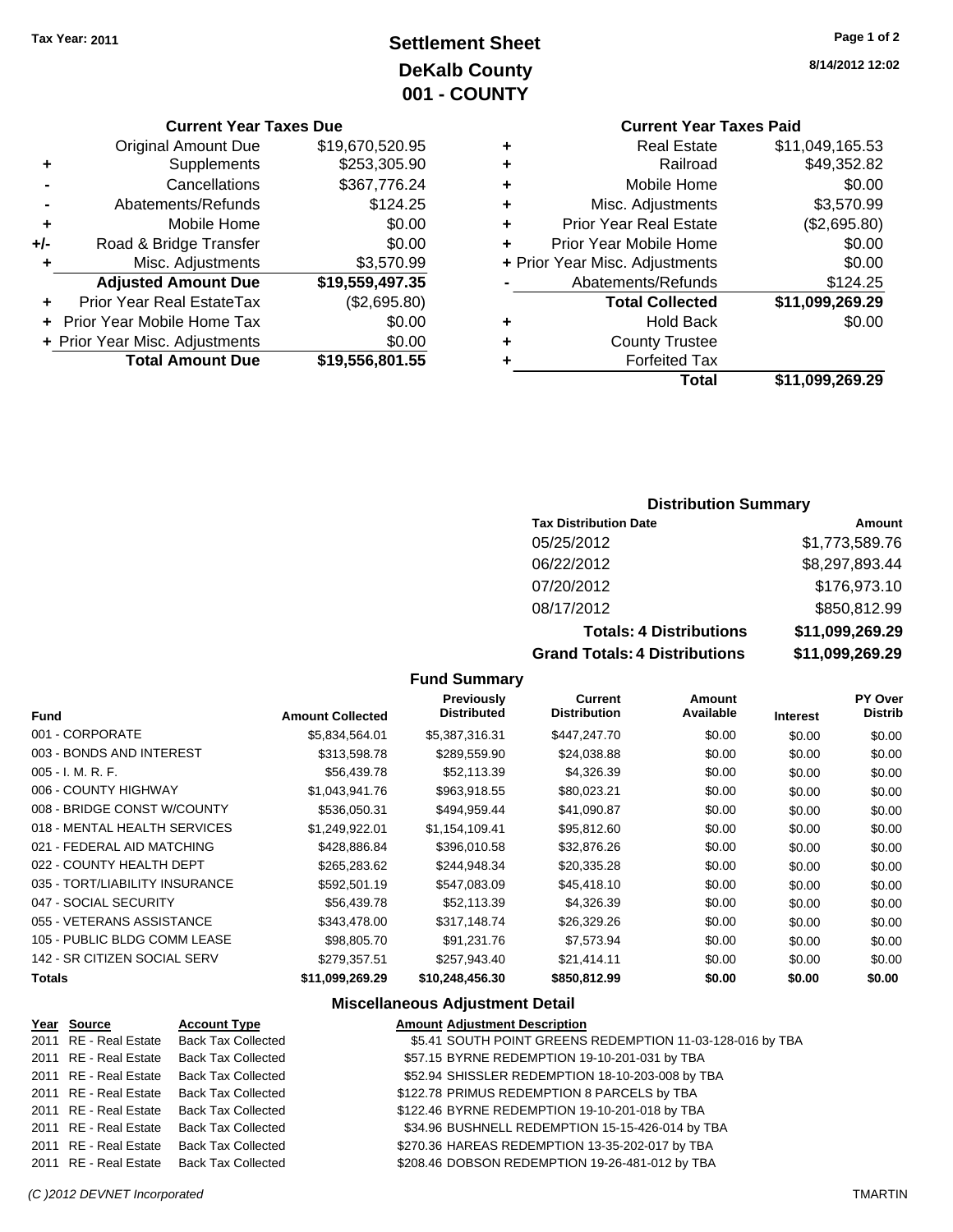### **Settlement Sheet Tax Year: 2011 Page 2 of 2 DeKalb County**

#### **8/14/2012 12:02**

### **Miscellaneous Adjustment Detail**

#### **Year Source Account Type Amount Adjustment Description**

Tax **6111.52 SUNSET VIEW APARTMENTS - HOUSING AUTHORITY by TBA** 

Tax  $$1,391.73$  DEKALB UNITS - HOUSING AUTHORITY by TBA

Tax  $$1,073.76$  SYCAMORE UNITS - HOUSING AUTHORITY by TBA

Tax  $$119.46$  SEQUOYA APARTMENTS - HOUSING AUTHORITY by TBA  $$3.570.99$ 

### **Abatement Detail**

#### **Amount Adjustment Description**

\$17.13 12-19-400-003 PTAB INTEREST REFUND by TBA \$0.76 13-15-176-011 PTAB INTEREST REFUND by TBA \$9.04 19-27-427-012 PTAB INTEREST REFUND by TBA \$5.09 09-34-100-004 PTAB INTEREST REFUND by TBA \$6.61 14-15-376-004 PTAB INTEREST REFUND by TBA \$4.11 19-26-432-011 PTAB INTEREST REFUND by TBA \$5.83 01-26-475-004 PTAB INTEREST REFUND by TBA \$15.09 09-05-105-007 PTAB INTEREST REFUND by TBA \$13.93 09-05-105-006 PTAB INTEREST REFUND by TBA \$10.82 14-15-102-005 PTAB INTEREST REFUND by TBA \$35.86 13-15-327-010 PTAB INTEREST REFUND by TBA

| $\cdots$ | ovu.vv                   | <u>HUUUHII IYPU</u>  |
|----------|--------------------------|----------------------|
| 2011     | <b>RE</b> - Real Estate  | Paymt In Lieu of     |
| 2011     | RE - Real Estate         | Paymt In Lieu of     |
| 2011     | RE - Real Estate         | Paymt In Lieu of     |
| 2011     | RE - Real Estate         | Paymt In Lieu of     |
|          | <b>Totals 12 entries</b> |                      |
|          |                          |                      |
|          |                          |                      |
|          |                          |                      |
| Year     | <b>Source</b>            | <b>Account Type</b>  |
| 2011     | RE - Real Estate         | <b>PTAB Decision</b> |
| 2011     | RE - Real Estate         | <b>PTAB Decision</b> |
| 2011     | <b>RE</b> - Real Estate  | <b>PTAB Decision</b> |
| 2011     | <b>RE</b> - Real Estate  | <b>PTAB Decision</b> |
| 2011     | <b>RE</b> - Real Estate  | <b>PTAB Decision</b> |
| 2011     | RE - Real Estate         | <b>PTAB Decision</b> |
| 2011     | RE - Real Estate         | <b>PTAB Decision</b> |
| 2011     | <b>RE</b> - Real Estate  | <b>PTAB Decision</b> |
| 2011     | <b>RE</b> - Real Estate  | <b>PTAB Decision</b> |
| 2011     | <b>RE</b> - Real Estate  | <b>PTAB Decision</b> |
| 2011     | RE - Real Estate         | PTAB Decision        |

**Totals \$124.27 11 entries**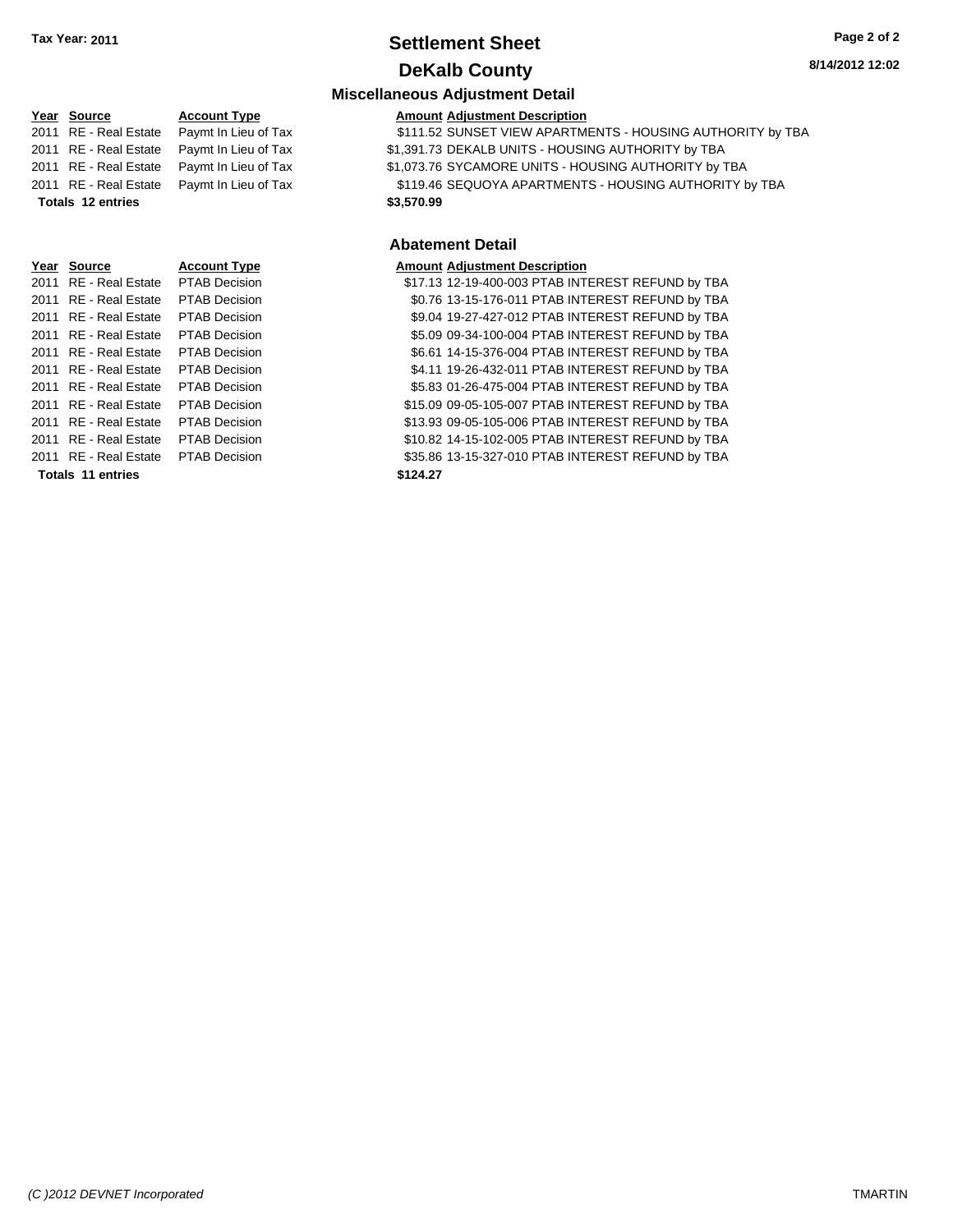# **Settlement Sheet Tax Year: 2011 Page 1 of 2 DeKalb County 002 - FOREST PRESERVE**

**8/14/2012 12:02**

#### **Current Year Taxes Paid**

| <b>County Trustee</b><br><b>Forfeited Tax</b> |              |
|-----------------------------------------------|--------------|
|                                               |              |
|                                               |              |
| <b>Hold Back</b>                              | \$0.00       |
| <b>Total Collected</b>                        | \$851,620.62 |
| Abatements/Refunds                            | \$9.50       |
| + Prior Year Misc. Adjustments                | \$0.00       |
| Prior Year Mobile Home                        | \$0.00       |
| <b>Prior Year Real Estate</b>                 | (\$211.69)   |
| Misc. Adjustments                             | \$272.71     |
| Mobile Home                                   | \$0.00       |
| Railroad                                      | \$3,769.35   |
| <b>Real Estate</b>                            | \$847,799.75 |
|                                               |              |

### **Current Year Taxes Due** Original Amount Due \$1,502,319.14 **+** Supplements \$27,218.29 **-** Cancellations \$28,088.76 **-** Abatements/Refunds **\$9.50 +** Mobile Home \$0.00 **+/-** Road & Bridge Transfer \$0.00 **+** Misc. Adjustments \$272.71 **Adjusted Amount Due \$1,501,711.88 +** Prior Year Real EstateTax (\$211.69) **+** Prior Year Mobile Home Tax \$0.00 **+ Prior Year Misc. Adjustments**  $$0.00$ **Total Amount Due \$1,501,500.19**

#### **Distribution Summary**

| <b>Tax Distribution Date</b>         | Amount       |
|--------------------------------------|--------------|
| 05/25/2012                           | \$135,454.03 |
| 06/22/2012                           | \$637,672.59 |
| 07/20/2012                           | \$13,514.20  |
| 08/17/2012                           | \$64,979.80  |
| <b>Totals: 4 Distributions</b>       | \$851,620.62 |
| <b>Grand Totals: 4 Distributions</b> | \$851,620.62 |

#### **Fund Summary**

| <b>Fund</b>                                         | <b>Amount Collected</b> | <b>Previously</b><br><b>Distributed</b> | Current<br><b>Distribution</b> | Amount<br>Available | <b>Interest</b> | <b>PY Over</b><br><b>Distrib</b> |
|-----------------------------------------------------|-------------------------|-----------------------------------------|--------------------------------|---------------------|-----------------|----------------------------------|
| 001 - CORPORATE                                     | \$688,749.85            | \$636,197.31                            | \$52,552.54                    | \$0.00              | \$0.00          | \$0.00                           |
| $005 - I. M. R. F.$                                 | \$79.365.10             | \$73.309.44                             | \$6.055.66                     | \$0.00              | \$0.00          | \$0.00                           |
| 035 - TORT JUDGEMENTS/LIABILITY<br><b>INSURANCE</b> | \$70.393.26             | \$65,022.16                             | \$5,371.10                     | \$0.00              | \$0.00          | \$0.00                           |
| 047 - SOCIAL SECURITY                               | \$13.112.41             | \$12.111.91                             | \$1,000.50                     | \$0.00              | \$0.00          | \$0.00                           |
| <b>Totals</b>                                       | \$851.620.62            | \$786,640.82                            | \$64.979.80                    | \$0.00              | \$0.00          | \$0.00                           |

#### **Miscellaneous Adjustment Detail**

| Year Source              | <b>Account Type</b>       | <b>Amount Adjustment Description</b>                      |
|--------------------------|---------------------------|-----------------------------------------------------------|
| 2011 RE - Real Estate    | <b>Back Tax Collected</b> | \$0.41 SOUTH POINT GREENS REDEMPTION 11-03-128-016 by TBA |
| 2011 RE - Real Estate    | <b>Back Tax Collected</b> | \$4.36 BYRNE REDEMPTION 19-10-201-031 by TBA              |
| 2011 RE - Real Estate    | <b>Back Tax Collected</b> | \$4.04 SHISSLER REDEMPTION 18-10-203-008 by TBA           |
| 2011 RE - Real Estate    | <b>Back Tax Collected</b> | \$9.38 PRIMUS REDEMPTION 8 PARCELS by TBA                 |
| 2011 RE - Real Estate    | <b>Back Tax Collected</b> | \$9.35 BYRNE REDEMPTION 19-10-201-018 by TBA              |
| 2011 RE - Real Estate    | <b>Back Tax Collected</b> | \$2.67 BUSHNELL REDEMPTION 15-15-426-014 by TBA           |
| 2011 RE - Real Estate    | <b>Back Tax Collected</b> | \$20.65 HAREAS REDEMPTION 13-35-202-017 by TBA            |
| 2011 RE - Real Estate    | <b>Back Tax Collected</b> | \$15.92 DOBSON REDEMPTION 19-26-481-012 by TBA            |
| 2011 RE - Real Estate    | Paymt In Lieu of Tax      | \$8.52 SUNSET VIEW APARTMENTS - HOUSING AUTHORITY by TBA  |
| 2011 RE - Real Estate    | Paymt In Lieu of Tax      | \$106.29 DEKALB UNITS - HOUSING AUTHORITY by TBA          |
| 2011 RE - Real Estate    | Paymt In Lieu of Tax      | \$82.00 SYCAMORE UNITS - HOUSING AUTHORITY by TBA         |
| 2011 RE - Real Estate    | Paymt In Lieu of Tax      | \$9.12 SEQUOYA APARTMENTS - HOUSING AUTHORITY by TBA      |
| <b>Totals 12 entries</b> |                           | \$272.71                                                  |
|                          |                           |                                                           |

### **Abatement Detail**

#### **Year Source Account Type Amount Adjustment Description** 2011 RE - Real Estate \$1.31 12-19-400-003 PTAB INTEREST REFUND by TBA PTAB Decision *(C )2012 DEVNET Incorporated* TMARTIN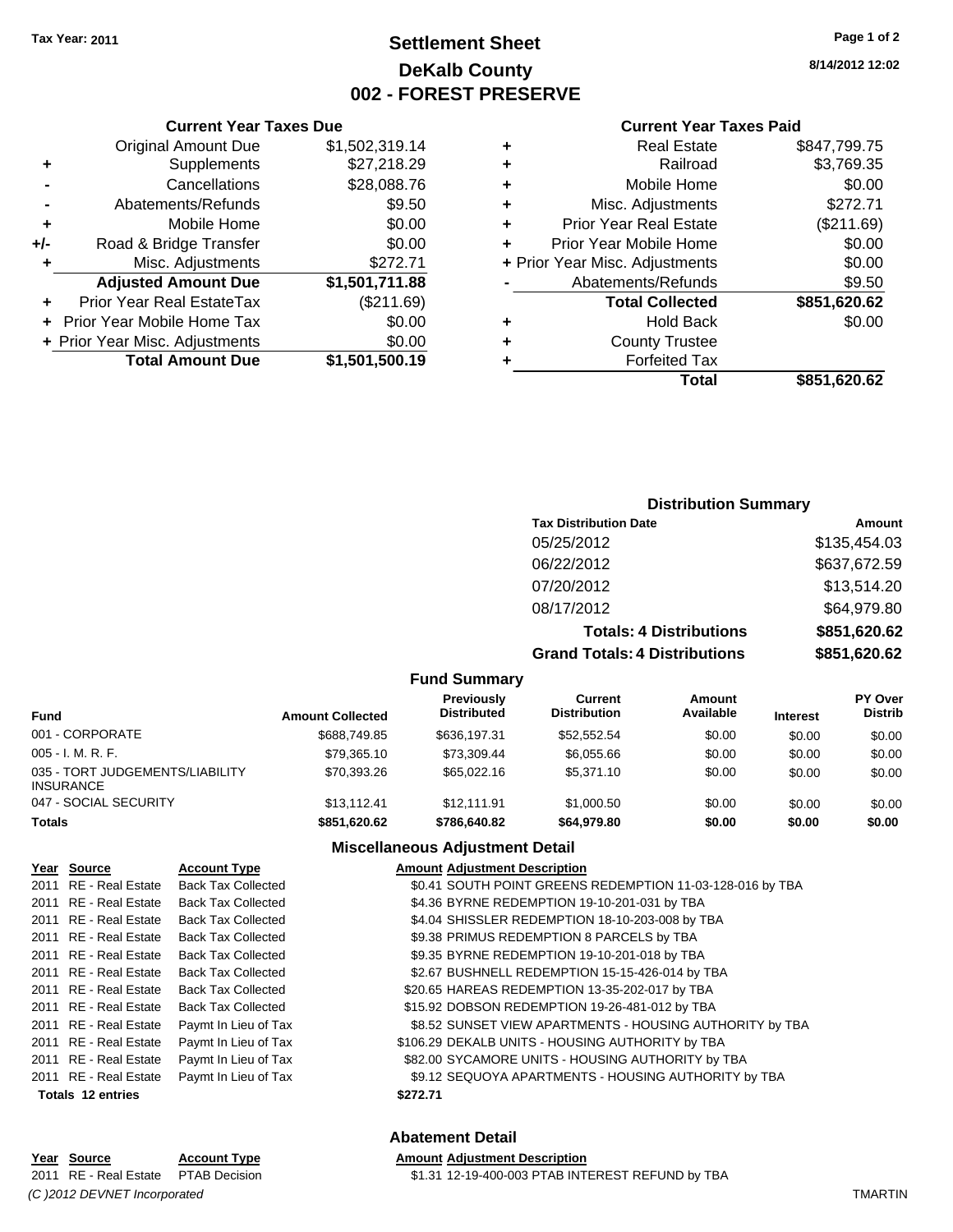| Year Source           | <b>Account Type</b>  | Amount |
|-----------------------|----------------------|--------|
| 2011 RE - Real Estate | <b>PTAB Decision</b> | \$0.06 |
| 2011 RE - Real Estate | <b>PTAB Decision</b> | \$0.69 |
| 2011 RE - Real Estate | <b>PTAB Decision</b> | \$0.39 |
| 2011 RE - Real Estate | <b>PTAB Decision</b> | \$0.50 |
| 2011 RE - Real Estate | <b>PTAB Decision</b> | \$0.32 |
| 2011 RE - Real Estate | <b>PTAB Decision</b> | \$0.44 |
| 2011 RE - Real Estate | <b>PTAB Decision</b> | \$1.15 |
| 2011 RE - Real Estate | <b>PTAB Decision</b> | \$1.06 |
| 2011 RE - Real Estate | <b>PTAB Decision</b> | \$0.83 |
| 2011 RE - Real Estate | <b>PTAB Decision</b> | \$2.74 |
| Totals 11 entries     |                      | \$9.49 |

### **Settlement Sheet Tax Year: 2011 Page 2 of 2 DeKalb County Abatement Detail**

### **Peart Inc. 2 Account** Adjustment Description

2010 80.06 13-15-176-011 PTAB INTEREST REFUND by TBA 2011 80.69 19-27-427-012 PTAB INTEREST REFUND by TBA 2011 80.39 09-34-100-004 PTAB INTEREST REFUND by TBA 2011 80.50 14-15-376-004 PTAB INTEREST REFUND by TBA 20.32 19-26-432-011 PTAB INTEREST REFUND by TBA 20.44 01-26-475-004 PTAB INTEREST REFUND by TBA 01 **2011 Real Estate S1.15 09-05-105-007 PTAB INTEREST REFUND by TBA** 21.06 09-05-105-006 PTAB INTEREST REFUND by TBA 20.83 14-15-102-005 PTAB INTEREST REFUND by TBA 01 **32.74 13-15-327-010 PTAB INTEREST REFUND by TBA**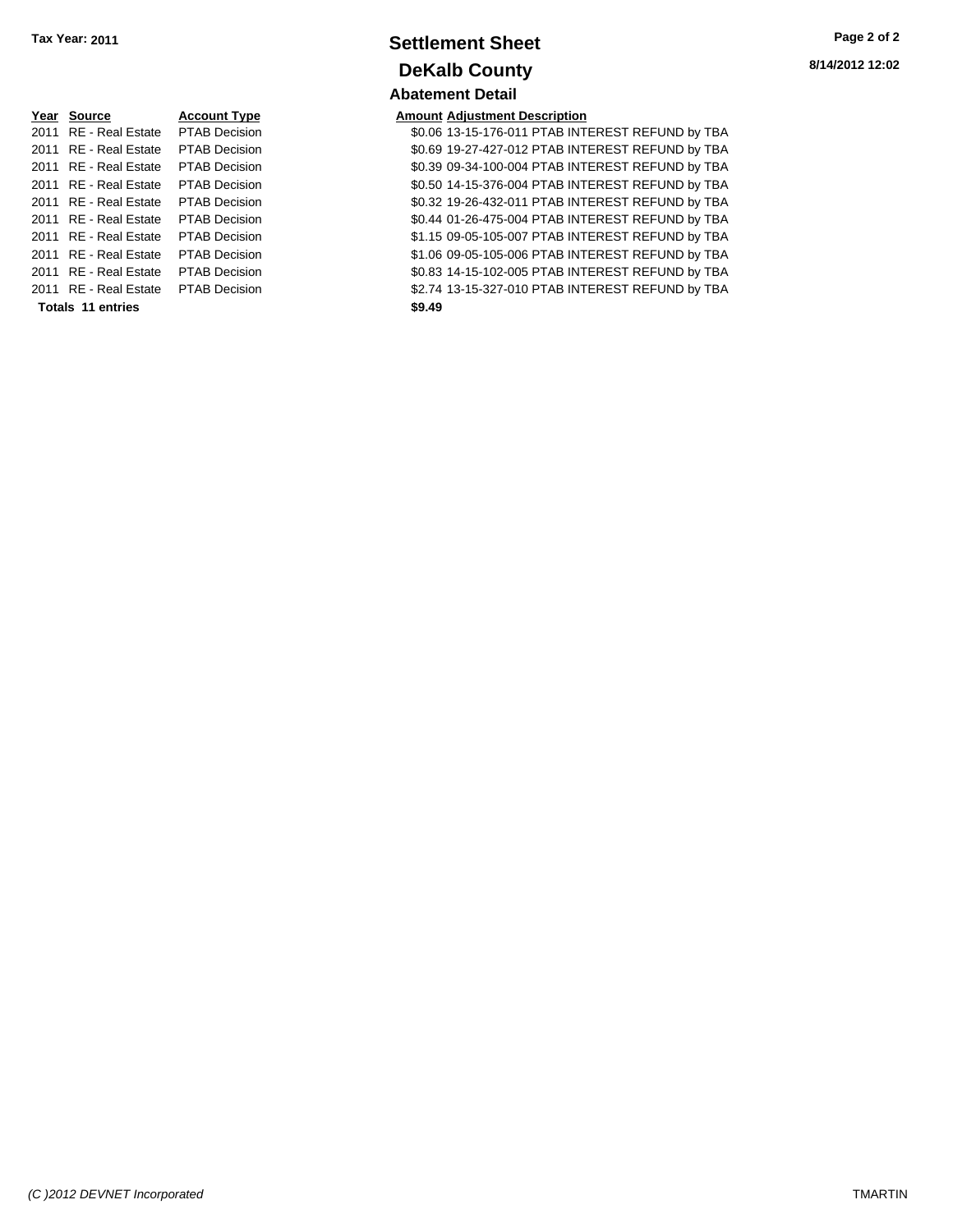# **Settlement Sheet Tax Year: 2011 Page 1 of 1 DeKalb County 003 - AFTON TOWNSHIP**

**8/14/2012 12:02**

|     | <b>Current Year Taxes Due</b>  |             |
|-----|--------------------------------|-------------|
|     | <b>Original Amount Due</b>     | \$73,992.68 |
| ٠   | Supplements                    | \$264.08    |
|     | Cancellations                  | \$279.66    |
|     | Abatements/Refunds             | \$0.00      |
| ٠   | Mobile Home                    | \$0.00      |
| +/- | Road & Bridge Transfer         | \$0.00      |
| ٠   | Misc. Adjustments              | \$1.09      |
|     | <b>Adjusted Amount Due</b>     | \$73,978.19 |
|     | Prior Year Real EstateTax      | \$0.00      |
|     | Prior Year Mobile Home Tax     | \$0.00      |
|     | + Prior Year Misc. Adjustments | \$0.00      |
|     | <b>Total Amount Due</b>        | \$73,978.19 |
|     |                                |             |

### **Current Year Taxes Paid**

| ٠ | <b>Real Estate</b>             | \$40,227.24 |
|---|--------------------------------|-------------|
| ٠ | Railroad                       | \$487.30    |
| ٠ | Mobile Home                    | \$0.00      |
| ٠ | Misc. Adjustments              | \$1.09      |
| ٠ | <b>Prior Year Real Estate</b>  | \$0.00      |
| ÷ | Prior Year Mobile Home         | \$0.00      |
|   | + Prior Year Misc. Adjustments | \$0.00      |
|   | Abatements/Refunds             | \$0.00      |
|   | <b>Total Collected</b>         | \$40,715.63 |
| ٠ | <b>Hold Back</b>               | \$0.00      |
| ٠ | <b>County Trustee</b>          |             |
| ٠ | <b>Forfeited Tax</b>           |             |
|   | Total                          | \$40,715.63 |
|   |                                |             |

### **Distribution Summary Tax Distribution Date Amount** 05/25/2012 \$3,719.88 06/22/2012 \$34,581.59 07/20/2012 \$425.33 08/17/2012 \$1,988.83 **Totals: 4 Distributions \$40,715.63 Grand Totals: 4 Distributions \$40,715.63**

#### **Fund Summary**

| <b>Fund</b>                                  | <b>Amount Collected</b> | <b>Previously</b><br><b>Distributed</b> | Current<br><b>Distribution</b> | Amount<br>Available | <b>Interest</b> | <b>PY Over</b><br><b>Distrib</b> |
|----------------------------------------------|-------------------------|-----------------------------------------|--------------------------------|---------------------|-----------------|----------------------------------|
| 001 - CORPORATE                              | \$31,383.68             | \$29,850.69                             | \$1,532.99                     | \$0.00              | \$0.00          | \$0.00                           |
| 005 - I. M. R. F.                            | \$3,578.27              | \$3,403.48                              | \$174.79                       | \$0.00              | \$0.00          | \$0.00                           |
| 027 - AUDIT                                  | \$414.56                | \$394.31                                | \$20.25                        | \$0.00              | \$0.00          | \$0.00                           |
| 035 - TORT JUDGEMENTS/LIABILITY<br>INSURANCE | \$1,651.99              | \$1,571.30                              | \$80.69                        | \$0.00              | \$0.00          | \$0.00                           |
| 047 - SOCIAL SECURITY                        | \$3,301.88              | \$3,140.59                              | \$161.29                       | \$0.00              | \$0.00          | \$0.00                           |
| 054 - GENERAL ASSISTANCE                     | \$385.25                | \$366.43                                | \$18.82                        | \$0.00              | \$0.00          | \$0.00                           |
| <b>Totals</b>                                | \$40,715.63             | \$38,726.80                             | \$1,988.83                     | \$0.00              | \$0.00          | \$0.00                           |
|                                              | --- --                  |                                         |                                |                     |                 |                                  |

### **Miscellaneous Adjustment Detail**

| Year Source             | <b>Account Type</b> | <b>Amount Adjustment Description</b>                      |
|-------------------------|---------------------|-----------------------------------------------------------|
| 2011 RE - Real Estate   | Back Tax Collected  | \$1.09 SOUTH POINT GREENS REDEMPTION 11-03-128-016 by TBA |
| <b>Totals 1 entries</b> |                     | \$1.09                                                    |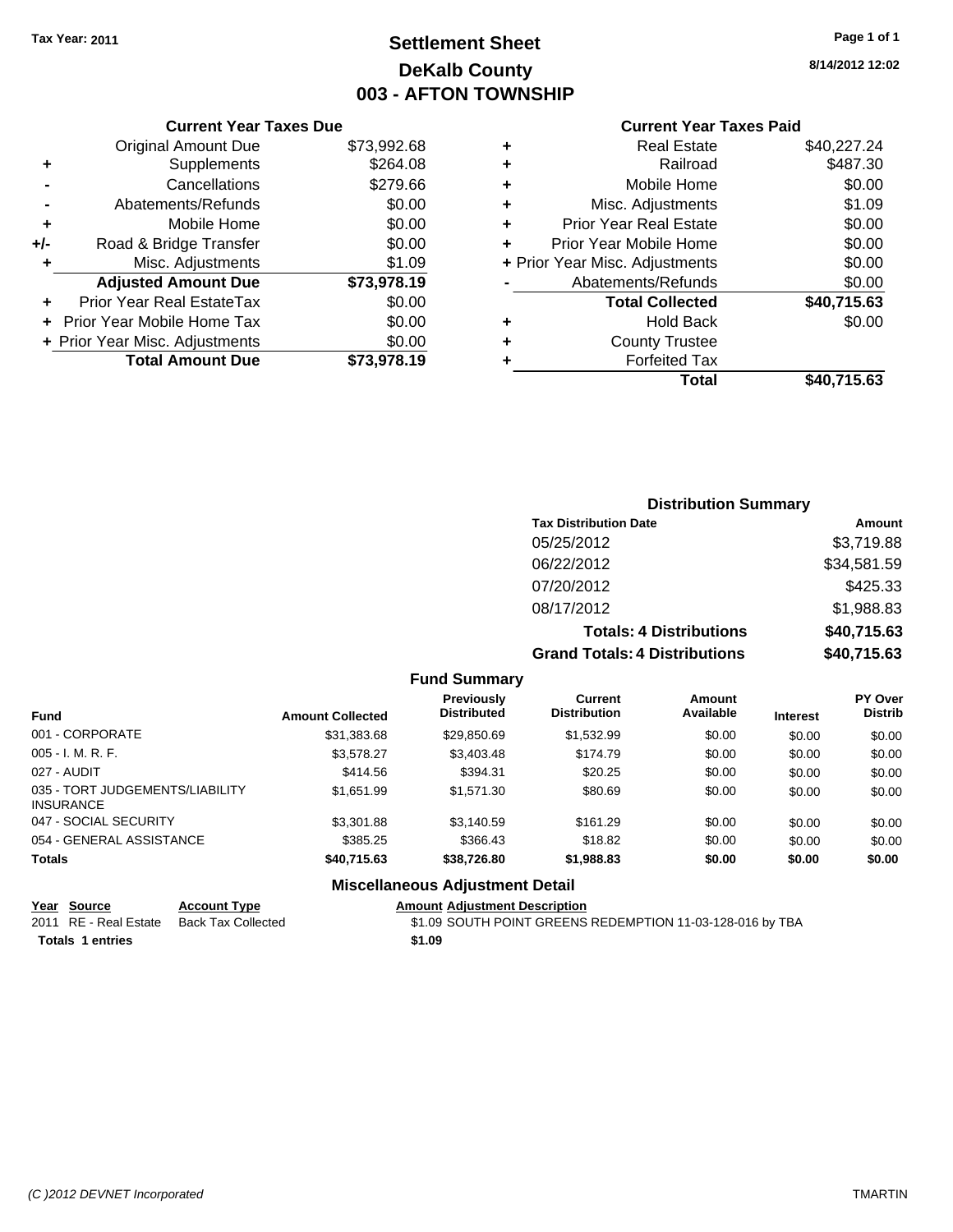**8/14/2012 12:02**

### **Current Year Taxes Paid**

| ٠ | <b>Real Estate</b>             | \$156,603.30 |
|---|--------------------------------|--------------|
| ٠ | Railroad                       | \$2,017.45   |
| ÷ | Mobile Home                    | \$0.00       |
| ÷ | Misc. Adjustments              | \$4.49       |
| ٠ | <b>Prior Year Real Estate</b>  | \$0.00       |
|   | Prior Year Mobile Home         | \$0.00       |
|   | + Prior Year Misc. Adjustments | \$0.00       |
|   | Abatements/Refunds             | \$0.00       |
|   | <b>Total Collected</b>         | \$158,625.24 |
| ٠ | <b>Hold Back</b>               | \$0.00       |
| ٠ | <b>County Trustee</b>          |              |
|   | <b>Forfeited Tax</b>           |              |
|   | Total                          | \$158,625.24 |

|       | <b>Current Year Taxes Due</b>  |              |  |  |  |  |
|-------|--------------------------------|--------------|--|--|--|--|
|       | <b>Original Amount Due</b>     | \$306,336.76 |  |  |  |  |
| ٠     | Supplements                    | \$1,027.82   |  |  |  |  |
|       | Cancellations                  | \$1,088.64   |  |  |  |  |
|       | Abatements/Refunds             | \$0.00       |  |  |  |  |
| ٠     | Mobile Home                    | \$0.00       |  |  |  |  |
| $+/-$ | Road & Bridge Transfer         | (\$9,940.39) |  |  |  |  |
| ٠     | Misc. Adjustments              | \$4.49       |  |  |  |  |
|       | <b>Adjusted Amount Due</b>     | \$296,340.04 |  |  |  |  |
|       | Prior Year Real EstateTax      | \$0.00       |  |  |  |  |
|       | Prior Year Mobile Home Tax     | \$0.00       |  |  |  |  |
|       | + Prior Year Misc. Adjustments | \$0.00       |  |  |  |  |
|       | <b>Total Amount Due</b>        | \$296.340.04 |  |  |  |  |
|       |                                |              |  |  |  |  |

| <b>Road and Bridge Summary</b> |                  | <b>Distribution Summary</b> |                                                                           |                                      |          |                                  |
|--------------------------------|------------------|-----------------------------|---------------------------------------------------------------------------|--------------------------------------|----------|----------------------------------|
| <b>Municipality</b>            | Amt. Due         | Amt. Distrib.               | <b>Tax Distribution Date</b>                                              |                                      |          | Amount                           |
| <b>CITY OF DEKALB</b>          | \$18,039.30      | \$9,940.39                  | 05/25/2012                                                                |                                      |          | \$14,481.25                      |
| <b>Totals</b>                  | \$18,039.30      | \$9,940.39                  | 06/22/2012                                                                |                                      |          | \$134,745.59                     |
|                                |                  |                             | 07/20/2012                                                                |                                      |          | \$1,655.79                       |
|                                |                  |                             | 08/17/2012                                                                |                                      |          | \$7,742.61                       |
|                                |                  |                             |                                                                           | <b>Totals: 4 Distributions</b>       |          | \$158,625.24                     |
|                                |                  |                             |                                                                           | <b>Grand Totals: 4 Distributions</b> |          | \$158,625.24                     |
|                                |                  | <b>Fund Summary</b>         |                                                                           |                                      |          |                                  |
| Fund                           | Amount Collected |                             | <b>Previously</b><br>Current<br><b>Distributed</b><br><b>Distribution</b> | Amount<br>Available                  | Interest | <b>PY Over</b><br><b>Distrib</b> |

| Fund                         | <b>Amount Collected</b> | <b>Distributed</b> | <b>Distribution</b> | Available | <b>Interest</b> | <b>Distrib</b> |
|------------------------------|-------------------------|--------------------|---------------------|-----------|-----------------|----------------|
| 007 - ROAD AND BRIDGE        | \$92,405.40             | \$87.897.49        | \$4,507.91          | \$0.00    | \$0.00          | \$0.00         |
| 008 - BRIDGE CONST W/COUNTY  | \$8,249.44              | \$7.846.47         | \$402.97            | \$0.00    | \$0.00          | \$0.00         |
| 009 - PERMANENT ROAD         | \$44,212.24             | \$42,052.57        | \$2,159.67          | \$0.00    | \$0.00          | \$0.00         |
| 010 - EQUIPMENT AND BUILDING | \$13,758.16             | \$13,086.10        | \$672.06            | \$0.00    | \$0.00          | \$0.00         |
| Totals                       | \$158,625.24            | \$150,882,63       | \$7.742.61          | \$0.00    | \$0.00          | \$0.00         |
|                              |                         |                    |                     |           |                 |                |

#### **Miscellaneous Adjustment Detail**

| Year Source             | <b>Account Type</b> | <b>Amount Adjustment Description</b>                      |
|-------------------------|---------------------|-----------------------------------------------------------|
| 2011 RE - Real Estate   | Back Tax Collected  | \$4.49 SOUTH POINT GREENS REDEMPTION 11-03-128-016 by TBA |
| <b>Totals 1 entries</b> |                     | \$4.49                                                    |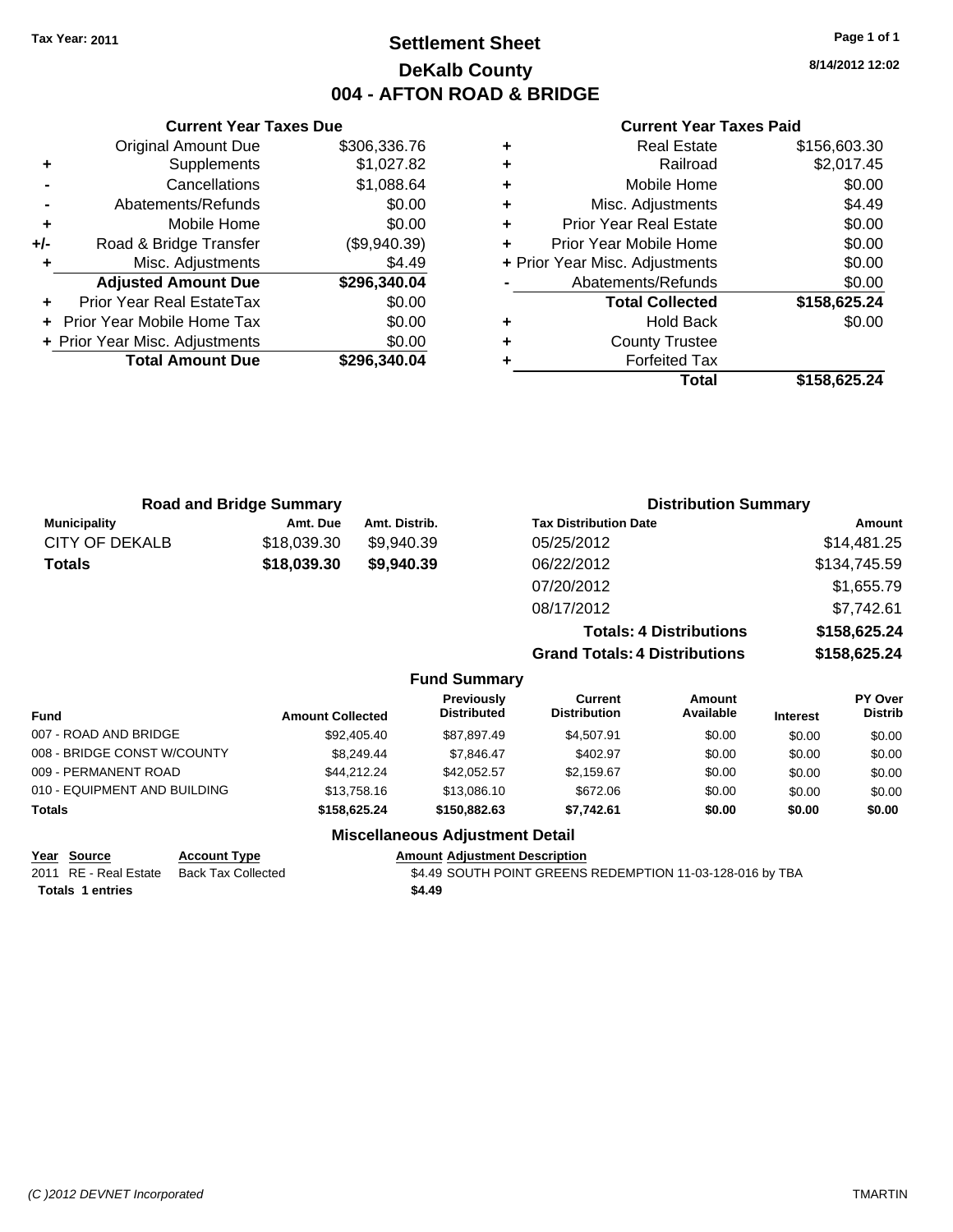# **Settlement Sheet Tax Year: 2011 Page 1 of 1 DeKalb County 005 - CLINTON TOWNSHIP**

#### **Current Year Taxes Due**

|       | <b>Original Amount Due</b>       | \$90,128.87 |
|-------|----------------------------------|-------------|
| ٠     | Supplements                      | \$87.59     |
|       | Cancellations                    | \$135.59    |
|       | Abatements/Refunds               | \$3.25      |
| ٠     | Mobile Home                      | \$0.00      |
| $+/-$ | Road & Bridge Transfer           | \$0.00      |
| ٠     | Misc. Adjustments                | \$0.00      |
|       | <b>Adjusted Amount Due</b>       | \$90,077.62 |
|       | <b>Prior Year Real EstateTax</b> | (\$47.46)   |
|       | Prior Year Mobile Home Tax       | \$0.00      |
|       | + Prior Year Misc. Adjustments   | \$0.00      |
|       | <b>Total Amount Due</b>          | \$90,030.16 |
|       |                                  |             |

#### **Current Year Taxes Paid**

| ٠ | <b>Real Estate</b>             | \$51,246.92 |
|---|--------------------------------|-------------|
| ٠ | Railroad                       | \$684.32    |
| ٠ | Mobile Home                    | \$0.00      |
| ٠ | Misc. Adjustments              | \$0.00      |
| ÷ | <b>Prior Year Real Estate</b>  | (\$47.46)   |
| ÷ | Prior Year Mobile Home         | \$0.00      |
|   | + Prior Year Misc. Adjustments | \$0.00      |
|   | Abatements/Refunds             | \$3.25      |
|   | <b>Total Collected</b>         | \$51,880.53 |
| ٠ | <b>Hold Back</b>               | \$0.00      |
| ٠ | <b>County Trustee</b>          |             |
| ٠ | <b>Forfeited Tax</b>           |             |
|   | Total                          | \$51,880.53 |
|   |                                |             |

# **Distribution Summary Tax Distribution Date Amount**

| <b>Grand Totals: 4 Distributions</b> | \$51,880.53 |
|--------------------------------------|-------------|
| <b>Totals: 4 Distributions</b>       | \$51,880.53 |
| 08/17/2012                           | \$4,192.13  |
| 07/20/2012                           | \$1,103.03  |
| 06/22/2012                           | \$39,698.81 |
| 05/25/2012                           | \$6,886.56  |

#### **Fund Summary**

| <b>Fund</b>                                  | <b>Amount Collected</b> | <b>Previously</b><br><b>Distributed</b> | Current<br><b>Distribution</b> | Amount<br>Available | <b>Interest</b> | <b>PY Over</b><br><b>Distrib</b> |
|----------------------------------------------|-------------------------|-----------------------------------------|--------------------------------|---------------------|-----------------|----------------------------------|
| 001 - CORPORATE                              | \$40,765.88             | \$37,471.85                             | \$3,294.03                     | \$0.00              | \$0.00          | \$0.00                           |
| 005 - I. M. R. F.                            | \$461.22                | \$423.95                                | \$37.27                        | \$0.00              | \$0.00          | \$0.00                           |
| 027 - AUDIT                                  | \$289.34                | \$265.96                                | \$23.38                        | \$0.00              | \$0.00          | \$0.00                           |
| 035 - TORT JUDGEMENTS/LIABILITY<br>INSURANCE | \$2,303.14              | \$2,117.04                              | \$186.10                       | \$0.00              | \$0.00          | \$0.00                           |
| 047 - SOCIAL SECURITY                        | \$2,303.14              | \$2,117.04                              | \$186.10                       | \$0.00              | \$0.00          | \$0.00                           |
| 054 - GENERAL ASSISTANCE                     | \$5,757.81              | \$5,292.56                              | \$465.25                       | \$0.00              | \$0.00          | \$0.00                           |
| Totals                                       | \$51,880.53             | \$47,688.40                             | \$4,192.13                     | \$0.00              | \$0.00          | \$0.00                           |
|                                              |                         | Alextronomic Batalli                    |                                |                     |                 |                                  |

#### **Abatement Detail**

| Year Source                         | <b>Account Type</b> | <b>Amount Adiustment Description</b>             |
|-------------------------------------|---------------------|--------------------------------------------------|
| 2011 RE - Real Estate PTAB Decision |                     | \$1.23 14-15-376-004 PTAB INTEREST REFUND by TBA |
| 2011 RE - Real Estate PTAB Decision |                     | \$2.02 14-15-102-005 PTAB INTEREST REFUND by TBA |
| <b>Totals 2 entries</b>             |                     | \$3.25                                           |

**Year Source Account Type Amount Adjustment Description**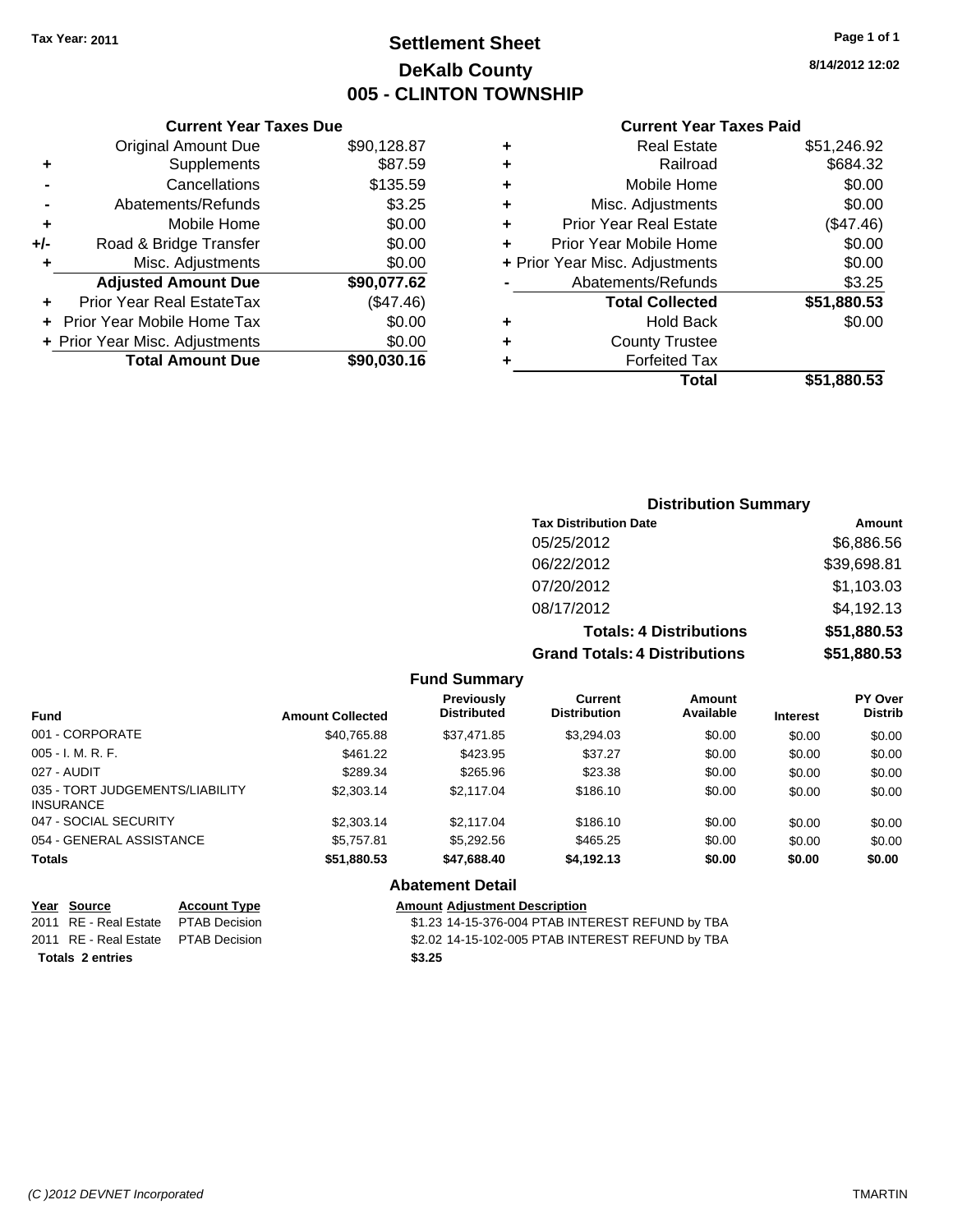### **Settlement Sheet Tax Year: 2011 Page 1 of 1 DeKalb County 006 - CLINTON TWP LIBRARY**

|     | <b>Current Year Taxes Due</b>  |             |
|-----|--------------------------------|-------------|
|     | <b>Original Amount Due</b>     | \$82,216.29 |
| ÷   | Supplements                    | \$79.90     |
|     | Cancellations                  | \$123.66    |
|     | Abatements/Refunds             | \$2.97      |
| ٠   | Mobile Home                    | \$0.00      |
| +/- | Road & Bridge Transfer         | \$0.00      |
| ÷   | Misc. Adjustments              | \$0.00      |
|     | <b>Adjusted Amount Due</b>     | \$82,169.56 |
|     | Prior Year Real EstateTax      | (\$41.92)   |
|     | Prior Year Mobile Home Tax     | \$0.00      |
|     | + Prior Year Misc. Adjustments | \$0.00      |
|     | <b>Total Amount Due</b>        | \$82,127.64 |

#### **Current Year Taxes Paid**

|   | <b>Real Estate</b>             | \$46,747.89 |
|---|--------------------------------|-------------|
| ٠ | Railroad                       | \$624.25    |
| ٠ | Mobile Home                    | \$0.00      |
| ٠ | Misc. Adjustments              | \$0.00      |
| ٠ | <b>Prior Year Real Estate</b>  | (\$41.92)   |
|   | Prior Year Mobile Home         | \$0.00      |
|   | + Prior Year Misc. Adjustments | \$0.00      |
|   | Abatements/Refunds             | \$2.97      |
|   | <b>Total Collected</b>         | \$47,327.25 |
| ٠ | <b>Hold Back</b>               | \$0.00      |
| ٠ | <b>County Trustee</b>          |             |
| ٠ | <b>Forfeited Tax</b>           |             |
|   | Total                          | \$47,327.25 |
|   |                                |             |

|                                                |                                      |                         |                                         |                                                  | <b>Distribution Summary</b>    |                 |                           |
|------------------------------------------------|--------------------------------------|-------------------------|-----------------------------------------|--------------------------------------------------|--------------------------------|-----------------|---------------------------|
|                                                |                                      |                         |                                         | <b>Tax Distribution Date</b>                     |                                |                 | Amount                    |
|                                                |                                      |                         |                                         | 05/25/2012                                       |                                |                 | \$6,283.35                |
|                                                |                                      |                         |                                         | 06/22/2012                                       |                                |                 | \$36,213.57               |
|                                                |                                      |                         |                                         | 07/20/2012                                       |                                |                 | \$1,006.20                |
|                                                |                                      |                         |                                         | 08/17/2012                                       |                                |                 | \$3,824.13                |
|                                                |                                      |                         |                                         |                                                  | <b>Totals: 4 Distributions</b> |                 | \$47,327.25               |
|                                                |                                      |                         |                                         | <b>Grand Totals: 4 Distributions</b>             |                                |                 | \$47,327.25               |
|                                                |                                      |                         | <b>Fund Summary</b>                     |                                                  |                                |                 |                           |
| <b>Fund</b>                                    |                                      | <b>Amount Collected</b> | <b>Previously</b><br><b>Distributed</b> | <b>Current</b><br><b>Distribution</b>            | Amount<br>Available            | <b>Interest</b> | PY Over<br><b>Distrib</b> |
| 016 - LIBRARY                                  |                                      | \$47,327.25             | \$43,503.12                             | \$3,824.13                                       | \$0.00                         | \$0.00          | \$0.00                    |
| <b>Totals</b>                                  |                                      | \$47,327.25             | \$43,503.12                             | \$3,824.13                                       | \$0.00                         | \$0.00          | \$0.00                    |
|                                                |                                      |                         | <b>Abatement Detail</b>                 |                                                  |                                |                 |                           |
| Year Source<br><b>RE</b> - Real Estate<br>2011 | <b>Account Type</b><br>PTAB Decision |                         | <b>Amount Adjustment Description</b>    | \$1.13 14-15-376-004 PTAB INTEREST REFUND by TBA |                                |                 |                           |

**Totals \$2.97 2 entries**

2011 RE - Real Estate \$1.84 14-15-102-005 PTAB INTEREST REFUND by TBA PTAB Decision

**8/14/2012 12:02**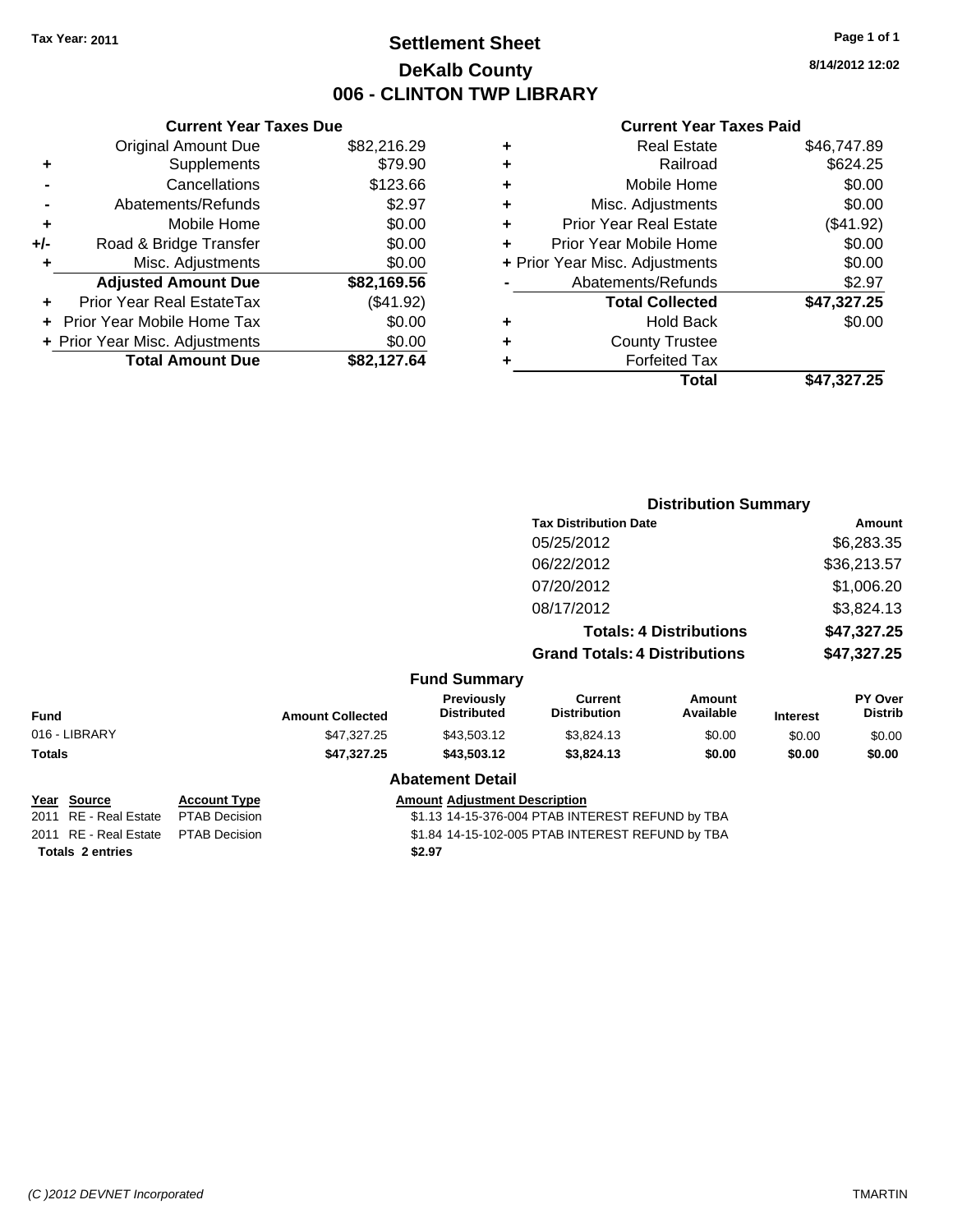### **Settlement Sheet Tax Year: 2011 Page 1 of 1 DeKalb County 007 - CLINTON TWP CEMETERY**

**8/14/2012 12:02**

### **Current Year Taxes Paid**

|       | <b>Current Year Taxes Due</b>  |             |
|-------|--------------------------------|-------------|
|       | <b>Original Amount Due</b>     | \$21,478.40 |
| ٠     | Supplements                    | \$20.87     |
|       | Cancellations                  | \$32.31     |
|       | Abatements/Refunds             | \$0.78      |
| ٠     | Mobile Home                    | \$0.00      |
| $+/-$ | Road & Bridge Transfer         | \$0.00      |
|       | Misc. Adjustments              | \$0.00      |
|       | <b>Adjusted Amount Due</b>     | \$21,466.18 |
|       | Prior Year Real EstateTax      | (\$11.17)   |
|       | Prior Year Mobile Home Tax     | \$0.00      |
|       | + Prior Year Misc. Adjustments | \$0.00      |
|       | <b>Total Amount Due</b>        | \$21,455.01 |
|       |                                |             |

| ٠ | <b>Real Estate</b>             | \$12,212.58 |
|---|--------------------------------|-------------|
| ٠ | Railroad                       | \$163.09    |
| ٠ | Mobile Home                    | \$0.00      |
| ÷ | Misc. Adjustments              | \$0.00      |
| ٠ | <b>Prior Year Real Estate</b>  | (\$11.17)   |
|   | Prior Year Mobile Home         | \$0.00      |
|   | + Prior Year Misc. Adjustments | \$0.00      |
|   | Abatements/Refunds             | \$0.78      |
|   | <b>Total Collected</b>         | \$12,363.72 |
| ٠ | Hold Back                      | \$0.00      |
| ٠ | <b>County Trustee</b>          |             |
|   | <b>Forfeited Tax</b>           |             |
|   | Total                          | \$12,363.72 |
|   |                                |             |

|                          |                      |                         |                                                  | <b>Distribution Summary</b>                      |                                |                 |                           |
|--------------------------|----------------------|-------------------------|--------------------------------------------------|--------------------------------------------------|--------------------------------|-----------------|---------------------------|
|                          |                      |                         |                                                  | <b>Tax Distribution Date</b>                     |                                |                 | Amount                    |
|                          |                      |                         |                                                  | 05/25/2012                                       |                                |                 | \$1,641.26                |
|                          |                      |                         |                                                  | 06/22/2012                                       |                                |                 | \$9,460.61                |
|                          |                      |                         |                                                  | 07/20/2012                                       |                                |                 | \$262.86                  |
|                          |                      |                         |                                                  | 08/17/2012                                       |                                |                 | \$998.99                  |
|                          |                      |                         |                                                  |                                                  | <b>Totals: 4 Distributions</b> |                 | \$12,363.72               |
|                          |                      |                         |                                                  | <b>Grand Totals: 4 Distributions</b>             |                                |                 | \$12,363.72               |
|                          |                      |                         | <b>Fund Summary</b>                              |                                                  |                                |                 |                           |
| <b>Fund</b>              |                      | <b>Amount Collected</b> | <b>Previously</b><br><b>Distributed</b>          | <b>Current</b><br><b>Distribution</b>            | Amount<br>Available            | <b>Interest</b> | PY Over<br><b>Distrib</b> |
| 017 - CEMETERY           |                      | \$12,363.72             | \$11,364.73                                      | \$998.99                                         | \$0.00                         | \$0.00          | \$0.00                    |
| <b>Totals</b>            |                      | \$12,363.72             | \$11,364.73                                      | \$998.99                                         | \$0.00                         | \$0.00          | \$0.00                    |
|                          |                      |                         | <b>Abatement Detail</b>                          |                                                  |                                |                 |                           |
| Year Source              | <b>Account Type</b>  |                         | <b>Amount Adjustment Description</b>             |                                                  |                                |                 |                           |
| RE - Real Estate<br>2011 | <b>PTAB Decision</b> |                         | \$0.29 14-15-376-004 PTAB INTEREST REFUND by TBA |                                                  |                                |                 |                           |
| 2011 RE - Real Estate    | <b>PTAB Decision</b> |                         |                                                  | \$0.48 14-15-102-005 PTAB INTEREST REFUND by TBA |                                |                 |                           |

**Totals \$0.77 2 entries**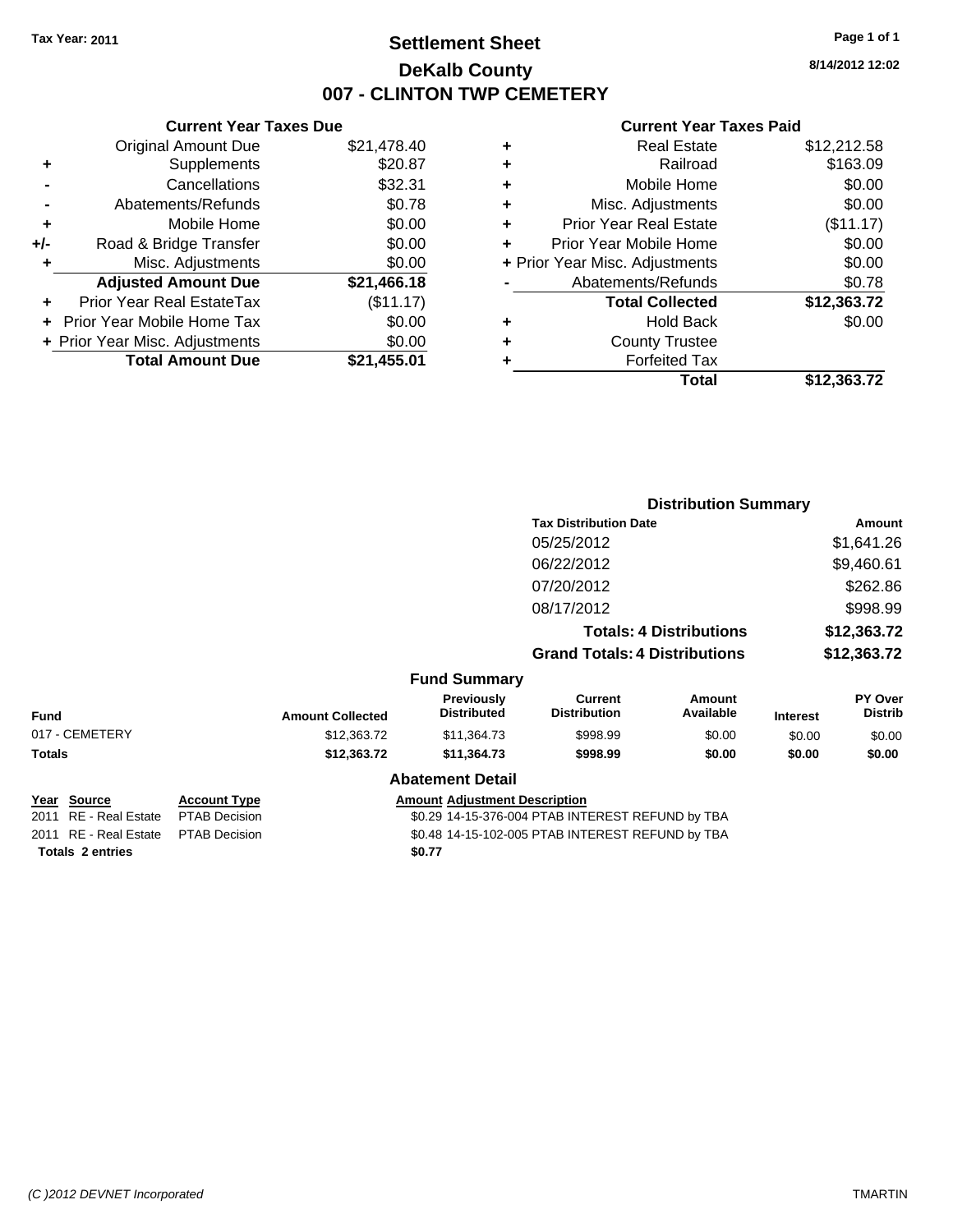# **Settlement Sheet Tax Year: 2011 Page 1 of 1 DeKalb County 008 - CLINTON COMM BLDG**

**8/14/2012 12:02**

#### **Current Year Taxes Paid**

|       | <b>Current Year Taxes Due</b>  |             |
|-------|--------------------------------|-------------|
|       | <b>Original Amount Due</b>     | \$14,003.71 |
| ٠     | Supplements                    | \$13.61     |
|       | Cancellations                  | \$21.06     |
|       | Abatements/Refunds             | \$0.51      |
| ٠     | Mobile Home                    | \$0.00      |
| $+/-$ | Road & Bridge Transfer         | \$0.00      |
|       | Misc. Adjustments              | \$0.00      |
|       | <b>Adjusted Amount Due</b>     | \$13,995.75 |
|       | Prior Year Real EstateTax      | (\$7.64)    |
|       | Prior Year Mobile Home Tax     | \$0.00      |
|       | + Prior Year Misc. Adjustments | \$0.00      |
|       | <b>Total Amount Due</b>        | \$13,988.11 |
|       |                                |             |

| ٠ | <b>Real Estate</b>             | \$7,962.37 |
|---|--------------------------------|------------|
| ٠ | Railroad                       | \$106.33   |
| ٠ | Mobile Home                    | \$0.00     |
| ٠ | Misc. Adjustments              | \$0.00     |
| ٠ | <b>Prior Year Real Estate</b>  | (\$7.64)   |
| ÷ | Prior Year Mobile Home         | \$0.00     |
|   | + Prior Year Misc. Adjustments | \$0.00     |
|   | Abatements/Refunds             | \$0.51     |
|   | <b>Total Collected</b>         | \$8,060.55 |
| ٠ | <b>Hold Back</b>               | \$0.00     |
| ٠ | <b>County Trustee</b>          |            |
| ٠ | <b>Forfeited Tax</b>           |            |
|   | Total                          | \$8,060.55 |
|   |                                |            |

|                                         |                                             |                         |                                         | <b>Distribution Summary</b>                      |                                |                 |                           |
|-----------------------------------------|---------------------------------------------|-------------------------|-----------------------------------------|--------------------------------------------------|--------------------------------|-----------------|---------------------------|
|                                         |                                             |                         |                                         | <b>Tax Distribution Date</b>                     |                                |                 | Amount                    |
|                                         |                                             |                         |                                         | 05/25/2012                                       |                                |                 | \$1,069.79                |
|                                         |                                             |                         |                                         | 06/22/2012                                       |                                |                 | \$6,168.11                |
|                                         |                                             |                         |                                         | 07/20/2012                                       |                                |                 | \$171.35                  |
|                                         |                                             |                         |                                         | 08/17/2012                                       |                                |                 | \$651.30                  |
|                                         |                                             |                         |                                         |                                                  | <b>Totals: 4 Distributions</b> |                 | \$8,060.55                |
|                                         |                                             |                         |                                         | <b>Grand Totals: 4 Distributions</b>             |                                |                 | \$8,060.55                |
|                                         |                                             |                         | <b>Fund Summary</b>                     |                                                  |                                |                 |                           |
| <b>Fund</b>                             |                                             | <b>Amount Collected</b> | <b>Previously</b><br><b>Distributed</b> | <b>Current</b><br><b>Distribution</b>            | <b>Amount</b><br>Available     | <b>Interest</b> | PY Over<br><b>Distrib</b> |
| 001 - CORPORATE                         |                                             | \$8,060.55              | \$7,409.25                              | \$651.30                                         | \$0.00                         | \$0.00          | \$0.00                    |
| <b>Totals</b>                           |                                             | \$8,060.55              | \$7,409.25                              | \$651.30                                         | \$0.00                         | \$0.00          | \$0.00                    |
|                                         |                                             |                         | <b>Abatement Detail</b>                 |                                                  |                                |                 |                           |
| Year Source<br>RE - Real Estate<br>2011 | <b>Account Type</b><br><b>PTAB Decision</b> |                         | <b>Amount Adjustment Description</b>    | \$0.19 14-15-376-004 PTAB INTEREST REFUND by TBA |                                |                 |                           |

**Totals \$0.50 2 entries**

2011 RE - Real Estate PTAB Decision S0.31 14-15-102-005 PTAB INTEREST REFUND by TBA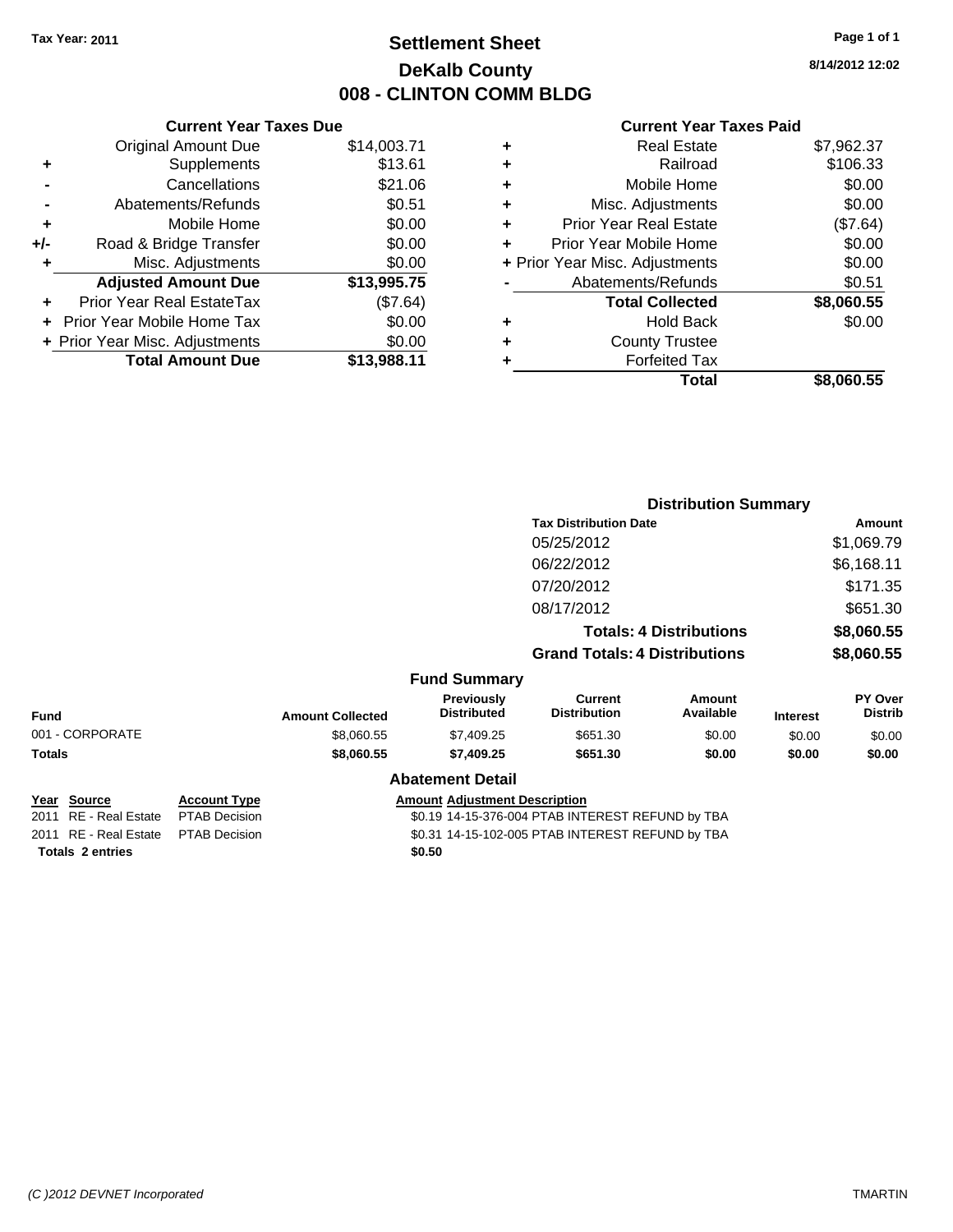### **Settlement Sheet Tax Year: 2011 Page 1 of 1 DeKalb County 009 - CLINTON ROAD & BRIDGE**

**8/14/2012 12:02**

#### **Current Year Taxes Paid**

|     | <b>Current Year Taxes Due</b>  |               |       |
|-----|--------------------------------|---------------|-------|
|     | <b>Original Amount Due</b>     | \$238,009.39  |       |
|     | Supplements                    | \$196.30      | ٠     |
|     | Cancellations                  | \$303.83      | ٠     |
|     | Abatements/Refunds             | \$7.29        | ٠     |
|     | Mobile Home                    | \$0.00        | ٠     |
| +/- | Road & Bridge Transfer         | (\$20,548.93) | ٠     |
|     | Misc. Adjustments              | \$0.00        | + Pri |
|     | <b>Adjusted Amount Due</b>     | \$217,345.64  |       |
|     | Prior Year Real EstateTax      | (\$107.03)    |       |
|     | Prior Year Mobile Home Tax     | \$0.00        |       |
|     | + Prior Year Misc. Adjustments | \$0.00        |       |
|     | <b>Total Amount Due</b>        | \$217,238.61  |       |
|     |                                |               |       |

|   | <b>Real Estate</b>             | \$114,852.90 |
|---|--------------------------------|--------------|
| ٠ | Railroad                       | \$1,714.54   |
| ٠ | Mobile Home                    | \$0.00       |
| ٠ | Misc. Adjustments              | \$0.00       |
| ٠ | <b>Prior Year Real Estate</b>  | (\$107.03)   |
|   | Prior Year Mobile Home         | \$0.00       |
|   | + Prior Year Misc. Adjustments | \$0.00       |
|   | Abatements/Refunds             | \$7.29       |
|   | <b>Total Collected</b>         | \$116,453.12 |
| ٠ | <b>Hold Back</b>               | \$0.00       |
| ٠ | <b>County Trustee</b>          |              |
|   | <b>Forfeited Tax</b>           |              |
|   | Total                          | \$116,453.12 |
|   |                                |              |

| <b>Road and Bridge Summary</b> |             |                     | <b>Distribution Summary</b>          |              |
|--------------------------------|-------------|---------------------|--------------------------------------|--------------|
| <b>Municipality</b>            | Amt. Due    | Amt. Distrib.       | <b>Tax Distribution Date</b>         | Amount       |
| <b>VILLAGE OF WATERMAN</b>     | \$35,612.74 | \$20,548.93         | 05/25/2012                           | \$15,433.31  |
| <b>Totals</b>                  | \$35,612.74 | \$20,548.93         | 06/22/2012                           | \$89,152.44  |
|                                |             |                     | 07/20/2012                           | \$2,472.06   |
|                                |             |                     | 08/17/2012                           | \$9,395.31   |
|                                |             |                     | <b>Totals: 4 Distributions</b>       | \$116,453.12 |
|                                |             |                     | <b>Grand Totals: 4 Distributions</b> | \$116,453.12 |
|                                |             | <b>Fund Summary</b> |                                      |              |

| <b>Fund</b>   |                                 |                      | <b>Amount Collected</b>                          | Previously<br><b>Distributed</b> | Current<br><b>Distribution</b>                   | Amount<br>Available | <b>Interest</b> | <b>PY Over</b><br><b>Distrib</b> |
|---------------|---------------------------------|----------------------|--------------------------------------------------|----------------------------------|--------------------------------------------------|---------------------|-----------------|----------------------------------|
|               | 007 - ROAD AND BRIDGE           |                      | \$46.799.22                                      | \$43.032.33                      | \$3,766.89                                       | \$0.00              | \$0.00          | \$0.00                           |
|               | 009 - PERMANENT ROAD            |                      | \$47.777.54                                      | \$43,916.85                      | \$3,860.69                                       | \$0.00              | \$0.00          | \$0.00                           |
|               | 010 - EQUIPMENT AND BUILDING    |                      | \$19,284.00                                      | \$17.725.75                      | \$1,558.25                                       | \$0.00              | \$0.00          | \$0.00                           |
| INS.          | 035 - TORT JUDGEMENTS/LIABILITY |                      | \$2,592.36                                       | \$2,382.88                       | \$209.48                                         | \$0.00              | \$0.00          | \$0.00                           |
| <b>Totals</b> |                                 | \$116,453.12         | \$107.057.81                                     | \$9,395.31                       | \$0.00                                           | \$0.00              | \$0.00          |                                  |
|               |                                 |                      |                                                  | <b>Abatement Detail</b>          |                                                  |                     |                 |                                  |
|               | Year Source                     | <b>Account Type</b>  | <b>Amount Adiustment Description</b>             |                                  |                                                  |                     |                 |                                  |
|               | 2011 RE - Real Estate           | <b>PTAB Decision</b> | \$3.26 14-15-376-004 PTAB INTEREST REFUND by TBA |                                  |                                                  |                     |                 |                                  |
|               | 2011 RE - Real Estate           | <b>PTAB Decision</b> |                                                  |                                  | \$5.34 14-15-102-005 PTAB INTEREST REFUND by TBA |                     |                 |                                  |

**Totals \$8.60 2 entries**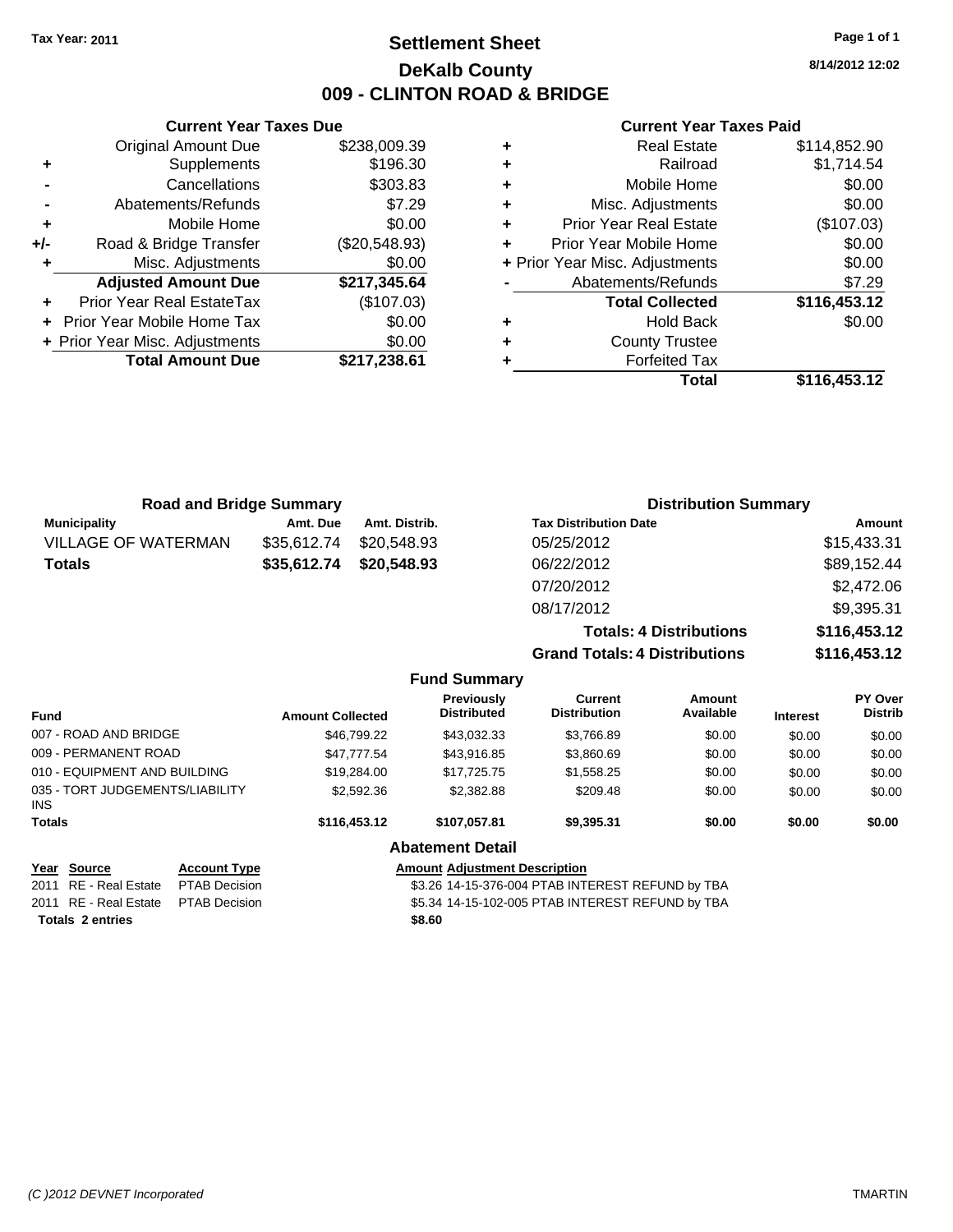**Current Year Taxes Due** Original Amount Due \$234,206.68

**Adjusted Amount Due \$231,899.94**

**Total Amount Due \$231,761.18**

**+** Supplements \$3,188.51 **-** Cancellations \$5,491.96 **-** Abatements/Refunds **\$3.29 +** Mobile Home \$0.00 **+/-** Road & Bridge Transfer \$0.00 **+** Misc. Adjustments \$0.00

**+** Prior Year Real EstateTax (\$138.76) **+** Prior Year Mobile Home Tax \$0.00 **+ Prior Year Misc. Adjustments**  $$0.00$ 

### **Settlement Sheet Tax Year: 2011 Page 1 of 1 DeKalb County 010 - CORTLAND TOWNSHIP**

**8/14/2012 12:02**

#### **Current Year Taxes Paid**

|            | \$131,809.69 | Total                          |   |
|------------|--------------|--------------------------------|---|
|            |              | <b>Forfeited Tax</b>           | ٠ |
|            |              | <b>County Trustee</b>          | ٠ |
| \$0.00     |              | <b>Hold Back</b>               | ٠ |
|            | \$131,809.69 | <b>Total Collected</b>         |   |
| \$3.29     |              | Abatements/Refunds             |   |
| \$0.00     |              | + Prior Year Misc. Adjustments |   |
| \$0.00     |              | Prior Year Mobile Home         |   |
| (\$138.76) |              | <b>Prior Year Real Estate</b>  | ٠ |
| \$0.00     |              | Misc. Adjustments              | ÷ |
| \$0.00     |              | Mobile Home                    | ÷ |
| \$428.98   |              | Railroad                       | ٠ |
|            | \$131,522.76 | <b>Real Estate</b>             | ٠ |
|            |              |                                |   |

# **Distribution Summary Tax Distribution Date Amount** 05/25/2012 \$20,161.42 06/22/2012 \$97,874.62 07/20/2012 \$1,761.84 08/17/2012 \$12,011.81 **Totals: 4 Distributions \$131,809.69**

**Grand Totals: 4 Distributions \$131,809.69**

| ributions: | \$131,809.6 |
|------------|-------------|
|            |             |

| <b>Fund</b>                             | <b>Amount Collected</b> | <b>Previously</b><br><b>Distributed</b> | <b>Current</b><br><b>Distribution</b> | Amount<br>Available | <b>Interest</b> | PY Over<br><b>Distrib</b> |
|-----------------------------------------|-------------------------|-----------------------------------------|---------------------------------------|---------------------|-----------------|---------------------------|
| 001 - CORPORATE                         | \$105.419.62            | \$95.812.72                             | \$9,606.90                            | \$0.00              | \$0.00          | \$0.00                    |
| $005 - I. M. R. F.$                     | \$6.392.91              | \$5,810.33                              | \$582.58                              | \$0.00              | \$0.00          | \$0.00                    |
| 027 - AUDIT                             | \$1.665.31              | \$1,513,55                              | \$151.76                              | \$0.00              | \$0.00          | \$0.00                    |
| 035 - TORT JUDGEMENTS/LIABILITY<br>INS. | \$7,535.96              | \$6.849.21                              | \$686.75                              | \$0.00              | \$0.00          | \$0.00                    |
| 047 - SOCIAL SECURITY                   | \$5.814.27              | \$5.284.42                              | \$529.85                              | \$0.00              | \$0.00          | \$0.00                    |
| 054 - GENERAL ASSISTANCE                | \$4.981.62              | \$4,527,65                              | \$453.97                              | \$0.00              | \$0.00          | \$0.00                    |
| <b>Totals</b>                           | \$131,809.69            | \$119,797.88                            | \$12.011.81                           | \$0.00              | \$0.00          | \$0.00                    |
|                                         |                         | <b>Abatement Detail</b>                 |                                       |                     |                 |                           |
| Year<br>Source<br><b>Account Type</b>   |                         | <b>Amount Adiustment Description</b>    |                                       |                     |                 |                           |

**Fund Summary**

2011 RE - Real Estate \$1.45 09-05-105-007 PTAB INTEREST REFUND by TBA PTAB Decision 2011 RE - Real Estate \$1.34 09-05-105-006 PTAB INTEREST REFUND by TBA PTAB Decision **Totals \$3.28 3 entries**

2011 RE - Real Estate \$0.49 09-34-100-004 PTAB INTEREST REFUND by TBA PTAB Decision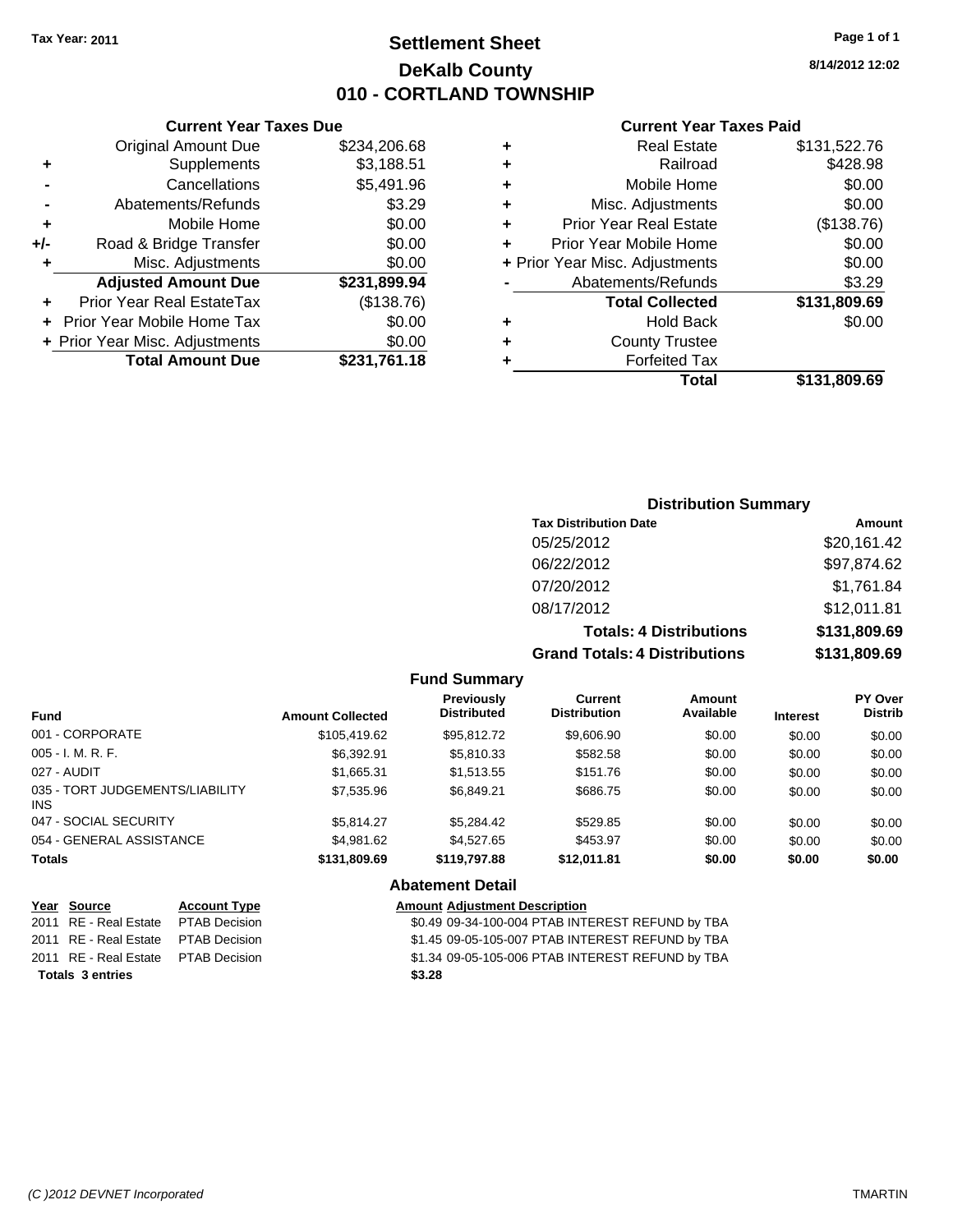## **Settlement Sheet Tax Year: 2011 Page 1 of 1 DeKalb County 011 - CORTLAND ROAD & BRIDGE**

**8/14/2012 12:02**

#### **Current Year Taxes Paid**

|       | <b>Current Year Taxes Due</b>  |               |
|-------|--------------------------------|---------------|
|       | <b>Original Amount Due</b>     | \$424,907.27  |
| ٠     | Supplements                    | \$8,867.16    |
|       | Cancellations                  | \$9,234.71    |
|       | Abatements/Refunds             | \$5.52        |
| ٠     | Mobile Home                    | \$0.00        |
| $+/-$ | Road & Bridge Transfer         | (\$17,584.86) |
|       | Misc. Adjustments              | \$0.00        |
|       | <b>Adjusted Amount Due</b>     | \$406,949.34  |
|       | Prior Year Real EstateTax      | (\$235.98)    |
|       | Prior Year Mobile Home Tax     | \$0.00        |
|       | + Prior Year Misc. Adjustments | \$0.00        |
|       | <b>Total Amount Due</b>        | \$406,713.36  |
|       |                                |               |

|   | <b>Real Estate</b>             | \$222,907.90 |
|---|--------------------------------|--------------|
| ٠ | Railroad                       | \$771.67     |
| ÷ | Mobile Home                    | \$0.00       |
| ÷ | Misc. Adjustments              | \$0.00       |
| ٠ | <b>Prior Year Real Estate</b>  | (\$235.98)   |
|   | Prior Year Mobile Home         | \$0.00       |
|   | + Prior Year Misc. Adjustments | \$0.00       |
|   | Abatements/Refunds             | \$5.52       |
|   | <b>Total Collected</b>         | \$223,438.07 |
| ٠ | <b>Hold Back</b>               | \$0.00       |
| ٠ | <b>County Trustee</b>          |              |
|   | <b>Forfeited Tax</b>           |              |
|   | Total                          | \$223.438.07 |

| <b>Road and Bridge Summary</b> |             |               | <b>Distribution Summary</b>    |              |  |
|--------------------------------|-------------|---------------|--------------------------------|--------------|--|
| <b>Municipality</b>            | Amt. Due    | Amt. Distrib. | <b>Tax Distribution Date</b>   | Amount       |  |
| TOWN OF CORTLAND               | \$9,726.91  | \$5.527.47    | 05/25/2012                     | \$33,899.01  |  |
| CITY OF DEKALB                 | \$720.79    | \$409.69      | 06/22/2012                     | \$166,379.50 |  |
| <b>VILLAGE OF MAPLE PARK</b>   | \$2,177.83  | \$1,237.77    | 07/20/2012                     | \$2,961.82   |  |
| <b>CITY OF SYCAMORE</b>        | \$18,315.47 | \$10,409.93   | 08/17/2012                     | \$20,197.74  |  |
| <b>Totals</b>                  | \$30,941.00 | \$17,584.86   | <b>Totals: 4 Distributions</b> | \$223,438.07 |  |

**Grand Totals: 4 Distril** 

| butions | \$223,438.07 |
|---------|--------------|
| butions | \$223,438.07 |

|                                         |                         | <b>Fund Summary</b>                     |                                |                     |                 |                                  |
|-----------------------------------------|-------------------------|-----------------------------------------|--------------------------------|---------------------|-----------------|----------------------------------|
| <b>Fund</b>                             | <b>Amount Collected</b> | <b>Previously</b><br><b>Distributed</b> | Current<br><b>Distribution</b> | Amount<br>Available | <b>Interest</b> | <b>PY Over</b><br><b>Distrib</b> |
| 005 - I. M. R. F.                       | \$3,982.69              | \$3.622.59                              | \$360.10                       | \$0.00              | \$0.00          | \$0.00                           |
| 007 - ROAD AND BRIDGE                   | \$21,445.43             | \$19,510.98                             | \$1,934.45                     | \$0.00              | \$0.00          | \$0.00                           |
| 009 - PERMANENT ROAD                    | \$158,837.48            | \$144,476.09                            | \$14,361.39                    | \$0.00              | \$0.00          | \$0.00                           |
| 010 - EQUIPMENT AND BUILDING            | \$25.531.78             | \$23.223.31                             | \$2,308.47                     | \$0.00              | \$0.00          | \$0.00                           |
| 027 - AUDIT                             | \$1,706.92              | \$1.552.59                              | \$154.33                       | \$0.00              | \$0.00          | \$0.00                           |
| 035 - TORT JUDGEMENTS/LIABILITY<br>INS. | \$9,088.98              | \$8,267.19                              | \$821.79                       | \$0.00              | \$0.00          | \$0.00                           |
| 047 - SOCIAL SECURITY                   | \$2,844.79              | \$2,587.58                              | \$257.21                       | \$0.00              | \$0.00          | \$0.00                           |
| Totals                                  | \$223,438.07            | \$203,240,33                            | \$20,197.74                    | \$0.00              | \$0.00          | \$0.00                           |
|                                         |                         | <b>Abatement Detail</b>                 |                                |                     |                 |                                  |

| Year Source                         | <b>Account Type</b> | <b>Amount Adjustment Description</b>             |
|-------------------------------------|---------------------|--------------------------------------------------|
| 2011 RE - Real Estate PTAB Decision |                     | \$0.89 09-34-100-004 PTAB INTEREST REFUND by TBA |
| 2011 RE - Real Estate PTAB Decision |                     | \$2.64 09-05-105-007 PTAB INTEREST REFUND by TBA |
| 2011 RE - Real Estate PTAB Decision |                     | \$2.43 09-05-105-006 PTAB INTEREST REFUND by TBA |
| <b>Totals 3 entries</b>             |                     | \$5.96                                           |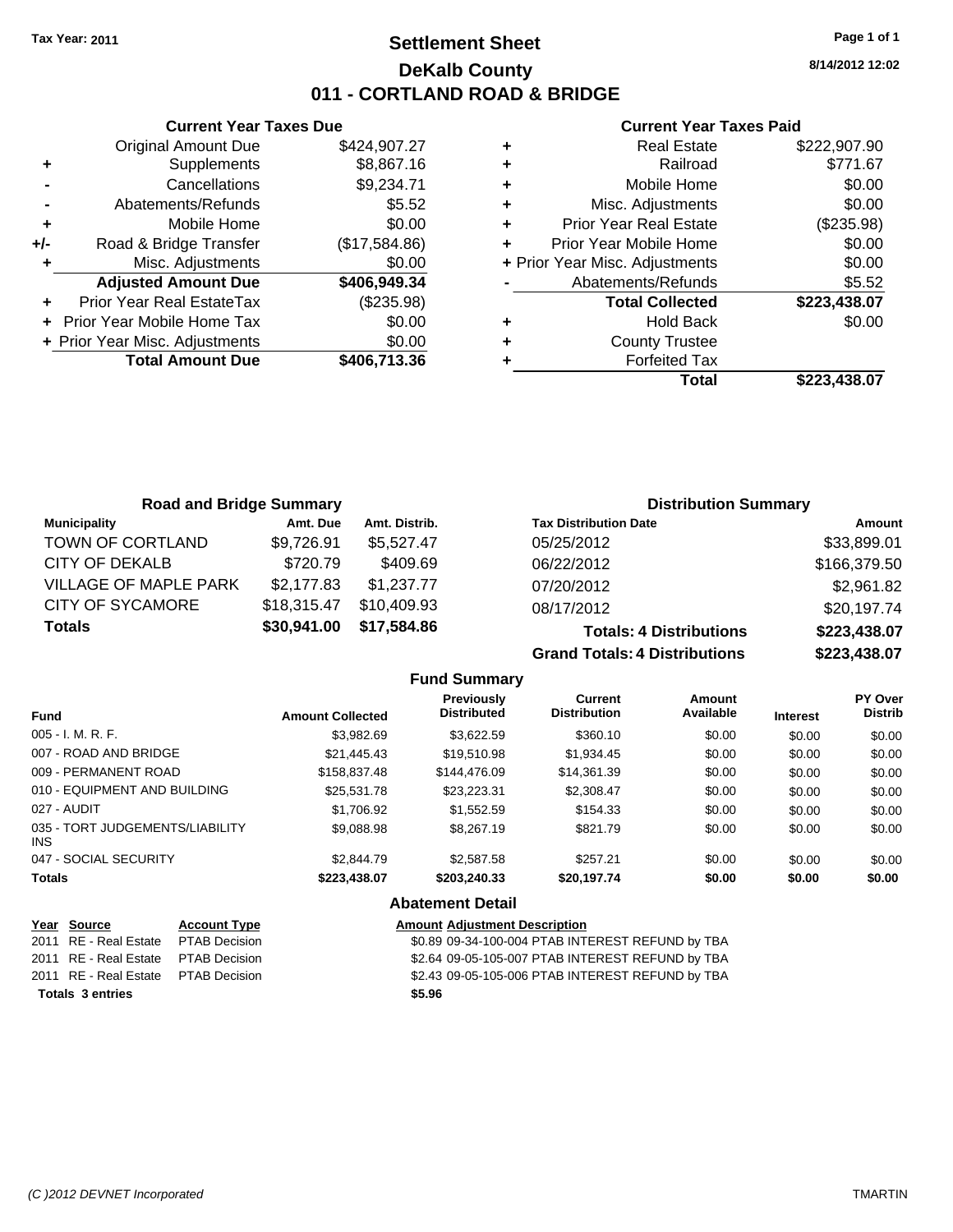Original Amount Due

**Adjusted Amount Due** 

**Total Amount Due** 

**+** Supplements **-** Cancellations **-** Abatements/Refunds **+** Mobile Home **+/-** Road & Bridge Transfer **+** Misc. Adjustments

**+** Prior Year Real EstateTax **+** Prior Year Mobile Home Tax **+ Prior Year Misc. Adjustments** 

# **Settlement Sheet Tax Year: 2011 Page 1 of 1 DeKalb County 012 - DEKALB TOWNSHIP**

**8/14/2012 12:02**

### **Current Year Taxes Paid**

| <b>Current Year Taxes Due</b> |              |   | <b>Current Year Taxes Paid</b> |              |
|-------------------------------|--------------|---|--------------------------------|--------------|
| ıl Amount Due                 | \$867,856.85 | ٠ | <b>Real Estate</b>             | \$474,654.42 |
| Supplements                   | \$18,053.28  | ÷ | Railroad                       | \$1,056.61   |
| Cancellations                 | \$31,840.54  | ÷ | Mobile Home                    | \$0.00       |
| าents/Refunds                 | \$0.00       | ÷ | Misc. Adjustments              | \$193.77     |
| Mobile Home                   | \$0.00       | ÷ | <b>Prior Year Real Estate</b>  | \$91.06      |
| ridge Transfer                | \$0.00       | ÷ | Prior Year Mobile Home         | \$0.00       |
| :. Adjustments                | \$193.77     |   | + Prior Year Misc. Adjustments | \$0.00       |
| <b>Amount Due</b>             | \$854,263.36 |   | Abatements/Refunds             | \$0.00       |
| eal EstateTax                 | \$91.06      |   | <b>Total Collected</b>         | \$475,995.86 |
| pile Home Tax                 | \$0.00       | ٠ | <b>Hold Back</b>               | \$0.00       |
| . Adjustments                 | \$0.00       | ÷ | <b>County Trustee</b>          |              |
| <b>Amount Due</b>             | \$854,354.42 |   | <b>Forfeited Tax</b>           |              |
|                               |              |   | Total                          | \$475,995.86 |

|                          |                         |                                  |                                       | <b>Distribution Summary</b>    |                 |                           |
|--------------------------|-------------------------|----------------------------------|---------------------------------------|--------------------------------|-----------------|---------------------------|
|                          |                         |                                  | <b>Tax Distribution Date</b>          |                                |                 | Amount                    |
|                          |                         |                                  | 05/25/2012                            |                                |                 | \$81,887.83               |
|                          |                         |                                  | 06/22/2012                            |                                |                 | \$350,610.03              |
|                          |                         |                                  | 07/20/2012                            |                                |                 | \$5,863.94                |
|                          |                         |                                  | 08/17/2012                            |                                |                 | \$37,634.06               |
|                          |                         |                                  |                                       | <b>Totals: 4 Distributions</b> |                 | \$475,995.86              |
|                          |                         |                                  | <b>Grand Totals: 4 Distributions</b>  |                                |                 | \$475,995.86              |
|                          |                         | <b>Fund Summary</b>              |                                       |                                |                 |                           |
| <b>Fund</b>              | <b>Amount Collected</b> | Previously<br><b>Distributed</b> | <b>Current</b><br><b>Distribution</b> | <b>Amount</b><br>Available     | <b>Interest</b> | PY Over<br><b>Distrib</b> |
| 001 - CORPORATE          | \$370,900.72            | \$341,575.89                     | \$29,324.83                           | \$0.00                         | \$0.00          | \$0.00                    |
| 054 - GENERAL ASSISTANCE | \$105,095.14            | \$96,785.91                      | \$8,309.23                            | \$0.00                         | \$0.00          | \$0.00                    |
| Totals                   | \$475,995.86            | \$438,361.80                     | \$37,634.06                           | \$0.00                         | \$0.00          | \$0.00                    |
|                          |                         |                                  |                                       |                                |                 |                           |

### **Miscellaneous Adjustment Detail**

#### **Year Source Account Type Amount Adjustment Description**

2011 RE - Real Estate Paymt In Lieu of Tax \$193.77 DEKALB UNITS - HOUSING AUTHORITY by TBA

**Totals 1 entries 1 and 1 and 1 and 1 and 1 and 1 and 1 and 1 and 1 and 1 and 1 and 1 and 1 and 1 and 1 and 1 and 1 and 1 and 1 and 1 and 1 and 1 and 1 and 1 and 1 and 1 and 1 and 1 and 1 and 1 and 1 and 1 and 1 and 1 an** 

*(C )2012 DEVNET Incorporated* TMARTIN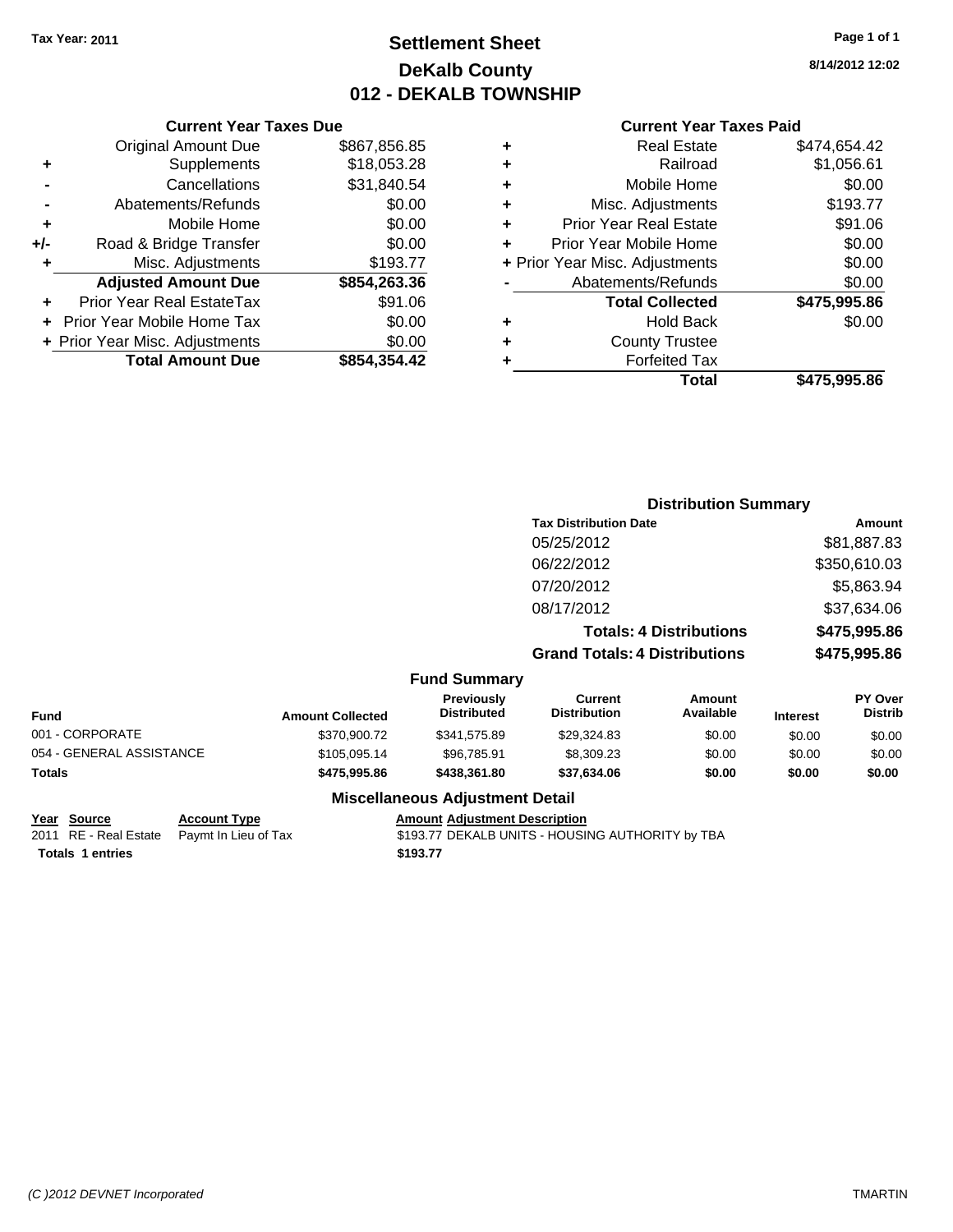### **Settlement Sheet Tax Year: 2011 Page 1 of 1 DeKalb County 013 - DEKALB ROAD & BRIDGE**

**8/14/2012 12:02**

#### **Current Year Taxes Paid**

|     | <b>Original Amount Due</b>     | \$995,106.93    |
|-----|--------------------------------|-----------------|
| ٠   | Supplements                    | \$27,947.76     |
|     | Cancellations                  | \$28,309.46     |
|     | Abatements/Refunds             | \$0.00          |
| ÷   | Mobile Home                    | \$0.00          |
| +/- | Road & Bridge Transfer         | (\$124, 221.84) |
| ٠   | Misc. Adjustments              | \$222.17        |
|     | <b>Adjusted Amount Due</b>     | \$870,745.56    |
|     | Prior Year Real EstateTax      | \$17.00         |
|     | Prior Year Mobile Home Tax     | \$0.00          |
|     | + Prior Year Misc. Adjustments | \$0.00          |
|     | <b>Total Amount Due</b>        | \$870,762.56    |
|     |                                |                 |

**Current Year Taxes Due**

| ٠ | <b>Real Estate</b>             | \$427,938.28 |
|---|--------------------------------|--------------|
| ٠ | Railroad                       | \$1,008.92   |
| ٠ | Mobile Home                    | \$0.00       |
| ٠ | Misc. Adjustments              | \$222.17     |
| ٠ | <b>Prior Year Real Estate</b>  | \$17.00      |
| ٠ | Prior Year Mobile Home         | \$0.00       |
|   | + Prior Year Misc. Adjustments | \$0.00       |
|   | Abatements/Refunds             | \$0.00       |
|   | <b>Total Collected</b>         | \$429,186.37 |
| ٠ | Hold Back                      | \$0.00       |
| ٠ | <b>County Trustee</b>          |              |
| ٠ | <b>Forfeited Tax</b>           |              |
|   | Total                          | \$429,186.37 |
|   |                                |              |

|                       | <b>Road and Bridge Summary</b> |               |                                  |                                       | <b>Distribution Summary</b>    |                 |                           |
|-----------------------|--------------------------------|---------------|----------------------------------|---------------------------------------|--------------------------------|-----------------|---------------------------|
| <b>Municipality</b>   | Amt. Due                       | Amt. Distrib. |                                  | <b>Tax Distribution Date</b>          |                                |                 | Amount                    |
| CITY OF DEKALB        | \$208,536.24 \$115,997.45      |               |                                  | 05/25/2012                            |                                |                 | \$72,744.43               |
| CITY OF SYCAMORE      | \$14.782.50                    | \$8,224.39    |                                  | 06/22/2012                            |                                |                 | \$317,769.77              |
| <b>Totals</b>         | \$223,318.74 \$124,221.84      |               |                                  | 07/20/2012                            |                                |                 | \$5,211.28                |
|                       |                                |               |                                  | 08/17/2012                            |                                |                 | \$33,460.89               |
|                       |                                |               |                                  |                                       | <b>Totals: 4 Distributions</b> |                 | \$429,186.37              |
|                       |                                |               |                                  | <b>Grand Totals: 4 Distributions</b>  |                                |                 | \$429,186.37              |
|                       |                                |               | <b>Fund Summary</b>              |                                       |                                |                 |                           |
| <b>Fund</b>           | <b>Amount Collected</b>        |               | Previously<br><b>Distributed</b> | <b>Current</b><br><b>Distribution</b> | Amount<br>Available            | <b>Interest</b> | PY Over<br><b>Distrib</b> |
| 007 - ROAD AND BRIDGE |                                | \$137,535.28  | \$126,816.22                     | \$10,719.06                           | \$0.00                         | \$0.00          | \$0.00                    |
| 009 - PERMANENT ROAD  |                                | \$263.830.72  | \$243.258.21                     | \$20,572.51                           | \$0.00                         | \$0.00          | \$0.00                    |

### **Miscellaneous Adjustment Detail**

### **Year Source Account Type Amount Adjustment Description**

010 - EQUIPMENT AND BUILDING \$27,820.37 \$25,651.05 \$2,169.32 \$0.00 \$0.00 \$0.00 **Totals \$429,186.37 \$395,725.48 \$33,460.89 \$0.00 \$0.00 \$0.00**

**Totals 1 entries** \$222.17

2011 RE - Real Estate Paymt In Lieu of Tax \$222.17 DEKALB UNITS - HOUSING AUTHORITY by TBA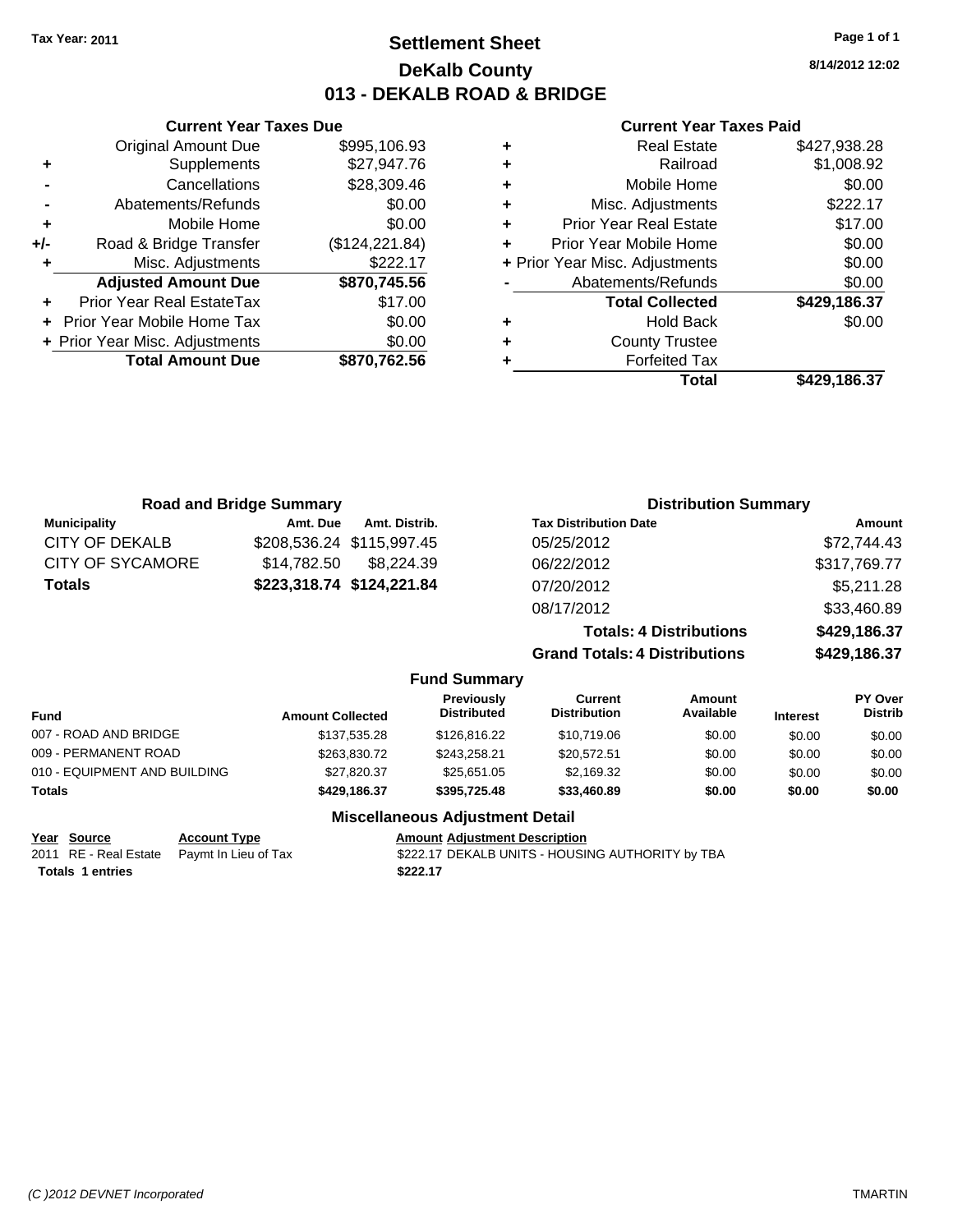# **Settlement Sheet Tax Year: 2011 Page 1 of 1 DeKalb County 014 - FRANKLIN TOWNSHIP**

**8/14/2012 12:02**

#### **Current Year Taxes Paid**

| Current                   |   |              | <b>Current Year Taxes Due</b>  |       |
|---------------------------|---|--------------|--------------------------------|-------|
| Real                      | ٠ | \$104,846.17 | <b>Original Amount Due</b>     |       |
| R٤                        | ٠ | \$751.81     | <b>Supplements</b>             | ٠     |
| Mobile                    | ٠ | \$808.37     | Cancellations                  |       |
| Misc. Adjust              | ÷ | \$1.27       | Abatements/Refunds             |       |
| Prior Year Real           | ÷ | \$0.00       | Mobile Home                    | ٠     |
| <b>Prior Year Mobile</b>  |   | \$0.00       | Road & Bridge Transfer         | $+/-$ |
| + Prior Year Misc. Adjust |   | \$0.00       | Misc. Adjustments              | ٠     |
| Abatements/Re             |   | \$104,788.34 | <b>Adjusted Amount Due</b>     |       |
| <b>Total Coll</b>         |   | (\$18.35)    | Prior Year Real EstateTax      |       |
| Hold                      | ٠ | \$0.00       | + Prior Year Mobile Home Tax   |       |
| County T                  | ٠ | \$0.00       | + Prior Year Misc. Adjustments |       |
| Forfeite                  |   | \$104,769.99 | <b>Total Amount Due</b>        |       |
|                           |   |              |                                |       |

|   | Total                          | \$61,531.05 |
|---|--------------------------------|-------------|
|   | <b>Forfeited Tax</b>           |             |
|   | <b>County Trustee</b>          |             |
|   | <b>Hold Back</b>               | \$0.00      |
|   | <b>Total Collected</b>         | \$61,531.05 |
|   | Abatements/Refunds             | \$1.27      |
|   | + Prior Year Misc. Adjustments | \$0.00      |
| ÷ | Prior Year Mobile Home         | \$0.00      |
|   | <b>Prior Year Real Estate</b>  | (\$18.35)   |
| ٠ | Misc. Adjustments              | \$0.00      |
|   | Mobile Home                    | \$0.00      |
|   | Railroad                       | \$484.60    |
| ٠ | <b>Real Estate</b>             | \$61,066.07 |

|                          |                         |                                  | <b>Distribution Summary</b>           |                                |                 |                                  |
|--------------------------|-------------------------|----------------------------------|---------------------------------------|--------------------------------|-----------------|----------------------------------|
|                          |                         |                                  | <b>Tax Distribution Date</b>          |                                |                 | Amount                           |
|                          |                         |                                  | 05/25/2012                            |                                |                 | \$10,825.13                      |
|                          |                         |                                  | 06/22/2012                            |                                |                 | \$44,069.42                      |
|                          |                         |                                  | 07/20/2012                            |                                |                 | \$1,177.01                       |
|                          |                         |                                  | 08/17/2012                            |                                |                 | \$5,459.49                       |
|                          |                         |                                  |                                       | <b>Totals: 4 Distributions</b> |                 | \$61,531.05                      |
|                          |                         |                                  | <b>Grand Totals: 4 Distributions</b>  |                                |                 | \$61,531.05                      |
|                          |                         | <b>Fund Summary</b>              |                                       |                                |                 |                                  |
| <b>Fund</b>              | <b>Amount Collected</b> | Previously<br><b>Distributed</b> | <b>Current</b><br><b>Distribution</b> | Amount<br>Available            | <b>Interest</b> | <b>PY Over</b><br><b>Distrib</b> |
| 001 - CORPORATE          | \$49,839.41             | \$45,417.29                      | \$4,422.12                            | \$0.00                         | \$0.00          | \$0.00                           |
| 005 - I. M. R. F.        | \$10,739.81             | \$9,786.89                       | \$952.92                              | \$0.00                         | \$0.00          | \$0.00                           |
| 054 - GENERAL ASSISTANCE | \$951.83                | \$867.38                         | \$84.45                               | \$0.00                         | \$0.00          | \$0.00                           |
| Totals                   | \$61,531.05             | \$56,071.56                      | \$5,459.49                            | \$0.00                         | \$0.00          | \$0.00                           |
|                          |                         | <b>Abatement Detail</b>          |                                       |                                |                 |                                  |

### **Year Source Account Type Amount Adjustment Description**

2011 RE - Real Estate \$1.27 01-26-475-004 PTAB INTEREST REFUND by TBA PTAB Decision **Totals 1 entries** \$1.27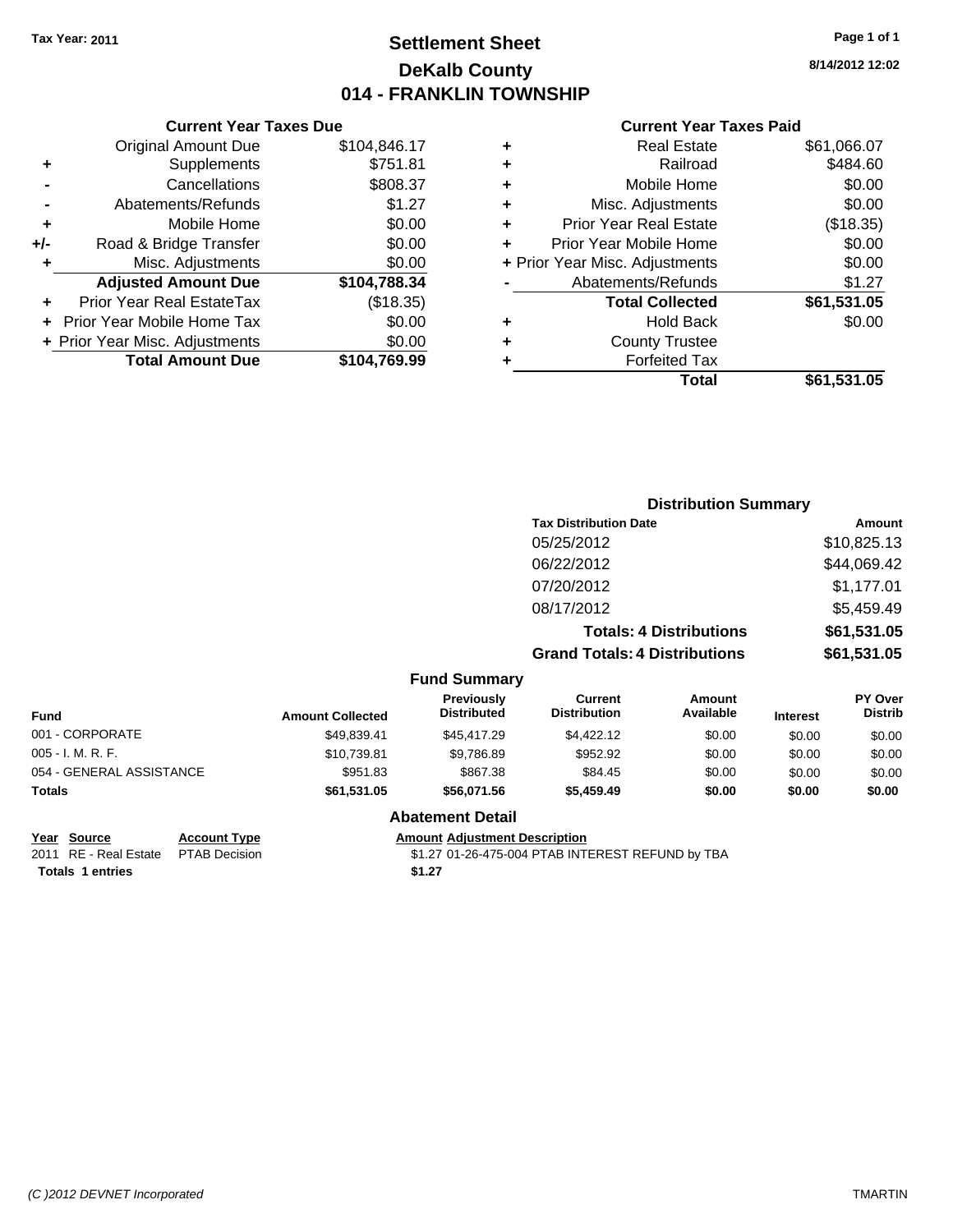**Current Year Taxes Due** Original Amount Due \$30,206.91

**Adjusted Amount Due \$30,190.23**

**Total Amount Due \$30,184.98**

**+** Supplements \$216.60 **-** Cancellations \$232.91 **-** Abatements/Refunds \$0.37 **+** Mobile Home \$0.00 **+/-** Road & Bridge Transfer \$0.00 **+** Misc. Adjustments \$0.00

**+** Prior Year Real EstateTax (\$5.25) **+** Prior Year Mobile Home Tax \$0.00 **+ Prior Year Misc. Adjustments**  $$0.00$ 

## **Settlement Sheet Tax Year: 2011 Page 1 of 1 DeKalb County 015 - FRANKLIN TWP CEMETERY**

**8/14/2012 12:02**

#### **Current Year Taxes Paid**

| ٠ | <b>Real Estate</b>             | \$17,593.67 |
|---|--------------------------------|-------------|
| ٠ | Railroad                       | \$139.62    |
| ٠ | Mobile Home                    | \$0.00      |
| ٠ | Misc. Adjustments              | \$0.00      |
| ٠ | <b>Prior Year Real Estate</b>  | (\$5.25)    |
| ÷ | Prior Year Mobile Home         | \$0.00      |
|   | + Prior Year Misc. Adjustments | \$0.00      |
|   | Abatements/Refunds             | \$0.37      |
|   | <b>Total Collected</b>         | \$17,727.67 |
| ٠ | <b>Hold Back</b>               | \$0.00      |
| ٠ | <b>County Trustee</b>          |             |
|   | <b>Forfeited Tax</b>           |             |
|   | Total                          | \$17.727.67 |

|                    |                     |                         |                                         | <b>Distribution Summary</b>           |                                |                 |                           |
|--------------------|---------------------|-------------------------|-----------------------------------------|---------------------------------------|--------------------------------|-----------------|---------------------------|
|                    |                     |                         |                                         | <b>Tax Distribution Date</b>          |                                |                 | Amount                    |
|                    |                     |                         |                                         | 05/25/2012                            |                                |                 | \$3,118.89                |
|                    |                     |                         |                                         | 06/22/2012                            |                                |                 | \$12,696.84               |
|                    |                     |                         |                                         | 07/20/2012                            |                                |                 | \$339.07                  |
|                    |                     |                         |                                         | 08/17/2012                            |                                |                 | \$1,572.87                |
|                    |                     |                         |                                         |                                       | <b>Totals: 4 Distributions</b> |                 | \$17,727.67               |
|                    |                     |                         |                                         | <b>Grand Totals: 4 Distributions</b>  |                                |                 | \$17,727.67               |
|                    |                     |                         | <b>Fund Summary</b>                     |                                       |                                |                 |                           |
| <b>Fund</b>        |                     | <b>Amount Collected</b> | <b>Previously</b><br><b>Distributed</b> | <b>Current</b><br><b>Distribution</b> | Amount<br>Available            | <b>Interest</b> | PY Over<br><b>Distrib</b> |
| 017 - CEMETERY     |                     | \$17,727.67             | \$16,154.80                             | \$1,572.87                            | \$0.00                         | \$0.00          | \$0.00                    |
| Totals             |                     | \$17,727.67             | \$16,154.80                             | \$1,572.87                            | \$0.00                         | \$0.00          | \$0.00                    |
|                    |                     |                         | <b>Abatement Detail</b>                 |                                       |                                |                 |                           |
| <u>Year Source</u> | <b>Account Type</b> |                         | <b>Amount Adjustment Description</b>    |                                       |                                |                 |                           |

**Totals \$0.37 1 entries**

2011 RE - Real Estate PTAB Decision 30.37 01-26-475-004 PTAB INTEREST REFUND by TBA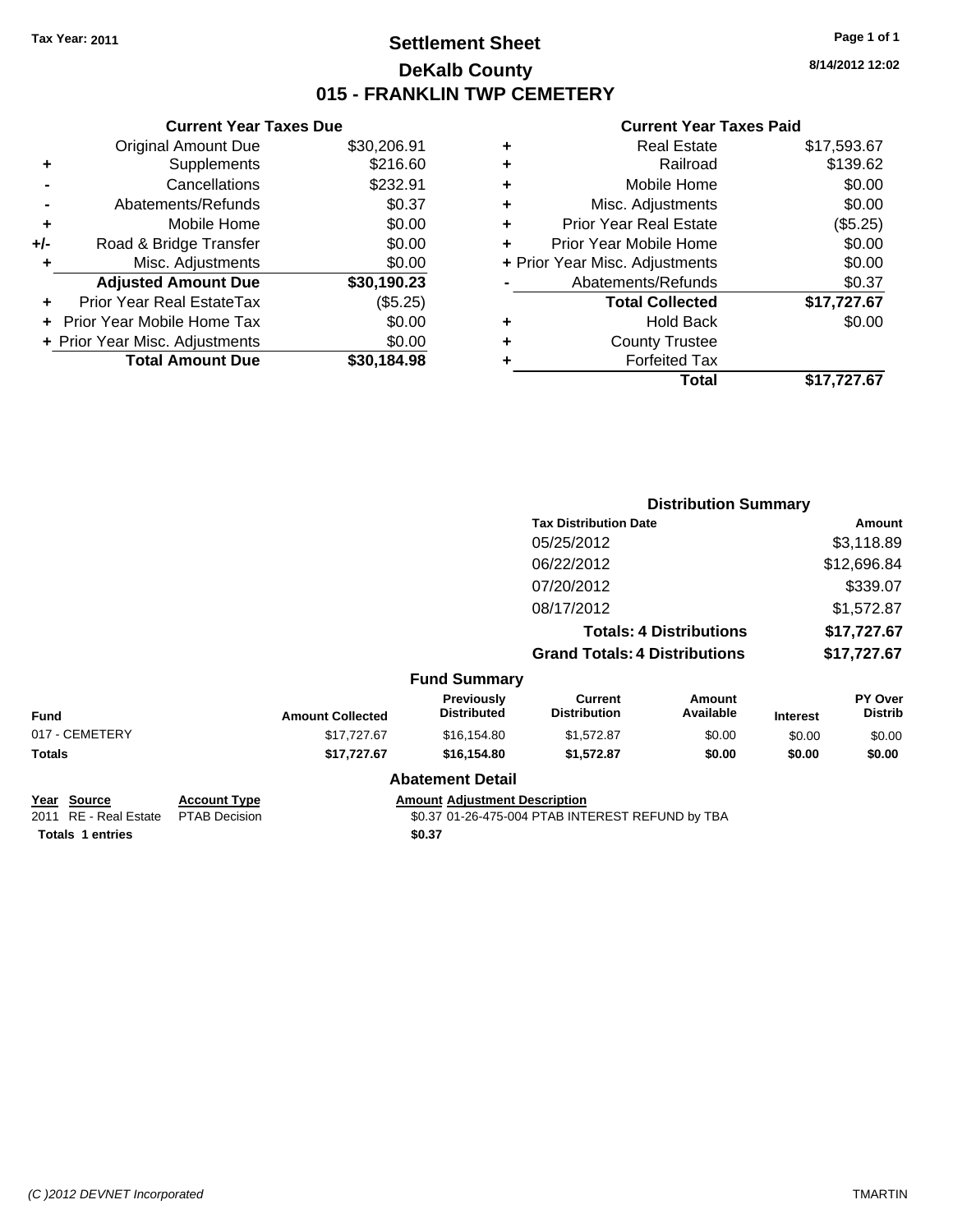### **Settlement Sheet Tax Year: 2011 Page 1 of 1 DeKalb County 016 - FRANKLIN ROAD & BRIDGE**

**8/14/2012 12:02**

#### **Current Year Taxes Paid**

|       | Abatements/Refunds             | \$2.70        |      |
|-------|--------------------------------|---------------|------|
| ÷     | Mobile Home                    | \$0.00        |      |
| $+/-$ | Road & Bridge Transfer         | (\$15,821.67) |      |
| ÷     | Misc. Adjustments              | \$0.00        | + Pr |
|       | <b>Adjusted Amount Due</b>     | \$233,068.20  |      |
|       | Prior Year Real EstateTax      | (\$42.80)     |      |
|       | + Prior Year Mobile Home Tax   | \$0.00        |      |
|       | + Prior Year Misc. Adjustments | \$0.00        |      |
|       | <b>Total Amount Due</b>        | \$233,025.40  |      |
|       |                                |               |      |

**Current Year Taxes Due** Original Amount Due \$249,012.27

**+** Supplements \$1,591.17 **-** Cancellations \$1,710.87

| <b>Road and Bridge Summary</b> |             |               | <b>Distribution Summary</b>          |               |  |
|--------------------------------|-------------|---------------|--------------------------------------|---------------|--|
| <b>Municipality</b>            | Amt. Due    | Amt. Distrib. | <b>Tax Distribution Date</b>         | <b>Amount</b> |  |
| <b>VILLAGE OF KIRKLAND</b>     | \$26,913.53 | \$15,821,67   | 05/25/2012                           | \$22,915.10   |  |
| <b>Totals</b>                  | \$26,913.53 | \$15,821.67   | 06/22/2012                           | \$93,350.99   |  |
|                                |             |               | 07/20/2012                           | \$2,491.00    |  |
|                                |             |               | 08/17/2012                           | \$11,554.65   |  |
|                                |             |               | <b>Totals: 4 Distributions</b>       | \$130,311.74  |  |
|                                |             |               | <b>Grand Totals: 4 Distributions</b> | \$130,311.74  |  |

|                                         |                         | <b>Fund Summary</b>                                    |                                       |                     |                 |                                  |
|-----------------------------------------|-------------------------|--------------------------------------------------------|---------------------------------------|---------------------|-----------------|----------------------------------|
| <b>Fund</b>                             | <b>Amount Collected</b> | <b>Previously</b><br><b>Distributed</b>                | <b>Current</b><br><b>Distribution</b> | Amount<br>Available | <b>Interest</b> | <b>PY Over</b><br><b>Distrib</b> |
| 007 - ROAD AND BRIDGE                   | \$42,277.62             | \$38,534.30                                            | \$3.743.32                            | \$0.00              | \$0.00          | \$0.00                           |
| 008 - BRIDGE CONST W/COUNTY             | \$7,042.62              | \$6,417.72                                             | \$624.90                              | \$0.00              | \$0.00          | \$0.00                           |
| 009 - PERMANENT ROAD                    | \$58,685.57             | \$53,478.36                                            | \$5,207.21                            | \$0.00              | \$0.00          | \$0.00                           |
| 010 - EQUIPMENT AND BUILDING            | \$17,607.88             | \$16,045.52                                            | \$1,562,36                            | \$0.00              | \$0.00          | \$0.00                           |
| 035 - TORT JUDGEMENTS/LIABILITY<br>INS. | \$3,815.83              | \$3,477.25                                             | \$338.58                              | \$0.00              | \$0.00          | \$0.00                           |
| 047 - SOCIAL SECURITY                   | \$882.22                | \$803.94                                               | \$78.28                               | \$0.00              | \$0.00          | \$0.00                           |
| <b>Totals</b>                           | \$130,311.74            | \$118,757.09                                           | \$11.554.65                           | \$0.00              | \$0.00          | \$0.00                           |
|                                         |                         | <b>Abatement Detail</b>                                |                                       |                     |                 |                                  |
| $M = 0$ $M = 0$<br>A T.                 |                         | A contract A discussion of Property of the contract of |                                       |                     |                 |                                  |

| Year Source                         | <b>Account Type</b> | <b>Amount Adjustment Description</b>             |
|-------------------------------------|---------------------|--------------------------------------------------|
| 2011 RE - Real Estate PTAB Decision |                     | \$3.03 01-26-475-004 PTAB INTEREST REFUND by TBA |
| Totals 1 entries                    |                     | \$3.03                                           |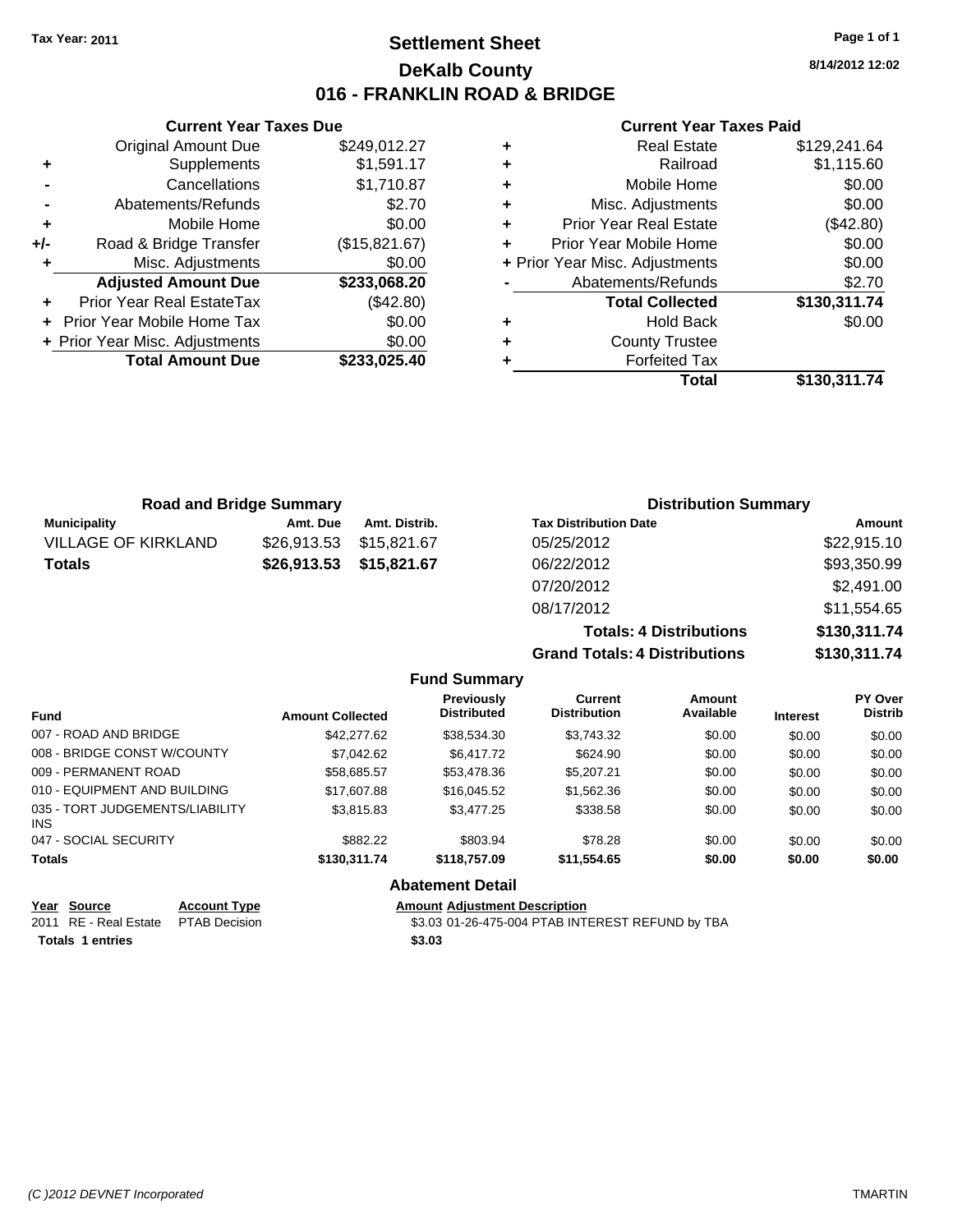# **Settlement Sheet Tax Year: 2011 Page 1 of 1 DeKalb County 017 - GENOA TOWNSHIP**

**8/14/2012 12:02**

#### **Current Year Taxes Paid**

|     | <b>Current Year Taxes Due</b>  |              |  |
|-----|--------------------------------|--------------|--|
|     | <b>Original Amount Due</b>     | \$219,995.63 |  |
| ٠   | Supplements                    | \$962.04     |  |
|     | Cancellations                  | \$1,421.25   |  |
|     | Abatements/Refunds             | \$0.00       |  |
| ٠   | Mobile Home                    | \$0.00       |  |
| +/- | Road & Bridge Transfer         | \$0.00       |  |
| ٠   | Misc. Adjustments              | \$0.00       |  |
|     | <b>Adjusted Amount Due</b>     | \$219,536.42 |  |
| ٠   | Prior Year Real EstateTax      | \$45.63      |  |
|     | Prior Year Mobile Home Tax     | \$0.00       |  |
|     | + Prior Year Misc. Adjustments | \$0.00       |  |
|     | <b>Total Amount Due</b>        | \$219,582.05 |  |
|     |                                |              |  |

| ٠ | Real Estate                    | \$125,200.51 |
|---|--------------------------------|--------------|
| ٠ | Railroad                       | \$700.90     |
| ٠ | Mobile Home                    | \$0.00       |
| ٠ | Misc. Adjustments              | \$0.00       |
| ÷ | <b>Prior Year Real Estate</b>  | \$45.63      |
| ÷ | Prior Year Mobile Home         | \$0.00       |
|   | + Prior Year Misc. Adjustments | \$0.00       |
|   | Abatements/Refunds             | \$0.00       |
|   | <b>Total Collected</b>         | \$125,947.04 |
| ٠ | <b>Hold Back</b>               | \$0.00       |
| ٠ | <b>County Trustee</b>          |              |
| ٠ | <b>Forfeited Tax</b>           |              |
|   | Total                          | \$125,947.04 |
|   |                                |              |

### **Distribution Summary Tax Distribution Date Amount** 05/25/2012 \$20,698.21 06/22/2012 \$94,557.86 07/20/2012 \$1,390.36 08/17/2012 \$9,300.61 **Totals: 4 Distributions \$125,947.04 Grand Totals: 4 Distributions \$125,947.04**

| <b>Fund Summary</b> |  |
|---------------------|--|
|                     |  |

| <b>Fund</b>                                   | <b>Amount Collected</b> | Previously<br><b>Distributed</b> | Current<br><b>Distribution</b> | Amount<br>Available | <b>Interest</b> | <b>PY Over</b><br><b>Distrib</b> |
|-----------------------------------------------|-------------------------|----------------------------------|--------------------------------|---------------------|-----------------|----------------------------------|
| 001 - CORPORATE                               | \$105,860.49            | \$98,043.18                      | \$7,817.31                     | \$0.00              | \$0.00          | \$0.00                           |
| 035 - TORT JUDGEMENTS/LIABILITY<br><b>INS</b> | \$2,367.93              | \$2.193.07                       | \$174.86                       | \$0.00              | \$0.00          | \$0.00                           |
| 047 - SOCIAL SECURITY                         | \$5.973.92              | \$5,532,77                       | \$441.15                       | \$0.00              | \$0.00          | \$0.00                           |
| 054 - GENERAL ASSISTANCE                      | \$11,744.70             | \$10.877.41                      | \$867.29                       | \$0.00              | \$0.00          | \$0.00                           |
| <b>Totals</b>                                 | \$125,947,04            | \$116,646,43                     | \$9,300.61                     | \$0.00              | \$0.00          | \$0.00                           |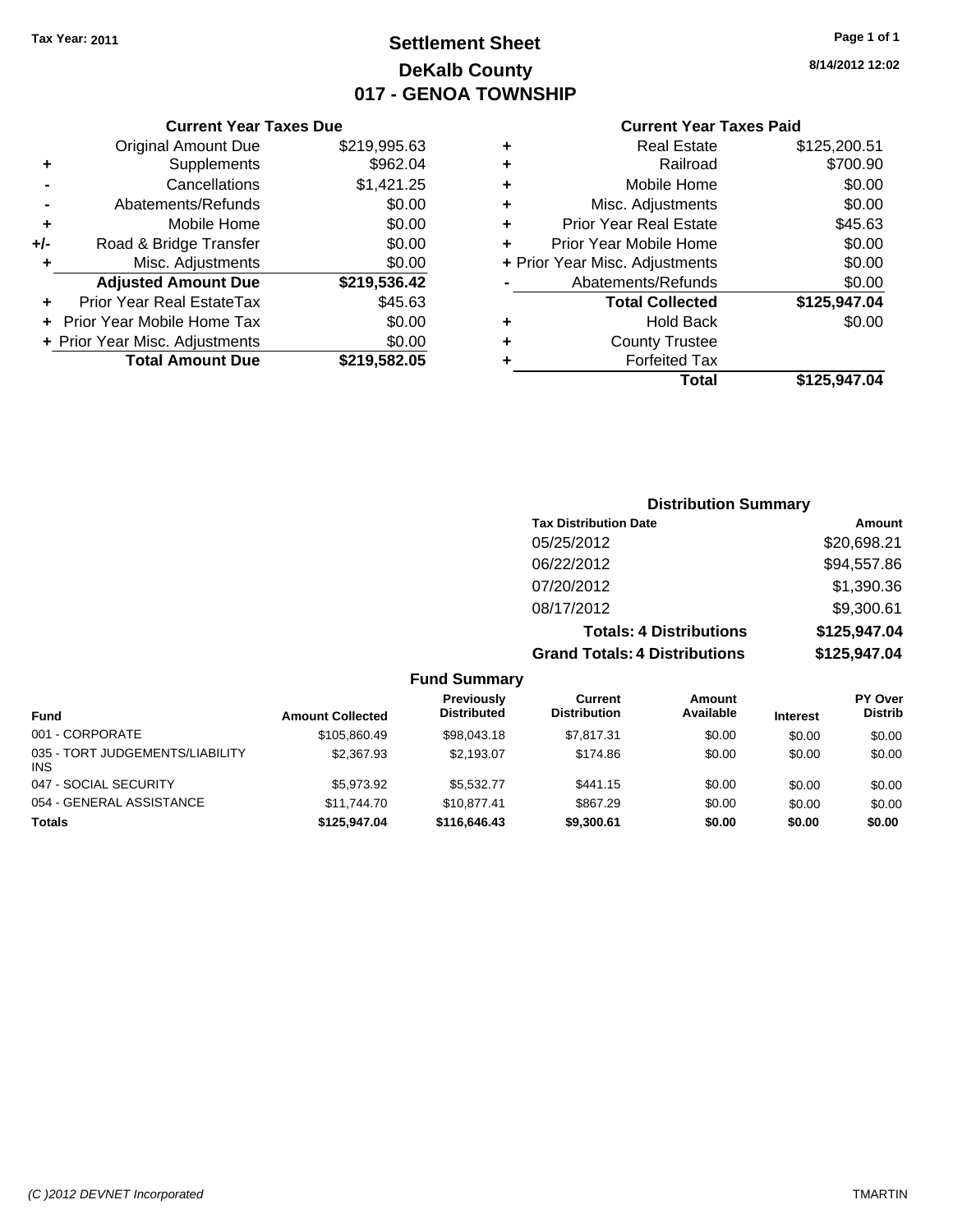**Current Year Taxes Due** Original Amount Due \$165,204.50

**Adjusted Amount Due \$151,205.02**

**Total Amount Due \$151,234.19**

**+** Supplements \$778.25 **-** Cancellations **\$910.44 -** Abatements/Refunds \$0.00 **+** Mobile Home \$0.00 **+/-** Road & Bridge Transfer (\$13,867.29) **+** Misc. Adjustments \$0.00

**+** Prior Year Real EstateTax \$29.17 **+** Prior Year Mobile Home Tax \$0.00 **+ Prior Year Misc. Adjustments**  $$0.00$ 

## **Settlement Sheet Tax Year: 2011 Page 1 of 1 DeKalb County 018 - GENOA ROAD & BRIDGE**

**8/14/2012 12:02**

#### **Current Year Taxes Paid**

**Totals: 4 Distributions \$80,807.00**

**Grand Totals: 4 Distributions \$80,807.00**

| <b>Road and Bridge Summary</b> |             |               | <b>Distribution Summary</b>  |             |  |
|--------------------------------|-------------|---------------|------------------------------|-------------|--|
| Municipality                   | Amt. Due    | Amt. Distrib. | <b>Tax Distribution Date</b> | Amount      |  |
| <b>CITY OF GENOA</b>           | \$24.168.87 | \$13,867.29   | 05/25/2012                   | \$13,271.52 |  |
| <b>Totals</b>                  | \$24,168.87 | \$13,867.29   | 06/22/2012                   | \$60,686.81 |  |
|                                |             |               | 07/20/2012                   | \$890.71    |  |
|                                |             |               | 08/17/2012                   | \$5,957.96  |  |

|                                         |                         | <b>Fund Summary</b>                     |                                       |                     |                 |                           |
|-----------------------------------------|-------------------------|-----------------------------------------|---------------------------------------|---------------------|-----------------|---------------------------|
| <b>Fund</b>                             | <b>Amount Collected</b> | <b>Previously</b><br><b>Distributed</b> | <b>Current</b><br><b>Distribution</b> | Amount<br>Available | <b>Interest</b> | PY Over<br><b>Distrib</b> |
| 007 - ROAD AND BRIDGE                   | \$28.182.47             | \$26,106.71                             | \$2,075.76                            | \$0.00              | \$0.00          | \$0.00                    |
| 008 - BRIDGE CONST W/COUNTY             | \$444.88                | \$412.06                                | \$32.82                               | \$0.00              | \$0.00          | \$0.00                    |
| 009 - PERMANENT ROAD                    | \$41,376.36             | \$38,323.95                             | \$3,052.41                            | \$0.00              | \$0.00          | \$0.00                    |
| 010 - EQUIPMENT AND BUILDING            | \$4,575.50              | \$4.237.96                              | \$337.54                              | \$0.00              | \$0.00          | \$0.00                    |
| 035 - TORT JUDGEMENTS/LIABILITY<br>INS. | \$4,581.86              | \$4,243.85                              | \$338.01                              | \$0.00              | \$0.00          | \$0.00                    |
| 047 - SOCIAL SECURITY                   | \$1,645.93              | \$1.524.51                              | \$121.42                              | \$0.00              | \$0.00          | \$0.00                    |
| <b>Totals</b>                           | \$80,807.00             | \$74,849.04                             | \$5,957.96                            | \$0.00              | \$0.00          | \$0.00                    |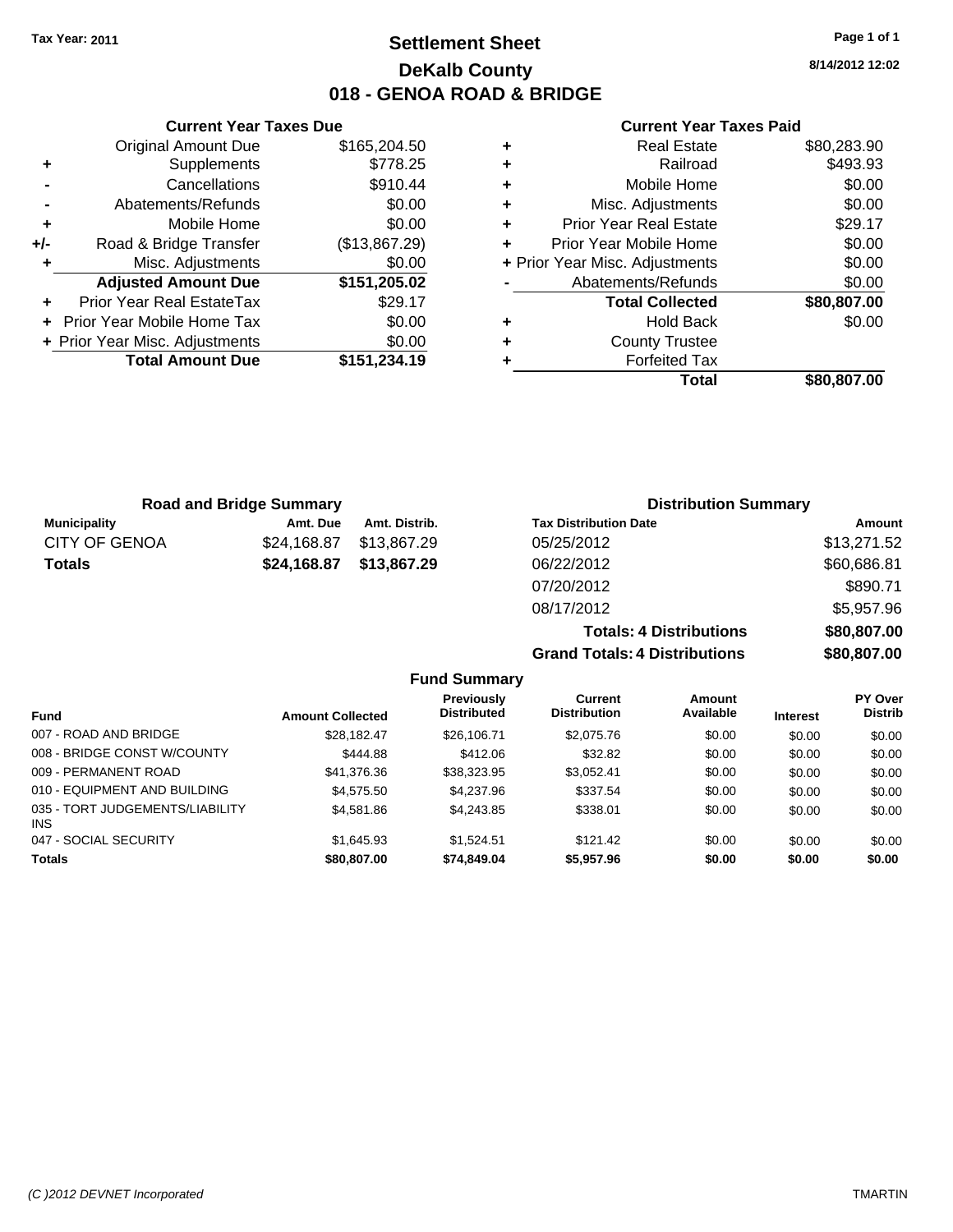# **Settlement Sheet Tax Year: 2011 Page 1 of 1 DeKalb County 019 - KINGSTON TOWNSHIP**

**8/14/2012 12:02**

### **Current Year Taxes Paid**

| 2,435.63 | ٠ | <b>Real Estate</b>             | \$47,598.86 |
|----------|---|--------------------------------|-------------|
| \$627.91 | ٠ | Railroad                       | \$413.27    |
| \$669.23 | ٠ | Mobile Home                    | \$0.00      |
| \$0.00   | ٠ | Misc. Adjustments              | \$0.00      |
| \$0.00   | ٠ | <b>Prior Year Real Estate</b>  | \$33.73     |
| \$0.00   | ٠ | Prior Year Mobile Home         | \$0.00      |
| \$0.00   |   | + Prior Year Misc. Adjustments | \$0.00      |
| 2,394.31 |   | Abatements/Refunds             | \$0.00      |
| \$33.73  |   | <b>Total Collected</b>         | \$48,045.86 |
| \$0.00   | ٠ | <b>Hold Back</b>               | \$0.00      |
| \$0.00   | ٠ | <b>County Trustee</b>          |             |
| 2,428.04 |   | <b>Forfeited Tax</b>           |             |
|          |   | Total                          | \$48,045.86 |

|     | <b>Current Year Taxes Due</b>  |             |
|-----|--------------------------------|-------------|
|     | <b>Original Amount Due</b>     | \$82,435.63 |
| ٠   | Supplements                    | \$627.91    |
|     | Cancellations                  | \$669.23    |
|     | Abatements/Refunds             | \$0.00      |
| ٠   | Mobile Home                    | \$0.00      |
| +/- | Road & Bridge Transfer         | \$0.00      |
| ٠   | Misc. Adjustments              | \$0.00      |
|     | <b>Adjusted Amount Due</b>     | \$82,394.31 |
|     | Prior Year Real EstateTax      | \$33.73     |
|     | Prior Year Mobile Home Tax     | \$0.00      |
|     | + Prior Year Misc. Adjustments | \$0.00      |
|     | <b>Total Amount Due</b>        | \$82.428.04 |

### **Distribution Summary**

| Amount      |
|-------------|
| \$8,844.42  |
| \$34,758.81 |
| \$715.64    |
| \$3,726.99  |
| \$48,045.86 |
| \$48,045.86 |
|             |

#### **Fund Summary Fund Interest Amount Collected Distributed PY Over Distrib Amount Available Current Distribution Previously** 001 - CORPORATE \$47,718.57 \$44,016.96 \$3,701.61 \$0.00 \$0.00 \$0.00 054 - GENERAL ASSISTANCE \$327.29 \$301.91 \$25.38 \$0.00 \$0.00 \$0.00 **Totals \$48,045.86 \$44,318.87 \$3,726.99 \$0.00 \$0.00 \$0.00**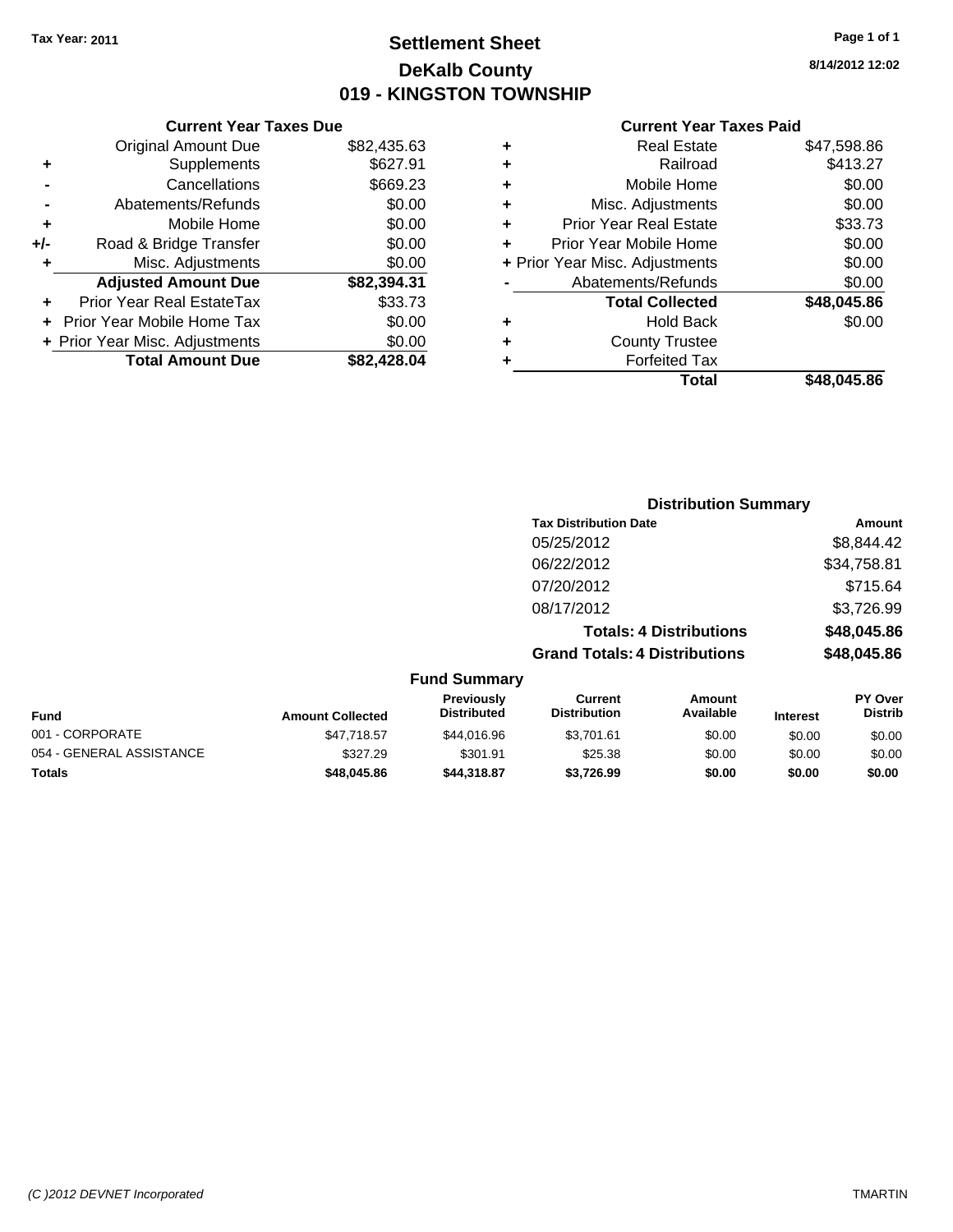**Current Year Taxes Due** Original Amount Due \$332,751.60

**Adjusted Amount Due \$316,367.75**

**+** Supplements \$2,320.95 **-** Cancellations \$2,473.63 **-** Abatements/Refunds \$0.00 **+** Mobile Home \$0.00 **+/-** Road & Bridge Transfer (\$16,231.17) **+** Misc. Adjustments \$0.00

**+** Prior Year Real EstateTax \$124.48 **+** Prior Year Mobile Home Tax \$0.00 **+ Prior Year Misc. Adjustments \$0.00<br>
<b>Total Amount Due** \$316,492.23

**Total Amount Due** 

### **Settlement Sheet Tax Year: 2011 Page 1 of 1 DeKalb County 020 - KINGSTON ROAD & BRIDGE**

**8/14/2012 12:02**

#### **Current Year Taxes Paid**

| ٠ | <b>Real Estate</b>             | \$175,942.35 |
|---|--------------------------------|--------------|
| ٠ | Railroad                       | \$1,638.60   |
| ٠ | Mobile Home                    | \$0.00       |
| ٠ | Misc. Adjustments              | \$0.00       |
| ٠ | <b>Prior Year Real Estate</b>  | \$124.48     |
| ÷ | Prior Year Mobile Home         | \$0.00       |
|   | + Prior Year Misc. Adjustments | \$0.00       |
|   | Abatements/Refunds             | \$0.00       |
|   | <b>Total Collected</b>         | \$177,705.43 |
| ٠ | <b>Hold Back</b>               | \$0.00       |
| ٠ | <b>County Trustee</b>          |              |
|   | <b>Forfeited Tax</b>           |              |
|   | Total                          | \$177.705.43 |

| <b>Road and Bridge Summary</b> |             |               | <b>Distribution Summary</b>    |              |
|--------------------------------|-------------|---------------|--------------------------------|--------------|
| <b>Municipality</b>            | Amt. Due    | Amt. Distrib. | <b>Tax Distribution Date</b>   | Amount       |
| <b>CITY OF GENOA</b>           | \$11,133.35 | \$6.498.82    | 05/25/2012                     | \$32,750.28  |
| <b>VILLAGE OF KINGSTON</b>     | \$16,681.46 | \$9,732.35    | 06/22/2012                     | \$128,533.84 |
| <b>Totals</b>                  | \$27,814.81 | \$16.231.17   | 07/20/2012                     | \$2,645.17   |
|                                |             |               | 08/17/2012                     | \$13,776.14  |
|                                |             |               | <b>Totals: 4 Distributions</b> | \$177,705.43 |

**Grand Totals: 4 Distributions \$177,705.43**

|                              |                         | <b>Fund Summary</b>              |                                |                            |                 |                           |
|------------------------------|-------------------------|----------------------------------|--------------------------------|----------------------------|-----------------|---------------------------|
| Fund                         | <b>Amount Collected</b> | Previously<br><b>Distributed</b> | Current<br><b>Distribution</b> | <b>Amount</b><br>Available | <b>Interest</b> | PY Over<br><b>Distrib</b> |
| 007 - ROAD AND BRIDGE        | \$58,844.19             | \$54.288.21                      | \$4,555.98                     | \$0.00                     | \$0.00          | \$0.00                    |
| 008 - BRIDGE CONST W/COUNTY  | \$4,343,02              | \$4,006.13                       | \$336.89                       | \$0.00                     | \$0.00          | \$0.00                    |
| 009 - PERMANENT ROAD         | \$100,048.40            | \$92,287.57                      | \$7,760.83                     | \$0.00                     | \$0.00          | \$0.00                    |
| 010 - EQUIPMENT AND BUILDING | \$14,469.82             | \$13,347.38                      | \$1.122.44                     | \$0.00                     | \$0.00          | \$0.00                    |
| <b>Totals</b>                | \$177,705.43            | \$163,929,29                     | \$13.776.14                    | \$0.00                     | \$0.00          | \$0.00                    |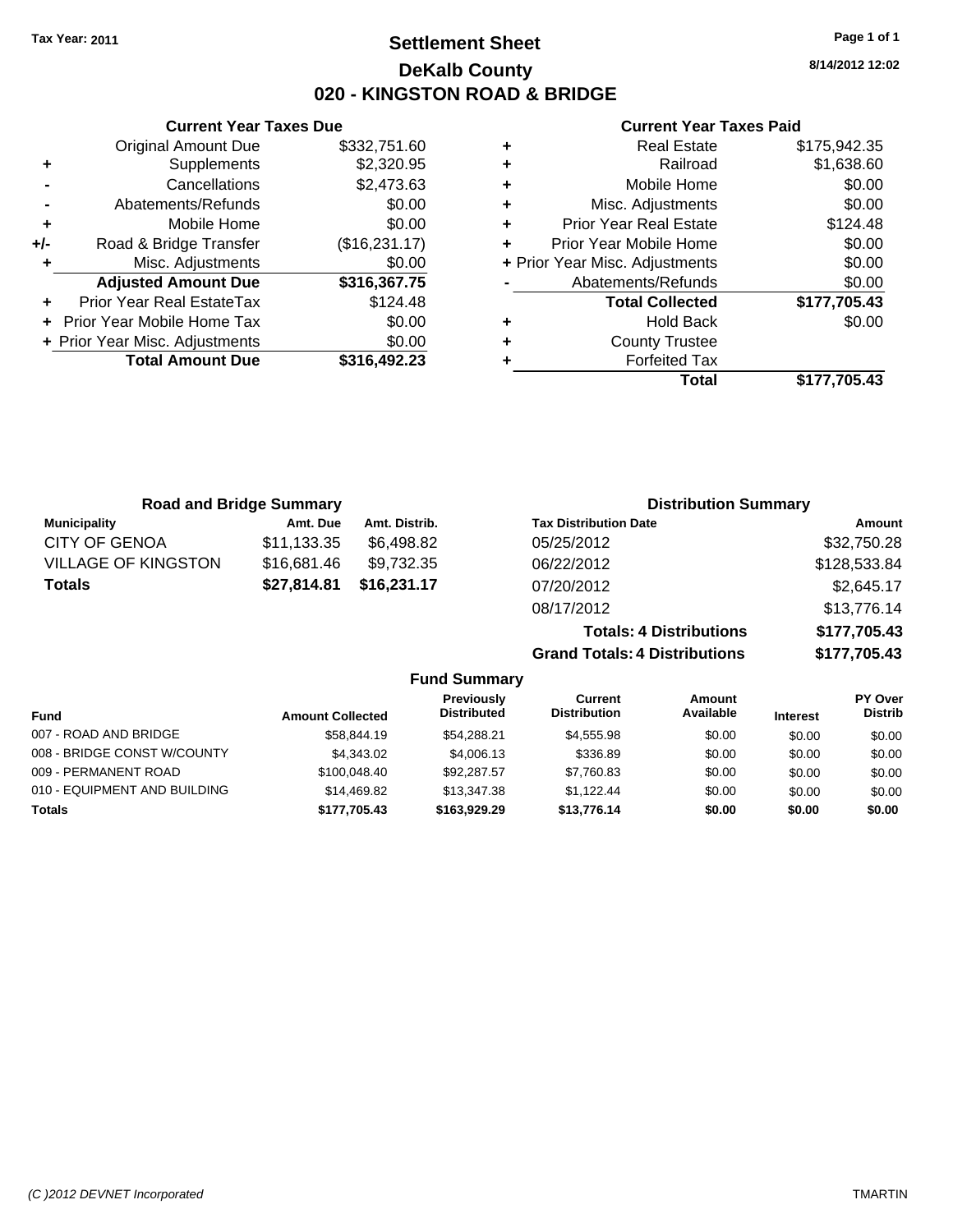# **Settlement Sheet Tax Year: 2011 Page 1 of 1 DeKalb County 021 - KINGSTON TWP CEMETERY**

#### **Current Year Taxes Due** Original Amount Due \$13,771.57 **+** Supplements \$104.89 **Cancellations**

|     | <u>Cancellations</u>           | <u>ນ III./ ອ</u> |
|-----|--------------------------------|------------------|
|     | Abatements/Refunds             | \$0.00           |
| ÷   | Mobile Home                    | \$0.00           |
| +/- | Road & Bridge Transfer         | \$0.00           |
| ÷   | Misc. Adjustments              | \$0.00           |
|     | <b>Adjusted Amount Due</b>     | \$13,764.67      |
|     | Prior Year Real EstateTax      | \$5.64           |
|     | + Prior Year Mobile Home Tax   | \$0.00           |
|     | + Prior Year Misc. Adjustments | \$0.00           |
|     | <b>Total Amount Due</b>        | \$13,770.31      |
|     |                                |                  |

#### **Current Year Taxes Paid**

|   | <b>Real Estate</b>             | \$7,951.81 |
|---|--------------------------------|------------|
| ٠ | Railroad                       | \$69.04    |
| ٠ | Mobile Home                    | \$0.00     |
| ٠ | Misc. Adjustments              | \$0.00     |
| ٠ | <b>Prior Year Real Estate</b>  | \$5.64     |
|   | Prior Year Mobile Home         | \$0.00     |
|   | + Prior Year Misc. Adjustments | \$0.00     |
|   | Abatements/Refunds             | \$0.00     |
|   | <b>Total Collected</b>         | \$8,026.49 |
| ٠ | Hold Back                      | \$0.00     |
| ٠ | <b>County Trustee</b>          |            |
| ٠ | <b>Forfeited Tax</b>           |            |
|   | Total                          | \$8.026.49 |
|   |                                |            |

|                |                         |                                         | <b>Distribution Summary</b>           |                                |                 |                                  |
|----------------|-------------------------|-----------------------------------------|---------------------------------------|--------------------------------|-----------------|----------------------------------|
|                |                         |                                         | <b>Tax Distribution Date</b>          |                                |                 | <b>Amount</b>                    |
|                |                         |                                         | 05/25/2012                            |                                |                 | \$1,477.55                       |
|                |                         |                                         | 06/22/2012                            |                                |                 | \$5,806.72                       |
|                |                         |                                         | 07/20/2012                            |                                |                 | \$119.56                         |
|                |                         |                                         | 08/17/2012                            |                                |                 | \$622.66                         |
|                |                         |                                         |                                       | <b>Totals: 4 Distributions</b> |                 | \$8,026.49                       |
|                |                         |                                         | <b>Grand Totals: 4 Distributions</b>  |                                |                 | \$8,026.49                       |
|                |                         | <b>Fund Summary</b>                     |                                       |                                |                 |                                  |
| <b>Fund</b>    | <b>Amount Collected</b> | <b>Previously</b><br><b>Distributed</b> | <b>Current</b><br><b>Distribution</b> | Amount<br>Available            | <b>Interest</b> | <b>PY Over</b><br><b>Distrib</b> |
| 017 - CEMETERY | \$8.026.49              | \$7,403.83                              | \$622.66                              | \$0.00                         | \$0.00          | \$0.00                           |

**Totals \$8,026.49 \$7,403.83 \$622.66 \$0.00 \$0.00 \$0.00**

**8/14/2012 12:02**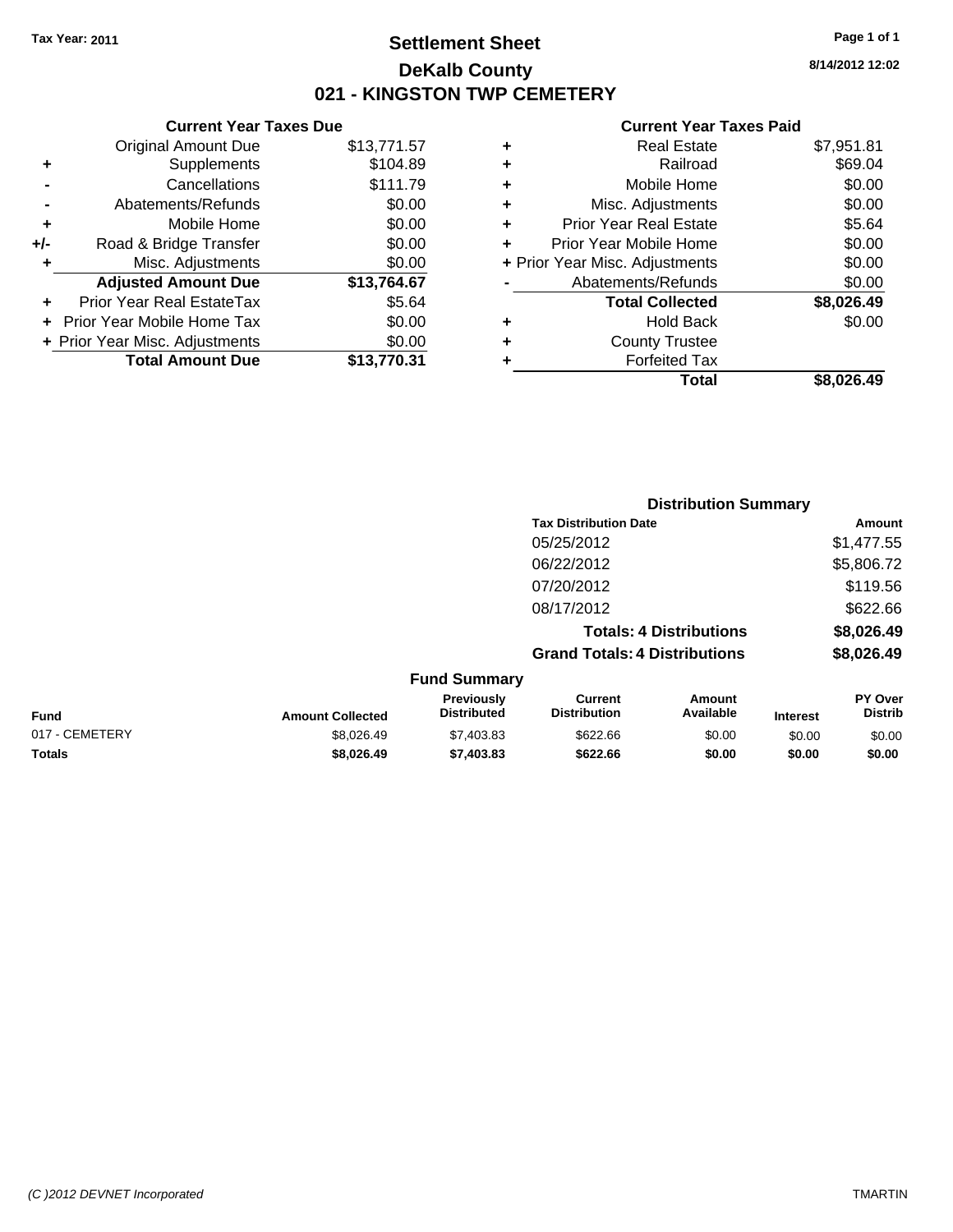# **Settlement Sheet Tax Year: 2011 Page 1 of 1 DeKalb County 022 - MALTA TOWNSHIP**

**8/14/2012 12:02**

### **Current Year Taxes Paid**

| ٠ | <b>Real Estate</b>             | \$33,671.87 |
|---|--------------------------------|-------------|
| ÷ | Railroad                       | \$858.58    |
| ٠ | Mobile Home                    | \$0.00      |
| ٠ | Misc. Adjustments              | \$0.00      |
| ٠ | <b>Prior Year Real Estate</b>  | \$0.00      |
| ÷ | Prior Year Mobile Home         | \$0.00      |
|   | + Prior Year Misc. Adjustments | \$0.00      |
|   | Abatements/Refunds             | \$0.00      |
|   | <b>Total Collected</b>         | \$34,530.45 |
| ٠ | <b>Hold Back</b>               | \$0.00      |
| ÷ | <b>County Trustee</b>          |             |
| ٠ | <b>Forfeited Tax</b>           |             |
|   | Total                          | \$34.530.45 |
|   |                                |             |

|     | <b>Current Year Taxes Due</b>  |             |
|-----|--------------------------------|-------------|
|     | <b>Original Amount Due</b>     | \$60,288.36 |
| ٠   | Supplements                    | \$101.43    |
|     | Cancellations                  | \$120.74    |
|     | Abatements/Refunds             | \$0.00      |
| ٠   | Mobile Home                    | \$0.00      |
| +/- | Road & Bridge Transfer         | \$0.00      |
| ٠   | Misc. Adjustments              | \$0.00      |
|     | <b>Adjusted Amount Due</b>     | \$60,269.05 |
|     | Prior Year Real EstateTax      | \$0.00      |
|     | Prior Year Mobile Home Tax     | \$0.00      |
|     | + Prior Year Misc. Adjustments | \$0.00      |
|     | <b>Total Amount Due</b>        | \$60.269.05 |

|                     | <b>Distribution Summary</b>          |             |
|---------------------|--------------------------------------|-------------|
|                     | <b>Tax Distribution Date</b>         | Amount      |
|                     | 05/25/2012                           | \$5,630.52  |
|                     | 06/22/2012                           | \$26,767.90 |
|                     | 07/20/2012                           | \$374.80    |
|                     | 08/17/2012                           | \$1,757.23  |
|                     | <b>Totals: 4 Distributions</b>       | \$34,530.45 |
|                     | <b>Grand Totals: 4 Distributions</b> | \$34,530.45 |
| <b>Fund Summary</b> |                                      |             |

| <b>Fund</b>              | <b>Amount Collected</b> | <b>Previously</b><br><b>Distributed</b> | Current<br><b>Distribution</b> | Amount<br>Available | <b>Interest</b> | <b>PY Over</b><br><b>Distrib</b> |
|--------------------------|-------------------------|-----------------------------------------|--------------------------------|---------------------|-----------------|----------------------------------|
| 001 - CORPORATE          | \$34,129.76             | \$32,392.92                             | \$1.736.84                     | \$0.00              | \$0.00          | \$0.00                           |
| 054 - GENERAL ASSISTANCE | \$400.69                | \$380.30                                | \$20.39                        | \$0.00              | \$0.00          | \$0.00                           |
| <b>Totals</b>            | \$34,530,45             | \$32,773,22                             | \$1.757.23                     | \$0.00              | \$0.00          | \$0.00                           |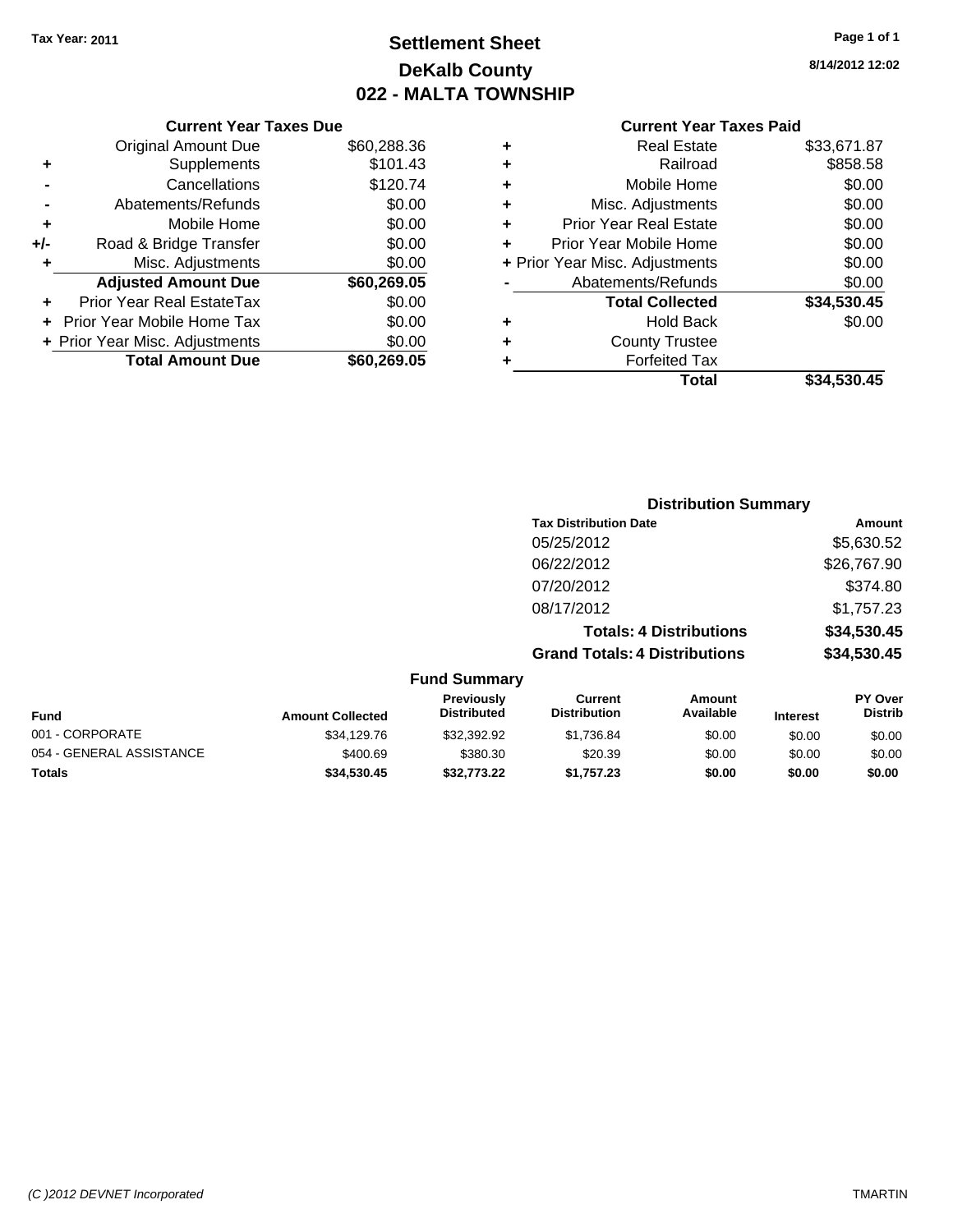# **Settlement Sheet Tax Year: 2011 Page 1 of 1 DeKalb County 023 - MALTA TWP LIBRARY**

**8/14/2012 12:02**

#### **Current Year Taxes Paid**

| ,191.77  | ٠ | <b>Real Estate</b>             | \$64,894.70 |
|----------|---|--------------------------------|-------------|
| \$195.50 | ٠ | Railroad                       | \$1,654.71  |
| \$232.70 | ٠ | Mobile Home                    | \$0.00      |
| \$0.00   | ٠ | Misc. Adjustments              | \$0.00      |
| \$0.00   | ٠ | <b>Prior Year Real Estate</b>  | \$0.00      |
| \$0.00   | ÷ | Prior Year Mobile Home         | \$0.00      |
| \$0.00   |   | + Prior Year Misc. Adjustments | \$0.00      |
| ,154.57  |   | Abatements/Refunds             | \$0.00      |
| \$0.00   |   | <b>Total Collected</b>         | \$66,549.41 |
| \$0.00   | ٠ | <b>Hold Back</b>               | \$0.00      |
| \$0.00   | ٠ | <b>County Trustee</b>          |             |
| ,154.57  |   | <b>Forfeited Tax</b>           |             |
|          |   | Total                          | \$66,549.41 |

|     | <b>Current Year Taxes Due</b>     |              |
|-----|-----------------------------------|--------------|
|     | <b>Original Amount Due</b>        | \$116,191.77 |
| ٠   | Supplements                       | \$195.50     |
|     | Cancellations                     | \$232.70     |
|     | Abatements/Refunds                | \$0.00       |
| ٠   | Mobile Home                       | \$0.00       |
| +/- | Road & Bridge Transfer            | \$0.00       |
| ٠   | Misc. Adjustments                 | \$0.00       |
|     | <b>Adjusted Amount Due</b>        | \$116,154.57 |
|     | Prior Year Real EstateTax         | \$0.00       |
|     | <b>Prior Year Mobile Home Tax</b> | \$0.00       |
|     | + Prior Year Misc. Adjustments    | \$0.00       |
|     | <b>Total Amount Due</b>           | \$116,154.57 |

| <b>Tax Distribution Date</b> | Amount      |
|------------------------------|-------------|
| 05/25/2012                   | \$10,851.83 |

**Distribution Summary**

| <b>Fund Summary</b> |                                      |             |
|---------------------|--------------------------------------|-------------|
|                     | <b>Grand Totals: 4 Distributions</b> | \$66,549.41 |
|                     | <b>Totals: 4 Distributions</b>       | \$66,549.41 |
|                     | 08/17/2012                           | \$3,386.52  |
|                     | 07/20/2012                           | \$722.39    |
|                     | 06/22/2012                           | \$51,588.67 |
|                     | 05/25/2012                           | \$10,851.83 |

| Fund          | <b>Amount Collected</b> | <b>Previously</b><br><b>Distributed</b> | Current<br><b>Distribution</b> | Amount<br>Available | <b>Interest</b> | PY Over<br><b>Distrib</b> |
|---------------|-------------------------|-----------------------------------------|--------------------------------|---------------------|-----------------|---------------------------|
| 016 - LIBRARY | \$66,549.41             | \$63,162.89                             | \$3,386.52                     | \$0.00              | \$0.00          | \$0.00                    |
| Totals        | \$66,549.41             | \$63.162.89                             | \$3.386.52                     | \$0.00              | \$0.00          | \$0.00                    |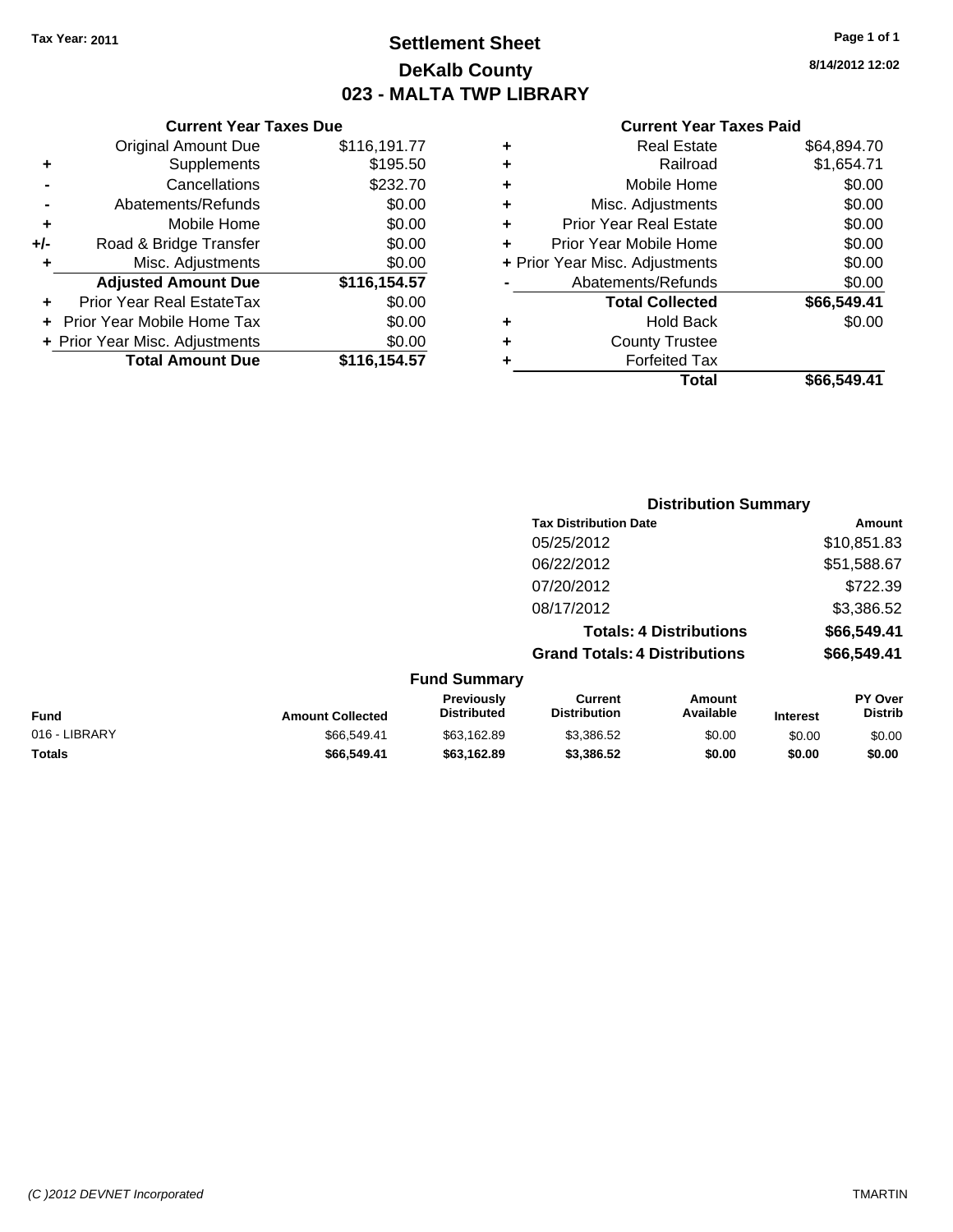# **Settlement Sheet Tax Year: 2011 Page 1 of 1 DeKalb County 024 - MALTA ROAD & BRIDGE**

**8/14/2012 12:02**

\$80,104.03

### **Current Year Taxes Paid**

| \$151,667.37 | ٠ | <b>Real Estate</b>             | \$77,977.23 |
|--------------|---|--------------------------------|-------------|
| \$234.92     | ٠ | Railroad                       | \$2,126.80  |
| \$279.60     | ٠ | Mobile Home                    | \$0.00      |
| \$0.00       | ٠ | Misc. Adjustments              | \$0.00      |
| \$0.00       | ٠ | <b>Prior Year Real Estate</b>  | \$0.00      |
| (\$6,763.63) |   | Prior Year Mobile Home         | \$0.00      |
| \$0.00       |   | + Prior Year Misc. Adjustments | \$0.00      |
| \$144,859.06 |   | Abatements/Refunds             | \$0.00      |
| \$0.00       |   | <b>Total Collected</b>         | \$80,104.03 |
| \$0.00       | ٠ | <b>Hold Back</b>               | \$0.00      |
| \$0.00       | ٠ | <b>County Trustee</b>          |             |
| \$144,859.06 |   | <b>Forfeited Tax</b>           |             |
|              |   | Total                          | \$80.104.03 |

|     | <b>Current Year Taxes Due</b>  |              |
|-----|--------------------------------|--------------|
|     | <b>Original Amount Due</b>     | \$151,667.37 |
| ٠   | Supplements                    | \$234.92     |
|     | Cancellations                  | \$279.60     |
|     | Abatements/Refunds             | \$0.00       |
| ٠   | Mobile Home                    | \$0.00       |
| +/- | Road & Bridge Transfer         | (\$6,763.63) |
| ٠   | Misc. Adjustments              | \$0.00       |
|     | <b>Adjusted Amount Due</b>     | \$144,859.06 |
|     | Prior Year Real EstateTax      | \$0.00       |
|     | Prior Year Mobile Home Tax     | \$0.00       |
|     | + Prior Year Misc. Adjustments | \$0.00       |
|     | <b>Total Amount Due</b>        | \$144,859.06 |

|                         | <b>Road and Bridge Summary</b> |               | <b>Distribution Summary</b>          |             |  |
|-------------------------|--------------------------------|---------------|--------------------------------------|-------------|--|
| <b>Municipality</b>     | Amt. Due                       | Amt. Distrib. | <b>Tax Distribution Date</b>         | Amount      |  |
| <b>VILLAGE OF MALTA</b> | \$11,770.00                    | \$6,763.63    | 05/25/2012                           | \$13,039.36 |  |
| Totals                  | \$11,770.00                    | \$6,763.63    | 06/22/2012                           | \$62,127.25 |  |
|                         |                                |               | 07/20/2012                           | \$868.02    |  |
|                         |                                |               | 08/17/2012                           | \$4,069.40  |  |
|                         |                                |               | <b>Totals: 4 Distributions</b>       | \$80,104.03 |  |
|                         |                                |               | <b>Grand Totals: 4 Distributions</b> | \$80,104.03 |  |

**Fund Summary Fund Interest Amount Collected Distributed PY Over Distrib Amount Available Current Distribution Previously** 007 - ROAD AND BRIDGE 60.00 \$24,076.45 \$22,858.26 \$1,218.19 \$0.00 \$0.00 \$0.00 \$0.00 008 - BRIDGE CONST W/COUNTY  $$10,192.36$   $$9,673.68$   $$518.68$   $$0.00$   $$0.00$   $$0.00$ 009 - PERMANENT ROAD \$36,633.85 \$34,769.57 \$1,864.28 \$0.00 \$0.00 \$0.00 \$0.00 010 - EQUIPMENT AND BUILDING \$9,201.37 \$8,733.12 \$468.25 \$0.00 \$0.00 \$0.00 \$0.00 **Totals \$80,104.03 \$76,034.63 \$4,069.40 \$0.00 \$0.00 \$0.00**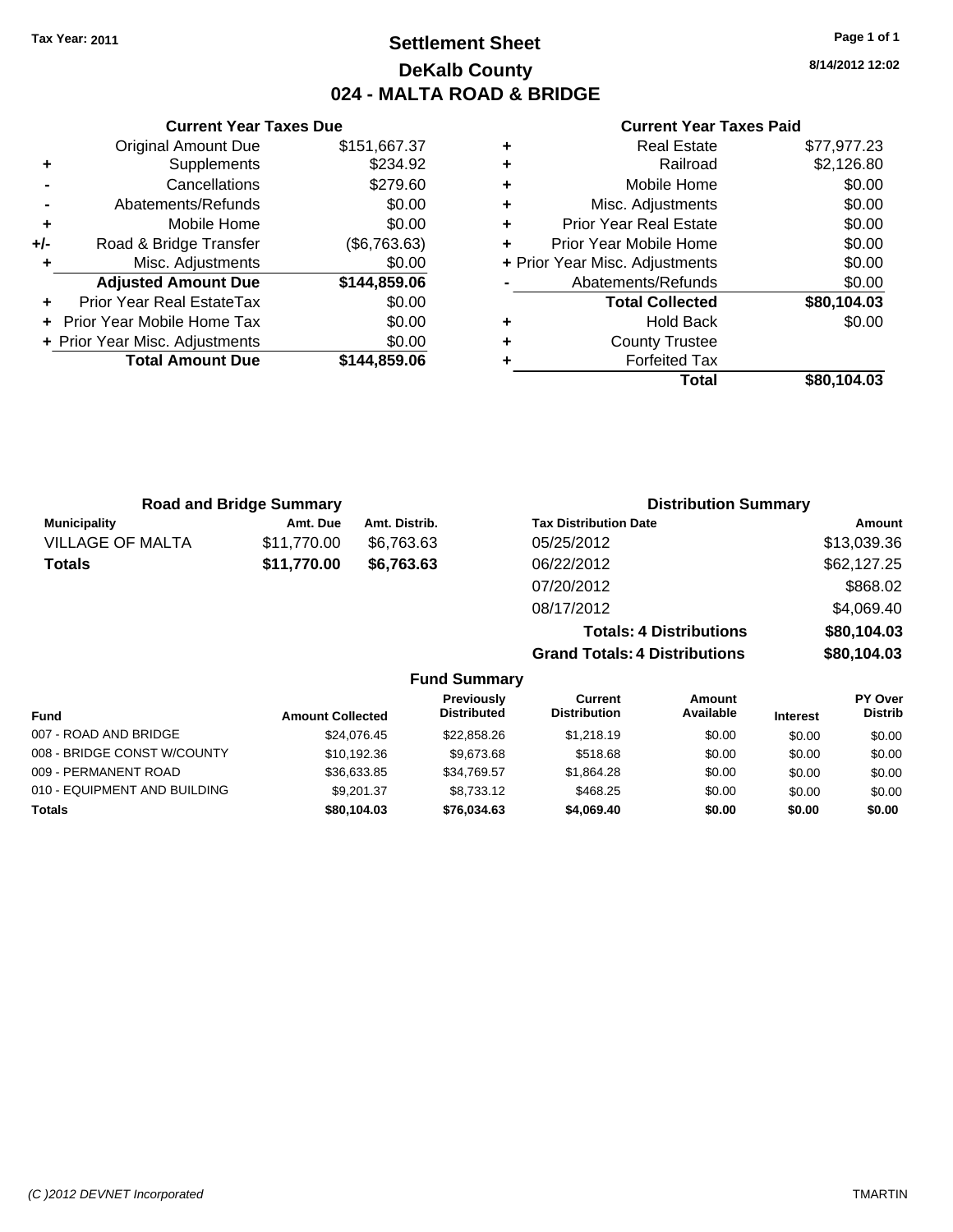**Current Year Taxes Due** Original Amount Due \$93,105.55

**Adjusted Amount Due \$93,082.89**

**Total Amount Due \$93,082.89**

**+** Supplements \$685.86 **-** Cancellations \$708.52 **-** Abatements/Refunds \$0.00 **+** Mobile Home \$0.00 **+/-** Road & Bridge Transfer \$0.00 **+** Misc. Adjustments \$0.00

**+** Prior Year Real EstateTax \$0.00 **+** Prior Year Mobile Home Tax \$0.00 **+ Prior Year Misc. Adjustments**  $$0.00$ 

# **Settlement Sheet Tax Year: 2011 Page 1 of 1 DeKalb County 025 - MAYFIELD TOWNSHIP**

**8/14/2012 12:02**

#### **Current Year Taxes Paid**

| ٠ | <b>Real Estate</b>             | \$53,163.81 |
|---|--------------------------------|-------------|
| ٠ | Railroad                       | \$0.00      |
| ٠ | Mobile Home                    | \$0.00      |
| ٠ | Misc. Adjustments              | \$0.00      |
| ٠ | <b>Prior Year Real Estate</b>  | \$0.00      |
|   | Prior Year Mobile Home         | \$0.00      |
|   | + Prior Year Misc. Adjustments | \$0.00      |
|   | Abatements/Refunds             | \$0.00      |
|   | <b>Total Collected</b>         | \$53,163.81 |
| ٠ | <b>Hold Back</b>               | \$0.00      |
| ٠ | <b>County Trustee</b>          |             |
|   | <b>Forfeited Tax</b>           |             |
|   | Total                          | \$53.163.81 |

|                          |                         |                                  |                                       | <b>Distribution Summary</b>    |                 |                           |
|--------------------------|-------------------------|----------------------------------|---------------------------------------|--------------------------------|-----------------|---------------------------|
|                          |                         |                                  |                                       |                                |                 |                           |
|                          |                         |                                  | <b>Tax Distribution Date</b>          |                                |                 | Amount                    |
|                          |                         |                                  | 05/25/2012                            |                                |                 | \$10,442.19               |
|                          |                         |                                  | 06/22/2012                            |                                |                 | \$40,252.19               |
|                          |                         |                                  | 07/20/2012                            |                                |                 | \$554.93                  |
|                          |                         |                                  | 08/17/2012                            |                                |                 | \$1,914.50                |
|                          |                         |                                  |                                       | <b>Totals: 4 Distributions</b> |                 | \$53,163.81               |
|                          |                         |                                  | <b>Grand Totals: 4 Distributions</b>  |                                |                 | \$53,163.81               |
|                          |                         | <b>Fund Summary</b>              |                                       |                                |                 |                           |
| <b>Fund</b>              | <b>Amount Collected</b> | Previously<br><b>Distributed</b> | <b>Current</b><br><b>Distribution</b> | Amount<br>Available            | <b>Interest</b> | PY Over<br><b>Distrib</b> |
| 001 - CORPORATE          | \$50,878.35             | \$49,046.15                      | \$1,832.20                            | \$0.00                         | \$0.00          | \$0.00                    |
| 054 - GENERAL ASSISTANCE | \$2,285.46              | \$2,203.16                       | \$82.30                               | \$0.00                         | \$0.00          | \$0.00                    |

**Totals \$53,163.81 \$51,249.31 \$1,914.50 \$0.00 \$0.00 \$0.00**

```
(C )2012 DEVNET Incorporated TMARTIN
```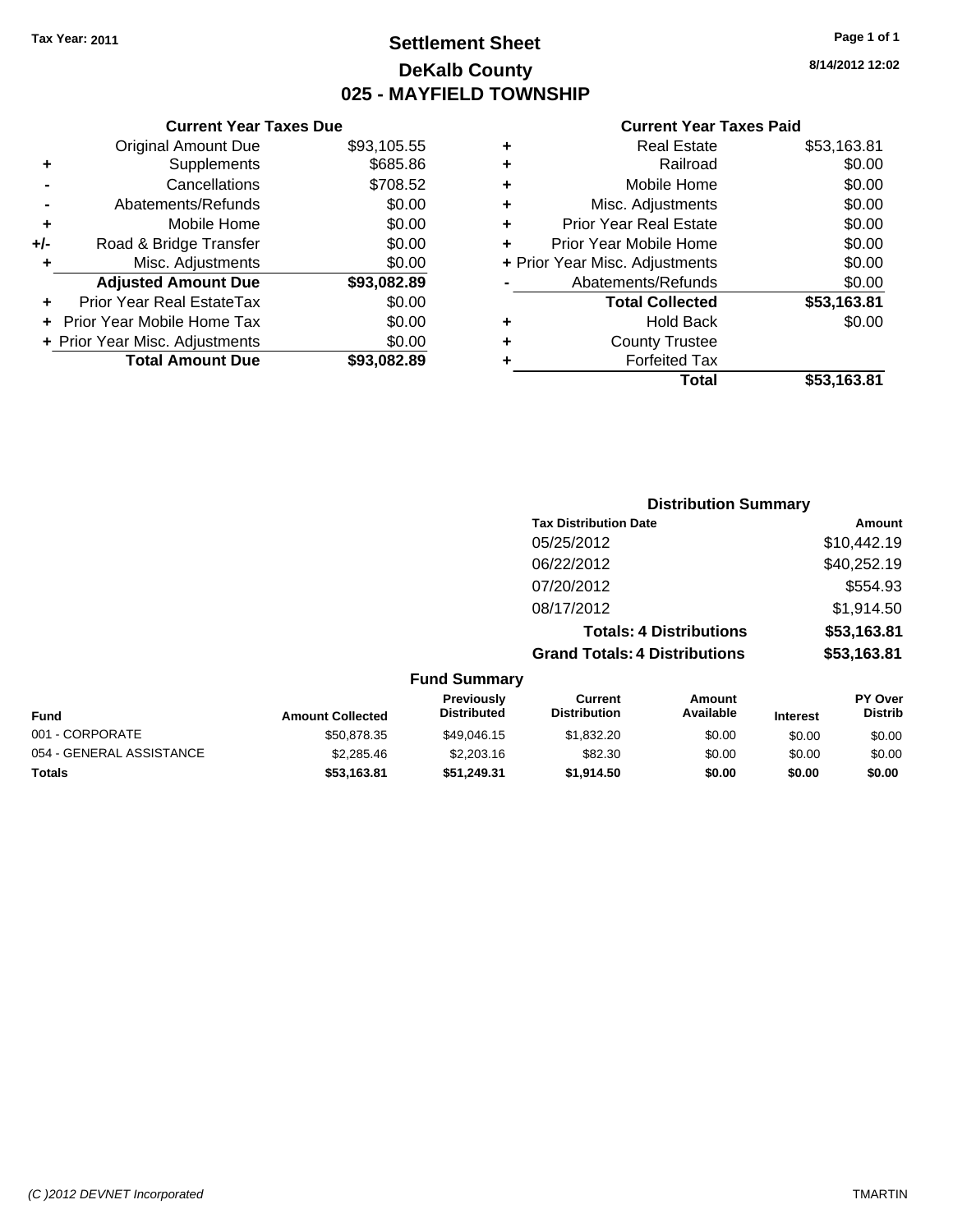**Current Year Taxes Due** Original Amount Due \$224,159.32

**Adjusted Amount Due \$224,104.71**

**Total Amount Due \$224,104.71**

**+** Supplements \$1,651.25 **-** Cancellations \$1,705.86 **-** Abatements/Refunds \$0.00 **+** Mobile Home \$0.00 **+/-** Road & Bridge Transfer \$0.00 **+** Misc. Adjustments \$0.00

**+** Prior Year Real EstateTax \$0.00 **+** Prior Year Mobile Home Tax \$0.00 **+ Prior Year Misc. Adjustments**  $$0.00$ 

### **Settlement Sheet Tax Year: 2011 Page 1 of 1 DeKalb County 026 - MAYFIELD ROAD & BRIDGE**

**8/14/2012 12:02**

#### **Current Year Taxes Paid**

| ٠ | <b>Real Estate</b>             | \$127,996.56 |
|---|--------------------------------|--------------|
| ٠ | Railroad                       | \$0.00       |
| ٠ | Mobile Home                    | \$0.00       |
| ٠ | Misc. Adjustments              | \$0.00       |
| ٠ | <b>Prior Year Real Estate</b>  | \$0.00       |
| ÷ | Prior Year Mobile Home         | \$0.00       |
|   | + Prior Year Misc. Adjustments | \$0.00       |
|   | Abatements/Refunds             | \$0.00       |
|   | <b>Total Collected</b>         | \$127,996.56 |
| ٠ | <b>Hold Back</b>               | \$0.00       |
| ٠ | <b>County Trustee</b>          |              |
| ٠ | <b>Forfeited Tax</b>           |              |
|   | Total                          | \$127.996.56 |

### **Distribution Summary Tax Distribution Date Amount** 05/25/2012 \$25,140.53 06/22/2012 \$96,910.66 07/20/2012 \$1,336.02 08/17/2012 \$4,609.35 **Totals: 4 Distributions \$127,996.56 Grand Totals: 4 Distributions \$127,996.56**

**Fund Summary**

| <b>Fund</b>                                         | <b>Amount Collected</b> | Previously<br><b>Distributed</b> | Current<br><b>Distribution</b> | Amount<br>Available | <b>Interest</b> | PY Over<br><b>Distrib</b> |
|-----------------------------------------------------|-------------------------|----------------------------------|--------------------------------|---------------------|-----------------|---------------------------|
| 007 - ROAD AND BRIDGE                               | \$82.081.12             | \$79.125.24                      | \$2,955.88                     | \$0.00              | \$0.00          | \$0.00                    |
| 008 - BRIDGE CONST W/COUNTY                         | \$3.576.35              | \$3,447.56                       | \$128.79                       | \$0.00              | \$0.00          | \$0.00                    |
| 009 - PERMANENT ROAD                                | \$32,439.19             | \$31.271.01                      | \$1,168.18                     | \$0.00              | \$0.00          | \$0.00                    |
| 010 - EQUIPMENT AND BUILDING                        | \$5,499.76              | \$5,301.71                       | \$198.05                       | \$0.00              | \$0.00          | \$0.00                    |
| 035 - TORT JUDGMENTS, LIABILITY<br><b>INSURANCE</b> | \$2,640.06              | \$2,544.99                       | \$95.07                        | \$0.00              | \$0.00          | \$0.00                    |
| 047 - SOCIAL SECURITY                               | \$1,760.08              | \$1,696.70                       | \$63.38                        | \$0.00              | \$0.00          | \$0.00                    |
| <b>Totals</b>                                       | \$127.996.56            | \$123,387.21                     | \$4,609.35                     | \$0.00              | \$0.00          | \$0.00                    |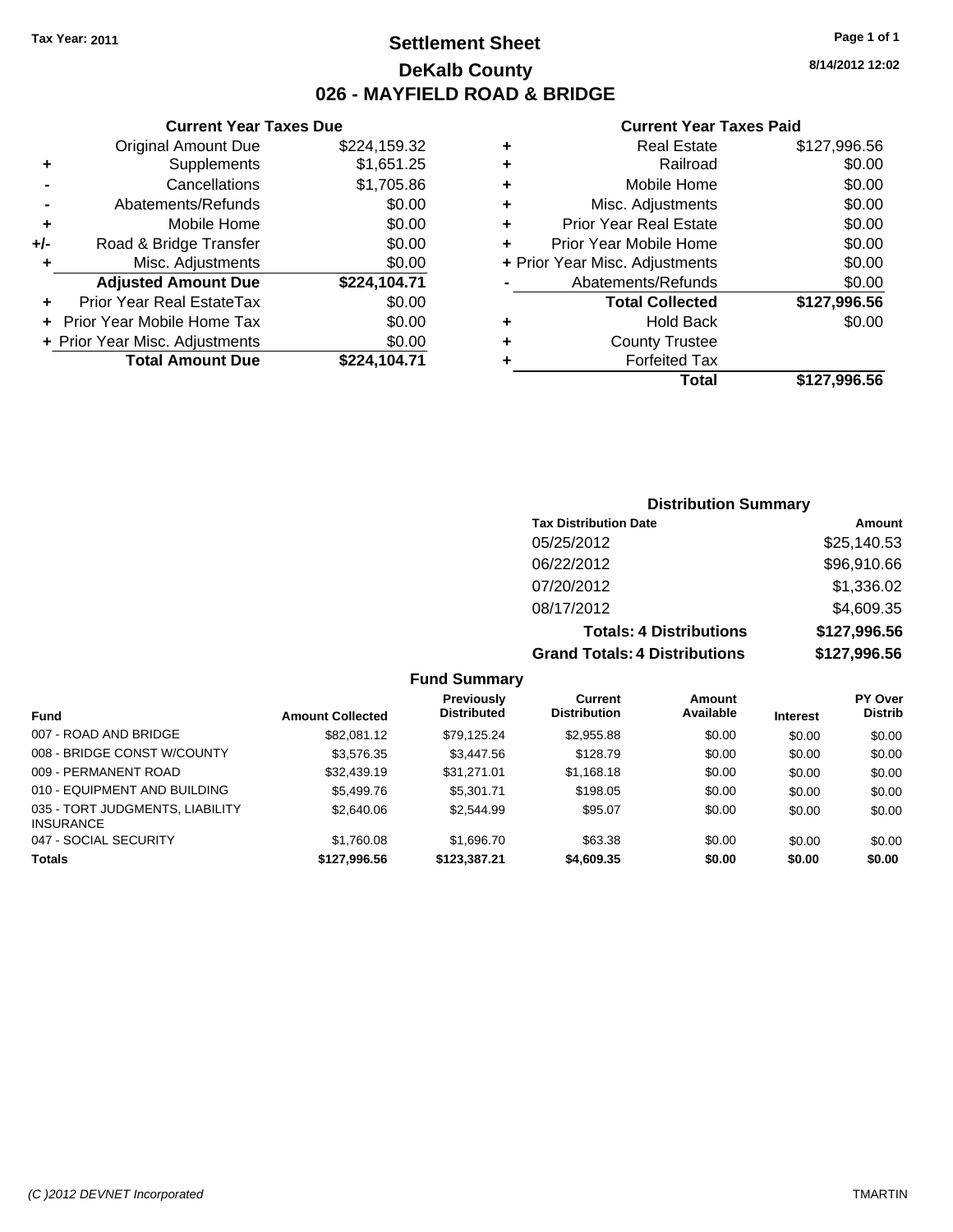**Current Year Taxes Due**

# **Settlement Sheet Tax Year: 2011 Page 1 of 1 DeKalb County 027 - MILAN TOWNSHIP**

| Page 1 of 1 |  |  |  |
|-------------|--|--|--|
|-------------|--|--|--|

**8/14/2012 12:02**

#### **Current Year Taxes Paid**

|     |                                |             |   | <b>Total</b>                   | \$22,443.75 |  |
|-----|--------------------------------|-------------|---|--------------------------------|-------------|--|
|     | <b>Total Amount Due</b>        | \$39,991.92 |   | <b>Forfeited Tax</b>           |             |  |
|     | + Prior Year Misc. Adjustments | \$0.00      | ٠ | <b>County Trustee</b>          |             |  |
|     | + Prior Year Mobile Home Tax   | \$0.00      | ٠ | <b>Hold Back</b>               | \$0.00      |  |
| ÷.  | Prior Year Real EstateTax      | \$0.00      |   | <b>Total Collected</b>         | \$22,443.75 |  |
|     | <b>Adjusted Amount Due</b>     | \$39,991.92 |   | Abatements/Refunds             | \$0.00      |  |
|     | Misc. Adjustments              | \$0.00      |   | + Prior Year Misc. Adjustments | \$0.00      |  |
| +/- | Road & Bridge Transfer         | \$0.00      | ÷ | Prior Year Mobile Home         | \$0.00      |  |
| ٠   | Mobile Home                    | \$0.00      | ٠ | <b>Prior Year Real Estate</b>  | \$0.00      |  |
|     | Abatements/Refunds             | \$0.00      | ٠ | Misc. Adjustments              | \$0.00      |  |
|     | Cancellations                  | \$90.71     | ٠ | Mobile Home                    | \$0.00      |  |
| ٠   | Supplements                    | \$81.84     | ٠ | Railroad                       | \$0.00      |  |
|     | <b>Original Amount Due</b>     | \$40,000.79 | ٠ | <b>Real Estate</b>             | \$22,443.75 |  |
|     |                                |             |   |                                |             |  |

|                 |                         |                                  | <b>Distribution Summary</b>           |                                |                 |                                  |
|-----------------|-------------------------|----------------------------------|---------------------------------------|--------------------------------|-----------------|----------------------------------|
|                 |                         |                                  | <b>Tax Distribution Date</b>          |                                |                 | Amount                           |
|                 |                         |                                  | 05/25/2012                            |                                |                 | \$1,183.78                       |
|                 |                         |                                  | 06/22/2012                            |                                |                 | \$20,370.34                      |
|                 |                         |                                  | 07/20/2012                            |                                |                 | \$193.74                         |
|                 |                         |                                  | 08/17/2012                            |                                |                 | \$695.89                         |
|                 |                         |                                  |                                       | <b>Totals: 4 Distributions</b> |                 | \$22,443.75                      |
|                 |                         |                                  | <b>Grand Totals: 4 Distributions</b>  |                                |                 | \$22,443.75                      |
|                 |                         | <b>Fund Summary</b>              |                                       |                                |                 |                                  |
| Fund            | <b>Amount Collected</b> | Previously<br><b>Distributed</b> | <b>Current</b><br><b>Distribution</b> | <b>Amount</b><br>Available     | <b>Interest</b> | <b>PY Over</b><br><b>Distrib</b> |
| 001 - CORPORATE | \$22,443.75             | \$21,747.86                      | \$695.89                              | \$0.00                         | \$0.00          | \$0.00                           |
| Totals          | \$22,443.75             | \$21,747.86                      | \$695.89                              | \$0.00                         | \$0.00          | \$0.00                           |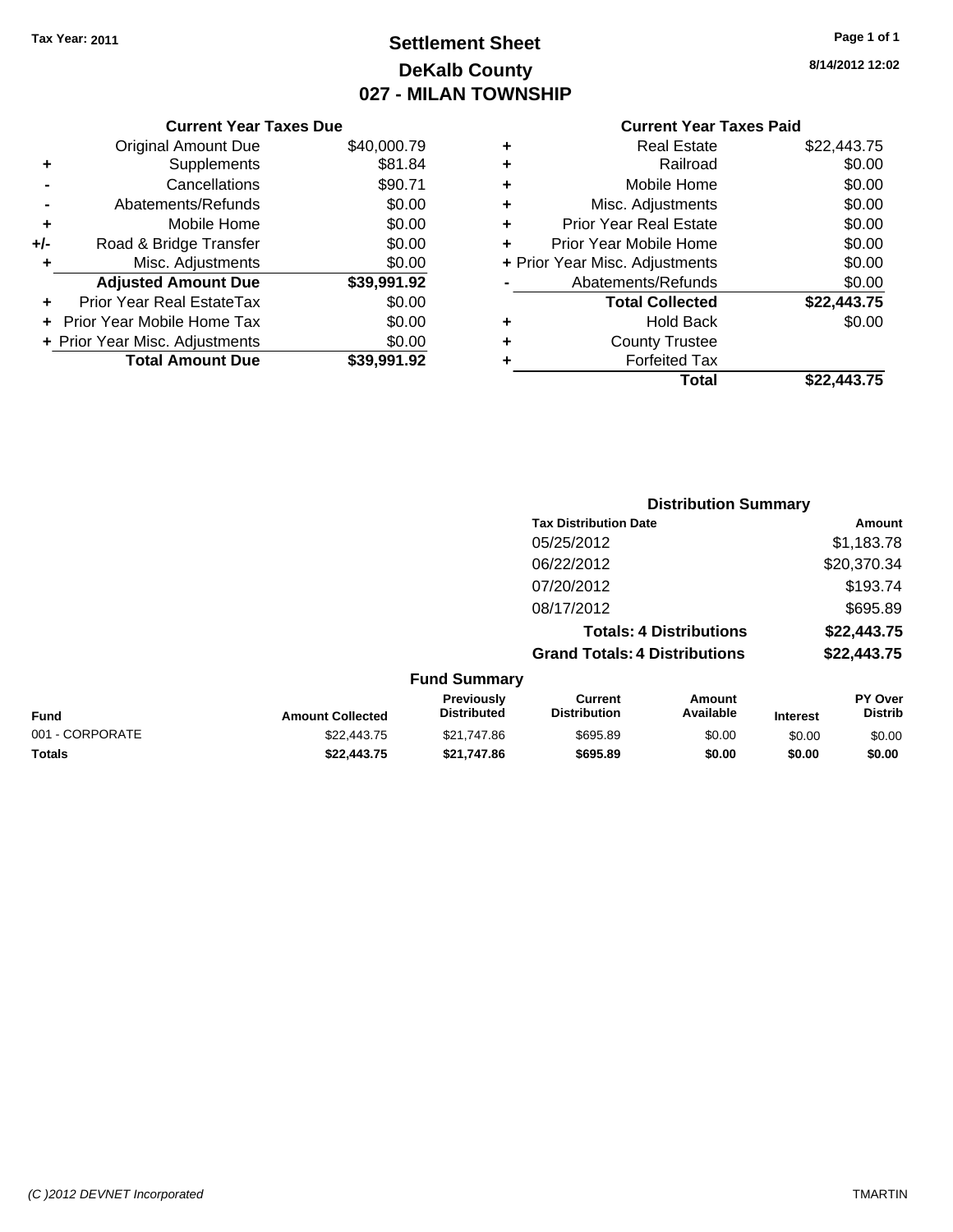**Current Year Taxes Due** Original Amount Due \$60,502.97

**Adjusted Amount Due \$60,489.56**

**Total Amount Due \$60,489.56**

**+** Supplements \$123.79 **-** Cancellations \$137.20 **-** Abatements/Refunds \$0.00 **+** Mobile Home \$0.00 **+/-** Road & Bridge Transfer \$0.00 **+** Misc. Adjustments \$0.00

**+** Prior Year Real EstateTax \$0.00 **+** Prior Year Mobile Home Tax \$0.00 **+ Prior Year Misc. Adjustments**  $$0.00$ 

# **Settlement Sheet Tax Year: 2011 Page 1 of 1 DeKalb County 028 - MILAN ROAD & BRIDGE**

#### **Current Year Taxes Paid**

|   | OUITUR TUUT TUAUS TURU         |             |
|---|--------------------------------|-------------|
| ٠ | <b>Real Estate</b>             | \$33,947.10 |
| ٠ | Railroad                       | \$0.00      |
| ٠ | Mobile Home                    | \$0.00      |
| ٠ | Misc. Adjustments              | \$0.00      |
|   | <b>Prior Year Real Estate</b>  | \$0.00      |
|   | Prior Year Mobile Home         | \$0.00      |
|   | + Prior Year Misc. Adjustments | \$0.00      |
|   | Abatements/Refunds             | \$0.00      |
|   | <b>Total Collected</b>         | \$33,947.10 |
|   | <b>Hold Back</b>               | \$0.00      |
| ٠ | <b>County Trustee</b>          |             |
|   | <b>Forfeited Tax</b>           |             |
|   | Total                          | \$33.947.10 |
|   |                                |             |

#### **Distribution Summary Tax Distribution Date Amount** 05/25/2012 \$1,790.52 06/22/2012 \$30,810.97 07/20/2012 \$293.04 08/17/2012 \$1,052.57 **Totals: 4 Distributions \$33,947.10 Grand Totals: 4 Distributions \$33,947.10 Fund Summary Fund Interest PY Over Amount Available Current Distribution Previously Amount Collected Distributed**

| Fund                        | <b>Amount Collected</b> | .<br><b>Distributed</b> | <b>Distribution</b> | Available | <b>Interest</b> | <b>Distrib</b> |
|-----------------------------|-------------------------|-------------------------|---------------------|-----------|-----------------|----------------|
| 007 - ROAD AND BRIDGE       | \$23.087.44             | \$22,371.58             | \$715.86            | \$0.00    | \$0.00          | \$0.00         |
| 008 - BRIDGE CONST W/COUNTY | \$2,443.13              | \$2,367.38              | \$75.75             | \$0.00    | \$0.00          | \$0.00         |
| 009 - PERMANENT ROAD        | \$8,416.53              | \$8.155.57              | \$260.96            | \$0.00    | \$0.00          | \$0.00         |
| Totals                      | \$33,947.10             | \$32.894.53             | \$1,052.57          | \$0.00    | \$0.00          | \$0.00         |

**8/14/2012 12:02**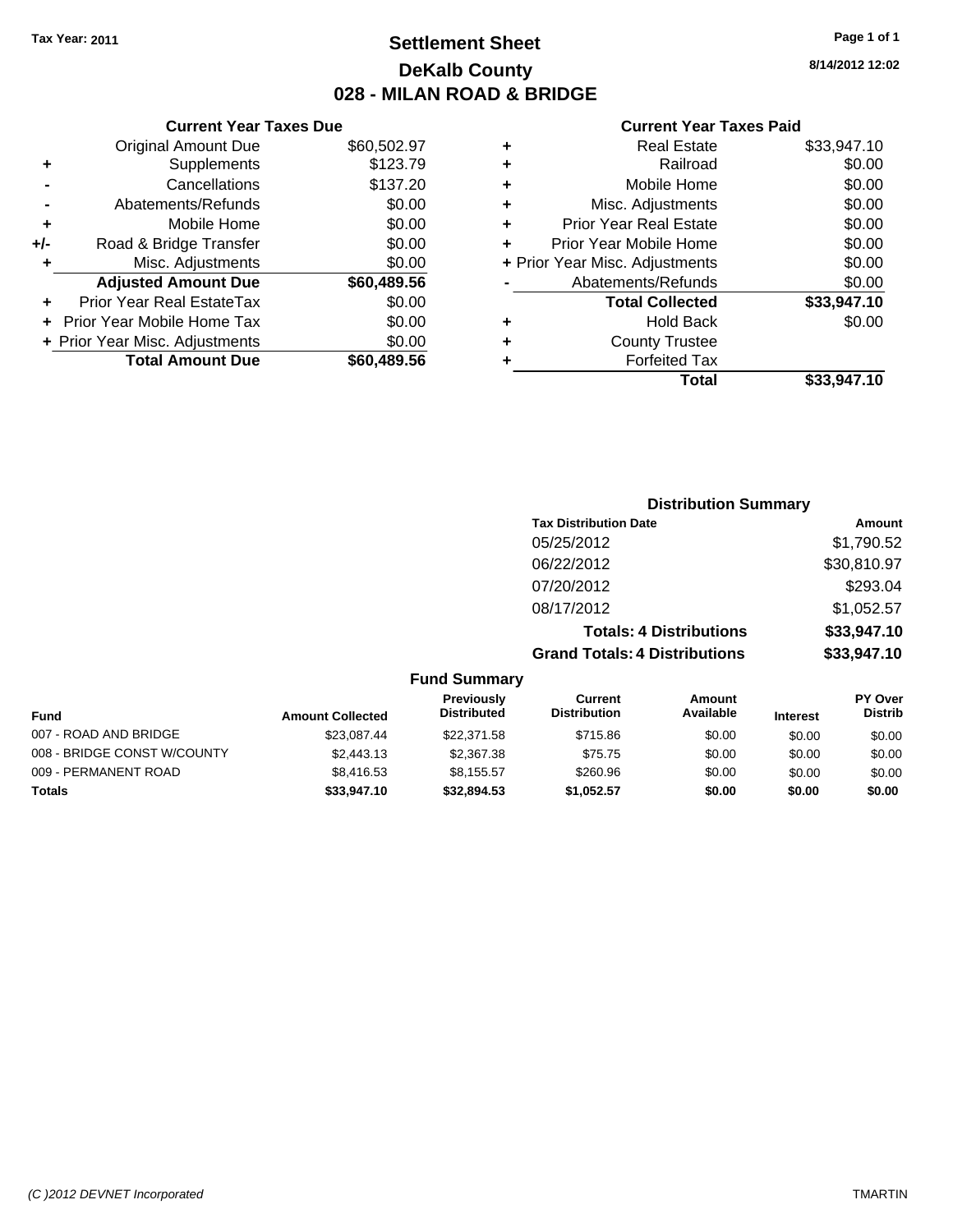# **Settlement Sheet Tax Year: 2011 Page 1 of 1 DeKalb County 029 - PAW PAW TOWNSHIP**

### **8/14/2012 12:02**

| <b>Current Year Taxes Paid</b> |  |  |  |
|--------------------------------|--|--|--|
|--------------------------------|--|--|--|

|     | <b>Current Year Taxes Due</b>     |             |   |
|-----|-----------------------------------|-------------|---|
|     | <b>Original Amount Due</b>        | \$63,197.98 | ÷ |
|     | Supplements                       | \$6,586.42  | ٠ |
|     | Cancellations                     | \$6,586.42  | ٠ |
|     | Abatements/Refunds                | \$0.00      | ٠ |
| ٠   | Mobile Home                       | \$0.00      | ٠ |
| +/- | Road & Bridge Transfer            | \$0.00      | ٠ |
| ٠   | Misc. Adjustments                 | \$0.00      | ٠ |
|     | <b>Adjusted Amount Due</b>        | \$63,197.98 |   |
|     | Prior Year Real EstateTax         | \$0.00      |   |
|     | <b>Prior Year Mobile Home Tax</b> | \$0.00      |   |
|     | + Prior Year Misc. Adjustments    | \$0.00      | ٠ |
|     | <b>Total Amount Due</b>           | \$63,197.98 |   |
|     |                                   |             |   |

| ٠ | <b>Real Estate</b>             | \$35,576.81 |
|---|--------------------------------|-------------|
| ٠ | Railroad                       | \$1,077.87  |
| ٠ | Mobile Home                    | \$0.00      |
| ٠ | Misc. Adjustments              | \$0.00      |
| ٠ | <b>Prior Year Real Estate</b>  | \$0.00      |
| ÷ | Prior Year Mobile Home         | \$0.00      |
|   | + Prior Year Misc. Adjustments | \$0.00      |
|   | Abatements/Refunds             | \$0.00      |
|   | <b>Total Collected</b>         | \$36,654.68 |
| ٠ | <b>Hold Back</b>               | \$0.00      |
| ٠ | <b>County Trustee</b>          |             |
| ٠ | <b>Forfeited Tax</b>           |             |
|   | Total                          | \$36,654,68 |
|   |                                |             |

|                          |                         | <b>Distribution Summary</b>             |                                       |                                |                 |                           |
|--------------------------|-------------------------|-----------------------------------------|---------------------------------------|--------------------------------|-----------------|---------------------------|
|                          |                         |                                         | <b>Tax Distribution Date</b>          |                                |                 | Amount                    |
|                          |                         |                                         | 05/25/2012                            |                                |                 | \$5,168.53                |
|                          |                         |                                         | 06/22/2012                            |                                |                 | \$29,302.00               |
|                          |                         |                                         | 07/20/2012                            |                                |                 | \$178.70                  |
|                          |                         |                                         | 08/17/2012                            |                                |                 | \$2,005.45                |
|                          |                         |                                         |                                       | <b>Totals: 4 Distributions</b> |                 | \$36,654.68               |
|                          |                         |                                         | <b>Grand Totals: 4 Distributions</b>  |                                |                 | \$36,654.68               |
|                          |                         | <b>Fund Summary</b>                     |                                       |                                |                 |                           |
| <b>Fund</b>              | <b>Amount Collected</b> | <b>Previously</b><br><b>Distributed</b> | <b>Current</b><br><b>Distribution</b> | Amount<br>Available            | <b>Interest</b> | PY Over<br><b>Distrib</b> |
| 001 - CORPORATE          | \$34,414.35             | \$32,531.47                             | \$1,882.88                            | \$0.00                         | \$0.00          | \$0.00                    |
| 017 - CEMETERY           | \$1,402.67              | \$1,325.93                              | \$76.74                               | \$0.00                         | \$0.00          | \$0.00                    |
| 034 - GENERAL ASSISTANCE | \$837.66                | \$791.83                                | \$45.83                               | \$0.00                         | \$0.00          | \$0.00                    |

**Totals \$36,654.68 \$34,649.23 \$2,005.45 \$0.00 \$0.00 \$0.00**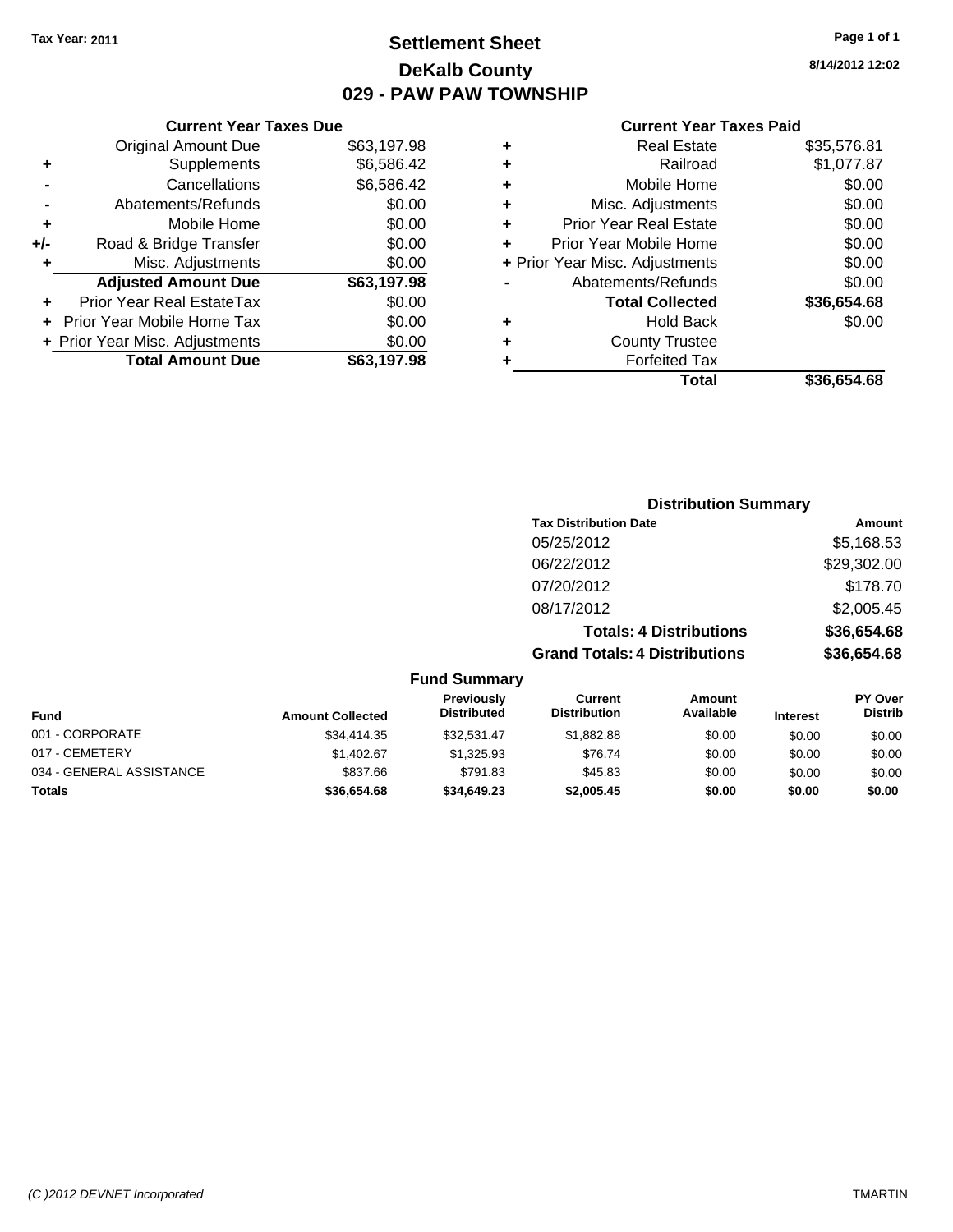**Current Year Taxes Due** Original Amount Due \$87,165.35

**Adjusted Amount Due \$87,165.35**

**Total Amount Due \$87,165.35**

**+** Supplements \$9,084.26 **-** Cancellations \$9,084.26 **-** Abatements/Refunds \$0.00 **+** Mobile Home \$0.00 **+/-** Road & Bridge Transfer \$0.00 **+** Misc. Adjustments \$0.00

**+** Prior Year Real EstateTax \$0.00 **+** Prior Year Mobile Home Tax \$0.00 **+ Prior Year Misc. Adjustments**  $$0.00$ 

### **Settlement Sheet Tax Year: 2011 Page 1 of 1 DeKalb County 030 - PAW PAW ROAD & BRIDGE**

**8/14/2012 12:02**

#### **Current Year Taxes Paid**

|   | Total                          | \$50.555.51 |
|---|--------------------------------|-------------|
|   | <b>Forfeited Tax</b>           |             |
| ٠ | <b>County Trustee</b>          |             |
| ٠ | Hold Back                      | \$0.00      |
|   | <b>Total Collected</b>         | \$50,555.51 |
|   | Abatements/Refunds             | \$0.00      |
|   | + Prior Year Misc. Adjustments | \$0.00      |
| ÷ | Prior Year Mobile Home         | \$0.00      |
| ÷ | <b>Prior Year Real Estate</b>  | \$0.00      |
| ٠ | Misc. Adjustments              | \$0.00      |
| ÷ | Mobile Home                    | \$0.00      |
| ÷ | Railroad                       | \$1,486.64  |
| ÷ | <b>Real Estate</b>             | \$49,068.87 |
|   |                                |             |

| <b>Distribution Summary</b>          |             |
|--------------------------------------|-------------|
| <b>Tax Distribution Date</b>         | Amount      |
| 05/25/2012                           | \$7,128.60  |
| 06/22/2012                           | \$40,414.44 |
| 07/20/2012                           | \$246.47    |
| 08/17/2012                           | \$2,766.00  |
| <b>Totals: 4 Distributions</b>       | \$50,555.51 |
| <b>Grand Totals: 4 Distributions</b> | \$50,555.51 |

#### **Fund Summary**

|                                               |                         | Previously         | Current             | Amount    |                 | <b>PY Over</b> |
|-----------------------------------------------|-------------------------|--------------------|---------------------|-----------|-----------------|----------------|
| <b>Fund</b>                                   | <b>Amount Collected</b> | <b>Distributed</b> | <b>Distribution</b> | Available | <b>Interest</b> | <b>Distrib</b> |
| 007 - ROAD AND BRIDGE                         | \$24.514.42             | \$23,173,18        | \$1,341.24          | \$0.00    | \$0.00          | \$0.00         |
| 009 - PERMANENT ROAD                          | \$19,628.68             | \$18,554.75        | \$1,073.93          | \$0.00    | \$0.00          | \$0.00         |
| 010 - EQUIPMENT AND BUILDING                  | \$2,700.16              | \$2,552.43         | \$147.73            | \$0.00    | \$0.00          | \$0.00         |
| 027 - AUDIT                                   | \$410.32                | \$387.87           | \$22.45             | \$0.00    | \$0.00          | \$0.00         |
| 035 - TORT JUDGEMENTS/LIABILITY<br><b>INS</b> | \$2,605.32              | \$2,462.78         | \$142.54            | \$0.00    | \$0.00          | \$0.00         |
| 047 - SOCIAL SECURITY                         | \$696.61                | \$658.50           | \$38.11             | \$0.00    | \$0.00          | \$0.00         |
| <b>Totals</b>                                 | \$50,555.51             | \$47,789.51        | \$2,766.00          | \$0.00    | \$0.00          | \$0.00         |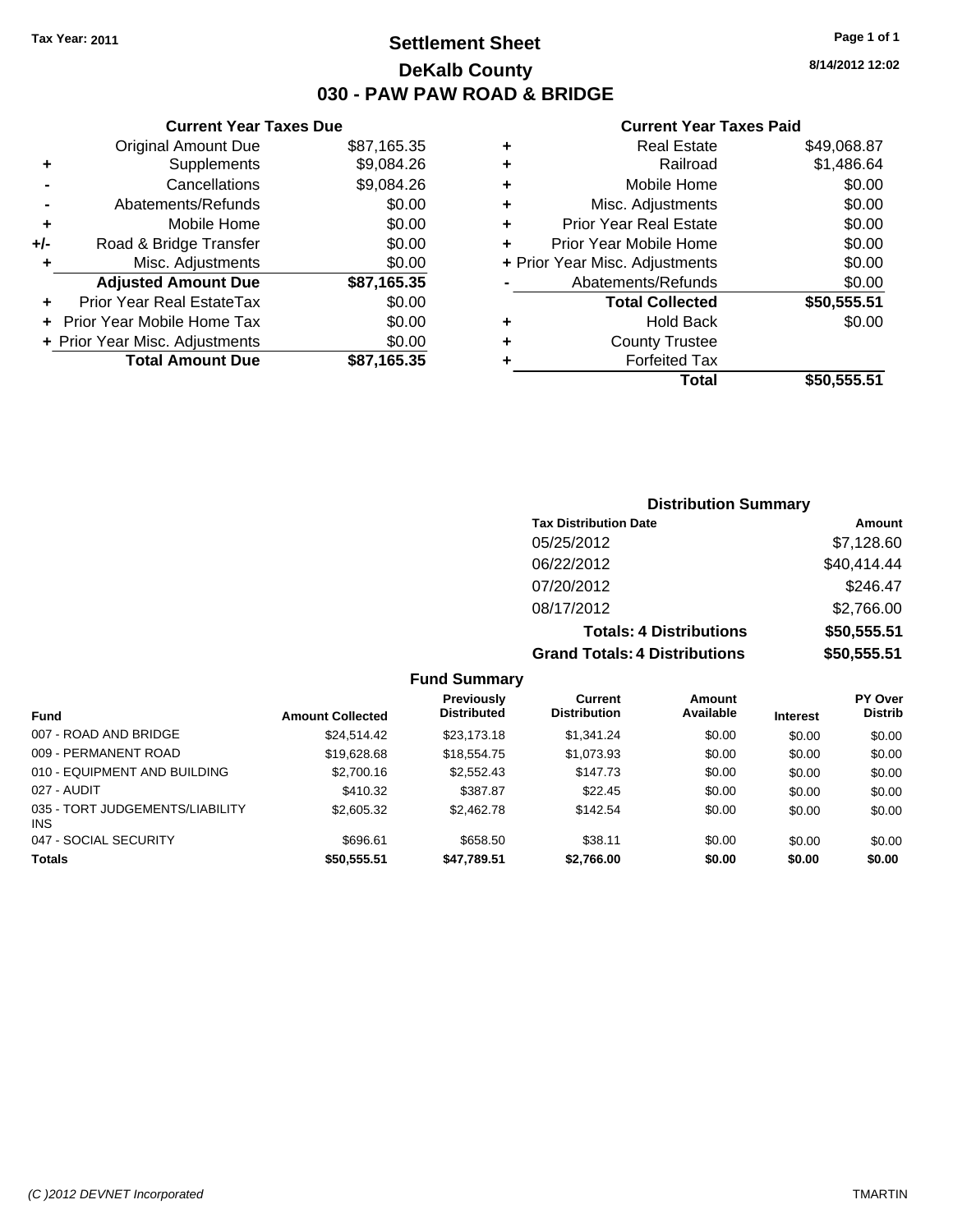# **Settlement Sheet Tax Year: 2011 Page 1 of 1 DeKalb County 031 - PIERCE TOWNSHIP**

**8/14/2012 12:02**

#### **Current Year Taxes Paid**

|     | <b>Current Year Taxes Due</b>    |             |  |  |  |
|-----|----------------------------------|-------------|--|--|--|
|     | <b>Original Amount Due</b>       | \$53,416.36 |  |  |  |
| ٠   | Supplements                      | \$763.87    |  |  |  |
|     | Cancellations                    | \$876.81    |  |  |  |
|     | Abatements/Refunds               | \$5.14      |  |  |  |
| ٠   | Mobile Home                      | \$0.00      |  |  |  |
| +/- | Road & Bridge Transfer           | \$0.00      |  |  |  |
| ٠   | Misc. Adjustments                | \$0.00      |  |  |  |
|     | <b>Adjusted Amount Due</b>       | \$53,298.28 |  |  |  |
| ٠   | <b>Prior Year Real EstateTax</b> | (\$229.73)  |  |  |  |
|     | Prior Year Mobile Home Tax       | \$0.00      |  |  |  |
|     | + Prior Year Misc. Adjustments   | \$0.00      |  |  |  |
|     | <b>Total Amount Due</b>          | \$53,068.55 |  |  |  |
|     |                                  |             |  |  |  |

### **Distribution Summary Tax Distribution Date Amount** 05/25/2012 \$5,586.36 06/22/2012 \$23,055.87 07/20/2012 \$346.59 08/17/2012 \$1,574.47 **Totals: 4 Distributions \$30,563.29 Grand Totals: 4 Distributions \$30,563.29**

#### **Fund Summary**

| <b>Fund</b>                             | <b>Amount Collected</b> | <b>Previously</b><br><b>Distributed</b> | Current<br><b>Distribution</b> | Amount<br>Available | <b>Interest</b> | PY Over<br><b>Distrib</b> |
|-----------------------------------------|-------------------------|-----------------------------------------|--------------------------------|---------------------|-----------------|---------------------------|
| 001 - CORPORATE                         | \$23,154.67             | \$21,961.87                             | \$1,192.80                     | \$0.00              | \$0.00          | \$0.00                    |
| 005 - I. M. R. F.                       | \$1,616.80              | \$1,533.51                              | \$83.29                        | \$0.00              | \$0.00          | \$0.00                    |
| 027 - AUDIT                             | \$525.96                | \$498.86                                | \$27.10                        | \$0.00              | \$0.00          | \$0.00                    |
| 035 - TORT JUDGEMENTS/LIABILITY<br>INS. | \$2,346.81              | \$2,225.91                              | \$120.90                       | \$0.00              | \$0.00          | \$0.00                    |
| 047 - SOCIAL SECURITY                   | \$1,202,34              | \$1,140.40                              | \$61.94                        | \$0.00              | \$0.00          | \$0.00                    |
| 054 - GENERAL ASSISTANCE                | \$1,716.71              | \$1,628.27                              | \$88.44                        | \$0.00              | \$0.00          | \$0.00                    |
| <b>Totals</b>                           | \$30,563.29             | \$28,988.82                             | \$1,574.47                     | \$0.00              | \$0.00          | \$0.00                    |
|                                         |                         | <b>Abatement Detail</b>                 |                                |                     |                 |                           |

# **Year Source Account Type Amount Adjustment Description**

**Totals \$5.14 1 entries**

\$5.14 12-19-400-003 PTAB INTEREST REFUND by TBA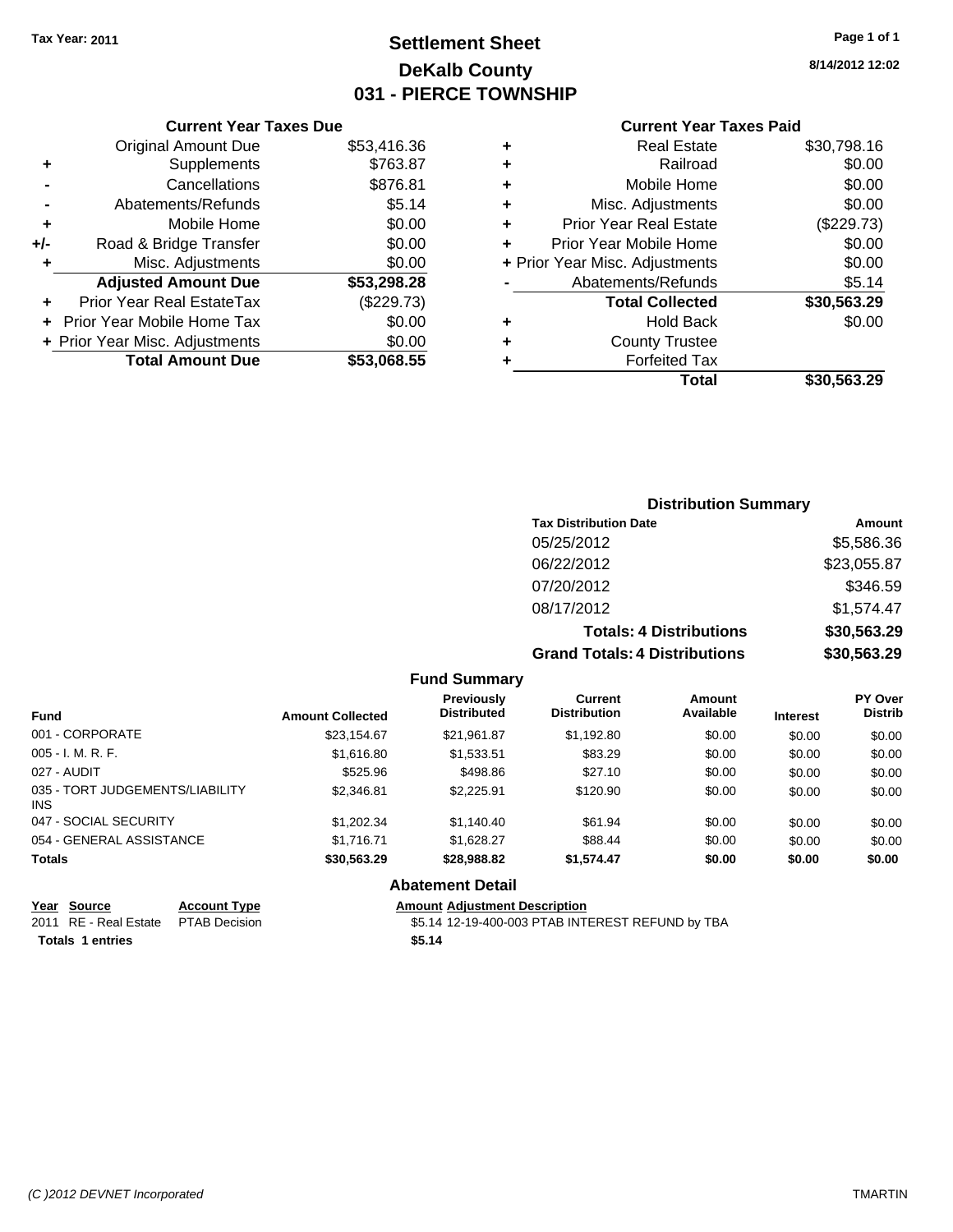### **Settlement Sheet Tax Year: 2011 Page 1 of 1 DeKalb County 032 - PIERCE ROAD & BRIDGE**

**8/14/2012 12:02**

#### **Current Year Taxes Paid**

|   | <b>Real Estate</b>             | \$91,650.56 |
|---|--------------------------------|-------------|
| ٠ | Railroad                       | \$0.00      |
| ٠ | Mobile Home                    | \$0.00      |
| ٠ | Misc. Adjustments              | \$0.00      |
| ٠ | <b>Prior Year Real Estate</b>  | (\$688.26)  |
| ÷ | Prior Year Mobile Home         | \$0.00      |
|   | + Prior Year Misc. Adjustments | \$0.00      |
|   | Abatements/Refunds             | \$15.28     |
|   | <b>Total Collected</b>         | \$90,947.02 |
| ٠ | <b>Hold Back</b>               | \$0.00      |
|   | <b>County Trustee</b>          |             |
|   | <b>Forfeited Tax</b>           |             |
|   | Total                          | \$90.947.02 |

### **Current Year Taxes Due** Original Amount Due \$158,958.38 **+** Supplements \$2,273.09 **-** Cancellations \$2,609.23 **-** Abatements/Refunds \$15.28 **+** Mobile Home \$0.00 **+/-** Road & Bridge Transfer \$0.00 **+** Misc. Adjustments \$0.00 **Adjusted Amount Due \$158,606.96 +** Prior Year Real EstateTax (\$688.26) **+** Prior Year Mobile Home Tax \$0.00 **+ Prior Year Misc. Adjustments**  $$0.00$ **Total Amount Due \$157,918.70**

### **Distribution Summary**

| <b>Tax Distribution Date</b>   | Amount                    |  |  |  |
|--------------------------------|---------------------------|--|--|--|
| 05/25/2012                     | \$16,622.25               |  |  |  |
| 06/22/2012                     | \$68,607.87               |  |  |  |
| 07/20/2012                     | \$1,031.40                |  |  |  |
| 08/17/2012                     | \$4,685.50                |  |  |  |
| <b>Totals: 4 Distributions</b> | \$90,947.02               |  |  |  |
| Crand Totale: A Dictributions  | <b>¢ሰሰ ሰ<i>ለ</i>7 ሰ</b> ኅ |  |  |  |

**Grand Totals: 4 Distributions \$90,947.02**

|  | <b>Fund Summary</b> |  |
|--|---------------------|--|
|--|---------------------|--|

| Fund                         | <b>Amount Collected</b> | <b>Previously</b><br><b>Distributed</b> | <b>Current</b><br><b>Distribution</b> | <b>Amount</b><br>Available | <b>Interest</b> | PY Over<br><b>Distrib</b> |
|------------------------------|-------------------------|-----------------------------------------|---------------------------------------|----------------------------|-----------------|---------------------------|
| $005 - I. M. R. F.$          | \$62.03                 | \$58.85                                 | \$3.18                                | \$0.00                     | \$0.00          | \$0.00                    |
| 007 - ROAD AND BRIDGE        | \$64.026.79             | \$60,728.19                             | \$3,298.60                            | \$0.00                     | \$0.00          | \$0.00                    |
| 008 - BRIDGE CONST W/COUNTY  | \$5,083.66              | \$4,821.75                              | \$261.91                              | \$0.00                     | \$0.00          | \$0.00                    |
| 009 - PERMANENT ROAD         | \$17,566.05             | \$16,661.06                             | \$904.99                              | \$0.00                     | \$0.00          | \$0.00                    |
| 010 - EQUIPMENT AND BUILDING | \$3,559.49              | \$3,376.11                              | \$183.38                              | \$0.00                     | \$0.00          | \$0.00                    |
| 047 - SOCIAL SECURITY        | \$649.00                | \$615.56                                | \$33.44                               | \$0.00                     | \$0.00          | \$0.00                    |
| <b>Totals</b>                | \$90.947.02             | \$86,261,52                             | \$4,685.50                            | \$0.00                     | \$0.00          | \$0.00                    |
|                              |                         | <b>Abatement Detail</b>                 |                                       |                            |                 |                           |

**Totals \$15.28 1 entries**

**Year Source Account Type Amount Adjustment Description** 2011 RE - Real Estate \$15.28 12-19-400-003 PTAB INTEREST REFUND by TBA PTAB Decision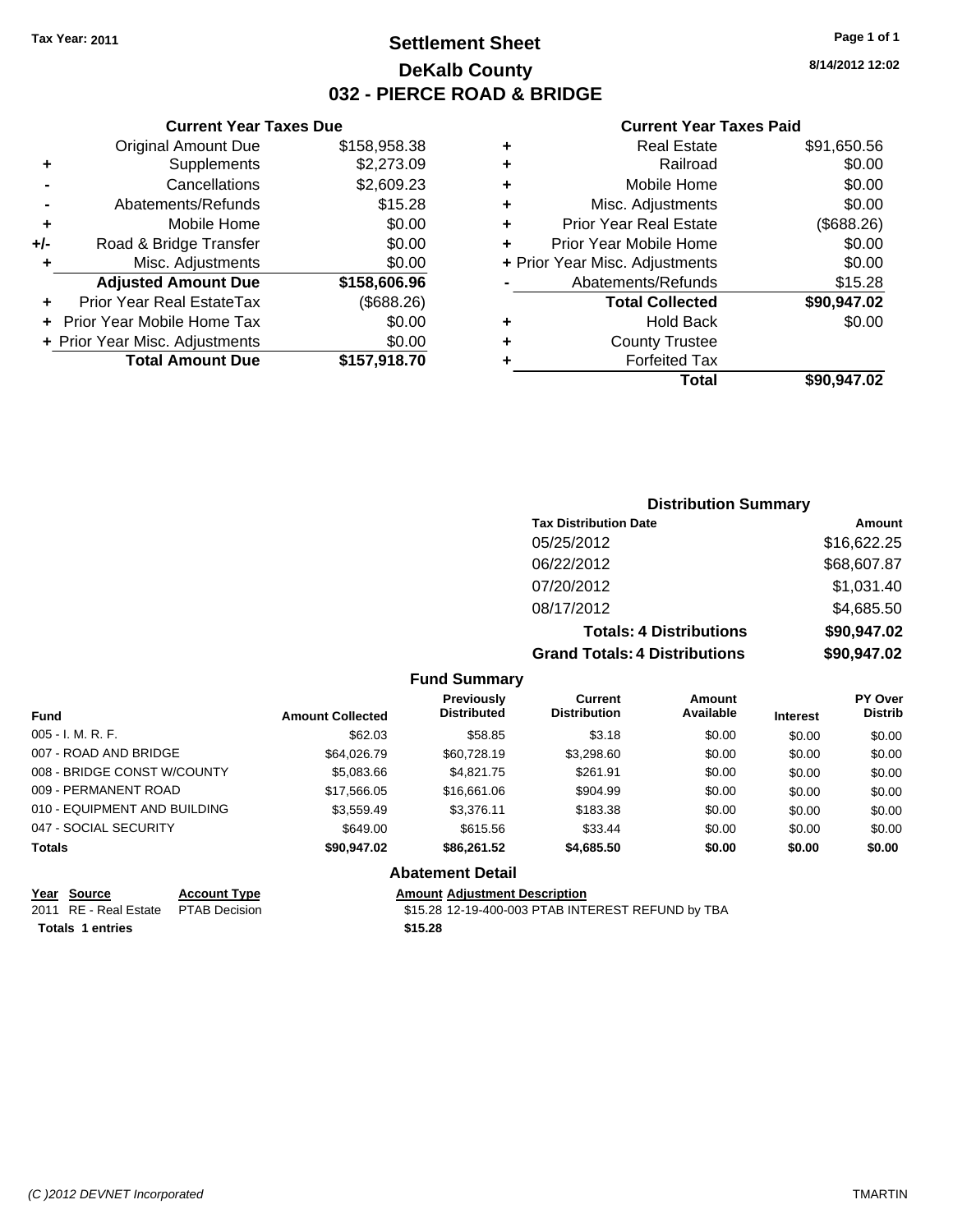# **Settlement Sheet Tax Year: 2011 Page 1 of 1 DeKalb County 033 - SANDWICH TOWNSHIP**

**8/14/2012 12:02**

#### **Current Year Taxes Paid**

|     | 7911 VIII TUUT TUNUU DUU         |              |         |
|-----|----------------------------------|--------------|---------|
|     | <b>Original Amount Due</b>       | \$227,905.17 | ٠       |
|     | Supplements                      | \$870.91     | ٠       |
|     | Cancellations                    | \$965.27     | ٠       |
|     | Abatements/Refunds               | \$1.91       | ٠       |
|     | Mobile Home                      | \$0.00       | ٠       |
| +/- | Road & Bridge Transfer           | \$0.00       |         |
|     | Misc. Adjustments                | \$73.96      | + Prior |
|     | <b>Adjusted Amount Due</b>       | \$227,882.86 |         |
|     | <b>Prior Year Real EstateTax</b> | (\$36.76)    |         |
|     | Prior Year Mobile Home Tax       | \$0.00       | ٠       |
|     | + Prior Year Misc. Adjustments   | \$0.00       | ٠       |
|     | <b>Total Amount Due</b>          | \$227,846.10 |         |
|     |                                  |              |         |

**Current Year Taxes Due**

|   | <b>Real Estate</b>             | \$131,760.40 |
|---|--------------------------------|--------------|
| ٠ | Railroad                       | \$317.37     |
| ٠ | Mobile Home                    | \$0.00       |
| ٠ | Misc. Adjustments              | \$73.96      |
|   | <b>Prior Year Real Estate</b>  | (\$36.76)    |
|   | Prior Year Mobile Home         | \$0.00       |
|   | + Prior Year Misc. Adjustments | \$0.00       |
|   | Abatements/Refunds             | \$1.91       |
|   | <b>Total Collected</b>         | \$132,113.06 |
| ٠ | <b>Hold Back</b>               | \$0.00       |
|   | <b>County Trustee</b>          |              |
|   | <b>Forfeited Tax</b>           |              |
|   | Total                          | \$132,113.06 |
|   |                                |              |

#### **Distribution Summary**

| <b>Tax Distribution Date</b>         | Amount       |  |  |  |
|--------------------------------------|--------------|--|--|--|
| 05/25/2012                           | \$22,496.71  |  |  |  |
| 06/22/2012                           | \$93,710.82  |  |  |  |
| 07/20/2012                           | \$4,240.69   |  |  |  |
| 08/17/2012                           | \$11,664.84  |  |  |  |
| <b>Totals: 4 Distributions</b>       | \$132,113.06 |  |  |  |
| <b>Grand Totals: 4 Distributions</b> | \$132,113.06 |  |  |  |

**Fund Summary**

| Fund                     | <b>Amount Collected</b> | <b>Previously</b><br><b>Distributed</b> | <b>Current</b><br><b>Distribution</b> | Amount<br>Available | <b>Interest</b> | <b>PY Over</b><br><b>Distrib</b> |
|--------------------------|-------------------------|-----------------------------------------|---------------------------------------|---------------------|-----------------|----------------------------------|
| 001 - CORPORATE          | \$69.835.36             | \$63.669.28                             | \$6,166.08                            | \$0.00              | \$0.00          | \$0.00                           |
| 005 - I. M. R. F.        | \$8.611.79              | \$7.851.42                              | \$760.37                              | \$0.00              | \$0.00          | \$0.00                           |
| 017 - CEMETERY           | \$39.322.39             | \$35.850.45                             | \$3.471.94                            | \$0.00              | \$0.00          | \$0.00                           |
| 047 - SOCIAL SECURITY    | \$2,870.55              | \$2,617.10                              | \$253.45                              | \$0.00              | \$0.00          | \$0.00                           |
| 054 - GENERAL ASSISTANCE | \$11.472.97             | \$10.459.97                             | \$1.013.00                            | \$0.00              | \$0.00          | \$0.00                           |
| Totals                   | \$132,113,06            | \$120,448.22                            | \$11,664.84                           | \$0.00              | \$0.00          | \$0.00                           |

#### **Miscellaneous Adjustment Detail**

#### **Year Source Account Type Amount Adjustment Description** 2011 RE - Real Estate Back Tax Collected \$8.27 BYRNE REDEMPTION 19-10-201-031 by TBA 2011 RE - Real Estate Back Tax Collected **\$17.78 PRIMUS REDEMPTION 8 PARCELS by TBA** 2011 RE - Real Estate Back Tax Collected \$17.73 BYRNE REDEMPTION 19-10-201-018 by TBA 2011 RE - Real Estate Back Tax Collected \$30.18 DOBSON REDEMPTION 19-26-481-012 by TBA **Totals \$73.96 4 entries**

**Year Source Account Type Amount Adjustment Description Totals \$1.91 2 entries**

### **Abatement Detail**

\$1.31 19-27-427-012 PTAB INTEREST REFUND by TBA 2011 RE - Real Estate \$0.60 19-26-432-011 PTAB INTEREST REFUND by TBA PTAB Decision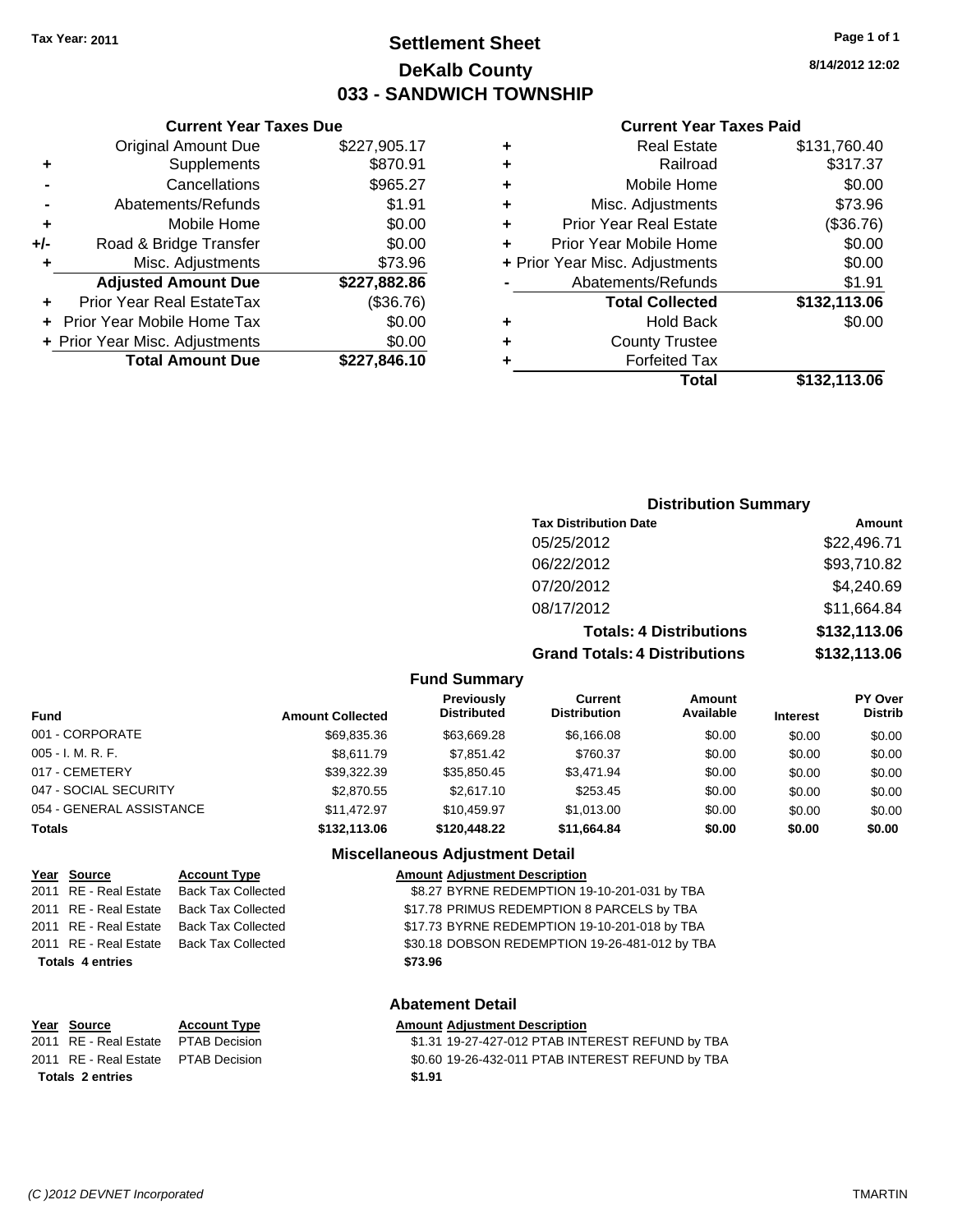# **Settlement Sheet Tax Year: 2011 Page 1 of 1 DeKalb County 034 - SANDWICH LIBRARY DISTRICT**

**8/14/2012 12:02**

### **Current Year Taxes Paid**

| Total                          | \$187,490.91 |
|--------------------------------|--------------|
| <b>Forfeited Tax</b>           |              |
| <b>County Trustee</b>          |              |
| <b>Hold Back</b>               | \$0.00       |
| <b>Total Collected</b>         | \$187,490.91 |
| Abatements/Refunds             | \$2.71       |
| + Prior Year Misc. Adjustments | \$0.00       |
| Prior Year Mobile Home         | \$0.00       |
| <b>Prior Year Real Estate</b>  | (\$52.53)    |
| Misc. Adjustments              | \$104.96     |
| Mobile Home                    | \$0.00       |
| Railroad                       | \$450.41     |
| <b>Real Estate</b>             | \$186,990.78 |
|                                |              |

### **Current Year Taxes Due** Original Amount Due \$323,438.08 **+** Supplements \$1,235.92 **-** Cancellations \$1,369.89 **-** Abatements/Refunds \$2.71 **+** Mobile Home \$0.00 **+/-** Road & Bridge Transfer \$0.00 **+** Misc. Adjustments \$104.96 **Adjusted Amount Due \$323,406.36**

| <b>Total Amount Due</b>        | \$323,353.83 |
|--------------------------------|--------------|
| + Prior Year Misc. Adjustments | \$0.00       |
| + Prior Year Mobile Home Tax   | \$0.00       |
| Prior Year Real EstateTax      | (\$52.53)    |
|                                |              |

### **Distribution Summary**

| <b>Tax Distribution Date</b>         | Amount       |
|--------------------------------------|--------------|
| 05/25/2012                           | \$31,926.69  |
| 06/22/2012                           | \$132,991.54 |
| 07/20/2012                           | \$6,018.43   |
| 08/17/2012                           | \$16,554.25  |
| <b>Totals: 4 Distributions</b>       | \$187,490.91 |
| <b>Grand Totals: 4 Distributions</b> | \$187,490.91 |

**Fund Summary**

| Fund                                   | <b>Amount Collected</b> | Previously<br><b>Distributed</b> | <b>Current</b><br><b>Distribution</b> | Amount<br>Available | <b>Interest</b> | <b>PY Over</b><br><b>Distrib</b> |
|----------------------------------------|-------------------------|----------------------------------|---------------------------------------|---------------------|-----------------|----------------------------------|
| 001 - CORPORATE                        | \$151.491.12            | \$138,115.42                     | \$13,375.70                           | \$0.00              | \$0.00          | \$0.00                           |
| 004 - OPERATIONS & MAINTENANCE         | \$17.044.63             | \$15,539,70                      | \$1,504.93                            | \$0.00              | \$0.00          | \$0.00                           |
| 005 - I. M. R. F.                      | \$4,216,49              | \$3.844.20                       | \$372.29                              | \$0.00              | \$0.00          | \$0.00                           |
| 027 - AUDIT                            | \$1.054.08              | \$961.01                         | \$93.07                               | \$0.00              | \$0.00          | \$0.00                           |
| 035 - TORT JUDGEMENTS/LIABILITY<br>INS | \$6,315.26              | \$5.757.66                       | \$557.60                              | \$0.00              | \$0.00          | \$0.00                           |
| 047 - SOCIAL SECURITY                  | \$7,369.33              | \$6.718.67                       | \$650.66                              | \$0.00              | \$0.00          | \$0.00                           |
| Totals                                 | \$187,490.91            | \$170,936.66                     | \$16,554.25                           | \$0.00              | \$0.00          | \$0.00                           |

### **Miscellaneous Adjustment Detail**

**Abatement Detail**

| Year Source             | <b>Account Type</b> | <b>Amount Adjustment Description</b>           |
|-------------------------|---------------------|------------------------------------------------|
| 2011 RE - Real Estate   | Back Tax Collected  | \$11.74 BYRNE REDEMPTION 19-10-201-031 by TBA  |
| 2011 RE - Real Estate   | Back Tax Collected  | \$25.23 PRIMUS REDEMPTION 8 PARCELS by TBA     |
| 2011 RE - Real Estate   | Back Tax Collected  | \$25.16 BYRNE REDEMPTION 19-10-201-018 by TBA  |
| 2011 RE - Real Estate   | Back Tax Collected  | \$42.83 DOBSON REDEMPTION 19-26-481-012 by TBA |
| <b>Totals 4 entries</b> |                     | \$104.96                                       |
|                         |                     |                                                |

| Year Source                         | <b>Account Type</b>  | <b>Amount Adjustment Description</b>             |
|-------------------------------------|----------------------|--------------------------------------------------|
| 2011 RE - Real Estate               | <b>PTAB Decision</b> | \$1.86 19-27-427-012 PTAB INTEREST REFUND by TBA |
| 2011 RE - Real Estate PTAB Decision |                      | \$0.85 19-26-432-011 PTAB INTEREST REFUND by TBA |
| <b>Totals 2 entries</b>             |                      | \$2.71                                           |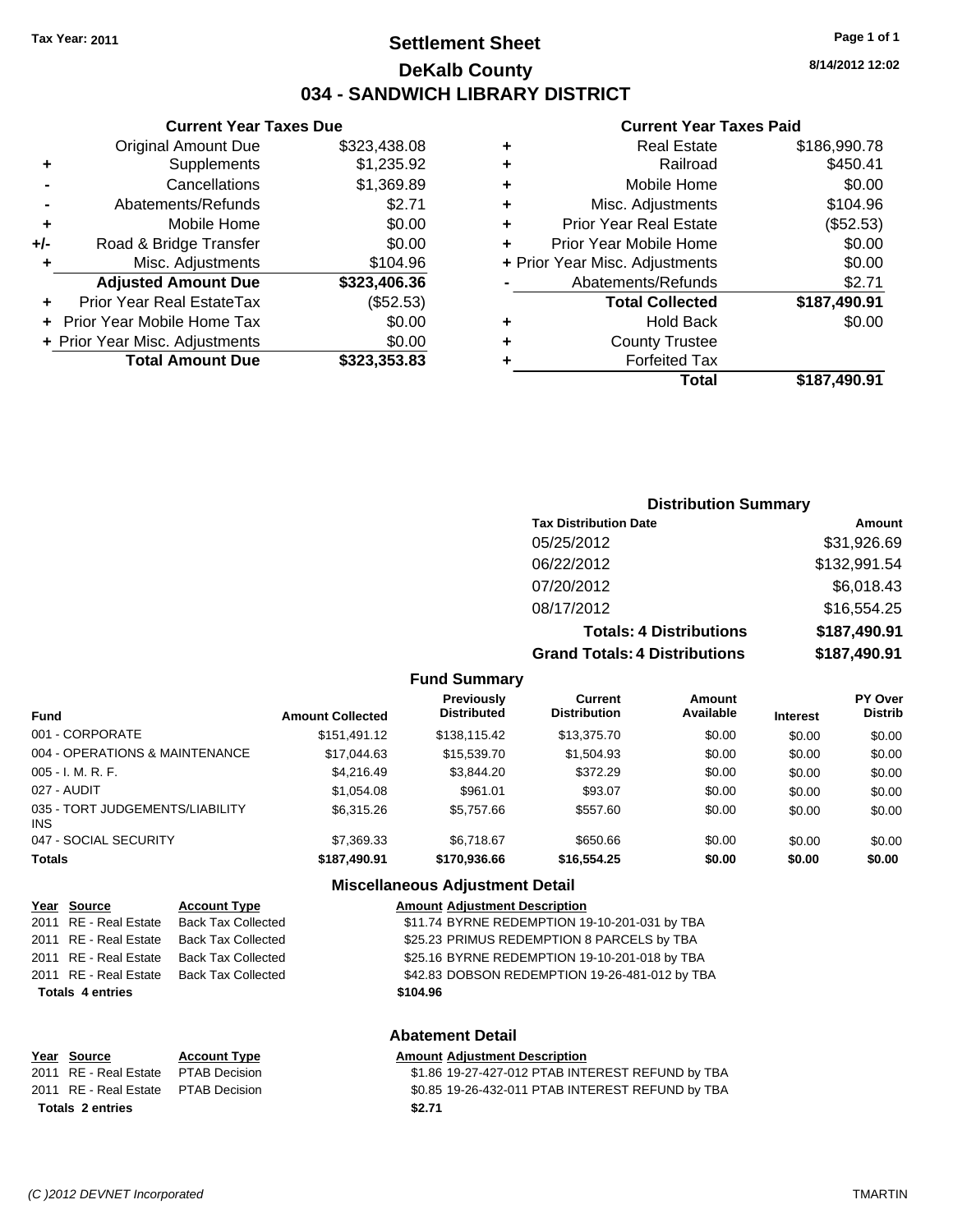# **Settlement Sheet Tax Year: 2011 Page 1 of 1 DeKalb County 035 - SANDWICH ROAD & BRIDGE**

**8/14/2012 12:02**

### **Current Year Taxes Paid**

|           |   | Total                          | \$101,948.90 |
|-----------|---|--------------------------------|--------------|
| 4,194.62  | ٠ | <b>Forfeited Tax</b>           |              |
| \$0.00    | ٠ | <b>County Trustee</b>          |              |
| \$0.00    | ٠ | <b>Hold Back</b>               | \$0.00       |
| (\$28.31) |   | <b>Total Collected</b>         | \$101,948.90 |
| 4,222.93  |   | Abatements/Refunds             | \$1.47       |
| \$71.26   |   | + Prior Year Misc. Adjustments | \$0.00       |
| 5,335.96) | ٠ | Prior Year Mobile Home         | \$0.00       |
| \$0.00    | ٠ | <b>Prior Year Real Estate</b>  | (\$28.31)    |
| \$1.47    | ٠ | Misc. Adjustments              | \$71.26      |
| \$744.72  | ٠ | Mobile Home                    | \$0.00       |
| \$657.67  | ٠ | Railroad                       | \$268.89     |
| 9,576.15  | ٠ | <b>Real Estate</b>             | \$101,638.53 |
|           |   |                                |              |

|                              | <b>Current Year Taxes Due</b>  |               |  |  |  |  |
|------------------------------|--------------------------------|---------------|--|--|--|--|
|                              | \$219,576.15                   |               |  |  |  |  |
| \$657.67<br>Supplements<br>٠ |                                |               |  |  |  |  |
|                              | Cancellations                  | \$744.72      |  |  |  |  |
|                              | Abatements/Refunds             | \$1.47        |  |  |  |  |
| ٠                            | \$0.00<br>Mobile Home          |               |  |  |  |  |
| +/-                          | Road & Bridge Transfer         | (\$25,335.96) |  |  |  |  |
| ٠                            | Misc. Adjustments              | \$71.26       |  |  |  |  |
|                              | <b>Adjusted Amount Due</b>     | \$194,222.93  |  |  |  |  |
| ٠                            | Prior Year Real EstateTax      | (\$28.31)     |  |  |  |  |
|                              | Prior Year Mobile Home Tax     | \$0.00        |  |  |  |  |
|                              | + Prior Year Misc. Adjustments | \$0.00        |  |  |  |  |
|                              | <b>Total Amount Due</b>        | \$194.194.62  |  |  |  |  |

|                     | <b>Road and Bridge Summary</b> |               | <b>Distribution Summary</b>    |              |
|---------------------|--------------------------------|---------------|--------------------------------|--------------|
| <b>Municipality</b> | Amt. Due                       | Amt. Distrib. | <b>Tax Distribution Date</b>   | Amount       |
| CITY OF SANDWICH    | \$43,688.55                    | \$25.335.96   | 05/25/2012                     | \$17,356.28  |
| <b>Totals</b>       | \$43,688.55                    | \$25,335.96   | 06/22/2012                     | \$72,321.61  |
|                     |                                |               | 07/20/2012                     | \$3,271.72   |
|                     |                                |               | 08/17/2012                     | \$8,999.29   |
|                     |                                |               | <b>Totals: 4 Distributions</b> | \$101,948.90 |

**Grand Totals: 4 Distril** 

| סווטשט  | VIVI,JTU.JU  |
|---------|--------------|
| butions | \$101,948.90 |
|         |              |

### **Fund Summary**

| Fund                         | <b>Amount Collected</b> | Previously<br><b>Distributed</b> | Current<br><b>Distribution</b> | Amount<br>Available | <b>Interest</b> | PY Over<br><b>Distrib</b> |
|------------------------------|-------------------------|----------------------------------|--------------------------------|---------------------|-----------------|---------------------------|
| 007 - ROAD AND BRIDGE        | \$32,000.63             | \$29.177.31                      | \$2.823.32                     | \$0.00              | \$0.00          | \$0.00                    |
| 009 - PERMANENT ROAD         | \$45,872.96             | \$41.822.68                      | \$4.050.28                     | \$0.00              | \$0.00          | \$0.00                    |
| 010 - EQUIPMENT AND BUILDING | \$23,783.56             | \$21,683.63                      | \$2,099.93                     | \$0.00              | \$0.00          | \$0.00                    |
| 047 - SOCIAL SECURITY        | \$291.75                | \$265.99                         | \$25.76                        | \$0.00              | \$0.00          | \$0.00                    |
| Totals                       | \$101.948.90            | \$92.949.61                      | \$8,999.29                     | \$0.00              | \$0.00          | \$0.00                    |

### **Miscellaneous Adjustment Detail**

| Year Source             | <b>Account Type</b>                      | <b>Amount Adjustment Description</b>           |
|-------------------------|------------------------------------------|------------------------------------------------|
|                         | 2011 RE - Real Estate Back Tax Collected | \$7.97 BYRNE REDEMPTION 19-10-201-031 by TBA   |
| 2011 RE - Real Estate   | Back Tax Collected                       | \$17.13 PRIMUS REDEMPTION 8 PARCELS by TBA     |
|                         | 2011 RE - Real Estate Back Tax Collected | \$17.08 BYRNE REDEMPTION 19-10-201-018 by TBA  |
|                         | 2011 RE - Real Estate Back Tax Collected | \$29.08 DOBSON REDEMPTION 19-26-481-012 by TBA |
| <b>Totals 4 entries</b> |                                          | \$71.26                                        |
|                         |                                          |                                                |

### **Abatement Detail**

| Year Source                         | <b>Account Type</b> | <b>Amount Adiustment Description</b>             |
|-------------------------------------|---------------------|--------------------------------------------------|
| 2011 RE - Real Estate PTAB Decision |                     | \$1.26 19-27-427-012 PTAB INTEREST REFUND by TBA |
| 2011 RE - Real Estate PTAB Decision |                     | \$0.58 19-26-432-011 PTAB INTEREST REFUND by TBA |
| Totals 2 entries                    |                     | \$1.84                                           |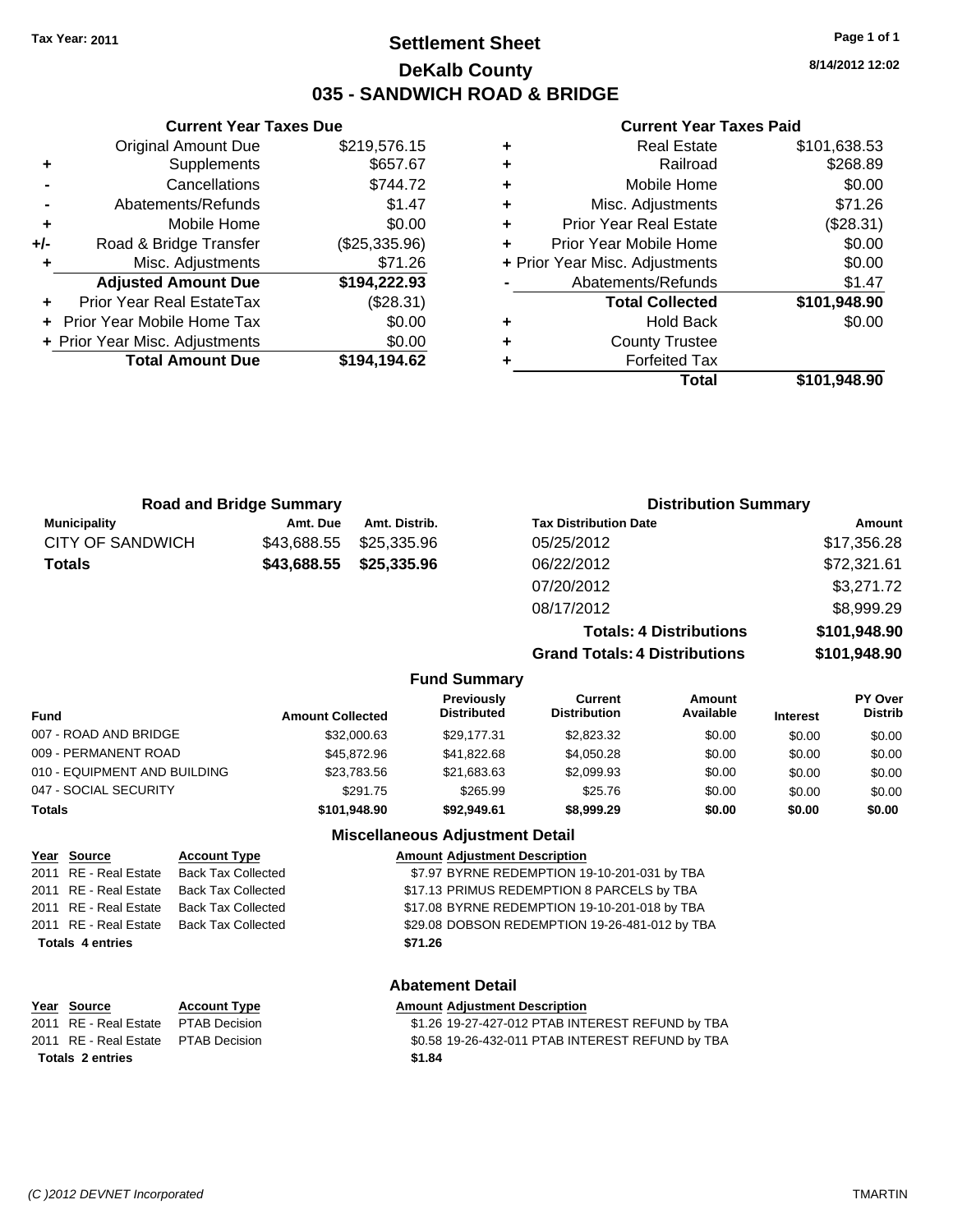# **Settlement Sheet Tax Year: 2011 Page 1 of 1 DeKalb County 036 - SHABBONA TOWNSHIP**

|     | <b>Current Year Taxes Due</b>  |              |
|-----|--------------------------------|--------------|
|     | <b>Original Amount Due</b>     | \$102,772.40 |
| ٠   | Supplements                    | \$1,174.18   |
|     | Cancellations                  | \$1,324.62   |
|     | Abatements/Refunds             | \$9.51       |
| ٠   | Mobile Home                    | \$0.00       |
| +/- | Road & Bridge Transfer         | \$0.00       |
| ٠   | Misc. Adjustments              | \$101.16     |
|     | <b>Adjusted Amount Due</b>     | \$102,713.61 |
| ٠   | Prior Year Real EstateTax      | (\$278.24)   |
|     | Prior Year Mobile Home Tax     | \$0.00       |
|     | + Prior Year Misc. Adjustments | \$0.00       |
|     | <b>Total Amount Due</b>        | \$102,435.37 |
|     |                                |              |

|   | Total                          | \$58.001.28 |
|---|--------------------------------|-------------|
|   | <b>Forfeited Tax</b>           |             |
| ٠ | <b>County Trustee</b>          |             |
|   | <b>Hold Back</b>               | \$0.00      |
|   | <b>Total Collected</b>         | \$58,001.28 |
|   | Abatements/Refunds             | \$9.51      |
|   | + Prior Year Misc. Adjustments | \$0.00      |
| ٠ | Prior Year Mobile Home         | \$0.00      |
| ٠ | <b>Prior Year Real Estate</b>  | (\$278.24)  |
| ٠ | Misc. Adjustments              | \$101.16    |
| ٠ | Mobile Home                    | \$0.00      |
|   | Railroad                       | \$1,377.56  |
|   | <b>Real Estate</b>             | \$56,810.31 |
|   |                                |             |

**Current Year Taxes Paid**

#### **Distribution Summary Tax Distribution Date Amount** 05/25/2012 \$7,315.54 06/22/2012 \$46,121.33 07/20/2012 \$1,071.35 08/17/2012 \$3,493.06 **Totals: 4 Distributions \$58,001.28 Grand Totals: 4 Distributions \$58,001.28 Fund Summary Fund Interest Amount Collected Distributed PY Over Distrib Amount Available Current Distribution Previously** 001 - CORPORATE \$35,453.69 \$33,318.54 \$2,135.15 \$0.00 \$0.00 \$0.00 017 - CEMETERY \$21,982.77 \$20,658.88 \$1,323.89 \$0.00 \$0.00 \$0.00 054 - GENERAL ASSISTANCE \$564.82 \$530.80 \$34.02 \$0.00 \$0.00 \$0.00

#### **Totals \$58,001.28 \$54,508.22 \$3,493.06 \$0.00 \$0.00 \$0.00**

**Totals \$101.16 2 entries**

**Year Source Account Type Amount Adjustment Description** 2011 RE - Real Estate Back Tax Collected \$70.16 HAREAS REDEMPTION 13-35-202-017 by TBA 2011 RE - Real Estate Paymt In Lieu of Tax **\$31.00 SEQUOYA APARTMENTS - HOUSING AUTHORITY by TBA** 

## **Abatement Detail**

**Miscellaneous Adjustment Detail**

| Year Source                         | <b>Account Type</b> | <b>Amount Adjustment Description</b>             |
|-------------------------------------|---------------------|--------------------------------------------------|
| 2011 RE - Real Estate PTAB Decision |                     | \$0.20 13-15-176-011 PTAB INTEREST REFUND by TBA |
| 2011 RE - Real Estate PTAB Decision |                     | \$9.31 13-15-327-010 PTAB INTEREST REFUND by TBA |
| <b>Totals 2 entries</b>             |                     | \$9.51                                           |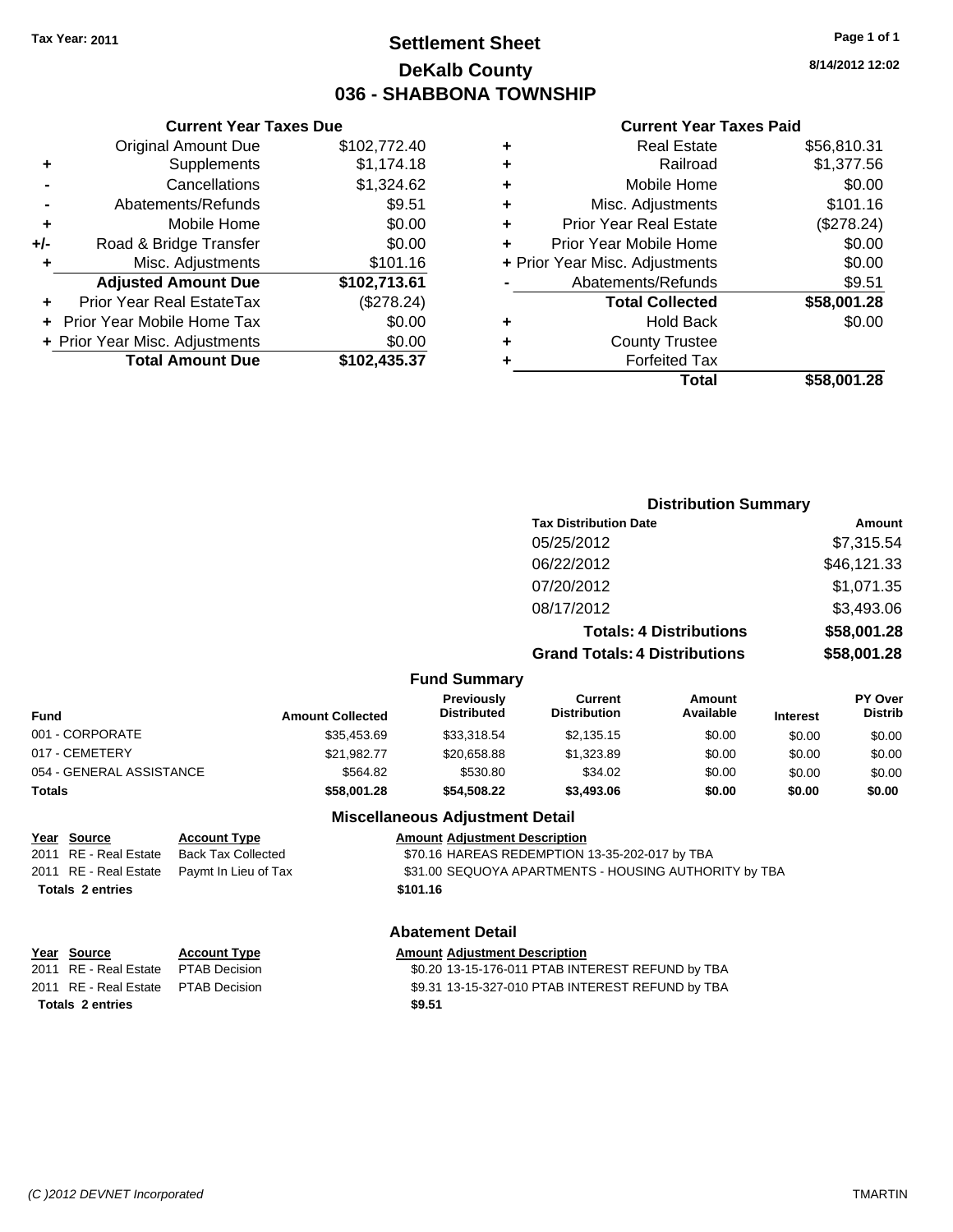**Current Year Taxes Due** Original Amount Due \$157,022.18

**Adjusted Amount Due \$149,232.19**

**Total Amount Due \$148,846.97**

**+** Supplements \$1,622.59 **-** Cancellations \$1,845.83 **-** Abatements/Refunds \$13.26 **+** Mobile Home \$0.00 **+/-** Road & Bridge Transfer (\$7,708.06) **+** Misc. Adjustments \$154.57

**+** Prior Year Real EstateTax (\$385.22) **+** Prior Year Mobile Home Tax \$0.00 **+ Prior Year Misc. Adjustments**  $$0.00$ 

# **Settlement Sheet Tax Year: 2011 Page 1 of 1 DeKalb County 037 - SHABBONA ROAD & BRIDGE**

**8/14/2012 12:02**

### **Current Year Taxes Paid**

| ٠ | <b>Real Estate</b>             | \$79,149.97 |
|---|--------------------------------|-------------|
| ٠ | Railroad                       | \$2,003.95  |
| ٠ | Mobile Home                    | \$0.00      |
| ٠ | Misc. Adjustments              | \$154.57    |
| ٠ | <b>Prior Year Real Estate</b>  | (\$385.22)  |
| ٠ | Prior Year Mobile Home         | \$0.00      |
|   | + Prior Year Misc. Adjustments | \$0.00      |
|   | Abatements/Refunds             | \$13.26     |
|   | <b>Total Collected</b>         | \$80,910.01 |
| ٠ | <b>Hold Back</b>               | \$0.00      |
| ٠ | <b>County Trustee</b>          |             |
| ٠ | <b>Forfeited Tax</b>           |             |
|   | Total                          | \$80,910.01 |

|                                      | <b>Road and Bridge Summary</b>                   |                         |               |                                        |                                                       | <b>Distribution Summary</b>    |                 |                |
|--------------------------------------|--------------------------------------------------|-------------------------|---------------|----------------------------------------|-------------------------------------------------------|--------------------------------|-----------------|----------------|
| <b>Municipality</b>                  |                                                  | Amt. Due                | Amt. Distrib. |                                        | <b>Tax Distribution Date</b>                          |                                |                 | Amount         |
| <b>VILLAGE OF LEE</b>                |                                                  | \$1,695.29              | \$960.26      |                                        | 05/25/2012                                            |                                |                 | \$10,194.06    |
| <b>VILLAGE OF SHABBONA</b>           |                                                  | \$11,899.96             | \$6,747.80    |                                        | 06/22/2012                                            |                                |                 | \$64,353.88    |
| <b>Totals</b>                        |                                                  | \$13,595.25             | \$7,708.06    |                                        | 07/20/2012                                            |                                |                 | \$1,492.87     |
|                                      |                                                  |                         |               |                                        | 08/17/2012                                            |                                |                 | \$4,869.20     |
|                                      |                                                  |                         |               |                                        |                                                       | <b>Totals: 4 Distributions</b> |                 | \$80,910.01    |
|                                      |                                                  |                         |               |                                        | <b>Grand Totals: 4 Distributions</b>                  |                                |                 | \$80,910.01    |
|                                      |                                                  |                         |               | <b>Fund Summary</b>                    |                                                       |                                |                 |                |
|                                      |                                                  |                         |               | Previously                             | <b>Current</b>                                        | Amount                         |                 | PY Over        |
| Fund                                 |                                                  | <b>Amount Collected</b> |               | <b>Distributed</b>                     | <b>Distribution</b>                                   | Available                      | <b>Interest</b> | <b>Distrib</b> |
| 007 - ROAD AND BRIDGE                |                                                  |                         | \$24,421.22   | \$22,954.05                            | \$1,467.17                                            | \$0.00                         | \$0.00          | \$0.00         |
| 008 - BRIDGE CONST W/COUNTY          |                                                  |                         | \$14,093.37   | \$13,244.60                            | \$848.77                                              | \$0.00                         | \$0.00          | \$0.00         |
| 009 - PERMANENT ROAD                 |                                                  |                         | \$40,025.42   | \$37,614.89                            | \$2,410.53                                            | \$0.00                         | \$0.00          | \$0.00         |
| 010 - EQUIPMENT AND BUILDING         |                                                  |                         | \$2,370.00    | \$2,227.27                             | \$142.73                                              | \$0.00                         | \$0.00          | \$0.00         |
| <b>Totals</b>                        |                                                  |                         | \$80,910.01   | \$76,040.81                            | \$4,869.20                                            | \$0.00                         | \$0.00          | \$0.00         |
|                                      |                                                  |                         |               | <b>Miscellaneous Adjustment Detail</b> |                                                       |                                |                 |                |
| Year Source<br>2011 RE - Real Estate | <b>Account Type</b><br><b>Back Tax Collected</b> |                         |               | <b>Amount Adjustment Description</b>   | \$107.20 HAREAS REDEMPTION 13-35-202-017 by TBA       |                                |                 |                |
| 2011 RE - Real Estate                | Paymt In Lieu of Tax                             |                         |               |                                        | \$47.37 SEQUOYA APARTMENTS - HOUSING AUTHORITY by TBA |                                |                 |                |
| <b>Totals 2 entries</b>              |                                                  |                         | \$154.57      |                                        |                                                       |                                |                 |                |
|                                      |                                                  |                         |               | <b>Abatement Detail</b>                |                                                       |                                |                 |                |
| Year Source                          | <b>Account Type</b>                              |                         |               | <b>Amount Adjustment Description</b>   |                                                       |                                |                 |                |
| 2011 RE - Real Estate                | PTAB Decision                                    |                         |               |                                        | \$0.31 13-15-176-011 PTAB INTEREST REFUND by TBA      |                                |                 |                |
| 2011 RE - Real Estate                | <b>PTAB Decision</b>                             |                         |               |                                        | \$14.22 13-15-327-010 PTAB INTEREST REFUND by TBA     |                                |                 |                |
| <b>Totals 2 entries</b>              |                                                  |                         | \$14.53       |                                        |                                                       |                                |                 |                |
|                                      |                                                  |                         |               |                                        |                                                       |                                |                 |                |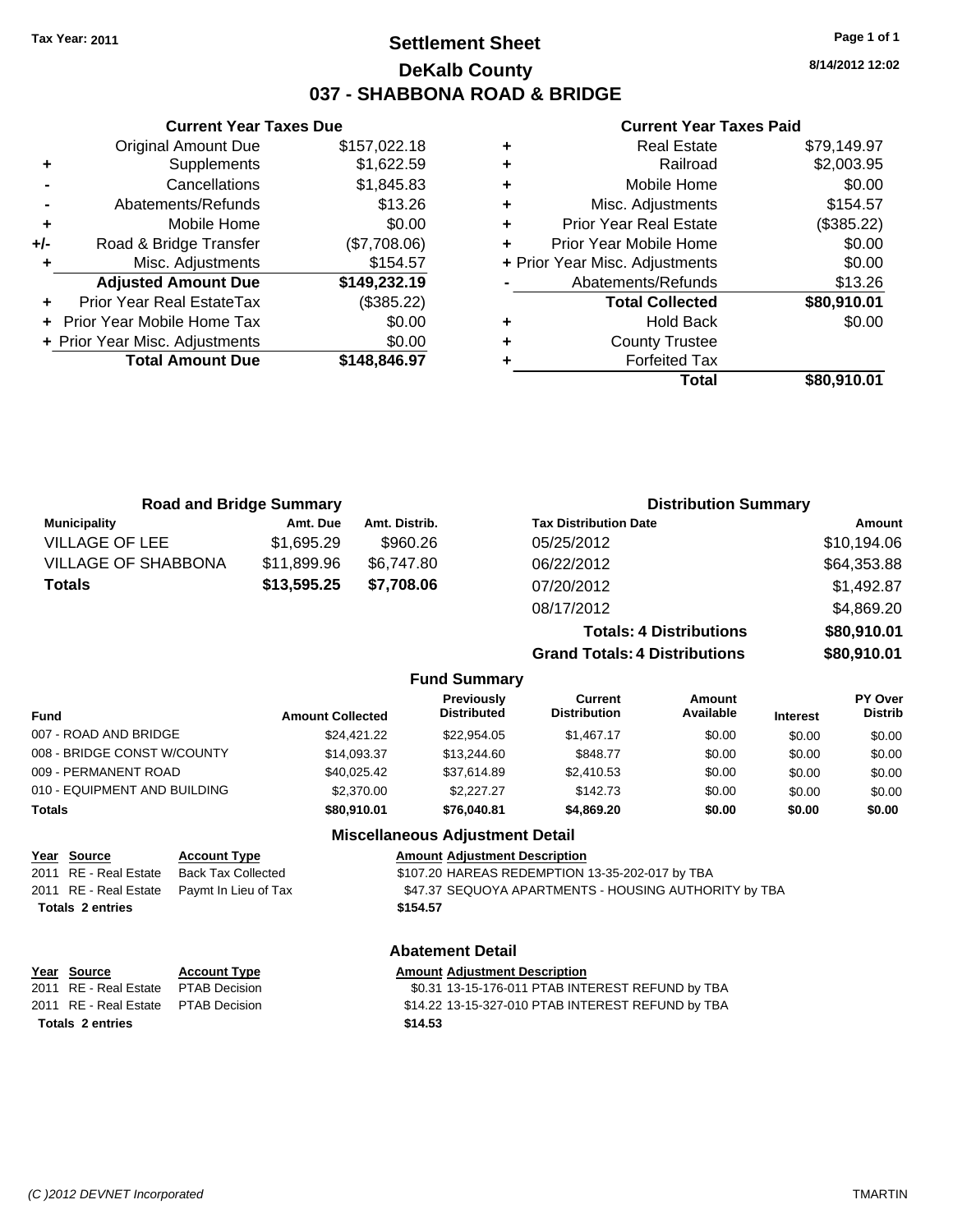# **Settlement Sheet Tax Year: 2011 Page 1 of 1 DeKalb County 038 - SOMONAUK TOWNSHIP**

**8/14/2012 12:02**

### **Current Year Taxes Paid**

|       | <b>Current Year Taxes Due</b>  |             |  |  |  |  |
|-------|--------------------------------|-------------|--|--|--|--|
|       | <b>Original Amount Due</b>     | \$75,782.23 |  |  |  |  |
| ٠     | Supplements                    | \$661.70    |  |  |  |  |
|       | Cancellations                  | \$752.16    |  |  |  |  |
|       | Abatements/Refunds             | \$0.00      |  |  |  |  |
| ٠     | Mobile Home                    | \$0.00      |  |  |  |  |
| $+/-$ | Road & Bridge Transfer         | \$0.00      |  |  |  |  |
|       | Misc. Adjustments              | \$8.63      |  |  |  |  |
|       | <b>Adjusted Amount Due</b>     | \$75,700.40 |  |  |  |  |
|       | Prior Year Real EstateTax      | \$0.00      |  |  |  |  |
|       | Prior Year Mobile Home Tax     | \$0.00      |  |  |  |  |
|       | + Prior Year Misc. Adjustments | \$0.00      |  |  |  |  |
|       | <b>Total Amount Due</b>        | \$75,700.40 |  |  |  |  |
|       |                                |             |  |  |  |  |

| ٠ | <b>Real Estate</b>             | \$44,483.31 |
|---|--------------------------------|-------------|
| ٠ | Railroad                       | \$505.94    |
| ÷ | Mobile Home                    | \$0.00      |
| ٠ | Misc. Adjustments              | \$8.63      |
| ٠ | <b>Prior Year Real Estate</b>  | \$0.00      |
| ÷ | Prior Year Mobile Home         | \$0.00      |
|   | + Prior Year Misc. Adjustments | \$0.00      |
|   | Abatements/Refunds             | \$0.00      |
|   | <b>Total Collected</b>         | \$44,997.88 |
| ٠ | <b>Hold Back</b>               | \$0.00      |
| ٠ | <b>County Trustee</b>          |             |
| ٠ | <b>Forfeited Tax</b>           |             |
|   | Total                          | \$44,997.88 |
|   |                                |             |

|                 |                         | <b>Distribution Summary</b>             |                                       |                                |                 |                                  |
|-----------------|-------------------------|-----------------------------------------|---------------------------------------|--------------------------------|-----------------|----------------------------------|
|                 |                         |                                         | <b>Tax Distribution Date</b>          |                                |                 | Amount                           |
|                 |                         |                                         | 05/25/2012                            |                                |                 | \$8,599.27                       |
|                 |                         |                                         | 06/22/2012                            |                                |                 | \$32,499.93                      |
|                 |                         |                                         | 07/20/2012                            |                                |                 | \$1,059.41                       |
|                 |                         |                                         | 08/17/2012                            |                                |                 | \$2,839.27                       |
|                 |                         |                                         |                                       | <b>Totals: 4 Distributions</b> |                 | \$44,997.88                      |
|                 |                         |                                         | <b>Grand Totals: 4 Distributions</b>  |                                |                 | \$44,997.88                      |
|                 |                         | <b>Fund Summary</b>                     |                                       |                                |                 |                                  |
| <b>Fund</b>     | <b>Amount Collected</b> | <b>Previously</b><br><b>Distributed</b> | <b>Current</b><br><b>Distribution</b> | Amount<br>Available            | <b>Interest</b> | <b>PY Over</b><br><b>Distrib</b> |
| 001 - CORPORATE | \$44.852.76             | \$42,022.65                             | \$2,830.11                            | \$0.00                         | \$0.00          | \$0.00                           |

| runu                                   | Alliount Collected | ----------  | ------------ | ,,,,,,,,,,,, | merest | -----  |  |
|----------------------------------------|--------------------|-------------|--------------|--------------|--------|--------|--|
| 001 - CORPORATE                        | \$44.852.76        | \$42,022,65 | \$2,830.11   | \$0.00       | \$0.00 | \$0.00 |  |
| 054 - GENERAL ASSISTANCE               | \$145.12           | \$135.96    | \$9.16       | \$0.00       | \$0.00 | \$0.00 |  |
| Totals                                 | \$44,997.88        | \$42.158.61 | \$2.839.27   | \$0.00       | \$0.00 | \$0.00 |  |
| <b>Miscellaneous Adjustment Detail</b> |                    |             |              |              |        |        |  |

### **Year Source Account Type Amount Adjustment Description**

2011 RE - Real Estate Back Tax Collected \$8.63 SHISSLER REDEMPTION 18-10-203-008 by TBA

**Totals \$8.63 1 entries**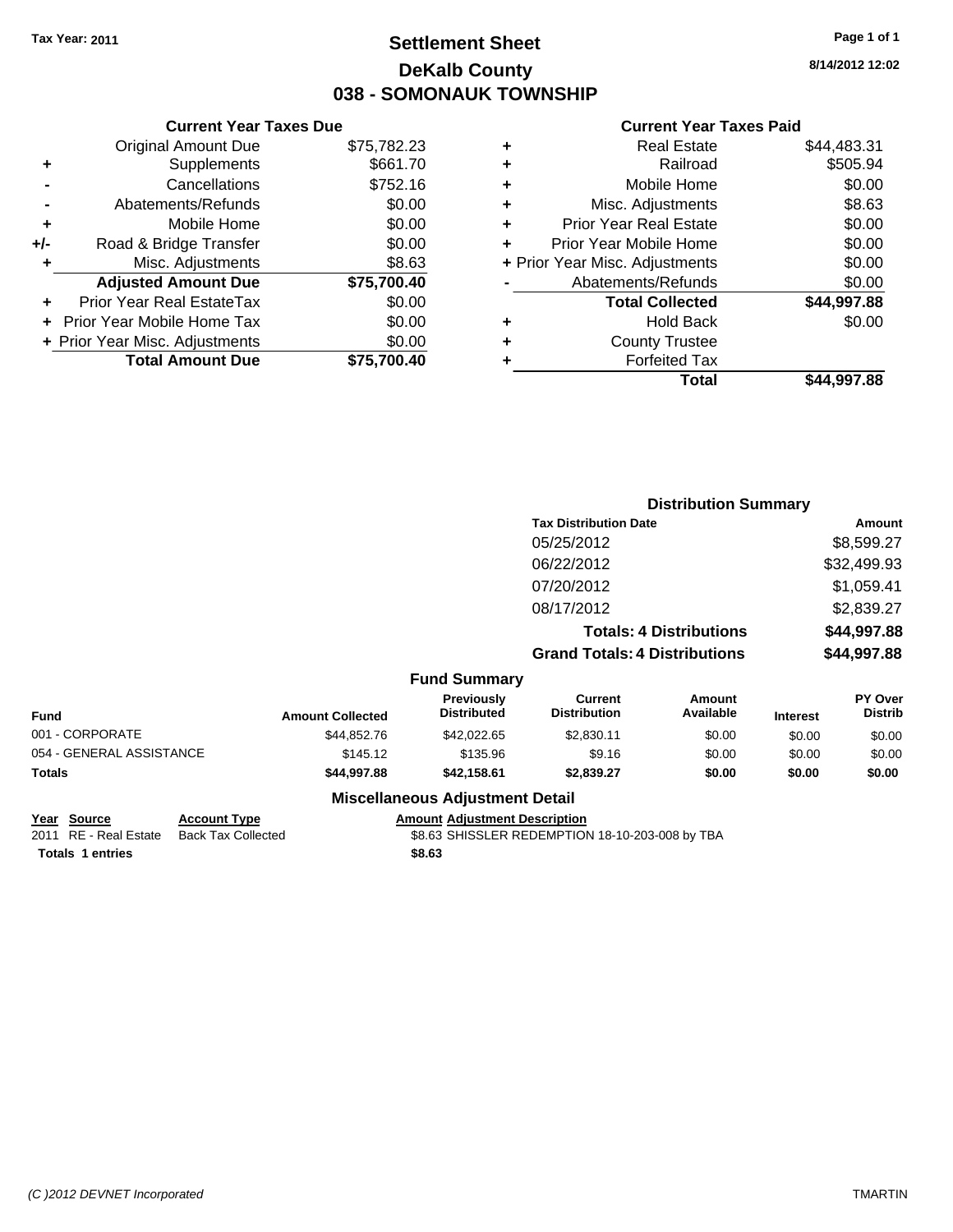**Current Year Taxes Due** Original Amount Due \$235,321.87

**Adjusted Amount Due \$203,124.32**

**Total Amount Due \$203,124.32**

**+** Supplements \$1,575.24 **-** Cancellations \$1,797.60 **-** Abatements/Refunds \$0.00 **+** Mobile Home \$0.00 **+/-** Road & Bridge Transfer (\$32,002.00) **+** Misc. Adjustments \$26.81

**+** Prior Year Real EstateTax \$0.00 **+** Prior Year Mobile Home Tax \$0.00 **+ Prior Year Misc. Adjustments**  $$0.00$ 

# **Settlement Sheet Tax Year: 2011 Page 1 of 1 DeKalb County 039 - SOMONAUK ROAD & BRIDGE**

**8/14/2012 12:02**

### **Current Year Taxes Paid**

| ٠ | <b>Real Estate</b>             | \$106,302.98 |
|---|--------------------------------|--------------|
| ٠ | Railroad                       | \$1,397.98   |
| ٠ | Mobile Home                    | \$0.00       |
| ٠ | Misc. Adjustments              | \$26.81      |
| ÷ | <b>Prior Year Real Estate</b>  | \$0.00       |
| ÷ | Prior Year Mobile Home         | \$0.00       |
|   | + Prior Year Misc. Adjustments | \$0.00       |
|   | Abatements/Refunds             | \$0.00       |
|   | <b>Total Collected</b>         | \$107,727.77 |
| ٠ | Hold Back                      | \$0.00       |
| ÷ | <b>County Trustee</b>          |              |
| ٠ | <b>Forfeited Tax</b>           |              |
|   | Total                          | \$107,727.77 |

| <b>Road and Bridge Summary</b> |             |                     |                                      | <b>Distribution Summary</b>    |                |
|--------------------------------|-------------|---------------------|--------------------------------------|--------------------------------|----------------|
| <b>Municipality</b>            | Amt. Due    | Amt. Distrib.       | <b>Tax Distribution Date</b>         |                                | Amount         |
| <b>CITY OF SANDWICH</b>        | \$1,066.99  | \$635.63            | 05/25/2012                           |                                | \$20,551.20    |
| <b>VILLAGE OF SOMONAUK</b>     | \$52,710.02 | \$31,366.37         | 06/22/2012                           |                                | \$77,859.11    |
| <b>Totals</b>                  | \$53,777.01 | \$32,002.00         | 07/20/2012                           |                                | \$2,531.93     |
|                                |             |                     | 08/17/2012                           |                                | \$6,785.53     |
|                                |             |                     |                                      | <b>Totals: 4 Distributions</b> | \$107,727.77   |
|                                |             |                     | <b>Grand Totals: 4 Distributions</b> |                                | \$107,727.77   |
|                                |             | <b>Fund Summary</b> |                                      |                                |                |
|                                |             | <b>Previously</b>   | <b>Current</b>                       | <b>Amount</b>                  | <b>PY Over</b> |

| <b>Fund</b>                  | <b>Amount Collected</b> | <b>Previously</b><br><b>Distributed</b> | Current<br><b>Distribution</b> | Amount<br>Available | <b>Interest</b> | r ı over<br><b>Distrib</b> |
|------------------------------|-------------------------|-----------------------------------------|--------------------------------|---------------------|-----------------|----------------------------|
| 007 - ROAD AND BRIDGE        | \$62,163.29             | \$58,252.80                             | \$3.910.49                     | \$0.00              | \$0.00          | \$0.00                     |
| 008 - BRIDGE CONST W/COUNTY  | \$25.57                 | \$23.96                                 | \$1.61                         | \$0.00              | \$0.00          | \$0.00                     |
| 009 - PERMANENT ROAD         | \$35.891.54             | \$33.626.84                             | \$2,264.70                     | \$0.00              | \$0.00          | \$0.00                     |
| 010 - EQUIPMENT AND BUILDING | \$9.647.37              | \$9.038.64                              | \$608.73                       | \$0.00              | \$0.00          | \$0.00                     |
| <b>Totals</b>                | \$107,727.77            | \$100,942.24                            | \$6,785.53                     | \$0.00              | \$0.00          | \$0.00                     |
|                              |                         |                                         |                                |                     |                 |                            |

### **Miscellaneous Adjustment Detail**

| <u>Year Source</u>      | <b>Account Type</b> | <b>Amount Adiustment Description</b>             |
|-------------------------|---------------------|--------------------------------------------------|
| 2011 RE - Real Estate   | Back Tax Collected  | \$26.81 SHISSLER REDEMPTION 18-10-203-008 by TBA |
| <b>Totals 1 entries</b> |                     | \$26.81                                          |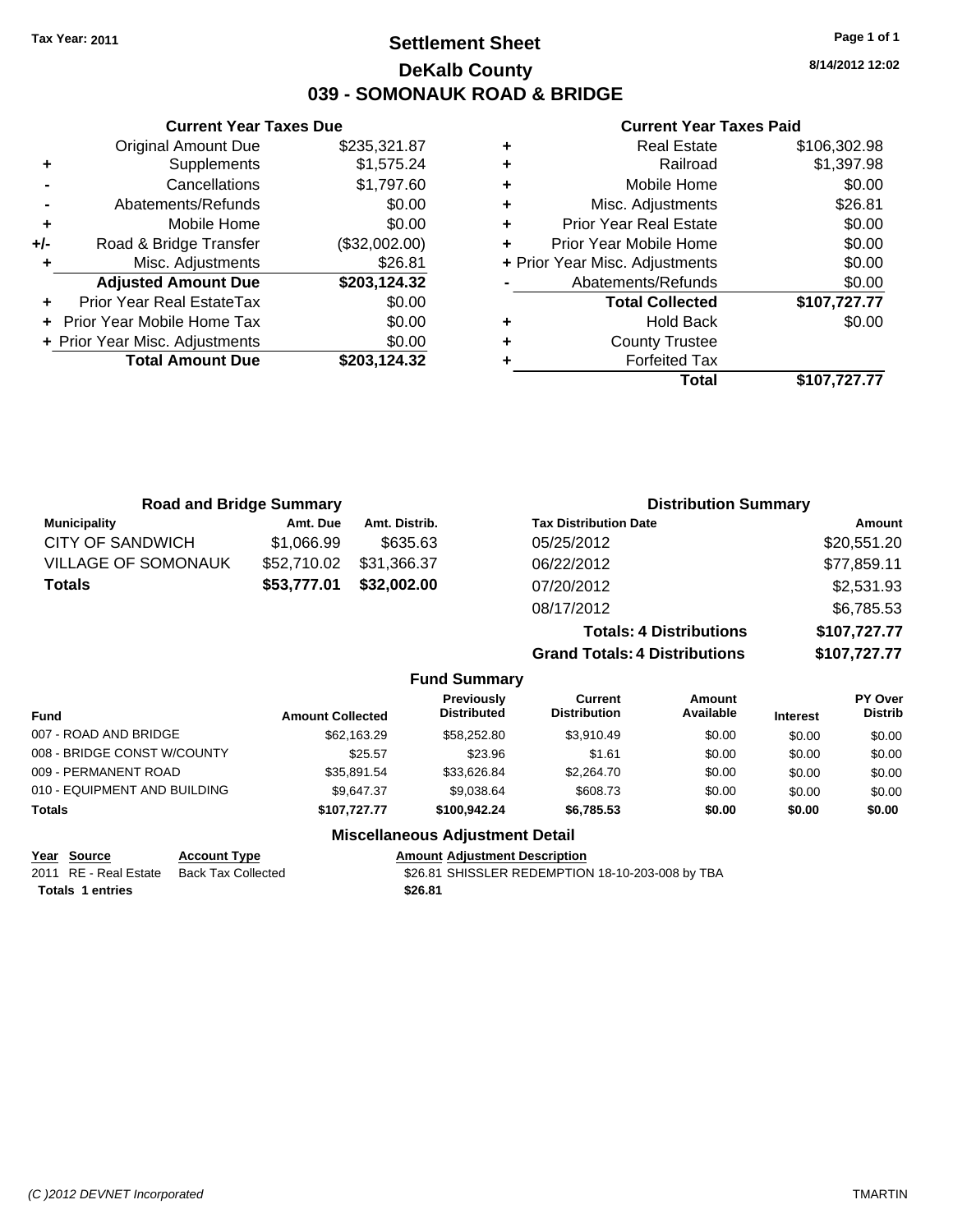# **Settlement Sheet Tax Year: 2011 Page 1 of 1 DeKalb County 040 - SOUTH GROVE TOWNSHIP**

**8/14/2012 12:02**

### **Current Year Taxes Paid**

|   | Total                          | \$45,070.37 |
|---|--------------------------------|-------------|
| ٠ | <b>Forfeited Tax</b>           |             |
| ٠ | <b>County Trustee</b>          |             |
| ٠ | <b>Hold Back</b>               | \$0.00      |
|   | <b>Total Collected</b>         | \$45,070.37 |
|   | Abatements/Refunds             | \$0.00      |
|   | + Prior Year Misc. Adjustments | \$0.00      |
| ÷ | Prior Year Mobile Home         | \$0.00      |
| ÷ | <b>Prior Year Real Estate</b>  | \$0.00      |
| ٠ | Misc. Adjustments              | \$0.00      |
| ٠ | Mobile Home                    | \$0.00      |
| ٠ | Railroad                       | \$0.00      |
| ٠ | <b>Real Estate</b>             | \$45,070.37 |
|   |                                |             |

### **Current Year Taxes Due** Original Amount Due \$78,753.45 **+** Supplements \$194.08 **-** Cancellations \$334.29 **-** Abatements/Refunds \$0.00 **+** Mobile Home \$0.00 **+/-** Road & Bridge Transfer \$0.00 **+** Misc. Adjustments \$0.00 **Adjusted Amount Due \$78,613.24 +** Prior Year Real EstateTax \$0.00 **+** Prior Year Mobile Home Tax \$0.00 **+ Prior Year Misc. Adjustments**  $$0.00$ **Total Amount Due \$78,613.24**

| <b>Distribution Summary</b>          |             |
|--------------------------------------|-------------|
| <b>Tax Distribution Date</b>         | Amount      |
| 05/25/2012                           | \$4,091.60  |
| 06/22/2012                           | \$37,867.04 |
| 07/20/2012                           | \$792.75    |
| 08/17/2012                           | \$2,318.98  |
| <b>Totals: 4 Distributions</b>       | \$45,070.37 |
| <b>Grand Totals: 4 Distributions</b> | \$45,070.37 |

### **Fund Summary**

| <b>Fund</b>                                   | <b>Amount Collected</b> | Previously<br><b>Distributed</b> | Current<br><b>Distribution</b> | Amount<br>Available | <b>Interest</b> | <b>PY Over</b><br><b>Distrib</b> |
|-----------------------------------------------|-------------------------|----------------------------------|--------------------------------|---------------------|-----------------|----------------------------------|
| 001 - CORPORATE                               | \$27.190.46             | \$25.791.44                      | \$1,399.02                     | \$0.00              | \$0.00          | \$0.00                           |
| 027 - AUDIT                                   | \$286.51                | \$271.77                         | \$14.74                        | \$0.00              | \$0.00          | \$0.00                           |
| 034 - GENERAL ASSISTANCE                      | \$10.484.63             | \$9.945.17                       | \$539.46                       | \$0.00              | \$0.00          | \$0.00                           |
| 035 - TORT JUDGEMENTS/LIABILITY<br><b>INS</b> | \$3.852.30              | \$3.654.09                       | \$198.21                       | \$0.00              | \$0.00          | \$0.00                           |
| 047 - SOCIAL SECURITY                         | \$3.256.47              | \$3.088.92                       | \$167.55                       | \$0.00              | \$0.00          | \$0.00                           |
| <b>Totals</b>                                 | \$45,070.37             | \$42,751.39                      | \$2,318,98                     | \$0.00              | \$0.00          | \$0.00                           |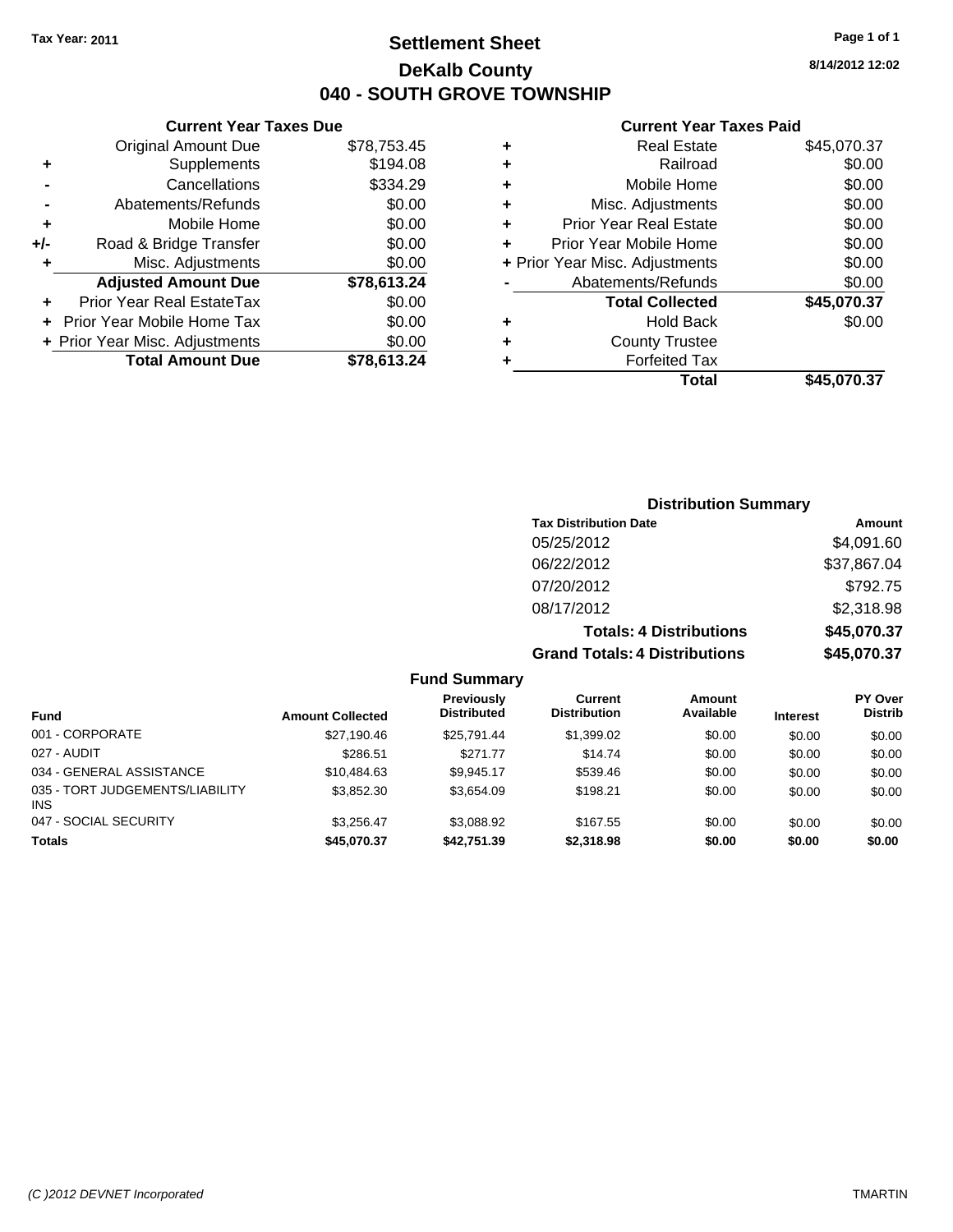# **Settlement Sheet Tax Year: 2011 Page 1 of 1 DeKalb County 041 - SOUTH GROVE ROAD & BRIDGE**

### **Current Year Taxes Due**

|     | <b>Original Amount Due</b>        | \$110,004.77 |
|-----|-----------------------------------|--------------|
| ٠   | Supplements                       | \$271.10     |
|     | Cancellations                     | \$466.94     |
|     | Abatements/Refunds                | \$0.00       |
| ٠   | Mobile Home                       | \$0.00       |
| +/- | Road & Bridge Transfer            | \$0.00       |
| ٠   | Misc. Adjustments                 | \$0.00       |
|     | <b>Adjusted Amount Due</b>        | \$109,808.93 |
|     |                                   |              |
| ÷   | Prior Year Real EstateTax         | \$0.00       |
|     | <b>Prior Year Mobile Home Tax</b> | \$0.00       |
|     | + Prior Year Misc. Adjustments    | \$0.00       |
|     | <b>Total Amount Due</b>           | \$109,808.93 |

#### **Current Year Taxes Paid**

|   | <b>Real Estate</b>             | \$62,955.31 |
|---|--------------------------------|-------------|
| ٠ | Railroad                       | \$0.00      |
| ٠ | Mobile Home                    | \$0.00      |
| ٠ | Misc. Adjustments              | \$0.00      |
| ٠ | <b>Prior Year Real Estate</b>  | \$0.00      |
|   | Prior Year Mobile Home         | \$0.00      |
|   | + Prior Year Misc. Adjustments | \$0.00      |
|   | Abatements/Refunds             | \$0.00      |
|   | <b>Total Collected</b>         | \$62,955.31 |
| ٠ | <b>Hold Back</b>               | \$0.00      |
| ٠ | <b>County Trustee</b>          |             |
| ٠ | <b>Forfeited Tax</b>           |             |
|   | Total                          | \$62,955.31 |
|   |                                |             |

## **Distribution Summary Tax Distribution Date Amount** 05/25/2012 \$5,715.21 06/22/2012 \$52,893.53 07/20/2012 \$1,107.34 08/17/2012 \$3,239.23 **Totals: 4 Distributions \$62,955.31**

**Grand Totals: 4 Distributions \$62,955.31**

|  |  |  | <b>Fund Summary</b> |
|--|--|--|---------------------|
|--|--|--|---------------------|

| <b>Fund</b>                  | <b>Amount Collected</b> | <b>Previously</b><br><b>Distributed</b> | Current<br><b>Distribution</b> | Amount<br>Available | <b>Interest</b> | <b>PY Over</b><br><b>Distrib</b> |
|------------------------------|-------------------------|-----------------------------------------|--------------------------------|---------------------|-----------------|----------------------------------|
| 007 - ROAD AND BRIDGE        | \$38,344.50             | \$36,371.56                             | \$1.972.94                     | \$0.00              | \$0.00          | \$0.00                           |
| 008 - BRIDGE CONST W/COUNTY  | \$4,578.99              | \$4.343.39                              | \$235.60                       | \$0.00              | \$0.00          | \$0.00                           |
| 009 - PERMANENT ROAD         | \$16,024.84             | \$15,200.32                             | \$824.52                       | \$0.00              | \$0.00          | \$0.00                           |
| 010 - EQUIPMENT AND BUILDING | \$4,006.98              | \$3.800.81                              | \$206.17                       | \$0.00              | \$0.00          | \$0.00                           |
| Totals                       | \$62.955.31             | \$59,716.08                             | \$3.239.23                     | \$0.00              | \$0.00          | \$0.00                           |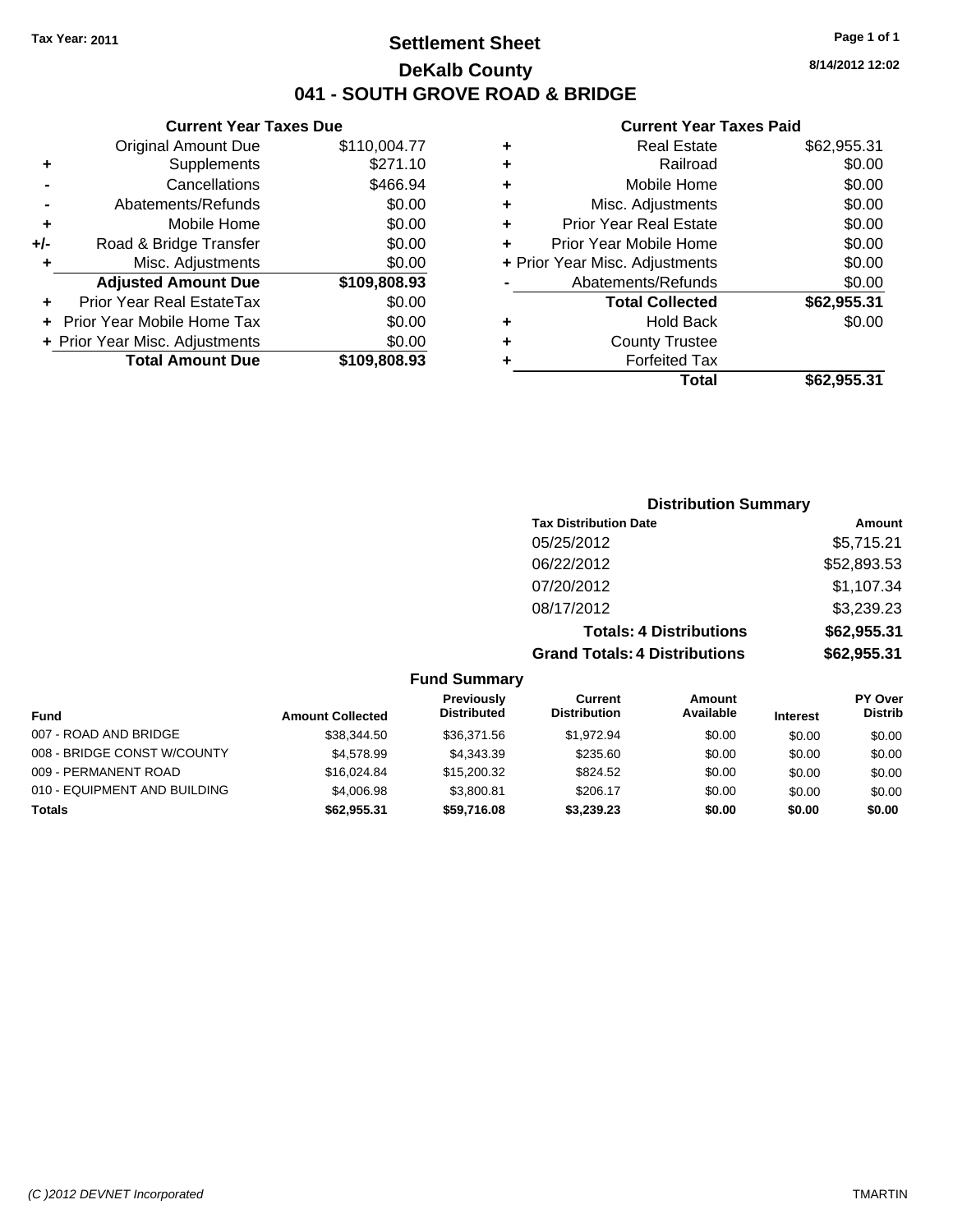# **Settlement Sheet Tax Year: 2011 Page 1 of 1 DeKalb County 042 - SQUAW GROVE TOWNSHIP**

### **Current Year Taxes Due**

| <b>Original Amount Due</b> | \$121,005.27                   |
|----------------------------|--------------------------------|
| Supplements                | \$647.65                       |
| Cancellations              | \$718.21                       |
| Abatements/Refunds         | \$0.00                         |
| Mobile Home                | \$0.00                         |
| Road & Bridge Transfer     | \$0.00                         |
| Misc. Adjustments          | \$23.92                        |
| <b>Adjusted Amount Due</b> | \$120,958.63                   |
| Prior Year Real EstateTax  | \$0.00                         |
| Prior Year Mobile Home Tax | \$0.00                         |
|                            | \$0.00                         |
| <b>Total Amount Due</b>    | \$120,958.63                   |
|                            | + Prior Year Misc. Adjustments |

### **Current Year Taxes Paid**

|   | <b>Real Estate</b>             | \$68,651.55 |
|---|--------------------------------|-------------|
| ٠ | Railroad                       | \$572.89    |
| ٠ | Mobile Home                    | \$0.00      |
| ٠ | Misc. Adjustments              | \$23.92     |
| ٠ | <b>Prior Year Real Estate</b>  | \$0.00      |
|   | Prior Year Mobile Home         | \$0.00      |
|   | + Prior Year Misc. Adjustments | \$0.00      |
|   | Abatements/Refunds             | \$0.00      |
|   | <b>Total Collected</b>         | \$69,248.36 |
| ٠ | <b>Hold Back</b>               | \$0.00      |
| ٠ | <b>County Trustee</b>          |             |
| ٠ | <b>Forfeited Tax</b>           |             |
|   | Total                          | \$69,248.36 |
|   |                                |             |

| <b>Distribution Summary</b>          |             |
|--------------------------------------|-------------|
| <b>Tax Distribution Date</b>         | Amount      |
| 05/25/2012                           | \$10,163.44 |
| 06/22/2012                           | \$52,593.49 |
| 07/20/2012                           | \$1,381.52  |
| 08/17/2012                           | \$5,109.91  |
| <b>Totals: 4 Distributions</b>       | \$69,248.36 |
| <b>Grand Totals: 4 Distributions</b> | \$69,248.36 |
|                                      |             |

### **Fund Summary**

| <b>Fund</b>              | <b>Amount Collected</b> | Previously<br><b>Distributed</b> | Current<br><b>Distribution</b> | Amount<br>Available | <b>Interest</b> | <b>PY Over</b><br><b>Distrib</b> |
|--------------------------|-------------------------|----------------------------------|--------------------------------|---------------------|-----------------|----------------------------------|
| 001 - CORPORATE          | \$44,350.65             | \$41.077.97                      | \$3,272.68                     | \$0.00              | \$0.00          | \$0.00                           |
| 017 - CEMETERY           | \$7,557.22              | \$6,999.56                       | \$557.66                       | \$0.00              | \$0.00          | \$0.00                           |
| 019 - COMMUNITY BUILDING | \$15,337,48             | \$14.205.71                      | \$1.131.77                     | \$0.00              | \$0.00          | \$0.00                           |
| 054 - GENERAL ASSISTANCE | \$2,003.01              | \$1.855.21                       | \$147.80                       | \$0.00              | \$0.00          | \$0.00                           |
| <b>Totals</b>            | \$69,248.36             | \$64,138.45                      | \$5,109.91                     | \$0.00              | \$0.00          | \$0.00                           |

### **Miscellaneous Adjustment Detail**

| Year Source             | <b>Account Type</b>                        | <b>Amount Adjustment Description</b>                      |
|-------------------------|--------------------------------------------|-----------------------------------------------------------|
| 2011 RE - Real Estate   | Back Tax Collected                         | \$5.71 BUSHNELL REDEMPTION 15-15-426-014 by TBA           |
|                         | 2011 RE - Real Estate Paymt In Lieu of Tax | \$18.21 SUNSET VIEW APARTMENTS - HOUSING AUTHORITY by TBA |
| <b>Totals 2 entries</b> |                                            | \$23.92                                                   |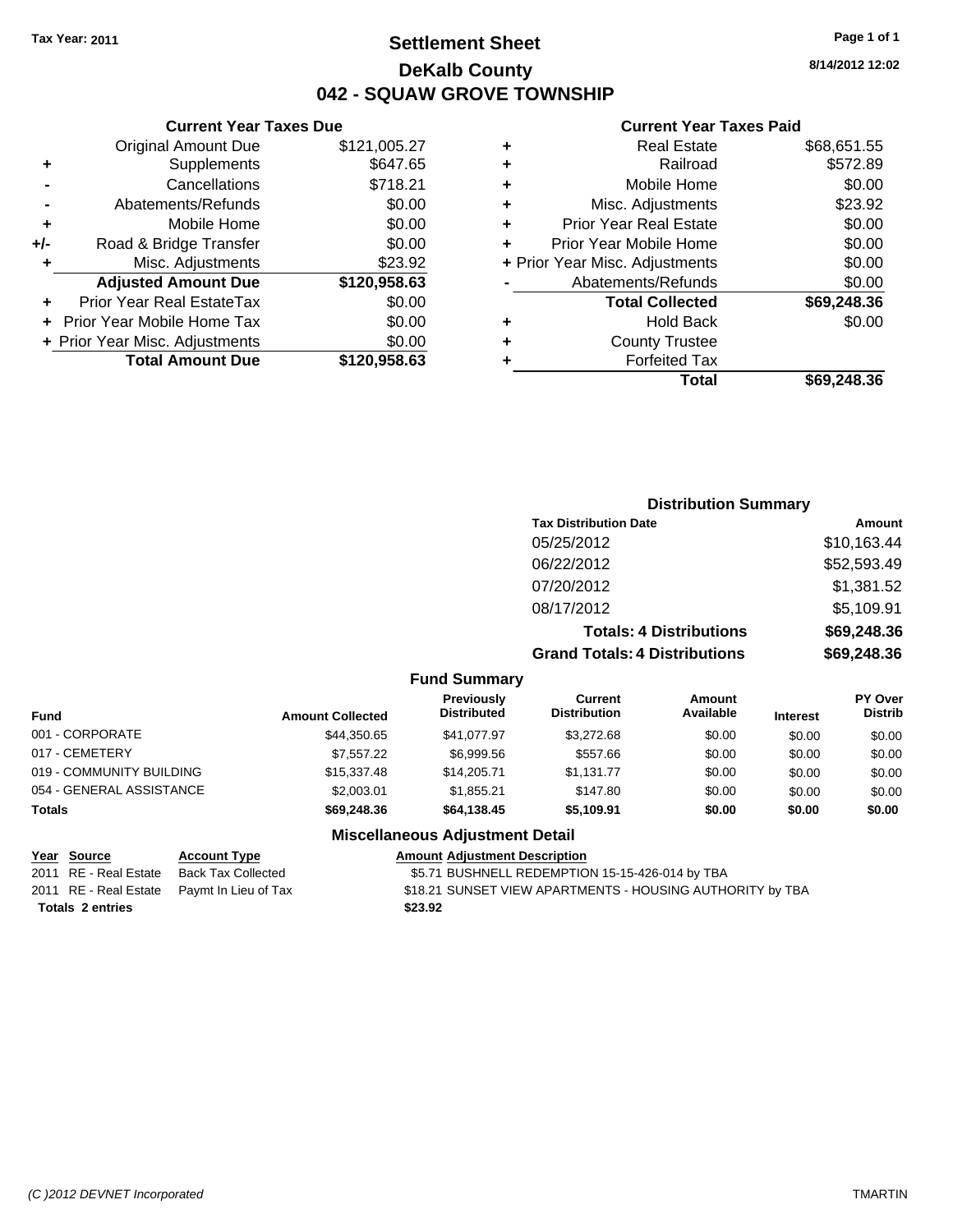# **Settlement Sheet Tax Year: 2011 Page 1 of 1 DeKalb County 043 - HINCKLEY PUBLIC LIBRARY DISTRICT**

**8/14/2012 12:02**

## **Current Year Taxes Paid**

|     | <b>Current Year Taxes Due</b>  |              |
|-----|--------------------------------|--------------|
|     | <b>Original Amount Due</b>     | \$163,334.77 |
| ٠   | Supplements                    | \$874.19     |
|     | Cancellations                  | \$969.41     |
|     | Abatements/Refunds             | \$0.00       |
| ٠   | Mobile Home                    | \$0.00       |
| +/- | Road & Bridge Transfer         | \$0.00       |
| ٠   | Misc. Adjustments              | \$32.29      |
|     | <b>Adjusted Amount Due</b>     | \$163,271.84 |
| ٠   | Prior Year Real EstateTax      | \$0.00       |
|     | Prior Year Mobile Home Tax     | \$0.00       |
|     | + Prior Year Misc. Adjustments | \$0.00       |
|     | <b>Total Amount Due</b>        | \$163,271.84 |

|   | Total                          | \$93,472.12 |
|---|--------------------------------|-------------|
| ٠ | <b>Forfeited Tax</b>           |             |
| ٠ | <b>County Trustee</b>          |             |
| ٠ | <b>Hold Back</b>               | \$0.00      |
|   | <b>Total Collected</b>         | \$93,472.12 |
|   | Abatements/Refunds             | \$0.00      |
|   | + Prior Year Misc. Adjustments | \$0.00      |
| ٠ | Prior Year Mobile Home         | \$0.00      |
| ÷ | <b>Prior Year Real Estate</b>  | \$0.00      |
| ٠ | Misc. Adjustments              | \$32.29     |
| ٠ | Mobile Home                    | \$0.00      |
| ٠ | Railroad                       | \$773.30    |
| ٠ | <b>Real Estate</b>             | \$92,666.53 |
|   |                                |             |

## **Distribution Summary Tax Distribution Date Amount** 05/25/2012 \$13,718.93 06/22/2012 \$70,991.04 07/20/2012 \$1,864.75 08/17/2012 \$6,897.40 **Totals: 4 Distributions \$93,472.12 Grand Totals: 4 Distributions \$93,472.12**

### **Fund Summary**

| <b>Fund</b>                             | <b>Amount Collected</b> | <b>Previously</b><br><b>Distributed</b> | Current<br><b>Distribution</b> | Amount<br>Available | <b>Interest</b> | <b>PY Over</b><br><b>Distrib</b> |
|-----------------------------------------|-------------------------|-----------------------------------------|--------------------------------|---------------------|-----------------|----------------------------------|
| 001 - CORPORATE                         | \$78,720.72             | \$72.911.84                             | \$5,808.88                     | \$0.00              | \$0.00          | \$0.00                           |
| 004 - OPERATIONS & MAINTENANCE          | \$2,864.55              | \$2,653.17                              | \$211.38                       | \$0.00              | \$0.00          | \$0.00                           |
| $005 - I. M. R. F.$                     | \$4,583.32              | \$4.245.11                              | \$338.21                       | \$0.00              | \$0.00          | \$0.00                           |
| 027 - AUDIT                             | \$21.87                 | \$20.26                                 | \$1.61                         | \$0.00              | \$0.00          | \$0.00                           |
| 035 - TORT JUDGEMENTS/LIABILITY<br>INS. | \$3,730.46              | \$3,455.19                              | \$275.27                       | \$0.00              | \$0.00          | \$0.00                           |
| 047 - SOCIAL SECURITY                   | \$3.551.20              | \$3,289.15                              | \$262.05                       | \$0.00              | \$0.00          | \$0.00                           |
| <b>Totals</b>                           | \$93,472.12             | \$86,574.72                             | \$6,897.40                     | \$0.00              | \$0.00          | \$0.00                           |
|                                         |                         |                                         |                                |                     |                 |                                  |

### **Miscellaneous Adjustment Detail**

| Year Source             | <b>Account Type</b>                        | <b>Amount Adjustment Description</b>                      |
|-------------------------|--------------------------------------------|-----------------------------------------------------------|
| 2011 RE - Real Estate   | Back Tax Collected                         | \$7.71 BUSHNELL REDEMPTION 15-15-426-014 by TBA           |
|                         | 2011 RE - Real Estate Paymt In Lieu of Tax | \$24.58 SUNSET VIEW APARTMENTS - HOUSING AUTHORITY by TBA |
| <b>Totals 2 entries</b> |                                            | \$32.29                                                   |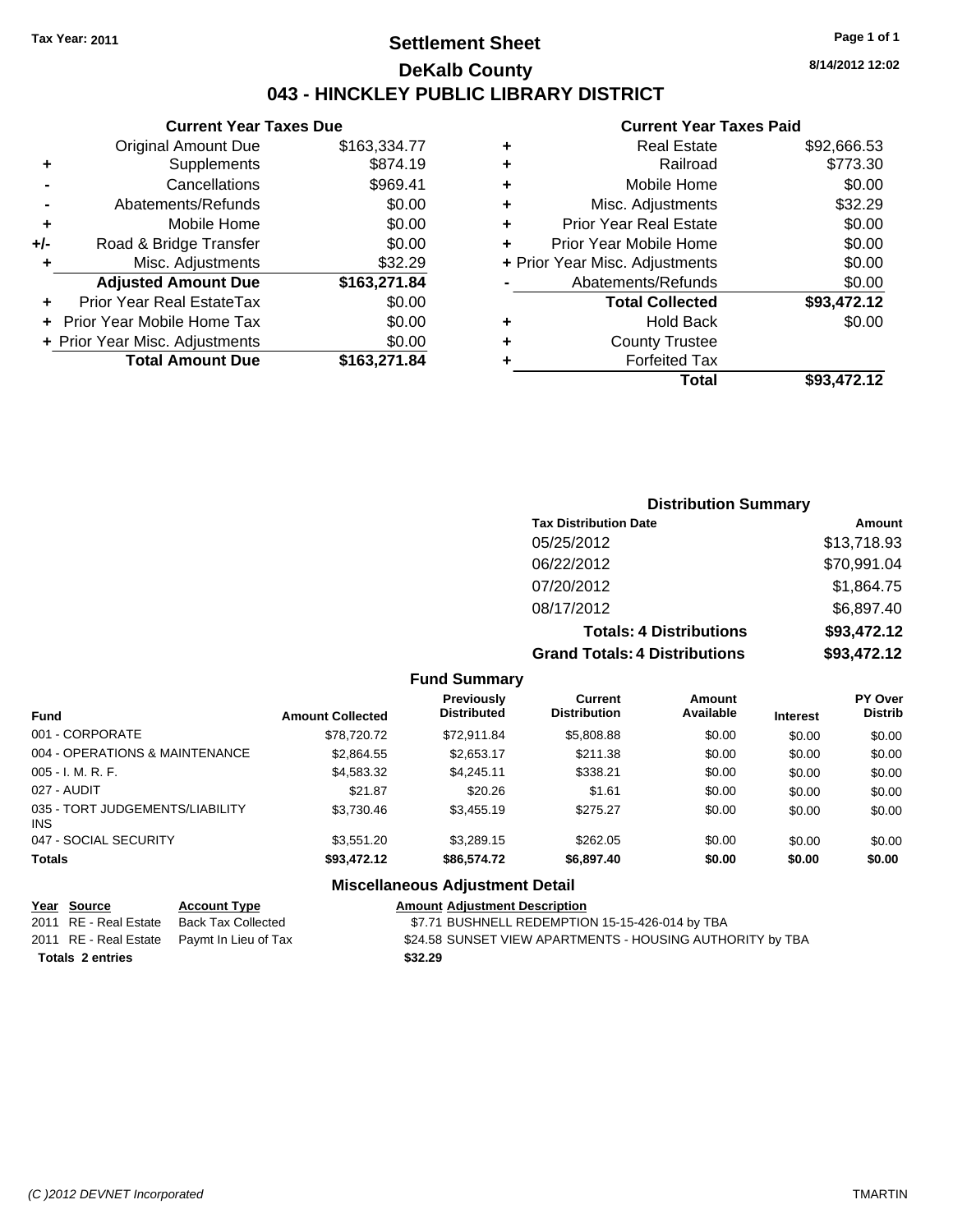# **Settlement Sheet Tax Year: 2011 Page 1 of 1 DeKalb County 044 - SQUAW GROVE ROAD & BRIDGE**

**8/14/2012 12:02**

#### **Current Year Taxes Paid**

|   | Total                          | \$151,927.49 |
|---|--------------------------------|--------------|
|   | <b>Forfeited Tax</b>           |              |
| ÷ | <b>County Trustee</b>          |              |
| ٠ | <b>Hold Back</b>               | \$0.00       |
|   | <b>Total Collected</b>         | \$151,927.49 |
|   | Abatements/Refunds             | \$0.00       |
|   | + Prior Year Misc. Adjustments | \$0.00       |
|   | Prior Year Mobile Home         | \$0.00       |
| ٠ | <b>Prior Year Real Estate</b>  | \$0.00       |
| ٠ | Misc. Adjustments              | \$60.23      |
| ٠ | Mobile Home                    | \$0.00       |
| ٠ | Railroad                       | \$1,369.15   |
| ÷ | <b>Real Estate</b>             | \$150,498.11 |
|   |                                |              |

|       | <b>Current Year Taxes Due</b>  |               |  |  |  |  |  |
|-------|--------------------------------|---------------|--|--|--|--|--|
|       | <b>Original Amount Due</b>     | \$304,644.89  |  |  |  |  |  |
| ٠     | Supplements                    | \$1,412.06    |  |  |  |  |  |
|       | Cancellations                  | \$1,574.53    |  |  |  |  |  |
|       | Abatements/Refunds             | \$0.00        |  |  |  |  |  |
| ٠     | Mobile Home                    | \$0.00        |  |  |  |  |  |
| $+/-$ | Road & Bridge Transfer         | (\$22,413.00) |  |  |  |  |  |
| ٠     | Misc. Adjustments              | \$60.23       |  |  |  |  |  |
|       | <b>Adjusted Amount Due</b>     | \$282,129.65  |  |  |  |  |  |
|       | Prior Year Real EstateTax      | \$0.00        |  |  |  |  |  |
|       | Prior Year Mobile Home Tax     | \$0.00        |  |  |  |  |  |
|       | + Prior Year Misc. Adjustments | \$0.00        |  |  |  |  |  |
|       | <b>Total Amount Due</b>        | \$282,129.65  |  |  |  |  |  |
|       |                                |               |  |  |  |  |  |

| <b>Road and Bridge Summary</b> |             |               | <b>Distribution Summary</b>    |              |  |
|--------------------------------|-------------|---------------|--------------------------------|--------------|--|
| <b>Municipality</b>            | Amt. Due    | Amt. Distrib. | <b>Tax Distribution Date</b>   | Amount       |  |
| <b>VILLAGE OF HINCKLEY</b>     | \$39,121.01 | \$22,413,00   | 05/25/2012                     | \$22,281.69  |  |
| <b>Totals</b>                  | \$39,121.01 | \$22,413.00   | 06/22/2012                     | \$115,414.64 |  |
|                                |             |               | 07/20/2012                     | \$3,028.68   |  |
|                                |             |               | 08/17/2012                     | \$11,202.48  |  |
|                                |             |               | <b>Totals: 4 Distributions</b> | \$151,927.49 |  |

**Grand Totals: 4 Distributions \$151,927.49 Fund Summary PY O Amount Current Previously**

| <b>Fund</b>                            | <b>Amount Collected</b> | <b>Previousiv</b><br><b>Distributed</b> | Current<br><b>Distribution</b> | Amount<br>Available | <b>Interest</b> | <b>PY Over</b><br><b>Distrib</b> |
|----------------------------------------|-------------------------|-----------------------------------------|--------------------------------|---------------------|-----------------|----------------------------------|
| 007 - ROAD AND BRIDGE                  | \$50.841.22             | \$47,097.96                             | \$3,743.26                     | \$0.00              | \$0.00          | \$0.00                           |
| 008 - BRIDGE CONST W/COUNTY            | \$3,437.48              | \$3,183.83                              | \$253.65                       | \$0.00              | \$0.00          | \$0.00                           |
| 009 - PERMANENT ROAD                   | \$73,035.40             | \$67,646.07                             | \$5,389.33                     | \$0.00              | \$0.00          | \$0.00                           |
| 010 - EQUIPMENT AND BUILDING           | \$22.894.57             | \$21,205.16                             | \$1,689.41                     | \$0.00              | \$0.00          | \$0.00                           |
| 035 - TORT JUDGEMENTS/LIABILITY<br>INS | \$1,718.82              | \$1,591.99                              | \$126.83                       | \$0.00              | \$0.00          | \$0.00                           |
| <b>Totals</b>                          | \$151,927.49            | \$140,725.01                            | \$11.202.48                    | \$0.00              | \$0.00          | \$0.00                           |
|                                        |                         | <b>Miscellaneous Adjustment Detail</b>  |                                |                     |                 |                                  |

| Year Source             | <b>Account Type</b>                        | <b>Amount Adjustment Description</b>                      |
|-------------------------|--------------------------------------------|-----------------------------------------------------------|
| 2011 RE - Real Estate   | Back Tax Collected                         | \$14.38 BUSHNELL REDEMPTION 15-15-426-014 by TBA          |
|                         | 2011 RE - Real Estate Paymt In Lieu of Tax | \$45.85 SUNSET VIEW APARTMENTS - HOUSING AUTHORITY by TBA |
| <b>Totals 2 entries</b> |                                            | \$60.23                                                   |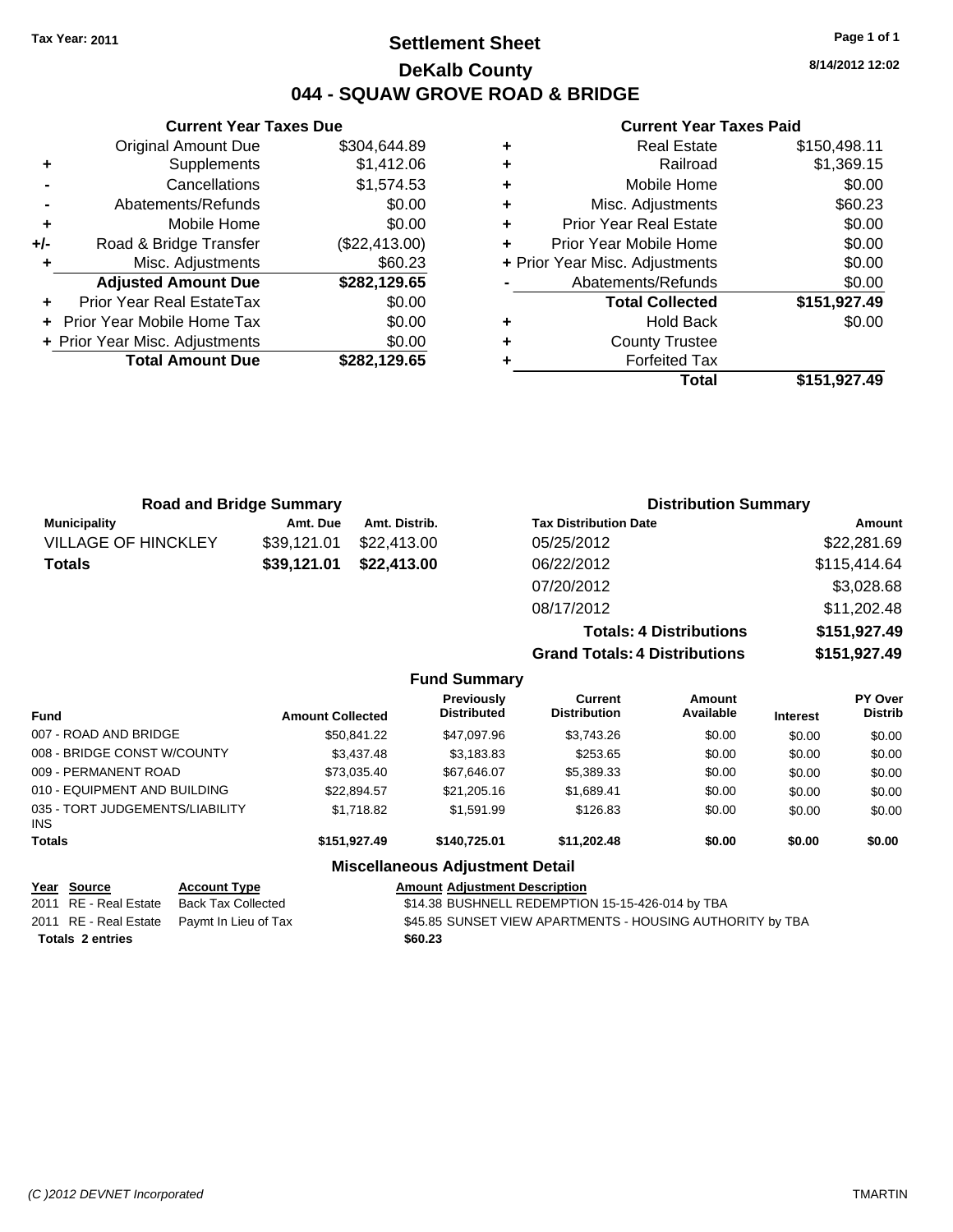# **Settlement Sheet Tax Year: 2011 Page 1 of 1 DeKalb County 045 - SYCAMORE TOWNSHIP**

### **Current Year Taxes Paid**

| ٠ | <b>Real Estate</b>             | \$210,458.84 |
|---|--------------------------------|--------------|
| ٠ | Railroad                       | \$73.60      |
| ٠ | Mobile Home                    | \$0.00       |
| ٠ | Misc. Adjustments              | \$130.51     |
| ÷ | <b>Prior Year Real Estate</b>  | \$0.00       |
| ٠ | Prior Year Mobile Home         | \$0.00       |
|   | + Prior Year Misc. Adjustments | \$0.00       |
|   | Abatements/Refunds             | \$0.00       |
|   | <b>Total Collected</b>         | \$210,662.95 |
| ٠ | <b>Hold Back</b>               | \$0.00       |
| ٠ | <b>County Trustee</b>          |              |
| ٠ | <b>Forfeited Tax</b>           |              |
|   | Total                          | \$210.662.95 |
|   |                                |              |

|     | <b>Current Year Taxes Due</b>     |              |
|-----|-----------------------------------|--------------|
|     | <b>Original Amount Due</b>        | \$374,061.31 |
| ٠   | Supplements                       | \$2,202.73   |
|     | Cancellations                     | \$2,373.09   |
|     | Abatements/Refunds                | \$0.00       |
| ٠   | Mobile Home                       | \$0.00       |
| +/- | Road & Bridge Transfer            | \$0.00       |
| ٠   | Misc. Adjustments                 | \$130.51     |
|     | <b>Adjusted Amount Due</b>        | \$374,021.46 |
|     | Prior Year Real EstateTax         | \$0.00       |
|     | <b>Prior Year Mobile Home Tax</b> | \$0.00       |
|     | + Prior Year Misc. Adjustments    | \$0.00       |
|     | <b>Total Amount Due</b>           | \$374,021.46 |

|           | <b>Distribution Summary</b>          |              |
|-----------|--------------------------------------|--------------|
|           | <b>Tax Distribution Date</b>         | Amount       |
|           | 05/25/2012                           | \$31,693.55  |
|           | 06/22/2012                           | \$159,187.77 |
|           | 07/20/2012                           | \$3,577.93   |
|           | 08/17/2012                           | \$16,203.70  |
|           | <b>Totals: 4 Distributions</b>       | \$210,662.95 |
|           | <b>Grand Totals: 4 Distributions</b> | \$210,662.95 |
| l Cummaru |                                      |              |

|  | <b>Fund Summary</b> |  |
|--|---------------------|--|
|--|---------------------|--|

| Fund                     | <b>Amount Collected</b> | <b>Previously</b><br><b>Distributed</b> | Current<br><b>Distribution</b> | Amount<br>Available | <b>Interest</b> | <b>PY Over</b><br><b>Distrib</b> |
|--------------------------|-------------------------|-----------------------------------------|--------------------------------|---------------------|-----------------|----------------------------------|
| 001 - CORPORATE          | \$201,061.98            | \$185,596,77                            | \$15,465.21                    | \$0.00              | \$0.00          | \$0.00                           |
| 005 - I. M. R. F.        | \$8,456.64              | \$7,806.17                              | \$650.47                       | \$0.00              | \$0.00          | \$0.00                           |
| 054 - GENERAL ASSISTANCE | \$1,144.33              | \$1.056.31                              | \$88.02                        | \$0.00              | \$0.00          | \$0.00                           |
| Totals                   | \$210,662.95            | \$194,459.25                            | \$16,203.70                    | \$0.00              | \$0.00          | \$0.00                           |

### **Miscellaneous Adjustment Detail**

**Totals \$130.51 1 entries**

**Year Source Account Type Amount Adjustment Description**<br>
2011 RE - Real Estate Paymt In Lieu of Tax \$130.51 SYCAMORE UNITS - HO \$130.51 SYCAMORE UNITS - HOUSING AUTHORITY by TBA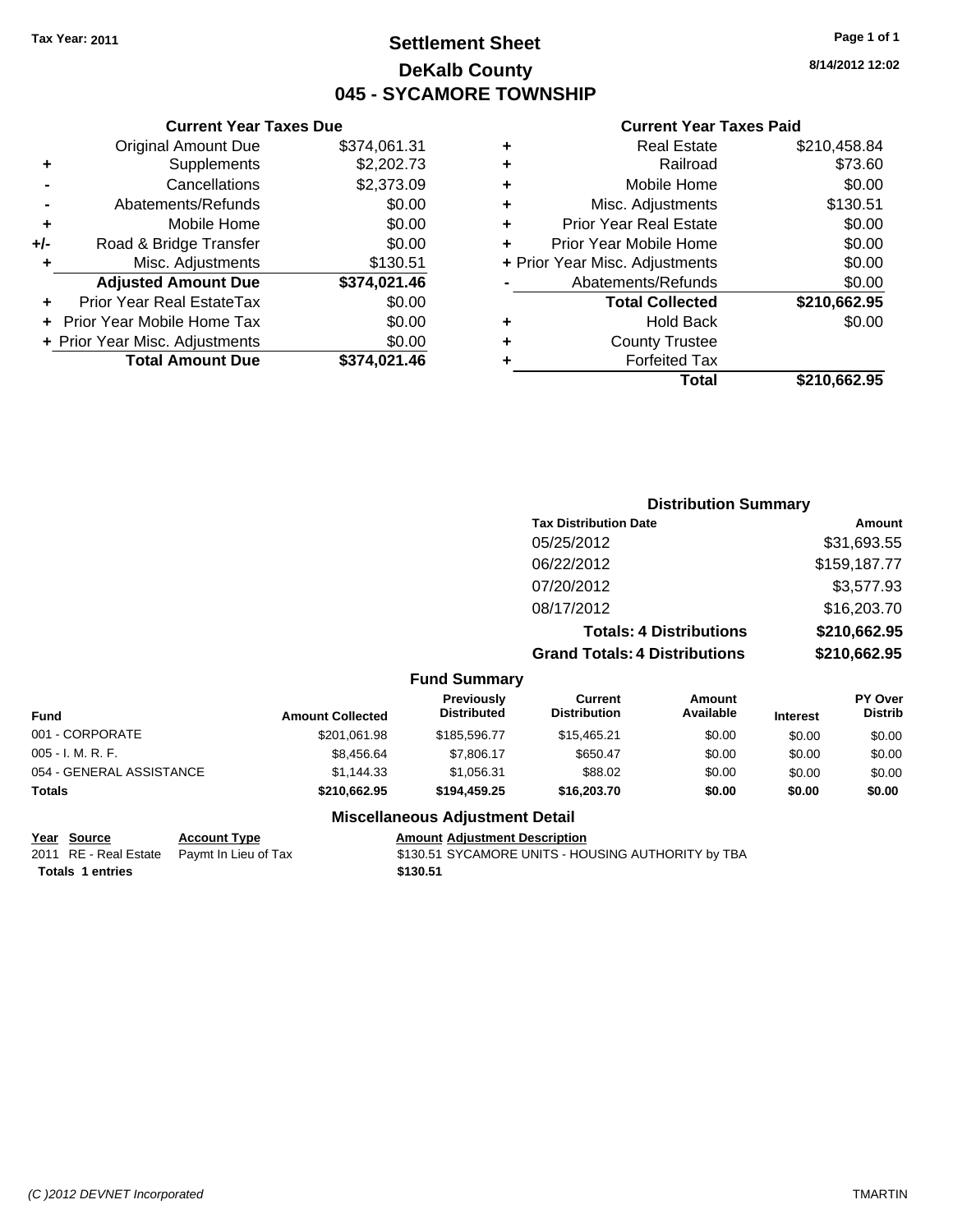# **Settlement Sheet Tax Year: 2011 Page 1 of 1 DeKalb County 046 - SYCAMORE ROAD & BRIDGE**

**8/14/2012 12:02**

### **Current Year Taxes Paid**

| Total                          | \$420,332,90 |
|--------------------------------|--------------|
| <b>Forfeited Tax</b>           |              |
| <b>County Trustee</b>          |              |
| Hold Back                      | \$0.00       |
| <b>Total Collected</b>         | \$420,332.90 |
| Abatements/Refunds             | \$0.00       |
| + Prior Year Misc. Adjustments | \$0.00       |
| Prior Year Mobile Home         | \$0.00       |
| <b>Prior Year Real Estate</b>  | \$0.00       |
| Misc. Adjustments              | \$264.31     |
| Mobile Home                    | \$0.00       |
| Railroad                       | \$149.05     |
| <b>Real Estate</b>             | \$419,919.54 |
|                                |              |

**Grand Totals: 4 Distributions \$420,332.90**

|                     | <b>Road and Bridge Summary</b> |               | <b>Distribution Summary</b>    |              |
|---------------------|--------------------------------|---------------|--------------------------------|--------------|
| <b>Municipality</b> | Amt. Due                       | Amt. Distrib. | <b>Tax Distribution Date</b>   | Amount       |
| CITY OF SYCAMORE    | \$11,189.35                    | \$6,302.54    | 05/25/2012                     | \$63,239.31  |
| Totals              | \$11,189.35                    | \$6,302.54    | 06/22/2012                     | \$317,623.78 |
|                     |                                |               | 07/20/2012                     | \$7,139.02   |
|                     |                                |               | 08/17/2012                     | \$32,330.79  |
|                     |                                |               | <b>Totals: 4 Distributions</b> | \$420,332.90 |

**Fund Summary Fund Interest Amount Collected Distributed PY Over Distrib Amount Available Current Distribution Previously** 005 - I. M. R. F. Charles Communication (St. 2006), \$8,456.81 \$7,806.33 \$650.48 \$0.00 \$0.00 \$0.00 \$0.00 007 - ROAD AND BRIDGE 60.00 \$10,610.55 \$9,794.58 \$815.97 \$0.00 \$0.00 \$0.00 \$0.00 008 - BRIDGE CONST W/COUNTY  $$12,318.24$   $$11,370.75$   $$947.49$   $$0.00$   $$0.00$   $$0.00$ 009 - PERMANENT ROAD \$313,446.48 \$289,336.96 \$24,109.52 \$0.00 \$0.00 \$0.00 \$0.00 010 - EQUIPMENT AND BUILDING \$53,510.33 \$49,394.45 \$4,115.88 \$0.00 \$0.00 \$0.00 035 - TORT JUDGEMENTS/LIABILITY INS \$14,088.35 \$13,004.71 \$1,083.64 \$0.00 \$0.00 \$0.00 \$0.00 047 - SOCIAL SECURITY \$7,902.14 \$7,294.33 \$607.81 \$0.00 \$0.00 \$0.00 **Totals \$420,332.90 \$388,002.11 \$32,330.79 \$0.00 \$0.00 \$0.00**

### **Miscellaneous Adjustment Detail**

|                         | Year Source | <b>Account Type</b>                        | <b>Amount Adiustment Description</b>               |
|-------------------------|-------------|--------------------------------------------|----------------------------------------------------|
|                         |             | 2011 RE - Real Estate Paymt In Lieu of Tax | \$264.31 SYCAMORE UNITS - HOUSING AUTHORITY by TBA |
| <b>Totals 1 entries</b> |             |                                            | \$264.31                                           |

|     | Cancellations                    | \$4,734.91   |
|-----|----------------------------------|--------------|
|     | Abatements/Refunds               | \$0.00       |
| ٠   | Mobile Home                      | \$0.00       |
| +/- | Road & Bridge Transfer           | (\$6,302.54) |
| ٠   | Misc. Adjustments                | \$264.31     |
|     | <b>Adjusted Amount Due</b>       | \$751,168.17 |
|     | <b>Prior Year Real EstateTax</b> | \$0.00       |
|     | + Prior Year Mobile Home Tax     | \$0.00       |
|     | + Prior Year Misc. Adjustments   | \$0.00       |
|     | <b>Total Amount Due</b>          | \$751,168.17 |
|     |                                  |              |

**+** Supplements \$4,391.19

**Current Year Taxes Due** Original Amount Due \$757,550.12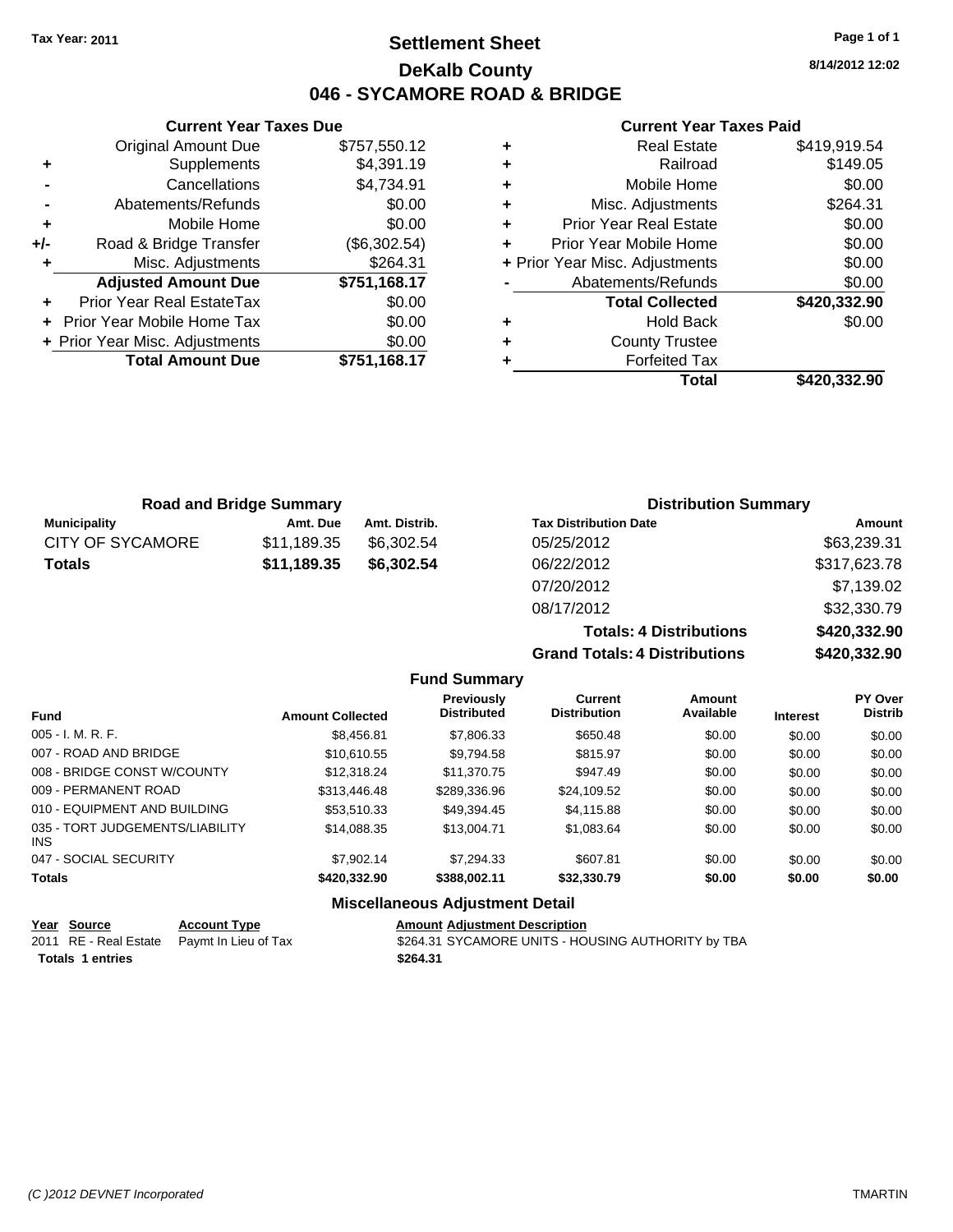# **Settlement Sheet Tax Year: 2011 Page 1 of 1 DeKalb County 047 - VICTOR TOWNSHIP**

**8/14/2012 12:02**

|     | <b>Current Year Taxes Due</b>     |             |  |  |  |
|-----|-----------------------------------|-------------|--|--|--|
|     | <b>Original Amount Due</b>        | \$48,667.68 |  |  |  |
| ٠   | Supplements                       | \$53.76     |  |  |  |
|     | Cancellations                     | \$72.13     |  |  |  |
|     | Abatements/Refunds                | \$0.00      |  |  |  |
| ٠   | Mobile Home                       | \$0.00      |  |  |  |
| +/- | Road & Bridge Transfer            | \$0.00      |  |  |  |
| ٠   | Misc. Adjustments                 | \$0.00      |  |  |  |
|     | <b>Adjusted Amount Due</b>        | \$48,649.31 |  |  |  |
|     | Prior Year Real EstateTax         | \$0.00      |  |  |  |
|     | <b>Prior Year Mobile Home Tax</b> | \$0.00      |  |  |  |
|     | + Prior Year Misc. Adjustments    | \$0.00      |  |  |  |
|     | <b>Total Amount Due</b>           | \$48,649.31 |  |  |  |
|     |                                   |             |  |  |  |

## **Current Year Taxes Paid**

| ٠                              | <b>Real Estate</b>            | \$30,309.70 |
|--------------------------------|-------------------------------|-------------|
| ÷                              | Railroad                      | \$13.18     |
| ٠                              | Mobile Home                   | \$0.00      |
| ٠                              | Misc. Adjustments             | \$0.00      |
| ٠                              | <b>Prior Year Real Estate</b> | \$0.00      |
| ÷                              | Prior Year Mobile Home        | \$0.00      |
| + Prior Year Misc. Adjustments |                               | \$0.00      |
|                                | Abatements/Refunds            | \$0.00      |
|                                | <b>Total Collected</b>        | \$30,322.88 |
| ٠                              | Hold Back                     | \$0.00      |
| ٠                              | <b>County Trustee</b>         |             |
| ٠                              | <b>Forfeited Tax</b>          |             |
|                                | Total                         | \$30,322.88 |
|                                |                               |             |

|                                               |                         |                                         |                                       | <b>Distribution Summary</b>    |                 |                           |
|-----------------------------------------------|-------------------------|-----------------------------------------|---------------------------------------|--------------------------------|-----------------|---------------------------|
|                                               |                         |                                         | <b>Tax Distribution Date</b>          |                                |                 | Amount                    |
|                                               |                         |                                         | 05/25/2012                            |                                |                 | \$3,940.84                |
|                                               |                         |                                         | 06/22/2012                            |                                |                 | \$23,682.87               |
|                                               |                         |                                         | 07/20/2012                            |                                |                 | \$995.94                  |
|                                               |                         |                                         | 08/17/2012                            |                                |                 | \$1,703.23                |
|                                               |                         |                                         |                                       | <b>Totals: 4 Distributions</b> |                 | \$30,322.88               |
|                                               |                         |                                         | <b>Grand Totals: 4 Distributions</b>  |                                |                 | \$30,322.88               |
|                                               |                         | <b>Fund Summary</b>                     |                                       |                                |                 |                           |
| <b>Fund</b>                                   | <b>Amount Collected</b> | <b>Previously</b><br><b>Distributed</b> | <b>Current</b><br><b>Distribution</b> | Amount<br>Available            | <b>Interest</b> | PY Over<br><b>Distrib</b> |
| 001 - CORPORATE                               | \$27,820.66             | \$26,257.98                             | \$1,562.68                            | \$0.00                         | \$0.00          | \$0.00                    |
| 034 - GENERAL ASSISTANCE                      | \$1,280.36              | \$1,208.44                              | \$71.92                               | \$0.00                         | \$0.00          | \$0.00                    |
| 035 - TORT JUDGEMENTS/LIABILITY<br><b>INS</b> | \$1,221.86              | \$1,153.23                              | \$68.63                               | \$0.00                         | \$0.00          | \$0.00                    |

**Totals \$30,322.88 \$28,619.65 \$1,703.23 \$0.00 \$0.00 \$0.00**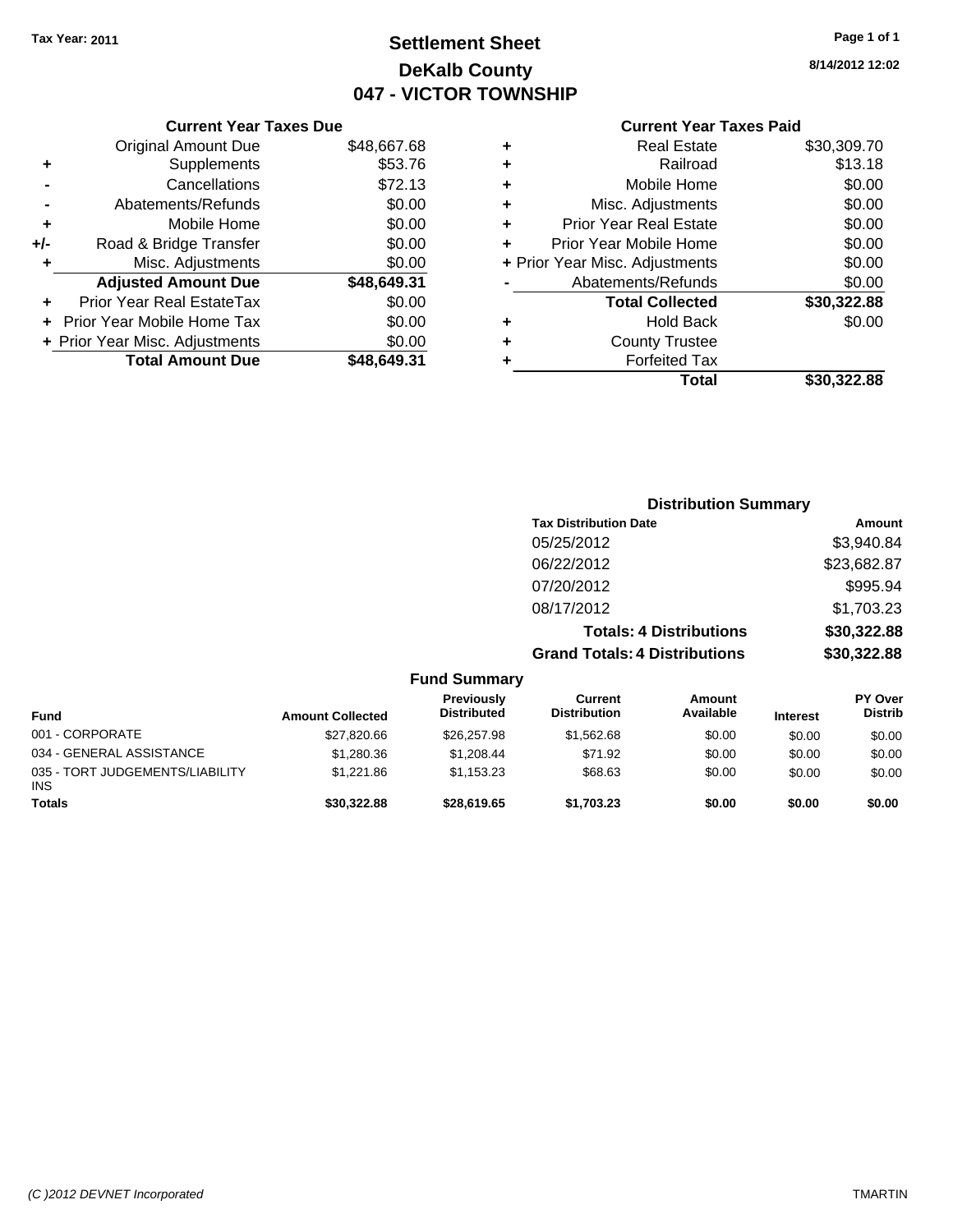**+** Supplements **-** Cancellations **-** Abatements/Refunds **+** Mobile Home **+/-** Road & Bridge Transfer **+** Misc. Adjustments

**+** Prior Year Real EstateTax **+** Prior Year Mobile Home Tax **+ Prior Year Misc. Adjustments** 

**Adjusted Amount Due** 

**Current Year Taxes Due**

# **Settlement Sheet Tax Year: 2011 Page 1 of 1 DeKalb County 048 - VICTOR ROAD & BRIDGE**

**8/14/2012 12:02**

### **Current Year Taxes Paid**

| <b>Original Amount Due</b> | \$92,377.95 | ٠ | <b>Real Estate</b>             | \$57,531.73 |
|----------------------------|-------------|---|--------------------------------|-------------|
| Supplements                | \$102.04    | ٠ | Railroad                       | \$25.02     |
| Cancellations              | \$136.90    | ٠ | Mobile Home                    | \$0.00      |
| Abatements/Refunds         | \$0.00      | ٠ | Misc. Adjustments              | \$0.00      |
| Mobile Home                | \$0.00      | ٠ | <b>Prior Year Real Estate</b>  | \$0.00      |
| oad & Bridge Transfer      | \$0.00      | ٠ | Prior Year Mobile Home         | \$0.00      |
| Misc. Adjustments          | \$0.00      |   | + Prior Year Misc. Adjustments | \$0.00      |
| <b>diusted Amount Due</b>  | \$92,343.09 |   | Abatements/Refunds             | \$0.00      |
| Year Real EstateTax        | \$0.00      |   | <b>Total Collected</b>         | \$57,556.75 |
| ear Mobile Home Tax        | \$0.00      | ٠ | <b>Hold Back</b>               | \$0.00      |
| ar Misc. Adjustments       | \$0.00      | ٠ | <b>County Trustee</b>          |             |
| <b>Total Amount Due</b>    | \$92,343.09 |   | <b>Forfeited Tax</b>           |             |
|                            |             |   | Total                          | \$57.556.75 |

| d Tax |             |
|-------|-------------|
| Total | \$57,556.75 |
|       |             |
|       |             |

## **Distribution Summary Tax Distribution Date Amount** 05/25/2012 \$7,480.31 06/22/2012 \$44,953.00 07/20/2012 \$1,890.44 08/17/2012 \$3,233.00 **Totals: 4 Distributions \$57,556.75**

**Grand Totals: 4 Distributions \$57,556.75**

|                                         |                         | <b>Fund Summary</b>                     |                                       |                     |                 |                                  |
|-----------------------------------------|-------------------------|-----------------------------------------|---------------------------------------|---------------------|-----------------|----------------------------------|
| Fund                                    | <b>Amount Collected</b> | <b>Previously</b><br><b>Distributed</b> | <b>Current</b><br><b>Distribution</b> | Amount<br>Available | <b>Interest</b> | <b>PY Over</b><br><b>Distrib</b> |
| 007 - ROAD AND BRIDGE                   | \$34.350.15             | \$32,420.68                             | \$1.929.47                            | \$0.00              | \$0.00          | \$0.00                           |
| 008 - BRIDGE CONST W/COUNTY             | \$284.38                | \$268.41                                | \$15.97                               | \$0.00              | \$0.00          | \$0.00                           |
| 009 - PERMANENT ROAD                    | \$14.215.55             | \$13,417.05                             | \$798.50                              | \$0.00              | \$0.00          | \$0.00                           |
| 010 - EQUIPMENT AND BUILDING            | \$7,460.05              | \$7.041.01                              | \$419.04                              | \$0.00              | \$0.00          | \$0.00                           |
| 035 - TORT JUDGEMENTS/LIABILITY<br>INS. | \$1,246.62              | \$1,176.60                              | \$70.02                               | \$0.00              | \$0.00          | \$0.00                           |
| Totals                                  | \$57,556.75             | \$54,323.75                             | \$3,233.00                            | \$0.00              | \$0.00          | \$0.00                           |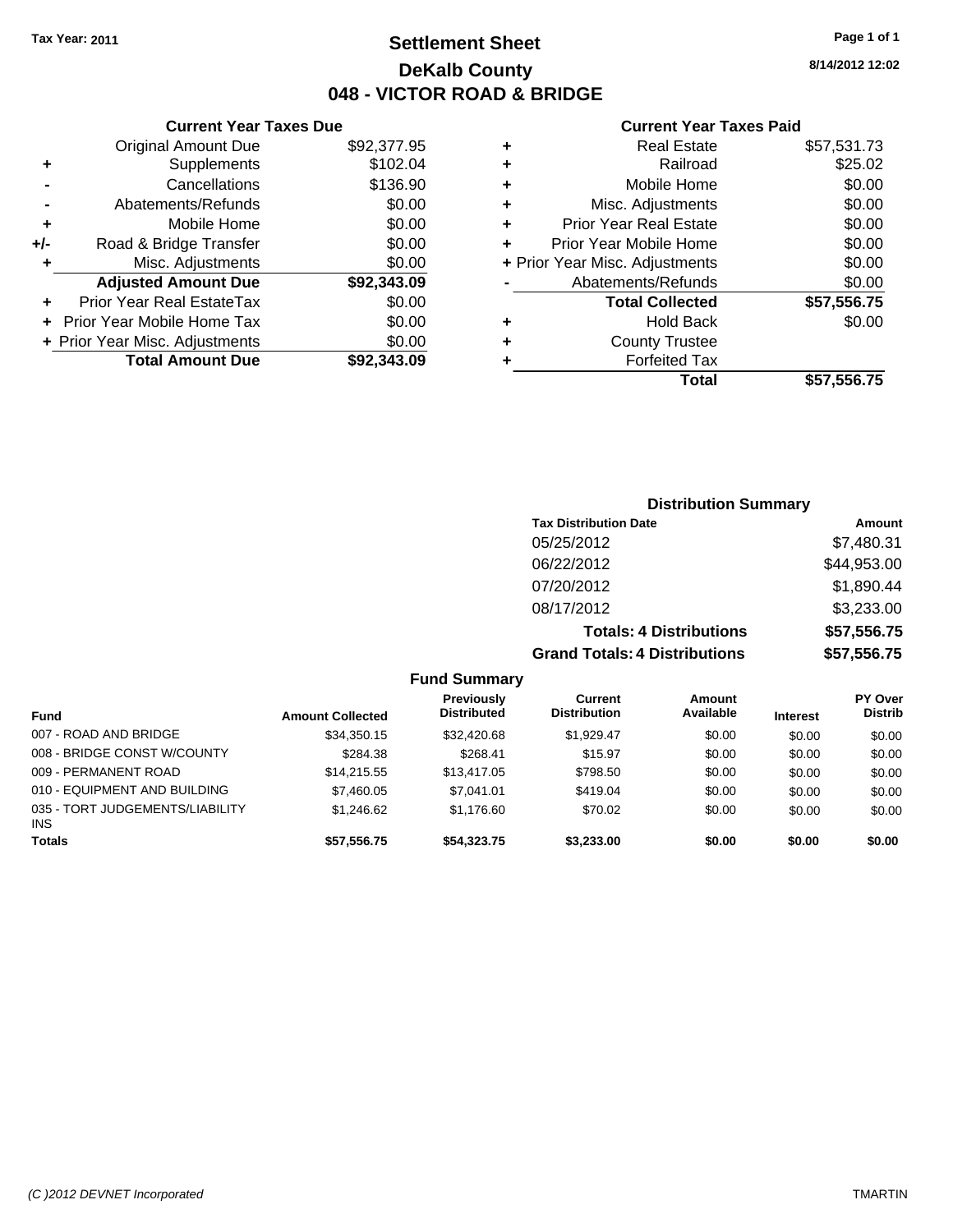**Current Year Taxes Due** Original Amount Due \$593,816.53

**Adjusted Amount Due \$598,080.32**

**Total Amount Due \$597,980.43**

**+** Supplements \$2,805.42 **-** Cancellations \$4,068.96 **-** Abatements/Refunds \$0.14 **+** Mobile Home \$0.00 **+/-** Road & Bridge Transfer \$5,527.47 **+** Misc. Adjustments \$0.00

**+** Prior Year Real EstateTax (\$99.89) **+** Prior Year Mobile Home Tax \$0.00 **+ Prior Year Misc. Adjustments**  $$0.00$ 

# **Settlement Sheet Tax Year: 2011 Page 1 of 1 DeKalb County 056 - TOWN OF CORTLAND**

**8/14/2012 12:02**

### **Current Year Taxes Paid**

| ٠ | <b>Real Estate</b>             | \$347,495.80 |
|---|--------------------------------|--------------|
| ٠ | Railroad                       | \$407.88     |
| ٠ | Mobile Home                    | \$0.00       |
| ٠ | Misc. Adjustments              | \$0.00       |
| ٠ | <b>Prior Year Real Estate</b>  | (\$99.89)    |
| ÷ | Prior Year Mobile Home         | \$0.00       |
|   | + Prior Year Misc. Adjustments | \$0.00       |
|   | Abatements/Refunds             | \$0.14       |
|   | <b>Total Collected</b>         | \$347,803.65 |
| ٠ | <b>Hold Back</b>               | \$0.00       |
| ٠ | <b>County Trustee</b>          |              |
|   | <b>Forfeited Tax</b>           |              |
|   | Total                          | \$347.803.65 |

**Totals: 4 Distributions \$347,803.65**

**Grand Totals: 4 Distributions \$347,803.65**

| <b>Road and Bridge Summary</b>   |            |               | <b>Distribution Summary</b>  |              |  |
|----------------------------------|------------|---------------|------------------------------|--------------|--|
| <b>Rd./Br. District</b>          | Amt. Due   | Amt. Distrib. | <b>Tax Distribution Date</b> | Amount       |  |
| <b>CORTLAND ROAD &amp; BRIDC</b> | \$9.726.91 | \$5.527.47    | 05/25/2012                   | \$54,093.26  |  |
| <b>Totals</b>                    | \$9,726.91 | \$5.527.47    | 06/22/2012                   | \$249,712.05 |  |
|                                  |            |               | 07/20/2012                   | \$3,477.39   |  |
|                                  |            |               | 08/17/2012                   | \$40,520.95  |  |

| <b>Fund Summary</b>     |                         |                                         |                                |                            |                 |                                  |
|-------------------------|-------------------------|-----------------------------------------|--------------------------------|----------------------------|-----------------|----------------------------------|
| <b>Fund</b>             | <b>Amount Collected</b> | <b>Previously</b><br><b>Distributed</b> | Current<br><b>Distribution</b> | <b>Amount</b><br>Available | <b>Interest</b> | <b>PY Over</b><br><b>Distrib</b> |
| 001 - CORPORATE         | \$244.973.22            | \$216,330.08                            | \$28,643.14                    | \$0.00                     | \$0.00          | \$0.00                           |
| $005 - I. M. R. F.$     | \$30,753.52             | \$27.157.71                             | \$3.595.81                     | \$0.00                     | \$0.00          | \$0.00                           |
| 007 - ROAD AND BRIDGE   | \$5.527.47              | \$5,026.67                              | \$500.80                       | \$0.00                     | \$0.00          | \$0.00                           |
| 014 - POLICE PROTECTION | \$38,705.96             | \$34,180.32                             | \$4.525.64                     | \$0.00                     | \$0.00          | \$0.00                           |
| 047 - SOCIAL SECURITY   | \$27,843,48             | \$24.587.92                             | \$3.255.56                     | \$0.00                     | \$0.00          | \$0.00                           |
| <b>Totals</b>           | \$347,803.65            | \$307,282.70                            | \$40,520.95                    | \$0.00                     | \$0.00          | \$0.00                           |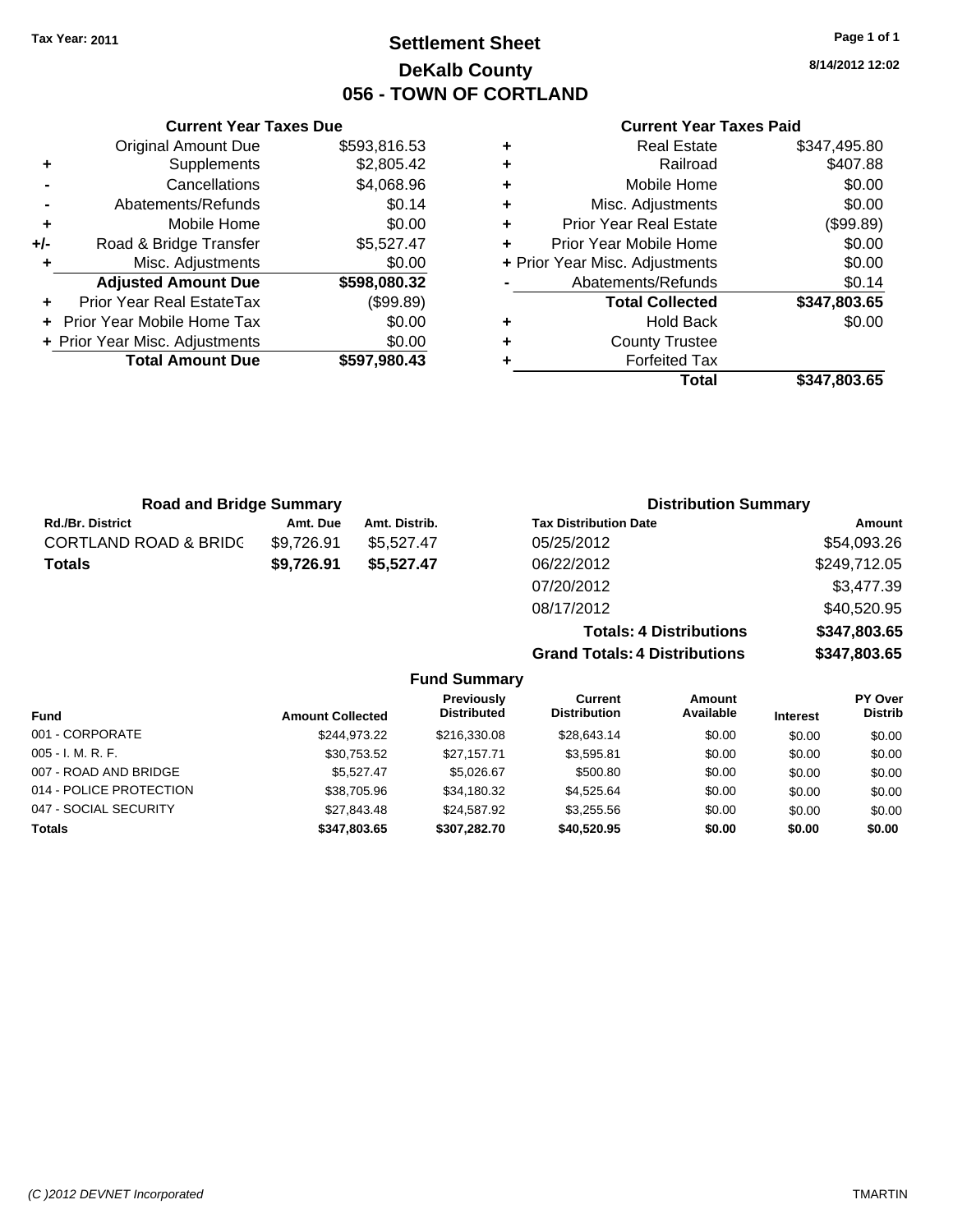# **Settlement Sheet Tax Year: 2011 Page 1 of 1 DeKalb County 057 - CORTLAND LIBRARY**

**8/14/2012 12:02**

### **Current Year Taxes Paid**

|     | <b>Current Year Taxes Due</b>  |              |
|-----|--------------------------------|--------------|
|     | <b>Original Amount Due</b>     | \$261,234.64 |
| ٠   | Supplements                    | \$1,137.48   |
|     | Cancellations                  | \$1,689.30   |
|     | Abatements/Refunds             | \$0.00       |
| ٠   | Mobile Home                    | \$0.00       |
| +/- | Road & Bridge Transfer         | \$0.00       |
| ٠   | Misc. Adjustments              | \$0.00       |
|     | <b>Adjusted Amount Due</b>     | \$260,682.82 |
| ٠   | Prior Year Real EstateTax      | (\$41.70)    |
|     | Prior Year Mobile Home Tax     | \$0.00       |
|     | + Prior Year Misc. Adjustments | \$0.00       |
|     | <b>Total Amount Due</b>        | \$260,641.12 |
|     |                                |              |

| ÷ | Railroad                       | \$176.54     |
|---|--------------------------------|--------------|
| ٠ | Mobile Home                    | \$0.00       |
| ٠ | Misc. Adjustments              | \$0.00       |
| ÷ | <b>Prior Year Real Estate</b>  | (\$41.70)    |
| ٠ | Prior Year Mobile Home         | \$0.00       |
|   | + Prior Year Misc. Adjustments | \$0.00       |
|   | Abatements/Refunds             | \$0.00       |
|   | <b>Total Collected</b>         | \$150,575.61 |
| ٠ | Hold Back                      | \$0.00       |
| ٠ | <b>County Trustee</b>          |              |
|   |                                |              |
| ٠ | <b>Forfeited Tax</b>           |              |
|   | Total                          | \$150,575.61 |

### **Distribution Summary Tax Distribution Date Amount** 05/25/2012 \$23,427.17 06/22/2012 \$108,045.52 07/20/2012 \$1,497.14 08/17/2012 \$17,605.78 **Totals: 4 Distributions \$150,575.61 Grand Totals: 4 Distributions \$150,575.61**

### **Fund Summary**

| <b>Fund</b>                                         | <b>Amount Collected</b> | Previously<br><b>Distributed</b> | Current<br><b>Distribution</b> | Amount<br>Available | <b>Interest</b> | <b>PY Over</b><br><b>Distrib</b> |
|-----------------------------------------------------|-------------------------|----------------------------------|--------------------------------|---------------------|-----------------|----------------------------------|
| 004 - OPERATIONS & MAINTENANCE                      | \$8,185.74              | \$7,228.64                       | \$957.10                       | \$0.00              | \$0.00          | \$0.00                           |
| $005 - I. M. R. F.$                                 | \$6.916.84              | \$6,108,10                       | \$808.74                       | \$0.00              | \$0.00          | \$0.00                           |
| 016 - LIBRARY (township, municipalities)            | \$122,785.23            | \$108,428.79                     | \$14,356.44                    | \$0.00              | \$0.00          | \$0.00                           |
| 027 - AUDIT                                         | \$1.731.32              | \$1.528.89                       | \$202.43                       | \$0.00              | \$0.00          | \$0.00                           |
| 035 - TORT JUDGMENTS, LIABILITY<br><b>INSURANCE</b> | \$4.612.58              | \$4.073.26                       | \$539.32                       | \$0.00              | \$0.00          | \$0.00                           |
| 047 - SOCIAL SECURITY                               | \$6,343.90              | \$5,602.15                       | \$741.75                       | \$0.00              | \$0.00          | \$0.00                           |
| <b>Totals</b>                                       | \$150,575.61            | \$132,969.83                     | \$17,605.78                    | \$0.00              | \$0.00          | \$0.00                           |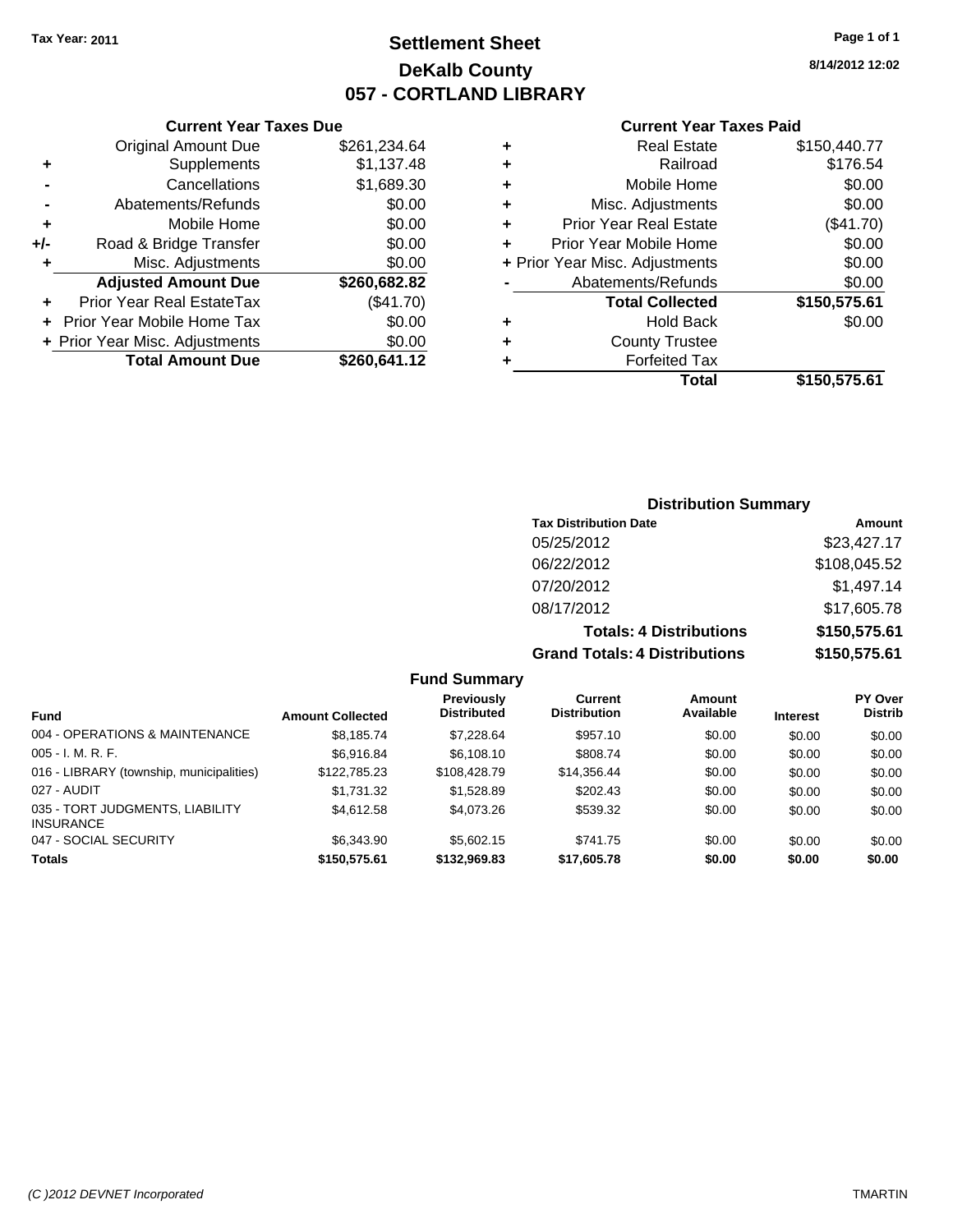**Current Year Taxes Due** Original Amount Due \$4,197,062.63

**Adjusted Amount Due \$4,251,127.77**

**Total Amount Due \$4,251,480.65**

**+** Supplements \$126,480.55 **-** Cancellations \$199,797.32 **-** Abatements/Refunds \$0.01 **+** Mobile Home \$0.00 **+/-** Road & Bridge Transfer \$126,347.53 **+** Misc. Adjustments \$1,034.39

**+** Prior Year Real EstateTax \$352.88 **+** Prior Year Mobile Home Tax \$0.00 **+ Prior Year Misc. Adjustments**  $$0.00$ 

# **Settlement Sheet Tax Year: 2011 Page 1 of 1 DeKalb County 058 - CITY OF DEKALB**

**8/14/2012 12:02**

### **Current Year Taxes Paid**

| ٠ | <b>Real Estate</b>             | \$2,417,419.64 |
|---|--------------------------------|----------------|
| ٠ | Railroad                       | \$4,191.29     |
| ٠ | Mobile Home                    | \$0.00         |
| ٠ | Misc. Adjustments              | \$1,034.39     |
| ÷ | <b>Prior Year Real Estate</b>  | \$352.88       |
| ÷ | Prior Year Mobile Home         | \$0.00         |
|   | + Prior Year Misc. Adjustments | \$0.00         |
|   | Abatements/Refunds             | \$0.01         |
|   | <b>Total Collected</b>         | \$2,422,998.19 |
| ٠ | Hold Back                      | \$0.00         |
| ٠ | <b>County Trustee</b>          |                |
| ٠ | <b>Forfeited Tax</b>           |                |
|   | Total                          | \$2.422.998.19 |

**Totals: 4 Distributions \$2,422,998.19**

**Grand Totals: 4 Distributions \$2,422,998.19**

| <b>Road and Bridge Summary</b>   |             |                           | <b>Distribution Summary</b>  |                |  |
|----------------------------------|-------------|---------------------------|------------------------------|----------------|--|
| <b>Rd./Br. District</b>          | Amt. Due    | Amt. Distrib.             | <b>Tax Distribution Date</b> | Amount         |  |
| AFTON ROAD & BRIDGE              | \$18,039.30 | \$9,940.39                | 05/25/2012                   | \$422,677.18   |  |
| <b>CORTLAND ROAD &amp; BRIDC</b> | \$720.79    | \$409.69                  | 06/22/2012                   | \$1,772,874.18 |  |
| DEKALB ROAD & BRIDGE             |             | \$208,536.24 \$115,997.45 | 07/20/2012                   | \$29,831.29    |  |
| <b>Totals</b>                    |             | \$227,296.33 \$126,347.53 | 08/17/2012                   | \$197,615.54   |  |

**Fund Summary Fund Interest Amount Collected Distributed PY Over Distrib Amount Available Current Distribution Previously** 001 - CORPORATE \$81,216.48 \$74,566.89 \$6,649.59 \$0.00 \$0.00 \$0.00 003 - BONDS AND INTEREST  $$0.00$   $$0.00$   $$0.00$   $$0.00$   $$0.00$   $$0.00$   $$0.00$   $$0.00$ 005 - I. M. R. F. \$365,732.42 \$335,788.14 \$29,944.28 \$0.00 \$0.00 \$0.00 007 - ROAD AND BRIDGE \$106,347.53 \$116,769.89 \$9,577.64 \$0.00 \$0.00 \$0.00 \$0.00 013 - FIREFIGHTER'S PENSION \$1,005,526.48 \$923,199.16 \$82,327.32 \$0.00 \$0.00 \$0.00 015 - POLICE PENSION \$600,587.91 \$551,414.87 \$49,173.04 \$0.00 \$0.00 \$0.00 \$0.00 047 - SOCIAL SECURITY 6243,587.37 \$223,643.70 \$19,943.67 \$0.00 \$0.00 \$0.00 \$0.00 **Totals \$2,422,998.19 \$2,225,382.65 \$197,615.54 \$0.00 \$0.00 \$0.00 Miscellaneous Adjustment Detail**

| Year Source             | <b>Account Type</b>                        | <b>Amount Adiustment Description</b>               |
|-------------------------|--------------------------------------------|----------------------------------------------------|
|                         | 2011 RE - Real Estate Paymt In Lieu of Tax | \$1,034.39 DEKALB UNITS - HOUSING AUTHORITY by TBA |
| <b>Totals 1 entries</b> |                                            | \$1.034.39                                         |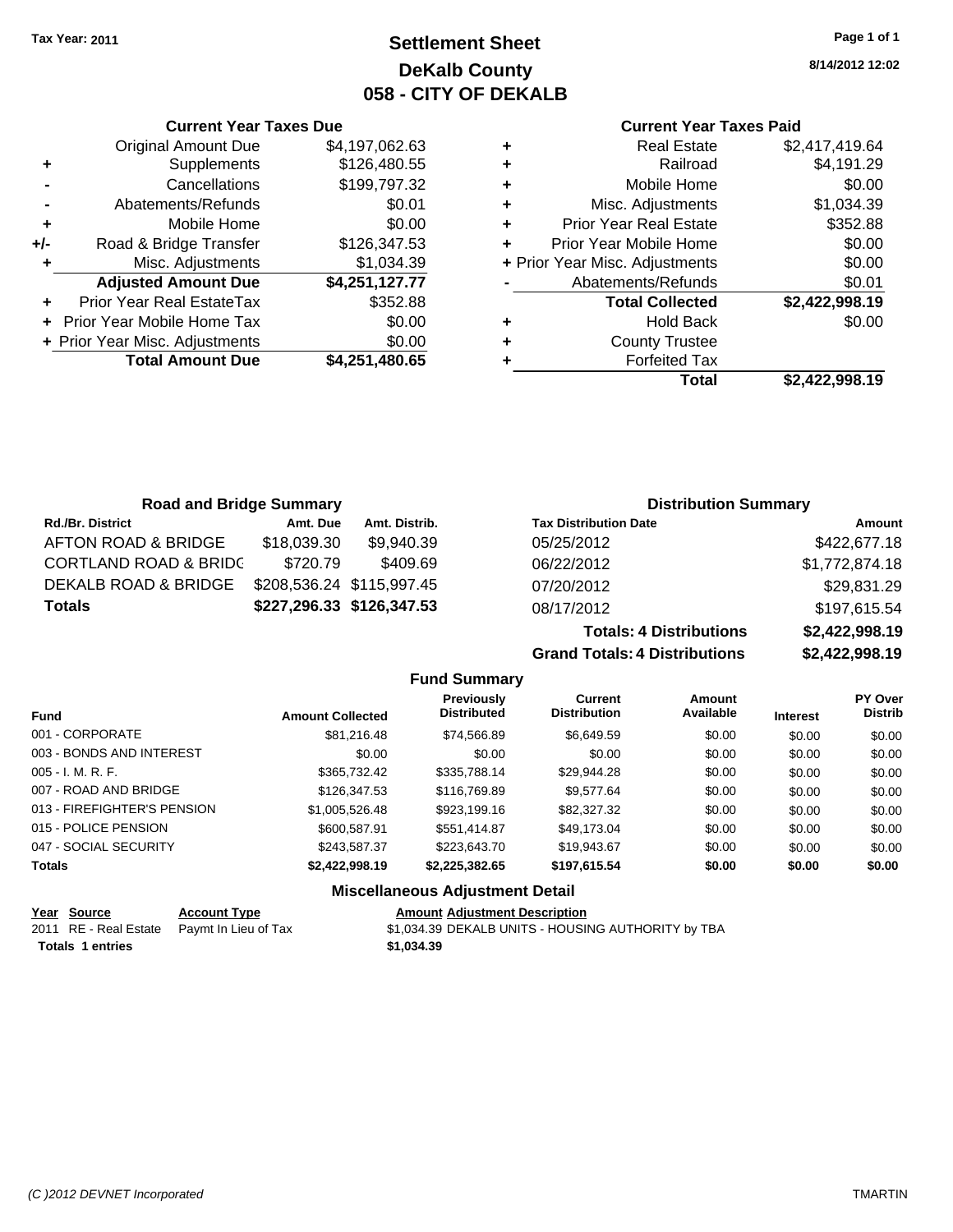# **Settlement Sheet Tax Year: 2011 Page 1 of 1 DeKalb County 059 - DE KALB LIBRARY**

**8/14/2012 12:02**

### **Current Year Taxes Paid**

|   | Total                          | \$983,511.68 |
|---|--------------------------------|--------------|
| ٠ | <b>Forfeited Tax</b>           |              |
| ٠ | <b>County Trustee</b>          |              |
| ٠ | <b>Hold Back</b>               | \$0.00       |
|   | <b>Total Collected</b>         | \$983,511.68 |
|   | Abatements/Refunds             | \$0.00       |
|   | + Prior Year Misc. Adjustments | \$0.00       |
| ÷ | Prior Year Mobile Home         | \$0.00       |
| ٠ | <b>Prior Year Real Estate</b>  | \$151.95     |
| ÷ | Misc. Adjustments              | \$443.26     |
| ٠ | Mobile Home                    | \$0.00       |
| ÷ | Railroad                       | \$1,709.24   |
| ٠ | Real Estate                    | \$981,207.23 |

|     | <b>Current Year Taxes Due</b>    |                |
|-----|----------------------------------|----------------|
|     | <b>Original Amount Due</b>       | \$1,798,541.85 |
| ٠   | Supplements                      | \$49,579.84    |
|     | Cancellations                    | \$82,300.31    |
|     | Abatements/Refunds               | \$0.00         |
| ٠   | Mobile Home                      | \$0.00         |
| +/- | Road & Bridge Transfer           | \$0.00         |
| ٠   | Misc. Adjustments                | \$443.26       |
|     | <b>Adjusted Amount Due</b>       | \$1,766,264.64 |
|     | <b>Prior Year Real EstateTax</b> | \$151.95       |
|     | Prior Year Mobile Home Tax       | \$0.00         |
|     | + Prior Year Misc. Adjustments   | \$0.00         |
|     | <b>Total Amount Due</b>          | \$1,766,416.59 |
|     |                                  |                |

|                                          |                         | <b>Distribution Summary</b>      |                                       |                                |                 |                                  |
|------------------------------------------|-------------------------|----------------------------------|---------------------------------------|--------------------------------|-----------------|----------------------------------|
|                                          |                         |                                  | <b>Tax Distribution Date</b>          |                                |                 | Amount                           |
|                                          |                         |                                  | 05/25/2012                            |                                |                 | \$172,278.47                     |
|                                          |                         |                                  | 06/22/2012                            |                                |                 | \$718,522.11                     |
|                                          |                         |                                  | 07/20/2012                            |                                |                 | \$12,132.01                      |
|                                          |                         |                                  | 08/17/2012                            |                                |                 | \$80,579.09                      |
|                                          |                         |                                  |                                       | <b>Totals: 4 Distributions</b> |                 | \$983,511.68                     |
|                                          |                         |                                  | <b>Grand Totals: 4 Distributions</b>  |                                |                 | \$983,511.68                     |
|                                          |                         | <b>Fund Summary</b>              |                                       |                                |                 |                                  |
| <b>Fund</b>                              | <b>Amount Collected</b> | Previously<br><b>Distributed</b> | <b>Current</b><br><b>Distribution</b> | Amount<br>Available            | <b>Interest</b> | <b>PY Over</b><br><b>Distrib</b> |
| 016 - LIBRARY (township, municipalities) | \$983,511.68            | \$902.932.59                     | \$80,579.09                           | \$0.00                         | \$0.00          | \$0.00                           |
| <b>Totals</b>                            | \$983,511.68            | \$902,932.59                     | \$80,579.09                           | \$0.00                         | \$0.00          | \$0.00                           |

#### **Miscellaneous Adjustment Detail**

**Year Source Account Type Amount Adjustment Description Totals \$443.26 1 entries**

2011 RE - Real Estate Paymt In Lieu of Tax **5443.26 DEKALB UNITS - HOUSING AUTHORITY** by TBA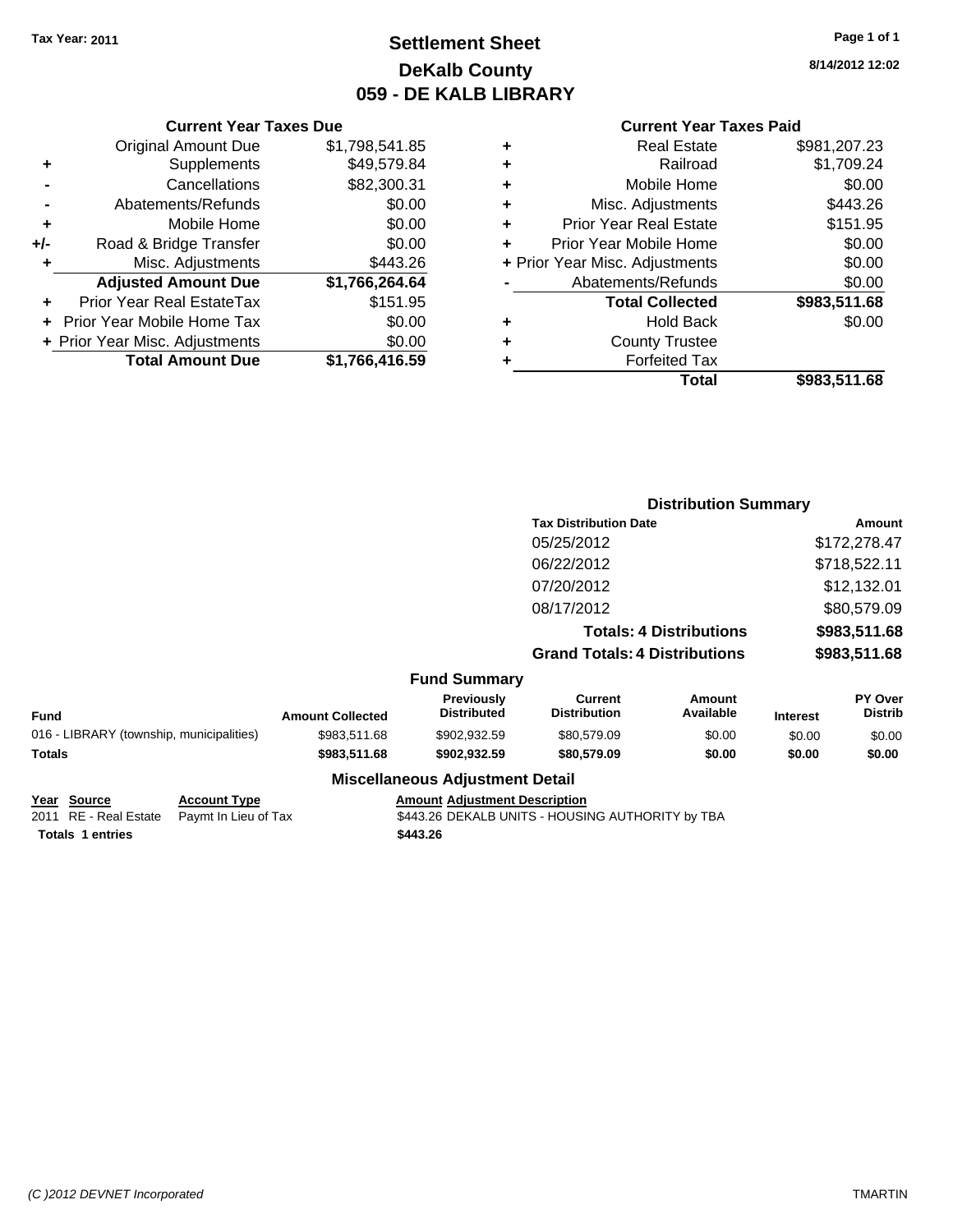# **Settlement Sheet Tax Year: 2011 Page 1 of 1 DeKalb County 060 - DEKALB SSA #3**

**8/14/2012 12:02**

### **Current Year Taxes Due**

|       | <b>Original Amount Due</b>        | \$2,788.08 |
|-------|-----------------------------------|------------|
| ٠     | Supplements                       | \$0.00     |
|       | Cancellations                     | \$0.00     |
|       | Abatements/Refunds                | \$0.00     |
| ÷     | Mobile Home                       | \$0.00     |
| $+/-$ | Road & Bridge Transfer            | \$0.00     |
| ٠     | Misc. Adjustments                 | \$0.00     |
|       | <b>Adjusted Amount Due</b>        | \$2,788.08 |
|       | <b>Prior Year Real EstateTax</b>  | \$0.00     |
|       | <b>Prior Year Mobile Home Tax</b> | \$0.00     |
|       | + Prior Year Misc. Adjustments    | \$0.00     |
|       | <b>Total Amount Due</b>           | \$2,788.08 |

# **Current Year Taxes Paid +** Real Estate \$1,565.74

|   | Total                          | \$1,565.74 |
|---|--------------------------------|------------|
|   | <b>Forfeited Tax</b>           |            |
|   | <b>County Trustee</b>          |            |
|   | <b>Hold Back</b>               | \$0.00     |
|   | <b>Total Collected</b>         | \$1,565.74 |
|   | Abatements/Refunds             | \$0.00     |
|   | + Prior Year Misc. Adjustments | \$0.00     |
|   | Prior Year Mobile Home         | \$0.00     |
|   | <b>Prior Year Real Estate</b>  | \$0.00     |
| ٠ | Misc. Adjustments              | \$0.00     |
| ٠ | Mobile Home                    | \$0.00     |
|   | Railroad                       | \$0.00     |
|   |                                |            |

|                            |                         |                                  | <b>Distribution Summary</b>           |                                |                 |                                  |
|----------------------------|-------------------------|----------------------------------|---------------------------------------|--------------------------------|-----------------|----------------------------------|
|                            |                         |                                  | <b>Tax Distribution Date</b>          |                                |                 | Amount                           |
|                            |                         |                                  | 05/25/2012                            |                                |                 | \$363.12                         |
|                            |                         |                                  | 06/22/2012                            |                                |                 | \$1,147.09                       |
|                            |                         |                                  | 08/17/2012                            |                                |                 | \$55.53                          |
|                            |                         |                                  |                                       | <b>Totals: 3 Distributions</b> |                 | \$1,565.74                       |
|                            |                         |                                  | <b>Grand Totals: 3 Distributions</b>  |                                |                 | \$1,565.74                       |
|                            |                         | <b>Fund Summary</b>              |                                       |                                |                 |                                  |
| <b>Fund</b>                | <b>Amount Collected</b> | Previously<br><b>Distributed</b> | <b>Current</b><br><b>Distribution</b> | Amount<br>Available            | <b>Interest</b> | <b>PY Over</b><br><b>Distrib</b> |
| 023 - SPECIAL SERVICE AREA | \$1,565.74              | \$1,510.21                       | \$55.53                               | \$0.00                         | \$0.00          | \$0.00                           |
| Totals                     | \$1,565.74              | \$1,510.21                       | \$55.53                               | \$0.00                         | \$0.00          | \$0.00                           |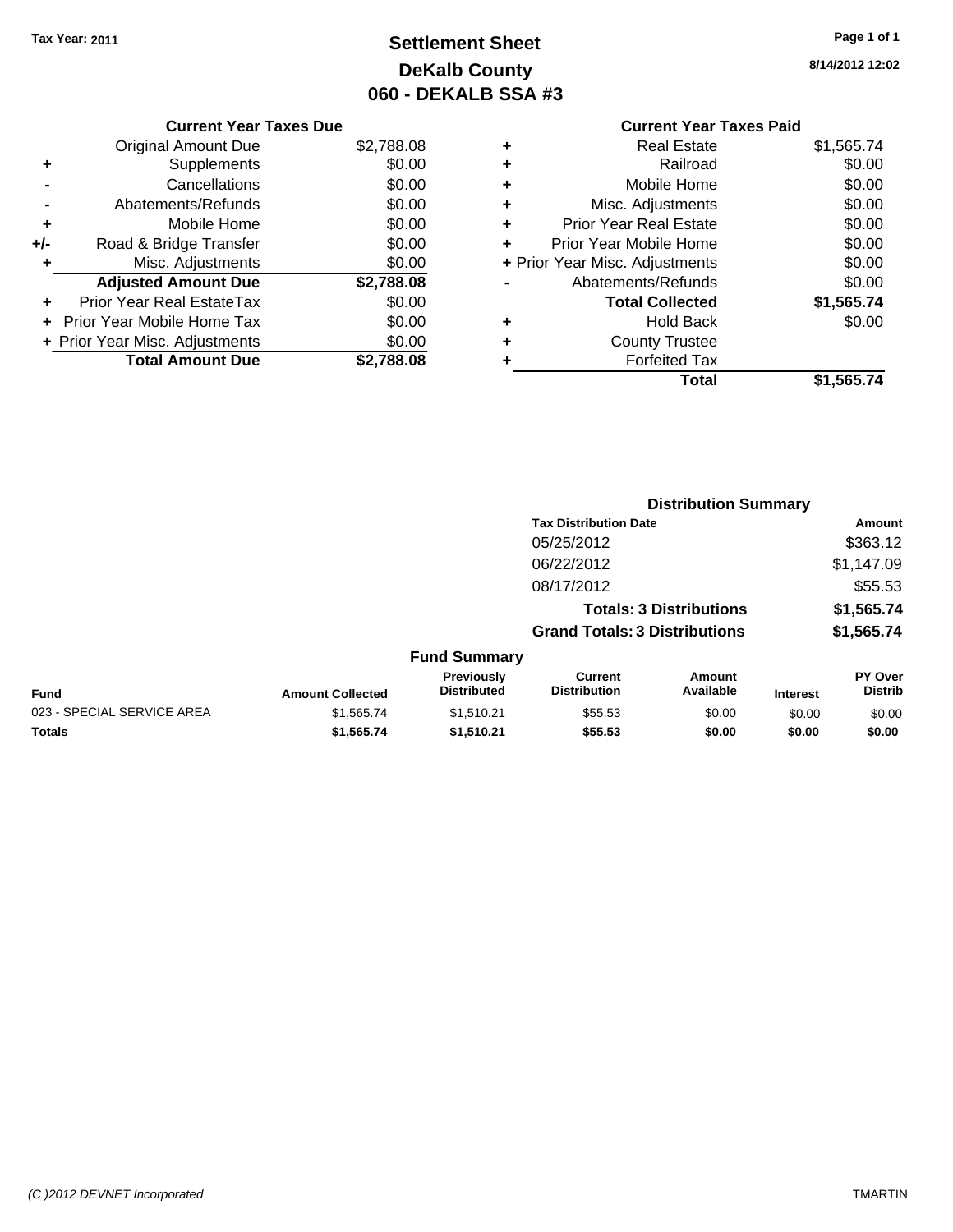# **Settlement Sheet Tax Year: 2011 Page 1 of 1 DeKalb County 061 - DEKALB SSA #4**

**8/14/2012 12:02**

|   | <b>Current Year Taxes Paid</b> |          |
|---|--------------------------------|----------|
| ÷ | Real Estate                    | \$857.53 |
| ÷ | Railroad                       | \$0.00   |
| ÷ | Mobile Home                    | \$0.00   |
| ÷ | Misc. Adjustments              | \$0.00   |
| ÷ | <b>Prior Year Real Estate</b>  | \$0.00   |
| ÷ | Prior Year Mobile Home         | \$0.00   |
|   | + Prior Year Misc. Adjustments | \$0.00   |
|   | Abatements/Refunds             | \$0.00   |
|   | <b>Total Collected</b>         | \$857.53 |
| ٠ | Hold Back                      | \$0.00   |
| ٠ | <b>County Trustee</b>          |          |
| ٠ | <b>Forfeited Tax</b>           |          |
|   | Total                          | \$857.53 |
|   |                                |          |

|     | <b>Current Year Taxes Due</b>     |            |
|-----|-----------------------------------|------------|
|     | <b>Original Amount Due</b>        | \$1,487.10 |
|     | Supplements                       | \$7.29     |
|     | Cancellations                     | \$8.32     |
|     | Abatements/Refunds                | \$0.00     |
| ٠   | Mobile Home                       | \$0.00     |
| +/- | Road & Bridge Transfer            | \$0.00     |
| ٠   | Misc. Adjustments                 | \$0.00     |
|     | <b>Adjusted Amount Due</b>        | \$1,486.07 |
|     | <b>Prior Year Real EstateTax</b>  | \$0.00     |
|     | <b>Prior Year Mobile Home Tax</b> | \$0.00     |
|     | + Prior Year Misc. Adjustments    | \$0.00     |
|     | <b>Total Amount Due</b>           | \$1.486.07 |
|     |                                   |            |

|                            |                         | <b>Distribution Summary</b>      |                                       |                                |                 |                           |  |
|----------------------------|-------------------------|----------------------------------|---------------------------------------|--------------------------------|-----------------|---------------------------|--|
|                            |                         |                                  | <b>Tax Distribution Date</b>          |                                |                 | <b>Amount</b>             |  |
|                            |                         |                                  | 05/25/2012                            |                                |                 | \$97.77                   |  |
|                            |                         |                                  | 06/22/2012                            |                                |                 | \$664.24                  |  |
|                            |                         |                                  | 07/20/2012                            |                                |                 | \$12.76                   |  |
|                            |                         |                                  | 08/17/2012                            |                                |                 | \$82.76                   |  |
|                            |                         |                                  |                                       | <b>Totals: 4 Distributions</b> |                 | \$857.53                  |  |
|                            |                         |                                  | <b>Grand Totals: 4 Distributions</b>  |                                |                 | \$857.53                  |  |
|                            |                         | <b>Fund Summary</b>              |                                       |                                |                 |                           |  |
| Fund                       | <b>Amount Collected</b> | Previously<br><b>Distributed</b> | <b>Current</b><br><b>Distribution</b> | Amount<br>Available            | <b>Interest</b> | PY Over<br><b>Distrib</b> |  |
| 023 - SPECIAL SERVICE AREA | \$857.53                | \$774.77                         | \$82.76                               | \$0.00                         | \$0.00          | \$0.00                    |  |
| Totals                     | \$857.53                | \$774.77                         | \$82.76                               | \$0.00                         | \$0.00          | \$0.00                    |  |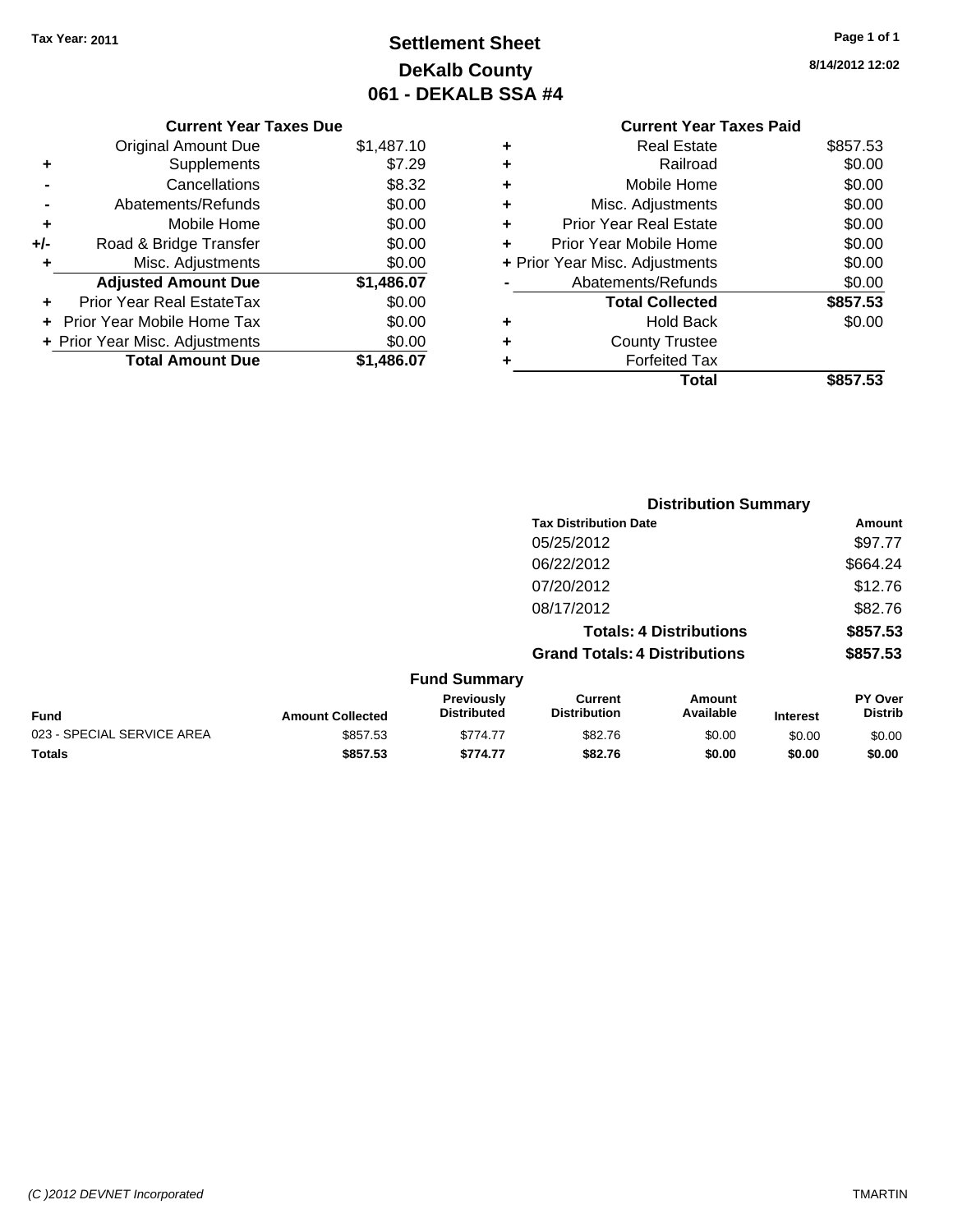# **Settlement Sheet Tax Year: 2011 Page 1 of 1 DeKalb County 062 - CITY OF GENOA**

**8/14/2012 12:02**

## **Current Year Taxes Paid**

|                                    | <b>Real Estate</b>     | \$381,368.92 |
|------------------------------------|------------------------|--------------|
| ٠                                  | Railroad               | \$757.91     |
| ÷                                  | Mobile Home            | \$0.00       |
| ٠                                  | Misc. Adjustments      | \$0.00       |
| <b>Prior Year Real Estate</b><br>٠ |                        | (\$295.94)   |
| Prior Year Mobile Home             |                        | \$0.00       |
| + Prior Year Misc. Adjustments     |                        | \$0.00       |
| Abatements/Refunds                 |                        | \$0.00       |
|                                    | <b>Total Collected</b> | \$381,830.89 |
|                                    | <b>Hold Back</b>       | \$0.00       |
|                                    | <b>County Trustee</b>  |              |
|                                    | <b>Forfeited Tax</b>   |              |
|                                    | Total                  | \$381,830.89 |

**Grand Totals: 4 Distributions \$381,830.89**

| <b>Current Year Taxes Due</b>    |                                |  |  |  |  |  |
|----------------------------------|--------------------------------|--|--|--|--|--|
| <b>Original Amount Due</b>       | \$648,686.36                   |  |  |  |  |  |
| Supplements                      | \$2,283.05                     |  |  |  |  |  |
| Cancellations                    | \$3,951.83                     |  |  |  |  |  |
| Abatements/Refunds               | \$0.00                         |  |  |  |  |  |
| Mobile Home                      | \$0.00                         |  |  |  |  |  |
| Road & Bridge Transfer           | \$20,366.11                    |  |  |  |  |  |
| Misc. Adjustments                | \$0.00                         |  |  |  |  |  |
| <b>Adjusted Amount Due</b>       | \$667,383.69                   |  |  |  |  |  |
| <b>Prior Year Real EstateTax</b> | (\$295.94)                     |  |  |  |  |  |
| Prior Year Mobile Home Tax       | \$0.00                         |  |  |  |  |  |
|                                  | \$0.00                         |  |  |  |  |  |
| <b>Total Amount Due</b>          | \$667.087.75                   |  |  |  |  |  |
|                                  | + Prior Year Misc. Adjustments |  |  |  |  |  |

| <b>Road and Bridge Summary</b> |             |               | <b>Distribution Summary</b>    |              |
|--------------------------------|-------------|---------------|--------------------------------|--------------|
| <b>Rd./Br. District</b>        | Amt. Due    | Amt. Distrib. | <b>Tax Distribution Date</b>   | Amount       |
| <b>GENOA ROAD &amp; BRIDGE</b> | \$24,168.87 | \$13,867.29   | 05/25/2012                     | \$63,416.48  |
| KINGSTON ROAD & BRIDG          | \$11,133.35 | \$6,498.82    | 06/22/2012                     | \$279,931.40 |
| <b>Totals</b>                  | \$35,302.22 | \$20,366.11   | 07/20/2012                     | \$4,761.20   |
|                                |             |               | 08/17/2012                     | \$33,721.81  |
|                                |             |               | <b>Totals: 4 Distributions</b> | \$381,830.89 |

|                          |                         | <b>Fund Summary</b>                     |                                |                            |                 |                                  |
|--------------------------|-------------------------|-----------------------------------------|--------------------------------|----------------------------|-----------------|----------------------------------|
| <b>Fund</b>              | <b>Amount Collected</b> | <b>Previously</b><br><b>Distributed</b> | Current<br><b>Distribution</b> | <b>Amount</b><br>Available | <b>Interest</b> | <b>PY Over</b><br><b>Distrib</b> |
| 001 - CORPORATE          | \$166,830.83            | \$151.975.21                            | \$14,855.62                    | \$0.00                     | \$0.00          | \$0.00                           |
| 003 - BONDS AND INTEREST | \$0.00                  | \$0.00                                  | \$0.00                         | \$0.00                     | \$0.00          | \$0.00                           |
| 007 - ROAD AND BRIDGE    | \$20,366.11             | \$18,831.30                             | \$1.534.81                     | \$0.00                     | \$0.00          | \$0.00                           |
| 014 - POLICE PROTECTION  | \$194.633.95            | \$177.302.57                            | \$17,331.38                    | \$0.00                     | \$0.00          | \$0.00                           |
| <b>Totals</b>            | \$381.830.89            | \$348,109.08                            | \$33.721.81                    | \$0.00                     | \$0.00          | \$0.00                           |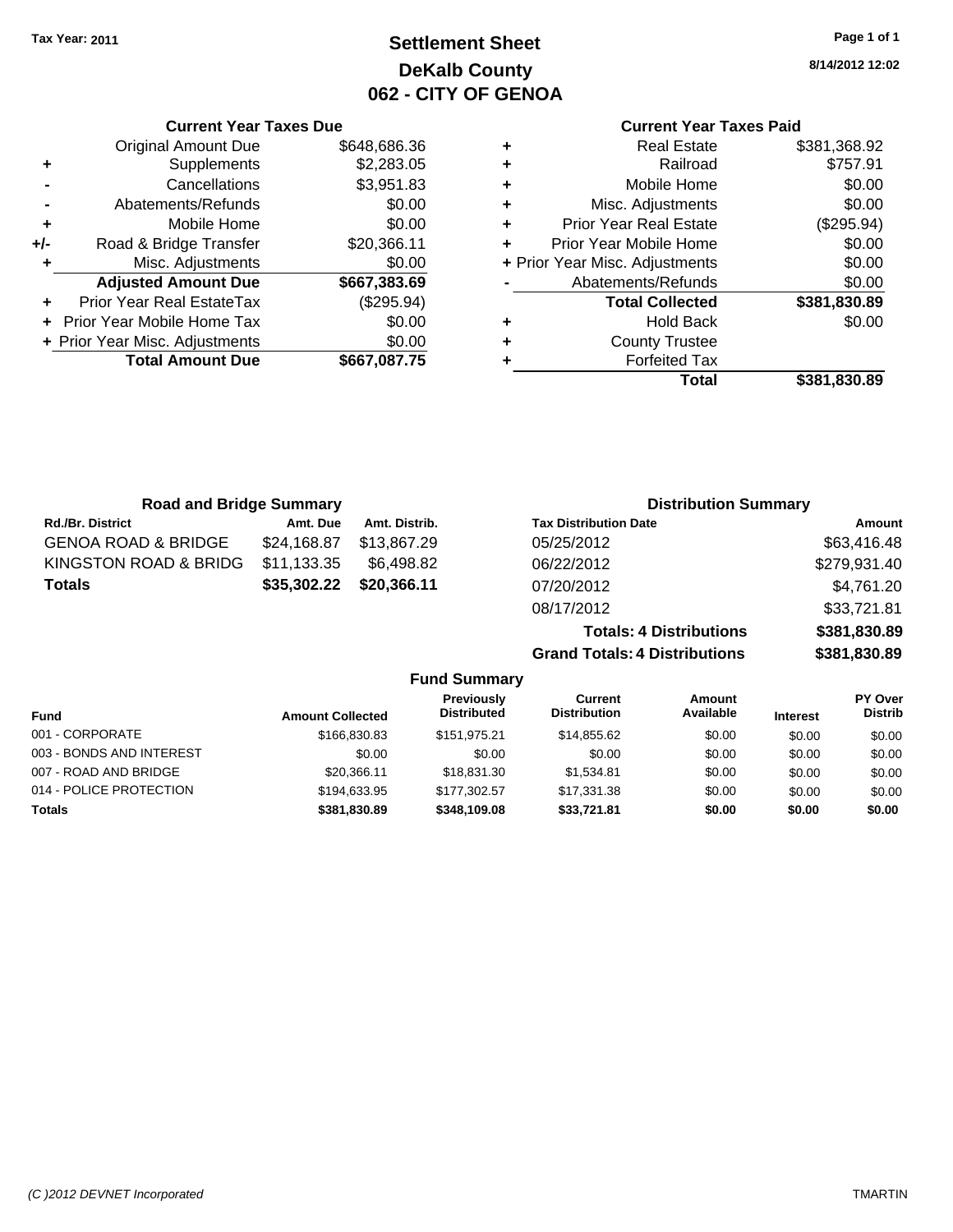# **Settlement Sheet Tax Year: 2011 Page 1 of 1 DeKalb County 063 - VILLAGE OF HINCKLEY**

**8/14/2012 12:02**

**Totals: 4 Distributions \$164,913.51 Grand Totals: 4 Distributions \$164,913.51**

### **Current Year Taxes Paid**

| 37.14  |   | <b>Forfeited Tax</b>           |              |
|--------|---|--------------------------------|--------------|
| \$0.00 | ٠ | <b>County Trustee</b>          |              |
| \$0.00 | ٠ | <b>Hold Back</b>               | \$0.00       |
| \$0.00 |   | <b>Total Collected</b>         | \$164,913.51 |
| 37.14  |   | Abatements/Refunds             | \$0.00       |
| 62.37  |   | + Prior Year Misc. Adjustments | \$0.00       |
| 13.00  | ÷ | Prior Year Mobile Home         | \$0.00       |
| \$0.00 | ٠ | <b>Prior Year Real Estate</b>  | \$0.00       |
| \$0.00 | ٠ | Misc. Adjustments              | \$62.37      |
| 29.49  | ٠ | Mobile Home                    | \$0.00       |
| 94.40  | ٠ | Railroad                       | \$546.98     |
| 96.86  | ٠ | <b>Real Estate</b>             | \$164,304.16 |
|        |   |                                |              |

|       | <b>Current Year Taxes Due</b>  |              |
|-------|--------------------------------|--------------|
|       | <b>Original Amount Due</b>     | \$253,396.86 |
| ٠     | Supplements                    | \$1,194.40   |
|       | Cancellations                  | \$1,429.49   |
|       | Abatements/Refunds             | \$0.00       |
| ٠     | Mobile Home                    | \$0.00       |
| $+/-$ | Road & Bridge Transfer         | \$22,413.00  |
|       | Misc. Adjustments              | \$62.37      |
|       | <b>Adjusted Amount Due</b>     | \$275,637.14 |
|       | Prior Year Real EstateTax      | \$0.00       |
|       | Prior Year Mobile Home Tax     | \$0.00       |
|       | + Prior Year Misc. Adjustments | \$0.00       |
|       | <b>Total Amount Due</b>        | \$275,637.14 |
|       |                                |              |

| <b>Road and Bridge Summary</b> |               |                              | <b>Distribution Summary</b> |  |  |
|--------------------------------|---------------|------------------------------|-----------------------------|--|--|
| Amt. Due                       | Amt. Distrib. | <b>Tax Distribution Date</b> | Amount                      |  |  |
| \$39,121.01                    | \$22,413,00   | 05/25/2012                   | \$23,075.14                 |  |  |
| \$39,121.01                    | \$22,413.00   | 06/22/2012                   | \$125,159.25                |  |  |
|                                |               | 07/20/2012                   | \$3,704.45                  |  |  |
|                                |               | 08/17/2012                   | \$12,974.67                 |  |  |
|                                |               |                              |                             |  |  |

|                     | <b>Totals: 4 Distributions</b>       |
|---------------------|--------------------------------------|
|                     | <b>Grand Totals: 4 Distributions</b> |
| <b>Fund Summary</b> |                                      |

|                                         |                         | vullillu v                       |                                       |                            |                 |                           |
|-----------------------------------------|-------------------------|----------------------------------|---------------------------------------|----------------------------|-----------------|---------------------------|
| <b>Fund</b>                             | <b>Amount Collected</b> | Previously<br><b>Distributed</b> | <b>Current</b><br><b>Distribution</b> | <b>Amount</b><br>Available | <b>Interest</b> | PY Over<br><b>Distrib</b> |
| 001 - CORPORATE                         | \$63,889.41             | \$58,817.53                      | \$5,071.88                            | \$0.00                     | \$0.00          | \$0.00                    |
| 005 - I. M. R. F.                       | \$21,362.25             | \$19,666.40                      | \$1,695.85                            | \$0.00                     | \$0.00          | \$0.00                    |
| 007 - ROAD AND BRIDGE                   | \$22,413.00             | \$20,750.78                      | \$1,662.22                            | \$0.00                     | \$0.00          | \$0.00                    |
| 014 - POLICE PROTECTION                 | \$18,187.61             | \$16,743.78                      | \$1,443.83                            | \$0.00                     | \$0.00          | \$0.00                    |
| 027 - AUDIT                             | \$4,612.03              | \$4,245.90                       | \$366.13                              | \$0.00                     | \$0.00          | \$0.00                    |
| 035 - TORT JUDGEMENTS/LIABILITY<br>INS. | \$7,996.70              | \$7,361.88                       | \$634.82                              | \$0.00                     | \$0.00          | \$0.00                    |
| 047 - SOCIAL SECURITY                   | \$18,713.31             | \$17,227.75                      | \$1,485.56                            | \$0.00                     | \$0.00          | \$0.00                    |
| 048 - SCHOOL CROSSING GUARDS            | \$2,927.52              | \$2,695.12                       | \$232.40                              | \$0.00                     | \$0.00          | \$0.00                    |
| 062 - WORKERS COMPENSATION              | \$4.811.68              | \$4,429.70                       | \$381.98                              | \$0.00                     | \$0.00          | \$0.00                    |
| <b>Totals</b>                           | \$164,913.51            | \$151,938.84                     | \$12,974.67                           | \$0.00                     | \$0.00          | \$0.00                    |
|                                         |                         | Miccollangeus Adjustment Detail  |                                       |                            |                 |                           |

### **Miscellaneous Adjustment Detail**

| Year Source             | <b>Account Type</b>                        | <b>Amount Adiustment Description</b>                      |
|-------------------------|--------------------------------------------|-----------------------------------------------------------|
|                         | 2011 RE - Real Estate Paymt In Lieu of Tax | \$62.37 SUNSET VIEW APARTMENTS - HOUSING AUTHORITY by TBA |
| <b>Totals 1 entries</b> |                                            | \$62.37                                                   |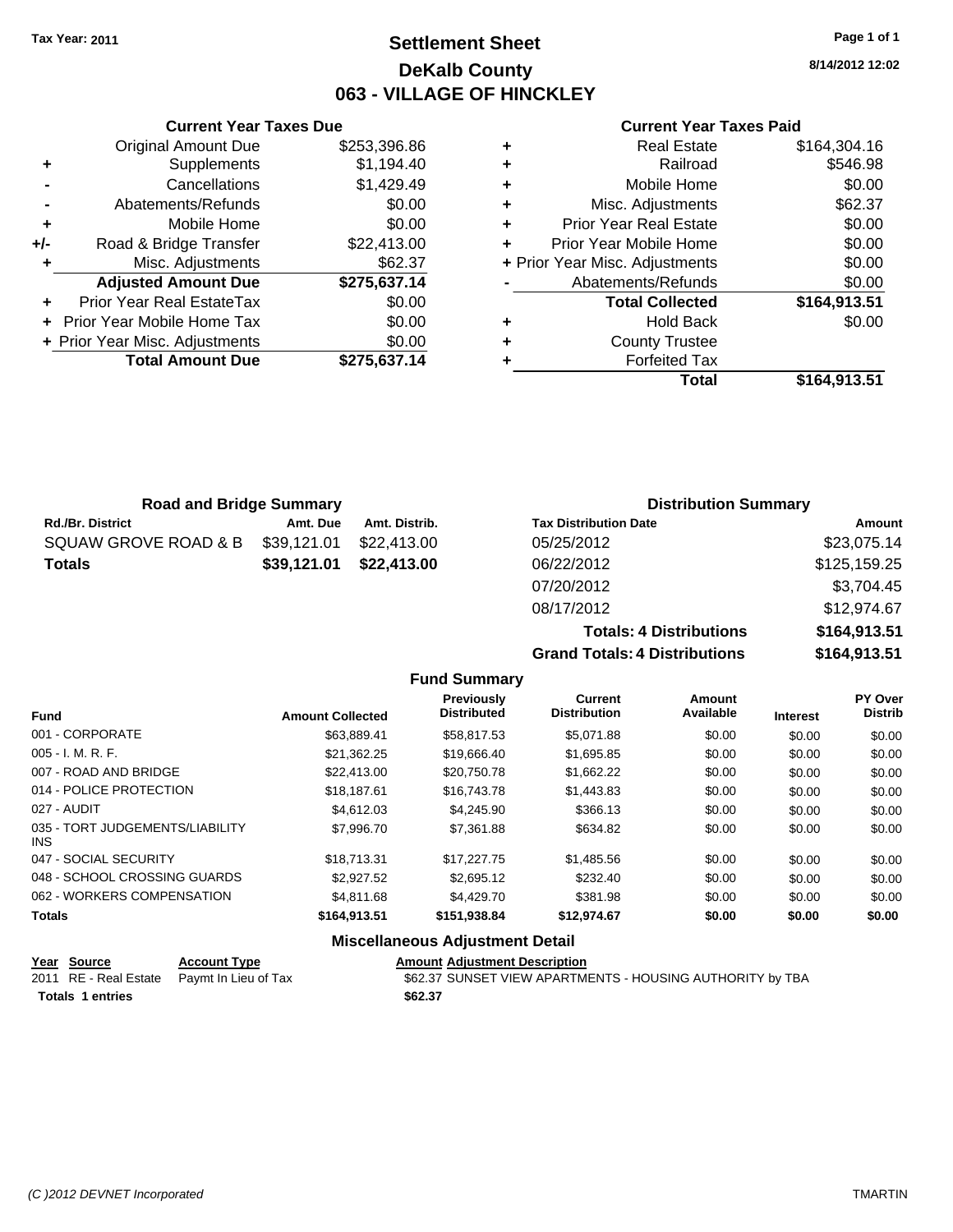# **Settlement Sheet Tax Year: 2011 Page 1 of 1 DeKalb County 064 - VILLAGE OF KINGSTON**

**8/14/2012 12:02**

### **Current Year Taxes Paid**

|     | <b>Current Year Taxes Due</b>  |              |   |
|-----|--------------------------------|--------------|---|
|     | Original Amount Due            | \$138,659.19 |   |
| ٠   | Supplements                    | \$342.61     | ٠ |
|     | Cancellations                  | \$414.88     | ٠ |
|     | Abatements/Refunds             | \$0.00       | ٠ |
|     | Mobile Home                    | \$0.00       | ٠ |
| +/- | Road & Bridge Transfer         | \$9,732.35   | ٠ |
|     | Misc. Adjustments              | \$0.00       |   |
|     | <b>Adjusted Amount Due</b>     | \$148,319.27 |   |
|     | Prior Year Real EstateTax      | \$225.61     |   |
|     | Prior Year Mobile Home Tax     | \$0.00       |   |
|     | + Prior Year Misc. Adjustments | \$0.00       | ٠ |
|     | <b>Total Amount Due</b>        | \$148,544.88 |   |
|     |                                |              |   |

| ٠ | <b>Real Estate</b>             | \$88,528.63 |
|---|--------------------------------|-------------|
| ٠ | Railroad                       | \$274.98    |
| ٠ | Mobile Home                    | \$0.00      |
| ٠ | Misc. Adjustments              | \$0.00      |
| ٠ | <b>Prior Year Real Estate</b>  | \$225.61    |
| ÷ | Prior Year Mobile Home         | \$0.00      |
|   | + Prior Year Misc. Adjustments | \$0.00      |
|   | Abatements/Refunds             | \$0.00      |
|   | <b>Total Collected</b>         | \$89,029.22 |
| ٠ | Hold Back                      | \$0.00      |
| ٠ | <b>County Trustee</b>          |             |
| ٠ | <b>Forfeited Tax</b>           |             |
|   | Total                          | \$89,029.22 |
|   |                                |             |

| <b>Road and Bridge Summary</b> |             |               | <b>Distribution Summary</b>  |             |  |
|--------------------------------|-------------|---------------|------------------------------|-------------|--|
| <b>Rd./Br. District</b>        | Amt. Due    | Amt. Distrib. | <b>Tax Distribution Date</b> | Amount      |  |
| KINGSTON ROAD & BRIDG          | \$16,681.46 | \$9.732.35    | 05/25/2012                   | \$16,685.85 |  |
| <b>Totals</b>                  | \$16,681.46 | \$9.732.35    | 06/22/2012                   | \$62,301.65 |  |
|                                |             |               | 07/20/2012                   | \$1,810.39  |  |

08/17/2012 \$8,231.33 **Totals: 4 Distributions \$89,029.22 Grand Totals: 4 Distributions \$89,029.22**

| <b>Fund</b>                                   | <b>Amount Collected</b> | <b>Previously</b><br><b>Distributed</b> | Current<br><b>Distribution</b> | Amount<br>Available | <b>Interest</b> | <b>PY Over</b><br><b>Distrib</b> |
|-----------------------------------------------|-------------------------|-----------------------------------------|--------------------------------|---------------------|-----------------|----------------------------------|
| 001 - CORPORATE                               | \$29.167.20             | \$26,418.76                             | \$2.748.44                     | \$0.00              | \$0.00          | \$0.00                           |
| $005 - I. M. R. F.$                           | \$6.177.14              | \$5.595.07                              | \$582.07                       | \$0.00              | \$0.00          | \$0.00                           |
| 007 - ROAD AND BRIDGE                         | \$9,732.35              | \$8.973.17                              | \$759.18                       | \$0.00              | \$0.00          | \$0.00                           |
| 014 - POLICE PROTECTION                       | \$9.664.87              | \$8.754.15                              | \$910.72                       | \$0.00              | \$0.00          | \$0.00                           |
| 025 - GARBAGE DISPOSAL                        | \$2,946.36              | \$2,668.73                              | \$277.63                       | \$0.00              | \$0.00          | \$0.00                           |
| 027 - AUDIT                                   | \$4,404.06              | \$3.989.07                              | \$414.99                       | \$0.00              | \$0.00          | \$0.00                           |
| 031 - WORKING CASH                            | \$286.82                | \$259.79                                | \$27.03                        | \$0.00              | \$0.00          | \$0.00                           |
| 035 - TORT JUDGEMENTS/LIABILITY<br><b>INS</b> | \$22,303.45             | \$20,201.79                             | \$2,101.66                     | \$0.00              | \$0.00          | \$0.00                           |
| 047 - SOCIAL SECURITY                         | \$4.346.97              | \$3,937.36                              | \$409.61                       | \$0.00              | \$0.00          | \$0.00                           |
| <b>Totals</b>                                 | \$89,029.22             | \$80,797.89                             | \$8,231.33                     | \$0.00              | \$0.00          | \$0.00                           |

**Fund Summary**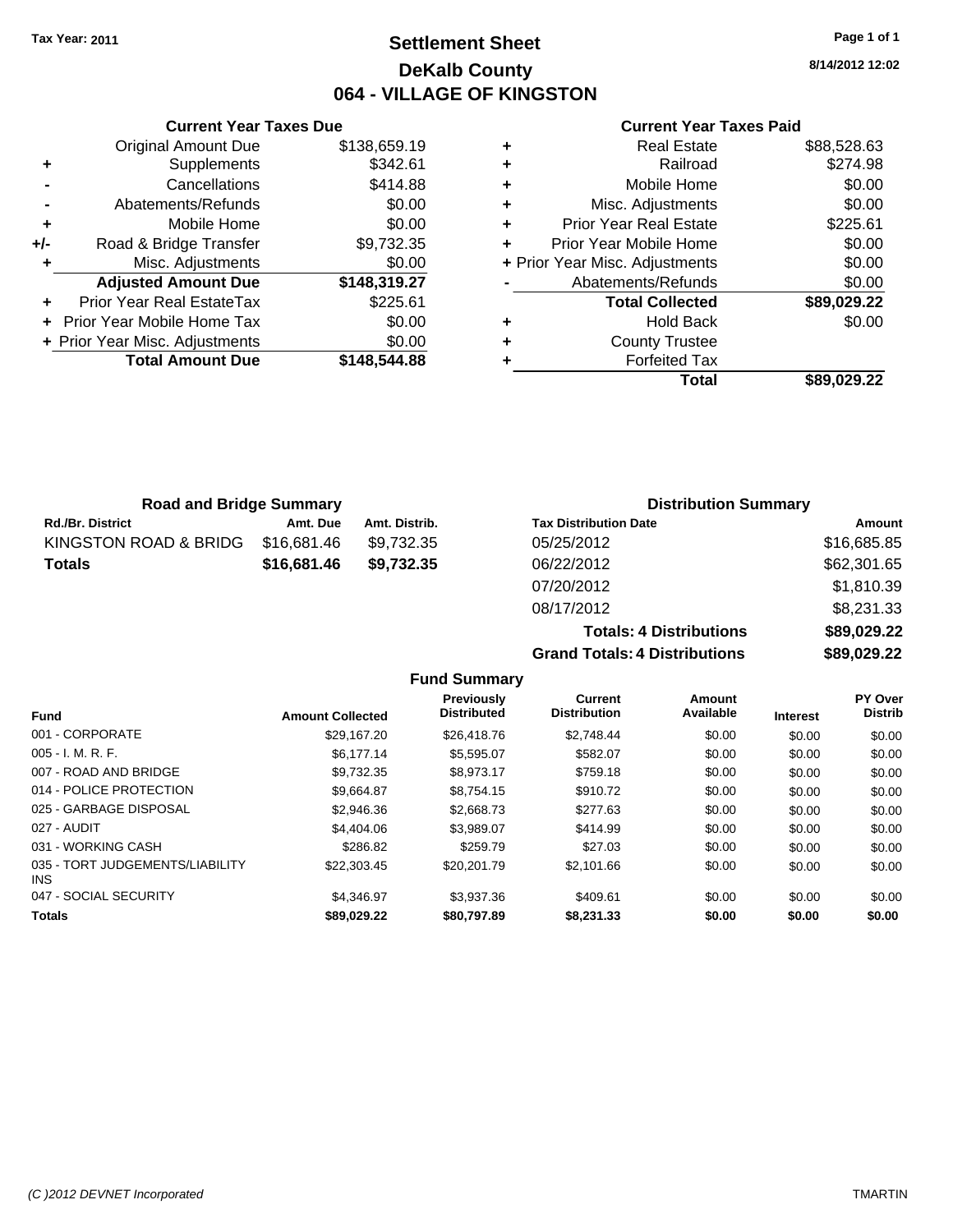# **Settlement Sheet Tax Year: 2011 Page 1 of 1 DeKalb County 065 - VILLAGE OF KIRKLAND**

**8/14/2012 12:02**

### **Current Year Taxes Paid**

| ٠ | <b>Real Estate</b>             | \$124,955.10 |
|---|--------------------------------|--------------|
| ٠ | Railroad                       | \$276.62     |
| ٠ | Mobile Home                    | \$0.00       |
| ٠ | Misc. Adjustments              | \$0.00       |
| ٠ | <b>Prior Year Real Estate</b>  | (\$62.30)    |
|   | Prior Year Mobile Home         | \$0.00       |
|   | + Prior Year Misc. Adjustments | \$0.00       |
|   | Abatements/Refunds             | \$4.44       |
|   | <b>Total Collected</b>         | \$125,164.98 |
| ٠ | <b>Hold Back</b>               | \$0.00       |
| ٠ | <b>County Trustee</b>          |              |
| ٠ | <b>Forfeited Tax</b>           |              |
|   | Total                          | \$125.164.98 |

**Grand Totals: 4 Distributions \$125,164.98**

|       | <b>Current Year Taxes Due</b>  |              |
|-------|--------------------------------|--------------|
|       | <b>Original Amount Due</b>     | \$184,006.74 |
| ٠     | Supplements                    | \$589.24     |
|       | Cancellations                  | \$682.34     |
|       | Abatements/Refunds             | \$4.44       |
| ٠     | Mobile Home                    | \$0.00       |
| $+/-$ | Road & Bridge Transfer         | \$15,821.67  |
| ٠     | Misc. Adjustments              | \$0.00       |
|       | <b>Adjusted Amount Due</b>     | \$199,730.87 |
|       | Prior Year Real EstateTax      | (\$62.30)    |
|       | Prior Year Mobile Home Tax     | \$0.00       |
|       | + Prior Year Misc. Adjustments | \$0.00       |
|       | <b>Total Amount Due</b>        | \$199,668.57 |
|       |                                |              |

| <b>Road and Bridge Summary</b> |             |               | <b>Distribution Summary</b>    |              |
|--------------------------------|-------------|---------------|--------------------------------|--------------|
| <b>Rd./Br. District</b>        | Amt. Due    | Amt. Distrib. | <b>Tax Distribution Date</b>   | Amount       |
| FRANKLIN ROAD & BRIDGI         | \$26,913.53 | \$15,821.67   | 05/25/2012                     | \$22,860.47  |
| <b>Totals</b>                  | \$26,913.53 | \$15,821.67   | 06/22/2012                     | \$85,507.65  |
|                                |             |               | 07/20/2012                     | \$2,321.84   |
|                                |             |               | 08/17/2012                     | \$14,475.02  |
|                                |             |               | <b>Totals: 4 Distributions</b> | \$125,164.98 |

|                                         |                         | <b>Fund Summary</b>              |                                       |                     |                 |                                  |
|-----------------------------------------|-------------------------|----------------------------------|---------------------------------------|---------------------|-----------------|----------------------------------|
| <b>Fund</b>                             | <b>Amount Collected</b> | Previously<br><b>Distributed</b> | <b>Current</b><br><b>Distribution</b> | Amount<br>Available | <b>Interest</b> | <b>PY Over</b><br><b>Distrib</b> |
| 001 - CORPORATE                         | \$46.945.79             | \$41.337.21                      | \$5,608.58                            | \$0.00              | \$0.00          | \$0.00                           |
| 003 - BONDS AND INTEREST                | \$0.00                  | \$0.00                           | \$0.00                                | \$0.00              | \$0.00          | \$0.00                           |
| 007 - ROAD AND BRIDGE                   | \$15,821.67             | \$14.409.81                      | \$1,411.86                            | \$0.00              | \$0.00          | \$0.00                           |
| 014 - POLICE PROTECTION                 | \$47,540.39             | \$41,860.78                      | \$5,679.61                            | \$0.00              | \$0.00          | \$0.00                           |
| 025 - GARBAGE DISPOSAL                  | \$0.00                  | \$0.00                           | \$0.00                                | \$0.00              | \$0.00          | \$0.00                           |
| 027 - AUDIT                             | \$2,972.06              | \$2,616.99                       | \$355.07                              | \$0.00              | \$0.00          | \$0.00                           |
| 035 - TORT JUDGEMENTS/LIABILITY<br>INS. | \$11.885.07             | \$10,465.17                      | \$1,419.90                            | \$0.00              | \$0.00          | \$0.00                           |
| Totals                                  | \$125,164.98            | \$110,689,96                     | \$14,475.02                           | \$0.00              | \$0.00          | \$0.00                           |
|                                         |                         | <b>Abatement Detail</b>          |                                       |                     |                 |                                  |

| Year Source                         | <b>Account Type</b> | <b>Amount Adjustment Description</b>             |
|-------------------------------------|---------------------|--------------------------------------------------|
| 2011 RE - Real Estate PTAB Decision |                     | \$4.11 01-26-475-004 PTAB INTEREST REFUND by TBA |
| Totals 1 entries                    |                     | \$4.11                                           |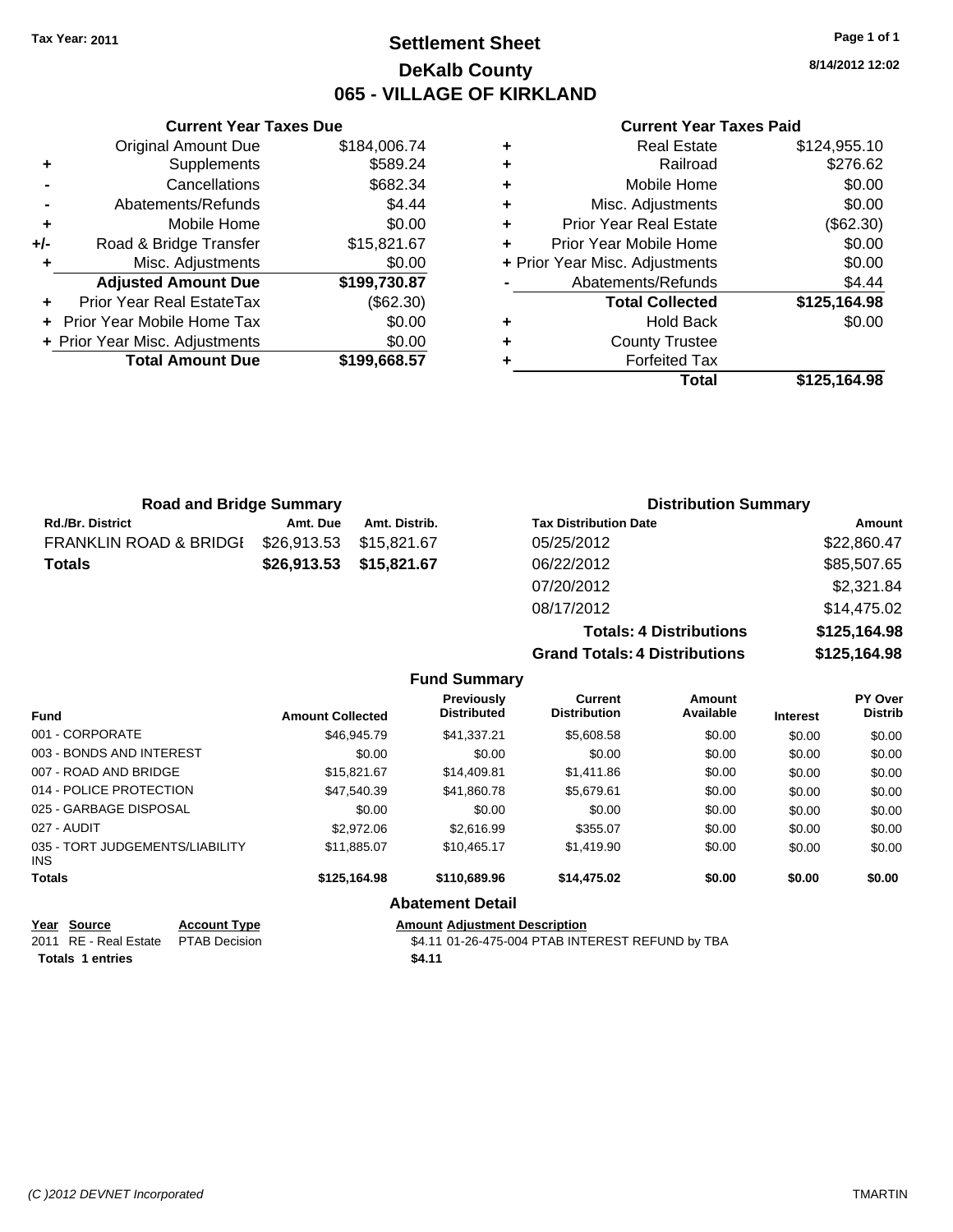# **Settlement Sheet Tax Year: 2011 Page 1 of 1 DeKalb County 066 - KIRKLAND LIBRARY**

**8/14/2012 12:02**

### **Current Year Taxes Paid**

|     | <b>Current Year Taxes Due</b>  |             |
|-----|--------------------------------|-------------|
|     | <b>Original Amount Due</b>     | \$45,005.54 |
| ٠   | Supplements                    | \$96.58     |
|     | Cancellations                  | \$115.76    |
|     | Abatements/Refunds             | \$1.00      |
| ٠   | Mobile Home                    | \$0.00      |
| +/- | Road & Bridge Transfer         | \$0.00      |
| ٠   | Misc. Adjustments              | \$0.00      |
|     | <b>Adjusted Amount Due</b>     | \$44,985.36 |
|     | Prior Year Real EstateTax      | (\$13.86)   |
|     | Prior Year Mobile Home Tax     | \$0.00      |
|     | + Prior Year Misc. Adjustments | \$0.00      |
|     | <b>Total Amount Due</b>        | \$44,971.50 |
|     |                                |             |

| ٠ | <b>Real Estate</b>             | \$26,699.88 |
|---|--------------------------------|-------------|
| ٠ | Railroad                       | \$59.02     |
| ٠ | Mobile Home                    | \$0.00      |
| ٠ | Misc. Adjustments              | \$0.00      |
| ٠ | <b>Prior Year Real Estate</b>  | (\$13.86)   |
| ÷ | Prior Year Mobile Home         | \$0.00      |
|   | + Prior Year Misc. Adjustments | \$0.00      |
|   | Abatements/Refunds             | \$1.00      |
|   | <b>Total Collected</b>         | \$26,744.04 |
| ٠ | <b>Hold Back</b>               | \$0.00      |
| ٠ | <b>County Trustee</b>          |             |
| ٠ | <b>Forfeited Tax</b>           |             |
|   | Total                          | \$26,744.04 |
|   |                                |             |

|                                          |                         |                                  | <b>Distribution Summary</b>           |                                |                 |                           |
|------------------------------------------|-------------------------|----------------------------------|---------------------------------------|--------------------------------|-----------------|---------------------------|
|                                          |                         |                                  | <b>Tax Distribution Date</b>          |                                |                 | Amount                    |
|                                          |                         |                                  | 05/25/2012                            |                                |                 | \$4,908.96                |
|                                          |                         |                                  | 06/22/2012                            |                                |                 | \$18,146.58               |
|                                          |                         |                                  | 07/20/2012                            |                                |                 | \$493.44                  |
|                                          |                         |                                  | 08/17/2012                            |                                |                 | \$3,195.06                |
|                                          |                         |                                  |                                       | <b>Totals: 4 Distributions</b> |                 | \$26,744.04               |
|                                          |                         |                                  | <b>Grand Totals: 4 Distributions</b>  |                                | \$26,744.04     |                           |
|                                          |                         | <b>Fund Summary</b>              |                                       |                                |                 |                           |
| <b>Fund</b>                              | <b>Amount Collected</b> | Previously<br><b>Distributed</b> | <b>Current</b><br><b>Distribution</b> | Amount<br>Available            | <b>Interest</b> | PY Over<br><b>Distrib</b> |
| 005 - I. M. R. F.                        | \$6.40                  | \$5.63                           | \$0.77                                | \$0.00                         | \$0.00          | \$0.00                    |
| 016 - LIBRARY (township, municipalities) | \$25,583.34             | \$22,526.95                      | \$3,056.39                            | \$0.00                         | \$0.00          | \$0.00                    |
|                                          |                         |                                  |                                       |                                |                 |                           |

| <b>Totals</b>         | \$26,744.04 | \$23,548.98 | \$3,195.06 | \$0.00 | \$0.00 | \$0.00 |
|-----------------------|-------------|-------------|------------|--------|--------|--------|
| 047 - SOCIAL SECURITY | \$1.154.30  | \$1.016.40  | \$137.90   | \$0.00 | \$0.00 | \$0.00 |

**Totals 1 entries** \$1.00

**Year Source Account Type Amount Adjustment Description**

**Abatement Detail**

PTAB Decision  $$1.00 01-26-475-004$  PTAB INTEREST REFUND by TBA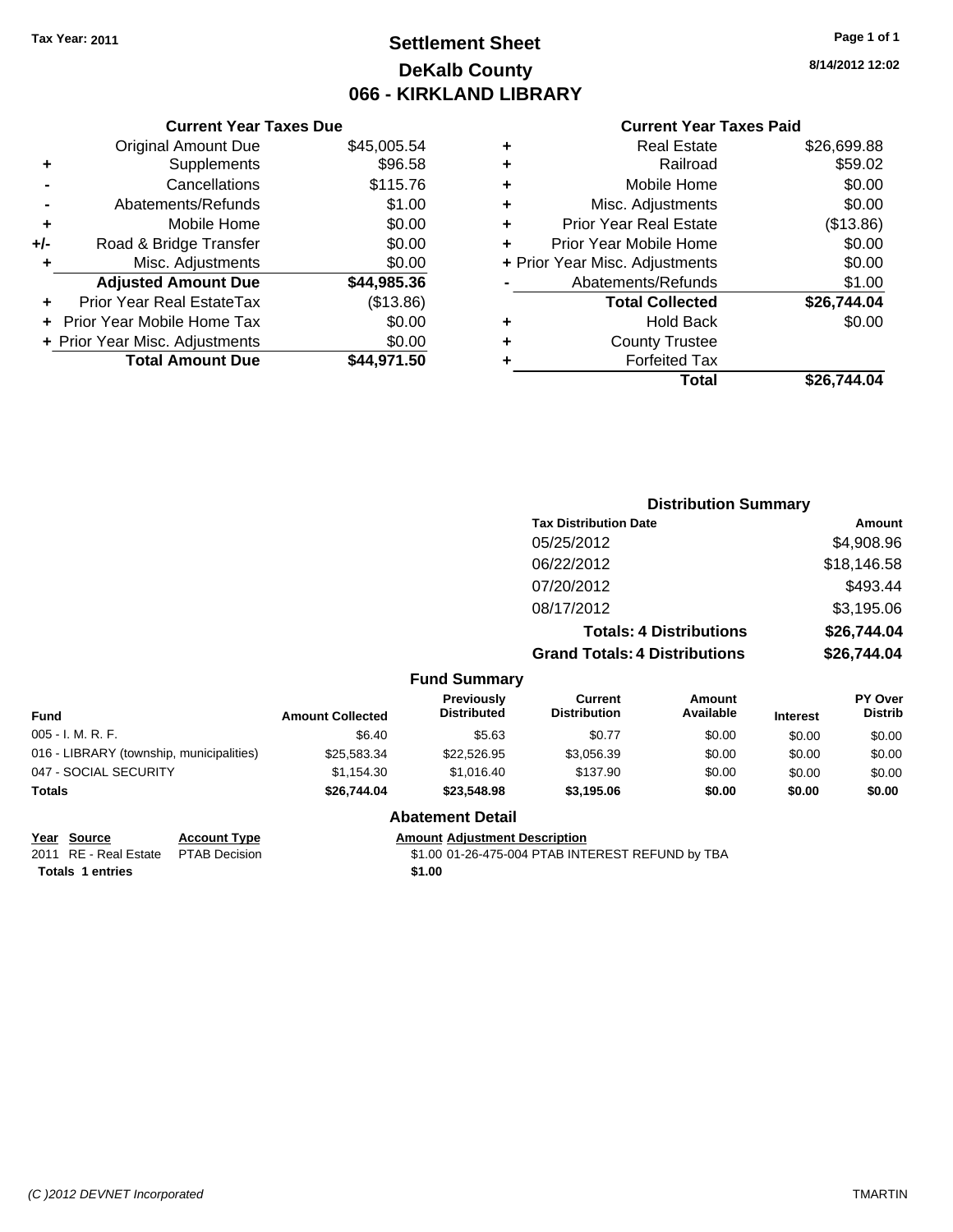# **Settlement Sheet Tax Year: 2011 Page 1 of 1 DeKalb County 067 - VILLAGE OF LEE**

**8/14/2012 12:02**

### **Current Year Taxes Paid**

|   | <b>Real Estate</b>             | \$4,614.06 |
|---|--------------------------------|------------|
| ٠ | Railroad                       | \$115.36   |
| ÷ | Mobile Home                    | \$0.00     |
| ٠ | Misc. Adjustments              | \$0.00     |
| ٠ | <b>Prior Year Real Estate</b>  | (\$105.05) |
| ÷ | Prior Year Mobile Home         | \$0.00     |
|   | + Prior Year Misc. Adjustments | \$0.00     |
|   | Abatements/Refunds             | \$0.15     |
|   | <b>Total Collected</b>         | \$4,624.22 |
| ٠ | <b>Hold Back</b>               | \$0.00     |
|   | <b>County Trustee</b>          |            |
|   | <b>Forfeited Tax</b>           |            |
|   | Total                          | \$4.624.22 |

**Grand Totals: 4 Distributions \$4,624.22**

|     | <b>Current Year Taxes Due</b>  |            |
|-----|--------------------------------|------------|
|     | <b>Original Amount Due</b>     | \$8,545.96 |
| ٠   | Supplements                    | \$21.21    |
|     | Cancellations                  | \$22.02    |
|     | Abatements/Refunds             | \$0.15     |
| ٠   | Mobile Home                    | \$0.00     |
| +/- | Road & Bridge Transfer         | \$960.26   |
| ٠   | Misc. Adjustments              | \$0.00     |
|     | <b>Adjusted Amount Due</b>     | \$9,505.26 |
|     | Prior Year Real EstateTax      | (\$105.05) |
|     | Prior Year Mobile Home Tax     | \$0.00     |
|     | + Prior Year Misc. Adjustments | \$0.00     |
|     | <b>Total Amount Due</b>        | \$9,400.21 |
|     |                                |            |

| <b>Road and Bridge Summary</b> |            |               | <b>Distribution Summary</b>    |            |
|--------------------------------|------------|---------------|--------------------------------|------------|
| <b>Rd./Br. District</b>        | Amt. Due   | Amt. Distrib. | <b>Tax Distribution Date</b>   | Amount     |
| SHABBONA ROAD & BRIDC          | \$1,695.29 | \$960.26      | 05/25/2012                     | \$1,031.50 |
| <b>Totals</b>                  | \$1,695.29 | \$960.26      | 06/22/2012                     | \$3,159.12 |
|                                |            |               | 07/20/2012                     | \$189.92   |
|                                |            |               | 08/17/2012                     | \$243.68   |
|                                |            |               | <b>Totals: 4 Distributions</b> | \$4,624.22 |

| <b>Amount Collected</b> | Previously<br><b>Distributed</b> | <b>Current</b><br><b>Distribution</b> | Amount<br>Available | <b>Interest</b> | PY Over<br><b>Distrib</b> |
|-------------------------|----------------------------------|---------------------------------------|---------------------|-----------------|---------------------------|
| \$1,490.59              | \$1,414.99                       | \$75.60                               | \$0.00              | \$0.00          | \$0.00                    |
| \$960.26                | \$902.39                         | \$57.87                               | \$0.00              | \$0.00          | \$0.00                    |
| \$524.11                | \$497.53                         | \$26.58                               | \$0.00              | \$0.00          | \$0.00                    |
| \$378.08                | \$358.91                         | \$19.17                               | \$0.00              | \$0.00          | \$0.00                    |
| \$1,086.12              | \$1.031.04                       | \$55.08                               | \$0.00              | \$0.00          | \$0.00                    |
| \$185.06                | \$175.68                         | \$9.38                                | \$0.00              | \$0.00          | \$0.00                    |
| \$4,624.22              | \$4,380.54                       | \$243.68                              | \$0.00              | \$0.00          | \$0.00                    |
|                         |                                  | <b>Fund Summary</b>                   |                     |                 |                           |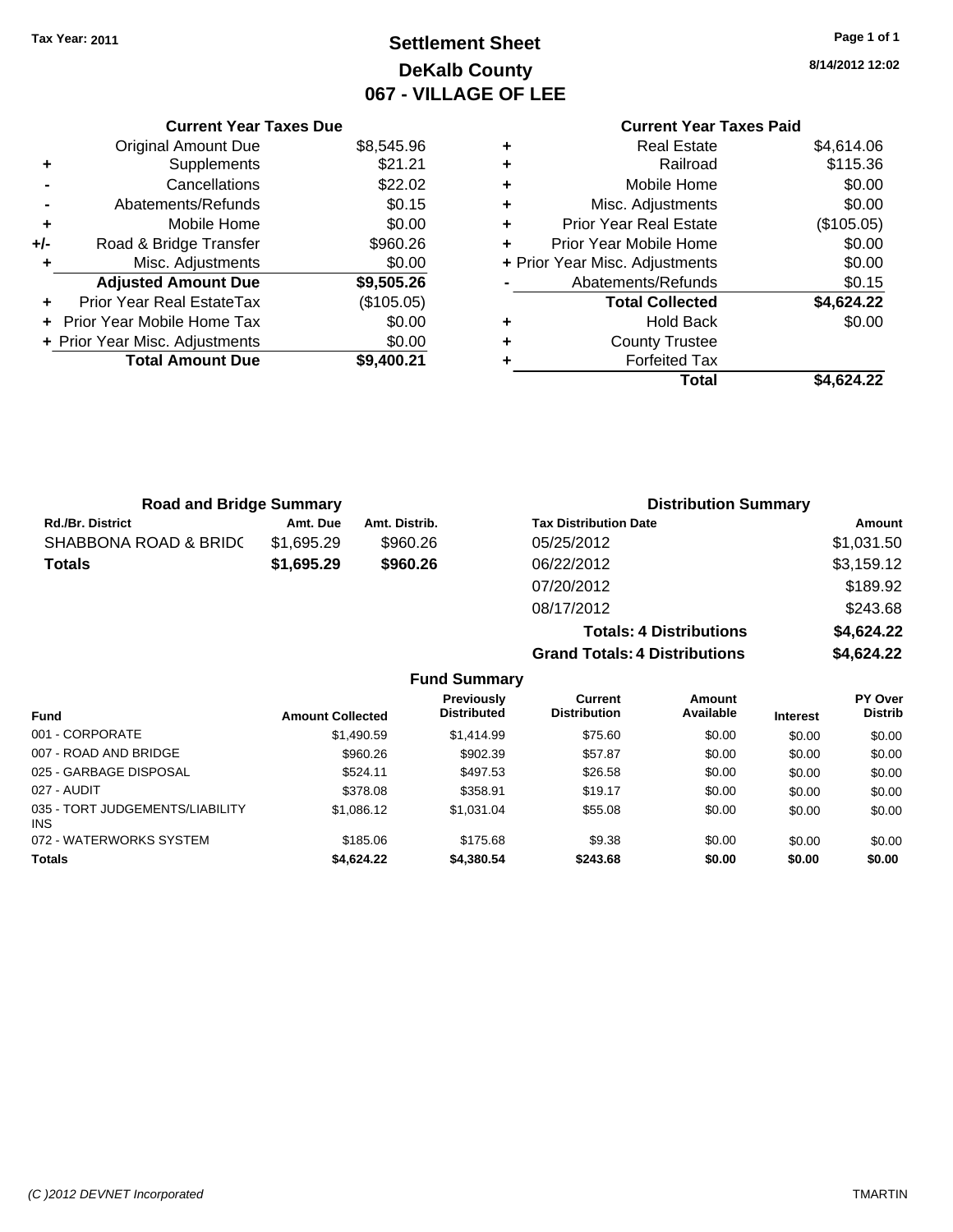# **Settlement Sheet Tax Year: 2011 Page 1 of 1 DeKalb County 068 - VILLAGE OF MALTA**

**8/14/2012 12:02**

### **Current Year Taxes Paid**

|                                      | <b>Current Year Taxes Due</b>            |              |  |  |  |  |
|--------------------------------------|------------------------------------------|--------------|--|--|--|--|
|                                      | <b>Original Amount Due</b>               | \$109,032.34 |  |  |  |  |
| ٠                                    | Supplements                              | \$439.78     |  |  |  |  |
|                                      | Cancellations                            | \$523.48     |  |  |  |  |
|                                      | Abatements/Refunds                       | \$0.00       |  |  |  |  |
| ٠                                    | Mobile Home                              | \$0.00       |  |  |  |  |
| +/-                                  | Road & Bridge Transfer                   | \$6,763.63   |  |  |  |  |
|                                      | Misc. Adjustments                        | \$0.00       |  |  |  |  |
|                                      | <b>Adjusted Amount Due</b>               | \$115,712.27 |  |  |  |  |
|                                      | Prior Year Real EstateTax                | \$0.00       |  |  |  |  |
| \$0.00<br>Prior Year Mobile Home Tax |                                          |              |  |  |  |  |
|                                      | \$0.00<br>+ Prior Year Misc. Adjustments |              |  |  |  |  |
|                                      | <b>Total Amount Due</b>                  | \$115.712.27 |  |  |  |  |
|                                      |                                          |              |  |  |  |  |

| ٠ | <b>Real Estate</b>             | \$67,393.88 |
|---|--------------------------------|-------------|
| ٠ | Railroad                       | \$339.79    |
| ٠ | Mobile Home                    | \$0.00      |
| ٠ | Misc. Adjustments              | \$0.00      |
| ٠ | <b>Prior Year Real Estate</b>  | \$0.00      |
| ٠ | Prior Year Mobile Home         | \$0.00      |
|   | + Prior Year Misc. Adjustments | \$0.00      |
|   | Abatements/Refunds             | \$0.00      |
|   | <b>Total Collected</b>         | \$67,733.67 |
| ٠ | <b>Hold Back</b>               | \$0.00      |
| ٠ | <b>County Trustee</b>          |             |
| ٠ | <b>Forfeited Tax</b>           |             |
|   | Total                          | \$67,733.67 |
|   |                                |             |

| <b>Road and Bridge Summary</b> |             |               | <b>Distribution Summary</b>  |             |
|--------------------------------|-------------|---------------|------------------------------|-------------|
| <b>Rd./Br. District</b>        | Amt. Due    | Amt. Distrib. | <b>Tax Distribution Date</b> | Amount      |
| MALTA ROAD & BRIDGE            | \$11.770.00 | \$6.763.63    | 05/25/2012                   | \$10,359.10 |
| <b>Totals</b>                  | \$11,770.00 | \$6.763.63    | 06/22/2012                   | \$51,078.22 |
|                                |             |               | 07/20/2012                   | \$1,037.49  |

08/17/2012 \$5,258.86 **Totals: 4 Distributions \$67,733.67 Grand Totals: 4 Distributions \$67,733.67**

|                                         |                         | <b>Fund Summary</b>              |                                |                     |                 |                                  |
|-----------------------------------------|-------------------------|----------------------------------|--------------------------------|---------------------|-----------------|----------------------------------|
| <b>Fund</b>                             | <b>Amount Collected</b> | Previously<br><b>Distributed</b> | Current<br><b>Distribution</b> | Amount<br>Available | <b>Interest</b> | <b>PY Over</b><br><b>Distrib</b> |
| 001 - CORPORATE                         | \$17,055.77             | \$15,682.91                      | \$1,372.86                     | \$0.00              | \$0.00          | \$0.00                           |
| 003 - BONDS AND INTEREST                | \$0.00                  | \$0.00                           | \$0.00                         | \$0.00              | \$0.00          | \$0.00                           |
| $005 - I. M. R. F.$                     | \$3,914.69              | \$3,599.59                       | \$315.10                       | \$0.00              | \$0.00          | \$0.00                           |
| 007 - ROAD AND BRIDGE                   | \$6,763.63              | \$6,412.38                       | \$351.25                       | \$0.00              | \$0.00          | \$0.00                           |
| 014 - POLICE PROTECTION                 | \$5,872.10              | \$5,399.44                       | \$472.66                       | \$0.00              | \$0.00          | \$0.00                           |
| 025 - GARBAGE DISPOSAL                  | \$671.28                | \$617.25                         | \$54.03                        | \$0.00              | \$0.00          | \$0.00                           |
| 027 - AUDIT                             | \$12,302.48             | \$11,312.23                      | \$990.25                       | \$0.00              | \$0.00          | \$0.00                           |
| 035 - TORT JUDGEMENTS/LIABILITY<br>INS. | \$12,861.49             | \$11,826.24                      | \$1,035.25                     | \$0.00              | \$0.00          | \$0.00                           |
| 041 - STREET LIGHTING                   | \$3,818.49              | \$3,511.13                       | \$307.36                       | \$0.00              | \$0.00          | \$0.00                           |
| 047 - SOCIAL SECURITY                   | \$4,473.74              | \$4.113.64                       | \$360.10                       | \$0.00              | \$0.00          | \$0.00                           |
| <b>Totals</b>                           | \$67,733.67             | \$62,474.81                      | \$5,258.86                     | \$0.00              | \$0.00          | \$0.00                           |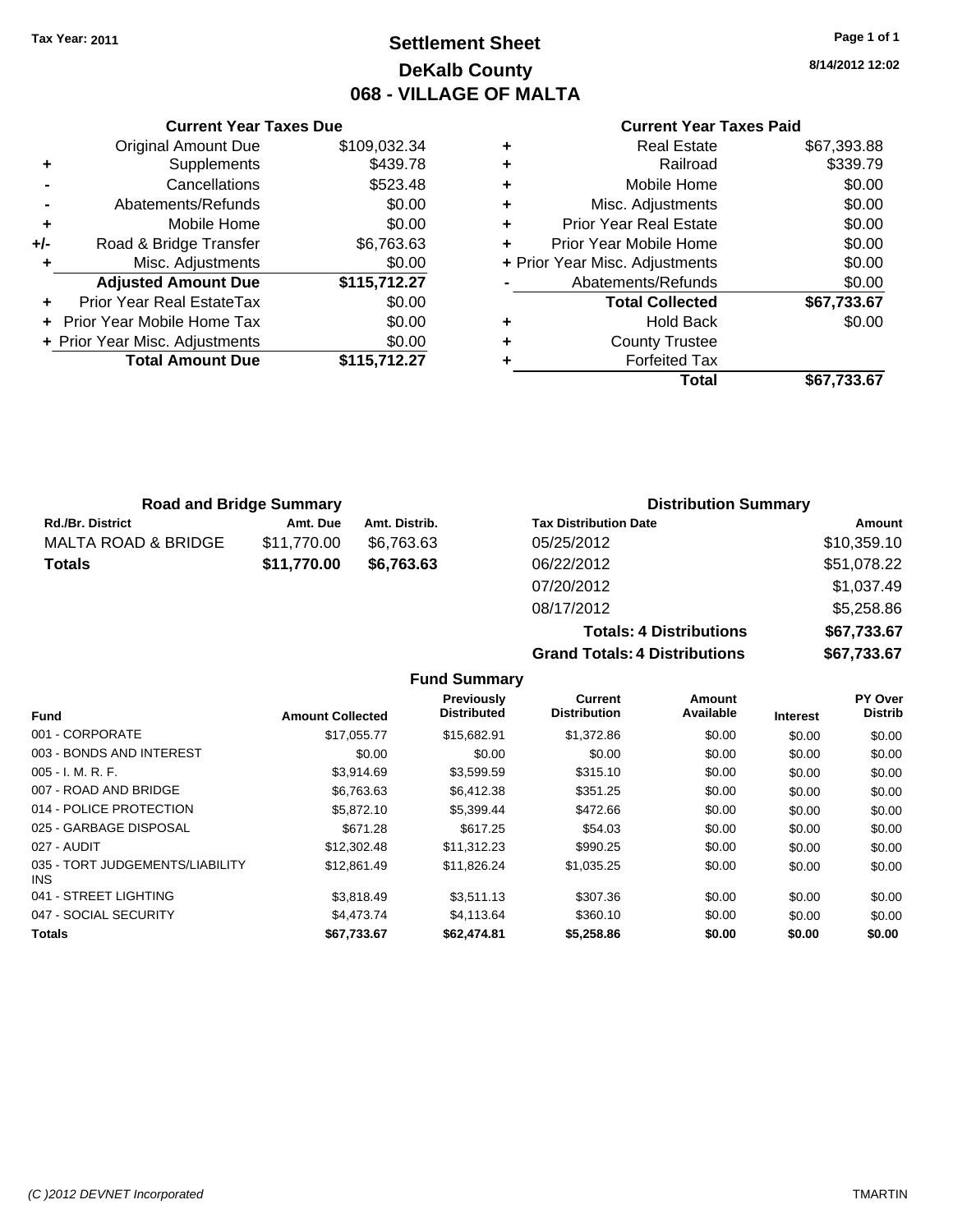# **Settlement Sheet Tax Year: 2011 Page 1 of 1 DeKalb County 069 - VILLAGE OF MAPLE PARK**

**8/14/2012 12:02**

### **Current Year Taxes Paid**

|     | <b>Current Year Taxes Due</b>  |              |  |
|-----|--------------------------------|--------------|--|
|     | <b>Original Amount Due</b>     | \$99,196.08  |  |
| ٠   | Supplements                    | \$481.29     |  |
|     | Cancellations                  | \$520.73     |  |
|     | Abatements/Refunds             | \$0.03       |  |
| ٠   | Mobile Home                    | \$0.00       |  |
| +/- | Road & Bridge Transfer         | \$1,237.77   |  |
| ٠   | Misc. Adjustments              | \$0.00       |  |
|     | <b>Adjusted Amount Due</b>     | \$100,394.38 |  |
|     | Prior Year Real EstateTax      | (\$41.71)    |  |
|     | Prior Year Mobile Home Tax     | \$0.00       |  |
|     | + Prior Year Misc. Adjustments | \$0.00       |  |
|     | <b>Total Amount Due</b>        | \$100,352.67 |  |
|     |                                |              |  |

| ٠ | <b>Real Estate</b>             | \$57,436.72 |
|---|--------------------------------|-------------|
| ٠ | Railroad                       | \$0.00      |
| ٠ | Mobile Home                    | \$0.00      |
| ٠ | Misc. Adjustments              | \$0.00      |
| ÷ | <b>Prior Year Real Estate</b>  | $(\$41.71)$ |
| ÷ | Prior Year Mobile Home         | \$0.00      |
|   | + Prior Year Misc. Adjustments | \$0.00      |
|   | Abatements/Refunds             | \$0.03      |
|   | <b>Total Collected</b>         | \$57,394.98 |
| ٠ | <b>Hold Back</b>               | \$0.00      |
| ٠ | <b>County Trustee</b>          |             |
| ٠ | <b>Forfeited Tax</b>           |             |
|   | Total                          | \$57,394.98 |

**Totals: 4 Distributions \$57,394.98**

**Grand Totals: 4 Distributions \$57,394.98**

| <b>Road and Bridge Summary</b>   |            |               | <b>Distribution Summary</b>  |             |
|----------------------------------|------------|---------------|------------------------------|-------------|
| <b>Rd./Br. District</b>          | Amt. Due   | Amt. Distrib. | <b>Tax Distribution Date</b> | Amount      |
| <b>CORTLAND ROAD &amp; BRIDC</b> | \$2.177.83 | \$1.237.77    | 05/25/2012                   | \$9,472.43  |
| <b>Totals</b>                    | \$2,177.83 | \$1,237.77    | 06/22/2012                   | \$41,743.02 |
|                                  |            |               | 07/20/2012                   | \$877.81    |
|                                  |            |               | 08/17/2012                   | \$5,301.72  |

|                                         |                         | <b>Fund Summary</b>                     |                                       |                     |                 |                                  |
|-----------------------------------------|-------------------------|-----------------------------------------|---------------------------------------|---------------------|-----------------|----------------------------------|
| Fund                                    | <b>Amount Collected</b> | <b>Previously</b><br><b>Distributed</b> | <b>Current</b><br><b>Distribution</b> | Amount<br>Available | <b>Interest</b> | <b>PY Over</b><br><b>Distrib</b> |
| 001 - CORPORATE                         | \$25,602.18             | \$23,236.31                             | \$2,365.87                            | \$0.00              | \$0.00          | \$0.00                           |
| 003 - BONDS AND INTEREST                | \$0.00                  | \$0.00                                  | \$0.00                                | \$0.00              | \$0.00          | \$0.00                           |
| 007 - ROAD AND BRIDGE                   | \$1,237.77              | \$1,125.49                              | \$112.28                              | \$0.00              | \$0.00          | \$0.00                           |
| 014 - POLICE PROTECTION                 | \$21,823.86             | \$19,807.13                             | \$2,016.73                            | \$0.00              | \$0.00          | \$0.00                           |
| 027 - AUDIT                             | \$2.910.97              | \$2,641.97                              | \$269.00                              | \$0.00              | \$0.00          | \$0.00                           |
| 035 - TORT JUDGEMENTS/LIABILITY<br>INS. | \$5,820.20              | \$5,282.36                              | \$537.84                              | \$0.00              | \$0.00          | \$0.00                           |
| Totals                                  | \$57,394.98             | \$52,093.26                             | \$5,301.72                            | \$0.00              | \$0.00          | \$0.00                           |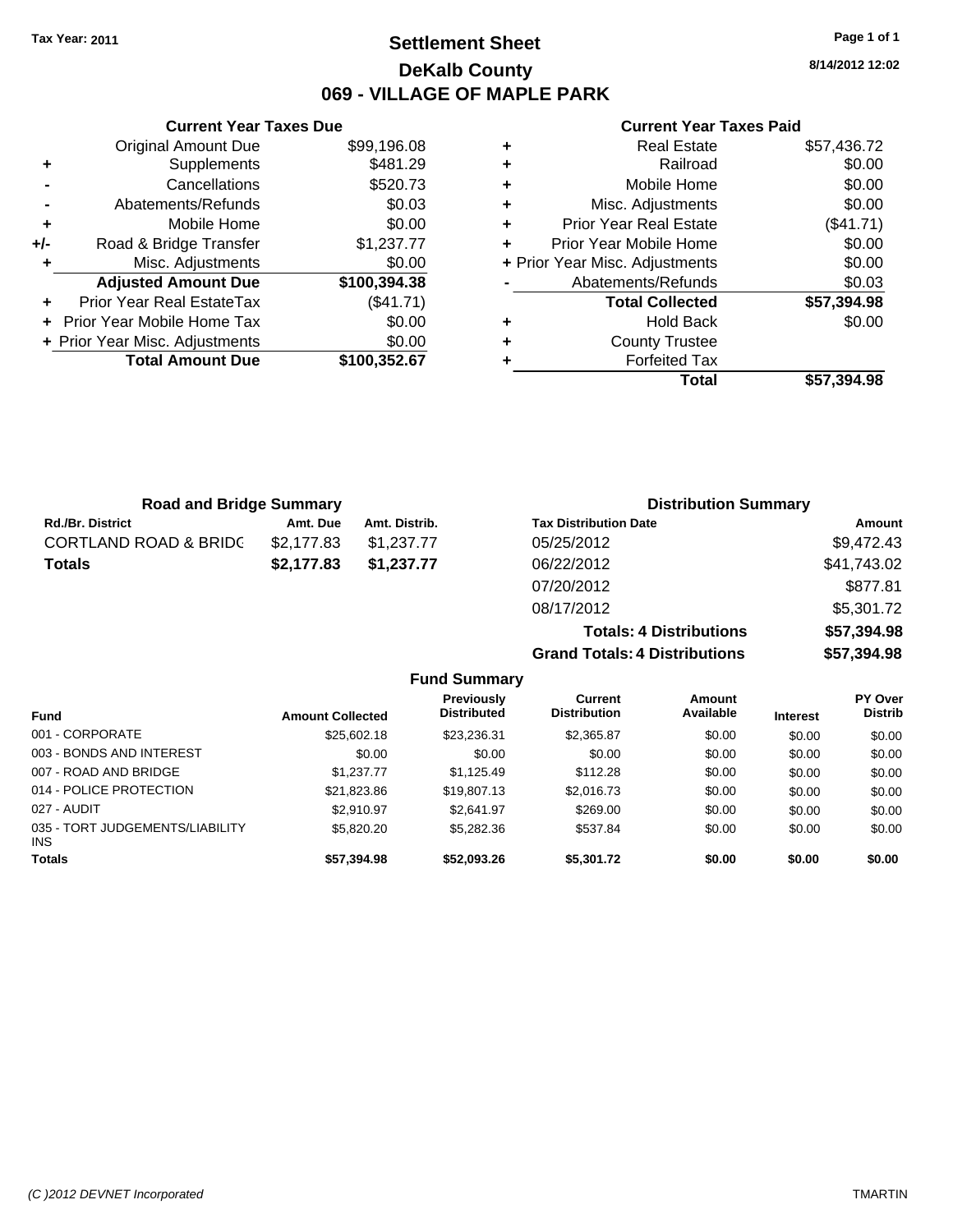# **Settlement Sheet Tax Year: 2011 Page 1 of 1 DeKalb County 070 - MAPLE PARK LIBRARY**

**8/14/2012 12:02**

### **Current Year Taxes Paid**

|   | Total                         | \$5,431.59                     |
|---|-------------------------------|--------------------------------|
| ٠ | <b>Forfeited Tax</b>          |                                |
| ٠ | <b>County Trustee</b>         |                                |
| ٠ | <b>Hold Back</b>              | \$0.00                         |
|   | <b>Total Collected</b>        | \$5,431.59                     |
|   | Abatements/Refunds            | \$0.00                         |
|   |                               | \$0.00                         |
| ٠ | Prior Year Mobile Home        | \$0.00                         |
| ٠ | <b>Prior Year Real Estate</b> | (\$2.93)                       |
| ٠ | Misc. Adjustments             | \$0.00                         |
| ٠ | Mobile Home                   | \$0.00                         |
| ٠ | Railroad                      | \$0.00                         |
| ٠ | <b>Real Estate</b>            | \$5,434.52                     |
|   |                               | + Prior Year Misc. Adjustments |

|     | <b>Current Year Taxes Due</b>    |            |
|-----|----------------------------------|------------|
|     | <b>Original Amount Due</b>       | \$9,628.43 |
| ٠   | Supplements                      | \$43.21    |
|     | Cancellations                    | \$46.94    |
|     | Abatements/Refunds               | \$0.00     |
| ٠   | Mobile Home                      | \$0.00     |
| +/- | Road & Bridge Transfer           | \$0.00     |
| ٠   | Misc. Adjustments                | \$0.00     |
|     | <b>Adjusted Amount Due</b>       | \$9,624.70 |
|     | <b>Prior Year Real EstateTax</b> | (\$2.93)   |
|     | Prior Year Mobile Home Tax       | \$0.00     |
|     | + Prior Year Misc. Adjustments   | \$0.00     |
|     | <b>Total Amount Due</b>          | \$9,621.77 |

|                         | <b>Distribution Summary</b>             |                                      |                     |                 |                           |
|-------------------------|-----------------------------------------|--------------------------------------|---------------------|-----------------|---------------------------|
|                         |                                         | <b>Tax Distribution Date</b>         |                     |                 | Amount                    |
|                         | 05/25/2012                              |                                      |                     |                 | \$900.84                  |
|                         |                                         | 06/22/2012                           |                     |                 | \$3,946.25                |
|                         |                                         | 07/20/2012                           |                     |                 | \$86.15                   |
|                         |                                         | 08/17/2012                           |                     |                 | \$498.35                  |
|                         |                                         | <b>Totals: 4 Distributions</b>       |                     |                 | \$5,431.59                |
|                         |                                         | <b>Grand Totals: 4 Distributions</b> |                     |                 | \$5,431.59                |
|                         | <b>Fund Summary</b>                     |                                      |                     |                 |                           |
| <b>Amount Collected</b> | <b>Previously</b><br><b>Distributed</b> | Current<br><b>Distribution</b>       | Amount<br>Available | <b>Interest</b> | PY Over<br><b>Distrib</b> |

| <b>Fund</b>     | <b>Amount Collected</b> | 11571V4311<br><b>Distributed</b> | <b>VALIVIII</b><br><b>Distribution</b> | Allivulit<br>Available | <b>Interest</b> | .<br><b>Distrib</b> |
|-----------------|-------------------------|----------------------------------|----------------------------------------|------------------------|-----------------|---------------------|
| 001 - CORPORATE | \$5.431.59              | \$4.933.24                       | \$498.35                               | \$0.00                 | \$0.00          | \$0.00              |
| <b>Totals</b>   | \$5,431.59              | \$4,933,24                       | \$498.35                               | \$0.00                 | \$0.00          | \$0.00              |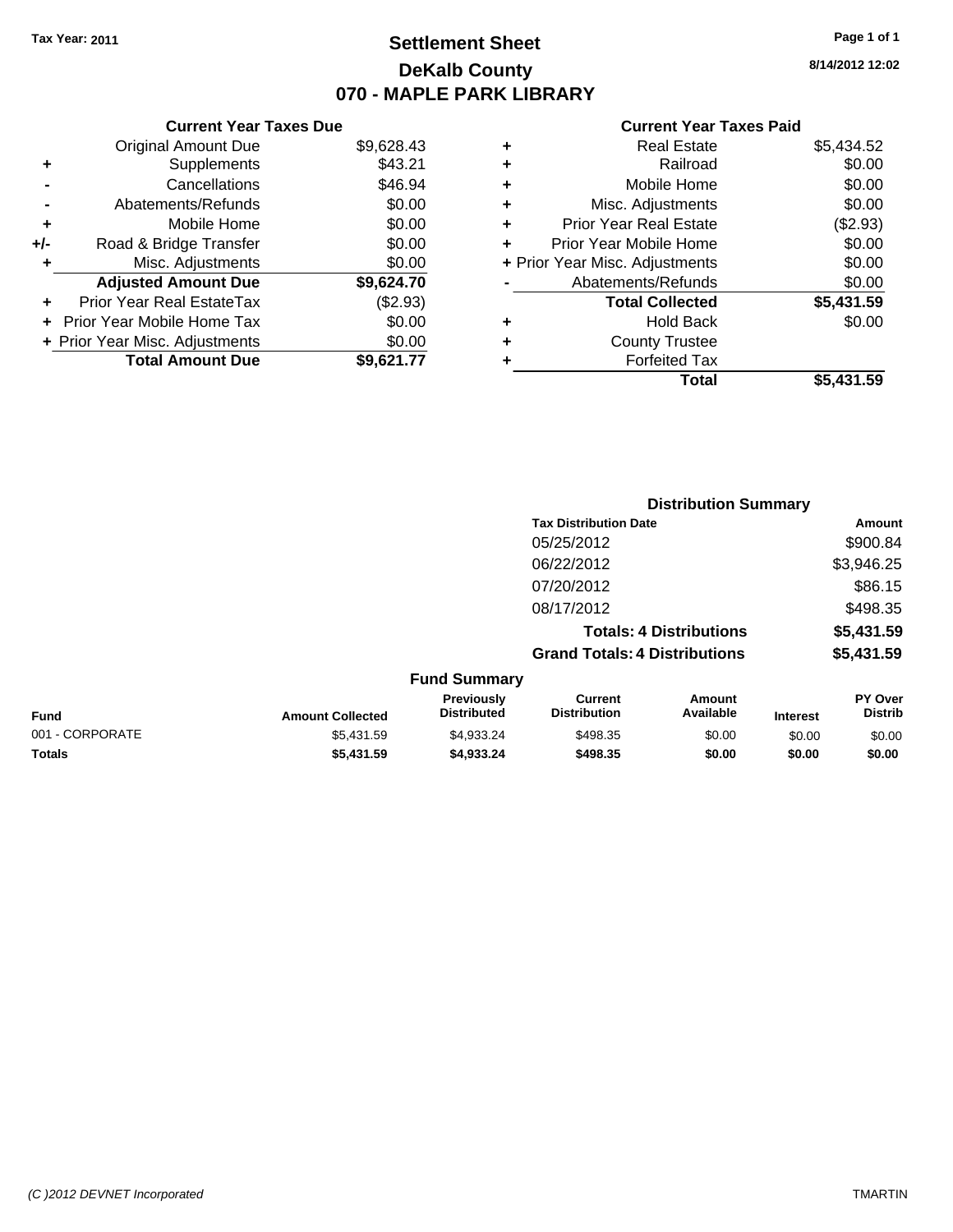# **Settlement Sheet Tax Year: 2011 Page 1 of 2 DeKalb County 071 - CITY OF SANDWICH**

**8/14/2012 12:02**

### **Current Year Taxes Paid**

|   | Total                          | \$719.063.60 |
|---|--------------------------------|--------------|
|   | <b>Forfeited Tax</b>           |              |
|   | <b>County Trustee</b>          |              |
| ٠ | <b>Hold Back</b>               | \$0.00       |
|   | <b>Total Collected</b>         | \$719,063.60 |
|   | Abatements/Refunds             | \$11.63      |
|   | + Prior Year Misc. Adjustments | \$0.00       |
|   | Prior Year Mobile Home         | \$0.00       |
| ٠ | <b>Prior Year Real Estate</b>  | (\$225.82)   |
| ٠ | Misc. Adjustments              | \$283.27     |
| ٠ | Mobile Home                    | \$0.00       |
| ٠ | Railroad                       | \$1,040.73   |
|   | <b>Real Estate</b>             | \$717,977.05 |

**Totals: 4 Distributions \$719,063.60**

**Grand Totals: 4 Distributions \$719,063.60**

|     | <b>Current Year Taxes Due</b>  |                |  |  |  |
|-----|--------------------------------|----------------|--|--|--|
|     | <b>Original Amount Due</b>     | \$1,194,791.85 |  |  |  |
| ٠   | Supplements                    | \$4,745.61     |  |  |  |
|     | Cancellations                  | \$5,291.51     |  |  |  |
|     | Abatements/Refunds             | \$11.63        |  |  |  |
| ٠   | Mobile Home                    | \$0.00         |  |  |  |
| +/- | Road & Bridge Transfer         | \$25,971.59    |  |  |  |
| ٠   | Misc. Adjustments              | \$283.27       |  |  |  |
|     | <b>Adjusted Amount Due</b>     | \$1,220,489.18 |  |  |  |
|     | Prior Year Real EstateTax      | (\$225.82)     |  |  |  |
|     | + Prior Year Mobile Home Tax   | \$0.00         |  |  |  |
|     | + Prior Year Misc. Adjustments | \$0.00         |  |  |  |
|     | <b>Total Amount Due</b>        | \$1,220,263.36 |  |  |  |
|     |                                |                |  |  |  |

| <b>Road and Bridge Summary</b> |             |               | <b>Distribution Summary</b>  |              |
|--------------------------------|-------------|---------------|------------------------------|--------------|
| <b>Rd./Br. District</b>        | Amt. Due    | Amt. Distrib. | <b>Tax Distribution Date</b> | Amount       |
| SANDWICH ROAD & BRIDC          | \$43,688.55 | \$25,335.96   | 05/25/2012                   | \$122,695.83 |
| SOMONAUK ROAD & BRID           | \$1,066.99  | \$635.63      | 06/22/2012                   | \$505,848.53 |
| <b>Totals</b>                  | \$44,755.54 | \$25,971.59   | 07/20/2012                   | \$23,400.25  |
|                                |             |               | 08/17/2012                   | \$67,118.99  |

### **Fund Summary**

|                                                     |                         | <b>Fund Summary</b>                     |                                       |                     |                 |                           |
|-----------------------------------------------------|-------------------------|-----------------------------------------|---------------------------------------|---------------------|-----------------|---------------------------|
| <b>Fund</b>                                         | <b>Amount Collected</b> | <b>Previously</b><br><b>Distributed</b> | <b>Current</b><br><b>Distribution</b> | Amount<br>Available | <b>Interest</b> | PY Over<br><b>Distrib</b> |
| 001 - CORPORATE                                     | \$231,167.69            | \$209,541.75                            | \$21,625.94                           | \$0.00              | \$0.00          | \$0.00                    |
| 003 - BONDS AND INTEREST                            | \$0.00                  | \$0.00                                  | \$0.00                                | \$0.00              | \$0.00          | \$0.00                    |
| 005 - I. M. R. F.                                   | \$69,244.75             | \$62,766.85                             | \$6,477.90                            | \$0.00              | \$0.00          | \$0.00                    |
| 007 - ROAD AND BRIDGE                               | \$25,971.59             | \$23,691.91                             | \$2,279.68                            | \$0.00              | \$0.00          | \$0.00                    |
| 014 - POLICE PROTECTION                             | \$86,449.36             | \$78,361.96                             | \$8,087.40                            | \$0.00              | \$0.00          | \$0.00                    |
| 015 - POLICE PENSION                                | \$49,983.71             | \$45,307.70                             | \$4,676.01                            | \$0.00              | \$0.00          | \$0.00                    |
| 027 - AUDIT                                         | \$9,128.72              | \$8,274.72                              | \$854.00                              | \$0.00              | \$0.00          | \$0.00                    |
| 035 - TORT JUDGMENTS, LIABILITY<br><b>INSURANCE</b> | \$20,757.39             | \$18,815.52                             | \$1,941.87                            | \$0.00              | \$0.00          | \$0.00                    |
| 040 - STREET AND BRIDGE                             | \$24,068.33             | \$21,816.72                             | \$2,251.61                            | \$0.00              | \$0.00          | \$0.00                    |
| 041 - STREET LIGHTING                               | \$41,598.70             | \$37,707.10                             | \$3,891.60                            | \$0.00              | \$0.00          | \$0.00                    |
| 045 - PUBLIC BENEFIT                                | \$0.00                  | \$0.00                                  | \$0.00                                | \$0.00              | \$0.00          | \$0.00                    |
| 046 - EMERGENCY SERV & DISASTER<br><b>OPER</b>      | \$1,605.18              | \$1,455.02                              | \$150.16                              | \$0.00              | \$0.00          | \$0.00                    |
| 047 - SOCIAL SECURITY                               | \$62,473.23             | \$56,628.81                             | \$5,844.42                            | \$0.00              | \$0.00          | \$0.00                    |
| 048 - SCHOOL CROSSING GUARDS                        | \$6,160.89              | \$5,584.53                              | \$576.36                              | \$0.00              | \$0.00          | \$0.00                    |
| 060 - UNEMPLOYMENT INSURANCE                        | \$10,015.18             | \$9,078.26                              | \$936.92                              | \$0.00              | \$0.00          | \$0.00                    |
| 062 - WORKERS COMPENSATION                          | \$42,485.15             | \$38,510.63                             | \$3,974.52                            | \$0.00              | \$0.00          | \$0.00                    |
| 065 - FORESTRY PROGRAM                              | \$37,953.73             | \$34,403.13                             | \$3,550.60                            | \$0.00              | \$0.00          | \$0.00                    |
| <b>Totals</b>                                       | \$719,063.60            | \$651,944.61                            | \$67,118.99                           | \$0.00              | \$0.00          | \$0.00                    |
|                                                     |                         |                                         |                                       |                     |                 |                           |

### **Miscellaneous Adjustment Detail**

**Year Source Account Type Amount Adjustment Description**<br>
2011 RE - Real Estate Back Tax Collected \$105.00 PRIMUS REDEMPTION 8

\$105.00 PRIMUS REDEMPTION 8 PARCELS by TBA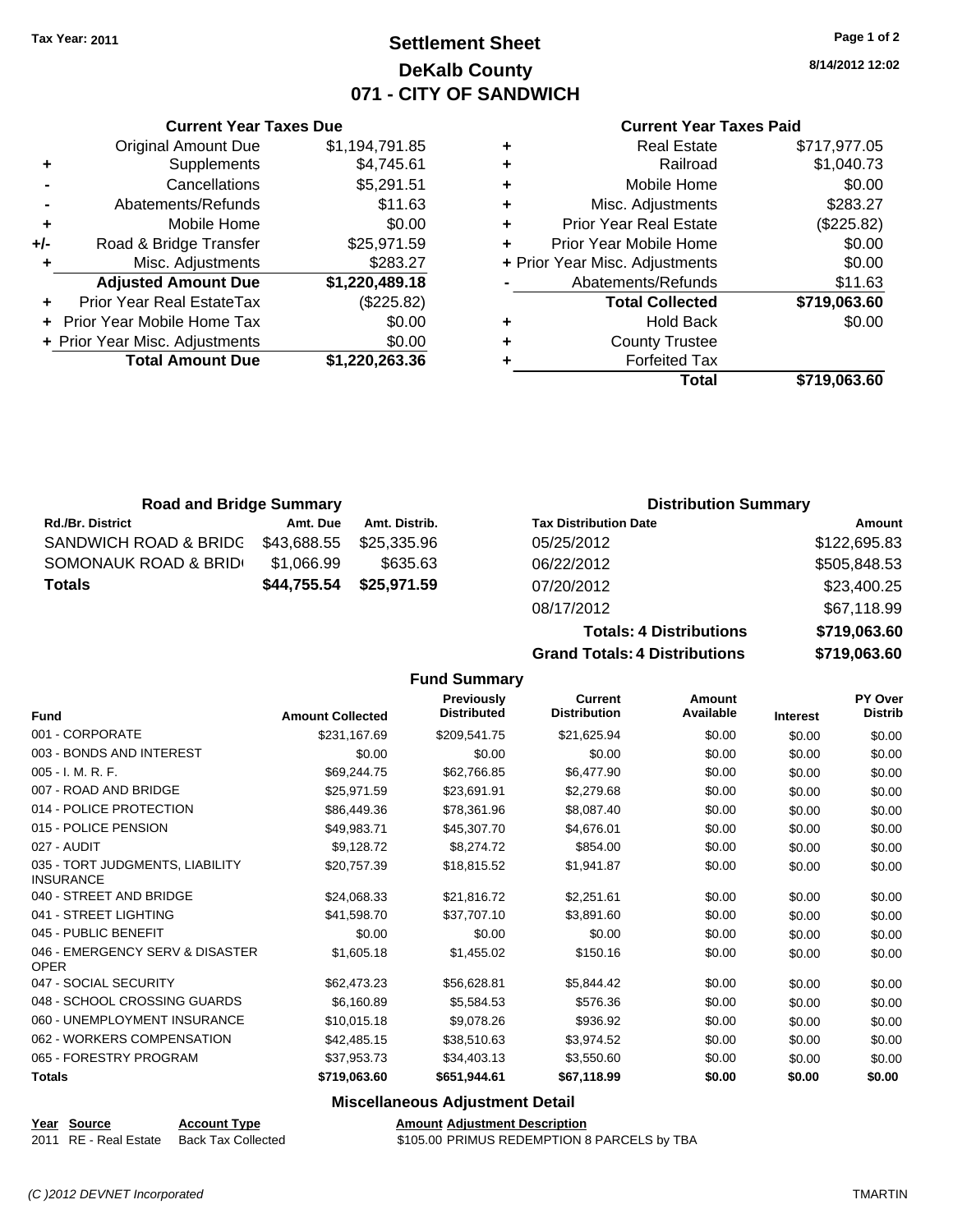# **Settlement Sheet Tax Year: 2011 Page 2 of 2**

## **DeKalb County**

**Miscellaneous Adjustment Detail**

**Year Source Account Type Amount Adjustment Description**<br>
2011 RE - Real Estate Back Tax Collected \$178.27 DOBSON REDEMPTION \$178.27 DOBSON REDEMPTION 19-26-481-012 by TBA **Totals \$283.27 2 entries**

### **Abatement Detail**

### **Year Source Account Type Amount Adjustment Description**

2011 RE - Real Estate \$7.73 19-27-427-012 PTAB INTEREST REFUND by TBA PTAB Decision 2011 RE - Real Estate \$3.53 19-26-432-011 PTAB INTEREST REFUND by TBA PTAB Decision

**Totals \$11.26 2 entries**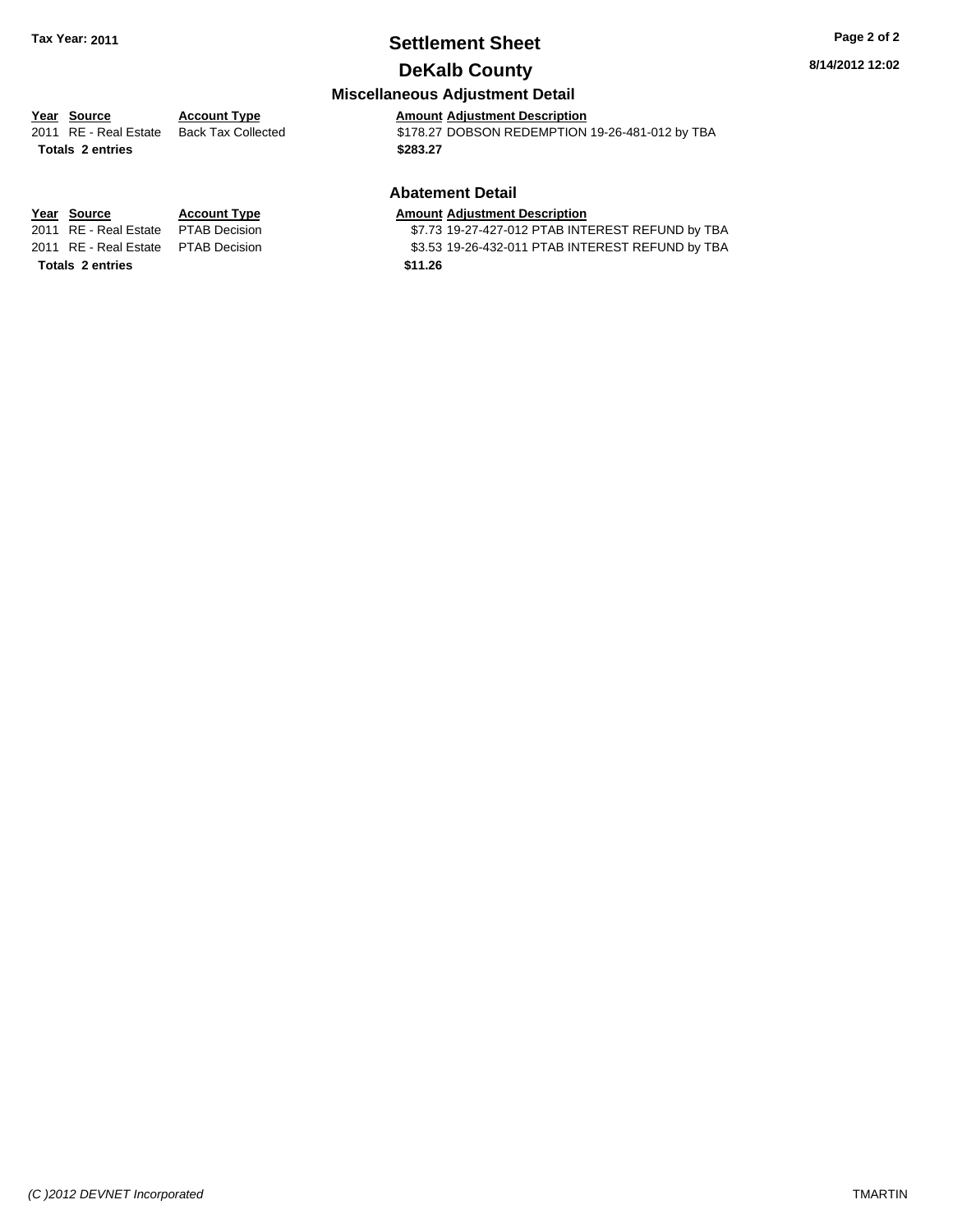# **Settlement Sheet Tax Year: 2011 Page 1 of 1 DeKalb County 072 - VILLAGE OF SHABBONA**

**8/14/2012 12:02**

### **Current Year Taxes Paid**

|   | Total                          | \$58,974.14 |
|---|--------------------------------|-------------|
|   | <b>Forfeited Tax</b>           |             |
| ٠ | <b>County Trustee</b>          |             |
| ٠ | <b>Hold Back</b>               | \$0.00      |
|   | <b>Total Collected</b>         | \$58,974.14 |
|   | Abatements/Refunds             | \$20.91     |
|   | + Prior Year Misc. Adjustments | \$0.00      |
| ٠ | Prior Year Mobile Home         | \$0.00      |
| ٠ | <b>Prior Year Real Estate</b>  | (\$454.69)  |
| ٠ | Misc. Adjustments              | \$64.51     |
| ٠ | Mobile Home                    | \$0.00      |
| ٠ | Railroad                       | \$694.83    |
|   | <b>Real Estate</b>             | \$58,690.40 |

|     | <b>Current Year Taxes Due</b>  |             |  |  |
|-----|--------------------------------|-------------|--|--|
|     | <b>Original Amount Due</b>     | \$89,721.09 |  |  |
| ٠   | Supplements                    | \$875.73    |  |  |
|     | Cancellations                  | \$1,094.93  |  |  |
|     | Abatements/Refunds             | \$20.91     |  |  |
| ٠   | Mobile Home                    | \$0.00      |  |  |
| +/- | Road & Bridge Transfer         | \$6,747.80  |  |  |
|     | Misc. Adjustments              | \$64.51     |  |  |
|     | <b>Adjusted Amount Due</b>     | \$96,293.29 |  |  |
|     | Prior Year Real EstateTax      | (\$454.69)  |  |  |
|     | Prior Year Mobile Home Tax     | \$0.00      |  |  |
|     | + Prior Year Misc. Adjustments | \$0.00      |  |  |
|     | <b>Total Amount Due</b>        | \$95,838.60 |  |  |
|     |                                |             |  |  |

| <b>Road and Bridge Summary</b> |             |               | <b>Distribution Summary</b>    |             |  |
|--------------------------------|-------------|---------------|--------------------------------|-------------|--|
| <b>Rd./Br. District</b>        | Amt. Due    | Amt. Distrib. | <b>Tax Distribution Date</b>   | Amount      |  |
| SHABBONA ROAD & BRIDC          | \$11,899.96 | \$6.747.80    | 05/25/2012                     | \$8,079.40  |  |
| <b>Totals</b>                  | \$11,899.96 | \$6,747.80    | 06/22/2012                     | \$44,366.85 |  |
|                                |             |               | 07/20/2012                     | \$472.93    |  |
|                                |             |               | 08/17/2012                     | \$6,054.96  |  |
|                                |             |               | <b>Totals: 4 Distributions</b> | \$58,974.14 |  |

**Grand Totals: 4** 

| ⊦ Distributions      | \$58,974.14 |  |  |
|----------------------|-------------|--|--|
| <b>Distributions</b> | \$58,974.14 |  |  |
|                      |             |  |  |

| <b>Fund</b>                  | <b>Amount Collected</b> | Previously<br><b>Distributed</b> | Current<br><b>Distribution</b> | Amount<br>Available | <b>Interest</b> | <b>PY Over</b><br><b>Distrib</b> |
|------------------------------|-------------------------|----------------------------------|--------------------------------|---------------------|-----------------|----------------------------------|
| 001 - CORPORATE              | \$27,424.90             | \$24,460.60                      | \$2,964.30                     | \$0.00              | \$0.00          | \$0.00                           |
| 005 - I. M. R. F.            | \$843.98                | \$752.76                         | \$91.22                        | \$0.00              | \$0.00          | \$0.00                           |
| 007 - ROAD AND BRIDGE        | \$6.747.80              | \$6,337.84                       | \$409.96                       | \$0.00              | \$0.00          | \$0.00                           |
| 014 - POLICE PROTECTION      | \$16,004.51             | \$14,274.63                      | \$1,729.88                     | \$0.00              | \$0.00          | \$0.00                           |
| 047 - SOCIAL SECURITY        | \$5.965.67              | \$5,320.86                       | \$644.81                       | \$0.00              | \$0.00          | \$0.00                           |
| 060 - UNEMPLOYMENT INSURANCE | \$605.58                | \$540.13                         | \$65.45                        | \$0.00              | \$0.00          | \$0.00                           |
| 062 - WORKERS COMPENSATION   | \$1,381.70              | \$1,232.36                       | \$149.34                       | \$0.00              | \$0.00          | \$0.00                           |
| Totals                       | \$58,974.14             | \$52,919.18                      | \$6,054.96                     | \$0.00              | \$0.00          | \$0.00                           |
|                              | --- --                  |                                  |                                |                     |                 |                                  |

**Fund Summary**

### **Miscellaneous Adjustment Detail**

|                         | <u>Year Source</u> | <b>Account Type</b>                        | <b>Amount Adjustment Description</b>                  |
|-------------------------|--------------------|--------------------------------------------|-------------------------------------------------------|
|                         |                    | 2011 RE - Real Estate Paymt In Lieu of Tax | \$64.51 SEQUOYA APARTMENTS - HOUSING AUTHORITY by TBA |
| <b>Totals 1 entries</b> |                    |                                            | \$64.51                                               |

|                                     | <b>Abatement Detail</b> |                                                   |  |  |
|-------------------------------------|-------------------------|---------------------------------------------------|--|--|
| Year Source                         | <b>Account Type</b>     | <b>Amount Adjustment Description</b>              |  |  |
| 2011 RE - Real Estate               | PTAB Decision           | \$0.42 13-15-176-011 PTAB INTEREST REFUND by TBA  |  |  |
| 2011 RE - Real Estate PTAB Decision |                         | \$19.37 13-15-327-010 PTAB INTEREST REFUND by TBA |  |  |
| <b>Totals 2 entries</b>             |                         | \$19.79                                           |  |  |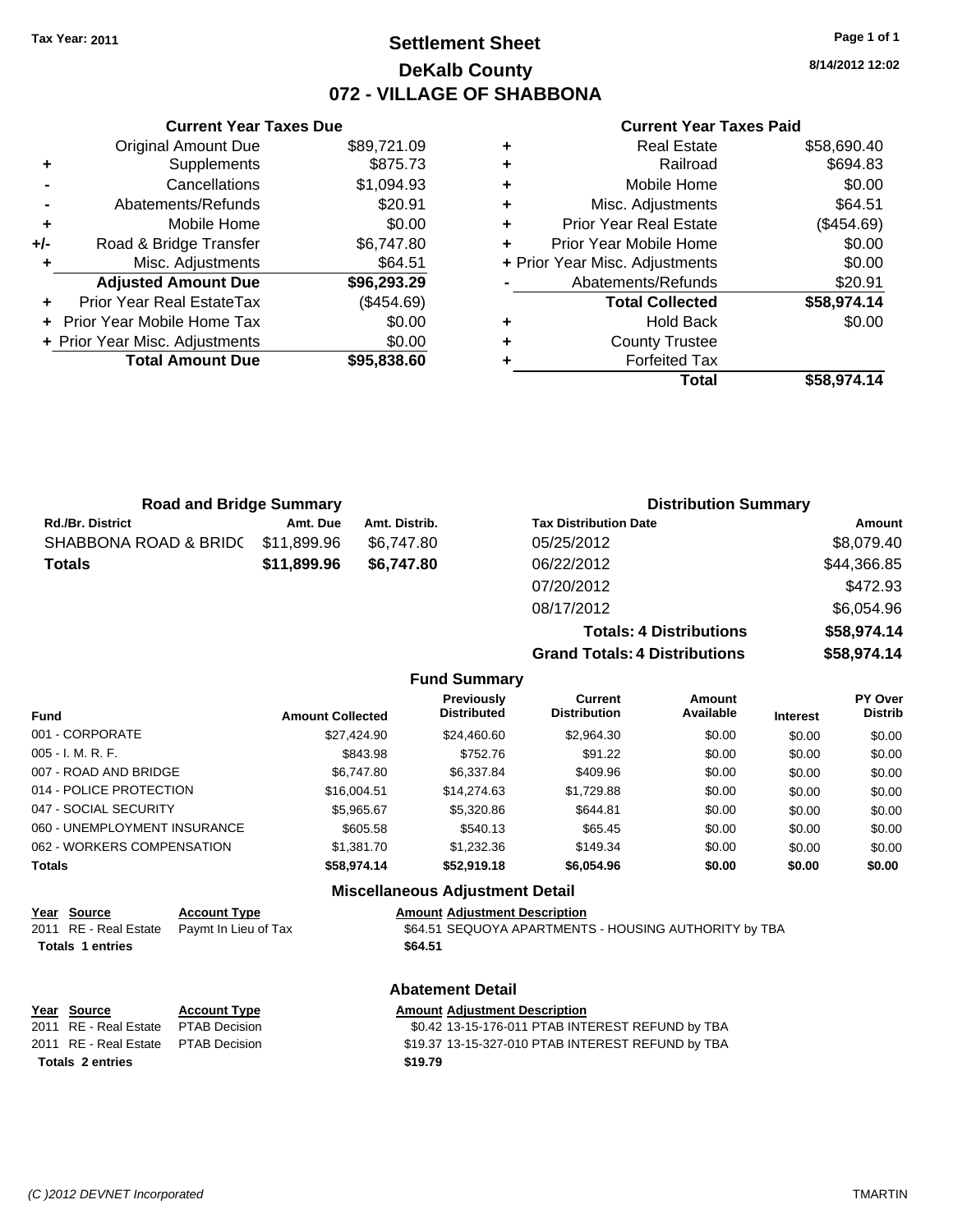# **Settlement Sheet Tax Year: 2011 Page 1 of 1 DeKalb County 073 - FLEWELLIN MEMORIAL LIBRARY**

**8/14/2012 12:02**

## **Current Year Taxes Paid**

| <b>Current Year Taxes Due</b>  |             |  |  |  |
|--------------------------------|-------------|--|--|--|
| <b>Original Amount Due</b>     | \$24,101.19 |  |  |  |
| Supplements                    | \$194.90    |  |  |  |
| Cancellations                  | \$252.23    |  |  |  |
| Abatements/Refunds             | \$5.31      |  |  |  |
| Mobile Home                    | \$0.00      |  |  |  |
| Road & Bridge Transfer         | \$0.00      |  |  |  |
| Misc. Adjustments              | \$17.33     |  |  |  |
| <b>Adjusted Amount Due</b>     | \$24,055.88 |  |  |  |
| Prior Year Real EstateTax      | (\$112.75)  |  |  |  |
| Prior Year Mobile Home Tax     | \$0.00      |  |  |  |
| + Prior Year Misc. Adjustments | \$0.00      |  |  |  |
| <b>Total Amount Due</b>        | \$23.943.13 |  |  |  |
|                                |             |  |  |  |

|   | Total                          | \$14,029.31 |
|---|--------------------------------|-------------|
| ٠ | <b>Forfeited Tax</b>           |             |
| ٠ | <b>County Trustee</b>          |             |
| ٠ | <b>Hold Back</b>               | \$0.00      |
|   | <b>Total Collected</b>         | \$14,029.31 |
|   | Abatements/Refunds             | \$5.31      |
|   | + Prior Year Misc. Adjustments | \$0.00      |
| ٠ | Prior Year Mobile Home         | \$0.00      |
| ÷ | <b>Prior Year Real Estate</b>  | (\$112.75)  |
| ٠ | Misc. Adjustments              | \$17.33     |
| ٠ | Mobile Home                    | \$0.00      |
| ٠ | Railroad                       | \$164.72    |
| ٠ | <b>Real Estate</b>             | \$13,965.32 |
|   |                                |             |

|                                                                 |                                             | <b>Distribution Summary</b>                      |                                                       |                                |                 |                                  |
|-----------------------------------------------------------------|---------------------------------------------|--------------------------------------------------|-------------------------------------------------------|--------------------------------|-----------------|----------------------------------|
|                                                                 |                                             |                                                  | <b>Tax Distribution Date</b>                          |                                |                 | Amount                           |
|                                                                 |                                             |                                                  | 05/25/2012                                            |                                |                 | \$1,938.97                       |
|                                                                 |                                             |                                                  | 06/22/2012                                            |                                |                 | \$10,480.85                      |
|                                                                 |                                             |                                                  | 07/20/2012                                            |                                |                 | \$93.15                          |
|                                                                 |                                             |                                                  | 08/17/2012                                            |                                |                 | \$1,516.34                       |
|                                                                 |                                             |                                                  |                                                       | <b>Totals: 4 Distributions</b> |                 | \$14,029.31                      |
|                                                                 |                                             |                                                  | <b>Grand Totals: 4 Distributions</b>                  |                                |                 | \$14,029.31                      |
|                                                                 |                                             | <b>Fund Summary</b>                              |                                                       |                                |                 |                                  |
| Fund                                                            | <b>Amount Collected</b>                     | <b>Previously</b><br><b>Distributed</b>          | <b>Current</b><br><b>Distribution</b>                 | Amount<br>Available            | <b>Interest</b> | <b>PY Over</b><br><b>Distrib</b> |
| 001 - CORPORATE                                                 | \$14,029.31                                 | \$12,512.97                                      | \$1,516.34                                            | \$0.00                         | \$0.00          | \$0.00                           |
| Totals                                                          | \$14,029.31                                 | \$12,512.97                                      | \$1,516.34                                            | \$0.00                         | \$0.00          | \$0.00                           |
|                                                                 |                                             | <b>Miscellaneous Adjustment Detail</b>           |                                                       |                                |                 |                                  |
| Year Source<br>2011 RE - Real Estate<br><b>Totals 1 entries</b> | <b>Account Type</b><br>Paymt In Lieu of Tax | <b>Amount Adjustment Description</b><br>\$17.33  | \$17.33 SEQUOYA APARTMENTS - HOUSING AUTHORITY by TBA |                                |                 |                                  |
|                                                                 |                                             | <b>Abatement Detail</b>                          |                                                       |                                |                 |                                  |
| Year Source                                                     | <b>Account Type</b>                         | <b>Amount Adjustment Description</b>             |                                                       |                                |                 |                                  |
| 2011 RE - Real Estate                                           | <b>PTAB Decision</b>                        | \$0.11 13-15-176-011 PTAB INTEREST REFUND by TBA |                                                       |                                |                 |                                  |

**Totals \$5.31 2 entries**

2011 RE - Real Estate \$5.20 13-15-327-010 PTAB INTEREST REFUND by TBA PTAB Decision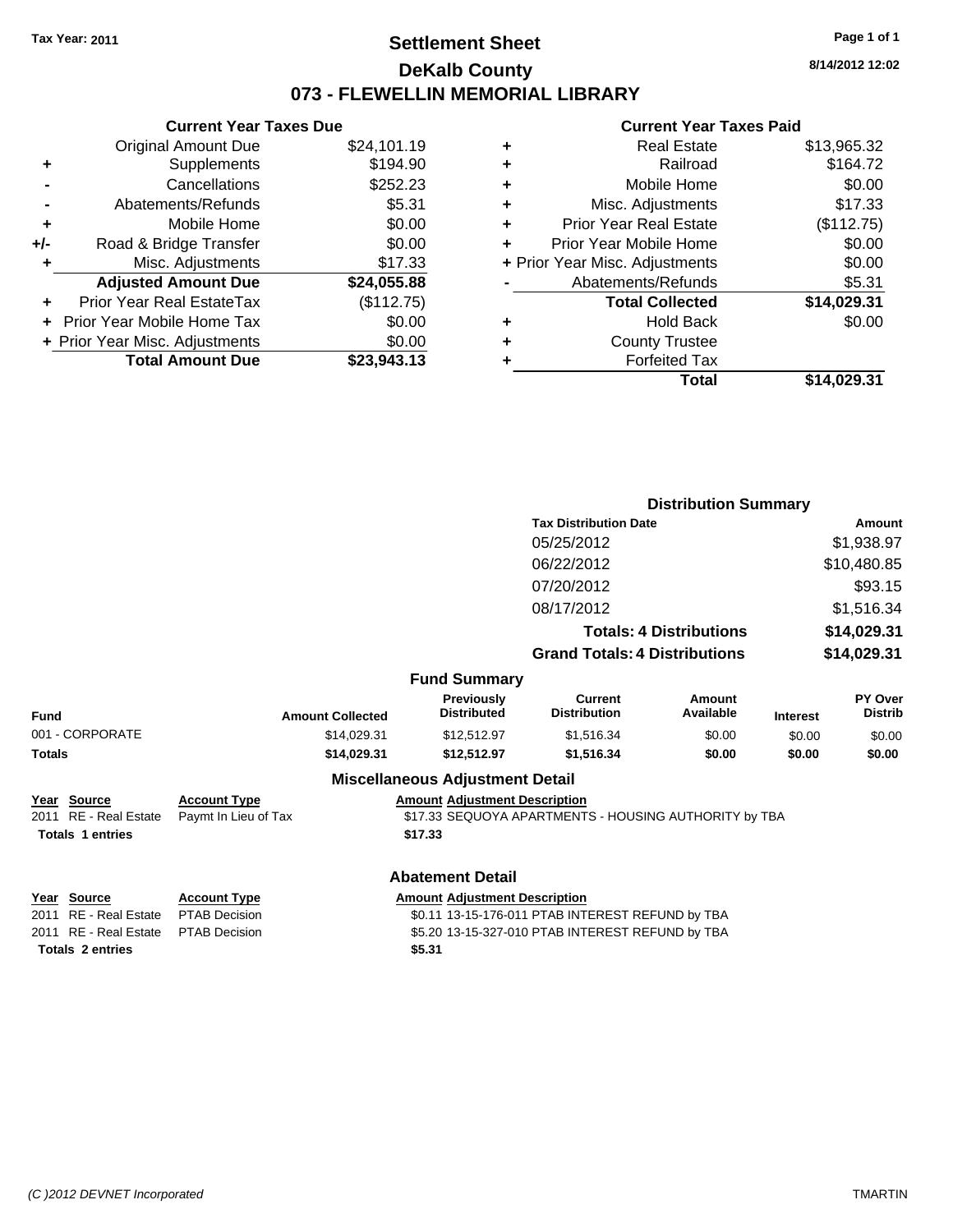# **Settlement Sheet Tax Year: 2011 Page 1 of 1 DeKalb County 074 - VILLAGE OF SOMONAUK**

**8/14/2012 12:02**

### **Current Year Taxes Paid**

|   | <b>Real Estate</b>             | \$241,322.53 |
|---|--------------------------------|--------------|
| ٠ | Railroad                       | \$1,356.31   |
| ٠ | Mobile Home                    | \$0.00       |
| ٠ | Misc. Adjustments              | \$0.00       |
| ٠ | <b>Prior Year Real Estate</b>  | \$0.00       |
| ٠ | Prior Year Mobile Home         | \$0.00       |
|   | + Prior Year Misc. Adjustments | \$0.00       |
|   | Abatements/Refunds             | \$0.00       |
|   | <b>Total Collected</b>         | \$242,678.84 |
| ٠ | Hold Back                      | \$0.00       |
| ٠ | <b>County Trustee</b>          |              |
| ٠ | <b>Forfeited Tax</b>           |              |
|   | Total                          | \$242.678.84 |

**Totals: 4 Distributions \$242,678.84**

| \$360,760.72<br>\$2,931.24 |
|----------------------------|
|                            |
|                            |
| \$3,282.75                 |
| \$0.00                     |
| \$0.00                     |
| \$31,366.37                |
| \$0.00                     |
| \$391,775.58               |
| \$0.00                     |
| \$0.00                     |
| \$0.00                     |
| \$391.775.58               |
|                            |

| <b>Road and Bridge Summary</b> |             |               | <b>Distribution Summary</b>  |              |  |
|--------------------------------|-------------|---------------|------------------------------|--------------|--|
| <b>Rd./Br. District</b>        | Amt. Due    | Amt. Distrib. | <b>Tax Distribution Date</b> | Amount       |  |
| SOMONAUK ROAD & BRID           | \$52,710.02 | \$31,366.37   | 05/25/2012                   | \$45,149.11  |  |
| <b>Totals</b>                  | \$52,710.02 | \$31,366.37   | 06/22/2012                   | \$173,622.47 |  |
|                                |             |               | 07/20/2012                   | \$6,212.40   |  |
|                                |             |               | 08/17/2012                   | \$17,694.86  |  |

### **Grand Totals: 4 Distributions \$242,678.84 Fund Summary**

| <b>Amount Collected</b> | <b>Previously</b><br><b>Distributed</b> | <b>Current</b><br><b>Distribution</b> | Amount<br>Available | <b>Interest</b> | PY Over<br><b>Distrib</b> |
|-------------------------|-----------------------------------------|---------------------------------------|---------------------|-----------------|---------------------------|
| \$61.919.03             | \$57.317.34                             | \$4,601.69                            | \$0.00              | \$0.00          | \$0.00                    |
| \$76.116.64             | \$70.459.84                             | \$5,656.80                            | \$0.00              | \$0.00          | \$0.00                    |
| \$31,366.37             | \$29.375.74                             | \$1,990.63                            | \$0.00              | \$0.00          | \$0.00                    |
| \$13.739.97             | \$12.718.85                             | \$1.021.12                            | \$0.00              | \$0.00          | \$0.00                    |
| \$8,397.13              | \$7.773.08                              | \$624.05                              | \$0.00              | \$0.00          | \$0.00                    |
| \$11.195.53             | \$10.363.51                             | \$832.02                              | \$0.00              | \$0.00          | \$0.00                    |
| \$21,879.50             | \$20.253.47                             | \$1,626.03                            | \$0.00              | \$0.00          | \$0.00                    |
| \$18.064.67             | \$16.722.15                             | \$1,342.52                            | \$0.00              | \$0.00          | \$0.00                    |
| \$242,678.84            | \$224,983.98                            | \$17,694.86                           | \$0.00              | \$0.00          | \$0.00                    |
|                         |                                         |                                       |                     |                 |                           |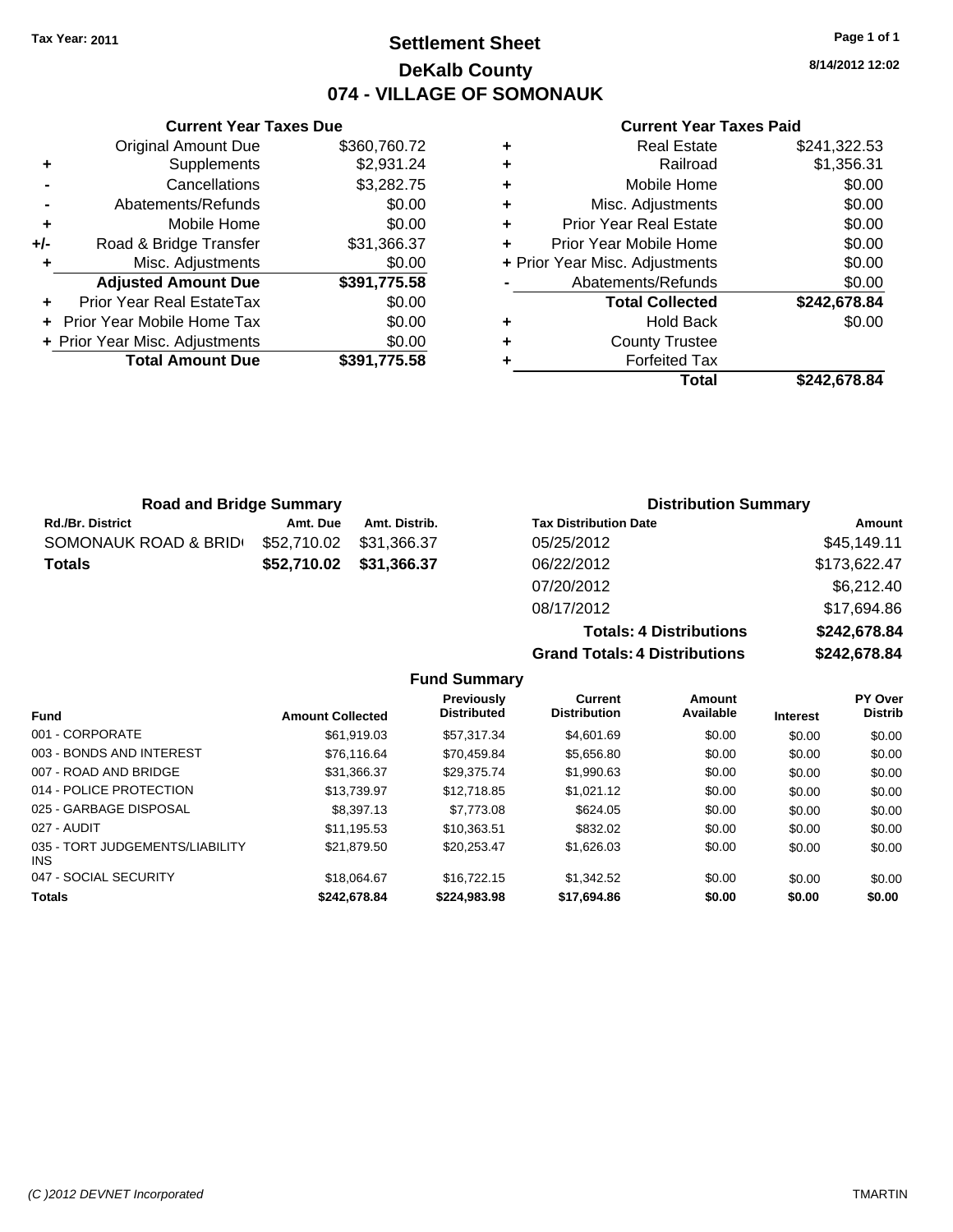# **Settlement Sheet Tax Year: 2011 Page 1 of 1 DeKalb County 075 - SOMONAUK LIBRARY**

**8/14/2012 12:02**

|                                          | <b>Current Year Taxes Due</b>               |              |  |  |  |  |
|------------------------------------------|---------------------------------------------|--------------|--|--|--|--|
|                                          | <b>Original Amount Due</b>                  | \$137,144.17 |  |  |  |  |
| ٠                                        | Supplements                                 | \$1,018.46   |  |  |  |  |
|                                          | Cancellations                               | \$1,184.79   |  |  |  |  |
|                                          | Abatements/Refunds                          | \$0.00       |  |  |  |  |
| ٠                                        | Mobile Home                                 | \$0.00       |  |  |  |  |
| +/-                                      | Road & Bridge Transfer                      | \$0.00       |  |  |  |  |
|                                          | Misc. Adjustments                           | \$17.74      |  |  |  |  |
|                                          | <b>Adjusted Amount Due</b>                  | \$136,995.58 |  |  |  |  |
| ÷                                        | Prior Year Real EstateTax                   | \$0.00       |  |  |  |  |
|                                          | \$0.00<br><b>Prior Year Mobile Home Tax</b> |              |  |  |  |  |
| \$0.00<br>+ Prior Year Misc. Adjustments |                                             |              |  |  |  |  |
|                                          | <b>Total Amount Due</b>                     | \$136,995.58 |  |  |  |  |
|                                          |                                             |              |  |  |  |  |

|   | <b>Current Year Taxes Paid</b> |             |  |  |  |  |
|---|--------------------------------|-------------|--|--|--|--|
| ٠ | <b>Real Estate</b>             | \$80,234.57 |  |  |  |  |
| ٠ | Railroad                       | \$500.98    |  |  |  |  |
| ٠ | Mobile Home                    | \$0.00      |  |  |  |  |
| ٠ | Misc. Adjustments              | \$17.74     |  |  |  |  |
| ٠ | <b>Prior Year Real Estate</b>  | \$0.00      |  |  |  |  |
| ÷ | Prior Year Mobile Home         | \$0.00      |  |  |  |  |
|   | + Prior Year Misc. Adjustments | \$0.00      |  |  |  |  |
|   | Abatements/Refunds             | \$0.00      |  |  |  |  |
|   | <b>Total Collected</b>         | \$80,753.29 |  |  |  |  |
|   | <b>Hold Back</b>               | \$0.00      |  |  |  |  |
| ٠ | <b>County Trustee</b>          |             |  |  |  |  |
|   | <b>Forfeited Tax</b>           |             |  |  |  |  |
|   | Total                          | \$80,753.29 |  |  |  |  |

### **Distribution Summary Tax Distribution Date Amount** 05/25/2012 \$15,027.37 06/22/2012 \$58,112.03 07/20/2012 \$2,011.01

| 08/17/2012                           | \$5,602.88  |
|--------------------------------------|-------------|
| <b>Totals: 4 Distributions</b>       | \$80,753.29 |
| <b>Grand Totals: 4 Distributions</b> | \$80,753.29 |

**Fund Summary**

| <b>Fund</b>                             | <b>Amount Collected</b> | <b>Previously</b><br><b>Distributed</b> | Current<br><b>Distribution</b> | Amount<br>Available | <b>Interest</b> | PY Over<br><b>Distrib</b> |
|-----------------------------------------|-------------------------|-----------------------------------------|--------------------------------|---------------------|-----------------|---------------------------|
| 001 - CORPORATE                         | \$37,293,65             | \$34,706.12                             | \$2,587.53                     | \$0.00              | \$0.00          | \$0.00                    |
| 003 - BONDS AND INTEREST                | \$32,092.49             | \$29,865.83                             | \$2,226.66                     | \$0.00              | \$0.00          | \$0.00                    |
| 004 - OPERATIONS & MAINTENANCE          | \$4.972.48              | \$4.627.47                              | \$345.01                       | \$0.00              | \$0.00          | \$0.00                    |
| $005 - I. M. R. F.$                     | \$1,924.35              | \$1,790.83                              | \$133.52                       | \$0.00              | \$0.00          | \$0.00                    |
| 027 - AUDIT                             | \$566.88                | \$527.55                                | \$39.33                        | \$0.00              | \$0.00          | \$0.00                    |
| 035 - TORT JUDGEMENTS/LIABILITY<br>INS. | \$1,867.17              | \$1,737.62                              | \$129.55                       | \$0.00              | \$0.00          | \$0.00                    |
| 047 - SOCIAL SECURITY                   | \$2,036.27              | \$1,894.99                              | \$141.28                       | \$0.00              | \$0.00          | \$0.00                    |
| <b>Totals</b>                           | \$80,753.29             | \$75,150.41                             | \$5,602.88                     | \$0.00              | \$0.00          | \$0.00                    |

| <b>Miscellaneous Adjustment Detail</b> |  |  |
|----------------------------------------|--|--|
|----------------------------------------|--|--|

| Year Source             | <b>Account Type</b>                      | <b>Amount Adiustment Description</b>             |
|-------------------------|------------------------------------------|--------------------------------------------------|
|                         | 2011 RE - Real Estate Back Tax Collected | \$17.74 SHISSLER REDEMPTION 18-10-203-008 by TBA |
| <b>Totals 1 entries</b> |                                          | \$17.74                                          |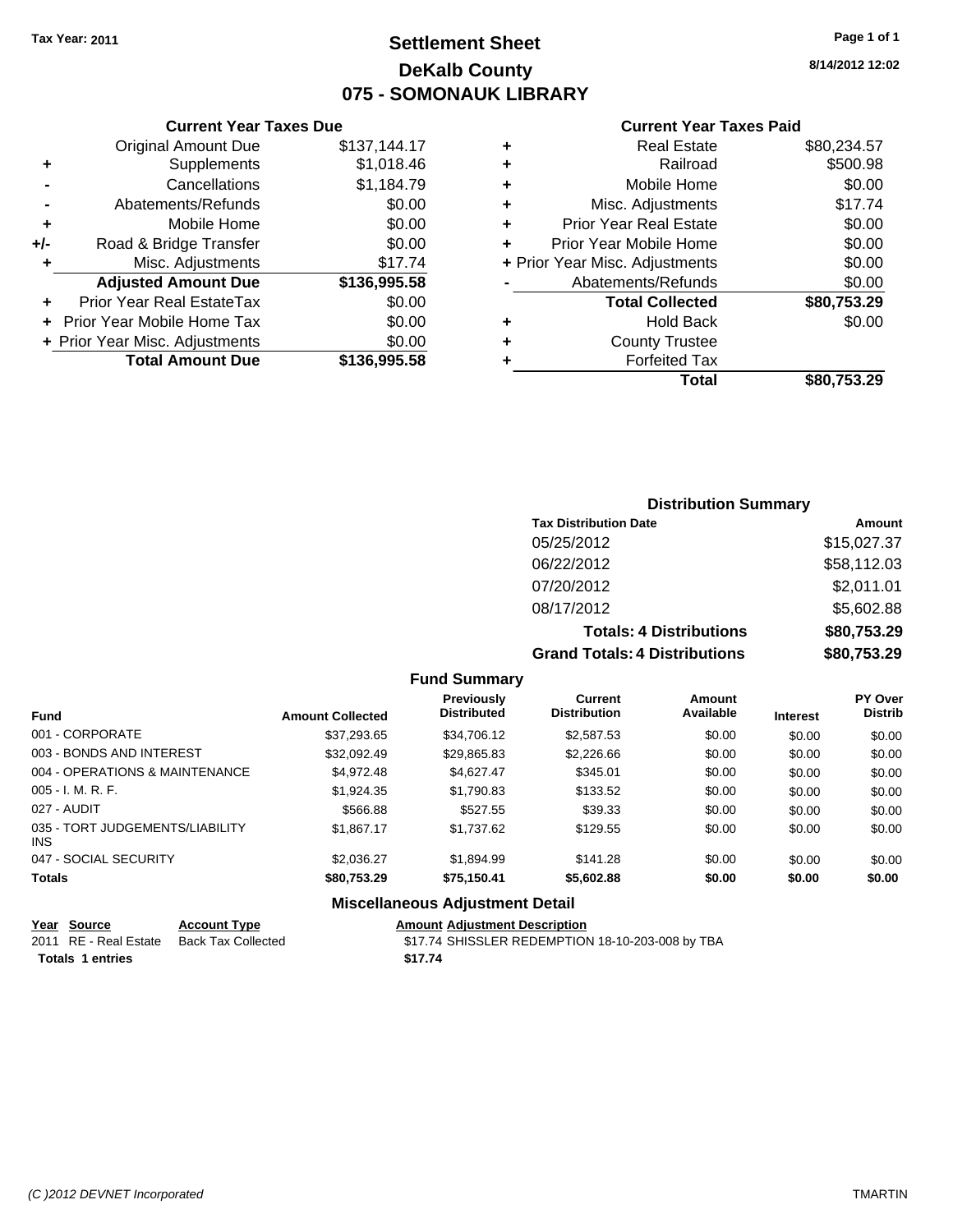**Current Year Taxes Due** Original Amount Due \$2,626,324.87

**Adjusted Amount Due \$2,644,382.97**

**Total Amount Due \$2,643,653.20**

**+** Supplements \$14,125.64 **-** Cancellations \$21,693.31 **-** Abatements/Refunds \$19.40 **+** Mobile Home \$0.00 **+/-** Road & Bridge Transfer \$24,936.86 **+** Misc. Adjustments \$708.31

**+** Prior Year Real EstateTax (\$729.77) **+** Prior Year Mobile Home Tax \$0.00 **+ Prior Year Misc. Adjustments**  $$0.00$ 

## **Settlement Sheet Tax Year: 2011 Page 1 of 1 DeKalb County 076 - CITY OF SYCAMORE**

**8/14/2012 12:02**

#### **Current Year Taxes Paid**

| ٠ | <b>Real Estate</b>             | \$1,495,091.81 |
|---|--------------------------------|----------------|
| ٠ | Railroad                       | \$0.16         |
| ÷ | Mobile Home                    | \$0.00         |
| ÷ | Misc. Adjustments              | \$708.31       |
| ÷ | <b>Prior Year Real Estate</b>  | (\$729.77)     |
| ÷ | Prior Year Mobile Home         | \$0.00         |
|   | + Prior Year Misc. Adjustments | \$0.00         |
|   | Abatements/Refunds             | \$19.40        |
|   | <b>Total Collected</b>         | \$1,495,051.11 |
| ٠ | <b>Hold Back</b>               | \$0.00         |
| ٠ | <b>County Trustee</b>          |                |
|   | <b>Forfeited Tax</b>           |                |
|   | Total                          | \$1,495,051.11 |
|   |                                |                |

| <b>Road and Bridge Summary</b>   |             |               | <b>Distribution Summary</b>  |                |
|----------------------------------|-------------|---------------|------------------------------|----------------|
| <b>Rd./Br. District</b>          | Amt. Due    | Amt. Distrib. | <b>Tax Distribution Date</b> | Amount         |
| <b>CORTLAND ROAD &amp; BRIDG</b> | \$18,315.47 | \$10.409.93   | 05/25/2012                   | \$222,038.27   |
| DEKALB ROAD & BRIDGE             | \$14,782.50 | \$8.224.39    | 06/22/2012                   | \$1,126,841.62 |
| SYCAMORE ROAD & BRID(            | \$11,189.35 | \$6,302.54    | 07/20/2012                   | \$24,643.11    |
| <b>Totals</b>                    | \$44,287.32 | \$24,936.86   | 08/17/2012                   | \$121,528.11   |

#### **Totals: 4 Distributions \$1,495,051.11 Grand Totals: 4 Distributions \$1,495,051.11 Fund Summary**

|                              |                         | I UIIU VUIIIIIUI Y                      |                                       |                     |                 |                                  |
|------------------------------|-------------------------|-----------------------------------------|---------------------------------------|---------------------|-----------------|----------------------------------|
| <b>Fund</b>                  | <b>Amount Collected</b> | <b>Previously</b><br><b>Distributed</b> | <b>Current</b><br><b>Distribution</b> | Amount<br>Available | <b>Interest</b> | <b>PY Over</b><br><b>Distrib</b> |
| 001 - CORPORATE              | \$701.010.76            | \$644,049.16                            | \$56,961,60                           | \$0.00              | \$0.00          | \$0.00                           |
| 003 - BONDS AND INTEREST     | \$87,655.56             | \$80,532.98                             | \$7,122.58                            | \$0.00              | \$0.00          | \$0.00                           |
| 005 - I. M. R. F.            | \$87.379.17             | \$80,279.05                             | \$7,100.12                            | \$0.00              | \$0.00          | \$0.00                           |
| 007 - ROAD AND BRIDGE        | \$24.936.86             | \$22.864.94                             | \$2,071.92                            | \$0.00              | \$0.00          | \$0.00                           |
| 013 - FIREFIGHTER'S PENSION  | \$290.299.06            | \$266,710.40                            | \$23,588.66                           | \$0.00              | \$0.00          | \$0.00                           |
| 015 - POLICE PENSION         | \$191.195.71            | \$175,659.84                            | \$15,535.87                           | \$0.00              | \$0.00          | \$0.00                           |
| 047 - SOCIAL SECURITY        | \$52,206.70             | \$47.964.57                             | \$4,242.13                            | \$0.00              | \$0.00          | \$0.00                           |
| 048 - SCHOOL CROSSING GUARDS | \$11.194.90             | \$10.285.24                             | \$909.66                              | \$0.00              | \$0.00          | \$0.00                           |
| 143 - MEDICARE               | \$49.172.39             | \$45.176.82                             | \$3.995.57                            | \$0.00              | \$0.00          | \$0.00                           |
| Totals                       | \$1,495,051.11          | \$1.373.523.00                          | \$121.528.11                          | \$0.00              | \$0.00          | \$0.00                           |
|                              |                         |                                         |                                       |                     |                 |                                  |

#### **Miscellaneous Adjustment Detail**

| Year Source             | <b>Account Type</b>                        | <b>Amount Adiustment Description</b>               |
|-------------------------|--------------------------------------------|----------------------------------------------------|
|                         | 2011 RE - Real Estate Paymt In Lieu of Tax | \$708.31 SYCAMORE UNITS - HOUSING AUTHORITY by TBA |
| <b>Totals 1 entries</b> |                                            | \$708.31                                           |

#### **Abatement Detail**

| Year Source                          | <b>Account Type</b> | <b>Amount Adiustment Description</b>             |
|--------------------------------------|---------------------|--------------------------------------------------|
| 2011 RE - Real Estate                | PTAB Decision       | \$9.95 09-05-105-007 PTAB INTEREST REFUND by TBA |
| 2011 RE - Real Estate  PTAB Decision |                     | \$9.19 09-05-105-006 PTAB INTEREST REFUND by TBA |
| <b>Totals 2 entries</b>              |                     | \$19.14                                          |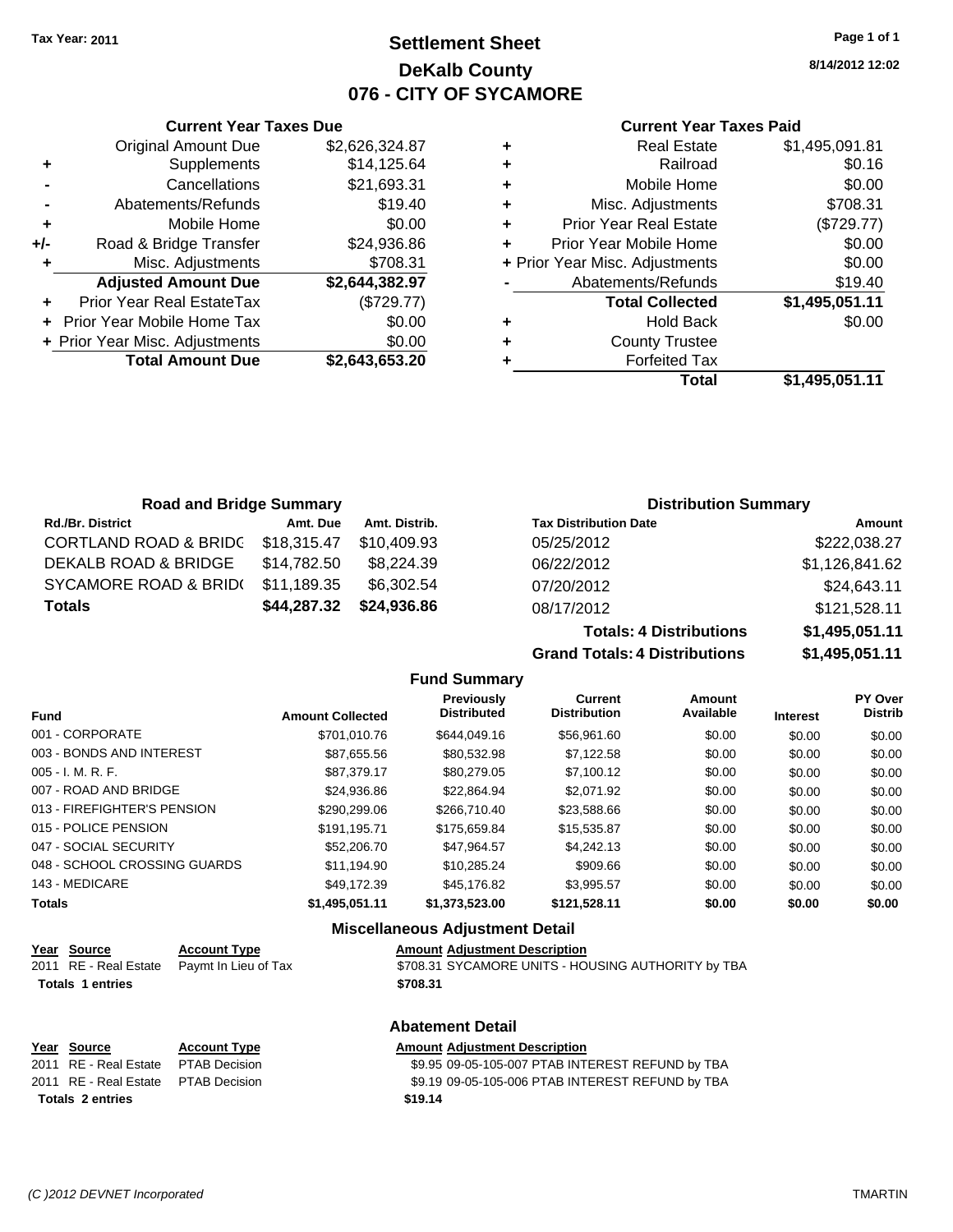## **Settlement Sheet Tax Year: 2011 Page 1 of 1 DeKalb County 077 - SYCAMORE LIBRARY**

**8/14/2012 12:02**

#### **Current Year Taxes Paid**

| Curre                   |   |              | <b>Current Year Taxes Due</b>  |     |
|-------------------------|---|--------------|--------------------------------|-----|
| Rea                     | ٠ | \$915,373.81 | <b>Original Amount Due</b>     |     |
|                         | ٠ | \$4,565.92   | Supplements                    | ٠   |
| Mobil                   | ٠ | \$7,196.17   | Cancellations                  |     |
| Misc. Adju              | ٠ | \$6.67       | Abatements/Refunds             |     |
| <b>Prior Year Rea</b>   | ٠ | \$0.00       | Mobile Home                    | ٠   |
| Prior Year Mobil        | ٠ | \$0.00       | Road & Bridge Transfer         | +/- |
| + Prior Year Misc. Adju |   | \$246.87     | Misc. Adjustments              | ٠   |
| Abatements/             |   | \$912,983.76 | <b>Adjusted Amount Due</b>     |     |
| <b>Total Co</b>         |   | (\$235.09)   | Prior Year Real EstateTax      |     |
| Hc                      | ٠ | \$0.00       | + Prior Year Mobile Home Tax   |     |
| County                  | ٠ | \$0.00       | + Prior Year Misc. Adjustments |     |
| Forfe                   |   | \$912,748.67 | <b>Total Amount Due</b>        |     |
|                         |   |              |                                |     |

|   | Total                          | \$512,405.58 |
|---|--------------------------------|--------------|
|   | <b>Forfeited Tax</b>           |              |
| ٠ | <b>County Trustee</b>          |              |
|   | <b>Hold Back</b>               | \$0.00       |
|   | <b>Total Collected</b>         | \$512,405.58 |
|   | Abatements/Refunds             | \$6.67       |
|   | + Prior Year Misc. Adjustments | \$0.00       |
| ÷ | Prior Year Mobile Home         | \$0.00       |
| ٠ | <b>Prior Year Real Estate</b>  | (\$235.09)   |
| ٠ | Misc. Adjustments              | \$246.87     |
| ٠ | Mobile Home                    | \$0.00       |
|   | Railroad                       | \$0.06       |
| ٠ | <b>Real Estate</b>             | \$512,400.41 |

#### **Distribution Summary Tax Distribution Date Amount** 05/25/2012 \$76,027.94 06/22/2012 \$386,266.85 07/20/2012 \$8,475.64 08/17/2012 \$41,635.15 **Totals: 4 Distributions \$512,405.58 Grand Totals: 4 Distributions \$512,405.58 Fund Summary Fund Interest Amount Collected Distributed PY Over Distrib Amount Available Current Distribution Previously**

| <b>Miscellaneous Adjustment Detail</b><br>$V_{max}$ $C_{min}$<br>Americal Adjustment Description<br>$A$ continued $T_{t}$ |  |              |              |             |        |        |        |
|---------------------------------------------------------------------------------------------------------------------------|--|--------------|--------------|-------------|--------|--------|--------|
|                                                                                                                           |  |              |              |             |        |        |        |
| Totals                                                                                                                    |  | \$512,405.58 | \$470,770.43 | \$41.635.15 | \$0.00 | \$0.00 | \$0.00 |
| 047 - SOCIAL SECURITY                                                                                                     |  | \$0.00       | \$0.00       | \$0.00      | \$0.00 | \$0.00 | \$0.00 |
| 027 - AUDIT                                                                                                               |  | \$0.00       | \$0.00       | \$0.00      | \$0.00 | \$0.00 | \$0.00 |
| 016 - LIBRARY (township, municipalities)                                                                                  |  | \$512,405.58 | \$470,770.43 | \$41.635.15 | \$0.00 | \$0.00 | \$0.00 |
| 005 - I. M. R. F.                                                                                                         |  | \$0.00       | \$0.00       | \$0.00      | \$0.00 | \$0.00 | \$0.00 |
|                                                                                                                           |  |              |              |             |        |        |        |

| Year Source                         | <b>Account Type</b>  | <b>Amount Adjustment Description</b>               |
|-------------------------------------|----------------------|----------------------------------------------------|
| 2011 RE - Real Estate               | Paymt In Lieu of Tax | \$246.87 SYCAMORE UNITS - HOUSING AUTHORITY by TBA |
| <b>Totals 1 entries</b>             |                      | \$246.87                                           |
|                                     |                      | <b>Abatement Detail</b>                            |
| Year Source                         | <b>Account Type</b>  | <b>Amount Adjustment Description</b>               |
| 2011 RE - Real Estate PTAB Decision |                      | \$3.47 09-05-105-007 PTAB INTEREST REFUND by TBA   |
|                                     |                      |                                                    |

**Totals \$6.67 2 entries**

2011 RE - Real Estate \$3.20 09-05-105-006 PTAB INTEREST REFUND by TBA PTAB Decision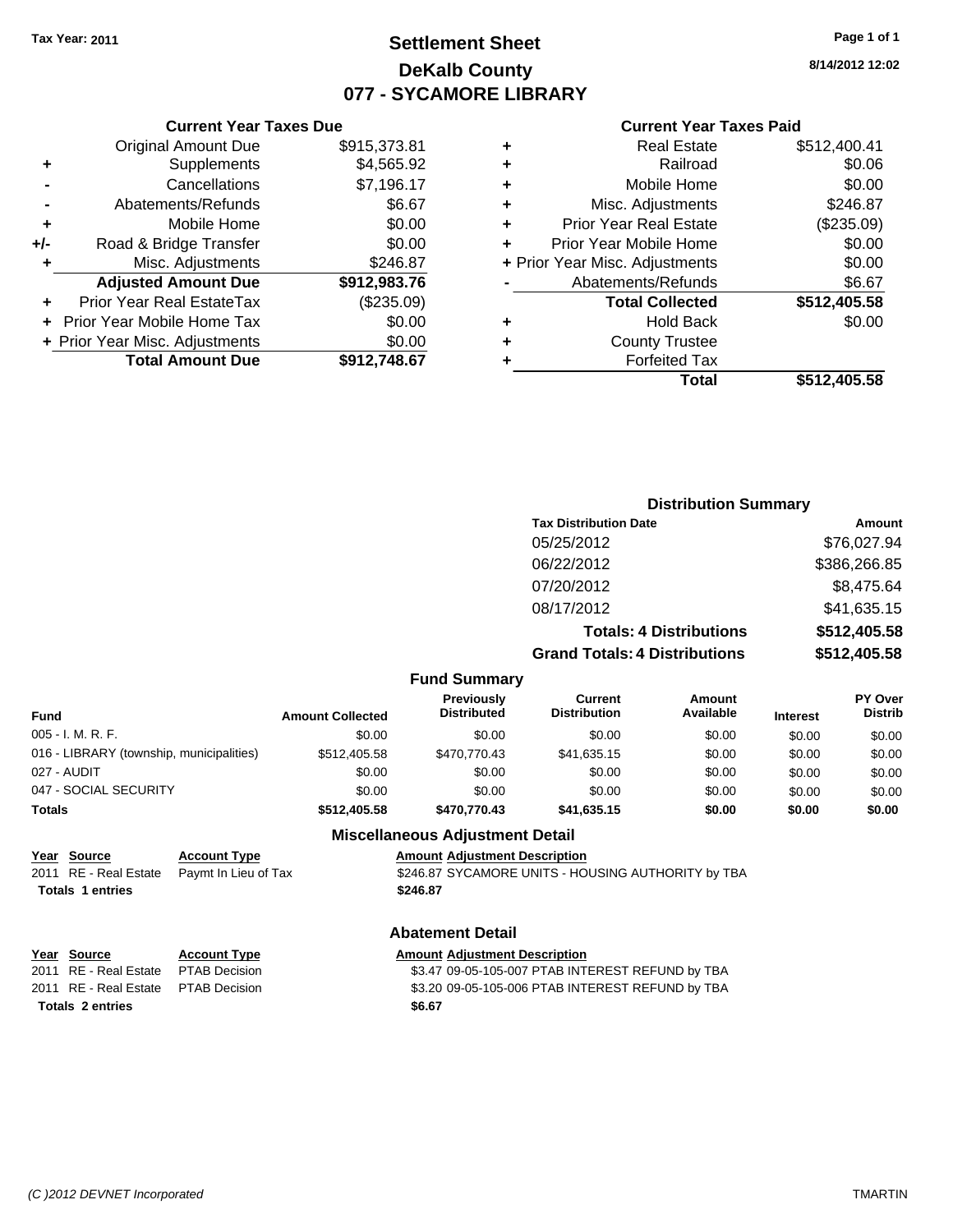**Current Year Taxes Due** Original Amount Due \$163,931.05

**Adjusted Amount Due \$184,438.99**

**Total Amount Due \$184,288.96**

**+** Supplements \$167.73 **-** Cancellations \$197.71 **-** Abatements/Refunds \$11.01 **+** Mobile Home \$0.00 **+/-** Road & Bridge Transfer \$20,548.93 **+** Misc. Adjustments \$0.00

**+** Prior Year Real EstateTax (\$150.03) **+** Prior Year Mobile Home Tax \$0.00 **+ Prior Year Misc. Adjustments**  $$0.00$ 

## **Settlement Sheet Tax Year: 2011 Page 1 of 1 DeKalb County 078 - VILLAGE OF WATERMAN**

**8/14/2012 12:02**

|   | Total                          | \$114.924.36 |
|---|--------------------------------|--------------|
|   | <b>Forfeited Tax</b>           |              |
| ٠ | <b>County Trustee</b>          |              |
| ٠ | <b>Hold Back</b>               | \$0.00       |
|   | <b>Total Collected</b>         | \$114,924.36 |
|   | Abatements/Refunds             | \$11.01      |
|   | + Prior Year Misc. Adjustments | \$0.00       |
| ٠ | Prior Year Mobile Home         | \$0.00       |
| ٠ | Prior Year Real Estate         | (\$150.03)   |
| ٠ | Misc. Adjustments              | \$0.00       |
| ٠ | Mobile Home                    | \$0.00       |
| ٠ | Railroad                       | \$518.31     |
| ÷ | <b>Real Estate</b>             | \$114,567.09 |
|   |                                |              |

| <b>Road and Bridge Summary</b>   |             |                         | <b>Distribution Summary</b>  |             |  |
|----------------------------------|-------------|-------------------------|------------------------------|-------------|--|
| <b>Rd./Br. District</b>          | Amt. Due    | Amt. Distrib.           | <b>Tax Distribution Date</b> | Amount      |  |
| <b>CLINTON ROAD &amp; BRIDGE</b> | \$35,612.74 | \$20.548.93             | 05/25/2012                   | \$16,094.60 |  |
| <b>Totals</b>                    |             | \$35,612.74 \$20,548.93 | 06/22/2012                   | \$86,767.83 |  |
|                                  |             |                         | 07/20/2012                   | \$1,935.81  |  |
|                                  |             |                         | 08/17/2012                   | \$10,126,12 |  |

|                     | 08/17/2012                           |               |              | \$10,126.12    |
|---------------------|--------------------------------------|---------------|--------------|----------------|
|                     | <b>Totals: 4 Distributions</b>       | \$114,924.36  |              |                |
|                     | <b>Grand Totals: 4 Distributions</b> |               | \$114,924.36 |                |
| <b>Fund Summary</b> |                                      |               |              |                |
| <b>Previously</b>   | Current                              | <b>Amount</b> |              | <b>PY Over</b> |
| Dietributod         | Dietribution                         | Availabla     | .            | Dietrik        |

| <b>Fund</b>                                   | <b>Amount Collected</b> | <b>Previously</b><br><b>Distributed</b> | Current<br><b>Distribution</b> | Amount<br>Available | <b>Interest</b> | <b>PY Over</b><br><b>Distrib</b> |
|-----------------------------------------------|-------------------------|-----------------------------------------|--------------------------------|---------------------|-----------------|----------------------------------|
| 001 - CORPORATE                               | \$52,355.91             | \$47,667.65                             | \$4,688.26                     | \$0.00              | \$0.00          | \$0.00                           |
| 007 - ROAD AND BRIDGE                         | \$20,548.93             | \$18,873,73                             | \$1,675.20                     | \$0.00              | \$0.00          | \$0.00                           |
| 014 - POLICE PROTECTION                       | \$15,520.32             | \$14,130.54                             | \$1,389.78                     | \$0.00              | \$0.00          | \$0.00                           |
| 027 - AUDIT                                   | \$7,905.92              | \$7.197.98                              | \$707.94                       | \$0.00              | \$0.00          | \$0.00                           |
| 035 - TORT JUDGEMENTS/LIABILITY<br><b>INS</b> | \$16,828.08             | \$15,321.20                             | \$1,506.88                     | \$0.00              | \$0.00          | \$0.00                           |
| 047 - SOCIAL SECURITY                         | \$1,538,22              | \$1,400.48                              | \$137.74                       | \$0.00              | \$0.00          | \$0.00                           |
| 073 - CHLORINATION OF SEWAGE                  | \$226.98                | \$206.66                                | \$20.32                        | \$0.00              | \$0.00          | \$0.00                           |
| <b>Totals</b>                                 | \$114.924.36            | \$104.798.24                            | \$10,126.12                    | \$0.00              | \$0.00          | \$0.00                           |
|                                               |                         | <b>Abatement Detail</b>                 |                                |                     |                 |                                  |

| Year Source                         | <b>Account Type</b> | <b>Amount Adjustment Description</b>             |
|-------------------------------------|---------------------|--------------------------------------------------|
| 2011 RE - Real Estate PTAB Decision |                     | \$3.68 14-15-376-004 PTAB INTEREST REFUND by TBA |
| 2011 RE - Real Estate PTAB Decision |                     | \$6.03 14-15-102-005 PTAB INTEREST REFUND by TBA |
| <b>Totals 2 entries</b>             |                     | \$9.71                                           |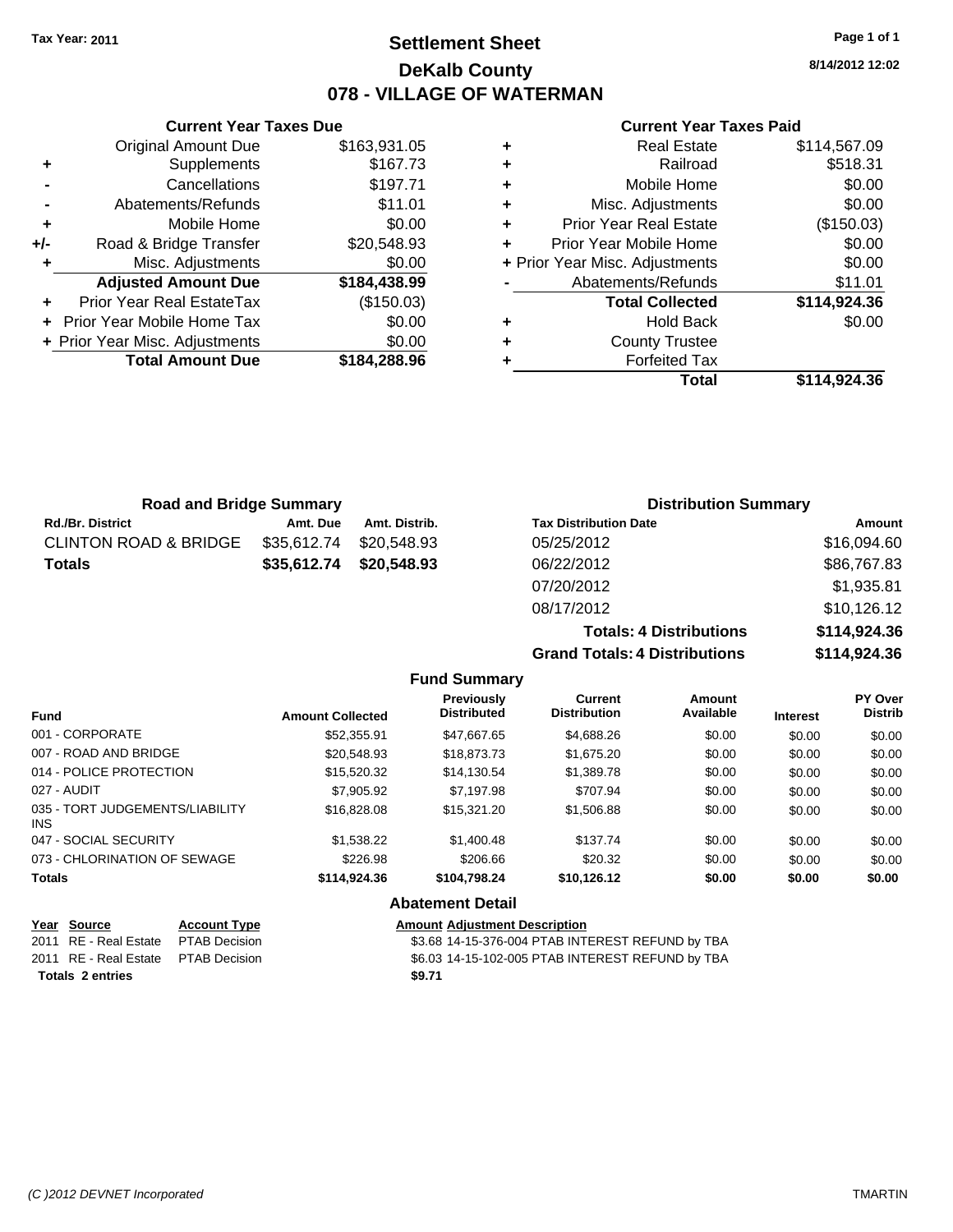## **Settlement Sheet Tax Year: 2011 Page 1 of 1 DeKalb County 079 - HINCKLEY SPEC SERV #1**

**8/14/2012 12:02**

| \$1,445.21 |
|------------|
| \$0.00     |
| \$0.00     |
| \$0.00     |
| \$0.00     |
| \$0.00     |
| \$0.00     |
| \$1,445.21 |
| \$0.00     |
| \$0.00     |
| \$0.00     |
| \$1.445.21 |
|            |

| ٠ | <b>Real Estate</b>             | \$745.80 |
|---|--------------------------------|----------|
| ٠ | Railroad                       | \$0.00   |
| ٠ | Mobile Home                    | \$0.00   |
| ٠ | Misc. Adjustments              | \$0.00   |
| ÷ | <b>Prior Year Real Estate</b>  | \$0.00   |
|   | Prior Year Mobile Home         | \$0.00   |
|   | + Prior Year Misc. Adjustments | \$0.00   |
|   | Abatements/Refunds             | \$0.00   |
|   | <b>Total Collected</b>         | \$745.80 |
| ٠ | <b>Hold Back</b>               | \$0.00   |
| ٠ | <b>County Trustee</b>          |          |
|   | <b>Forfeited Tax</b>           |          |
|   | Total                          | \$745.80 |
|   |                                |          |

|                            |                         |                                  |                                       | <b>Distribution Summary</b>    |                 |                                  |
|----------------------------|-------------------------|----------------------------------|---------------------------------------|--------------------------------|-----------------|----------------------------------|
|                            |                         |                                  | <b>Tax Distribution Date</b>          |                                |                 | Amount                           |
|                            |                         |                                  | 05/25/2012                            |                                |                 | \$48.94                          |
|                            |                         |                                  | 06/22/2012                            |                                |                 | \$645.48                         |
|                            |                         |                                  | 07/20/2012                            |                                |                 | \$29.88                          |
|                            |                         |                                  | 08/17/2012                            |                                |                 | \$21.50                          |
|                            |                         |                                  |                                       | <b>Totals: 4 Distributions</b> |                 | \$745.80                         |
|                            |                         |                                  | <b>Grand Totals: 4 Distributions</b>  |                                |                 | \$745.80                         |
|                            |                         | <b>Fund Summary</b>              |                                       |                                |                 |                                  |
| Fund                       | <b>Amount Collected</b> | Previously<br><b>Distributed</b> | <b>Current</b><br><b>Distribution</b> | Amount<br>Available            | <b>Interest</b> | <b>PY Over</b><br><b>Distrib</b> |
| 023 - SPECIAL SERVICE AREA | \$745.80                | \$724.30                         | \$21.50                               | \$0.00                         | \$0.00          | \$0.00                           |
| Totals                     | \$745.80                | \$724.30                         | \$21.50                               | \$0.00                         | \$0.00          | \$0.00                           |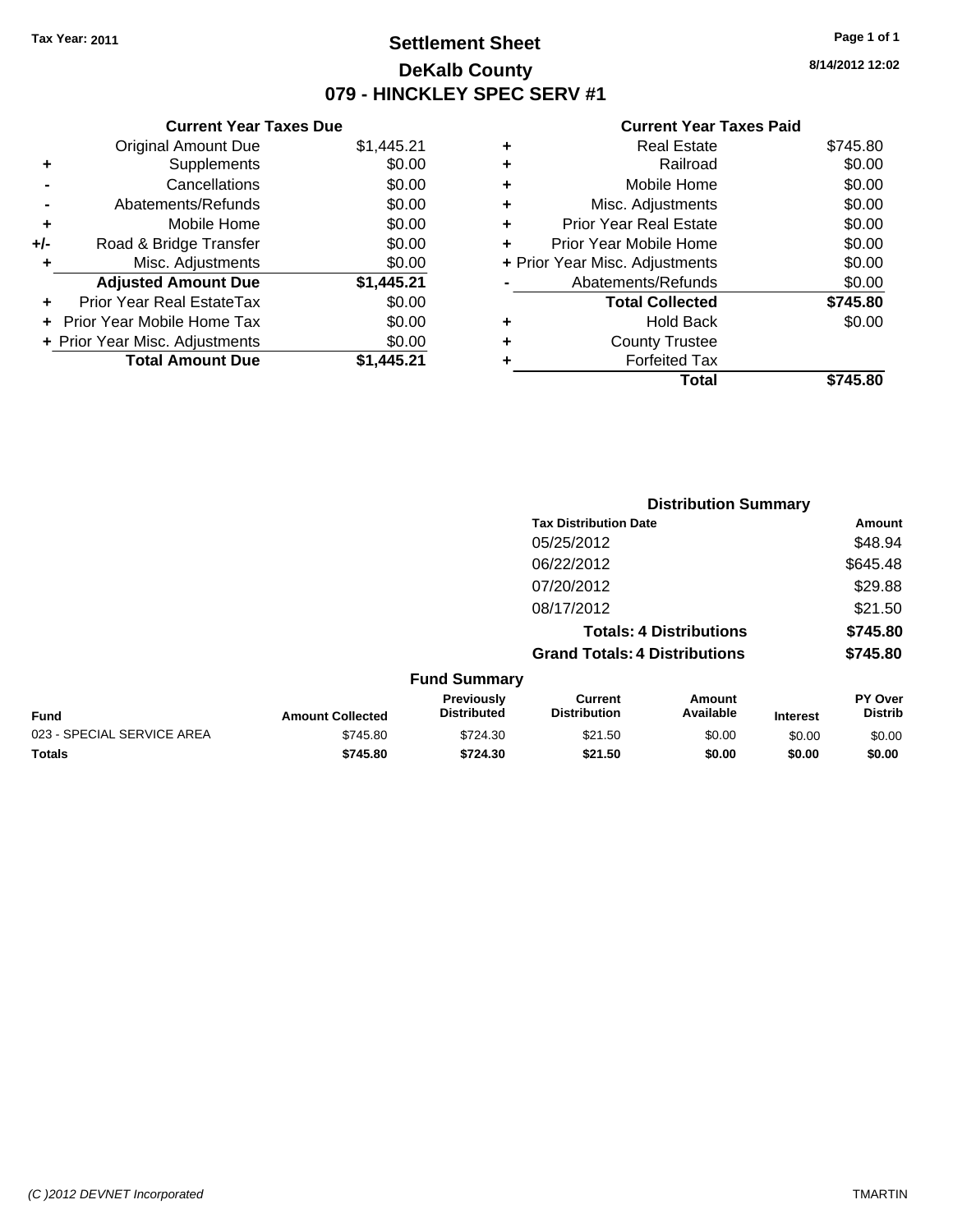## **Settlement Sheet Tax Year: 2011 Page 1 of 1 DeKalb County 080 - HINCKLEY SPEC SERV #2**

**8/14/2012 12:02**

|     | <b>Current Year Taxes Due</b>     |        |
|-----|-----------------------------------|--------|
|     | <b>Original Amount Due</b>        | \$0.00 |
| ٠   | Supplements                       | \$0.00 |
|     | Cancellations                     | \$0.00 |
|     | Abatements/Refunds                | \$0.00 |
| ٠   | Mobile Home                       | \$0.00 |
| +/- | Road & Bridge Transfer            | \$0.00 |
| ٠   | Misc. Adjustments                 | \$0.00 |
|     | <b>Adjusted Amount Due</b>        | \$0.00 |
|     | Prior Year Real EstateTax         | \$0.00 |
|     | <b>Prior Year Mobile Home Tax</b> | \$0.00 |
|     | + Prior Year Misc. Adjustments    | \$0.00 |
|     | <b>Total Amount Due</b>           | \$0.00 |
|     |                                   |        |

|   | Real Estate                    | \$0.00 |
|---|--------------------------------|--------|
|   | Railroad                       | \$0.00 |
|   | Mobile Home                    | \$0.00 |
| ٠ | Misc. Adjustments              | \$0.00 |
| ٠ | <b>Prior Year Real Estate</b>  | \$0.00 |
| ٠ | Prior Year Mobile Home         | \$0.00 |
|   | + Prior Year Misc. Adjustments | \$0.00 |
|   | Abatements/Refunds             | \$0.00 |
|   | <b>Total Collected</b>         | \$0.00 |
|   | <b>Hold Back</b>               | \$0.00 |
|   | <b>County Trustee</b>          |        |
|   | <b>Forfeited Tax</b>           |        |
|   | Total                          |        |

| <b>Fund Summary</b>        |                         |                                  |                                |                     |                 |                                  |
|----------------------------|-------------------------|----------------------------------|--------------------------------|---------------------|-----------------|----------------------------------|
| <b>Fund</b>                | <b>Amount Collected</b> | Previously<br><b>Distributed</b> | Current<br><b>Distribution</b> | Amount<br>Available | <b>Interest</b> | <b>PY Over</b><br><b>Distrib</b> |
| 023 - SPECIAL SERVICE AREA | \$0.00                  | \$0.00                           | \$0.00                         | \$0.00              | \$0.00          | \$0.00                           |
| <b>Totals</b>              | \$0.00                  | \$0.00                           | \$0.00                         | \$0.00              | \$0.00          | \$0.00                           |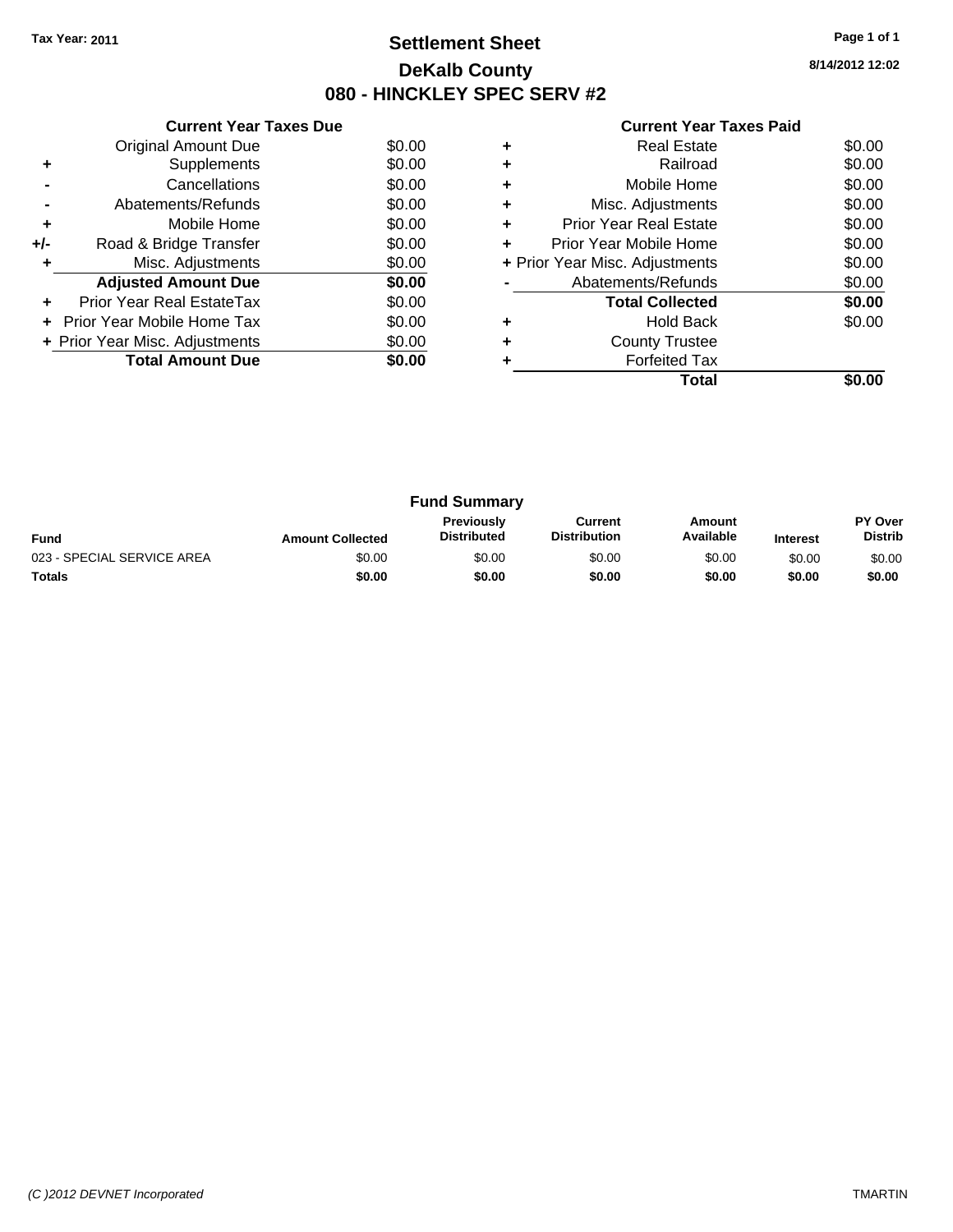## **Settlement Sheet Tax Year: 2011 Page 1 of 1 DeKalb County 081 - MAPLE PARK SSA#1**

**8/14/2012 12:02**

|     | <b>Current Year Taxes Due</b>     |        |
|-----|-----------------------------------|--------|
|     | <b>Original Amount Due</b>        | \$0.00 |
| ٠   | Supplements                       | \$0.00 |
|     | Cancellations                     | \$0.00 |
|     | Abatements/Refunds                | \$0.00 |
| ٠   | Mobile Home                       | \$0.00 |
| +/- | Road & Bridge Transfer            | \$0.00 |
| ٠   | Misc. Adjustments                 | \$0.00 |
|     | <b>Adjusted Amount Due</b>        | \$0.00 |
|     | Prior Year Real EstateTax         | \$0.00 |
|     | <b>Prior Year Mobile Home Tax</b> | \$0.00 |
|     | + Prior Year Misc. Adjustments    | \$0.00 |
|     | <b>Total Amount Due</b>           | \$0.00 |
|     |                                   |        |

|   | <b>Real Estate</b>             | \$0.00 |
|---|--------------------------------|--------|
| ٠ | Railroad                       | \$0.00 |
| ٠ | Mobile Home                    | \$0.00 |
| ٠ | Misc. Adjustments              | \$0.00 |
| ٠ | <b>Prior Year Real Estate</b>  | \$0.00 |
|   | Prior Year Mobile Home         | \$0.00 |
|   | + Prior Year Misc. Adjustments | \$0.00 |
|   | Abatements/Refunds             | \$0.00 |
|   | <b>Total Collected</b>         | \$0.00 |
| ٠ | <b>Hold Back</b>               | \$0.00 |
|   | <b>County Trustee</b>          |        |
|   | <b>Forfeited Tax</b>           |        |
|   | Total                          |        |

| <b>Fund Summary</b>        |                         |                                         |                                |                     |                 |                                  |
|----------------------------|-------------------------|-----------------------------------------|--------------------------------|---------------------|-----------------|----------------------------------|
| <b>Fund</b>                | <b>Amount Collected</b> | <b>Previously</b><br><b>Distributed</b> | Current<br><b>Distribution</b> | Amount<br>Available | <b>Interest</b> | <b>PY Over</b><br><b>Distrib</b> |
| 023 - SPECIAL SERVICE AREA | \$0.00                  | \$0.00                                  | \$0.00                         | \$0.00              | \$0.00          | \$0.00                           |
| <b>Totals</b>              | \$0.00                  | \$0.00                                  | \$0.00                         | \$0.00              | \$0.00          | \$0.00                           |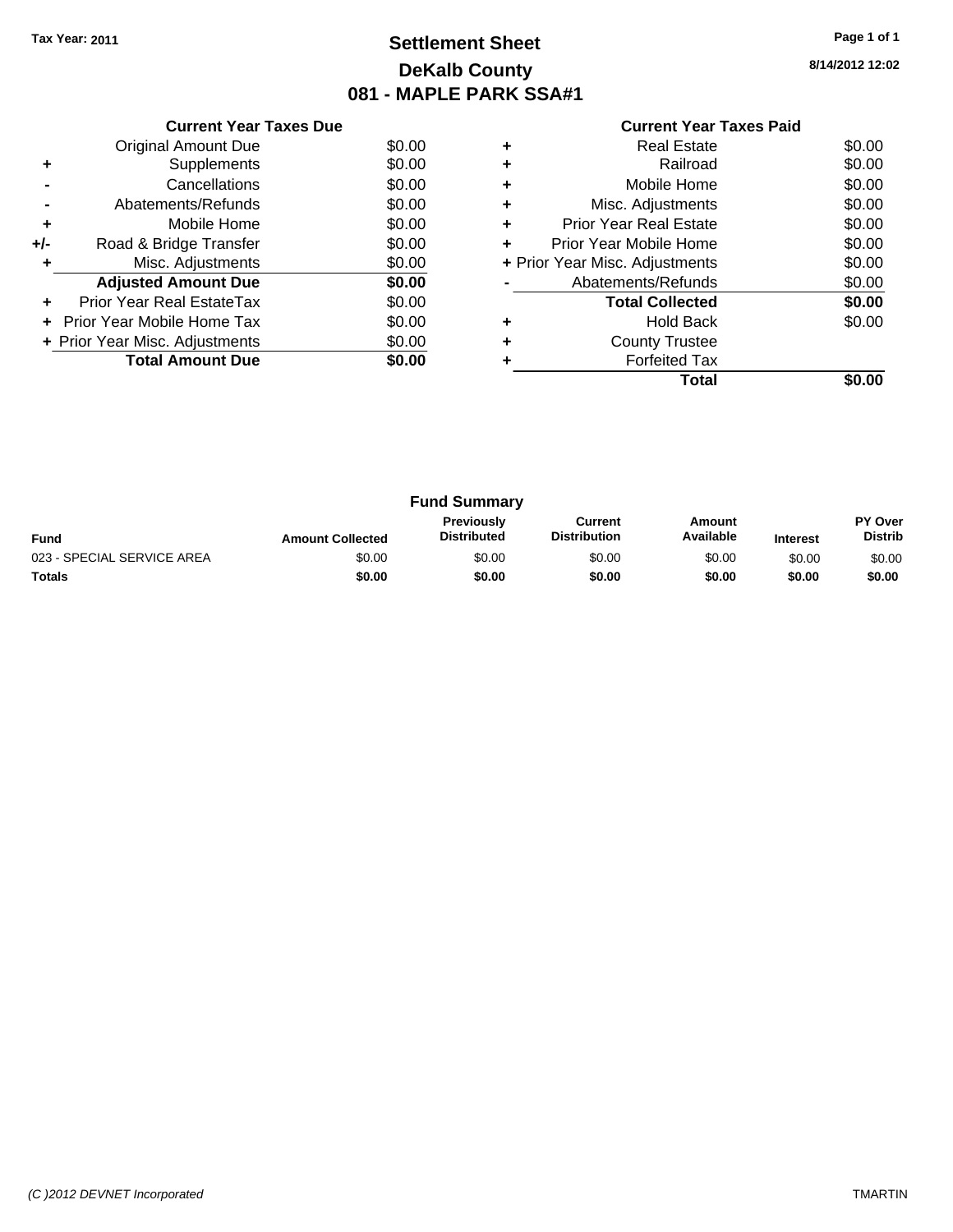## **Settlement Sheet Tax Year: 2011 Page 1 of 1 DeKalb County 082 - MAPLE PARK SSA #2**

**8/14/2012 12:02**

| <b>Current Year Taxes Paid</b> |  |  |
|--------------------------------|--|--|
|--------------------------------|--|--|

|     | <b>Current Year Taxes Due</b>  |        |  |  |  |  |
|-----|--------------------------------|--------|--|--|--|--|
|     | Original Amount Due            | \$0.00 |  |  |  |  |
| ٠   | Supplements                    | \$0.00 |  |  |  |  |
|     | Cancellations                  | \$0.00 |  |  |  |  |
|     | Abatements/Refunds             | \$0.00 |  |  |  |  |
| ٠   | Mobile Home                    | \$0.00 |  |  |  |  |
| +/- | Road & Bridge Transfer         | \$0.00 |  |  |  |  |
|     | Misc. Adjustments              | \$0.00 |  |  |  |  |
|     | <b>Adjusted Amount Due</b>     | \$0.00 |  |  |  |  |
|     | Prior Year Real EstateTax      | \$0.00 |  |  |  |  |
|     | Prior Year Mobile Home Tax     | \$0.00 |  |  |  |  |
|     | + Prior Year Misc. Adjustments | \$0.00 |  |  |  |  |
|     | <b>Total Amount Due</b>        | \$0.00 |  |  |  |  |
|     |                                |        |  |  |  |  |

|   | <b>Real Estate</b>             | \$0.00 |
|---|--------------------------------|--------|
| ٠ | Railroad                       | \$0.00 |
| ٠ | Mobile Home                    | \$0.00 |
| ٠ | Misc. Adjustments              | \$0.00 |
| ٠ | <b>Prior Year Real Estate</b>  | \$0.00 |
|   | Prior Year Mobile Home         | \$0.00 |
|   | + Prior Year Misc. Adjustments | \$0.00 |
|   | Abatements/Refunds             | \$0.00 |
|   | <b>Total Collected</b>         | \$0.00 |
| ٠ | <b>Hold Back</b>               | \$0.00 |
| ٠ | <b>County Trustee</b>          |        |
|   | <b>Forfeited Tax</b>           |        |
|   | Total                          |        |

| <b>Fund Summary</b>        |                         |                                         |                                |                     |                 |                                  |
|----------------------------|-------------------------|-----------------------------------------|--------------------------------|---------------------|-----------------|----------------------------------|
| <b>Fund</b>                | <b>Amount Collected</b> | <b>Previously</b><br><b>Distributed</b> | Current<br><b>Distribution</b> | Amount<br>Available | <b>Interest</b> | <b>PY Over</b><br><b>Distrib</b> |
| 023 - SPECIAL SERVICE AREA | \$0.00                  | \$0.00                                  | \$0.00                         | \$0.00              | \$0.00          | \$0.00                           |
| <b>Totals</b>              | \$0.00                  | \$0.00                                  | \$0.00                         | \$0.00              | \$0.00          | \$0.00                           |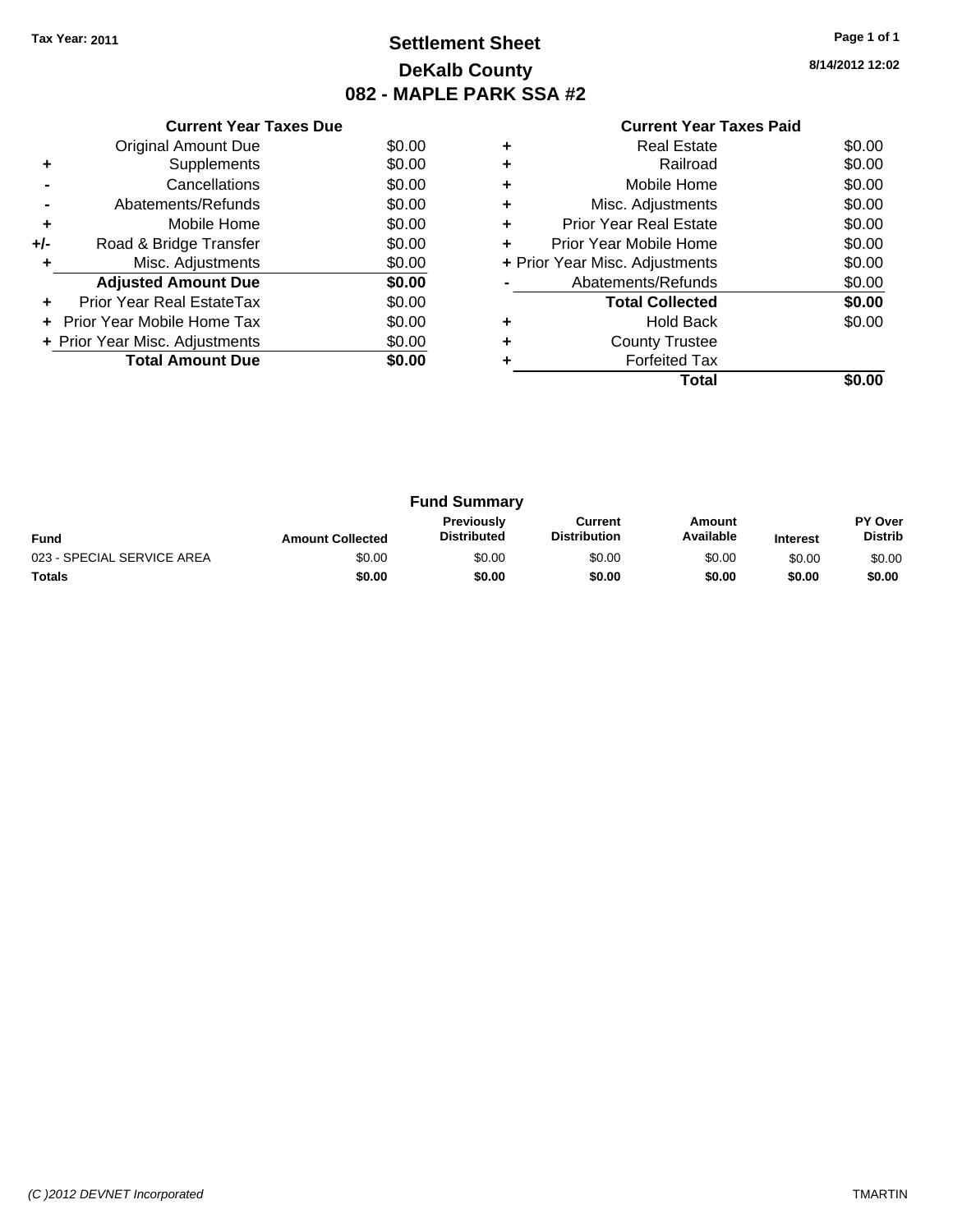## **Settlement Sheet Tax Year: 2011 Page 1 of 1 DeKalb County 083 - TOWN OF CORTLAND SBA #1**

**8/14/2012 12:02**

|     | <b>Current Year Taxes Due</b>  |        |
|-----|--------------------------------|--------|
|     | <b>Original Amount Due</b>     | \$0.00 |
| ٠   | Supplements                    | \$0.00 |
|     | Cancellations                  | \$0.00 |
|     | Abatements/Refunds             | \$0.00 |
| ٠   | Mobile Home                    | \$0.00 |
| +/- | Road & Bridge Transfer         | \$0.00 |
| ٠   | Misc. Adjustments              | \$0.00 |
|     | <b>Adjusted Amount Due</b>     | \$0.00 |
| ٠   | Prior Year Real EstateTax      | \$0.00 |
|     | Prior Year Mobile Home Tax     | \$0.00 |
|     | + Prior Year Misc. Adjustments | \$0.00 |
|     | <b>Total Amount Due</b>        | \$0.00 |
|     |                                |        |

|   | Total                          |        |
|---|--------------------------------|--------|
|   | <b>Forfeited Tax</b>           |        |
|   | <b>County Trustee</b>          |        |
|   | <b>Hold Back</b>               | \$0.00 |
|   | <b>Total Collected</b>         | \$0.00 |
|   | Abatements/Refunds             | \$0.00 |
|   | + Prior Year Misc. Adjustments | \$0.00 |
| ÷ | Prior Year Mobile Home         | \$0.00 |
| ÷ | <b>Prior Year Real Estate</b>  | \$0.00 |
| ٠ | Misc. Adjustments              | \$0.00 |
|   | Mobile Home                    | \$0.00 |
|   | Railroad                       | \$0.00 |
|   | Real Estate                    | \$0.00 |

| <b>Fund Summary</b>      |                         |                                  |                                |                     |                 |                                  |
|--------------------------|-------------------------|----------------------------------|--------------------------------|---------------------|-----------------|----------------------------------|
| <b>Fund</b>              | <b>Amount Collected</b> | Previously<br><b>Distributed</b> | Current<br><b>Distribution</b> | Amount<br>Available | <b>Interest</b> | <b>PY Over</b><br><b>Distrib</b> |
| 003 - BONDS AND INTEREST | \$0.00                  | \$0.00                           | \$0.00                         | \$0.00              | \$0.00          | \$0.00                           |
| Totals                   | \$0.00                  | \$0.00                           | \$0.00                         | \$0.00              | \$0.00          | \$0.00                           |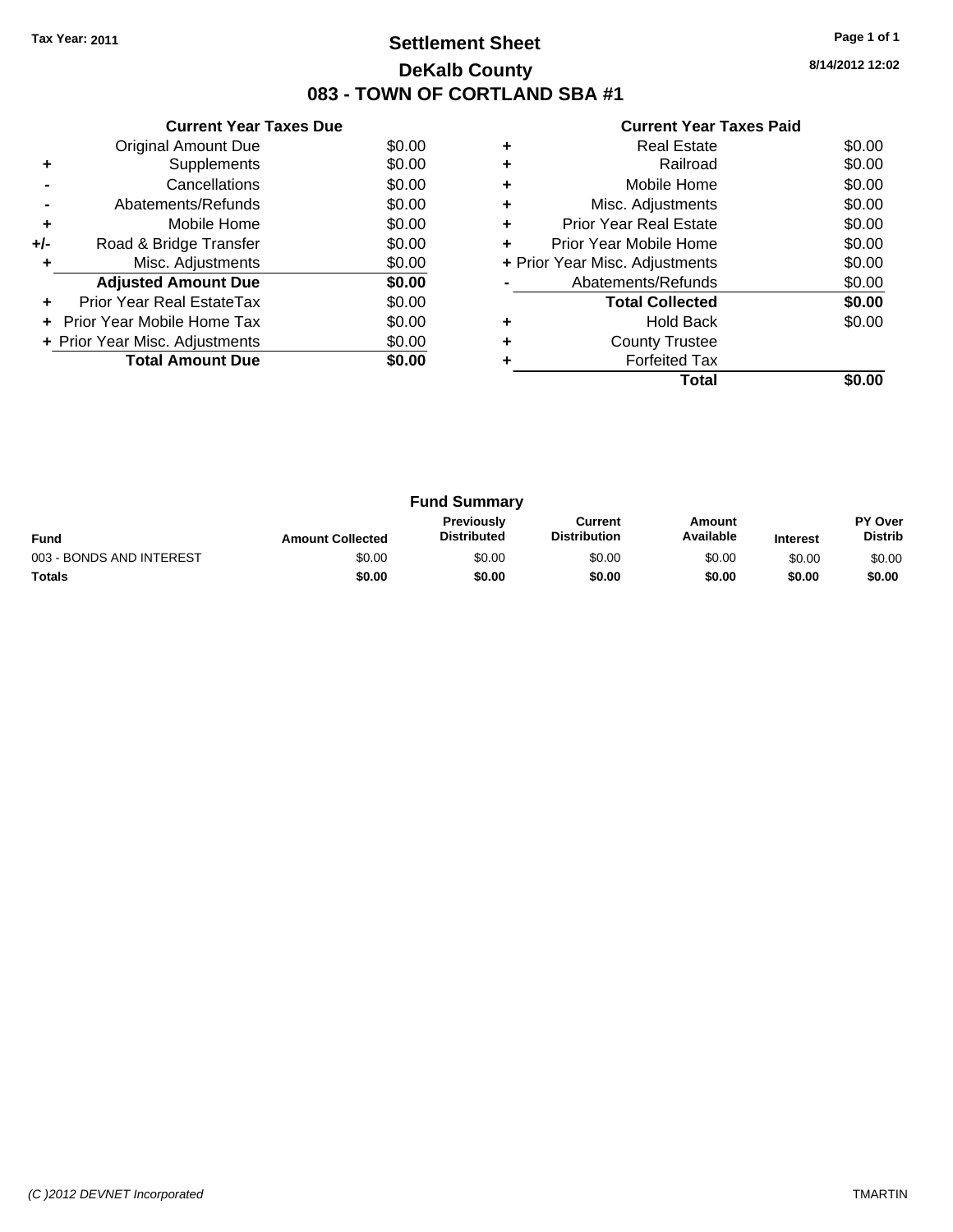## **Settlement Sheet Tax Year: 2011 Page 1 of 1 DeKalb County 084 - SANDWICH SSA #1**

**8/14/2012 12:02**

|     | <b>Current Year Taxes Due</b>  |        |  |  |  |  |
|-----|--------------------------------|--------|--|--|--|--|
|     | Original Amount Due            | \$0.00 |  |  |  |  |
|     | Supplements                    | \$0.00 |  |  |  |  |
|     | Cancellations                  | \$0.00 |  |  |  |  |
|     | Abatements/Refunds             | \$0.00 |  |  |  |  |
| ٠   | Mobile Home                    | \$0.00 |  |  |  |  |
| +/- | Road & Bridge Transfer         | \$0.00 |  |  |  |  |
|     | Misc. Adjustments              | \$0.00 |  |  |  |  |
|     | <b>Adjusted Amount Due</b>     | \$0.00 |  |  |  |  |
|     | Prior Year Real EstateTax      | \$0.00 |  |  |  |  |
|     | Prior Year Mobile Home Tax     | \$0.00 |  |  |  |  |
|     | + Prior Year Misc. Adjustments | \$0.00 |  |  |  |  |
|     | <b>Total Amount Due</b>        | SO.OO  |  |  |  |  |
|     |                                |        |  |  |  |  |

#### **Current Year Taxes Paid +** Real Estate \$0.00 **+** Railroad \$0.00 **+** Mobile Home \$0.00 **+** Misc. Adjustments \$0.00 **+** Prior Year Real Estate \$0.00 **+** Prior Year Mobile Home \$0.00 **+ Prior Year Misc. Adjustments**  $$0.00$ **-** Abatements/Refunds \$0.00 **Total Collected \$0.00 +** Hold Back \$0.00 **+** County Trustee **+** Forfeited Tax **Total \$0.00**

| <b>Fund Summary</b> |                         |                                  |                                |                     |                 |                                  |  |
|---------------------|-------------------------|----------------------------------|--------------------------------|---------------------|-----------------|----------------------------------|--|
| <b>Fund</b>         | <b>Amount Collected</b> | Previously<br><b>Distributed</b> | Current<br><b>Distribution</b> | Amount<br>Available | <b>Interest</b> | <b>PY Over</b><br><b>Distrib</b> |  |
| 023 - CORPORATE     | \$0.00                  | \$0.00                           | \$0.00                         | \$0.00              | \$0.00          | \$0.00                           |  |
| Totals              | \$0.00                  | \$0.00                           | \$0.00                         | \$0.00              | \$0.00          | \$0.00                           |  |
|                     | ---<br>.                | - --                             |                                |                     |                 |                                  |  |

#### **Miscellaneous Adjustment Detail**

**Year Source Account Type Amount Adjustment Description**<br>2011 RE - Real Estate Back Tax Collected **Amount SO.00 PRIMUS REDEMPTION** Back Tax Collected **2011 COLLECTED SOLID** SO.00 PRIMUS REDEMPTION 8 PARCELS by TBA

**Totals 1 entries** \$0.00

*(C )2012 DEVNET Incorporated* TMARTIN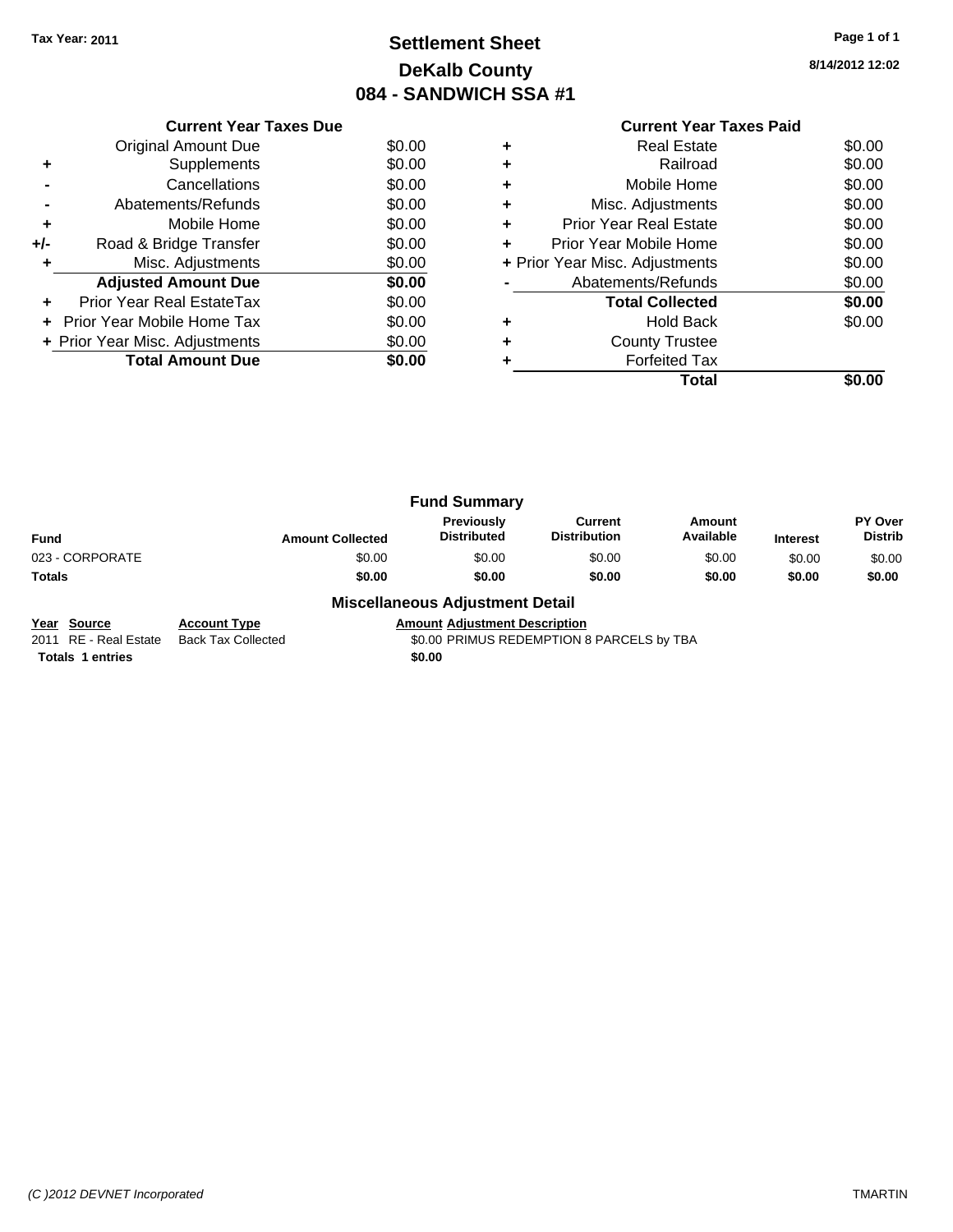## **Settlement Sheet Tax Year: 2011 Page 1 of 1 DeKalb County 085 - BURLINGTON FIRE**

**8/14/2012 12:02**

|   | Total                          | \$4,639.78 |
|---|--------------------------------|------------|
|   | <b>Forfeited Tax</b>           |            |
|   | <b>County Trustee</b>          |            |
|   | <b>Hold Back</b>               | \$0.00     |
|   | <b>Total Collected</b>         | \$4,639.78 |
|   | Abatements/Refunds             | \$0.00     |
|   | + Prior Year Misc. Adjustments | \$0.00     |
|   | Prior Year Mobile Home         | \$0.00     |
| ٠ | <b>Prior Year Real Estate</b>  | \$0.00     |
| ٠ | Misc. Adjustments              | \$0.00     |
| ٠ | Mobile Home                    | \$0.00     |
|   | Railroad                       | \$135.86   |
| ÷ | <b>Real Estate</b>             | \$4,503.92 |
|   |                                |            |

|     | <b>Current Year Taxes Due</b>  |            |
|-----|--------------------------------|------------|
|     | <b>Original Amount Due</b>     | \$7,757.67 |
| ٠   | Supplements                    | \$0.00     |
|     | Cancellations                  | \$0.00     |
|     | Abatements/Refunds             | \$0.00     |
| ٠   | Mobile Home                    | \$0.00     |
| +/- | Road & Bridge Transfer         | \$0.00     |
| ٠   | Misc. Adjustments              | \$0.00     |
|     | <b>Adjusted Amount Due</b>     | \$7,757.67 |
|     | Prior Year Real EstateTax      | \$0.00     |
|     | Prior Year Mobile Home Tax     | \$0.00     |
|     | + Prior Year Misc. Adjustments | \$0.00     |
|     | <b>Total Amount Due</b>        | \$7,757.67 |

|                     | <b>Distribution Summary</b>          |                                |                |  |  |
|---------------------|--------------------------------------|--------------------------------|----------------|--|--|
|                     | <b>Tax Distribution Date</b>         |                                | Amount         |  |  |
|                     | 05/25/2012                           |                                | \$496.73       |  |  |
|                     | 06/22/2012                           |                                | \$3,401.21     |  |  |
|                     | 07/20/2012                           |                                | \$219.65       |  |  |
|                     | 08/17/2012                           |                                | \$522.19       |  |  |
|                     |                                      | <b>Totals: 4 Distributions</b> | \$4,639.78     |  |  |
|                     | <b>Grand Totals: 4 Distributions</b> |                                | \$4,639.78     |  |  |
| <b>Fund Summary</b> |                                      |                                |                |  |  |
| <b>Previously</b>   | Current                              | Amount                         | <b>PY Over</b> |  |  |

| <b>Amount Collected</b> | <b>Distributed</b> | <b>Distribution</b> | Available | <b>Interest</b> | <b>Distrib</b> |
|-------------------------|--------------------|---------------------|-----------|-----------------|----------------|
| \$2,807.52              | \$2,491.54         | \$315.98            | \$0.00    | \$0.00          | \$0.00         |
| \$1,832.26              | \$1.626.05         | \$206.21            | \$0.00    | \$0.00          | \$0.00         |
| \$4,639.78              | \$4.117.59         | \$522.19            | \$0.00    | \$0.00          | \$0.00         |
|                         |                    |                     |           |                 |                |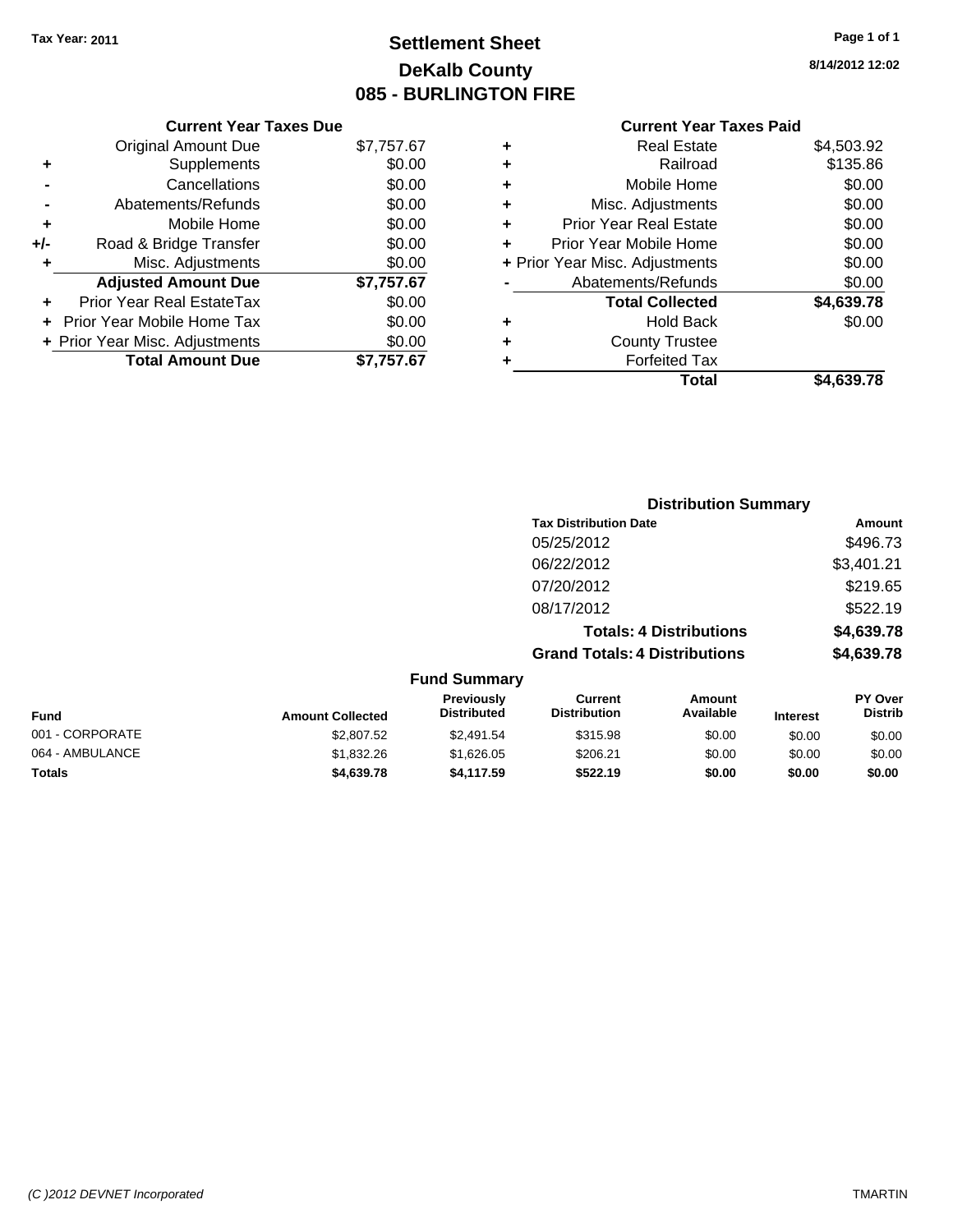## **Settlement Sheet Tax Year: 2011 Page 1 of 1 DeKalb County 086 - CORTLAND FIRE**

# **8/14/2012 12:02**

|   | <b>Current Year Taxes Paid</b> |              |
|---|--------------------------------|--------------|
| ٠ | <b>Real Estate</b>             | \$249,553.55 |
| ٠ | Railroad                       | \$967.72     |
| ٠ | Mobile Home                    | \$0.00       |
| ٠ | Misc. Adjustments              | \$0.00       |
| ٠ | <b>Prior Year Real Estate</b>  | (\$58.45)    |
| ÷ | Prior Year Mobile Home         | \$0.00       |
|   | + Prior Year Misc. Adjustments | \$0.00       |
|   | Abatements/Refunds             | \$0.00       |
|   | <b>Total Collected</b>         | \$250,462.82 |
| ٠ | Hold Back                      | \$0.00       |
|   | <b>County Trustee</b>          |              |
|   | <b>Forfeited Tax</b>           |              |
|   | Total                          | \$250,462.82 |

#### **Current Year Taxes Due** Original Amount Due \$437,300.32 **+** Supplements \$1,596.80 **-** Cancellations \$2,371.50 **-** Abatements/Refunds \$0.00 **+** Mobile Home \$0.00 **+/-** Road & Bridge Transfer \$0.00 **+** Misc. Adjustments \$0.00 **Adjusted Amount Due \$436,525.62 +** Prior Year Real EstateTax (\$58.45) **+** Prior Year Mobile Home Tax \$0.00 **+ Prior Year Misc. Adjustments**  $$0.00$ **Total Amount Due \$436,467.17**

#### **Distribution Summary**

| <b>Tax Distribution Date</b>         | Amount       |
|--------------------------------------|--------------|
| 05/25/2012                           | \$37,611.71  |
| 06/22/2012                           | \$184,250.27 |
| 07/20/2012                           | \$2,530.27   |
| 08/17/2012                           | \$26,070.57  |
| <b>Totals: 4 Distributions</b>       | \$250,462.82 |
| <b>Grand Totals: 4 Distributions</b> | \$250,462.82 |
|                                      |              |

#### **Fund Summary**

| <b>Fund</b>     | <b>Amount Collected</b> | <b>Previously</b><br><b>Distributed</b> | Current<br><b>Distribution</b> | Amount<br>Available | <b>Interest</b> | <b>PY Over</b><br><b>Distrib</b> |
|-----------------|-------------------------|-----------------------------------------|--------------------------------|---------------------|-----------------|----------------------------------|
| 001 - CORPORATE | \$108,992.92            | \$97.647.89                             | \$11,345.03                    | \$0.00              | \$0.00          | \$0.00                           |
| 064 - AMBULANCE | \$141,469.90            | \$126,744,36                            | \$14.725.54                    | \$0.00              | \$0.00          | \$0.00                           |
| <b>Totals</b>   | \$250.462.82            | \$224.392.25                            | \$26,070.57                    | \$0.00              | \$0.00          | \$0.00                           |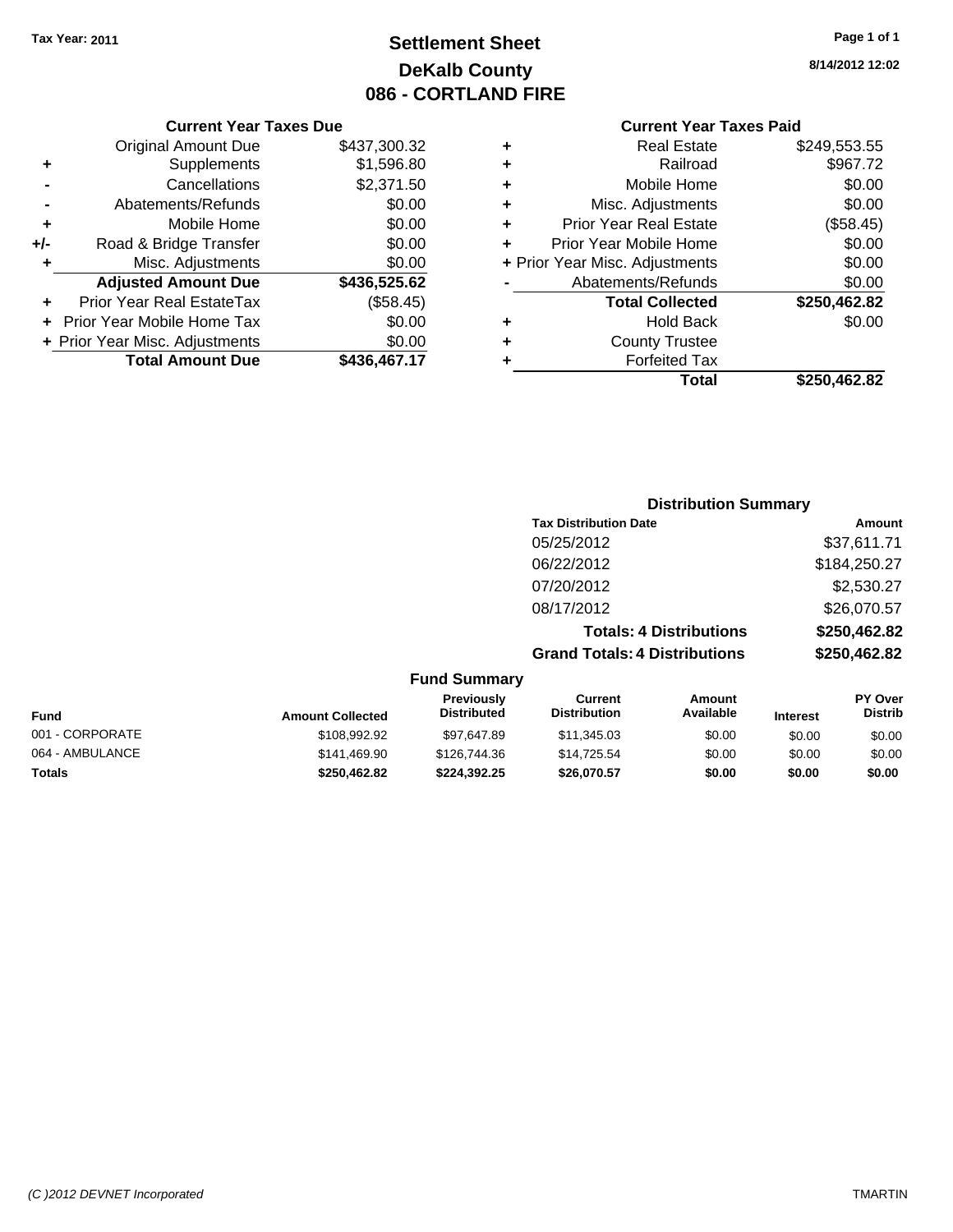## **Settlement Sheet Tax Year: 2011 Page 1 of 1 DeKalb County 087 - DE KALB FIRE**

**8/14/2012 12:02**

#### **Current Year Taxes Due**

|     | <b>Original Amount Due</b>        | \$122,739.66 |
|-----|-----------------------------------|--------------|
| ٠   | Supplements                       | \$654.16     |
|     | Cancellations                     | \$694.55     |
|     | Abatements/Refunds                | \$0.00       |
| ٠   | Mobile Home                       | \$0.00       |
| +/- | Road & Bridge Transfer            | \$0.00       |
| ٠   | Misc. Adjustments                 | \$1.41       |
|     | <b>Adjusted Amount Due</b>        | \$122,700.68 |
|     | Prior Year Real EstateTax         | \$0.00       |
|     | <b>Prior Year Mobile Home Tax</b> | \$0.00       |
|     | + Prior Year Misc. Adjustments    | \$0.00       |
|     | <b>Total Amount Due</b>           | \$122,700.68 |

#### **Current Year Taxes Paid**

|   | Total                          | \$68,539.53 |
|---|--------------------------------|-------------|
|   | <b>Forfeited Tax</b>           |             |
| ٠ | <b>County Trustee</b>          |             |
| ٠ | Hold Back                      | \$0.00      |
|   | <b>Total Collected</b>         | \$68,539.53 |
|   | Abatements/Refunds             | \$0.00      |
|   | + Prior Year Misc. Adjustments | \$0.00      |
|   | Prior Year Mobile Home         | \$0.00      |
| ٠ | <b>Prior Year Real Estate</b>  | \$0.00      |
| ٠ | Misc. Adjustments              | \$1.41      |
| ٠ | Mobile Home                    | \$0.00      |
| ÷ | Railroad                       | \$959.39    |
|   | <b>Real Estate</b>             | \$67,578.73 |

|                 | <b>Distribution Summary</b> |                                  |                                       |                                |                 |                           |
|-----------------|-----------------------------|----------------------------------|---------------------------------------|--------------------------------|-----------------|---------------------------|
|                 |                             |                                  | <b>Tax Distribution Date</b>          |                                |                 | Amount                    |
|                 |                             |                                  | 05/25/2012                            |                                |                 | \$8,492.08                |
|                 |                             |                                  | 06/22/2012                            |                                |                 | \$56,533.27               |
|                 |                             |                                  | 07/20/2012                            |                                |                 | \$613.58                  |
|                 |                             |                                  | 08/17/2012                            |                                |                 | \$2,900.60                |
|                 |                             |                                  |                                       | <b>Totals: 4 Distributions</b> |                 | \$68,539.53               |
|                 |                             |                                  | <b>Grand Totals: 4 Distributions</b>  |                                |                 | \$68,539.53               |
|                 |                             | <b>Fund Summary</b>              |                                       |                                |                 |                           |
| <b>Fund</b>     | <b>Amount Collected</b>     | Previously<br><b>Distributed</b> | <b>Current</b><br><b>Distribution</b> | Amount<br>Available            | <b>Interest</b> | PY Over<br><b>Distrib</b> |
| 001 - CORPORATE | \$68,539.53                 | \$65,638.93                      | \$2,900.60                            | \$0.00                         | \$0.00          | \$0.00                    |
| Totals          | \$68,539.53                 | \$65,638.93                      | \$2,900.60                            | \$0.00                         | \$0.00          | \$0.00                    |
|                 |                             | Miscellaneous Adiustment Detail  |                                       |                                |                 |                           |

#### **Miscellaneous Adjustment Detail**

**Year Source Account Type Amount Adjustment Description Totals 1 entries** \$1.41

2011 RE - Real Estate Back Tax Collected \$1.41 SOUTH POINT GREENS REDEMPTION 11-03-128-016 by TBA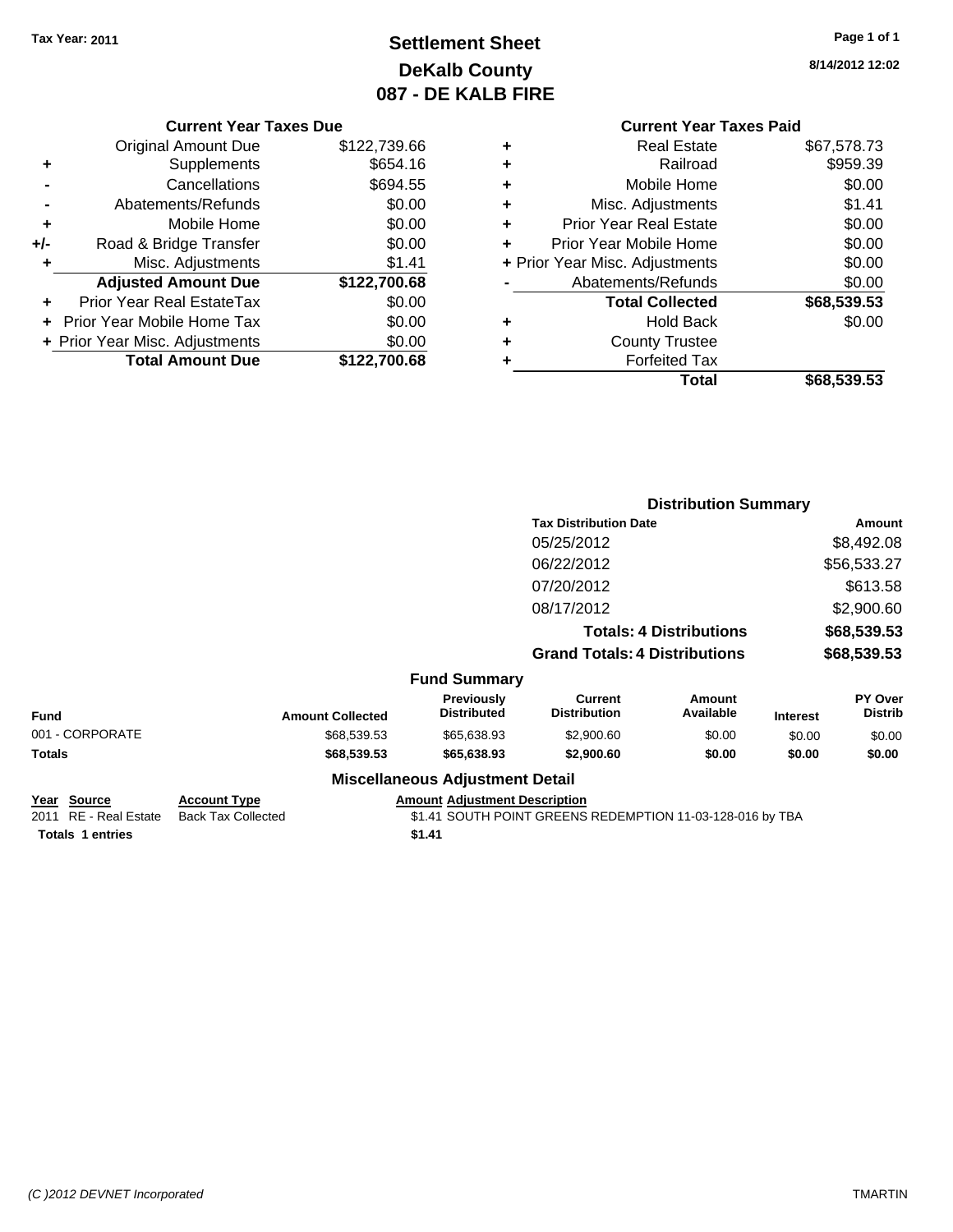Original Amount Due

**Adjusted Amount Due** 

**Total Amount Due** 

**+** Supplements **-** Cancellations **-** Abatements/Refunds **+** Mobile Home **+/-** Road & Bridge Transfer **+** Misc. Adjustments

**+** Prior Year Real EstateTax \$0.00 **+** Prior Year Mobile Home Tax **+ Prior Year Misc. Adjustments** 

## **Settlement Sheet Tax Year: 2011 Page 1 of 1 DeKalb County 088 - EARLVILLE FIRE**

**8/14/2012 12:02**

| <b>Current Year Taxes Due</b> |            |   | <b>Current Year Taxes Paid</b> |            |
|-------------------------------|------------|---|--------------------------------|------------|
| ıl Amount Due                 | \$2,564.87 | ÷ | <b>Real Estate</b>             | \$1,405.40 |
| Supplements                   | \$1,839.17 | ٠ | Railroad                       | \$78.40    |
| Cancellations                 | \$1,839.17 | ÷ | Mobile Home                    | \$0.00     |
| าents/Refunds                 | \$0.00     | ÷ | Misc. Adjustments              | \$0.00     |
| Mobile Home                   | \$0.00     | ÷ | <b>Prior Year Real Estate</b>  | \$0.00     |
| ridge Transfer                | \$0.00     | ÷ | Prior Year Mobile Home         | \$0.00     |
| . Adjustments                 | \$0.00     |   | + Prior Year Misc. Adjustments | \$0.00     |
| <b>Amount Due</b>             | \$2,564.87 |   | Abatements/Refunds             | \$0.00     |
| eal EstateTax                 | \$0.00     |   | <b>Total Collected</b>         | \$1,483.80 |
| pile Home Tax                 | \$0.00     | ٠ | <b>Hold Back</b>               | \$0.00     |
| . Adjustments                 | \$0.00     | ÷ | <b>County Trustee</b>          |            |
| <b>Amount Due</b>             | \$2,564.87 |   | <b>Forfeited Tax</b>           |            |
|                               |            |   | Total                          | \$1,483.80 |

|                 |                         |                                         |                                       | <b>Distribution Summary</b>    |                 |                           |
|-----------------|-------------------------|-----------------------------------------|---------------------------------------|--------------------------------|-----------------|---------------------------|
|                 |                         |                                         | <b>Tax Distribution Date</b>          |                                |                 | Amount                    |
|                 |                         |                                         | 05/25/2012                            |                                |                 | \$144.05                  |
|                 |                         |                                         | 06/22/2012                            |                                |                 | \$1,297.12                |
|                 |                         |                                         | 07/20/2012                            |                                |                 | \$42.63                   |
|                 |                         |                                         |                                       | <b>Totals: 3 Distributions</b> |                 | \$1,483.80                |
|                 |                         |                                         | <b>Grand Totals: 3 Distributions</b>  |                                |                 | \$1,483.80                |
|                 |                         | <b>Fund Summary</b>                     |                                       |                                |                 |                           |
| <b>Fund</b>     | <b>Amount Collected</b> | <b>Previously</b><br><b>Distributed</b> | <b>Current</b><br><b>Distribution</b> | Amount<br>Available            | <b>Interest</b> | PY Over<br><b>Distrib</b> |
| 001 - CORPORATE | \$717.81                | \$717.81                                | \$0.00                                | \$0.00                         | \$0.00          | \$0.00                    |
| 064 - AMBULANCE | \$765.99                | \$765.99                                | \$0.00                                | \$0.00                         | \$0.00          | \$0.00                    |
| Totals          | \$1,483.80              | \$1,483.80                              | \$0.00                                | \$0.00                         | \$0.00          | \$0.00                    |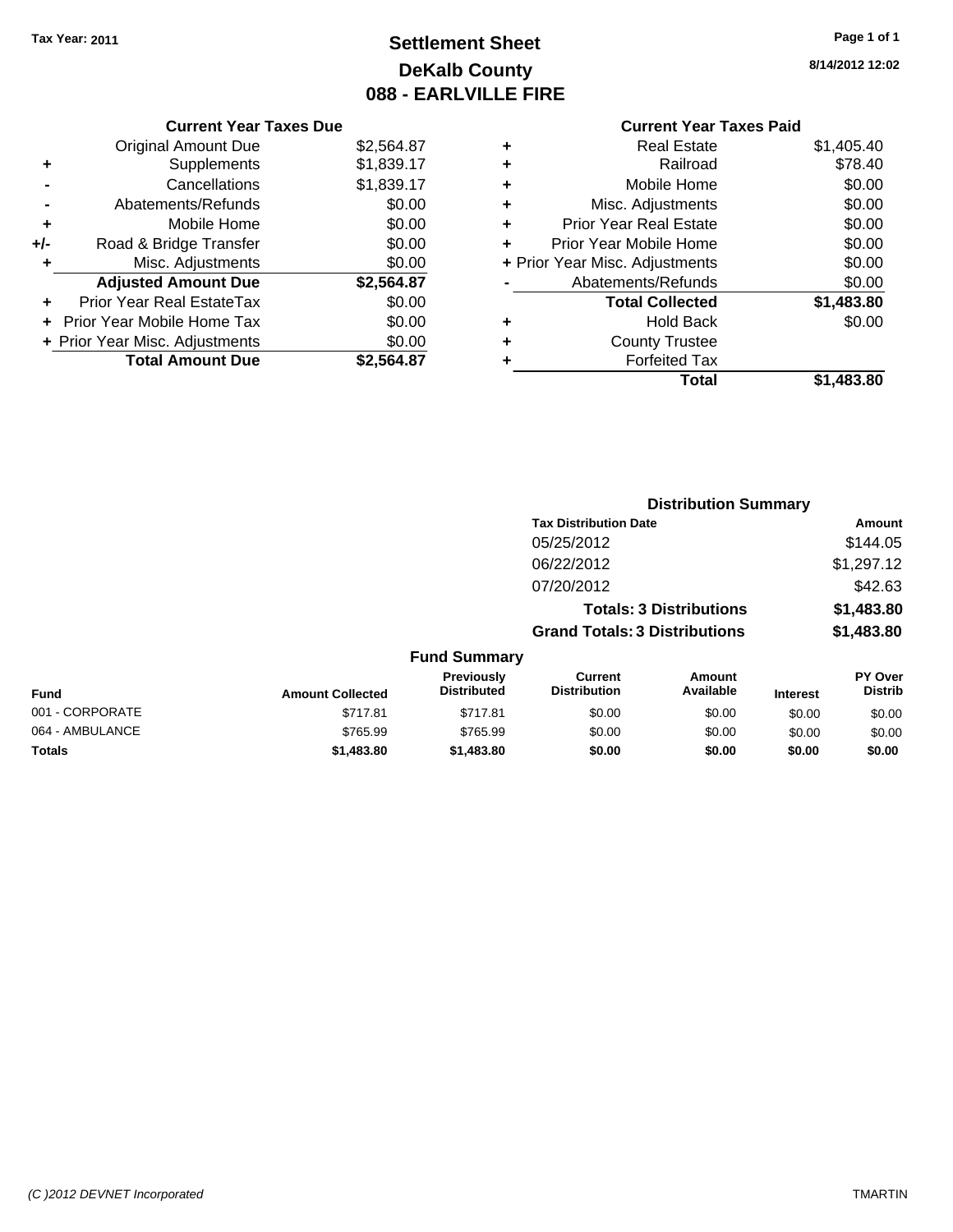## **Settlement Sheet Tax Year: 2011 Page 1 of 1 DeKalb County 089 - GENOA-KINGSTON FIRE**

**8/14/2012 12:02**

#### **Current Year Taxes Paid**

|     | <b>Current Year Taxes Due</b>  |              |
|-----|--------------------------------|--------------|
|     | <b>Original Amount Due</b>     | \$874,879.46 |
| ٠   | Supplements                    | \$6,220.88   |
|     | Cancellations                  | \$7,442.88   |
|     | Abatements/Refunds             | \$0.00       |
| ٠   | Mobile Home                    | \$0.00       |
| +/- | Road & Bridge Transfer         | \$0.00       |
| ٠   | Misc. Adjustments              | \$0.00       |
|     | <b>Adjusted Amount Due</b>     | \$873,657.46 |
|     | Prior Year Real EstateTax      | \$244.82     |
|     | Prior Year Mobile Home Tax     | \$0.00       |
|     | + Prior Year Misc. Adjustments | \$0.00       |
|     | <b>Total Amount Due</b>        | \$873,902.28 |

## **Distribution Summary**

| <b>Tax Distribution Date</b>         | Amount       |
|--------------------------------------|--------------|
| 05/25/2012                           | \$83,655.36  |
| 06/22/2012                           | \$374,964.98 |
| 07/20/2012                           | \$6,517.25   |
| 08/17/2012                           | \$38,018.09  |
| <b>Totals: 4 Distributions</b>       | \$503,155.68 |
| <b>Grand Totals: 4 Distributions</b> | \$503,155.68 |

#### **Fund Summary**

| <b>Fund</b>                            | <b>Amount Collected</b> | Previously<br><b>Distributed</b> | Current<br><b>Distribution</b> | Amount<br>Available | <b>Interest</b> | <b>PY Over</b><br><b>Distrib</b> |
|----------------------------------------|-------------------------|----------------------------------|--------------------------------|---------------------|-----------------|----------------------------------|
| 001 - CORPORATE                        | \$152,534.67            | \$141,009.25                     | \$11,525.42                    | \$0.00              | \$0.00          | \$0.00                           |
| 035 - TORT JUDGEMENTS/LIABILITY<br>INS | \$35,633.48             | \$32,941.04                      | \$2.692.44                     | \$0.00              | \$0.00          | \$0.00                           |
| 064 - AMBULANCE                        | \$314.987.53            | \$291.187.30                     | \$23,800.23                    | \$0.00              | \$0.00          | \$0.00                           |
| Totals                                 | \$503,155.68            | \$465,137.59                     | \$38,018.09                    | \$0.00              | \$0.00          | \$0.00                           |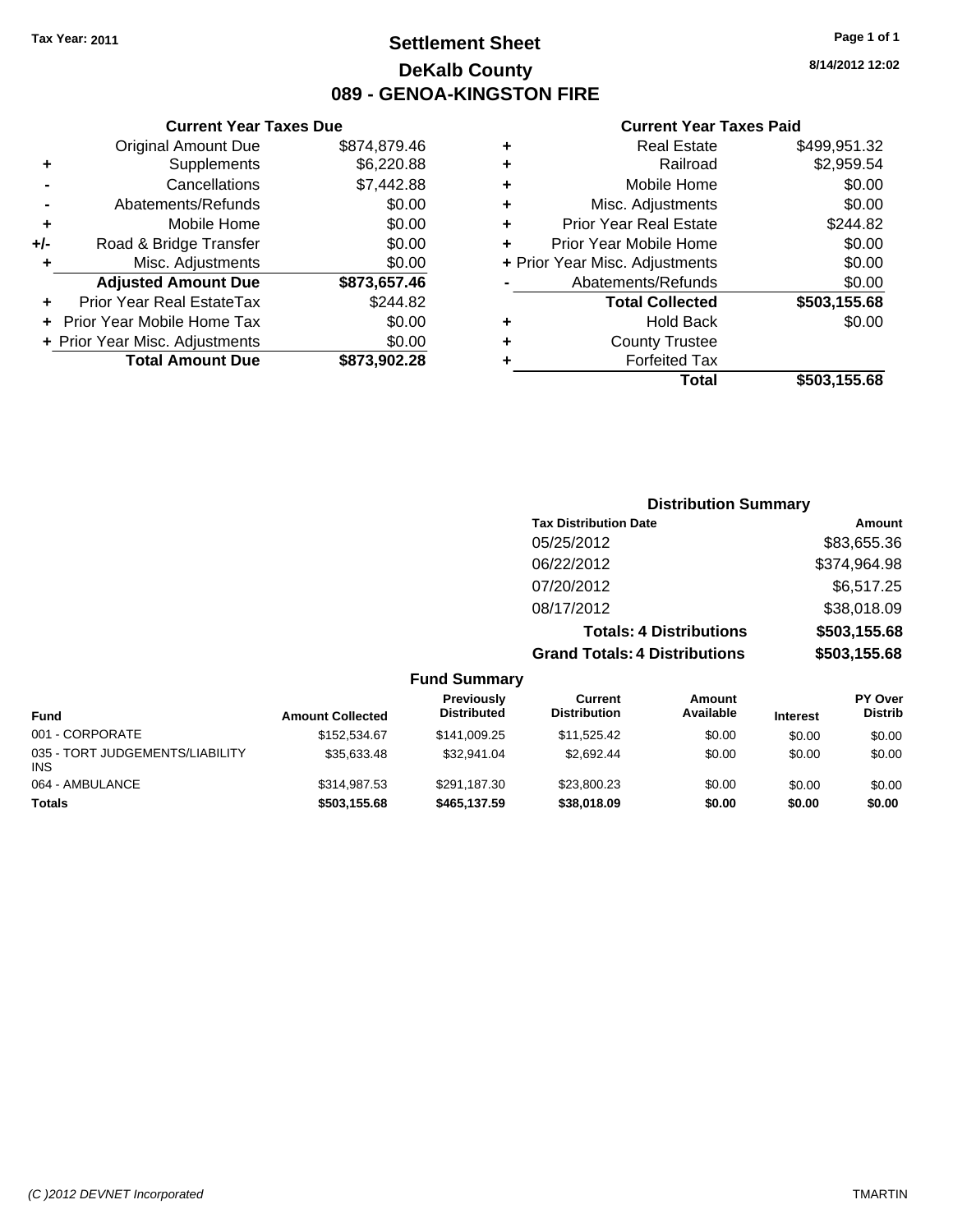## **Settlement Sheet Tax Year: 2011 Page 1 of 1 DeKalb County 090 - HAMPSHIRE FIRE**

**8/14/2012 12:02**

|     | <b>Original Amount Due</b>     | \$24,046.67 |
|-----|--------------------------------|-------------|
| ٠   | Supplements                    | \$0.00      |
|     | Cancellations                  | \$0.00      |
|     | Abatements/Refunds             | \$0.00      |
| ٠   | Mobile Home                    | \$0.00      |
| +/- | Road & Bridge Transfer         | \$0.00      |
| ٠   | Misc. Adjustments              | \$0.00      |
|     | <b>Adjusted Amount Due</b>     | \$24,046.67 |
|     | Prior Year Real EstateTax      | \$0.00      |
|     |                                |             |
|     | Prior Year Mobile Home Tax     | \$0.00      |
|     | + Prior Year Misc. Adjustments | \$0.00      |

#### **Current Year Taxes Paid**

| ٠ | <b>Real Estate</b>             | \$14,982.61 |
|---|--------------------------------|-------------|
| ٠ | Railroad                       | \$255.33    |
| ٠ | Mobile Home                    | \$0.00      |
| ÷ | Misc. Adjustments              | \$0.00      |
| ٠ | <b>Prior Year Real Estate</b>  | \$0.00      |
| ÷ | Prior Year Mobile Home         | \$0.00      |
|   | + Prior Year Misc. Adjustments | \$0.00      |
|   | Abatements/Refunds             | \$0.00      |
|   | <b>Total Collected</b>         | \$15,237.94 |
| ٠ | Hold Back                      | \$0.00      |
| ٠ | <b>County Trustee</b>          |             |
| ٠ | <b>Forfeited Tax</b>           |             |
|   | Total                          | \$15,237.94 |
|   |                                |             |

#### **Distribution Summary Tax Distribution Date Amount** 05/25/2012 \$2,725.00 06/22/2012 \$11,582.26 07/20/2012 \$182.09 08/17/2012 \$748.59 **Totals: 4 Distributions \$15,237.94 Grand Totals: 4 Distributions \$15,237.94 Fund Summary PY Over Amount Current Previously**

| <b>Fund</b>                 | <b>Amount Collected</b> | <b>Previously</b><br><b>Distributed</b> | Current<br><b>Distribution</b> | Amount<br>Available | <b>Interest</b> | <b>PY Over</b><br><b>Distrib</b> |
|-----------------------------|-------------------------|-----------------------------------------|--------------------------------|---------------------|-----------------|----------------------------------|
| 001 - CORPORATE             | \$8,562.82              | \$8,142.16                              | \$420.66                       | \$0.00              | \$0.00          | \$0.00                           |
| 013 - FIREFIGHTER'S PENSION | \$253.02                | \$240.59                                | \$12.43                        | \$0.00              | \$0.00          | \$0.00                           |
| 064 - AMBULANCE             | \$6,422.10              | \$6,106,60                              | \$315.50                       | \$0.00              | \$0.00          | \$0.00                           |
| <b>Totals</b>               | \$15,237.94             | \$14,489,35                             | \$748.59                       | \$0.00              | \$0.00          | \$0.00                           |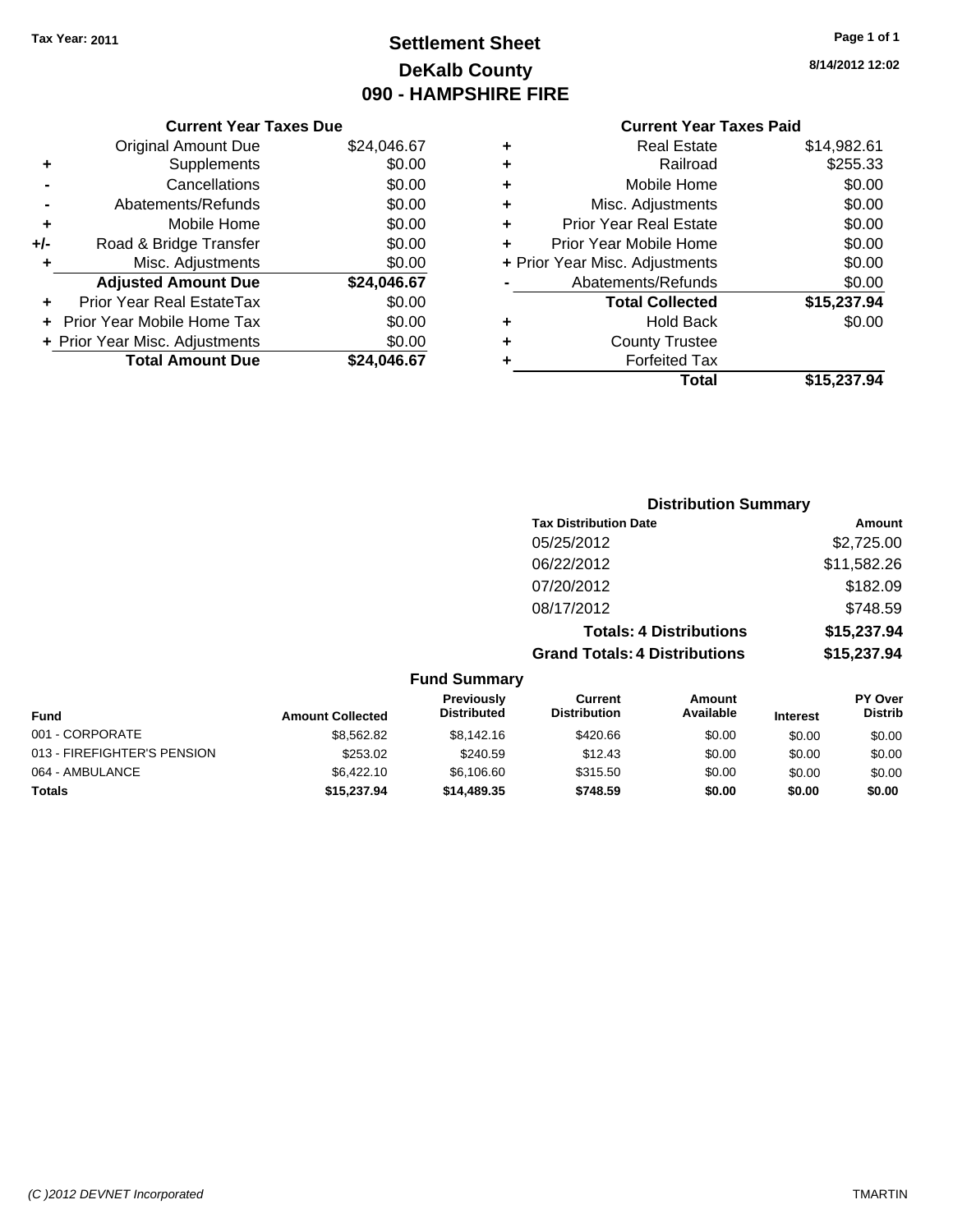## **Settlement Sheet Tax Year: 2011 Page 1 of 1 DeKalb County 091 - HINCKLEY FIRE**

**8/14/2012 12:02**

## **Current Year Taxes Paid**

|   | <b>Real Estate</b>             | \$207,736.71 |
|---|--------------------------------|--------------|
| ٠ | Railroad                       | \$1,573.80   |
| ٠ | Mobile Home                    | \$0.00       |
| ٠ | Misc. Adjustments              | \$65.72      |
| ٠ | <b>Prior Year Real Estate</b>  | (\$208.14)   |
| ٠ | Prior Year Mobile Home         | \$0.00       |
|   | + Prior Year Misc. Adjustments | \$0.00       |
|   | Abatements/Refunds             | \$7.69       |
|   | <b>Total Collected</b>         | \$209,160.40 |
| ٠ | <b>Hold Back</b>               | \$0.00       |
|   | <b>County Trustee</b>          |              |
|   | <b>Forfeited Tax</b>           |              |
|   | Total                          | \$209,160.40 |

**Distribution Summary**

#### **Current Year Taxes Due** Original Amount Due \$363,727.88 **+** Supplements \$2,922.75 **-** Cancellations \$3,285.68 **-** Abatements/Refunds \$7.69 **+** Mobile Home \$0.00 **+/-** Road & Bridge Transfer \$0.00 **+** Misc. Adjustments \$65.72 **Adjusted Amount Due \$363,422.98 +** Prior Year Real EstateTax (\$208.14) **+** Prior Year Mobile Home Tax \$0.00 **+ Prior Year Misc. Adjustments**  $$0.00$

**Total Amount Due \$363,214.84**

|                             |                         |                                  | <b>Tax Distribution Date</b>          |                                |                 | Amount                           |
|-----------------------------|-------------------------|----------------------------------|---------------------------------------|--------------------------------|-----------------|----------------------------------|
|                             |                         |                                  | 05/25/2012                            |                                |                 | \$31,138.59                      |
|                             |                         |                                  | 06/22/2012                            |                                |                 | \$158,481.34                     |
|                             |                         |                                  | 07/20/2012                            |                                |                 | \$3,953.15                       |
|                             |                         |                                  | 08/17/2012                            |                                |                 | \$15,587.32                      |
|                             |                         |                                  |                                       | <b>Totals: 4 Distributions</b> |                 | \$209,160.40                     |
|                             |                         |                                  | <b>Grand Totals: 4 Distributions</b>  |                                | \$209,160.40    |                                  |
|                             |                         | <b>Fund Summary</b>              |                                       |                                |                 |                                  |
| <b>Fund</b>                 | <b>Amount Collected</b> | Previously<br><b>Distributed</b> | <b>Current</b><br><b>Distribution</b> | Amount<br>Available            | <b>Interest</b> | <b>PY Over</b><br><b>Distrib</b> |
| 001 - CORPORATE             | \$131,373.22            | \$121,582.85                     | \$9,790.37                            | \$0.00                         | \$0.00          | \$0.00                           |
| 013 - FIREFIGHTER'S PENSION | \$5,659.67              | \$5,237.90                       | \$421.77                              | \$0.00                         | \$0.00          | \$0.00                           |
| 064 - AMBULANCE             | \$72,127.51             | \$66,752.33                      | \$5,375.18                            | \$0.00                         | \$0.00          | \$0.00                           |
| Totals                      | \$209,160.40            | \$193,573.08                     | \$15,587.32                           | \$0.00                         | \$0.00          | \$0.00                           |

#### **Miscellaneous Adjustment Detail**

| Year Source             | <b>Account Type</b>                        | <b>Amount Adjustment Description</b>                      |
|-------------------------|--------------------------------------------|-----------------------------------------------------------|
| 2011 RE - Real Estate   | Back Tax Collected                         | \$15.69 BUSHNELL REDEMPTION 15-15-426-014 by TBA          |
|                         | 2011 RE - Real Estate Paymt In Lieu of Tax | \$50.03 SUNSET VIEW APARTMENTS - HOUSING AUTHORITY by TBA |
| <b>Totals 2 entries</b> |                                            | \$65.72                                                   |
|                         |                                            |                                                           |

| Year Source                         | <b>Account Type</b> | Amount |
|-------------------------------------|---------------------|--------|
| 2011 RE - Real Estate PTAB Decision |                     | \$7.69 |
| <b>Totals 1 entries</b>             |                     | \$7.69 |

#### **Abatement Detail**

## **Account Type Amount Adjustment Description**

PTAB Decision  $$7.69$  12-19-400-003 PTAB INTEREST REFUND by TBA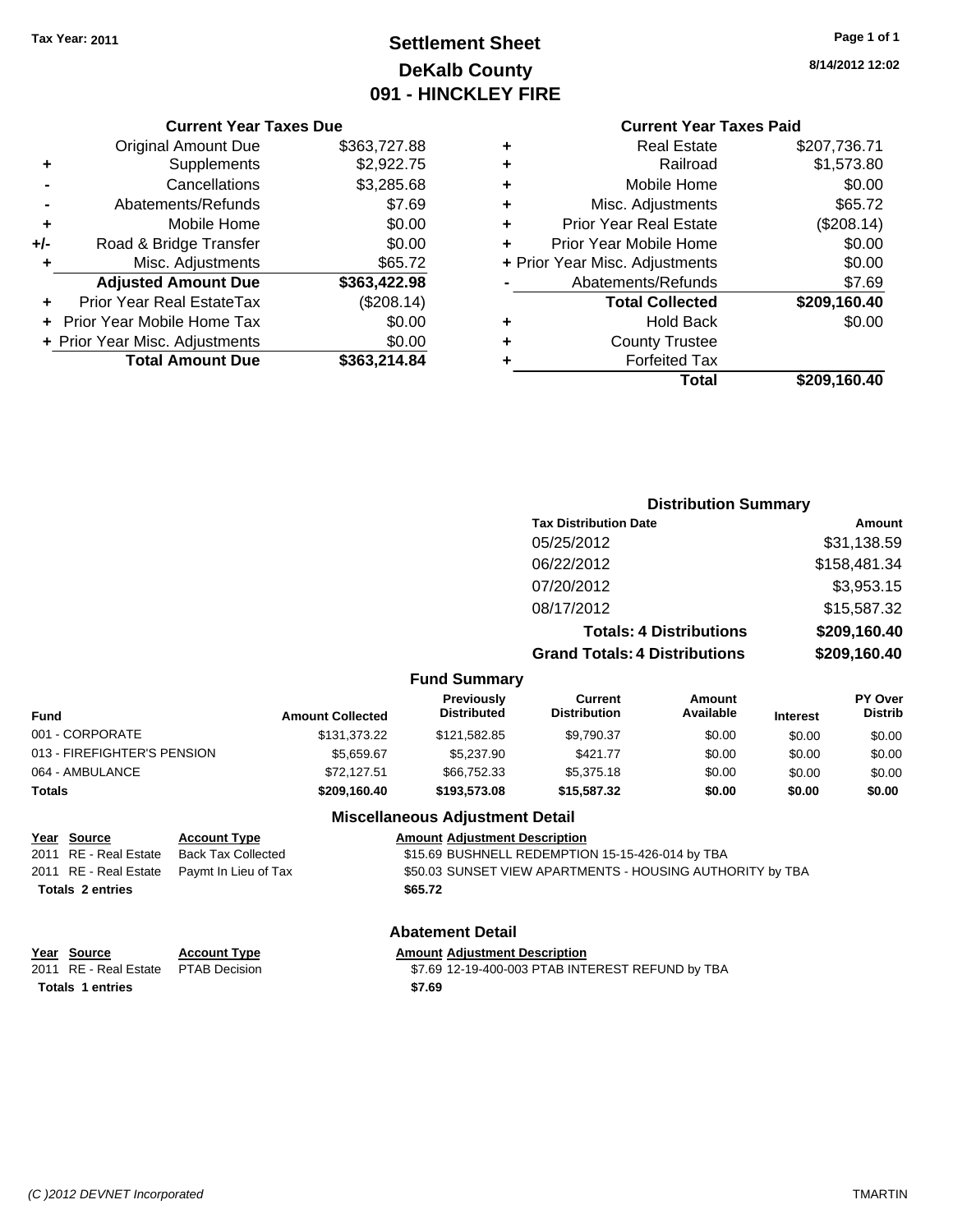## **Settlement Sheet Tax Year: 2011 Page 1 of 1 DeKalb County 092 - KIRKLAND FIRE**

**8/14/2012 12:02**

#### **Current Year Taxes Paid**

| <b>Forfeited Tax</b>           |              |
|--------------------------------|--------------|
|                                |              |
| <b>County Trustee</b>          |              |
| <b>Hold Back</b>               | \$0.00       |
| <b>Total Collected</b>         | \$185,631.53 |
| Abatements/Refunds             | \$2.59       |
| + Prior Year Misc. Adjustments | \$0.00       |
| Prior Year Mobile Home         | \$0.00       |
| <b>Prior Year Real Estate</b>  | (\$37.85)    |
| Misc. Adjustments              | \$0.00       |
| Mobile Home                    | \$0.00       |
| Railroad                       | \$1,306.01   |
| <b>Real Estate</b>             | \$184,365.96 |
|                                |              |

|     | <b>Current Year Taxes Due</b>  |              |
|-----|--------------------------------|--------------|
|     | <b>Original Amount Due</b>     | \$314,736.71 |
| ٠   | Supplements                    | \$1,853.05   |
|     | Cancellations                  | \$1,985.45   |
|     | Abatements/Refunds             | \$2.59       |
| ٠   | Mobile Home                    | \$0.00       |
| +/- | Road & Bridge Transfer         | \$0.00       |
| ٠   | Misc. Adjustments              | \$0.00       |
|     | <b>Adjusted Amount Due</b>     | \$314,601.72 |
|     | Prior Year Real EstateTax      | (\$37.85)    |
|     | Prior Year Mobile Home Tax     | \$0.00       |
|     | + Prior Year Misc. Adjustments | \$0.00       |
|     | <b>Total Amount Due</b>        | \$314,563.87 |

| <b>Distribution Summary</b>          |              |
|--------------------------------------|--------------|
| <b>Tax Distribution Date</b>         | Amount       |
| 05/25/2012                           | \$30,360.98  |
| 06/22/2012                           | \$137,690.65 |
| 07/20/2012                           | \$2,911.05   |
| 08/17/2012                           | \$14,668.85  |
| <b>Totals: 4 Distributions</b>       | \$185,631.53 |
| <b>Grand Totals: 4 Distributions</b> | \$185,631.53 |

|  | <b>Fund Summary</b> |  |
|--|---------------------|--|
|--|---------------------|--|

| <b>Amount Collected</b> | <b>Previously</b><br><b>Distributed</b> | Current<br><b>Distribution</b> | Amount<br>Available | <b>Interest</b> | PY Over<br><b>Distrib</b> |
|-------------------------|-----------------------------------------|--------------------------------|---------------------|-----------------|---------------------------|
| \$107,560.85            | \$99,061.25                             | \$8,499.60                     | \$0.00              | \$0.00          | \$0.00                    |
| \$1,217.36              | \$1,121.16                              | \$96.20                        | \$0.00              | \$0.00          | \$0.00                    |
| \$6,602.73              | \$6.080.97                              | \$521.76                       | \$0.00              | \$0.00          | \$0.00                    |
| \$4,125,10              | \$3.799.13                              | \$325.97                       | \$0.00              | \$0.00          | \$0.00                    |
| \$66.125.49             | \$60,900.17                             | \$5,225.32                     | \$0.00              | \$0.00          | \$0.00                    |
| \$185,631.53            | \$170.962.68                            | \$14,668.85                    | \$0.00              | \$0.00          | \$0.00                    |
|                         |                                         |                                |                     |                 |                           |

#### **Abatement Detail**

# **Year Source Account Type Amount Adjustment Description**<br>2011 RE - Real Estate PTAB Decision **Amount** \$2.59 01-26-475-004 PTAB INTI

 $\overline{32.59}$  01-26-475-004 PTAB INTEREST REFUND by TBA **Totals 1 entries** \$2.59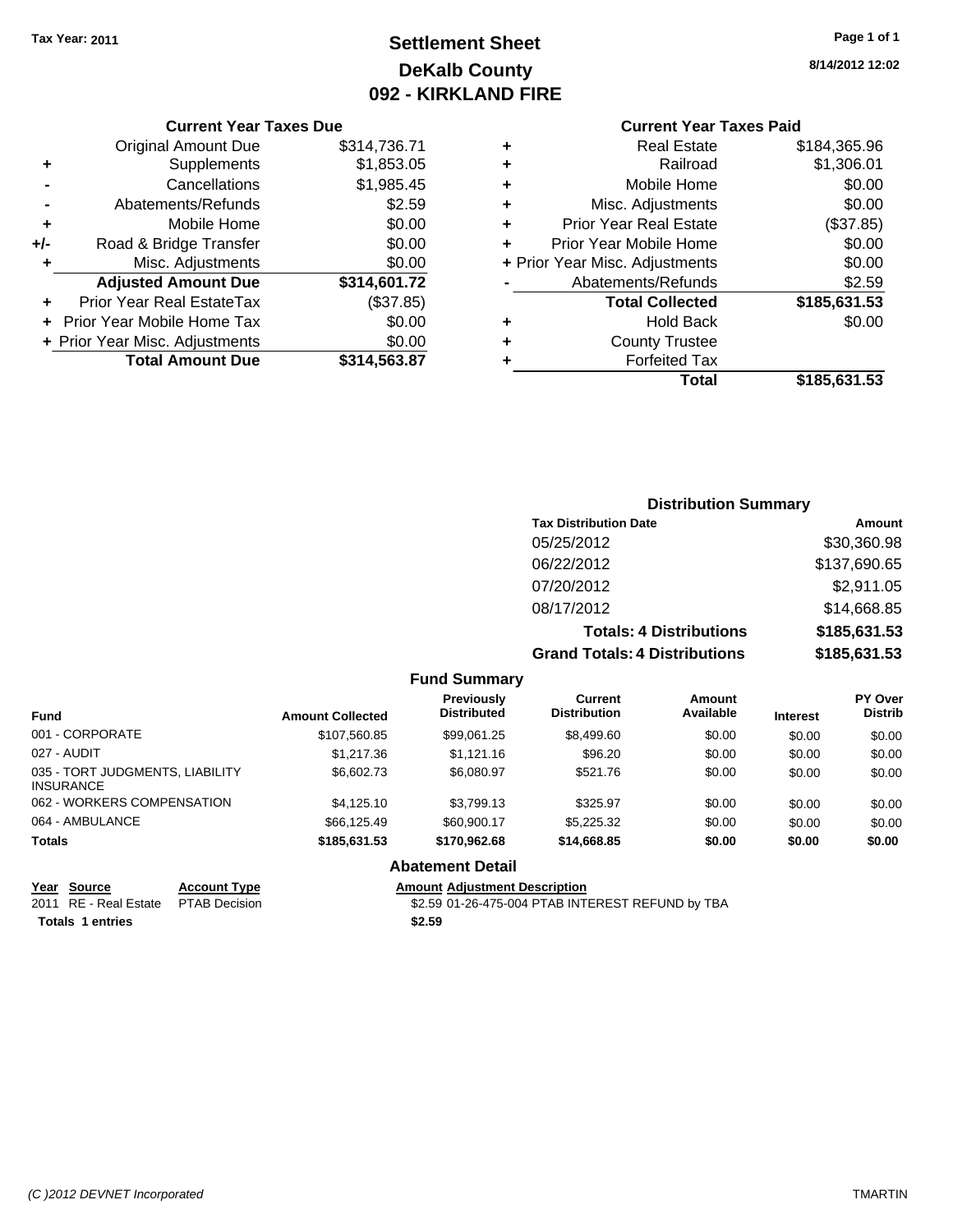# **Settlement Sheet Tax Year: 2011 Page 1 of 1 DeKalb County 093 - LEE FIRE**

|                                | 8/14/2012 1 |
|--------------------------------|-------------|
| <b>Current Year Taxes Paid</b> |             |
| Real Estate                    | \$21,981.4  |

| ٠ | <b>Real Estate</b>             | \$21,981.47 |
|---|--------------------------------|-------------|
| ٠ | Railroad                       | \$387.80    |
| ٠ | Mobile Home                    | \$0.00      |
| ٠ | Misc. Adjustments              | \$0.00      |
| ٠ | <b>Prior Year Real Estate</b>  | (\$140.81)  |
| ÷ | Prior Year Mobile Home         | \$0.00      |
|   | + Prior Year Misc. Adjustments | \$0.00      |
|   | Abatements/Refunds             | \$0.00      |
|   | <b>Total Collected</b>         | \$22,228.46 |
| ٠ | Hold Back                      | \$0.00      |
| ٠ | <b>County Trustee</b>          |             |
| ٠ | <b>Forfeited Tax</b>           |             |
|   | Total                          | \$22.228.46 |
|   |                                |             |

#### **Current Year Taxes Due** Original Amount Due \$43,698.15 **+** Supplements \$415.22 **-** Cancellations \$443.44 **-** Abatements/Refunds \$0.00 **+** Mobile Home \$0.00 **+/-** Road & Bridge Transfer \$0.00 **+** Misc. Adjustments \$0.00 **Adjusted Amount Due \$43,669.93 +** Prior Year Real EstateTax (\$140.81) **+** Prior Year Mobile Home Tax \$0.00 **+ Prior Year Misc. Adjustments**  $$0.00$ **Total Amount Due \$43,529.12**

|                                 |                         |                                  | <b>Distribution Summary</b>           |                                |                 |                           |
|---------------------------------|-------------------------|----------------------------------|---------------------------------------|--------------------------------|-----------------|---------------------------|
|                                 |                         |                                  | <b>Tax Distribution Date</b>          |                                |                 | Amount                    |
|                                 |                         |                                  | 05/25/2012                            |                                |                 | \$1,846.49                |
|                                 |                         |                                  | 06/22/2012                            |                                |                 | \$19,112.21               |
|                                 |                         |                                  | 07/20/2012                            |                                |                 | \$247.93                  |
|                                 |                         |                                  | 08/17/2012                            |                                |                 | \$1,021.83                |
|                                 |                         |                                  |                                       | <b>Totals: 4 Distributions</b> |                 | \$22,228.46               |
|                                 |                         |                                  | <b>Grand Totals: 4 Distributions</b>  |                                |                 | \$22,228.46               |
|                                 |                         | <b>Fund Summary</b>              |                                       |                                |                 |                           |
| <b>Fund</b>                     | <b>Amount Collected</b> | Previously<br><b>Distributed</b> | <b>Current</b><br><b>Distribution</b> | <b>Amount</b><br>Available     | <b>Interest</b> | PY Over<br><b>Distrib</b> |
| 001 - CORPORATE                 | \$14,122.18             | \$13,472.99                      | \$649.19                              | \$0.00                         | \$0.00          | \$0.00                    |
| 035 - TORT JUDGEMENTS/LIABILITY | \$1,568.60              | \$1,496.49                       | \$72.11                               | \$0.00                         | \$0.00          | \$0.00                    |

064 - AMBULANCE \$7,227.71 \$6,895.46 \$332.25 \$0.00 \$0.00 \$0.00 109 - PRIOR YEAR ADJUSTMENT  $$-690.03$   $$-658.31$   $$-31.72$   $$0.00$   $$0.00$   $$0.00$ **Totals \$22,228.46 \$21,206.63 \$1,021.83 \$0.00 \$0.00 \$0.00**

INS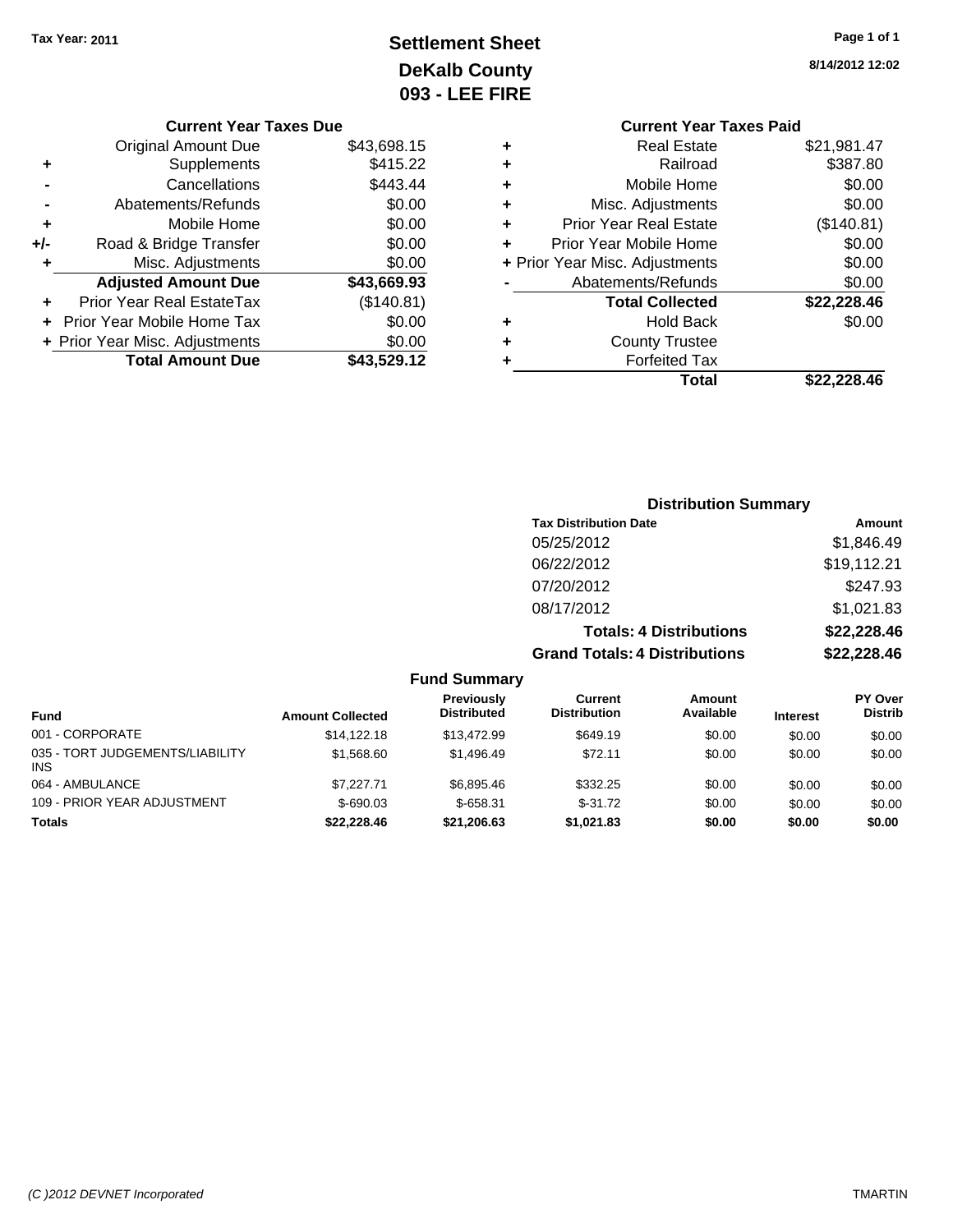# **Settlement Sheet Tax Year: 2011 Page 1 of 1 DeKalb County 094 - LELAND FIRE**

**8/14/2012 12:02**

# **Current Year Taxes Paid**

|     | <b>Original Amount Due</b>       | \$25,023.45 |
|-----|----------------------------------|-------------|
| ٠   | Supplements                      | \$277.11    |
|     | Cancellations                    | \$289.22    |
|     | Abatements/Refunds               | \$0.00      |
| ٠   | Mobile Home                      | \$0.00      |
| +/- | Road & Bridge Transfer           | \$0.00      |
| ٠   | Misc. Adjustments                | \$0.00      |
|     | <b>Adjusted Amount Due</b>       | \$25,011.34 |
|     | <b>Prior Year Real EstateTax</b> | \$0.00      |
|     | Prior Year Mobile Home Tax       | \$0.00      |
|     | + Prior Year Misc. Adjustments   | \$0.00      |
|     | <b>Total Amount Due</b>          | \$25,011.34 |
|     |                                  |             |

**Current Year Taxes Due**

| ٠ | <b>Real Estate</b>             | \$15,583.02 |
|---|--------------------------------|-------------|
| ٠ | Railroad                       | \$0.00      |
| ٠ | Mobile Home                    | \$0.00      |
| ٠ | Misc. Adjustments              | \$0.00      |
| ٠ | <b>Prior Year Real Estate</b>  | \$0.00      |
| ٠ | Prior Year Mobile Home         | \$0.00      |
|   | + Prior Year Misc. Adjustments | \$0.00      |
|   | Abatements/Refunds             | \$0.00      |
|   | <b>Total Collected</b>         | \$15,583.02 |
| ٠ | <b>Hold Back</b>               | \$0.00      |
| ٠ | <b>County Trustee</b>          |             |
| ٠ | <b>Forfeited Tax</b>           |             |
|   | Total                          | \$15,583.02 |
|   |                                |             |

|                         |                                         |                                      | <b>Distribution Summary</b>    |                 |                           |
|-------------------------|-----------------------------------------|--------------------------------------|--------------------------------|-----------------|---------------------------|
|                         |                                         | <b>Tax Distribution Date</b>         |                                |                 | Amount                    |
|                         |                                         | 05/25/2012                           |                                |                 | \$2,598.58                |
|                         |                                         | 06/22/2012                           |                                |                 | \$11,580.58               |
|                         |                                         | 07/20/2012                           |                                |                 | \$476.17                  |
|                         |                                         | 08/17/2012                           |                                |                 | \$927.69                  |
|                         |                                         |                                      | <b>Totals: 4 Distributions</b> |                 | \$15,583.02               |
|                         |                                         | <b>Grand Totals: 4 Distributions</b> |                                |                 | \$15,583.02               |
|                         | <b>Fund Summary</b>                     |                                      |                                |                 |                           |
| <b>Amount Collected</b> | <b>Previously</b><br><b>Distributed</b> | Current<br><b>Distribution</b>       | Amount<br>Available            | <b>Interest</b> | PY Over<br><b>Distrib</b> |

| Fund            | <b>Amount Collected</b> | <b>Previously</b><br><b>Distributed</b> | Current<br><b>Distribution</b> | Amount<br>Available | <b>Interest</b> | <b>PY Over</b><br><b>Distrib</b> |
|-----------------|-------------------------|-----------------------------------------|--------------------------------|---------------------|-----------------|----------------------------------|
| 001 - CORPORATE | \$15,583,02             | \$14.655.33                             | \$927.69                       | \$0.00              | \$0.00          | \$0.00                           |
| <b>Totals</b>   | \$15,583.02             | \$14,655,33                             | \$927.69                       | \$0.00              | \$0.00          | \$0.00                           |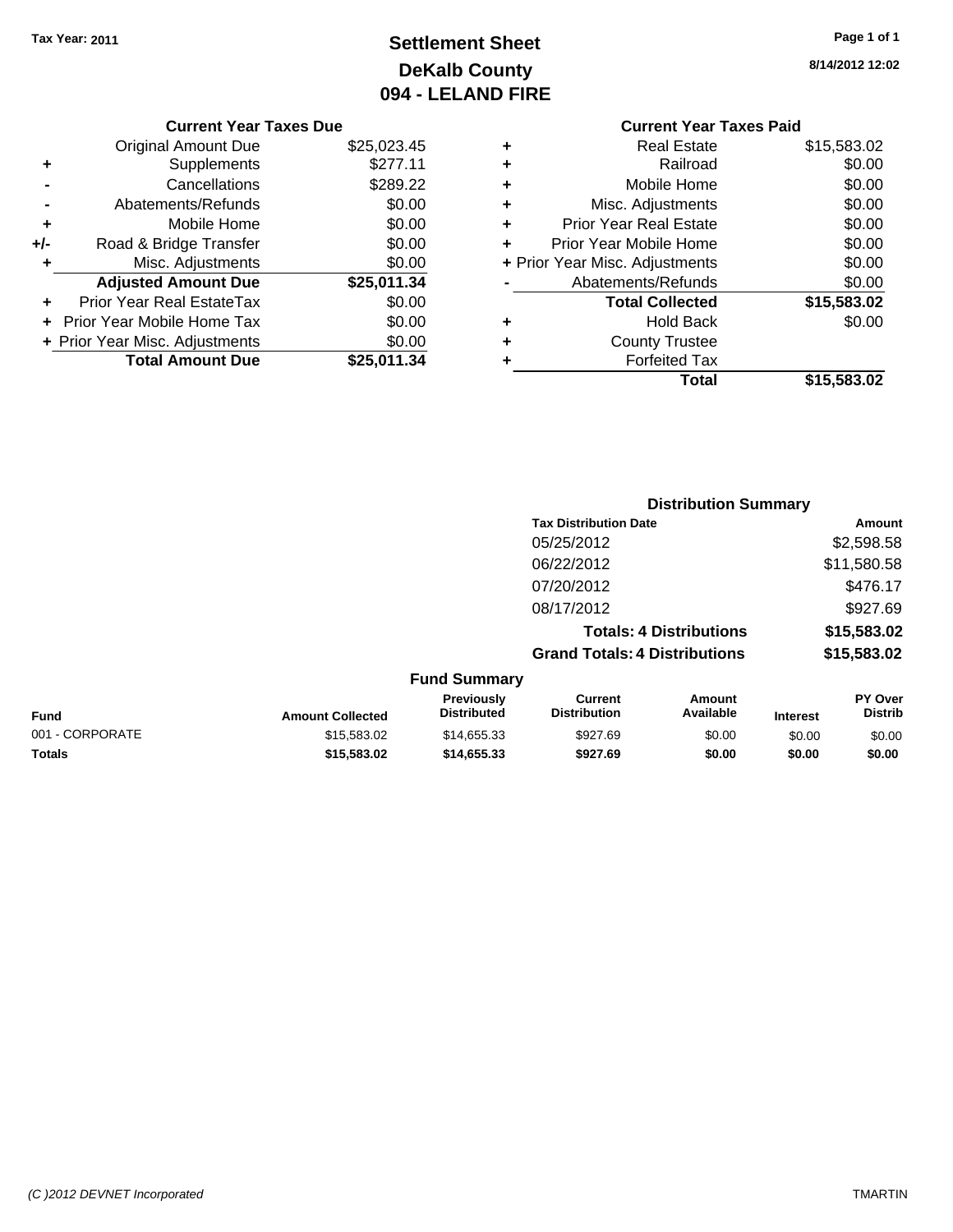# **Settlement Sheet Tax Year: 2011 Page 1 of 1 DeKalb County 095 - MALTA FIRE**

**8/14/2012 12:02**

| \$0.00<br>\$0.00 | ÷<br>÷ | <b>Prior Year Real Estate</b><br>Prior Year Mobile Home | \$0.00<br>\$0.00 |
|------------------|--------|---------------------------------------------------------|------------------|
| \$0.00           |        | + Prior Year Misc. Adjustments                          | \$0.00           |
| \$84,426.47      |        | Abatements/Refunds                                      | \$0.00           |
| \$0.00           |        | <b>Total Collected</b>                                  | \$47,917.03      |
| \$0.00           | ٠      | <b>Hold Back</b>                                        | \$0.00           |
| \$0.00           | ٠      | <b>County Trustee</b>                                   |                  |
| \$84,426.47      |        | <b>Forfeited Tax</b>                                    |                  |
|                  |        | Total                                                   | \$47,917.03      |

#### **Current Year Tax**

|     | <b>Original Amount Due</b>     | \$84,501.90 |
|-----|--------------------------------|-------------|
| ٠   | Supplements                    | \$173.44    |
|     | Cancellations                  | \$248.87    |
|     | Abatements/Refunds             | \$0.00      |
| ٠   | Mobile Home                    | \$0.00      |
| +/- | Road & Bridge Transfer         | \$0.00      |
| ٠   | Misc. Adjustments              | \$0.00      |
|     | <b>Adjusted Amount Due</b>     | \$84,426.47 |
|     | Prior Year Real EstateTax      | \$0.00      |
| ÷   | Prior Year Mobile Home Tax     | \$0.00      |
|     | + Prior Year Misc. Adjustments | \$0.00      |
|     | <b>Total Amount Due</b>        | \$84,426.47 |

## **Distribution Summary**

|                     | <b>Tax Distribution Date</b>         | Amount      |
|---------------------|--------------------------------------|-------------|
|                     | 05/25/2012                           | \$6,456.79  |
|                     | 06/22/2012                           | \$38,651.04 |
|                     | 07/20/2012                           | \$588.31    |
|                     | 08/17/2012                           | \$2,220.89  |
|                     | <b>Totals: 4 Distributions</b>       | \$47,917.03 |
|                     | <b>Grand Totals: 4 Distributions</b> | \$47,917.03 |
| <b>Fund Summary</b> |                                      |             |

| <b>Fund</b>     | <b>Amount Collected</b> | <b>Previously</b><br><b>Distributed</b> | Current<br><b>Distribution</b> | Amount<br>Available | <b>Interest</b> | PY Over<br><b>Distrib</b> |
|-----------------|-------------------------|-----------------------------------------|--------------------------------|---------------------|-----------------|---------------------------|
| 001 - CORPORATE | \$47.917.03             | \$45.696.14                             | \$2,220.89                     | \$0.00              | \$0.00          | \$0.00                    |
| <b>Totals</b>   | \$47.917.03             | \$45,696,14                             | \$2,220.89                     | \$0.00              | \$0.00          | \$0.00                    |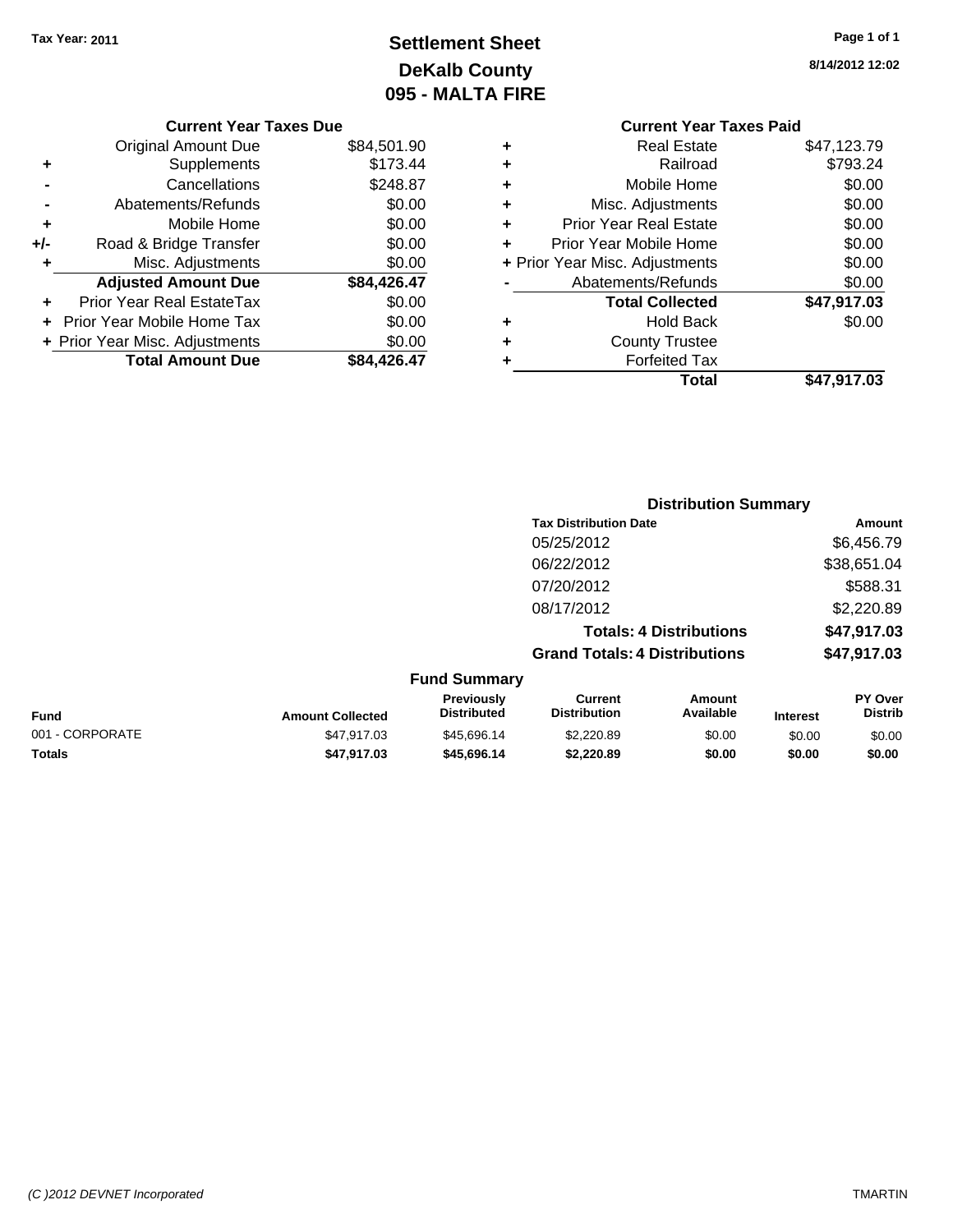## **Settlement Sheet Tax Year: 2011 Page 1 of 1 DeKalb County 096 - MAPLE PARK FIRE**

**8/14/2012 12:02**

#### **Current Year Taxes Paid**

|   | Total                          | \$90.367.25 |
|---|--------------------------------|-------------|
| ٠ | <b>Forfeited Tax</b>           |             |
| ٠ | <b>County Trustee</b>          |             |
| ٠ | <b>Hold Back</b>               | \$0.00      |
|   | <b>Total Collected</b>         | \$90,367.25 |
|   | Abatements/Refunds             | \$2.89      |
|   | + Prior Year Misc. Adjustments | \$0.00      |
| ÷ | Prior Year Mobile Home         | \$0.00      |
| ÷ | <b>Prior Year Real Estate</b>  | (\$73.91)   |
| ٠ | Misc. Adjustments              | \$0.00      |
| ٠ | Mobile Home                    | \$0.00      |
| ٠ | Railroad                       | \$1,494.24  |
| ٠ | <b>Real Estate</b>             | \$88,949.81 |

|     | <b>Current Year Taxes Due</b>    |              |
|-----|----------------------------------|--------------|
|     | <b>Original Amount Due</b>       | \$161,276.80 |
| ٠   | Supplements                      | \$381.11     |
|     | Cancellations                    | \$414.09     |
|     | Abatements/Refunds               | \$2.89       |
| ÷   | Mobile Home                      | \$0.00       |
| +/- | Road & Bridge Transfer           | \$0.00       |
| ٠   | Misc. Adjustments                | \$0.00       |
|     | <b>Adjusted Amount Due</b>       | \$161,240.93 |
|     | <b>Prior Year Real EstateTax</b> | (\$73.91)    |
|     | Prior Year Mobile Home Tax       | \$0.00       |
|     | + Prior Year Misc. Adjustments   | \$0.00       |
|     | <b>Total Amount Due</b>          | \$161,167.02 |

## **Distribution Summary Tax Distribution Date Amount** 05/25/2012 \$15,664.16 06/22/2012 \$66,841.45 07/20/2012 \$1,305.69 08/17/2012 \$6,555.95 **Totals: 4 Distributions \$90,367.25**

**Grand Totals: 4 Distributions \$90,367.25**

|  | <b>Fund Summary</b> |  |
|--|---------------------|--|
|--|---------------------|--|

| <b>Fund</b>                             | <b>Amount Collected</b> | <b>Previously</b><br><b>Distributed</b> | Current<br><b>Distribution</b> | Amount<br>Available | <b>Interest</b> | <b>PY Over</b><br><b>Distrib</b> |
|-----------------------------------------|-------------------------|-----------------------------------------|--------------------------------|---------------------|-----------------|----------------------------------|
| 001 - CORPORATE                         | \$45,372.75             | \$42,081,06                             | \$3.291.69                     | \$0.00              | \$0.00          | \$0.00                           |
| 013 - FIREFIGHTER'S PENSION             | \$1,317.19              | \$1.221.63                              | \$95.56                        | \$0.00              | \$0.00          | \$0.00                           |
| 027 - AUDIT                             | \$220.32                | \$204.34                                | \$15.98                        | \$0.00              | \$0.00          | \$0.00                           |
| 035 - TORT JUDGEMENTS/LIABILITY<br>INS. | \$8,225.68              | \$7.628.92                              | \$596.76                       | \$0.00              | \$0.00          | \$0.00                           |
| 064 - AMBULANCE                         | \$35.231.31             | \$32.675.35                             | \$2,555.96                     | \$0.00              | \$0.00          | \$0.00                           |
| <b>Totals</b>                           | \$90,367,25             | \$83,811.30                             | \$6,555.95                     | \$0.00              | \$0.00          | \$0.00                           |
|                                         |                         | $\blacksquare$                          |                                |                     |                 |                                  |

**Abatement Detail**

#### **Year Source Account Type Amount Adjustment Description**

2011 RE - Real Estate \$2.89 09-34-100-004 PTAB INTEREST REFUND by TBA PTAB Decision Totals 1 entries **12.89**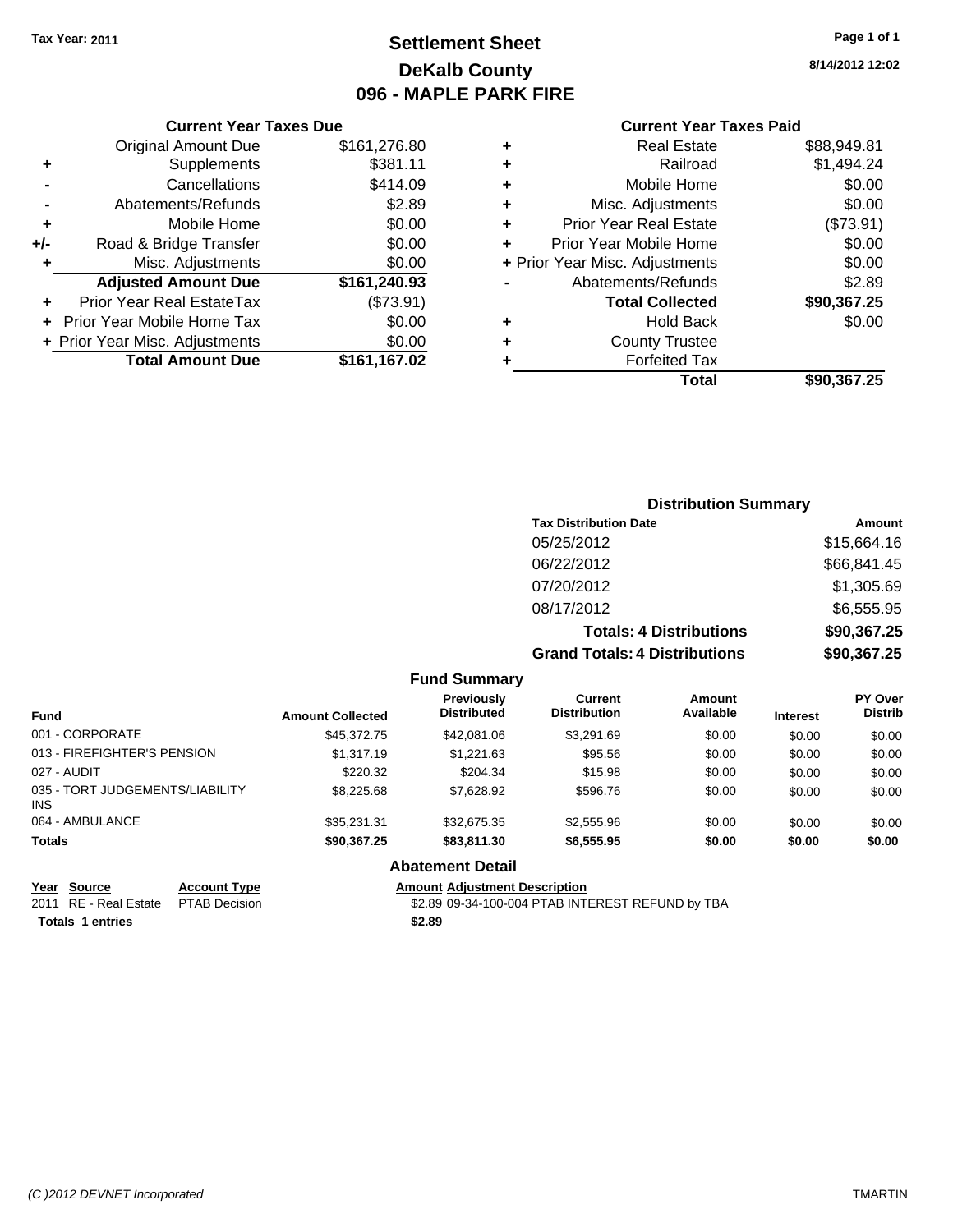## **Settlement Sheet Tax Year: 2011 Page 1 of 1 DeKalb County 097 - PAW PAW FIRE**

**8/14/2012 12:02**

|     | <b>Current Year Taxes Due</b>     |             |
|-----|-----------------------------------|-------------|
|     | <b>Original Amount Due</b>        | \$27,230.91 |
| ٠   | Supplements                       | \$1,130.66  |
|     | Cancellations                     | \$1,130.66  |
|     | Abatements/Refunds                | \$0.00      |
| ٠   | Mobile Home                       | \$0.00      |
| +/- | Road & Bridge Transfer            | \$0.00      |
| ٠   | Misc. Adjustments                 | \$0.00      |
|     | <b>Adjusted Amount Due</b>        | \$27,230.91 |
| ٠   | Prior Year Real EstateTax         | \$0.00      |
|     | <b>Prior Year Mobile Home Tax</b> | \$0.00      |
|     | + Prior Year Misc. Adjustments    | \$0.00      |
|     | <b>Total Amount Due</b>           | \$27,230.91 |

#### **Current Year Taxes Paid +** Real Estate \$14,710.36 **+** Railroad \$526.71 **+** Mobile Home \$0.00 **+** Misc. Adjustments \$0.00 **+** Prior Year Real Estate \$0.00 **+** Prior Year Mobile Home \$0.00 **+** Prior Year Misc. Adjustments  $$0.00$ **-** Abatements/Refunds \$0.00 **Total Collected \$15,237.07**

**+** Hold Back \$0.00

|   | Total                 | \$15,237.07 |
|---|-----------------------|-------------|
| ÷ | <b>Forfeited Tax</b>  |             |
| ÷ | <b>County Trustee</b> |             |

|                     | <b>Distribution Summary</b>          |             |
|---------------------|--------------------------------------|-------------|
|                     | <b>Tax Distribution Date</b>         | Amount      |
|                     | 05/25/2012                           | \$1,687.32  |
|                     | 06/22/2012                           | \$12,634.27 |
|                     | 07/20/2012                           | \$112.20    |
|                     | 08/17/2012                           | \$803.28    |
|                     | <b>Totals: 4 Distributions</b>       | \$15,237.07 |
|                     | <b>Grand Totals: 4 Distributions</b> | \$15,237.07 |
| <b>Fund Summary</b> |                                      |             |

| <b>Fund</b>                                   | <b>Amount Collected</b> | Previously<br><b>Distributed</b> | Current<br><b>Distribution</b> | Amount<br>Available | <b>Interest</b> | <b>PY Over</b><br><b>Distrib</b> |
|-----------------------------------------------|-------------------------|----------------------------------|--------------------------------|---------------------|-----------------|----------------------------------|
| 001 - CORPORATE                               | \$14,355,27             | \$13.598.47                      | \$756.80                       | \$0.00              | \$0.00          | \$0.00                           |
| 035 - TORT JUDGEMENTS/LIABILITY<br><b>INS</b> | \$1.635.91              | \$1.549.67                       | \$86.24                        | \$0.00              | \$0.00          | \$0.00                           |
| 109 - PRIOR YEAR ADJUSTMENT                   | $$-754.11$              | $$-714.35$                       | $$-39.76$                      | \$0.00              | \$0.00          | \$0.00                           |
| <b>Totals</b>                                 | \$15,237.07             | \$14,433,79                      | \$803.28                       | \$0.00              | \$0.00          | \$0.00                           |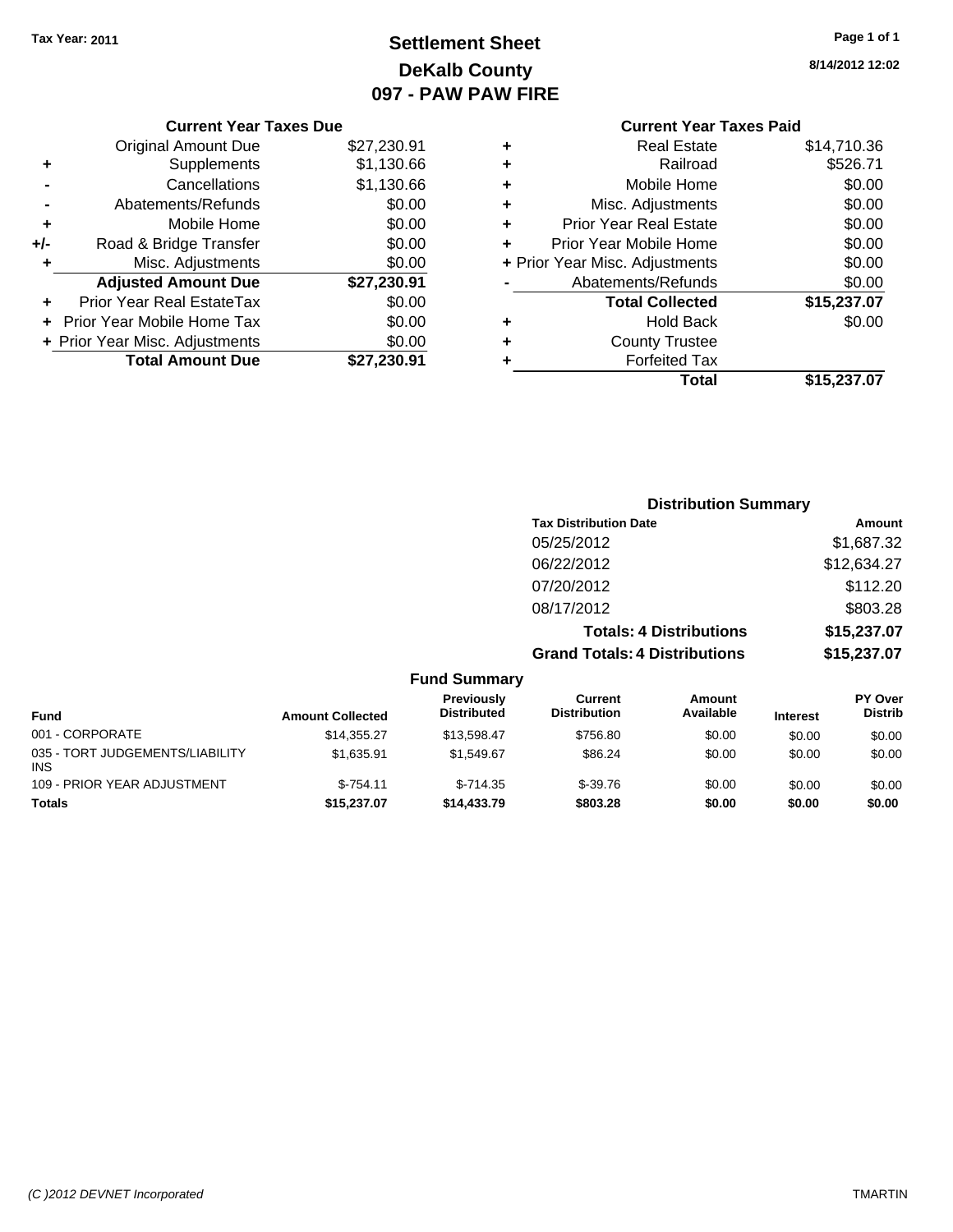## **Settlement Sheet Tax Year: 2011 Page 1 of 1 DeKalb County 098 - SANDWICH FIRE**

**8/14/2012 12:02**

## **Current Year Taxes Paid**

|   | Total                          | \$309,849.31 |
|---|--------------------------------|--------------|
|   | <b>Forfeited Tax</b>           |              |
|   | <b>County Trustee</b>          |              |
| ٠ | <b>Hold Back</b>               | \$0.00       |
|   | <b>Total Collected</b>         | \$309,849.31 |
|   | Abatements/Refunds             | \$4.45       |
|   | + Prior Year Misc. Adjustments | \$0.00       |
| ٠ | Prior Year Mobile Home         | \$0.00       |
| ÷ | <b>Prior Year Real Estate</b>  | (\$86.20)    |
| ÷ | Misc. Adjustments              | \$190.42     |
| ٠ | Mobile Home                    | \$0.00       |
| ٠ | Railroad                       | \$740.38     |
| ٠ | <b>Real Estate</b>             | \$309,009.16 |
|   |                                |              |

|     | <b>Current Year Taxes Due</b>  |              |
|-----|--------------------------------|--------------|
|     | <b>Original Amount Due</b>     | \$534,262.70 |
| ÷   | Supplements                    | \$2,031.66   |
|     | Cancellations                  | \$2,251.81   |
|     | Abatements/Refunds             | \$4.45       |
| ٠   | Mobile Home                    | \$0.00       |
| +/- | Road & Bridge Transfer         | \$0.00       |
| ٠   | Misc. Adjustments              | \$190.42     |
|     | <b>Adjusted Amount Due</b>     | \$534,228.52 |
|     | Prior Year Real EstateTax      | (\$86.20)    |
|     | Prior Year Mobile Home Tax     | \$0.00       |
|     | + Prior Year Misc. Adjustments | \$0.00       |
|     | <b>Total Amount Due</b>        | \$534.142.32 |

#### **Distribution Summary**

|                                         |                         |                                         | <b>Tax Distribution Date</b>          |                                |                 | Amount                           |
|-----------------------------------------|-------------------------|-----------------------------------------|---------------------------------------|--------------------------------|-----------------|----------------------------------|
|                                         |                         |                                         | 05/25/2012                            |                                |                 | \$52,878.12                      |
|                                         |                         |                                         | 06/22/2012                            |                                |                 | \$219,858.14                     |
|                                         |                         |                                         | 07/20/2012                            |                                |                 | \$9,893.00                       |
|                                         |                         |                                         | 08/17/2012                            |                                |                 | \$27,220.05                      |
|                                         |                         |                                         |                                       | <b>Totals: 4 Distributions</b> |                 | \$309,849.31                     |
|                                         |                         |                                         | <b>Grand Totals: 4 Distributions</b>  |                                |                 | \$309,849.31                     |
|                                         |                         | <b>Fund Summary</b>                     |                                       |                                |                 |                                  |
| <b>Fund</b>                             | <b>Amount Collected</b> | <b>Previously</b><br><b>Distributed</b> | <b>Current</b><br><b>Distribution</b> | Amount<br>Available            | <b>Interest</b> | <b>PY Over</b><br><b>Distrib</b> |
| 001 - CORPORATE                         | \$267,742.66            | \$244,221.64                            | \$23,521.02                           | \$0.00                         | \$0.00          | \$0.00                           |
| 027 - AUDIT                             | \$2,639.90              | \$2,407.99                              | \$231.91                              | \$0.00                         | \$0.00          | \$0.00                           |
| 035 - TORT JUDGEMENTS/LIABILITY<br>INS. | \$39,466.75             | \$35,999.63                             | \$3,467.12                            | \$0.00                         | \$0.00          | \$0.00                           |
| <b>Totals</b>                           | \$309,849.31            | \$282,629.26                            | \$27,220.05                           | \$0.00                         | \$0.00          | \$0.00                           |
|                                         |                         | <b>Miscellaneous Adjustment Detail</b>  |                                       |                                |                 |                                  |

#### **Year Source Account Type Amount Adjustment Description** 2011 RE - Real Estate Back Tax Collected \$19.30 BYRNE REDEMPTION 19-10-201-031 by TBA 2011 RE - Real Estate Back Tax Collected \$17.88 SHISSLER REDEMPTION 18-10-203-008 by TBA 2011 RE - Real Estate Back Tax Collected **\$41.47 PRIMUS REDEMPTION 8 PARCELS by TBA** 2011 RE - Real Estate Back Tax Collected \$41.36 BYRNE REDEMPTION 19-10-201-018 by TBA 2011 RE - Real Estate Back Tax Collected S70.41 DOBSON REDEMPTION 19-26-481-012 by TBA **Totals \$190.42 5 entries**

| Year Source                         | <b>Account Type</b> | Amount |
|-------------------------------------|---------------------|--------|
| 2011 RE - Real Estate PTAB Decision |                     | \$3.05 |
| 2011 RE - Real Estate PTAB Decision |                     | \$1.39 |
| <b>Totals 2 entries</b>             |                     | \$4.44 |

## **Abatement Detail**

#### **Yearch Type Amount** Adjustment Description

ision 2011 83.05 19-27-427-012 PTAB INTEREST REFUND by TBA 2011 Bision 81.39 19-26-432-011 PTAB INTEREST REFUND by TBA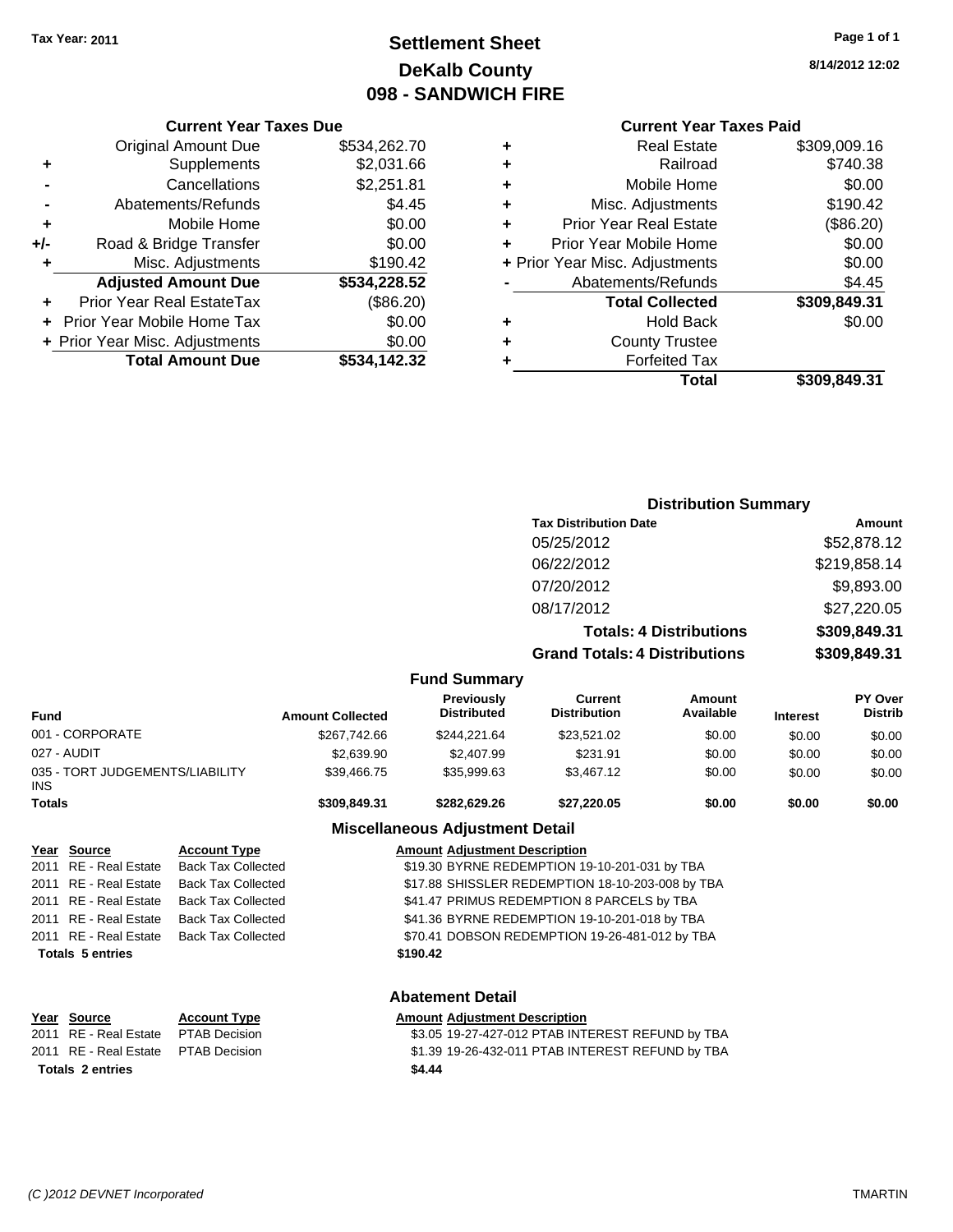## **Settlement Sheet Tax Year: 2011 Page 1 of 1 DeKalb County 099 - SHABBONA FIRE**

#### **8/14/2012 12:02**

#### **Current Year Taxes Paid**

|   | Total                          | \$99,581.12 |
|---|--------------------------------|-------------|
|   | <b>Forfeited Tax</b>           |             |
| ٠ | <b>County Trustee</b>          |             |
| ٠ | <b>Hold Back</b>               | \$0.00      |
|   | <b>Total Collected</b>         | \$99,581.12 |
|   | Abatements/Refunds             | \$14.46     |
|   | + Prior Year Misc. Adjustments | \$0.00      |
| ÷ | Prior Year Mobile Home         | \$0.00      |
| ٠ | <b>Prior Year Real Estate</b>  | (\$317.07)  |
| ٠ | Misc. Adjustments              | \$153.82    |
| ٠ | Mobile Home                    | \$0.00      |
| ٠ | Railroad                       | \$1,697.60  |
|   | <b>Real Estate</b>             | \$98,061.23 |

|     | <b>Current Year Taxes Due</b>     |              |
|-----|-----------------------------------|--------------|
|     | <b>Original Amount Due</b>        | \$172,408.58 |
| ٠   | Supplements                       | \$1,659.45   |
|     | Cancellations                     | \$1,888.21   |
|     | Abatements/Refunds                | \$14.46      |
| ٠   | Mobile Home                       | \$0.00       |
| +/- | Road & Bridge Transfer            | \$0.00       |
| ٠   | Misc. Adjustments                 | \$153.82     |
|     | <b>Adjusted Amount Due</b>        | \$172,319.18 |
|     | Prior Year Real EstateTax         | (\$317.07)   |
|     | <b>Prior Year Mobile Home Tax</b> | \$0.00       |
|     | + Prior Year Misc. Adjustments    | \$0.00       |
|     | <b>Total Amount Due</b>           | \$172,002.11 |

#### **Distribution Summary**

| Amount      |
|-------------|
| \$11,023.46 |
| \$81,773.92 |
| \$1,685.19  |
| \$5,098.55  |
| \$99,581.12 |
| \$99,581.12 |
|             |

#### **Fund Summary**

| Fund                                   | <b>Amount Collected</b> | <b>Previously</b><br><b>Distributed</b> | Current<br><b>Distribution</b> | Amount<br>Available | <b>Interest</b> | <b>PY Over</b><br><b>Distrib</b> |
|----------------------------------------|-------------------------|-----------------------------------------|--------------------------------|---------------------|-----------------|----------------------------------|
| 001 - CORPORATE                        | \$68,467.39             | \$64,961.87                             | \$3.505.52                     | \$0.00              | \$0.00          | \$0.00                           |
| 035 - TORT JUDGEMENTS/LIABILITY<br>INS | \$13,596.61             | \$12,900.46                             | \$696.15                       | \$0.00              | \$0.00          | \$0.00                           |
| 064 - AMBULANCE                        | \$17,517.12             | \$16,620,24                             | \$896.88                       | \$0.00              | \$0.00          | \$0.00                           |
| Totals                                 | \$99,581.12             | \$94,482.57                             | \$5,098.55                     | \$0.00              | \$0.00          | \$0.00                           |

# **Totals \$153.82 2 entries**

#### **Miscellaneous Adjustment Detail**

**Year Source Account Type AMOUNTYPE AMOUNT Adjustment Description** 2011 RE - Real Estate Back Tax Collected \$106.68 HAREAS REDEMPTION 13-35-202-017 by TBA

2011 RE - Real Estate Paymt In Lieu of Tax **\$47.14 SEQUOYA APARTMENTS - HOUSING AUTHORITY by TBA** 

#### **Abatement Detail**

| Year Source                         | <b>Account Type</b> | <b>Amount Adjustment Description</b>              |
|-------------------------------------|---------------------|---------------------------------------------------|
| 2011 RE - Real Estate PTAB Decision |                     | \$0.31 13-15-176-011 PTAB INTEREST REFUND by TBA  |
| 2011 RE - Real Estate PTAB Decision |                     | \$14.15 13-15-327-010 PTAB INTEREST REFUND by TBA |
| <b>Totals 2 entries</b>             |                     | \$14.46                                           |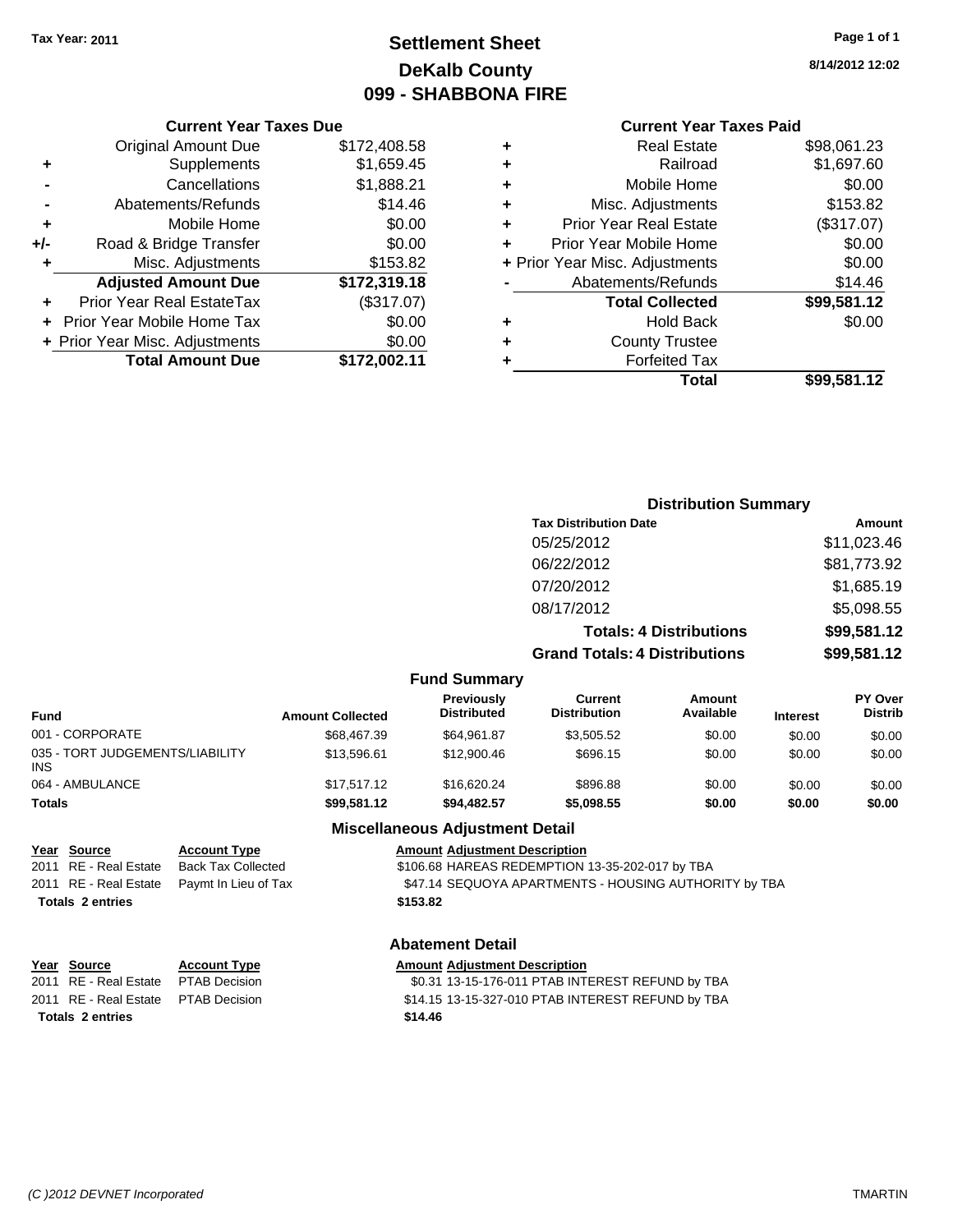## **Settlement Sheet Tax Year: 2011 Page 1 of 1 DeKalb County 100 - SOMONAUK FIRE**

**8/14/2012 12:02**

|       | <b>Original Amount Due</b>     | \$248,900.21 |
|-------|--------------------------------|--------------|
| ٠     | Supplements                    | \$1,981.01   |
|       | Cancellations                  | \$2,251.85   |
|       | Abatements/Refunds             | \$0.00       |
| ÷     | Mobile Home                    | \$0.00       |
| $+/-$ | Road & Bridge Transfer         | \$0.00       |
| ٠     | Misc. Adjustments              | \$0.00       |
|       | <b>Adjusted Amount Due</b>     | \$248,629.37 |
|       | Prior Year Real EstateTax      | \$0.00       |
|       | + Prior Year Mobile Home Tax   | \$0.00       |
|       | + Prior Year Misc. Adjustments | \$0.00       |
|       | <b>Total Amount Due</b>        | \$248,629.37 |

#### **Current Year Taxes Paid**

|   | Total                          | \$148,515.72 |
|---|--------------------------------|--------------|
| ٠ | <b>Forfeited Tax</b>           |              |
| ٠ | <b>County Trustee</b>          |              |
| ٠ | <b>Hold Back</b>               | \$0.00       |
|   | <b>Total Collected</b>         | \$148,515.72 |
|   | Abatements/Refunds             | \$0.00       |
|   | + Prior Year Misc. Adjustments | \$0.00       |
| ٠ | Prior Year Mobile Home         | \$0.00       |
| ٠ | <b>Prior Year Real Estate</b>  | \$0.00       |
| ٠ | Misc. Adjustments              | \$0.00       |
| ÷ | Mobile Home                    | \$0.00       |
| ٠ | Railroad                       | \$1,535.06   |
| ٠ | <b>Real Estate</b>             | \$146,980.66 |

## **Distribution Summary Tax Distribution Date Amount** 05/25/2012 \$26,890.47 06/22/2012 \$108,529.32 07/20/2012 \$3,520.84 08/17/2012 \$9,575.09 **Totals: 4 Distributions \$148,515.72 Grand Totals: 4 Distributions \$148,515.72 Fund Summary**

| .                       |                                  |                                |                     |                 |                                  |
|-------------------------|----------------------------------|--------------------------------|---------------------|-----------------|----------------------------------|
| <b>Amount Collected</b> | Previously<br><b>Distributed</b> | Current<br><b>Distribution</b> | Amount<br>Available | <b>Interest</b> | <b>PY Over</b><br><b>Distrib</b> |
| \$78,659.57             | \$73.588.24                      | \$5.071.33                     | \$0.00              | \$0.00          | \$0.00                           |
| \$69,856.15             | \$65,352.39                      | \$4,503.76                     | \$0.00              | \$0.00          | \$0.00                           |
| \$148,515,72            | \$138,940.63                     | \$9.575.09                     | \$0.00              | \$0.00          | \$0.00                           |
|                         |                                  |                                |                     |                 |                                  |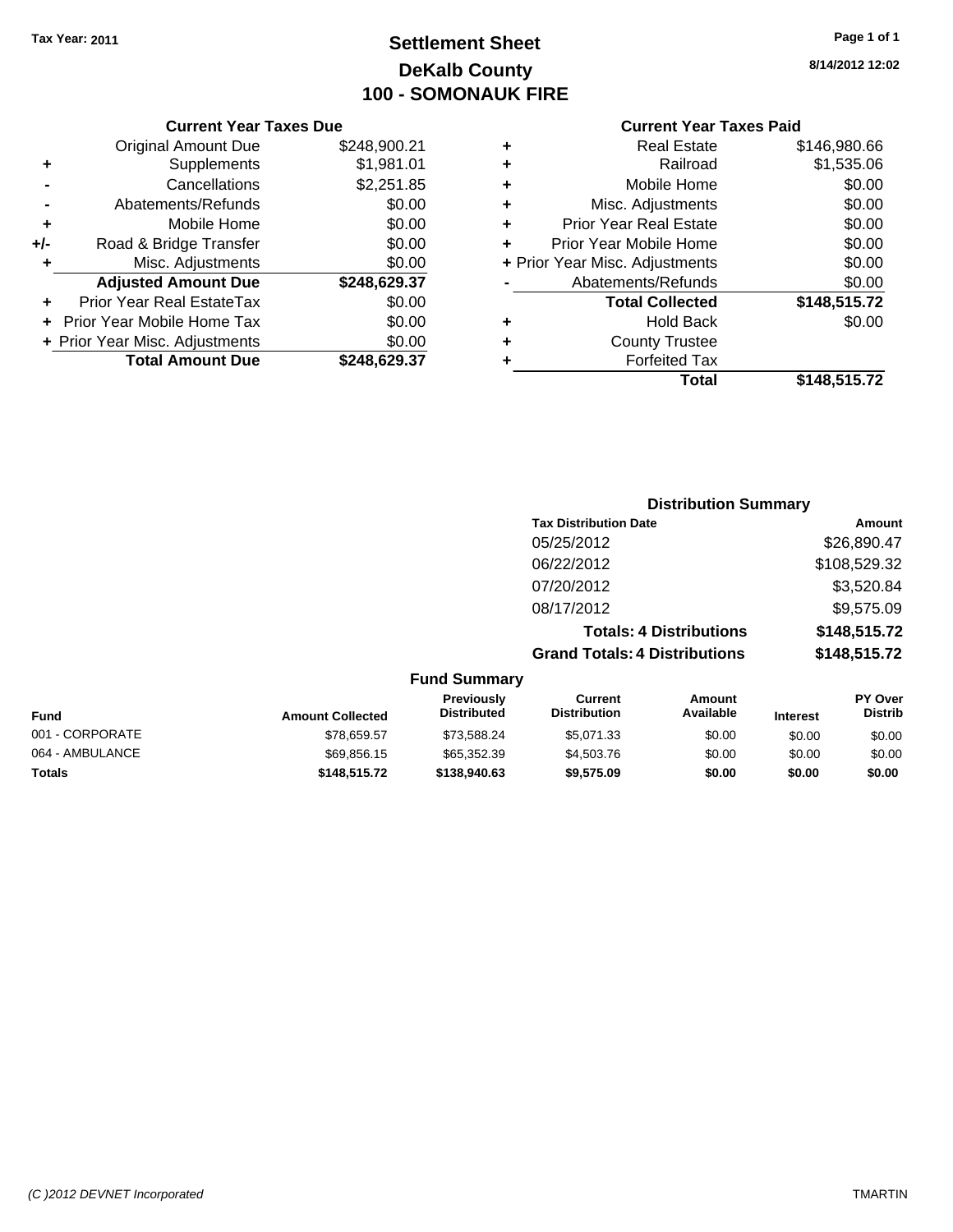## **Settlement Sheet Tax Year: 2011 Page 1 of 1 DeKalb County 101 - SYCAMORE FIRE**

**8/14/2012 12:02**

#### **Current Year Taxes Due**

|     | <b>Original Amount Due</b>       | \$311,773.42 |
|-----|----------------------------------|--------------|
| ٠   | Supplements                      | \$1,983.25   |
|     | Cancellations                    | \$2,125.65   |
|     | Abatements/Refunds               | \$0.00       |
| ÷   | Mobile Home                      | \$0.00       |
| +/- | Road & Bridge Transfer           | \$0.00       |
| ٠   | Misc. Adjustments                | \$0.00       |
|     | <b>Adjusted Amount Due</b>       | \$311,631.02 |
|     | <b>Prior Year Real EstateTax</b> | \$0.00       |
|     | Prior Year Mobile Home Tax       | \$0.00       |
|     | + Prior Year Misc. Adjustments   | \$0.00       |
|     | <b>Total Amount Due</b>          | \$311,631.02 |

#### **Current Year Taxes Paid**

|   | Total                          | \$177,214.52 |
|---|--------------------------------|--------------|
| ٠ | <b>Forfeited Tax</b>           |              |
| ٠ | <b>County Trustee</b>          |              |
| ٠ | Hold Back                      | \$0.00       |
|   | <b>Total Collected</b>         | \$177,214.52 |
|   | Abatements/Refunds             | \$0.00       |
|   | + Prior Year Misc. Adjustments | \$0.00       |
| ÷ | Prior Year Mobile Home         | \$0.00       |
| ٠ | <b>Prior Year Real Estate</b>  | \$0.00       |
| ٠ | Misc. Adjustments              | \$0.00       |
| ٠ | Mobile Home                    | \$0.00       |
| ÷ | Railroad                       | \$0.00       |
|   | <b>Real Estate</b>             | \$177,214.52 |

## **Distribution Summary Tax Distribution Date Amount** 05/25/2012 \$32,177.51 06/22/2012 \$132,791.17 07/20/2012 \$2,639.86 08/17/2012 \$9,605.98 **Totals: 4 Distributions \$177,214.52 Grand Totals: 4 Distributions \$177,214.52 Fund Summary**

| <b>Amount Collected</b> | <b>Previously</b><br><b>Distributed</b> | Current<br><b>Distribution</b> | Amount<br>Available | <b>Interest</b> | <b>PY Over</b><br><b>Distrib</b> |  |
|-------------------------|-----------------------------------------|--------------------------------|---------------------|-----------------|----------------------------------|--|
| \$87.974.96             | \$83,206.25                             | \$4.768.71                     | \$0.00              | \$0.00          | \$0.00                           |  |
| \$89,239.56             | \$84,402.29                             | \$4.837.27                     | \$0.00              | \$0.00          | \$0.00                           |  |
| \$177.214.52            | \$167,608.54                            | \$9,605.98                     | \$0.00              | \$0.00          | \$0.00                           |  |
|                         |                                         |                                |                     |                 |                                  |  |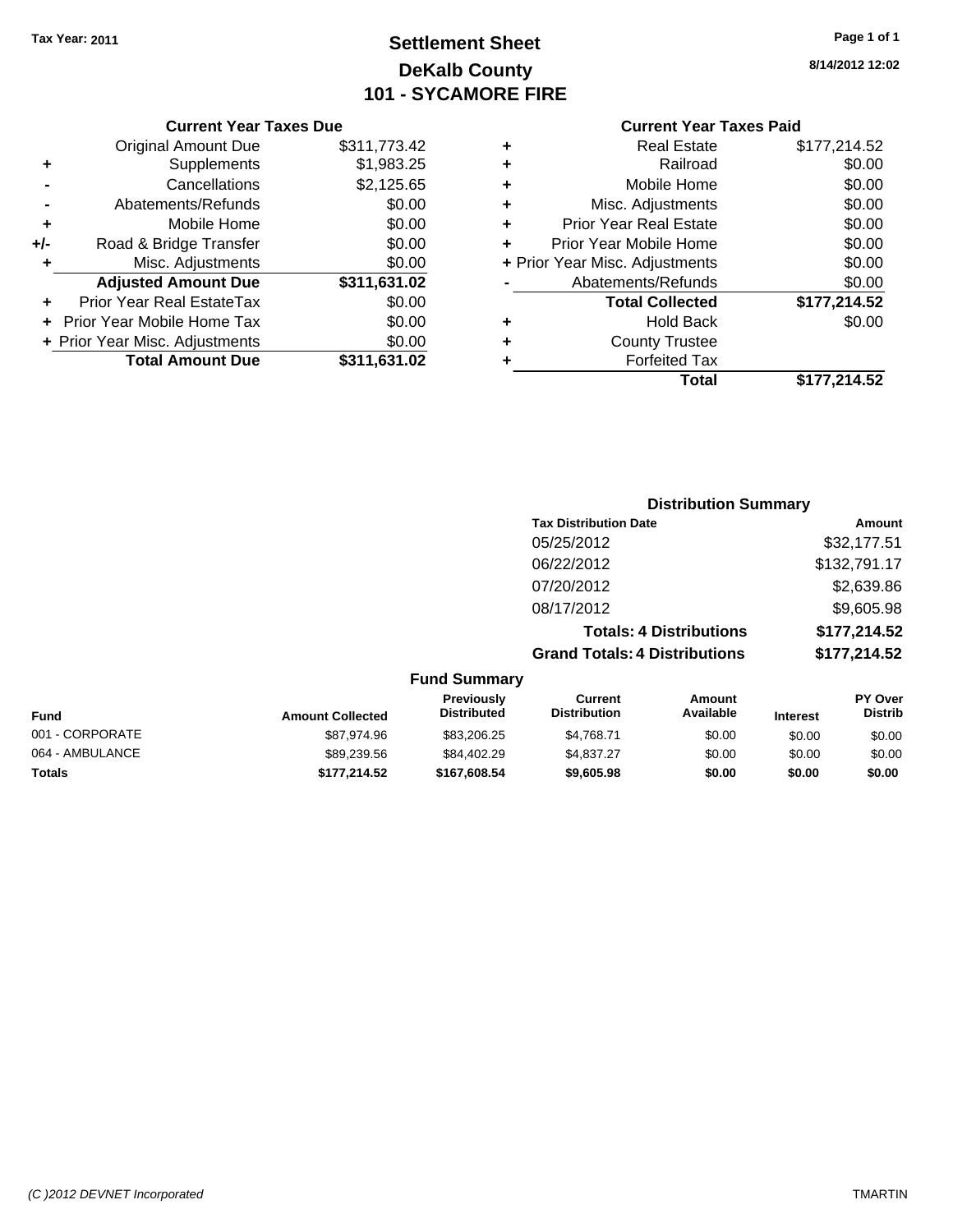## **Settlement Sheet Tax Year: 2011 Page 1 of 1 DeKalb County 102 - WATERMAN FIRE**

#### **8/14/2012 12:02**

|       | <b>Current Year Taxes Due</b>        |              |  |  |  |  |
|-------|--------------------------------------|--------------|--|--|--|--|
|       | <b>Original Amount Due</b>           | \$136,618.66 |  |  |  |  |
| ٠     | \$285.23<br>Supplements              |              |  |  |  |  |
|       | Cancellations                        | \$350.16     |  |  |  |  |
|       | Abatements/Refunds                   | \$3.83       |  |  |  |  |
| ٠     | Mobile Home                          | \$0.00       |  |  |  |  |
| $+/-$ | \$0.00<br>Road & Bridge Transfer     |              |  |  |  |  |
|       | Misc. Adjustments                    | \$0.00       |  |  |  |  |
|       | <b>Adjusted Amount Due</b>           | \$136,549.90 |  |  |  |  |
|       | Prior Year Real EstateTax            | (\$55.17)    |  |  |  |  |
|       | \$0.00<br>Prior Year Mobile Home Tax |              |  |  |  |  |
|       | + Prior Year Misc. Adjustments       | \$0.00       |  |  |  |  |
|       | <b>Total Amount Due</b>              | \$136,494.73 |  |  |  |  |
|       |                                      |              |  |  |  |  |

|   | <b>Current Year Taxes Paid</b> |             |
|---|--------------------------------|-------------|
| ٠ | <b>Real Estate</b>             | \$77,086.25 |
| ٠ | Railroad                       | \$897.60    |
| ٠ | Mobile Home                    | \$0.00      |
| ٠ | Misc. Adjustments              | \$0.00      |
| ٠ | <b>Prior Year Real Estate</b>  | (\$55.17)   |
| ÷ | Prior Year Mobile Home         | \$0.00      |
|   | + Prior Year Misc. Adjustments | \$0.00      |
|   | Abatements/Refunds             | \$3.83      |
|   | <b>Total Collected</b>         | \$77,924.85 |
| ٠ | <b>Hold Back</b>               | \$0.00      |
|   | <b>County Trustee</b>          |             |
| ٠ | <b>Forfeited Tax</b>           |             |
|   | Total                          | \$77,924.85 |

|                       |                      |                                                  |                                         | <b>Distribution Summary</b>          |                                |                 |                           |
|-----------------------|----------------------|--------------------------------------------------|-----------------------------------------|--------------------------------------|--------------------------------|-----------------|---------------------------|
|                       |                      |                                                  |                                         | <b>Tax Distribution Date</b>         |                                | Amount          |                           |
|                       |                      |                                                  |                                         | 05/25/2012                           |                                |                 | \$9,073.71                |
|                       |                      |                                                  |                                         | 06/22/2012                           |                                |                 | \$62,183.93               |
|                       |                      |                                                  |                                         | 07/20/2012                           |                                |                 | \$1,420.49                |
|                       |                      |                                                  |                                         | 08/17/2012                           |                                |                 | \$5,246.72                |
|                       |                      |                                                  |                                         |                                      | <b>Totals: 4 Distributions</b> |                 | \$77,924.85               |
|                       |                      |                                                  |                                         | <b>Grand Totals: 4 Distributions</b> |                                |                 | \$77,924.85               |
|                       |                      |                                                  | <b>Fund Summary</b>                     |                                      |                                |                 |                           |
| <b>Fund</b>           |                      | <b>Amount Collected</b>                          | <b>Previously</b><br><b>Distributed</b> | Current<br><b>Distribution</b>       | Amount<br>Available            | <b>Interest</b> | PY Over<br><b>Distrib</b> |
| 001 - CORPORATE       |                      | \$77,924.85                                      | \$72,678.13                             | \$5,246.72                           | \$0.00                         | \$0.00          | \$0.00                    |
| Totals                |                      | \$77,924.85                                      | \$72,678.13                             | \$5,246.72                           | \$0.00                         | \$0.00          | \$0.00                    |
|                       |                      |                                                  | <b>Abatement Detail</b>                 |                                      |                                |                 |                           |
| Year Source           | <b>Account Type</b>  | <b>Amount Adjustment Description</b>             |                                         |                                      |                                |                 |                           |
| 2011 RE - Real Estate | <b>PTAB Decision</b> | \$1.45 14-15-376-004 PTAB INTEREST REFUND by TBA |                                         |                                      |                                |                 |                           |

**Totals \$3.83 2 entries**

2011 RE - Real Estate \$2.38 14-15-102-005 PTAB INTEREST REFUND by TBA PTAB Decision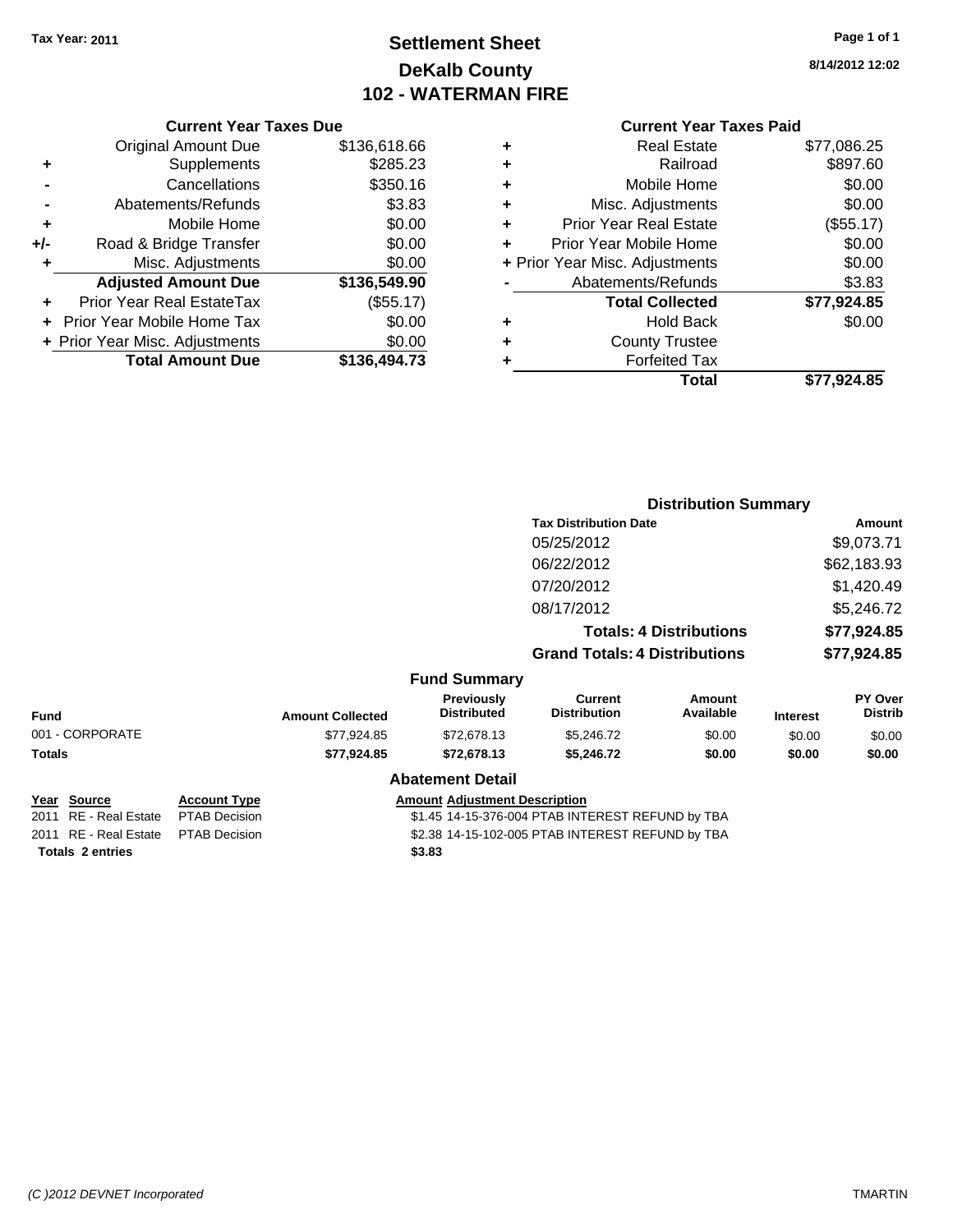## **Settlement Sheet Tax Year: 2011 Page 1 of 1 DeKalb County 103 - EARLVILLE LIBRARY DISTRICT**

**8/14/2012 12:02**

|     | <b>Current Year Taxes Due</b>  |            |  |  |  |
|-----|--------------------------------|------------|--|--|--|
|     | Original Amount Due            | \$3,815.35 |  |  |  |
| ÷   | Supplements                    | \$3,815.34 |  |  |  |
|     | Cancellations                  | \$3,815.34 |  |  |  |
|     | Abatements/Refunds             | \$0.00     |  |  |  |
| ٠   | Mobile Home                    | \$0.00     |  |  |  |
| +/- | Road & Bridge Transfer         | \$0.00     |  |  |  |
| ٠   | \$0.00<br>Misc. Adjustments    |            |  |  |  |
|     | <b>Adjusted Amount Due</b>     | \$3,815.35 |  |  |  |
|     | Prior Year Real EstateTax      | \$0.00     |  |  |  |
|     | Prior Year Mobile Home Tax     | \$0.00     |  |  |  |
|     | + Prior Year Misc. Adjustments | \$0.00     |  |  |  |
|     | <b>Total Amount Due</b>        | \$3,815.35 |  |  |  |
|     |                                |            |  |  |  |

| ٠ | Real Estate                    | \$2,361.86 |  |  |  |
|---|--------------------------------|------------|--|--|--|
| ٠ | Railroad                       | \$0.00     |  |  |  |
| ÷ | Mobile Home                    | \$0.00     |  |  |  |
| ٠ | Misc. Adjustments              | \$0.00     |  |  |  |
| ÷ | <b>Prior Year Real Estate</b>  | \$0.00     |  |  |  |
| ٠ | Prior Year Mobile Home         | \$0.00     |  |  |  |
|   | + Prior Year Misc. Adjustments | \$0.00     |  |  |  |
|   | Abatements/Refunds             | \$0.00     |  |  |  |
|   | <b>Total Collected</b>         | \$2,361.86 |  |  |  |
| ٠ | <b>Hold Back</b>               | \$0.00     |  |  |  |
| ٠ | <b>County Trustee</b>          |            |  |  |  |
| ٠ | <b>Forfeited Tax</b>           |            |  |  |  |
|   | Total                          | \$2,361.86 |  |  |  |

| <b>Distribution Summary</b>          |            |
|--------------------------------------|------------|
| <b>Tax Distribution Date</b>         | Amount     |
| 05/25/2012                           | \$229.34   |
| 06/22/2012                           | \$2,042.71 |
| 07/20/2012                           | \$55.55    |
| 08/17/2012                           | \$34.26    |
| <b>Totals: 4 Distributions</b>       | \$2,361.86 |
| <b>Grand Totals: 4 Distributions</b> | \$2,361.86 |

**Fund Summary**

|                                                     |                         | Previously         | Current             | Amount<br>Available |                 | PY Over        |
|-----------------------------------------------------|-------------------------|--------------------|---------------------|---------------------|-----------------|----------------|
| <b>Fund</b>                                         | <b>Amount Collected</b> | <b>Distributed</b> | <b>Distribution</b> |                     | <b>Interest</b> | <b>Distrib</b> |
| 001 - CORPORATE                                     | \$1,426.21              | \$1,405.52         | \$20.69             | \$0.00              | \$0.00          | \$0.00         |
| 004 - OPERATIONS & MAINTENANCE                      | \$190.15                | \$187.39           | \$2.76              | \$0.00              | \$0.00          | \$0.00         |
| 027 - AUDIT                                         | \$43.72                 | \$43.09            | \$0.63              | \$0.00              | \$0.00          | \$0.00         |
| 031 - WORKING CASH                                  | \$475.40                | \$468.50           | \$6.90              | \$0.00              | \$0.00          | \$0.00         |
| 035 - TORT JUDGMENTS, LIABILITY<br><b>INSURANCE</b> | \$102.31                | \$100.83           | \$1.48              | \$0.00              | \$0.00          | \$0.00         |
| 047 - SOCIAL SECURITY                               | \$124.07                | \$122.27           | \$1.80              | \$0.00              | \$0.00          | \$0.00         |
| <b>Totals</b>                                       | \$2,361.86              | \$2,327.60         | \$34.26             | \$0.00              | \$0.00          | \$0.00         |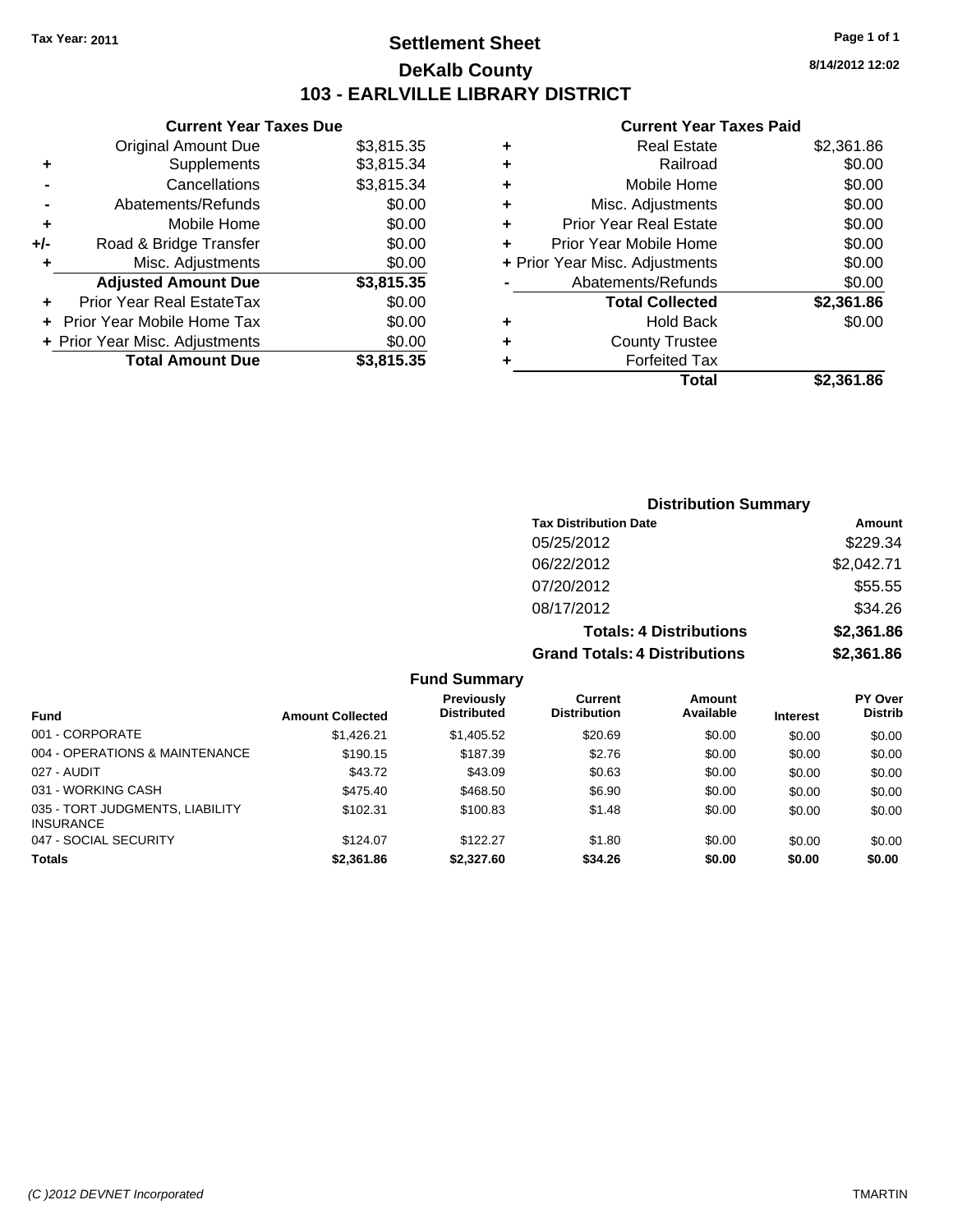## **Settlement Sheet Tax Year: 2011 Page 1 of 1 DeKalb County 110 - DEKALB PARK**

#### **Current Year Taxes Due**

|     | <b>Original Amount Due</b>                  | \$3,499,929.40 |  |  |  |
|-----|---------------------------------------------|----------------|--|--|--|
| ٠   | Supplements                                 | \$96,132.82    |  |  |  |
|     | Cancellations                               | \$159,576.11   |  |  |  |
|     | Abatements/Refunds                          | \$0.00         |  |  |  |
| ٠   | Mobile Home                                 | \$0.00         |  |  |  |
| +/- | Road & Bridge Transfer                      | \$0.00         |  |  |  |
| ٠   | Misc. Adjustments                           | \$859.45       |  |  |  |
|     | <b>Adjusted Amount Due</b>                  | \$3,437,345.56 |  |  |  |
|     | Prior Year Real EstateTax                   | \$277.46       |  |  |  |
|     | \$0.00<br><b>Prior Year Mobile Home Tax</b> |                |  |  |  |
|     | \$0.00<br>+ Prior Year Misc. Adjustments    |                |  |  |  |
|     | <b>Total Amount Due</b>                     | \$3,437,623.02 |  |  |  |

#### **Current Year Taxes Paid**

|   | <b>Real Estate</b>             | \$1,910,361.20 |
|---|--------------------------------|----------------|
| ٠ | Railroad                       | \$3,314.13     |
| ٠ | Mobile Home                    | \$0.00         |
| ٠ | Misc. Adjustments              | \$859.45       |
| ٠ | <b>Prior Year Real Estate</b>  | \$277.46       |
| ÷ | Prior Year Mobile Home         | \$0.00         |
|   | + Prior Year Misc. Adjustments | \$0.00         |
|   | Abatements/Refunds             | \$0.00         |
|   | <b>Total Collected</b>         | \$1,914,812.24 |
| ٠ | Hold Back                      | \$0.00         |
| ٠ | <b>County Trustee</b>          |                |
| ٠ | <b>Forfeited Tax</b>           |                |
|   | Total                          | \$1,914,812.24 |
|   |                                |                |

#### **Distribution Summary**

| <b>Tax Distribution Date</b>         | Amount         |
|--------------------------------------|----------------|
| 05/25/2012                           | \$334,401.31   |
| 06/22/2012                           | \$1,399,646.26 |
| 07/20/2012                           | \$23,778.45    |
| 08/17/2012                           | \$156,986.22   |
| <b>Totals: 4 Distributions</b>       | \$1,914,812.24 |
| <b>Grand Totals: 4 Distributions</b> | \$1,914,812.24 |

#### **Fund Summary**

| <b>Fund</b>                                   | <b>Amount Collected</b> | Previously<br><b>Distributed</b> | Current<br><b>Distribution</b> | Amount<br>Available |                 | <b>PY Over</b><br><b>Distrib</b> |
|-----------------------------------------------|-------------------------|----------------------------------|--------------------------------|---------------------|-----------------|----------------------------------|
|                                               |                         |                                  |                                |                     | <b>Interest</b> |                                  |
| 001 - CORPORATE                               | \$479,763.94            | \$440,430.40                     | \$39,333.54                    | \$0.00              | \$0.00          | \$0.00                           |
| 003 - BONDS AND INTEREST                      | \$622,449.90            | \$571,418.24                     | \$51,031.66                    | \$0.00              | \$0.00          | \$0.00                           |
| $005 - I. M. R. F.$                           | \$136,798.02            | \$125,582.61                     | \$11,215.41                    | \$0.00              | \$0.00          | \$0.00                           |
| 027 - AUDIT                                   | \$15,992.51             | \$14,681.36                      | \$1,311.15                     | \$0.00              | \$0.00          | \$0.00                           |
| 035 - TORT JUDGEMENTS/LIABILITY<br><b>INS</b> | \$49,800.41             | \$45,717.52                      | \$4,082.89                     | \$0.00              | \$0.00          | \$0.00                           |
| 047 - SOCIAL SECURITY                         | \$107,242.88            | \$98,450.55                      | \$8,792.33                     | \$0.00              | \$0.00          | \$0.00                           |
| 060 - UNEMPLOYMENT INSURANCE                  | \$26,290.37             | \$24.134.95                      | \$2,155.42                     | \$0.00              | \$0.00          | \$0.00                           |
| 062 - WORKERS COMPENSATION                    | \$35,567.64             | \$32.651.62                      | \$2,916.02                     | \$0.00              | \$0.00          | \$0.00                           |
| 122 - RECREATION                              | \$240,747.43            | \$221.009.71                     | \$19,737.72                    | \$0.00              | \$0.00          | \$0.00                           |
| 123 - AQUARIUM AND MUSEUM                     | \$72,220.96             | \$66,299.91                      | \$5,921.05                     | \$0.00              | \$0.00          | \$0.00                           |
| 126 - REC PROGRAMS/HANDICAPPED                | \$127,938.18            | \$117,449.15                     | \$10,489.03                    | \$0.00              | \$0.00          | \$0.00                           |
| <b>Totals</b>                                 | \$1,914,812.24          | \$1,757,826.02                   | \$156,986.22                   | \$0.00              | \$0.00          | \$0.00                           |

## **Miscellaneous Adjustment Detail**

|                         | <u>Year Source</u> | <b>Account Type</b>                         | <b>Amount Adjustment Description</b>             |  |  |
|-------------------------|--------------------|---------------------------------------------|--------------------------------------------------|--|--|
|                         |                    | 2011 RE - Real Estate  Paymt In Lieu of Tax | \$859.45 DEKALB UNITS - HOUSING AUTHORITY by TBA |  |  |
| <b>Totals 1 entries</b> |                    |                                             | \$859.45                                         |  |  |
|                         |                    |                                             |                                                  |  |  |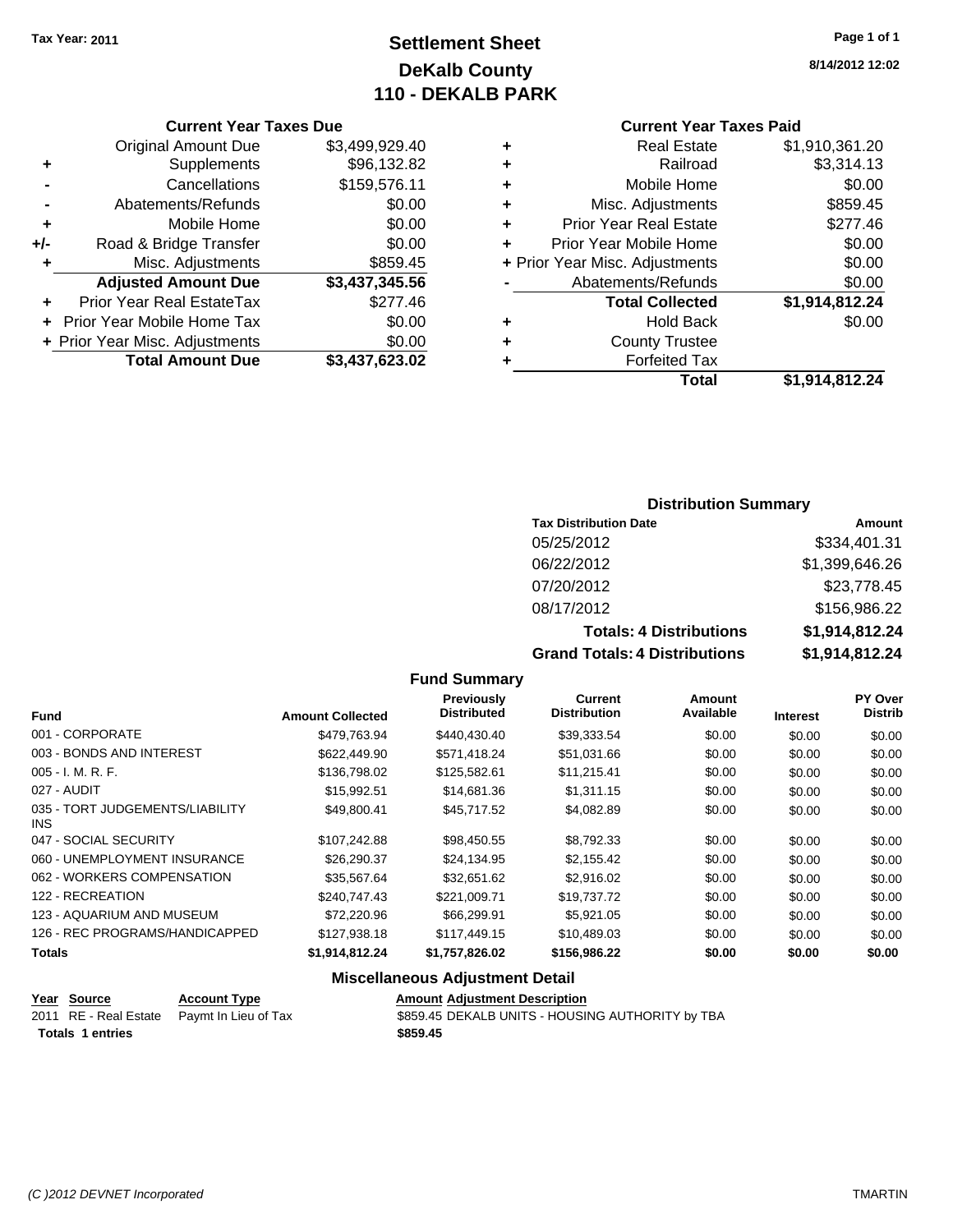## **Settlement Sheet Tax Year: 2011 Page 1 of 1 DeKalb County 111 - FRANKLIN TWP PARK**

**8/14/2012 12:02**

|       | <b>Current Year Taxes Due</b>  |             |  |
|-------|--------------------------------|-------------|--|
|       | <b>Original Amount Due</b>     | \$37,643.74 |  |
| ٠     | Supplements                    | \$269.94    |  |
|       | Cancellations                  | \$290.24    |  |
|       | Abatements/Refunds             | \$0.46      |  |
| ٠     | Mobile Home                    | \$0.00      |  |
| $+/-$ | Road & Bridge Transfer         | \$0.00      |  |
|       | Misc. Adjustments              | \$0.00      |  |
|       | <b>Adjusted Amount Due</b>     | \$37,622.98 |  |
|       | Prior Year Real EstateTax      | (\$6.54)    |  |
|       | Prior Year Mobile Home Tax     | \$0.00      |  |
|       | + Prior Year Misc. Adjustments | \$0.00      |  |
|       | <b>Total Amount Due</b>        | \$37,616.44 |  |
|       |                                |             |  |

|   | <b>Real Estate</b>             | \$21,924.90 |
|---|--------------------------------|-------------|
| ٠ | Railroad                       | \$173.99    |
| ٠ | Mobile Home                    | \$0.00      |
| ÷ | Misc. Adjustments              | \$0.00      |
| ٠ | <b>Prior Year Real Estate</b>  | (\$6.54)    |
| ٠ | Prior Year Mobile Home         | \$0.00      |
|   | + Prior Year Misc. Adjustments | \$0.00      |
|   | Abatements/Refunds             | \$0.46      |
|   | <b>Total Collected</b>         | \$22,091.89 |
| ٠ | Hold Back                      | \$0.00      |
| ٠ | <b>County Trustee</b>          |             |
| ٠ | <b>Forfeited Tax</b>           |             |
|   | Total                          | \$22,091.89 |

|                                        |                      |                                                  |                                      |                                      | <b>Distribution Summary</b>    |                 |                                  |
|----------------------------------------|----------------------|--------------------------------------------------|--------------------------------------|--------------------------------------|--------------------------------|-----------------|----------------------------------|
|                                        |                      |                                                  |                                      | <b>Tax Distribution Date</b>         |                                |                 | Amount                           |
|                                        |                      |                                                  |                                      | 05/25/2012                           |                                |                 | \$3,886.58                       |
|                                        |                      |                                                  |                                      | 06/22/2012                           |                                |                 | \$15,822.49                      |
|                                        |                      |                                                  |                                      | 07/20/2012                           |                                |                 | \$422.58                         |
|                                        |                      |                                                  |                                      | 08/17/2012                           |                                |                 | \$1,960.24                       |
|                                        |                      |                                                  |                                      |                                      | <b>Totals: 4 Distributions</b> |                 | \$22,091.89                      |
|                                        |                      |                                                  |                                      | <b>Grand Totals: 4 Distributions</b> |                                |                 | \$22,091.89                      |
|                                        |                      |                                                  | <b>Fund Summary</b>                  |                                      |                                |                 |                                  |
| Fund                                   |                      | <b>Amount Collected</b>                          | Previously<br><b>Distributed</b>     | Current<br><b>Distribution</b>       | Amount<br>Available            | <b>Interest</b> | <b>PY Over</b><br><b>Distrib</b> |
| 001 - CORPORATE                        |                      | \$20,667.07                                      | \$18,833.26                          | \$1,833.81                           | \$0.00                         | \$0.00          | \$0.00                           |
| 035 - TORT JUDGEMENTS/LIABILITY<br>INS |                      | \$1,424.82                                       | \$1,298.39                           | \$126.43                             | \$0.00                         | \$0.00          | \$0.00                           |
| Totals                                 |                      | \$22,091.89                                      | \$20,131.65                          | \$1,960.24                           | \$0.00                         | \$0.00          | \$0.00                           |
|                                        |                      |                                                  | <b>Abatement Detail</b>              |                                      |                                |                 |                                  |
| Year Source                            | <b>Account Type</b>  |                                                  | <b>Amount Adjustment Description</b> |                                      |                                |                 |                                  |
| 2011 RE - Real Estate                  | <b>PTAB Decision</b> | \$0.46 01-26-475-004 PTAB INTEREST REFUND by TBA |                                      |                                      |                                |                 |                                  |
| <b>Totals 1 entries</b>                |                      |                                                  | \$0.46                               |                                      |                                |                 |                                  |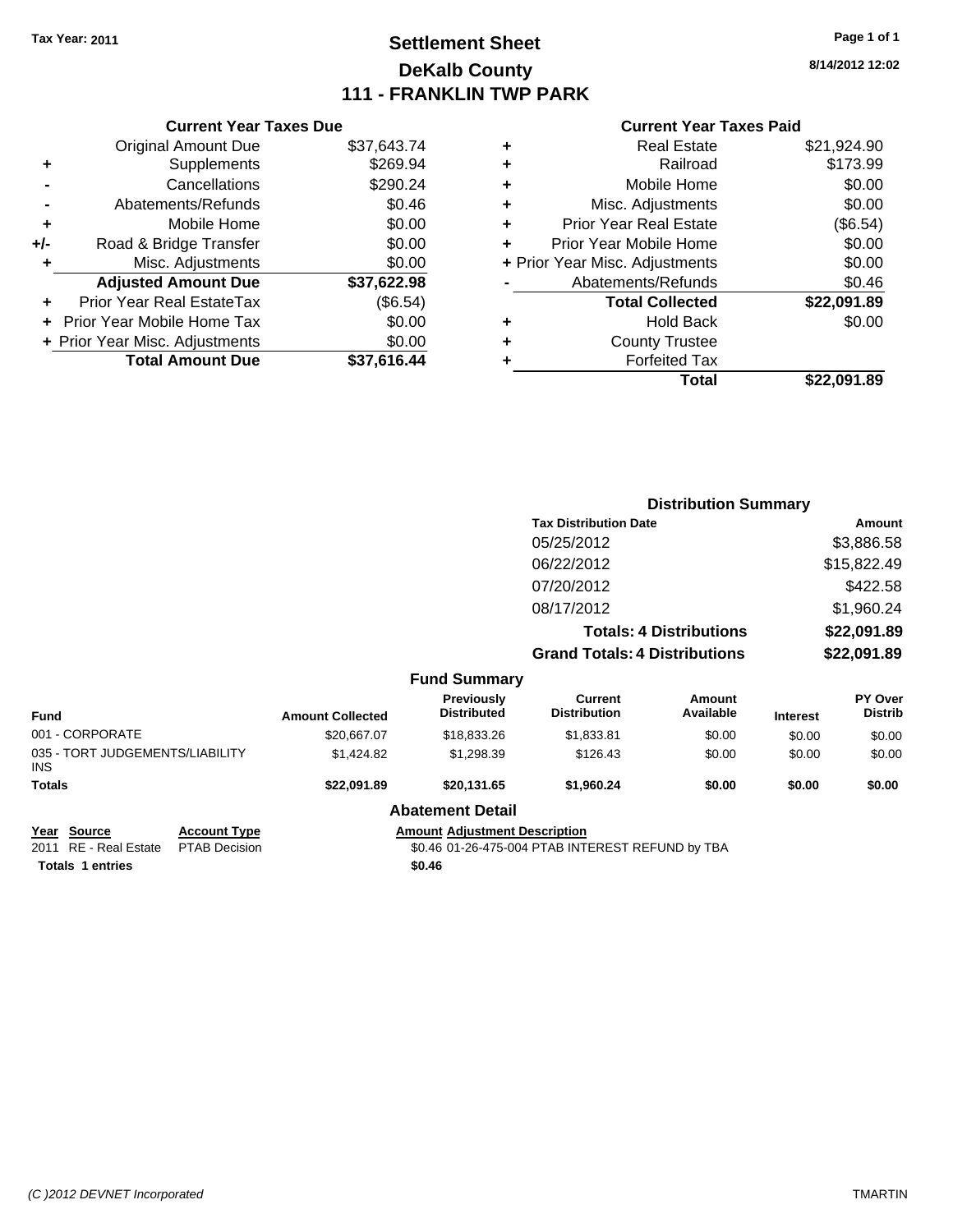## **Settlement Sheet Tax Year: 2011 Page 1 of 1 DeKalb County 112 - GENOA TWP PARK**

**8/14/2012 12:02**

#### **Current Year Taxes Due**

|       | <b>Original Amount Due</b>        | \$572,749.09 |
|-------|-----------------------------------|--------------|
| ٠     | Supplements                       | \$2,504.65   |
|       | Cancellations                     | \$3,700.21   |
|       | Abatements/Refunds                | \$0.00       |
| ÷     | Mobile Home                       | \$0.00       |
| $+/-$ | Road & Bridge Transfer            | \$0.00       |
| ٠     | Misc. Adjustments                 | \$0.00       |
|       | <b>Adjusted Amount Due</b>        | \$571,553.53 |
|       | <b>Prior Year Real EstateTax</b>  | \$119.64     |
|       | <b>Prior Year Mobile Home Tax</b> | \$0.00       |
|       | + Prior Year Misc. Adjustments    | \$0.00       |
|       | <b>Total Amount Due</b>           | \$571,673.17 |

#### **Current Year Taxes Paid**

| ٠ | <b>Real Estate</b>             | \$325,954.41 |
|---|--------------------------------|--------------|
| ٠ | Railroad                       | \$1,824.75   |
| ٠ | Mobile Home                    | \$0.00       |
| ٠ | Misc. Adjustments              | \$0.00       |
| ٠ | <b>Prior Year Real Estate</b>  | \$119.64     |
| ÷ | Prior Year Mobile Home         | \$0.00       |
|   | + Prior Year Misc. Adjustments | \$0.00       |
|   | Abatements/Refunds             | \$0.00       |
|   | <b>Total Collected</b>         | \$327,898.80 |
| ٠ | <b>Hold Back</b>               | \$0.00       |
| ٠ | <b>County Trustee</b>          |              |
| ٠ | <b>Forfeited Tax</b>           |              |
|   | Total                          | \$327,898.80 |
|   |                                |              |

#### **Distribution Summary**

| <b>Tax Distribution Date</b>         | Amount       |
|--------------------------------------|--------------|
| 05/25/2012                           | \$53,889.21  |
| 06/22/2012                           | \$246,177.80 |
| 07/20/2012                           | \$3,618.10   |
| 08/17/2012                           | \$24,213.69  |
| <b>Totals: 4 Distributions</b>       | \$327,898.80 |
| <b>Grand Totals: 4 Distributions</b> | \$327,898.80 |

#### **Fund Interest Amount Collected Distributed PY Over Distrib Amount Available Current Distribution Previously** 001 - CORPORATE \$55,638.20 \$51,529.59 \$4,108.61 \$0.00 \$0.00 \$0.00 003 - BONDS AND INTEREST \$144,954.87 \$134,250.68 \$10,704.19 \$0.00 \$0.00 \$0.00 005 - I. M. R. F. \$10,043.21 \$9,301.57 \$741.64 \$0.00 \$0.00 \$0.00 027 - AUDIT \$2,463.18 \$2,281.29 \$181.89 \$0.00 \$0.00 \$0.00 035 - TORT JUDGEMENTS/LIABILITY INS \$0.00 \$0.00 \$0.00 \$0.00 \$0.00 \$0.00 047 - SOCIAL SECURITY 617,071.07 \$15,810.46 \$1,260.61 \$0.00 \$0.00 \$0.00 \$0.00 060 - UNEMPLOYMENT INSURANCE  $$0.00$   $$0.00$   $$0.00$   $$0.00$   $$0.00$   $$0.00$   $$0.00$ 062 - WORKERS COMPENSATION \$1,263.39 \$1,170.09 \$93.30 \$0.00 \$0.00 \$0.00 \$0.00 122 - RECREATION \$65,040.04 \$60,237.16 \$4,802.88 \$0.00 \$0.00 \$0.00 126 - REC PROGRAMS/HANDICAPPED \$25,393.79 \$23,518.58 \$1,875.21 \$0.00 \$0.00 \$0.00 143 - MEDICARE \$6,031.05 \$5,585.69 \$445.36 \$0.00 \$0.00 \$0.00 **Totals \$327,898.80 \$303,685.11 \$24,213.69 \$0.00 \$0.00 \$0.00**

**Fund Summary**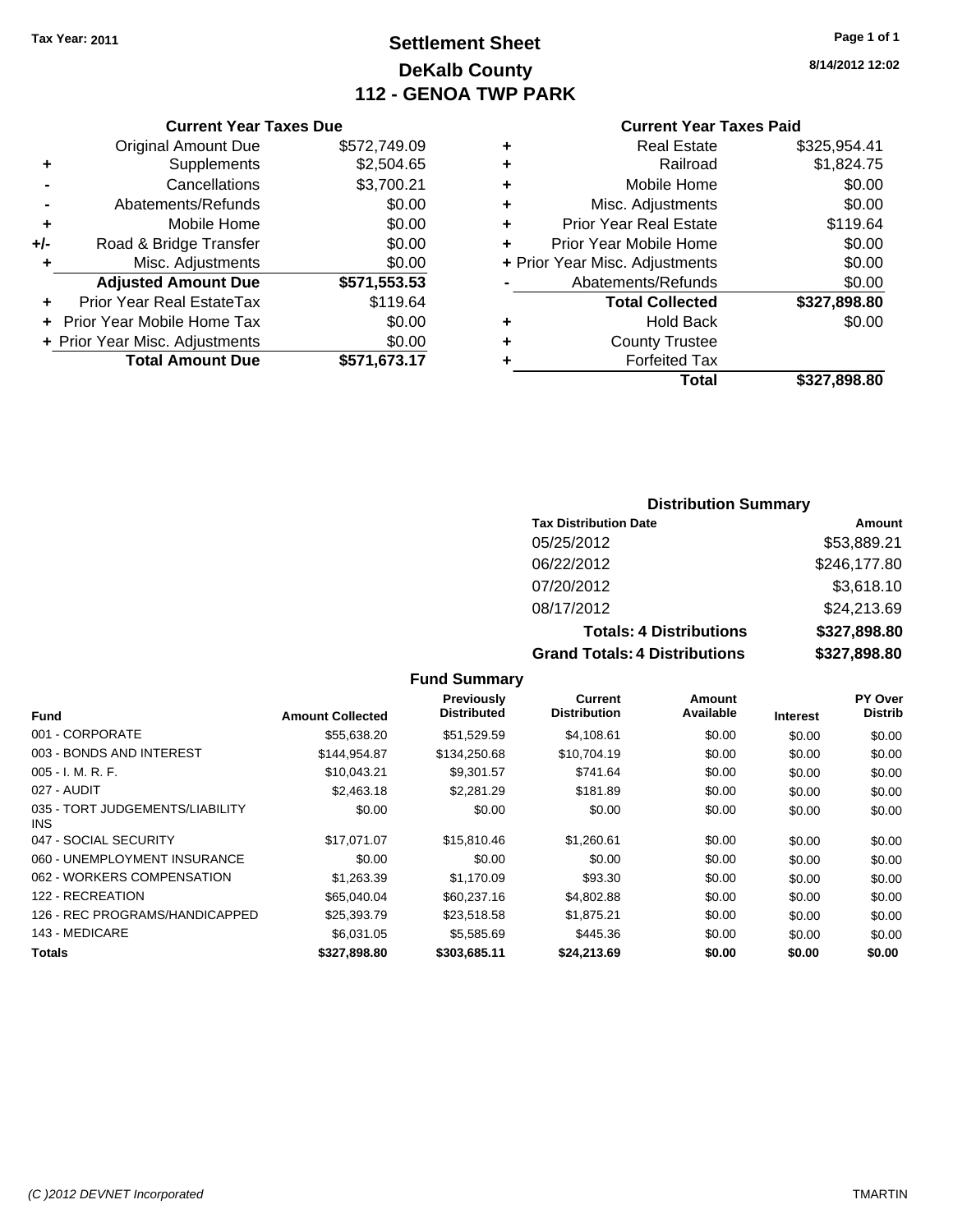## **Settlement Sheet Tax Year: 2011 Page 1 of 1 DeKalb County 113 - KINGSTON TWP PARK**

**8/14/2012 12:02**

|     | <b>Current Year Taxes Due</b>     |             |
|-----|-----------------------------------|-------------|
|     | <b>Original Amount Due</b>        | \$47,776.69 |
| ٠   | Supplements                       | \$363.92    |
|     | Cancellations                     | \$387.85    |
|     | Abatements/Refunds                | \$0.00      |
| ÷   | Mobile Home                       | \$0.00      |
| +/- | Road & Bridge Transfer            | \$0.00      |
| ٠   | Misc. Adjustments                 | \$0.00      |
|     | <b>Adjusted Amount Due</b>        | \$47,752.76 |
|     | Prior Year Real EstateTax         | \$19.54     |
|     | <b>Prior Year Mobile Home Tax</b> | \$0.00      |
|     | + Prior Year Misc. Adjustments    | \$0.00      |
|     | <b>Total Amount Due</b>           | \$47.772.30 |
|     |                                   |             |

#### **Current Year Taxes Paid**

|   | Total                          | \$27,845.51 |
|---|--------------------------------|-------------|
| ٠ | <b>Forfeited Tax</b>           |             |
| ٠ | <b>County Trustee</b>          |             |
| ٠ | <b>Hold Back</b>               | \$0.00      |
|   | <b>Total Collected</b>         | \$27,845.51 |
|   | Abatements/Refunds             | \$0.00      |
|   | + Prior Year Misc. Adjustments | \$0.00      |
|   | Prior Year Mobile Home         | \$0.00      |
| ٠ | <b>Prior Year Real Estate</b>  | \$19.54     |
| ٠ | Misc. Adjustments              | \$0.00      |
| ÷ | Mobile Home                    | \$0.00      |
| ٠ | Railroad                       | \$239.51    |
|   | <b>Real Estate</b>             | \$27,586.46 |

|                                 |                         |                                  |                                       | <b>Distribution Summary</b>    |                 |                           |
|---------------------------------|-------------------------|----------------------------------|---------------------------------------|--------------------------------|-----------------|---------------------------|
|                                 |                         |                                  | <b>Tax Distribution Date</b>          |                                |                 | Amount                    |
|                                 |                         |                                  | 05/25/2012                            |                                |                 | \$5,125.91                |
|                                 |                         |                                  | 06/22/2012                            |                                |                 | \$20,144.86               |
|                                 |                         |                                  | 07/20/2012                            |                                |                 | \$414.74                  |
|                                 |                         |                                  | 08/17/2012                            |                                |                 | \$2,160.00                |
|                                 |                         |                                  |                                       | <b>Totals: 4 Distributions</b> |                 | \$27,845.51               |
|                                 |                         |                                  | <b>Grand Totals: 4 Distributions</b>  |                                |                 | \$27,845.51               |
|                                 |                         | <b>Fund Summary</b>              |                                       |                                |                 |                           |
| <b>Fund</b>                     | <b>Amount Collected</b> | Previously<br><b>Distributed</b> | <b>Current</b><br><b>Distribution</b> | Amount<br>Available            | <b>Interest</b> | PY Over<br><b>Distrib</b> |
| 001 - CORPORATE                 | \$21,167.48             | \$19,525.50                      | \$1,641.98                            | \$0.00                         | \$0.00          | \$0.00                    |
| 035 - TORT JUDGEMENTS/LIABILITY | \$3,893.49              | \$3,591.47                       | \$302.02                              | \$0.00                         | \$0.00          | \$0.00                    |

122 - RECREATION \$1,000 \$1,000 \$2,784.54 \$2,568.54 \$216.00 \$0.00 \$0.00 \$0.00 \$0.00 **Totals \$27,845.51 \$25,685.51 \$2,160.00 \$0.00 \$0.00 \$0.00**

INS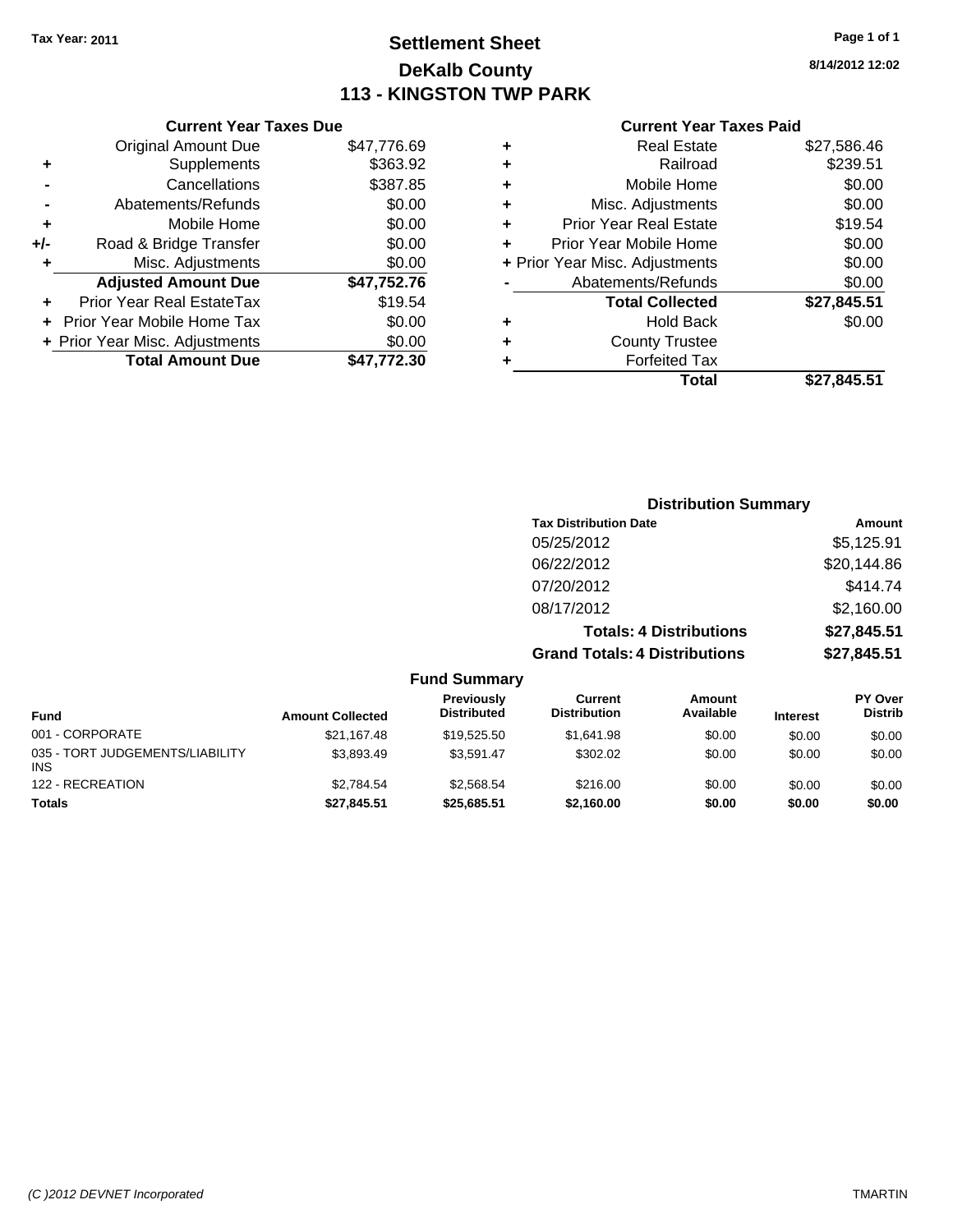## **Settlement Sheet Tax Year: 2011 Page 1 of 1 DeKalb County 114 - SANDWICH PARK**

**8/14/2012 12:02**

#### **Current Year Taxes Due**

|     | <b>Original Amount Due</b>        | \$435,021.08 |
|-----|-----------------------------------|--------------|
| ٠   | Supplements                       | \$1,684.26   |
|     | Cancellations                     | \$1,884.25   |
|     | Abatements/Refunds                | \$4.16       |
| ٠   | Mobile Home                       | \$0.00       |
| +/- | Road & Bridge Transfer            | \$0.00       |
| ٠   | Misc. Adjustments                 | \$104.75     |
|     | <b>Adjusted Amount Due</b>        | \$434,921.68 |
|     | <b>Prior Year Real EstateTax</b>  | (\$80.26)    |
|     | <b>Prior Year Mobile Home Tax</b> | \$0.00       |
|     | + Prior Year Misc. Adjustments    | \$0.00       |
|     | <b>Total Amount Due</b>           | \$434,841.42 |

#### **Current Year Taxes Paid**

| ٠ | <b>Real Estate</b>             | \$252,122.78 |
|---|--------------------------------|--------------|
| ٠ | Railroad                       | \$371.21     |
| ÷ | Mobile Home                    | \$0.00       |
| ٠ | Misc. Adjustments              | \$104.75     |
| ٠ | <b>Prior Year Real Estate</b>  | (\$80.26)    |
| ٠ | Prior Year Mobile Home         | \$0.00       |
|   | + Prior Year Misc. Adjustments | \$0.00       |
|   | Abatements/Refunds             | \$4.16       |
|   | <b>Total Collected</b>         | \$252,514.32 |
| ٠ | Hold Back                      | \$0.00       |
| ٠ | <b>County Trustee</b>          |              |
| ٠ | <b>Forfeited Tax</b>           |              |
|   | Total                          | \$252,514.32 |
|   |                                |              |

#### **Distribution Summary**

| <b>Tax Distribution Date</b>         | Amount       |
|--------------------------------------|--------------|
| 05/25/2012                           | \$43,446.73  |
| 06/22/2012                           | \$177,033.95 |
| 07/20/2012                           | \$8,333.86   |
| 08/17/2012                           | \$23,699.78  |
| <b>Totals: 4 Distributions</b>       | \$252,514.32 |
| <b>Grand Totals: 4 Distributions</b> | \$252,514.32 |

#### **Fund Summary**

| <b>Fund</b>                            | <b>Amount Collected</b> | <b>Previously</b><br><b>Distributed</b> | Current<br><b>Distribution</b> | Amount<br>Available | <b>Interest</b> | <b>PY Over</b><br><b>Distrib</b> |
|----------------------------------------|-------------------------|-----------------------------------------|--------------------------------|---------------------|-----------------|----------------------------------|
| 001 - CORPORATE                        | \$77.711.60             | \$70.417.96                             | \$7.293.64                     | \$0.00              | \$0.00          | \$0.00                           |
| 003 - BONDS AND INTEREST               | \$56,469.26             | \$51.169.33                             | \$5,299.93                     | \$0.00              | \$0.00          | \$0.00                           |
| 005 - I. M. R. F.                      | \$16.892.95             | \$15,307.45                             | \$1,585.50                     | \$0.00              | \$0.00          | \$0.00                           |
| 027 - AUDIT                            | \$1.548.42              | \$1,403.10                              | \$145.32                       | \$0.00              | \$0.00          | \$0.00                           |
| 035 - TORT JUDGEMENTS/LIABILITY<br>INS | \$10.237.92             | \$9,277,04                              | \$960.88                       | \$0.00              | \$0.00          | \$0.00                           |
| 047 - SOCIAL SECURITY                  | \$10.237.92             | \$9,277,04                              | \$960.88                       | \$0.00              | \$0.00          | \$0.00                           |
| 060 - UNEMPLOYMENT INSURANCE           | \$7.676.43              | \$6,955.96                              | \$720.47                       | \$0.00              | \$0.00          | \$0.00                           |
| 122 - RECREATION                       | \$67.679.14             | \$61,327.10                             | \$6,352.04                     | \$0.00              | \$0.00          | \$0.00                           |
| 125 - PAVING & LIGHTING, STREETS       | \$4,060.68              | \$3.679.56                              | \$381.12                       | \$0.00              | \$0.00          | \$0.00                           |
| Totals                                 | \$252,514.32            | \$228,814.54                            | \$23,699.78                    | \$0.00              | \$0.00          | \$0.00                           |

#### **Miscellaneous Adjustment Detail**

|                         | Year Source                         | <b>Account Type</b>       | <b>Amount Adjustment Description</b>           |
|-------------------------|-------------------------------------|---------------------------|------------------------------------------------|
|                         | 2011 RE - Real Estate               | <b>Back Tax Collected</b> | \$38.83 PRIMUS REDEMPTION 8 PARCELS by TBA     |
|                         | 2011 RE - Real Estate               | Back Tax Collected        | \$65.92 DOBSON REDEMPTION 19-26-481-012 by TBA |
|                         | \$104.75<br><b>Totals 2 entries</b> |                           |                                                |
| <b>Abatement Detail</b> |                                     |                           |                                                |

| Year Source                         | <b>Account Type</b> | <b>Amount Adjustment Description</b>             |
|-------------------------------------|---------------------|--------------------------------------------------|
| 2011 RE - Real Estate PTAB Decision |                     | \$2.86 19-27-427-012 PTAB INTEREST REFUND by TBA |
| 2011 RE - Real Estate PTAB Decision |                     | \$1.31 19-26-432-011 PTAB INTEREST REFUND by TBA |
| <b>Totals 2 entries</b>             |                     | \$4.17                                           |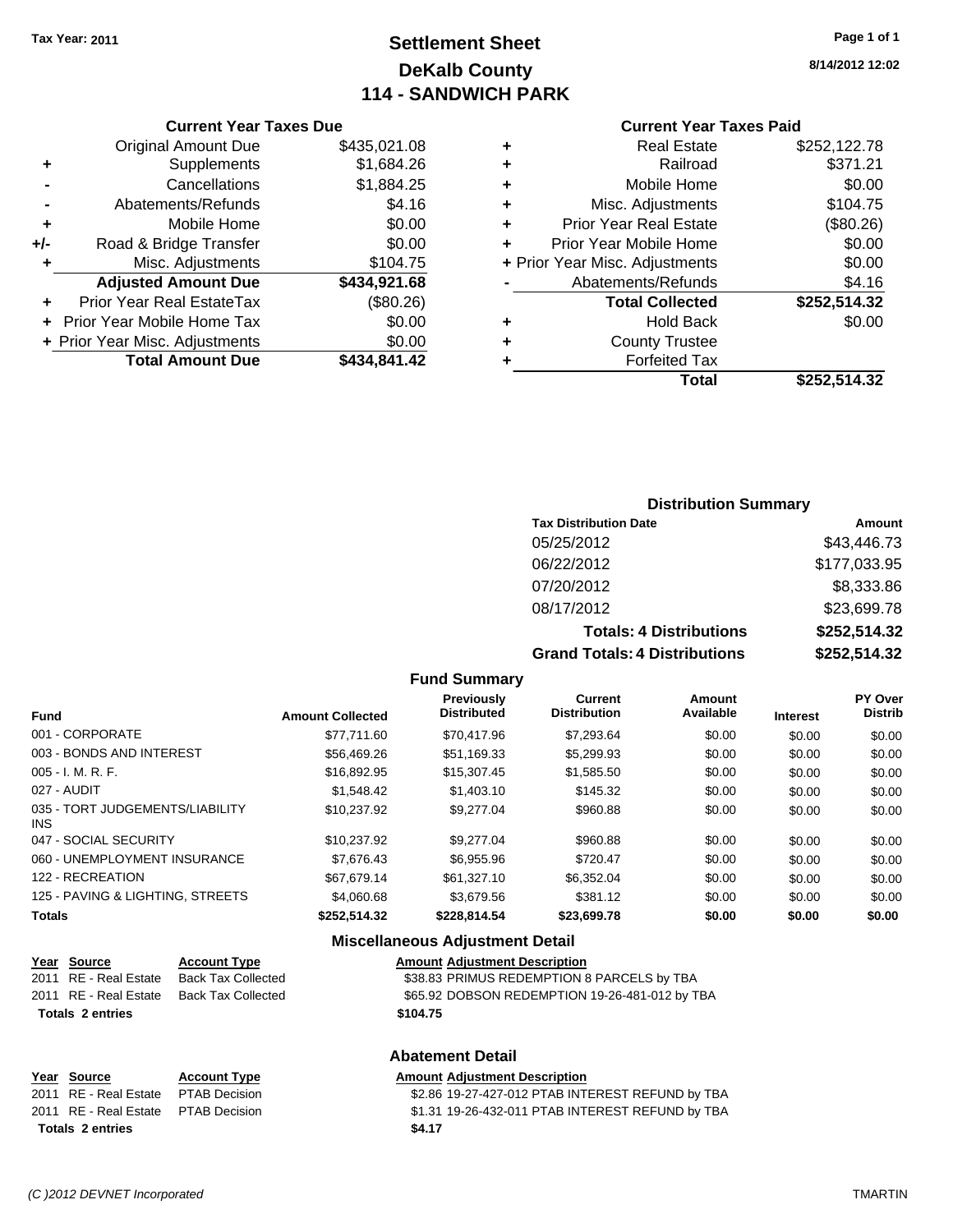## **Settlement Sheet Tax Year: 2011 Page 1 of 2 DeKalb County 115 - SYCAMORE PARK**

**8/14/2012 12:02**

|       | <b>Original Amount Due</b>     | \$2,177,463.49 |
|-------|--------------------------------|----------------|
| ٠     | Supplements                    | \$13,288.00    |
|       | Cancellations                  | \$17,089.21    |
|       | Abatements/Refunds             | \$14.82        |
| ٠     | Mobile Home                    | \$0.00         |
| $+/-$ | Road & Bridge Transfer         | \$0.00         |
| ۰     | Misc. Adjustments              | \$548.61       |
|       | <b>Adjusted Amount Due</b>     | \$2,174,196.07 |
|       | Prior Year Real EstateTax      | (\$531.88)     |
|       | Prior Year Mobile Home Tax     | \$0.00         |
|       | + Prior Year Misc. Adjustments | \$0.00         |
|       | <b>Total Amount Due</b>        | \$2,173,664.19 |

#### **Current Year Taxes Paid**

|   | <b>Real Estate</b>             | \$1,222,718.97 |
|---|--------------------------------|----------------|
| ٠ | Railroad                       | \$0.12         |
| ٠ | Mobile Home                    | \$0.00         |
| ٠ | Misc. Adjustments              | \$548.61       |
| ÷ | <b>Prior Year Real Estate</b>  | (\$531.88)     |
| ٠ | Prior Year Mobile Home         | \$0.00         |
|   | + Prior Year Misc. Adjustments | \$0.00         |
|   | Abatements/Refunds             | \$14.82        |
|   | <b>Total Collected</b>         | \$1,222,721.00 |
| ٠ | <b>Hold Back</b>               | \$0.00         |
| ٠ | <b>County Trustee</b>          |                |
| ٠ | <b>Forfeited Tax</b>           |                |
|   | Total                          | \$1,222,721.00 |
|   |                                |                |

#### **Distribution Summary**

| <b>Tax Distribution Date</b>         | Amount         |
|--------------------------------------|----------------|
| 05/25/2012                           | \$181,079.78   |
| 06/22/2012                           | \$921,585.69   |
| 07/20/2012                           | \$20,594.02    |
| 08/17/2012                           | \$99,461.51    |
| <b>Totals: 4 Distributions</b>       | \$1,222,721.00 |
| <b>Grand Totals: 4 Distributions</b> | \$1,222,721.00 |

#### **Fund Summary**

|                                                | <b>Amount Collected</b> | Previously<br><b>Distributed</b> | <b>Current</b><br><b>Distribution</b> | Amount<br>Available |                 | <b>PY Over</b><br><b>Distrib</b> |
|------------------------------------------------|-------------------------|----------------------------------|---------------------------------------|---------------------|-----------------|----------------------------------|
| <b>Fund</b>                                    |                         |                                  |                                       |                     | <b>Interest</b> |                                  |
| 001 - CORPORATE                                | \$246,856.38            | \$226,776.00                     | \$20,080.38                           | \$0.00              | \$0.00          | \$0.00                           |
| 003 - BONDS AND INTEREST                       | \$309,629.63            | \$284,442.99                     | \$25,186.64                           | \$0.00              | \$0.00          | \$0.00                           |
| $005 - I. M. R. F.$                            | \$54,480.80             | \$50,049.09                      | \$4,431.71                            | \$0.00              | \$0.00          | \$0.00                           |
| 014 - POLICE PROTECTION                        | \$0.00                  | \$0.00                           | \$0.00                                | \$0.00              | \$0.00          | \$0.00                           |
| 027 - AUDIT                                    | \$10,095.99             | \$9,274.74                       | \$821.25                              | \$0.00              | \$0.00          | \$0.00                           |
| 035 - TORT JUDGEMENTS/LIABILITY<br><b>INS</b>  | \$64,576.80             | \$59,323.84                      | \$5,252.96                            | \$0.00              | \$0.00          | \$0.00                           |
| 039 - PLAYGROUND AND RECREATION<br><b>COMM</b> | \$202.148.79            | \$185.705.12                     | \$16,443.67                           | \$0.00              | \$0.00          | \$0.00                           |
| 047 - SOCIAL SECURITY                          | \$46,037.86             | \$42.292.93                      | \$3,744.93                            | \$0.00              | \$0.00          | \$0.00                           |
| 122 - RECREATION                               | \$190.152.70            | \$174,684,84                     | \$15,467.86                           | \$0.00              | \$0.00          | \$0.00                           |
| 125 - PAVING & LIGHTING, STREETS               | \$0.00                  | \$0.00                           | \$0.00                                | \$0.00              | \$0.00          | \$0.00                           |
| 126 - REC PROGRAMS/HANDICAPPED                 | \$98.742.05             | \$90.709.94                      | \$8,032.11                            | \$0.00              | \$0.00          | \$0.00                           |
| <b>Totals</b>                                  | \$1,222,721.00          | \$1,123,259.49                   | \$99,461.51                           | \$0.00              | \$0.00          | \$0.00                           |

#### **Miscellaneous Adjustment Detail**

| Year Source             | <b>Account Type</b>                        | <b>Amount Adjustment Description</b>               |
|-------------------------|--------------------------------------------|----------------------------------------------------|
|                         | 2011 RE - Real Estate Paymt In Lieu of Tax | \$548.61 SYCAMORE UNITS - HOUSING AUTHORITY by TBA |
| <b>Totals 1 entries</b> |                                            | \$548.61                                           |

#### **Abatement Detail**

| Year Source           | <b>Account Typ</b> |
|-----------------------|--------------------|
| 2011 RE - Real Estate | <b>PTAB Decisi</b> |

**PE Amount Adjustment Description** 2011 67.71 09-05-105-007 PTAB INTEREST REFUND by TBA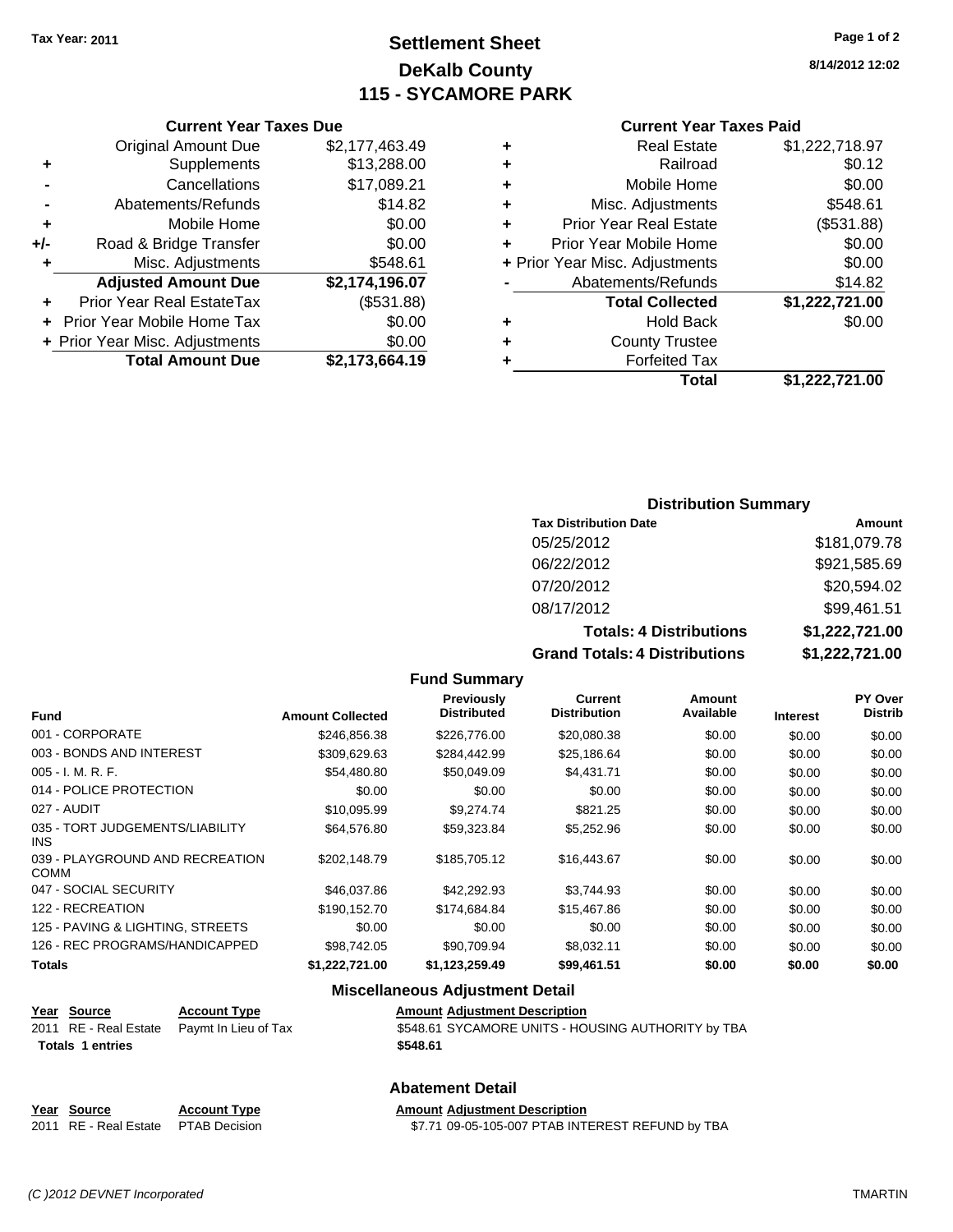## **Settlement Sheet Tax Year: 2011 Page 2 of 2 DeKalb County Abatement Detail**

**8/14/2012 12:02**

**Totals \$14.83 2 entries**

**Year Source Account Type Amount Adjustment Description**<br>2011 RE - Real Estate PTAB Decision **Amount** \$7.12 09-05-105-006 PTAB INTI  $$7.12$  09-05-105-006 PTAB INTEREST REFUND by TBA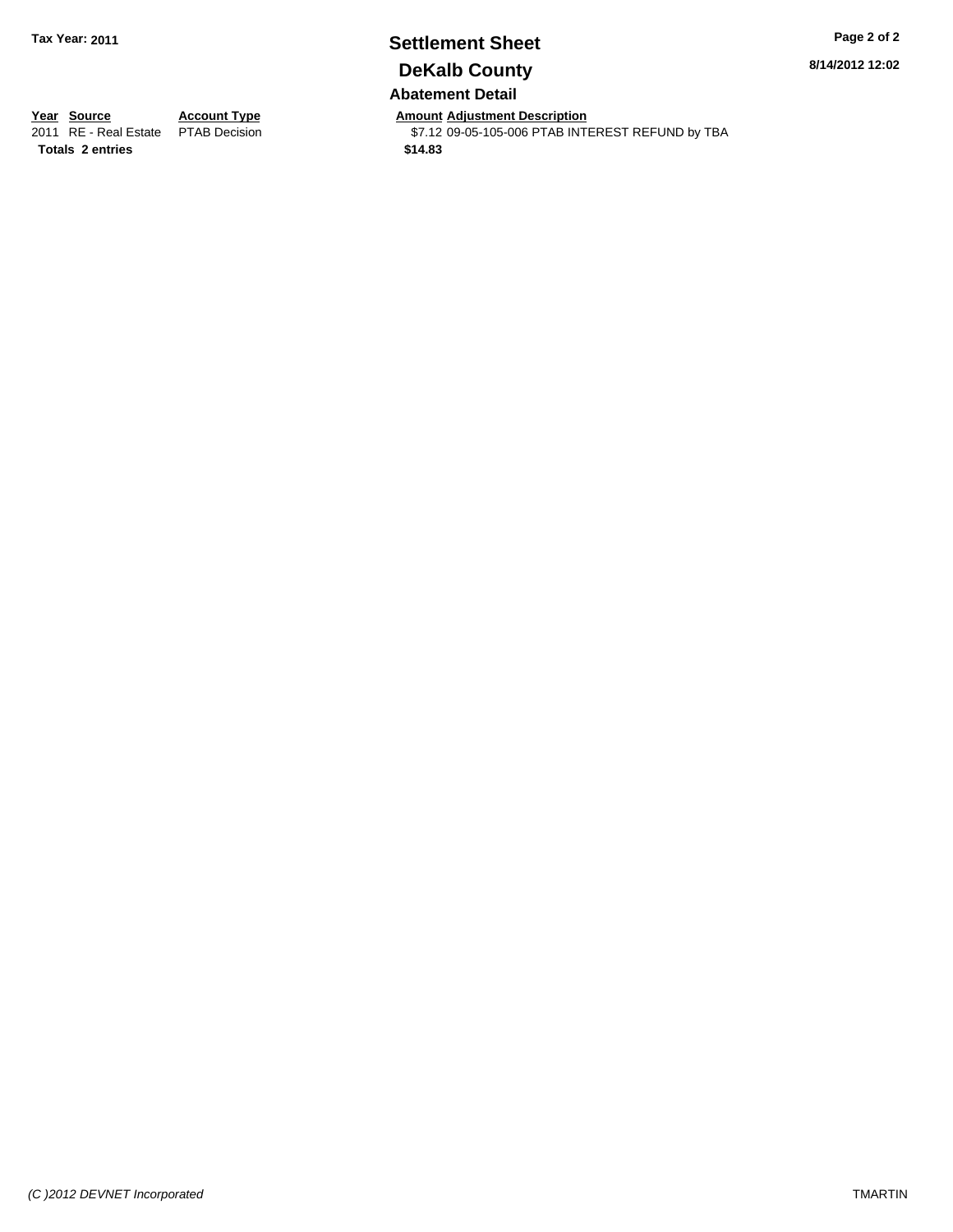## **Settlement Sheet Tax Year: 2011 Page 1 of 1 DeKalb County 120 - SCHOOL DISTRICT 1**

**8/14/2012 12:02**

#### **Current Year Taxes Due**

|     | <b>Original Amount Due</b>        | \$421,212.02 |
|-----|-----------------------------------|--------------|
|     | Supplements                       | \$0.00       |
|     | Cancellations                     | \$0.00       |
|     | Abatements/Refunds                | \$0.00       |
| ٠   | Mobile Home                       | \$0.00       |
| +/- | Road & Bridge Transfer            | \$0.00       |
|     | Misc. Adjustments                 | \$0.00       |
|     | <b>Adjusted Amount Due</b>        | \$421,212.02 |
|     | <b>Prior Year Real EstateTax</b>  | \$0.00       |
|     | <b>Prior Year Mobile Home Tax</b> | \$0.00       |
|     | + Prior Year Misc. Adjustments    | \$0.00       |
|     | <b>Total Amount Due</b>           | \$421,212.02 |

#### **Current Year Taxes Paid**

| ٠ | <b>Real Estate</b>             | \$266,892.88 |
|---|--------------------------------|--------------|
| ٠ | Railroad                       | \$0.00       |
| ٠ | Mobile Home                    | \$0.00       |
| ٠ | Misc. Adjustments              | \$0.00       |
| ٠ | <b>Prior Year Real Estate</b>  | \$0.00       |
|   | Prior Year Mobile Home         | \$0.00       |
|   | + Prior Year Misc. Adjustments | \$0.00       |
|   | Abatements/Refunds             | \$0.00       |
|   | <b>Total Collected</b>         | \$266,892.88 |
| ٠ | Hold Back                      | \$0.00       |
| ٠ | <b>County Trustee</b>          |              |
| ٠ | <b>Forfeited Tax</b>           |              |
|   | Total                          | \$266,892.88 |
|   |                                |              |

#### **Distribution Summary**

| <b>Tax Distribution Date</b>         | Amount       |
|--------------------------------------|--------------|
| 05/25/2012                           | \$41,618.68  |
| 06/22/2012                           | \$195,376.93 |
| 07/20/2012                           | \$11,886.32  |
| 08/17/2012                           | \$18,010.95  |
| <b>Totals: 4 Distributions</b>       | \$266,892.88 |
| <b>Grand Totals: 4 Distributions</b> | \$266,892.88 |

## **Fund Summary**

| Fund                                    | <b>Amount Collected</b> | <b>Previously</b><br><b>Distributed</b> | <b>Current</b><br><b>Distribution</b> | Amount<br>Available | <b>Interest</b> | <b>PY Over</b><br><b>Distrib</b> |
|-----------------------------------------|-------------------------|-----------------------------------------|---------------------------------------|---------------------|-----------------|----------------------------------|
| 002 - EDUCATION                         | \$172,184.05            | \$160,564.42                            | \$11,619.63                           | \$0.00              | \$0.00          | \$0.00                           |
| 003 - BONDS AND INTEREST                | \$23.899.19             | \$22,286.38                             | \$1,612.81                            | \$0.00              | \$0.00          | \$0.00                           |
| 004 - OPERATIONS & MAINTENANCE          | \$26,489.92             | \$24,702.28                             | \$1,787.64                            | \$0.00              | \$0.00          | \$0.00                           |
| $005 - I. M. R. F.$                     | \$2,964.12              | \$2,764.09                              | \$200.03                              | \$0.00              | \$0.00          | \$0.00                           |
| 030 - TRANSPORTATION SYSTEM             | \$10,595.91             | \$9,880.86                              | \$715.05                              | \$0.00              | \$0.00          | \$0.00                           |
| 031 - WORKING CASH                      | \$2,648.92              | \$2,470.16                              | \$178.76                              | \$0.00              | \$0.00          | \$0.00                           |
| 032 - FIRE PREV/SFTY/ENERGY             | \$2,648.92              | \$2,470.16                              | \$178.76                              | \$0.00              | \$0.00          | \$0.00                           |
| 033 - SPECIAL EDUCATION                 | \$2,119.13              | \$1,976.12                              | \$143.01                              | \$0.00              | \$0.00          | \$0.00                           |
| 035 - TORT JUDGEMENTS/LIABILITY<br>INS. | \$15,089.05             | \$14,070.78                             | \$1,018.27                            | \$0.00              | \$0.00          | \$0.00                           |
| 047 - SOCIAL SECURITY                   | \$5,604.75              | \$5,226.52                              | \$378.23                              | \$0.00              | \$0.00          | \$0.00                           |
| 057 - LEASE/PURCHASE/RENTAL             | \$2,648.92              | \$2,470.16                              | \$178.76                              | \$0.00              | \$0.00          | \$0.00                           |
| <b>Totals</b>                           | \$266,892.88            | \$248.881.93                            | \$18,010.95                           | \$0.00              | \$0.00          | \$0.00                           |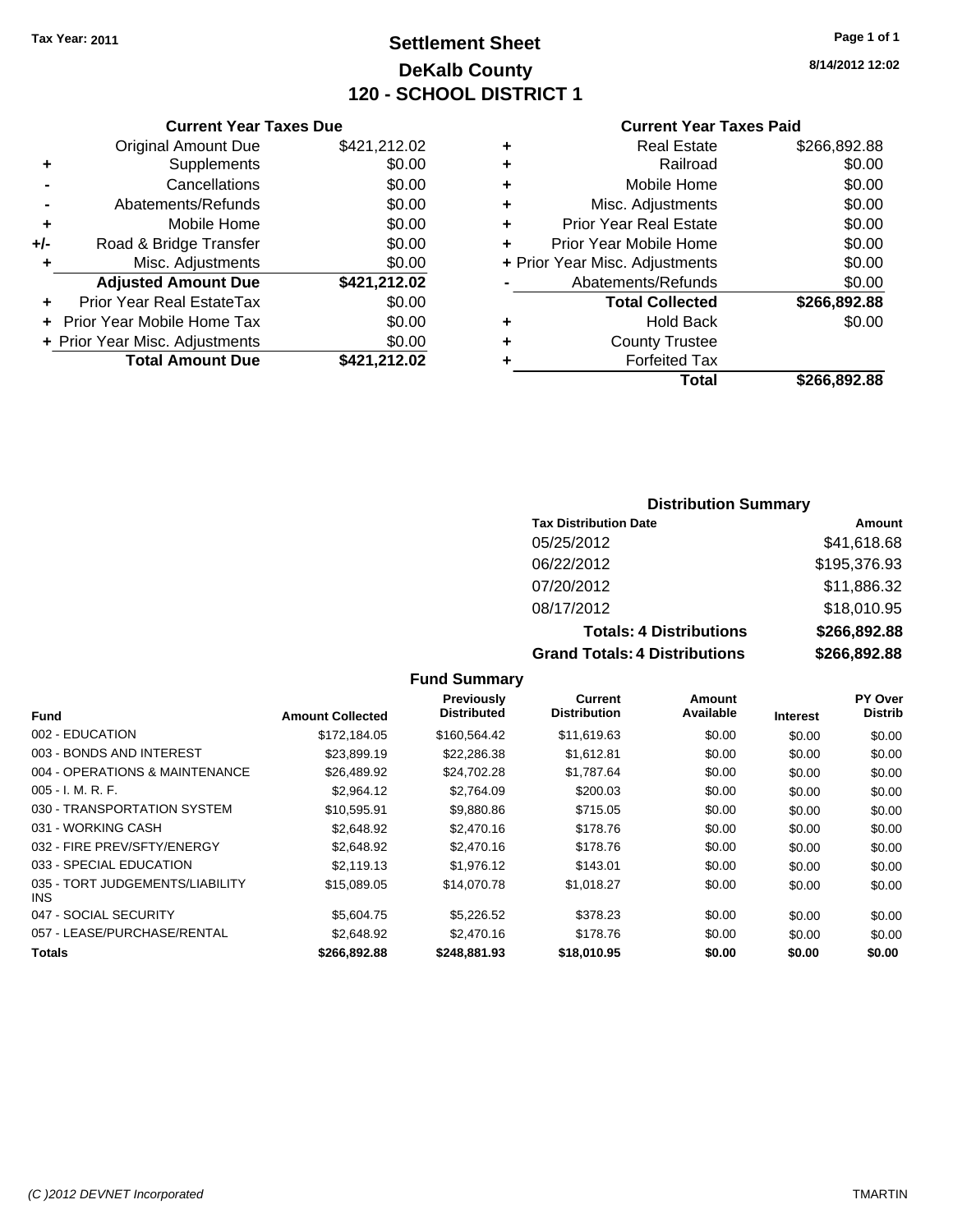## **Settlement Sheet Tax Year: 2011 Page 1 of 1 DeKalb County 121 - SCHOOL DISTRICT 9**

**8/14/2012 12:02**

#### **Current Year Taxes Paid**

|     | <b>Current Year Taxes Due</b>  |              |  |  |  |  |
|-----|--------------------------------|--------------|--|--|--|--|
|     | <b>Original Amount Due</b>     | \$112,002.73 |  |  |  |  |
| ٠   | Supplements                    | \$96,121.20  |  |  |  |  |
|     | \$106,854.67<br>Cancellations  |              |  |  |  |  |
|     | Abatements/Refunds             | \$0.00       |  |  |  |  |
| ٠   | Mobile Home                    | \$0.00       |  |  |  |  |
| +/- | Road & Bridge Transfer         | \$0.00       |  |  |  |  |
| ٠   | Misc. Adjustments              | \$0.00       |  |  |  |  |
|     | <b>Adjusted Amount Due</b>     | \$101,269.26 |  |  |  |  |
| ٠   | Prior Year Real EstateTax      | \$0.00       |  |  |  |  |
|     | Prior Year Mobile Home Tax     | \$0.00       |  |  |  |  |
|     | + Prior Year Misc. Adjustments | \$0.00       |  |  |  |  |
|     | <b>Total Amount Due</b>        | \$101,269.26 |  |  |  |  |
|     |                                |              |  |  |  |  |

| ٠ | <b>Real Estate</b>             | \$59,502.53 |
|---|--------------------------------|-------------|
| ٠ | Railroad                       | \$2,574.03  |
| ٠ | Mobile Home                    | \$0.00      |
| ٠ | Misc. Adjustments              | \$0.00      |
| ÷ | Prior Year Real Estate         | \$0.00      |
| ÷ | Prior Year Mobile Home         | \$0.00      |
|   | + Prior Year Misc. Adjustments | \$0.00      |
|   | Abatements/Refunds             | \$0.00      |
|   | <b>Total Collected</b>         | \$62,076.56 |
| ٠ | Hold Back                      | \$0.00      |
| ٠ | <b>County Trustee</b>          |             |
| ٠ | <b>Forfeited Tax</b>           |             |
|   | Total                          | \$62,076.56 |
|   |                                |             |

## **Distribution Summary**

| <b>Tax Distribution Date</b>         | Amount      |
|--------------------------------------|-------------|
| 05/25/2012                           | \$5,777.74  |
| 06/22/2012                           | \$54,035.95 |
| 07/20/2012                           | \$1,399.57  |
| 08/17/2012                           | \$863.30    |
| <b>Totals: 4 Distributions</b>       | \$62,076.56 |
| <b>Grand Totals: 4 Distributions</b> | \$62,076.56 |

|                                               |                         | Previously         | Current             | Amount    |                 | <b>PY Over</b> |
|-----------------------------------------------|-------------------------|--------------------|---------------------|-----------|-----------------|----------------|
| <b>Fund</b>                                   | <b>Amount Collected</b> | <b>Distributed</b> | <b>Distribution</b> | Available | <b>Interest</b> | <b>Distrib</b> |
| 002 - EDUCATION                               | \$35,874.10             | \$35,375.21        | \$498.89            | \$0.00    | \$0.00          | \$0.00         |
| 003 - BONDS AND INTEREST                      | \$12,680.01             | \$12,503.67        | \$176.34            | \$0.00    | \$0.00          | \$0.00         |
| 004 - OPERATIONS & MAINTENANCE                | \$6,302.08              | \$6,214.44         | \$87.64             | \$0.00    | \$0.00          | \$0.00         |
| $005 - I. M. R. F.$                           | \$771.30                | \$760.57           | \$10.73             | \$0.00    | \$0.00          | \$0.00         |
| 030 - TRANSPORTATION SYSTEM                   | \$1,793.70              | \$1,768.75         | \$24.95             | \$0.00    | \$0.00          | \$0.00         |
| 031 - WORKING CASH                            | \$446.39                | \$440.18           | \$6.21              | \$0.00    | \$0.00          | \$0.00         |
| 032 - FIRE PREV/SFTY/ENERGY                   | \$446.39                | \$440.18           | \$6.21              | \$0.00    | \$0.00          | \$0.00         |
| 033 - SPECIAL EDUCATION                       | \$358.75                | \$353.76           | \$4.99              | \$0.00    | \$0.00          | \$0.00         |
| 035 - TORT JUDGEMENTS/LIABILITY<br><b>INS</b> | \$1,156.85              | \$1,140.76         | \$16.09             | \$0.00    | \$0.00          | \$0.00         |
| 047 - SOCIAL SECURITY                         | \$1.798.55              | \$1.773.54         | \$25.01             | \$0.00    | \$0.00          | \$0.00         |
| 057 - LEASE/PURCHASE/RENTAL                   | \$448.44                | \$442.20           | \$6.24              | \$0.00    | \$0.00          | \$0.00         |
| Totals                                        | \$62,076.56             | \$61,213.26        | \$863.30            | \$0.00    | \$0.00          | \$0.00         |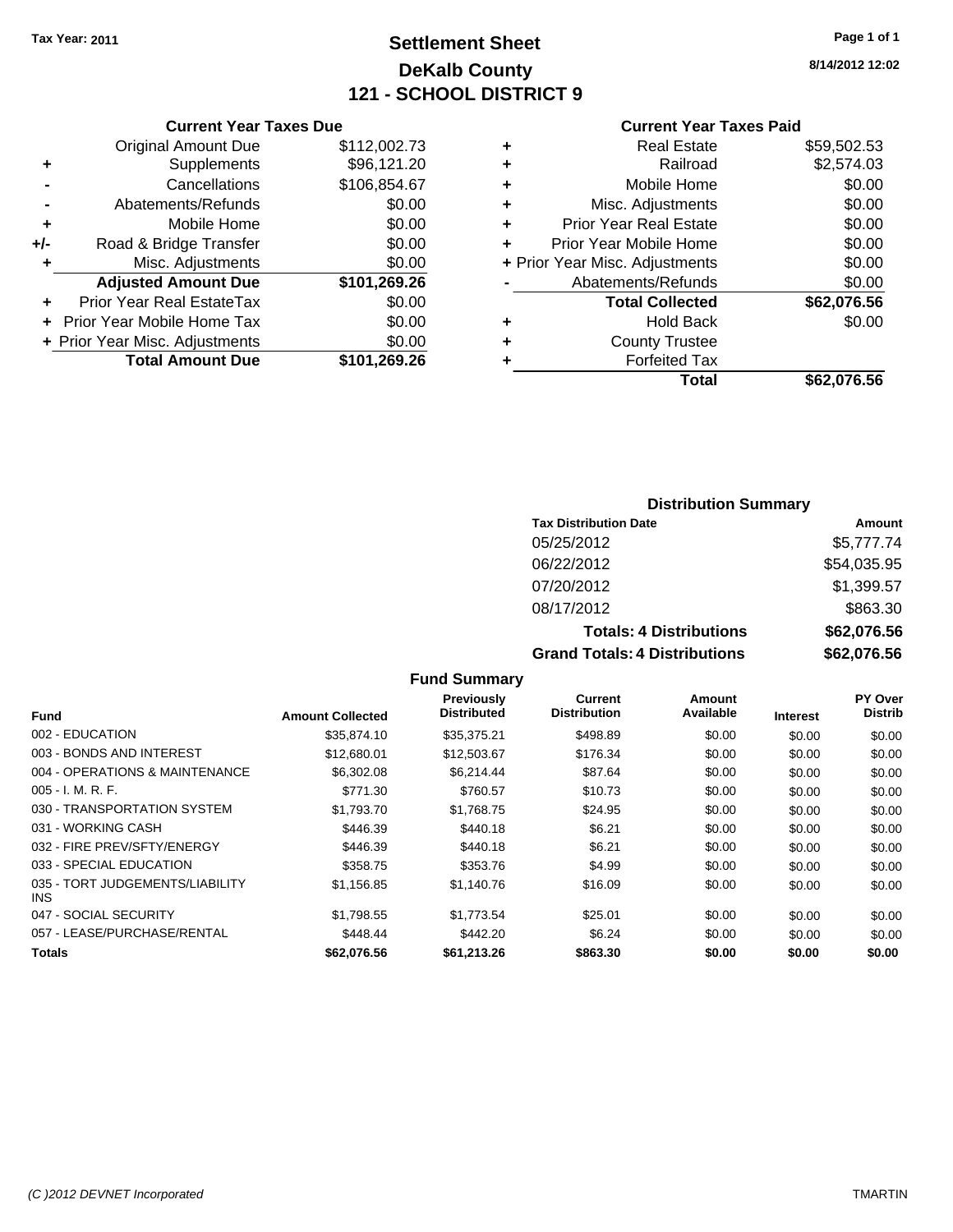## **Settlement Sheet Tax Year: 2011 Page 1 of 1 DeKalb County 122 - SCHOOL DISTRICT 100**

**8/14/2012 12:02**

#### **Current Year Taxes Paid**

|       | <b>Current Year Taxes Due</b>  |             |  |  |  |
|-------|--------------------------------|-------------|--|--|--|
|       | <b>Original Amount Due</b>     | \$12,388.07 |  |  |  |
| ٠     | Supplements                    | \$3,691.56  |  |  |  |
|       | Cancellations                  | \$3,888.90  |  |  |  |
|       | Abatements/Refunds             | \$0.00      |  |  |  |
| ٠     | Mobile Home                    | \$0.00      |  |  |  |
| $+/-$ | Road & Bridge Transfer         | \$0.00      |  |  |  |
| ٠     | Misc. Adjustments              | \$0.00      |  |  |  |
|       | <b>Adjusted Amount Due</b>     | \$12,190.73 |  |  |  |
| ٠     | Prior Year Real EstateTax      | \$0.00      |  |  |  |
|       | Prior Year Mobile Home Tax     | \$0.00      |  |  |  |
|       | + Prior Year Misc. Adjustments | \$0.00      |  |  |  |
|       | <b>Total Amount Due</b>        | \$12,190.73 |  |  |  |
|       |                                |             |  |  |  |

| ٠ | Real Estate                    | \$7,276.27 |
|---|--------------------------------|------------|
| ٠ | Railroad                       | \$0.00     |
| ٠ | Mobile Home                    | \$0.00     |
| ٠ | Misc. Adjustments              | \$0.00     |
| ٠ | <b>Prior Year Real Estate</b>  | \$0.00     |
| ٠ | Prior Year Mobile Home         | \$0.00     |
|   | + Prior Year Misc. Adjustments | \$0.00     |
|   | Abatements/Refunds             | \$0.00     |
|   | <b>Total Collected</b>         | \$7,276.27 |
| ٠ | <b>Hold Back</b>               | \$0.00     |
| ٠ | <b>County Trustee</b>          |            |
| ٠ | <b>Forfeited Tax</b>           |            |
|   | Total                          | \$7,276.27 |
|   |                                |            |

## **Distribution Summary Tax Distribution Date Amount** 05/25/2012 \$1,949.04 06/22/2012 \$3,580.12 08/17/2012 \$1,747.11 **Totals: 3 Distributions \$7,276.27 Grand Totals: 3 Distributions \$7,276.27**

|                                         |                         | <b>Previously</b><br><b>Distributed</b> | Current<br><b>Distribution</b> | Amount<br>Available |                 | PY Over<br>Distrib |
|-----------------------------------------|-------------------------|-----------------------------------------|--------------------------------|---------------------|-----------------|--------------------|
| Fund                                    | <b>Amount Collected</b> |                                         |                                |                     | <b>Interest</b> |                    |
| 002 - EDUCATION                         | \$3,955.35              | \$3,005.64                              | \$949.71                       | \$0.00              | \$0.00          | \$0.00             |
| 003 - BONDS AND INTEREST                | \$911.86                | \$692.91                                | \$218.95                       | \$0.00              | \$0.00          | \$0.00             |
| 004 - OPERATIONS & MAINTENANCE          | \$954.34                | \$725.19                                | \$229.15                       | \$0.00              | \$0.00          | \$0.00             |
| $005 - I. M. R. F.$                     | \$107.33                | \$81.56                                 | \$25.77                        | \$0.00              | \$0.00          | \$0.00             |
| 030 - TRANSPORTATION SYSTEM             | \$321.95                | \$244.65                                | \$77.30                        | \$0.00              | \$0.00          | \$0.00             |
| 031 - WORKING CASH                      | \$0.78                  | \$0.59                                  | \$0.19                         | \$0.00              | \$0.00          | \$0.00             |
| 032 - FIRE PREV/SFTY/ENERGY             | \$76.67                 | \$58.26                                 | \$18.41                        | \$0.00              | \$0.00          | \$0.00             |
| 033 - SPECIAL EDUCATION                 | \$91.99                 | \$69.90                                 | \$22.09                        | \$0.00              | \$0.00          | \$0.00             |
| 035 - TORT JUDGEMENTS/LIABILITY<br>INS. | \$122.64                | \$93.19                                 | \$29.45                        | \$0.00              | \$0.00          | \$0.00             |
| 047 - SOCIAL SECURITY                   | \$168.63                | \$128.14                                | \$40.49                        | \$0.00              | \$0.00          | \$0.00             |
| 057 - LEASE/PURCHASE/RENTAL             | \$0.00                  | \$0.00                                  | \$0.00                         | \$0.00              | \$0.00          | \$0.00             |
| 109 - PRIOR YEAR ADJUSTMENT             | \$564.73                | \$429.13                                | \$135.60                       | \$0.00              | \$0.00          | \$0.00             |
| Totals                                  | \$7.276.27              | \$5.529.16                              | \$1.747.11                     | \$0.00              | \$0.00          | \$0.00             |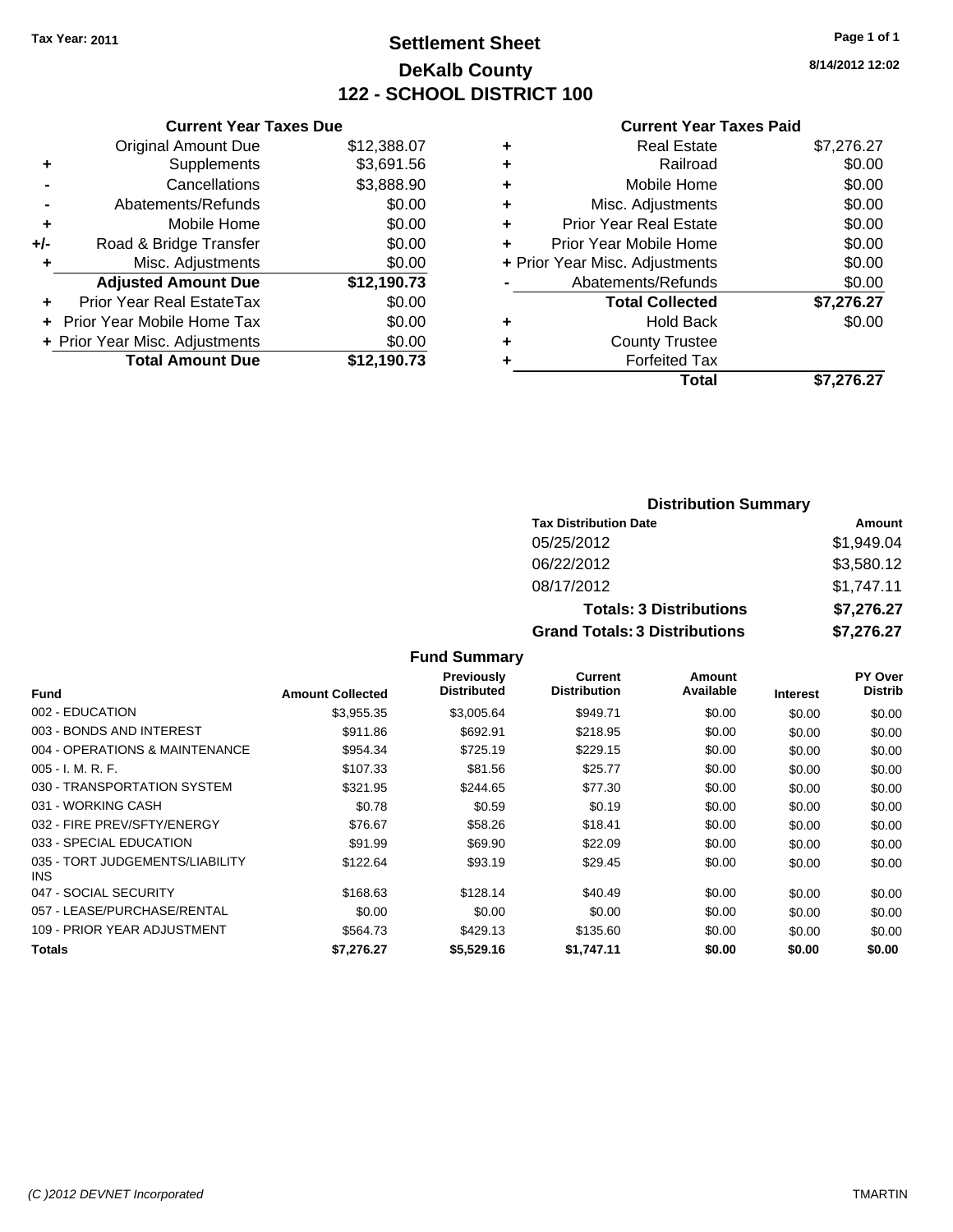## **Settlement Sheet Tax Year: 2011 Page 1 of 1 DeKalb County 123 - SCHOOL DISTRICT 161**

**8/14/2012 12:02**

#### **Current Year Taxes Paid**

|     | <b>Current Year Taxes Due</b>  |             |
|-----|--------------------------------|-------------|
|     | <b>Original Amount Due</b>     | \$66,302.16 |
| ٠   | Supplements                    | \$0.00      |
|     | Cancellations                  | \$0.00      |
|     | Abatements/Refunds             | \$0.00      |
| ٠   | Mobile Home                    | \$0.00      |
| +/- | Road & Bridge Transfer         | \$0.00      |
| ٠   | Misc. Adjustments              | \$0.00      |
|     | <b>Adjusted Amount Due</b>     | \$66,302.16 |
| ÷   | Prior Year Real EstateTax      | \$0.00      |
|     | Prior Year Mobile Home Tax     | \$0.00      |
|     | + Prior Year Misc. Adjustments | \$0.00      |
|     | <b>Total Amount Due</b>        | \$66,302.16 |
|     |                                |             |

|   | <b>Total</b>                   | \$42,329,48 |
|---|--------------------------------|-------------|
| ٠ | <b>Forfeited Tax</b>           |             |
| ٠ | <b>County Trustee</b>          |             |
| ٠ | Hold Back                      | \$0.00      |
|   | <b>Total Collected</b>         | \$42,329.48 |
|   | Abatements/Refunds             | \$0.00      |
|   | + Prior Year Misc. Adjustments | \$0.00      |
| ٠ | Prior Year Mobile Home         | \$0.00      |
| ÷ | <b>Prior Year Real Estate</b>  | \$0.00      |
| ٠ | Misc. Adjustments              | \$0.00      |
| ÷ | Mobile Home                    | \$0.00      |
| ٠ | Railroad                       | \$0.00      |
| ٠ | <b>Real Estate</b>             | \$42,329.48 |
|   |                                |             |

## **Distribution Summary Tax Distribution Date Amount** 05/25/2012 \$13,518.76 06/22/2012 \$27,366.62 08/17/2012 \$1,444.10 **Totals: 3 Distributions \$42,329.48 Grand Totals: 3 Distributions \$42,329.48**

|                                         |                         | <b>Previously</b>  | Current             | Amount    |                 | <b>PY Over</b> |
|-----------------------------------------|-------------------------|--------------------|---------------------|-----------|-----------------|----------------|
| <b>Fund</b>                             | <b>Amount Collected</b> | <b>Distributed</b> | <b>Distribution</b> | Available | <b>Interest</b> | <b>Distrib</b> |
| 002 - EDUCATION                         | \$31.758.58             | \$30.675.12        | \$1,083.46          | \$0.00    | \$0.00          | \$0.00         |
| 003 - BONDS AND INTEREST                | \$0.00                  | \$0.00             | \$0.00              | \$0.00    | \$0.00          | \$0.00         |
| 004 - OPERATIONS & MAINTENANCE          | \$3,335.98              | \$3.222.17         | \$113.81            | \$0.00    | \$0.00          | \$0.00         |
| $005 - I. M. R. F.$                     | \$1.139.56              | \$1,100.68         | \$38.88             | \$0.00    | \$0.00          | \$0.00         |
| 030 - TRANSPORTATION SYSTEM             | \$1,601.28              | \$1,546.65         | \$54.63             | \$0.00    | \$0.00          | \$0.00         |
| 031 - WORKING CASH                      | \$667.19                | \$644.43           | \$22.76             | \$0.00    | \$0.00          | \$0.00         |
| 033 - SPECIAL EDUCATION                 | \$266.90                | \$257.79           | \$9.11              | \$0.00    | \$0.00          | \$0.00         |
| 035 - TORT JUDGEMENTS/LIABILITY<br>INS. | \$1,928.45              | \$1,862.66         | \$65.79             | \$0.00    | \$0.00          | \$0.00         |
| 047 - SOCIAL SECURITY                   | \$964.35                | \$931.45           | \$32.90             | \$0.00    | \$0.00          | \$0.00         |
| 057 - LEASE/PURCHASE/RENTAL             | \$667.19                | \$644.43           | \$22.76             | \$0.00    | \$0.00          | \$0.00         |
| <b>Totals</b>                           | \$42,329.48             | \$40,885.38        | \$1,444.10          | \$0.00    | \$0.00          | \$0.00         |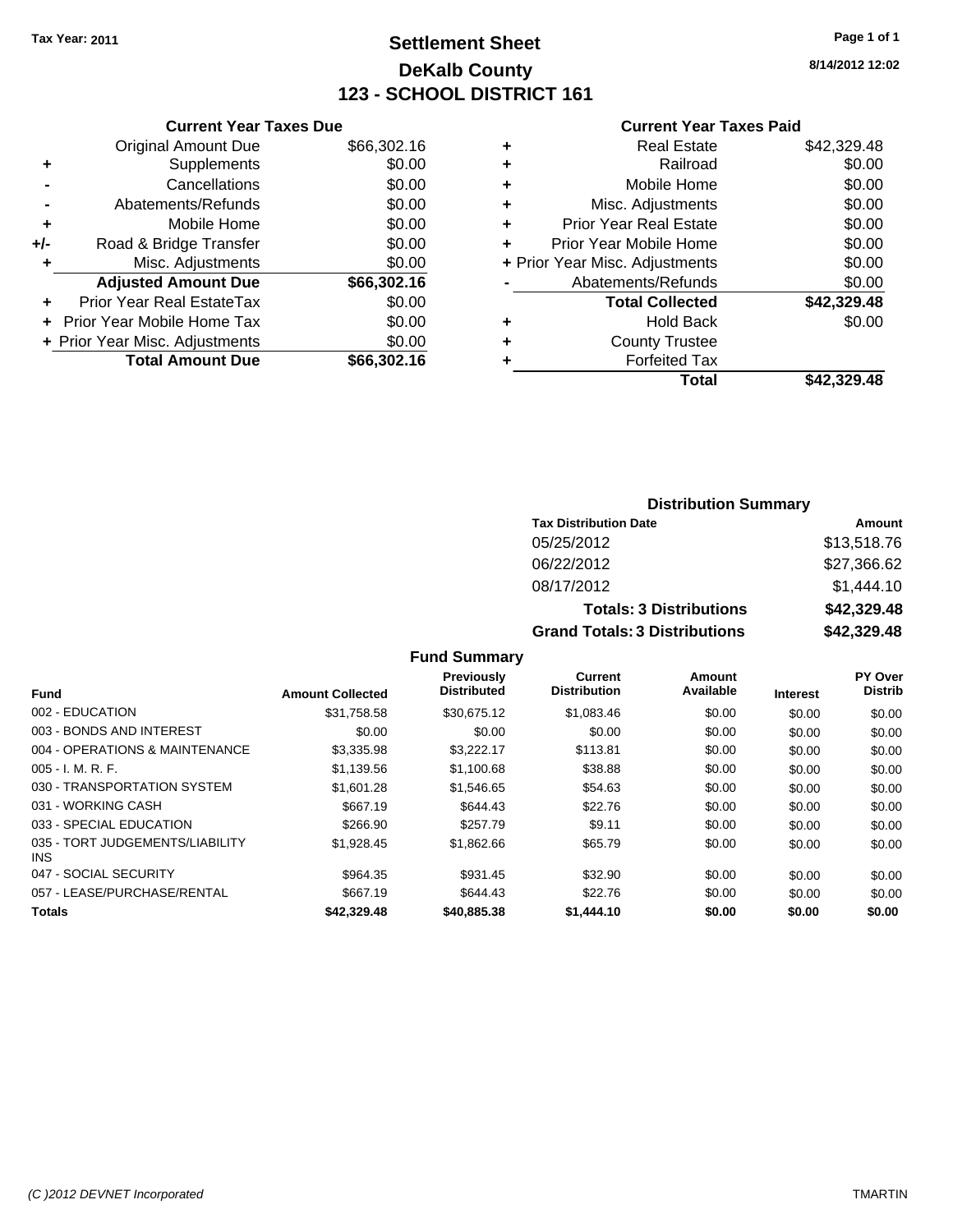## **Settlement Sheet Tax Year: 2011 Page 1 of 1 DeKalb County 124 - SCHOOL DISTRICT 212**

**8/14/2012 12:02**

#### **Current Year Taxes Paid**

|     | <b>Current Year Taxes Due</b>     |              |
|-----|-----------------------------------|--------------|
|     | <b>Original Amount Due</b>        | \$270,383.33 |
| ٠   | Supplements                       | \$0.00       |
|     | Cancellations                     | \$0.00       |
|     | Abatements/Refunds                | \$0.00       |
| ٠   | Mobile Home                       | \$0.00       |
| +/- | Road & Bridge Transfer            | \$0.00       |
| ٠   | Misc. Adjustments                 | \$0.00       |
|     | <b>Adjusted Amount Due</b>        | \$270,383.33 |
|     | Prior Year Real EstateTax         | \$0.00       |
|     | <b>Prior Year Mobile Home Tax</b> | \$0.00       |
|     | + Prior Year Misc. Adjustments    | \$0.00       |
|     | <b>Total Amount Due</b>           | \$270,383.33 |

## **Distribution Summary**

| <b>Tax Distribution Date</b>         | Amount       |
|--------------------------------------|--------------|
| 05/25/2012                           | \$23,718.56  |
| 06/22/2012                           | \$125,908.54 |
| 07/20/2012                           | \$1,255.34   |
| 08/17/2012                           | \$12,477.61  |
| <b>Totals: 4 Distributions</b>       | \$163,360.05 |
| <b>Grand Totals: 4 Distributions</b> | \$163,360.05 |

|                                         |                         | Previously         | Current             | Amount    |                 | PY Over        |
|-----------------------------------------|-------------------------|--------------------|---------------------|-----------|-----------------|----------------|
| <b>Fund</b>                             | <b>Amount Collected</b> | <b>Distributed</b> | <b>Distribution</b> | Available | <b>Interest</b> | <b>Distrib</b> |
| 002 - EDUCATION                         | \$84,375.63             | \$77,930.94        | \$6,444.69          | \$0.00    | \$0.00          | \$0.00         |
| 003 - BONDS AND INTEREST                | \$22.813.24             | \$21.070.74        | \$1,742.50          | \$0.00    | \$0.00          | \$0.00         |
| 004 - OPERATIONS & MAINTENANCE          | \$16,226.06             | \$14,986,70        | \$1,239.36          | \$0.00    | \$0.00          | \$0.00         |
| $005 - I. M. R. F.$                     | \$3,191.40              | \$2,947.64         | \$243.76            | \$0.00    | \$0.00          | \$0.00         |
| 030 - TRANSPORTATION SYSTEM             | \$7,788.52              | \$7,193.62         | \$594.90            | \$0.00    | \$0.00          | \$0.00         |
| 031 - WORKING CASH                      | \$2,217.77              | \$2.048.37         | \$169.40            | \$0.00    | \$0.00          | \$0.00         |
| 032 - FIRE PREV/SFTY/ENERGY             | \$85.61                 | \$79.07            | \$6.54              | \$0.00    | \$0.00          | \$0.00         |
| 033 - SPECIAL EDUCATION                 | \$1,298.06              | \$1,198.91         | \$99.15             | \$0.00    | \$0.00          | \$0.00         |
| 035 - TORT JUDGEMENTS/LIABILITY<br>INS. | \$18,334.70             | \$16,934.28        | \$1,400.42          | \$0.00    | \$0.00          | \$0.00         |
| 047 - SOCIAL SECURITY                   | \$3,783.91              | \$3,494.89         | \$289.02            | \$0.00    | \$0.00          | \$0.00         |
| 057 - LEASE/PURCHASE/RENTAL             | \$3,245.15              | \$2,997.28         | \$247.87            | \$0.00    | \$0.00          | \$0.00         |
| Totals                                  | \$163,360.05            | \$150,882,44       | \$12,477.61         | \$0.00    | \$0.00          | \$0.00         |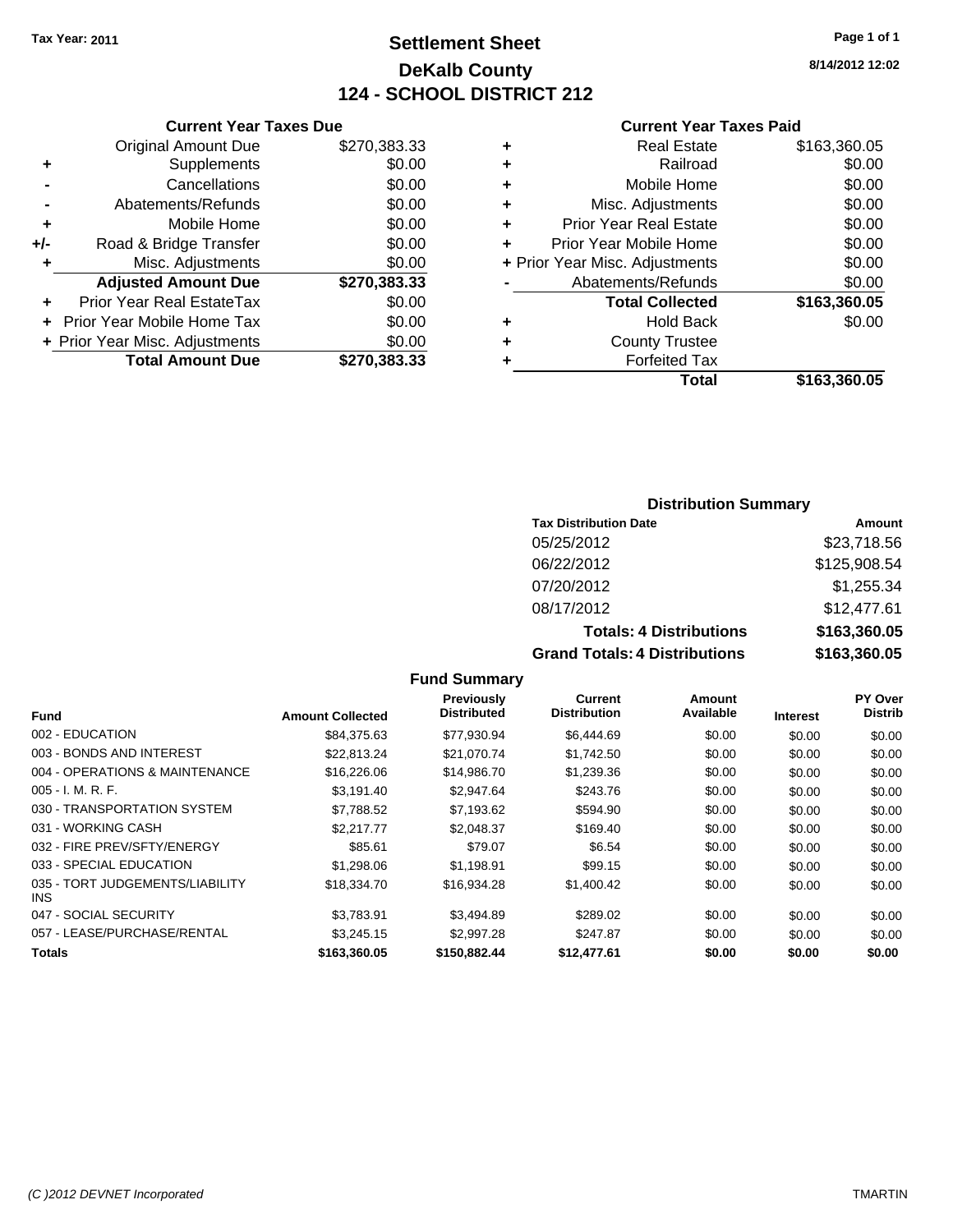## **Settlement Sheet Tax Year: 2011 Page 1 of 1 DeKalb County 125 - SCHOOL DISTRICT 220**

**8/14/2012 12:02**

#### **Current Year Taxes Paid**

|     | <b>Current Year Taxes Due</b>  |            |
|-----|--------------------------------|------------|
|     | <b>Original Amount Due</b>     | \$3,043.69 |
| ٠   | Supplements                    | \$0.00     |
|     | Cancellations                  | \$0.00     |
|     | Abatements/Refunds             | \$0.00     |
| ٠   | Mobile Home                    | \$0.00     |
| +/- | Road & Bridge Transfer         | \$0.00     |
|     | Misc. Adjustments              | \$0.00     |
|     | <b>Adjusted Amount Due</b>     | \$3,043.69 |
| ÷   | Prior Year Real EstateTax      | \$0.00     |
| ÷   | Prior Year Mobile Home Tax     | \$0.00     |
|     | + Prior Year Misc. Adjustments | \$0.00     |
|     | <b>Total Amount Due</b>        | \$3.043.69 |

| <b>Real Estate</b>             | \$2,046.46 |
|--------------------------------|------------|
| Railroad                       | \$0.00     |
| Mobile Home                    | \$0.00     |
| Misc. Adjustments              | \$0.00     |
| <b>Prior Year Real Estate</b>  | \$0.00     |
| Prior Year Mobile Home         | \$0.00     |
| + Prior Year Misc. Adjustments | \$0.00     |
| Abatements/Refunds             | \$0.00     |
| <b>Total Collected</b>         | \$2,046.46 |
| <b>Hold Back</b>               | \$0.00     |
| <b>County Trustee</b>          |            |
| <b>Forfeited Tax</b>           |            |
| Total                          | \$2.046.46 |
|                                |            |

| <b>Distribution Summary</b>          |            |  |  |
|--------------------------------------|------------|--|--|
| <b>Tax Distribution Date</b>         | Amount     |  |  |
| 06/22/2012                           | \$1,521.84 |  |  |
| 08/17/2012                           | \$524.62   |  |  |
| <b>Totals: 2 Distributions</b>       | \$2,046.46 |  |  |
| <b>Grand Totals: 2 Distributions</b> | \$2,046.46 |  |  |

|                                         |                         | <b>Previously</b><br><b>Distributed</b> | Current<br><b>Distribution</b> | Amount<br>Available |                 | PY Over<br><b>Distrib</b> |
|-----------------------------------------|-------------------------|-----------------------------------------|--------------------------------|---------------------|-----------------|---------------------------|
| <b>Fund</b>                             | <b>Amount Collected</b> |                                         |                                |                     | <b>Interest</b> |                           |
| 002 - EDUCATION                         | \$1.041.84              | \$774.75                                | \$267.09                       | \$0.00              | \$0.00          | \$0.00                    |
| 003 - BONDS AND INTEREST                | \$314.89                | \$234.17                                | \$80.72                        | \$0.00              | \$0.00          | \$0.00                    |
| 004 - OPERATIONS & MAINTENANCE          | \$225.99                | \$168.06                                | \$57.93                        | \$0.00              | \$0.00          | \$0.00                    |
| $005 - I. M. R. F.$                     | \$32.29                 | \$24.01                                 | \$8.28                         | \$0.00              | \$0.00          | \$0.00                    |
| 030 - TRANSPORTATION SYSTEM             | \$85.32                 | \$63.45                                 | \$21.87                        | \$0.00              | \$0.00          | \$0.00                    |
| 031 - WORKING CASH                      | \$27.08                 | \$20.14                                 | \$6.94                         | \$0.00              | \$0.00          | \$0.00                    |
| 032 - FIRE PREV/SFTY/ENERGY             | \$26.08                 | \$19.39                                 | \$6.69                         | \$0.00              | \$0.00          | \$0.00                    |
| 033 - SPECIAL EDUCATION                 | \$10.74                 | \$7.99                                  | \$2.75                         | \$0.00              | \$0.00          | \$0.00                    |
| 035 - TORT JUDGEMENTS/LIABILITY<br>INS. | \$222.86                | \$165.73                                | \$57.13                        | \$0.00              | \$0.00          | \$0.00                    |
| 047 - SOCIAL SECURITY                   | \$32.29                 | \$24.01                                 | \$8.28                         | \$0.00              | \$0.00          | \$0.00                    |
| 057 - LEASE/PURCHASE/RENTAL             | \$27.08                 | \$20.14                                 | \$6.94                         | \$0.00              | \$0.00          | \$0.00                    |
| Totals                                  | \$2,046.46              | \$1,521.84                              | \$524.62                       | \$0.00              | \$0.00          | \$0.00                    |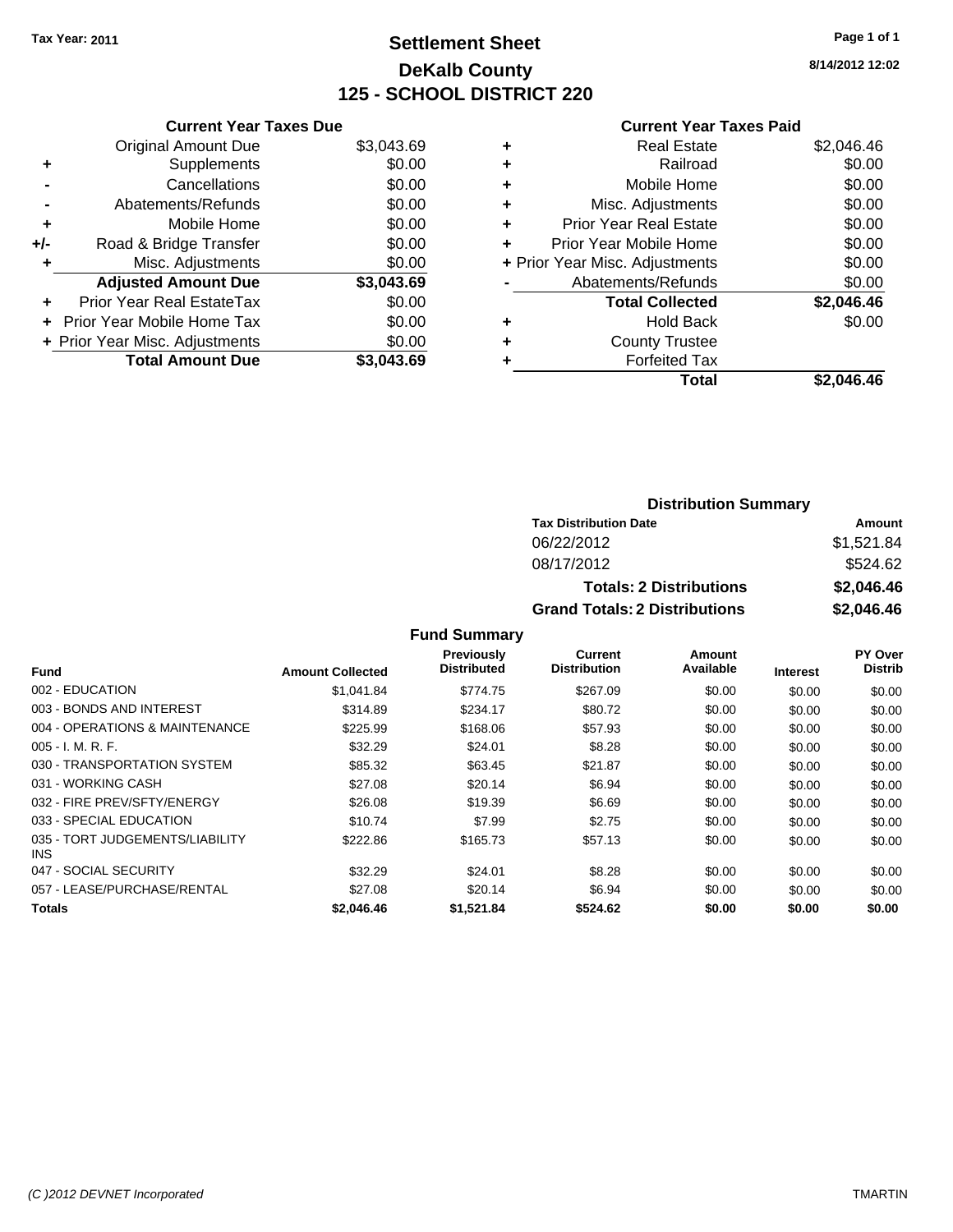## **Settlement Sheet Tax Year: 2011 Page 1 of 1 DeKalb County 126 - SCHOOL DISTRICT 269**

**8/14/2012 12:02**

| <b>Current Year Taxes Due</b> |  |  |  |
|-------------------------------|--|--|--|

|       | <b>Original Amount Due</b>     | \$276,519.65 |
|-------|--------------------------------|--------------|
|       | Supplements                    | \$0.00       |
|       | Cancellations                  | \$0.00       |
|       | Abatements/Refunds             | \$0.00       |
| ÷     | Mobile Home                    | \$0.00       |
| $+/-$ | Road & Bridge Transfer         | \$0.00       |
| ٠     | Misc. Adjustments              | \$0.00       |
|       | <b>Adjusted Amount Due</b>     | \$276,519.65 |
|       | Prior Year Real EstateTax      | \$0.00       |
|       | Prior Year Mobile Home Tax     | \$0.00       |
|       | + Prior Year Misc. Adjustments | \$0.00       |
|       | <b>Total Amount Due</b>        | \$276,519.65 |
|       |                                |              |

## **Current Year Taxes Paid**

|   | Total                          | \$164,569.66 |
|---|--------------------------------|--------------|
| ٠ | <b>Forfeited Tax</b>           |              |
| ٠ | <b>County Trustee</b>          |              |
| ٠ | <b>Hold Back</b>               | \$0.00       |
|   | <b>Total Collected</b>         | \$164,569.66 |
|   | Abatements/Refunds             | \$0.00       |
|   | + Prior Year Misc. Adjustments | \$0.00       |
| ÷ | Prior Year Mobile Home         | \$0.00       |
| ٠ | Prior Year Real Estate         | \$0.00       |
| ٠ | Misc. Adjustments              | \$0.00       |
| ÷ | Mobile Home                    | \$0.00       |
| ٠ | Railroad                       | \$0.00       |
| ٠ | <b>Real Estate</b>             | \$164,569.66 |

## **Distribution Summary**

| <b>Tax Distribution Date</b>         | Amount       |
|--------------------------------------|--------------|
| 05/25/2012                           | \$16,660.42  |
| 06/22/2012                           | \$132,240.99 |
| 07/20/2012                           | \$1,609.76   |
| 08/17/2012                           | \$14,058.49  |
| <b>Totals: 4 Distributions</b>       | \$164,569.66 |
| <b>Grand Totals: 4 Distributions</b> | \$164,569.66 |

|                                               |                         | <b>Previously</b>  | Current             | Amount    |                 | <b>PY Over</b> |
|-----------------------------------------------|-------------------------|--------------------|---------------------|-----------|-----------------|----------------|
| <b>Fund</b>                                   | <b>Amount Collected</b> | <b>Distributed</b> | <b>Distribution</b> | Available | <b>Interest</b> | <b>Distrib</b> |
| 002 - EDUCATION                               | \$107.076.95            | \$97.929.80        | \$9.147.15          | \$0.00    | \$0.00          | \$0.00         |
| 003 - BONDS AND INTEREST                      | \$0.00                  | \$0.00             | \$0.00              | \$0.00    | \$0.00          | \$0.00         |
| 004 - OPERATIONS & MAINTENANCE                | \$28,043.99             | \$25,648.31        | \$2,395.68          | \$0.00    | \$0.00          | \$0.00         |
| $005 - I. M. R. F.$                           | \$2,781.88              | \$2,544.24         | \$237.64            | \$0.00    | \$0.00          | \$0.00         |
| 030 - TRANSPORTATION SYSTEM                   | \$6,118,69              | \$5,596,00         | \$522.69            | \$0.00    | \$0.00          | \$0.00         |
| 031 - WORKING CASH                            | \$2.549.51              | \$2,331.72         | \$217.79            | \$0.00    | \$0.00          | \$0.00         |
| 033 - SPECIAL EDUCATION                       | \$1.019.84              | \$932.72           | \$87.12             | \$0.00    | \$0.00          | \$0.00         |
| 035 - TORT JUDGEMENTS/LIABILITY<br><b>INS</b> | \$14.196.92             | \$12.984.14        | \$1,212.78          | \$0.00    | \$0.00          | \$0.00         |
| 047 - SOCIAL SECURITY                         | \$2,781.88              | \$2.544.24         | \$237.64            | \$0.00    | \$0.00          | \$0.00         |
| <b>Totals</b>                                 | \$164,569,66            | \$150,511.17       | \$14,058,49         | \$0.00    | \$0.00          | \$0.00         |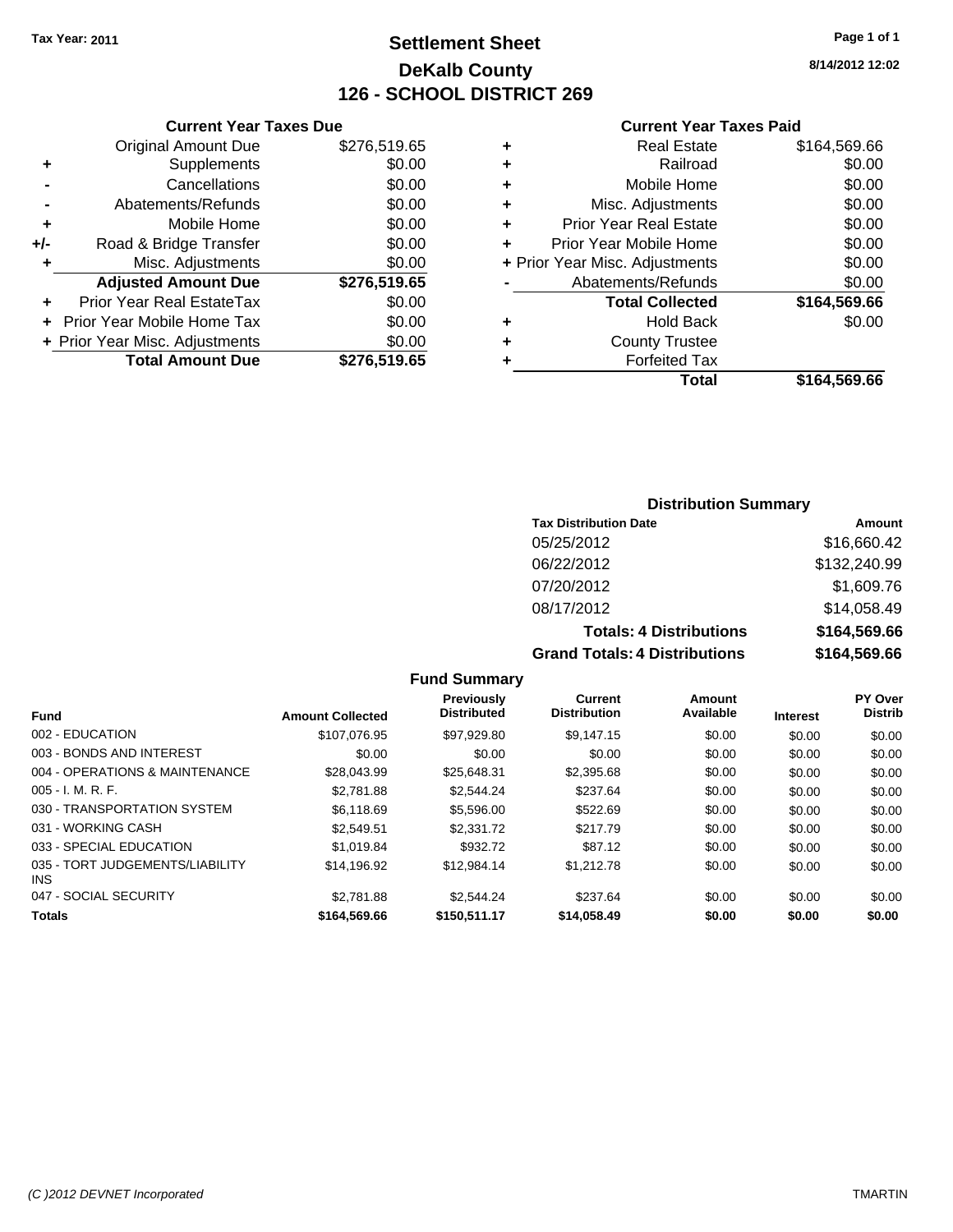## **Settlement Sheet Tax Year: 2011 Page 1 of 1 DeKalb County 127 - SCHOOL DISTRICT 271**

**8/14/2012 12:02**

#### **Current Year Taxes Paid**

|     | <b>Current Year Taxes Due</b>  |             |
|-----|--------------------------------|-------------|
|     | <b>Original Amount Due</b>     | \$51,611.77 |
| ٠   | Supplements                    | \$0.00      |
|     | Cancellations                  | \$0.00      |
|     | Abatements/Refunds             | \$0.00      |
| ٠   | Mobile Home                    | \$0.00      |
| +/- | Road & Bridge Transfer         | \$0.00      |
| ٠   | Misc. Adjustments              | \$0.00      |
|     | <b>Adjusted Amount Due</b>     | \$51,611.77 |
| ٠   | Prior Year Real EstateTax      | \$0.00      |
|     | Prior Year Mobile Home Tax     | \$0.00      |
|     | + Prior Year Misc. Adjustments | \$0.00      |
|     | <b>Total Amount Due</b>        | \$51,611.77 |

|   | <b>Real Estate</b>             | \$34,582.00 |
|---|--------------------------------|-------------|
| ٠ | Railroad                       | \$0.00      |
| ٠ | Mobile Home                    | \$0.00      |
| ٠ | Misc. Adjustments              | \$0.00      |
| ٠ | <b>Prior Year Real Estate</b>  | \$0.00      |
| ٠ | Prior Year Mobile Home         | \$0.00      |
|   | + Prior Year Misc. Adjustments | \$0.00      |
|   | Abatements/Refunds             | \$0.00      |
|   | <b>Total Collected</b>         | \$34,582.00 |
| ٠ | Hold Back                      | \$0.00      |
| ٠ | <b>County Trustee</b>          |             |
| ٠ | <b>Forfeited Tax</b>           |             |
|   | Total                          | \$34.582.00 |

## **Distribution Summary Tax Distribution Date Amount** 05/25/2012 \$4,106.67 06/22/2012 \$27,657.50 08/17/2012 \$2,817.83 **Totals: 3 Distributions \$34,582.00 Grand Totals: 3 Distributions \$34,582.00**

|                                         |                         | <b>Previously</b>  | Current             | Amount    |                 | PY Over        |
|-----------------------------------------|-------------------------|--------------------|---------------------|-----------|-----------------|----------------|
| <b>Fund</b>                             | <b>Amount Collected</b> | <b>Distributed</b> | <b>Distribution</b> | Available | <b>Interest</b> | <b>Distrib</b> |
| 002 - EDUCATION                         | \$19,427.16             | \$17,844.18        | \$1,582.98          | \$0.00    | \$0.00          | \$0.00         |
| 003 - BONDS AND INTEREST                | \$8.055.08              | \$7,398,73         | \$656.35            | \$0.00    | \$0.00          | \$0.00         |
| 004 - OPERATIONS & MAINTENANCE          | \$3.414.72              | \$3,136.48         | \$278.24            | \$0.00    | \$0.00          | \$0.00         |
| $005 - I. M. R. F.$                     | \$821.94                | \$754.97           | \$66.97             | \$0.00    | \$0.00          | \$0.00         |
| 030 - TRANSPORTATION SYSTEM             | \$1.046.11              | \$960.87           | \$85.24             | \$0.00    | \$0.00          | \$0.00         |
| 031 - WORKING CASH                      | \$204.00                | \$187.38           | \$16.62             | \$0.00    | \$0.00          | \$0.00         |
| 032 - FIRE PREV/SFTY/ENERGY             | \$16.49                 | \$15.15            | \$1.34              | \$0.00    | \$0.00          | \$0.00         |
| 033 - SPECIAL EDUCATION                 | \$164.89                | \$151.45           | \$13.44             | \$0.00    | \$0.00          | \$0.00         |
| 035 - TORT JUDGEMENTS/LIABILITY<br>INS. | \$1,344.99              | \$1,235.40         | \$109.59            | \$0.00    | \$0.00          | \$0.00         |
| 047 - SOCIAL SECURITY                   | \$896.64                | \$823.58           | \$73.06             | \$0.00    | \$0.00          | \$0.00         |
| 057 - LEASE/PURCHASE/RENTAL             | \$224.19                | \$205.92           | \$18.27             | \$0.00    | \$0.00          | \$0.00         |
| 109 - PRIOR YEAR ADJUSTMENT             | $$-1.034.21$            | $$-949.94$         | $$-84.27$           | \$0.00    | \$0.00          | \$0.00         |
| Totals                                  | \$34.582.00             | \$31,764.17        | \$2.817.83          | \$0.00    | \$0.00          | \$0.00         |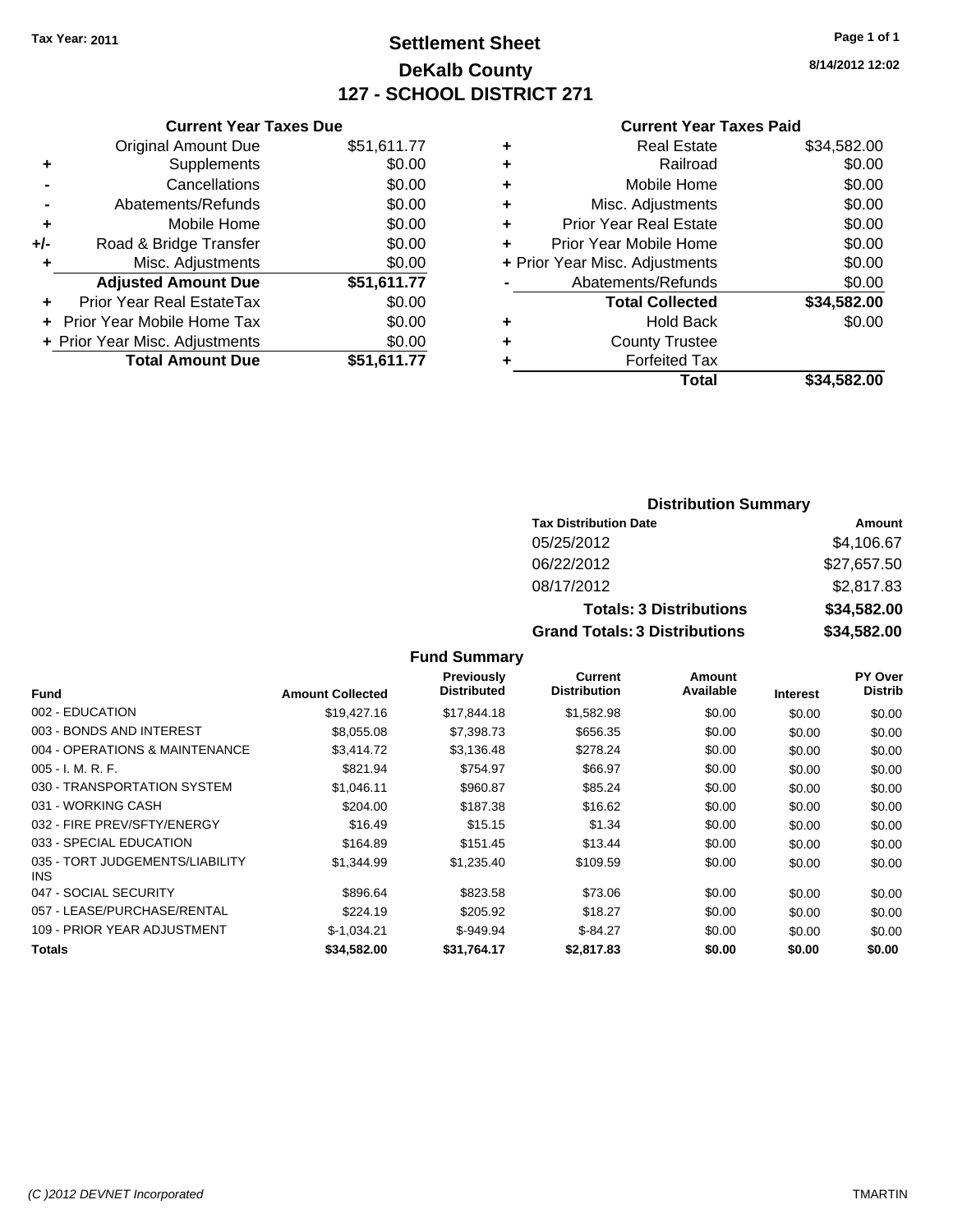## **Settlement Sheet Tax Year: 2011 Page 1 of 1 DeKalb County 128 - SCHOOL DISTRICT 300**

**8/14/2012 12:02**

#### **Current Year Taxes Paid**

|     | <b>Current Year Taxes Due</b>     |            |
|-----|-----------------------------------|------------|
|     | <b>Original Amount Due</b>        | \$7,518.45 |
| ٠   | Supplements                       | \$0.00     |
|     | Cancellations                     | \$0.00     |
|     | Abatements/Refunds                | \$0.00     |
| ٠   | Mobile Home                       | \$0.00     |
| +/- | Road & Bridge Transfer            | \$0.00     |
|     | Misc. Adjustments                 | \$0.00     |
|     | <b>Adjusted Amount Due</b>        | \$7,518.45 |
| ÷   | Prior Year Real EstateTax         | \$0.00     |
|     | <b>Prior Year Mobile Home Tax</b> | \$0.00     |
|     | + Prior Year Misc. Adjustments    | \$0.00     |
|     | <b>Total Amount Due</b>           | \$7.518.45 |

| ٠ | <b>Real Estate</b>             | \$6,196.87 |
|---|--------------------------------|------------|
| ٠ | Railroad                       | \$0.00     |
| ٠ | Mobile Home                    | \$0.00     |
| ٠ | Misc. Adjustments              | \$0.00     |
| ÷ | Prior Year Real Estate         | \$0.00     |
| ٠ | Prior Year Mobile Home         | \$0.00     |
|   | + Prior Year Misc. Adjustments | \$0.00     |
|   | Abatements/Refunds             | \$0.00     |
|   | <b>Total Collected</b>         | \$6,196.87 |
| ٠ | <b>Hold Back</b>               | \$0.00     |
| ٠ | <b>County Trustee</b>          |            |
| ٠ | <b>Forfeited Tax</b>           |            |
|   | Total                          | \$6,196.87 |

| <b>Distribution Summary</b>          |            |
|--------------------------------------|------------|
| <b>Tax Distribution Date</b>         | Amount     |
| 05/25/2012                           | \$2,437.64 |
| 06/22/2012                           | \$1,321.58 |
| 08/17/2012                           | \$2,437.65 |
| <b>Totals: 3 Distributions</b>       | \$6,196.87 |
| <b>Grand Totals: 3 Distributions</b> | \$6,196.87 |

|  | <b>Fund Summary</b> |
|--|---------------------|
|--|---------------------|

|                                         |                         | <b>Previously</b><br><b>Distributed</b> | Current<br><b>Distribution</b> | Amount<br>Available |                 | <b>PY Over</b><br><b>Distrib</b> |
|-----------------------------------------|-------------------------|-----------------------------------------|--------------------------------|---------------------|-----------------|----------------------------------|
| <b>Fund</b>                             | <b>Amount Collected</b> |                                         |                                |                     | <b>Interest</b> |                                  |
| 002 - EDUCATION                         | \$4.180.20              | \$2,535.85                              | \$1,644.35                     | \$0.00              | \$0.00          | \$0.00                           |
| 003 - BONDS AND INTEREST                | \$881.00                | \$534.44                                | \$346.56                       | \$0.00              | \$0.00          | \$0.00                           |
| 004 - OPERATIONS & MAINTENANCE          | \$557.49                | \$338.19                                | \$219.30                       | \$0.00              | \$0.00          | \$0.00                           |
| $005 - I. M. R. F.$                     | \$119.38                | \$72.42                                 | \$46.96                        | \$0.00              | \$0.00          | \$0.00                           |
| 030 - TRANSPORTATION SYSTEM             | \$269.93                | \$163.75                                | \$106.18                       | \$0.00              | \$0.00          | \$0.00                           |
| 031 - WORKING CASH                      | \$0.76                  | \$0.46                                  | \$0.30                         | \$0.00              | \$0.00          | \$0.00                           |
| 033 - SPECIAL EDUCATION                 | \$53.69                 | \$32.57                                 | \$21.12                        | \$0.00              | \$0.00          | \$0.00                           |
| 035 - TORT JUDGEMENTS/LIABILITY<br>INS. | \$0.00                  | \$0.00                                  | \$0.00                         | \$0.00              | \$0.00          | \$0.00                           |
| 047 - SOCIAL SECURITY                   | \$134.42                | \$81.54                                 | \$52.88                        | \$0.00              | \$0.00          | \$0.00                           |
| <b>Totals</b>                           | \$6,196.87              | \$3,759.22                              | \$2,437.65                     | \$0.00              | \$0.00          | \$0.00                           |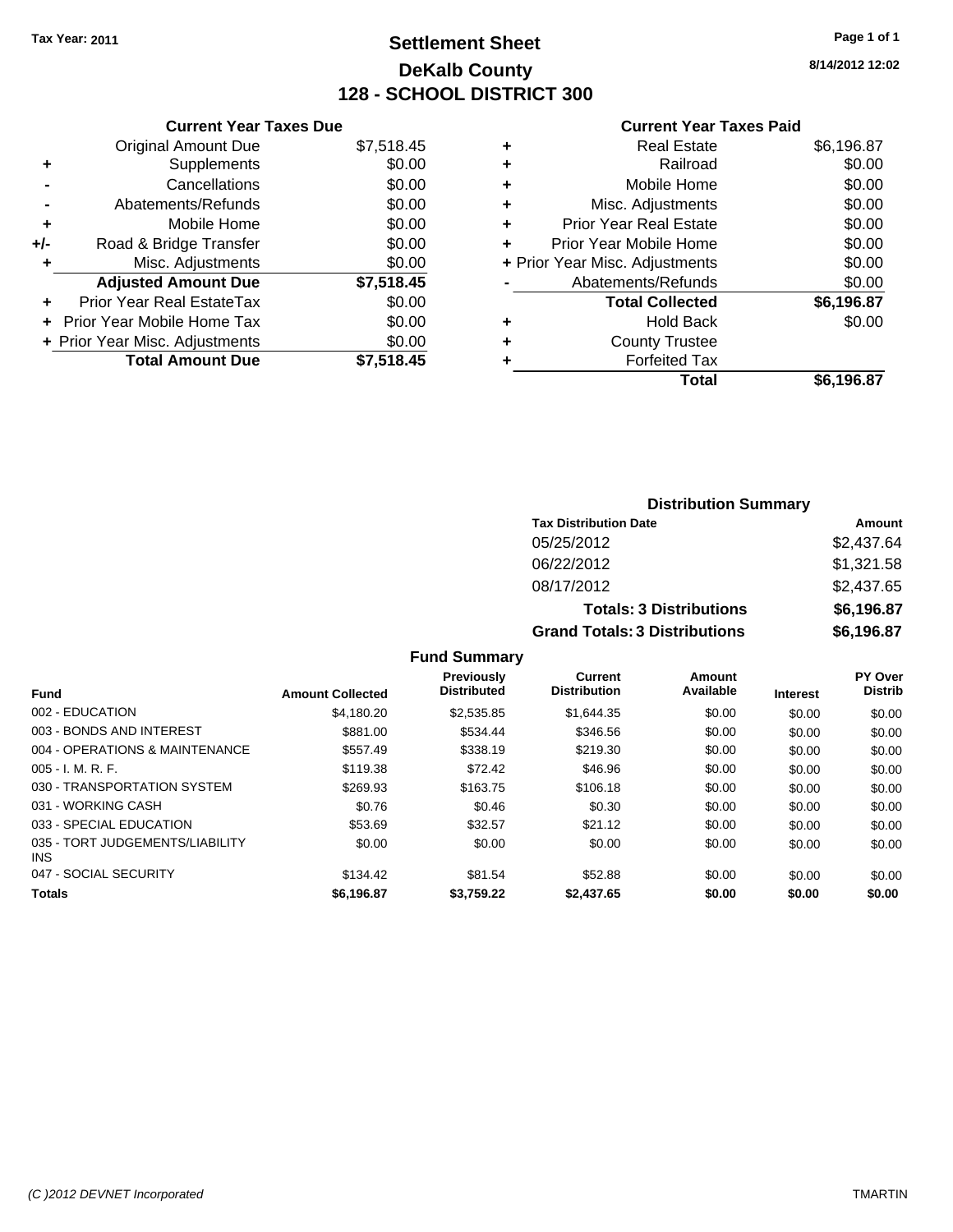## **Settlement Sheet Tax Year: 2011 Page 1 of 1 DeKalb County 129 - SCHOOL DISTRICT 301**

**8/14/2012 12:02**

#### **Current Year Taxes Paid**

|     | <b>Current Year Taxes Due</b>     |            |
|-----|-----------------------------------|------------|
|     | <b>Original Amount Due</b>        | \$7,510.16 |
| ٠   | Supplements                       | \$0.00     |
|     | Cancellations                     | \$0.00     |
|     | Abatements/Refunds                | \$0.00     |
| ٠   | Mobile Home                       | \$0.00     |
| +/- | Road & Bridge Transfer            | \$0.00     |
|     | Misc. Adjustments                 | \$0.00     |
|     | <b>Adjusted Amount Due</b>        | \$7,510.16 |
| ÷   | Prior Year Real EstateTax         | \$0.00     |
|     | <b>Prior Year Mobile Home Tax</b> | \$0.00     |
|     | + Prior Year Misc. Adjustments    | \$0.00     |
|     | <b>Total Amount Due</b>           | \$7,510.16 |

| <b>Real Estate</b>             | \$3,755.08 |
|--------------------------------|------------|
| Railroad                       | \$0.00     |
| Mobile Home                    | \$0.00     |
| Misc. Adjustments              | \$0.00     |
| Prior Year Real Estate         | \$0.00     |
| Prior Year Mobile Home         | \$0.00     |
| + Prior Year Misc. Adjustments | \$0.00     |
| Abatements/Refunds             | \$0.00     |
| <b>Total Collected</b>         | \$3,755.08 |
| <b>Hold Back</b>               | \$0.00     |
| <b>County Trustee</b>          |            |
| <b>Forfeited Tax</b>           |            |
| Total                          | \$3.755.08 |
|                                |            |

| <b>Distribution Summary</b>          |            |  |  |  |
|--------------------------------------|------------|--|--|--|
| <b>Tax Distribution Date</b>         | Amount     |  |  |  |
| 06/22/2012                           | \$2,258.40 |  |  |  |
| 08/17/2012                           | \$1,496.68 |  |  |  |
| <b>Totals: 2 Distributions</b>       | \$3,755.08 |  |  |  |
| <b>Grand Totals: 2 Distributions</b> | \$3,755.08 |  |  |  |

|                                                     |                         | <b>Previously</b>  | Current             | Amount    |                 | <b>PY Over</b> |
|-----------------------------------------------------|-------------------------|--------------------|---------------------|-----------|-----------------|----------------|
| <b>Fund</b>                                         | <b>Amount Collected</b> | <b>Distributed</b> | <b>Distribution</b> | Available | <b>Interest</b> | <b>Distrib</b> |
| 002 - EDUCATION                                     | \$2,375.43              | \$1.428.64         | \$946.79            | \$0.00    | \$0.00          | \$0.00         |
| 003 - BONDS AND INTEREST                            | \$635.03                | \$381.92           | \$253.11            | \$0.00    | \$0.00          | \$0.00         |
| 004 - OPERATIONS & MAINTENANCE                      | \$389.32                | \$234.15           | \$155.17            | \$0.00    | \$0.00          | \$0.00         |
| $005 - I. M. R. F.$                                 | \$40.70                 | \$24.48            | \$16.22             | \$0.00    | \$0.00          | \$0.00         |
| 030 - TRANSPORTATION SYSTEM                         | \$170.66                | \$102.64           | \$68.02             | \$0.00    | \$0.00          | \$0.00         |
| 031 - WORKING CASH                                  | \$3.03                  | \$1.82             | \$1.21              | \$0.00    | \$0.00          | \$0.00         |
| 033 - SPECIAL EDUCATION                             | \$24.29                 | \$14.61            | \$9.68              | \$0.00    | \$0.00          | \$0.00         |
| 035 - TORT JUDGMENTS, LIABILITY<br><b>INSURANCE</b> | \$61.95                 | \$37.26            | \$24.69             | \$0.00    | \$0.00          | \$0.00         |
| 047 - SOCIAL SECURITY                               | \$54.67                 | \$32.88            | \$21.79             | \$0.00    | \$0.00          | \$0.00         |
| <b>Totals</b>                                       | \$3.755.08              | \$2,258,40         | \$1,496.68          | \$0.00    | \$0.00          | \$0.00         |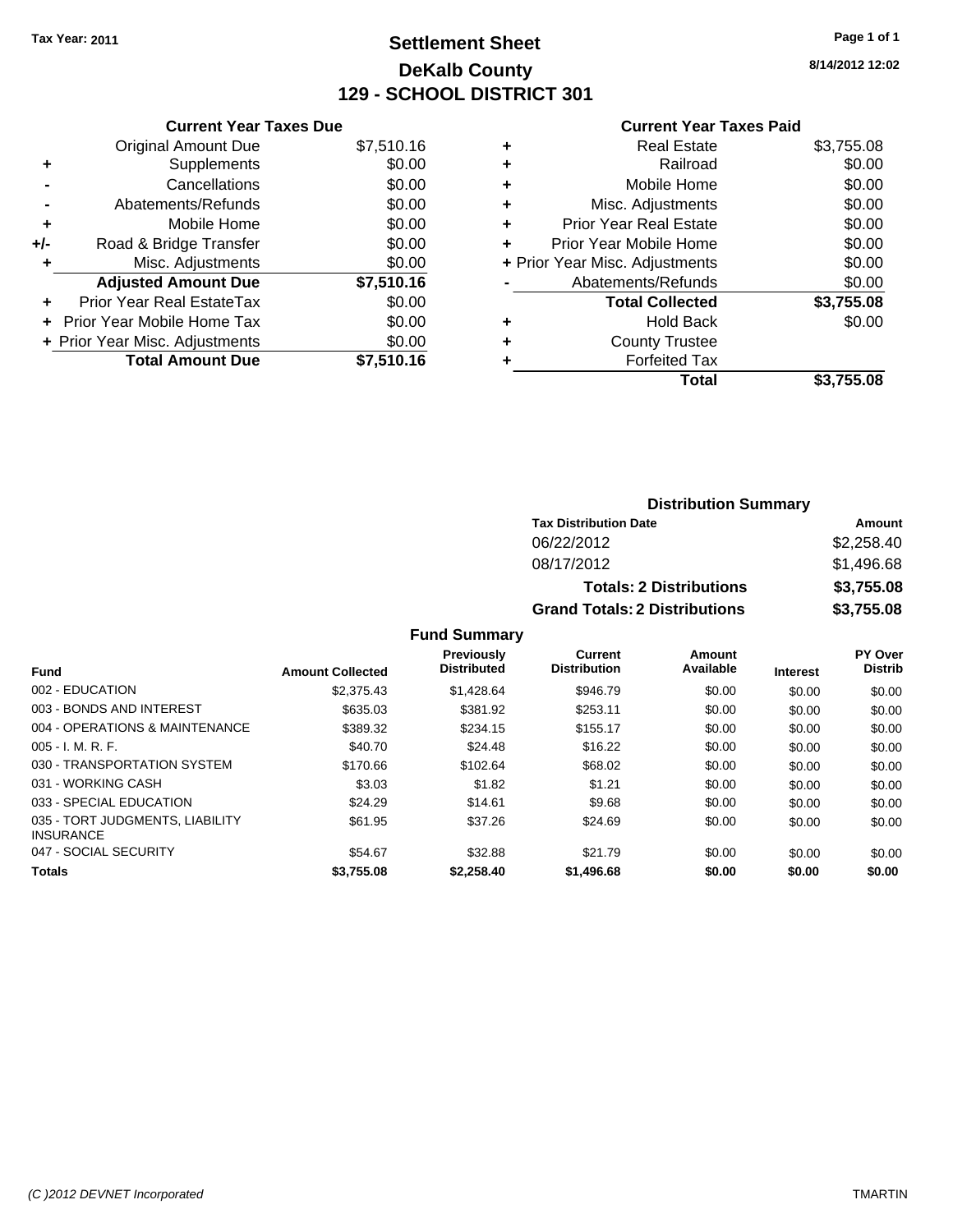**Current Year Taxes Due**

## **Settlement Sheet Tax Year: 2011 Page 1 of 1 DeKalb County 130 - SCHOOL DISTRICT 302**

**8/14/2012 12:02**

#### **Current Year Taxes Paid**

|     |                                |                |   | <b>Total</b>                   | \$978,415.86 |
|-----|--------------------------------|----------------|---|--------------------------------|--------------|
|     | <b>Total Amount Due</b>        | \$1,725,980.62 |   | <b>Forfeited Tax</b>           |              |
|     | + Prior Year Misc. Adjustments | \$0.00         | ٠ | <b>County Trustee</b>          |              |
|     | + Prior Year Mobile Home Tax   | \$0.00         | ٠ | <b>Hold Back</b>               | \$0.00       |
| ÷.  | Prior Year Real EstateTax      | (\$779.27)     |   | <b>Total Collected</b>         | \$978,415.86 |
|     | <b>Adjusted Amount Due</b>     | \$1,726,759.89 |   | Abatements/Refunds             | \$31.31      |
|     | Misc. Adjustments              | \$0.00         |   | + Prior Year Misc. Adjustments | \$0.00       |
| +/- | Road & Bridge Transfer         | \$0.00         | ٠ | Prior Year Mobile Home         | \$0.00       |
| ٠   | Mobile Home                    | \$0.00         | ÷ | <b>Prior Year Real Estate</b>  | (\$779.27)   |
|     | Abatements/Refunds             | \$31.31        | ٠ | Misc. Adjustments              | \$0.00       |
|     | Cancellations                  | \$4,492.48     | ٠ | Mobile Home                    | \$0.00       |
| ٠   | Supplements                    | \$4,134.77     | ٠ | Railroad                       | \$15,076.20  |
|     | <b>Original Amount Due</b>     | \$1,727,148.91 | ٠ | <b>Real Estate</b>             | \$964,150.24 |
|     |                                |                |   |                                |              |

## **Distribution Summary**

| <b>Tax Distribution Date</b>         | Amount       |
|--------------------------------------|--------------|
| 05/25/2012                           | \$153,627.97 |
| 06/22/2012                           | \$739,064.58 |
| 07/20/2012                           | \$14,165.87  |
| 08/17/2012                           | \$71,557.44  |
| <b>Totals: 4 Distributions</b>       | \$978,415.86 |
| <b>Grand Totals: 4 Distributions</b> | \$978,415.86 |

#### **Fund Summary**

| <b>Fund</b>                    | <b>Amount Collected</b> | <b>Previously</b><br><b>Distributed</b> | <b>Current</b><br><b>Distribution</b> | Amount<br>Available | <b>Interest</b> | PY Over<br><b>Distrib</b> |
|--------------------------------|-------------------------|-----------------------------------------|---------------------------------------|---------------------|-----------------|---------------------------|
| 002 - EDUCATION                | \$647,680.96            | \$600.312.16                            | \$47,368.80                           | \$0.00              | \$0.00          | \$0.00                    |
| 003 - BONDS AND INTEREST       | \$182,602.75            | \$169,247.91                            | \$13,354.84                           | \$0.00              | \$0.00          | \$0.00                    |
| 004 - OPERATIONS & MAINTENANCE | \$79.115.69             | \$73,329.48                             | \$5.786.21                            | \$0.00              | \$0.00          | \$0.00                    |
| $005 - I. M. R. F.$            | \$9.411.37              | \$8,723.06                              | \$688.31                              | \$0.00              | \$0.00          | \$0.00                    |
| 030 - TRANSPORTATION SYSTEM    | \$37,643.58             | \$34,890.48                             | \$2,753.10                            | \$0.00              | \$0.00          | \$0.00                    |
| 031 - WORKING CASH             | \$2,092.83              | \$1.939.77                              | \$153.06                              | \$0.00              | \$0.00          | \$0.00                    |
| 033 - SPECIAL EDUCATION        | \$6,275.56              | \$5.816.59                              | \$458.97                              | \$0.00              | \$0.00          | \$0.00                    |
| 047 - SOCIAL SECURITY          | \$13.593.12             | \$12,598.97                             | \$994.15                              | \$0.00              | \$0.00          | \$0.00                    |
| <b>Totals</b>                  | \$978,415.86            | \$906.858.42                            | \$71,557.44                           | \$0.00              | \$0.00          | \$0.00                    |

## **Abatement Detail**

| Year Source                         | <b>Account Type</b> | <b>Amount Adiustment Description</b>              |
|-------------------------------------|---------------------|---------------------------------------------------|
| 2011 RE - Real Estate PTAB Decision |                     | \$31.31 09-34-100-004 PTAB INTEREST REFUND by TBA |
| <b>Totals 1 entries</b>             |                     | \$31.31                                           |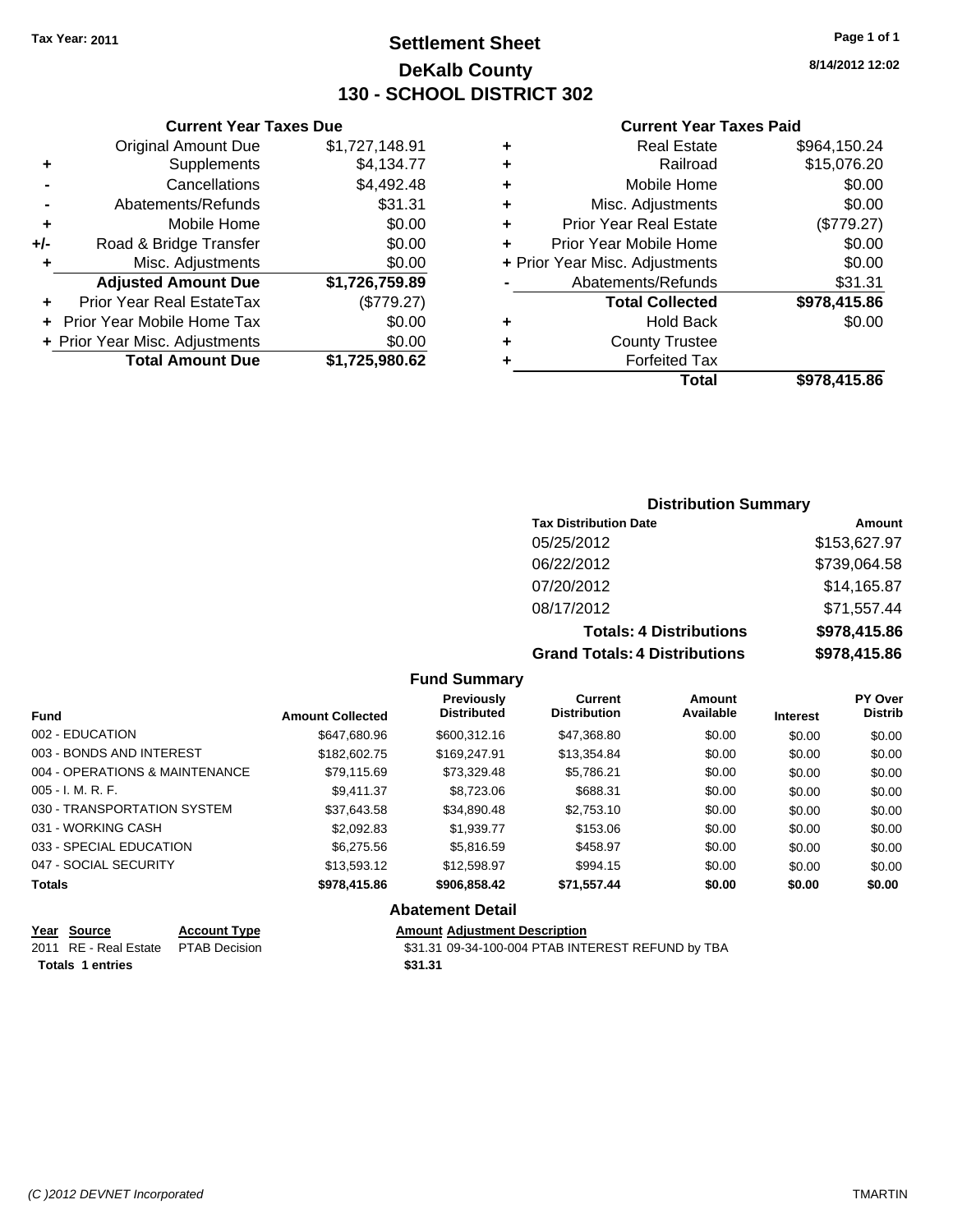## **Settlement Sheet Tax Year: 2011 Page 1 of 1 DeKalb County 131 - SCHOOL DISTRICT 424**

**8/14/2012 12:02**

#### **Current Year Taxes Paid**

|   | Total                          | \$5,603,150.84 |
|---|--------------------------------|----------------|
| ٠ | <b>Forfeited Tax</b>           |                |
| ٠ | <b>County Trustee</b>          |                |
| ٠ | <b>Hold Back</b>               | \$0.00         |
|   | <b>Total Collected</b>         | \$5,603,150.84 |
|   | Abatements/Refunds             | \$0.00         |
|   | + Prior Year Misc. Adjustments | \$0.00         |
| ÷ | Prior Year Mobile Home         | \$0.00         |
| ÷ | <b>Prior Year Real Estate</b>  | \$2,863.46     |
| ٠ | Misc. Adjustments              | \$0.00         |
| ٠ | Mobile Home                    | \$0.00         |
| ٠ | Railroad                       | \$35,321.55    |
| ٠ | <b>Real Estate</b>             | \$5,564,965.83 |
|   |                                |                |

|     | <b>Current Year Taxes Due</b>  |                |
|-----|--------------------------------|----------------|
|     | <b>Original Amount Due</b>     | \$9,712,376.84 |
| ٠   | Supplements                    | \$63,393.99    |
|     | Cancellations                  | \$77,335.06    |
|     | Abatements/Refunds             | \$0.00         |
| ٠   | Mobile Home                    | \$0.00         |
| +/- | Road & Bridge Transfer         | \$0.00         |
|     | Misc. Adjustments              | \$0.00         |
|     | <b>Adjusted Amount Due</b>     | \$9,698,435.77 |
|     | Prior Year Real EstateTax      | \$2,863.46     |
|     | Prior Year Mobile Home Tax     | \$0.00         |
|     | + Prior Year Misc. Adjustments | \$0.00         |
|     | <b>Total Amount Due</b>        | \$9.701.299.23 |

## **Distribution Summary**

| <b>Tax Distribution Date</b>     | Amount         |
|----------------------------------|----------------|
| 05/25/2012                       | \$934,726.79   |
| 06/22/2012                       | \$4,175,059.49 |
| 07/20/2012                       | \$69,043.44    |
| 08/17/2012                       | \$424,321.12   |
| <b>Totals: 4 Distributions</b>   | \$5,603,150.84 |
| Osan di Tatalan 4 Diatullantiana |                |

**Grand Totals: 4 Distributions \$5,603,150.84**

|                                         |                         | <b>Previously</b>  | Current             | Amount    |                 | PY Over        |
|-----------------------------------------|-------------------------|--------------------|---------------------|-----------|-----------------|----------------|
| <b>Fund</b>                             | <b>Amount Collected</b> | <b>Distributed</b> | <b>Distribution</b> | Available | <b>Interest</b> | <b>Distrib</b> |
| 002 - EDUCATION                         | \$2.940.331.88          | \$2.717.663.42     | \$222,668.46        | \$0.00    | \$0.00          | \$0.00         |
| 003 - BONDS AND INTEREST                | \$1,139,148.58          | \$1,052,881.98     | \$86,266.60         | \$0.00    | \$0.00          | \$0.00         |
| 004 - OPERATIONS & MAINTENANCE          | \$737.139.32            | \$681.316.48       | \$55,822.84         | \$0.00    | \$0.00          | \$0.00         |
| $005 - I. M. R. F.$                     | \$150,696.75            | \$139,284.63       | \$11,412.12         | \$0.00    | \$0.00          | \$0.00         |
| 030 - TRANSPORTATION SYSTEM             | \$222,226.56            | \$205,397.56       | \$16,829.00         | \$0.00    | \$0.00          | \$0.00         |
| 031 - WORKING CASH                      | \$48.792.24             | \$45,097.25        | \$3,694.99          | \$0.00    | \$0.00          | \$0.00         |
| 032 - FIRE PREV/SFTY/ENERGY             | \$5.423.85              | \$5.013.11         | \$410.74            | \$0.00    | \$0.00          | \$0.00         |
| 033 - SPECIAL EDUCATION                 | \$46,074.71             | \$42.585.52        | \$3,489.19          | \$0.00    | \$0.00          | \$0.00         |
| 035 - TORT JUDGEMENTS/LIABILITY<br>INS. | \$92,155,01             | \$85.176.20        | \$6.978.81          | \$0.00    | \$0.00          | \$0.00         |
| 047 - SOCIAL SECURITY                   | \$195,135.31            | \$180,357.91       | \$14,777.40         | \$0.00    | \$0.00          | \$0.00         |
| 057 - LEASE/PURCHASE/RENTAL             | \$26,026,63             | \$24.055.66        | \$1,970.97          | \$0.00    | \$0.00          | \$0.00         |
| <b>Totals</b>                           | \$5,603,150.84          | \$5,178,829.72     | \$424,321.12        | \$0.00    | \$0.00          | \$0.00         |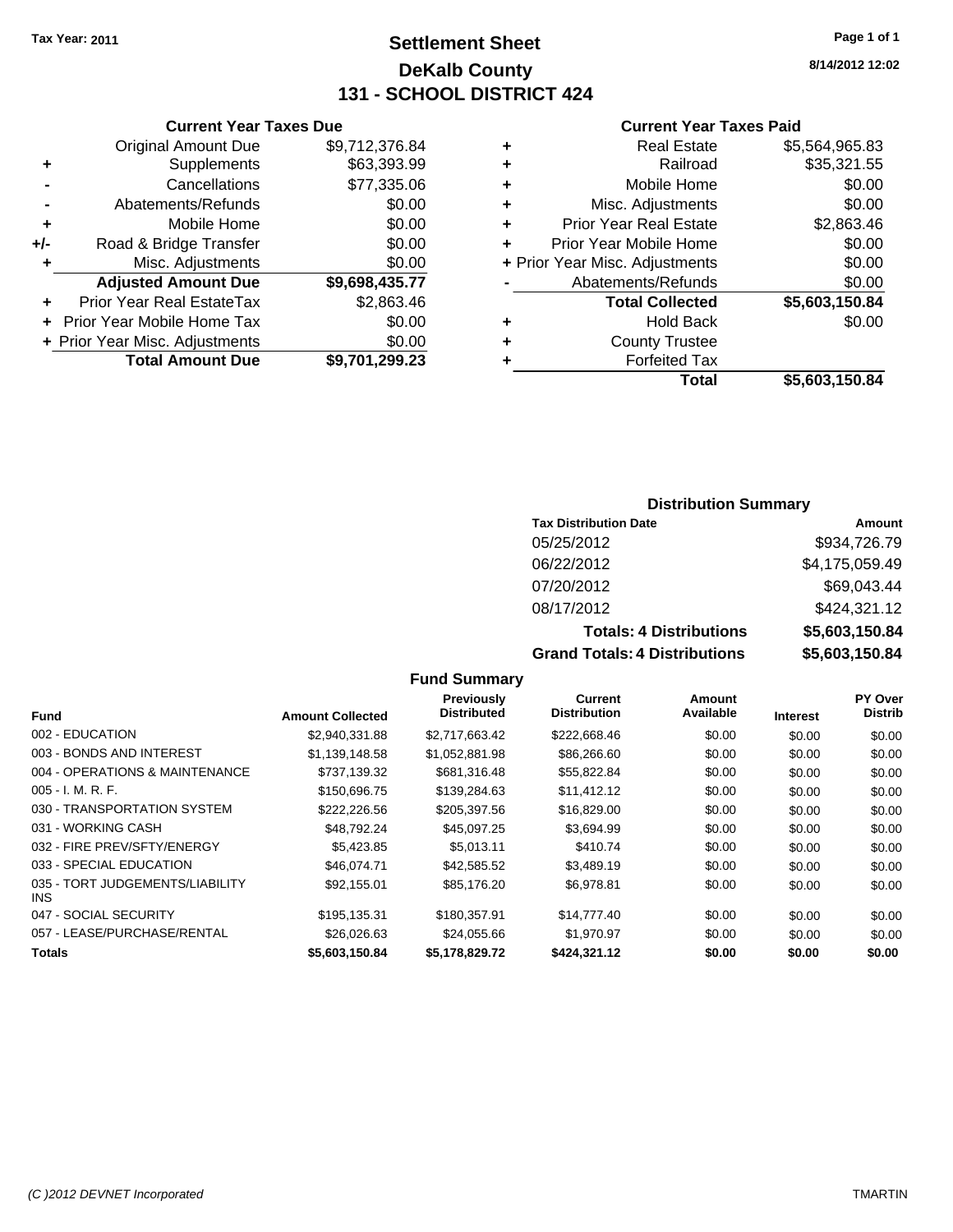## **Settlement Sheet Tax Year: 2011 Page 1 of 2 DeKalb County 132 - SCHOOL DISTRICT 425**

**8/14/2012 12:02**

#### **Current Year Taxes Paid**

|   | Total                          | \$3,880,213.01 |
|---|--------------------------------|----------------|
|   | <b>Forfeited Tax</b>           |                |
| ٠ | <b>County Trustee</b>          |                |
|   | <b>Hold Back</b>               | \$0.00         |
|   | <b>Total Collected</b>         | \$3,880,213.01 |
|   | Abatements/Refunds             | \$267.18       |
|   | + Prior Year Misc. Adjustments | \$0.00         |
| ÷ | Prior Year Mobile Home         | \$0.00         |
| ٠ | <b>Prior Year Real Estate</b>  | (\$6,793.27)   |
| ٠ | Misc. Adjustments              | \$1,953.56     |
| ٠ | Mobile Home                    | \$0.00         |
| ٠ | Railroad                       | \$59,271.12    |
| ٠ | <b>Real Estate</b>             | \$3,826,048.78 |
|   |                                |                |

## **Current Year Taxes Due** Original Amount Due \$6,848,245.45 **+** Supplements \$31,438.09 **-** Cancellations \$36,052.54 **-** Abatements/Refunds \$267.18 **+** Mobile Home \$0.00 **+/-** Road & Bridge Transfer \$0.00 **+** Misc. Adjustments \$1,953.56 **Adjusted Amount Due \$6,845,317.38 +** Prior Year Real EstateTax (\$6,793.27) **+** Prior Year Mobile Home Tax \$0.00 **+ Prior Year Misc. Adjustments**  $$0.00$ **Total Amount Due \$6,838,524.11**

#### **Distribution Summary**

| <b>Tax Distribution Date</b>         | Amount         |
|--------------------------------------|----------------|
| 05/25/2012                           | \$431,106.43   |
| 06/22/2012                           | \$3,167,522.78 |
| 07/20/2012                           | \$59,385.16    |
| 08/17/2012                           | \$222,198.64   |
| <b>Totals: 4 Distributions</b>       | \$3,880,213.01 |
| <b>Grand Totals: 4 Distributions</b> | \$3,880,213.01 |

#### **Fund Summary**

|                                               |                         | <b>Previously</b><br><b>Distributed</b> | Current<br><b>Distribution</b> | Amount<br>Available |                 | <b>PY Over</b><br><b>Distrib</b> |
|-----------------------------------------------|-------------------------|-----------------------------------------|--------------------------------|---------------------|-----------------|----------------------------------|
| <b>Fund</b>                                   | <b>Amount Collected</b> |                                         |                                |                     | <b>Interest</b> |                                  |
| 002 - EDUCATION                               | \$3,190,478.00          | \$3,007,776.72                          | \$182,701.28                   | \$0.00              | \$0.00          | \$0.00                           |
| 003 - BONDS AND INTEREST                      | \$0.00                  | \$0.00                                  | \$0.00                         | \$0.00              | \$0.00          | \$0.00                           |
| 004 - OPERATIONS & MAINTENANCE                | \$180,934.32            | \$170,573.20                            | \$10,361.12                    | \$0.00              | \$0.00          | \$0.00                           |
| $005 - I. M. R. F.$                           | \$51,696.08             | \$48.735.73                             | \$2,960.35                     | \$0.00              | \$0.00          | \$0.00                           |
| 030 - TRANSPORTATION SYSTEM                   | \$193,847.67            | \$182,747.07                            | \$11,100.60                    | \$0.00              | \$0.00          | \$0.00                           |
| 031 - WORKING CASH                            | \$0.00                  | \$0.00                                  | \$0.00                         | \$0.00              | \$0.00          | \$0.00                           |
| 032 - FIRE PREV/SFTY/ENERGY                   | \$0.00                  | \$0.00                                  | \$0.00                         | \$0.00              | \$0.00          | \$0.00                           |
| 033 - SPECIAL EDUCATION                       | \$142,155.49            | \$134,015.02                            | \$8,140.47                     | \$0.00              | \$0.00          | \$0.00                           |
| 035 - TORT JUDGEMENTS/LIABILITY<br><b>INS</b> | \$62,036.85             | \$58.484.34                             | \$3.552.51                     | \$0.00              | \$0.00          | \$0.00                           |
| 047 - SOCIAL SECURITY                         | \$77.542.18             | \$73.101.76                             | \$4,440.42                     | \$0.00              | \$0.00          | \$0.00                           |
| 057 - LEASE/PURCHASE/RENTAL                   | \$0.00                  | \$0.00                                  | \$0.00                         | \$0.00              | \$0.00          | \$0.00                           |
| 109 - PRIOR YEAR ADJUSTMENT                   | $$-18,477.58$           | $$-17,419.47$                           | $$-1,058.11$                   | \$0.00              | \$0.00          | \$0.00                           |
| <b>Totals</b>                                 | \$3,880,213.01          | \$3,658,014.37                          | \$222.198.64                   | \$0.00              | \$0.00          | \$0.00                           |

## **Miscellaneous Adjustment Detail**

**Abatement Detail**

| Year Source             | <b>Account Type</b>                        |            | <b>Amount Adjustment Description</b> |
|-------------------------|--------------------------------------------|------------|--------------------------------------|
| 2011 RE - Real Estate   | <b>Back Tax Collected</b>                  |            | \$26.74 SOUTH POINT GREENS           |
| 2011 RE - Real Estate   | <b>Back Tax Collected</b>                  |            | \$1,336.35 HAREAS REDEMPTION         |
|                         | 2011 RE - Real Estate Paymt In Lieu of Tax |            | \$590.47 SEQUOYA APARTMENT           |
| <b>Totals 3 entries</b> |                                            | \$1,953.56 |                                      |

\$1,336.35 HAREAS REDEMPTION 13-35-202-017 by TBA

\$590.47 SEQUOYA APARTMENTS - HOUSING AUTHORITY by TBA

\$26.74 SOUTH POINT GREENS REDEMPTION 11-03-128-016 by TBA

**Totals \$1,953.56 3 entries**

#### **Year Source Account Type Amount Adjustment Description** 2011 RE - Real Estate \$3.83 13-15-176-011 PTAB INTEREST REFUND by TBA PTAB Decision

*(C )2012 DEVNET Incorporated* TMARTIN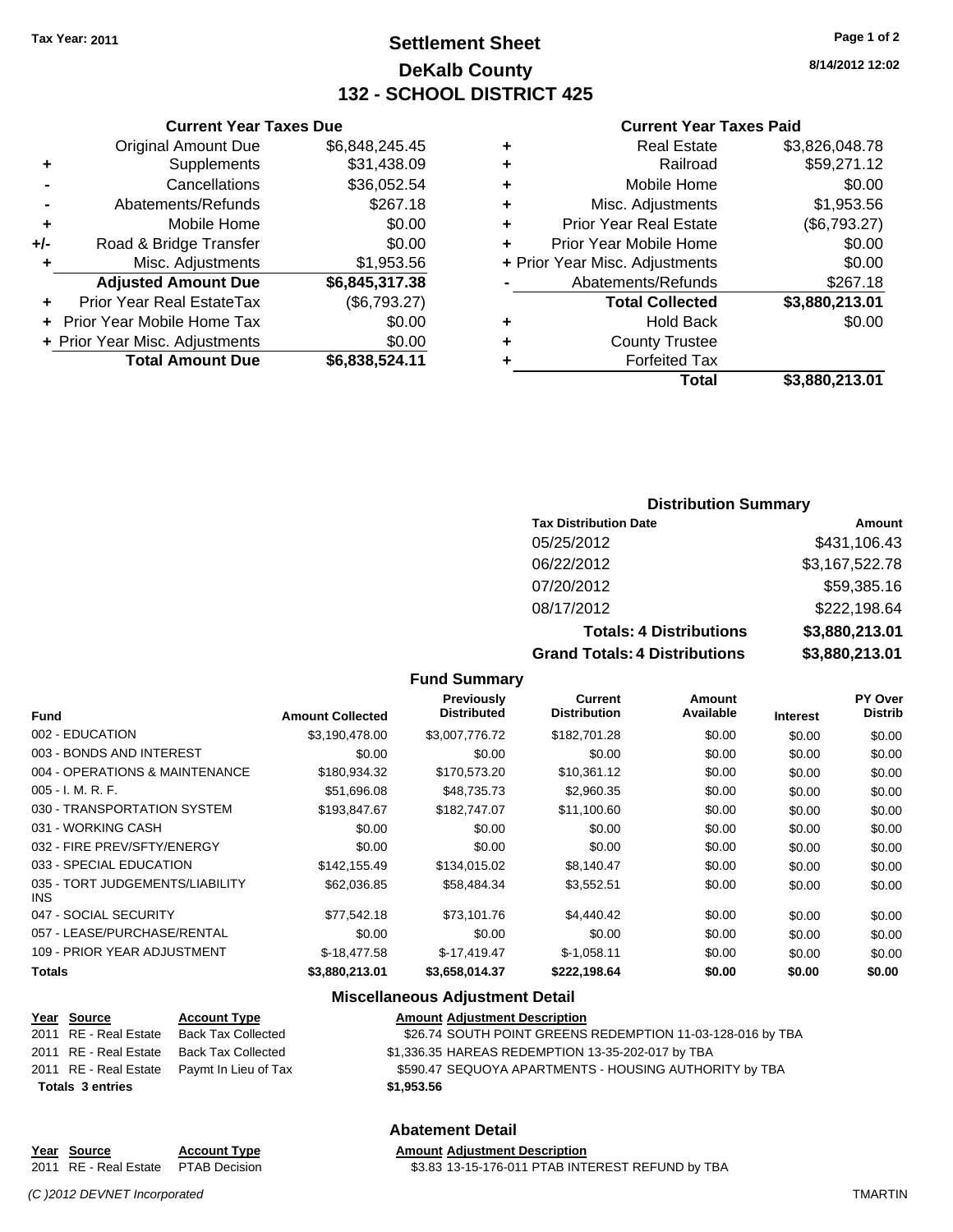## **Settlement Sheet Tax Year: 2011 Page 2 of 2 DeKalb County**

**8/14/2012 12:02**

## **Abatement Detail**

\$32.63 14-15-376-004 PTAB INTEREST REFUND by TBA 2011 RE - Real Estate \$53.47 14-15-102-005 PTAB INTEREST REFUND by TBA PTAB Decision 2011 RE - Real Estate \$177.25 13-15-327-010 PTAB INTEREST REFUND by TBA PTAB Decision

# **<u>Year Source</u> <b>Account Type Amount Adjustment Description**<br>2011 RE - Real Estate PTAB Decision **AMOUNT \$32.63 14-15-376-004 PTAB INT**

**Totals \$267.18 4 entries**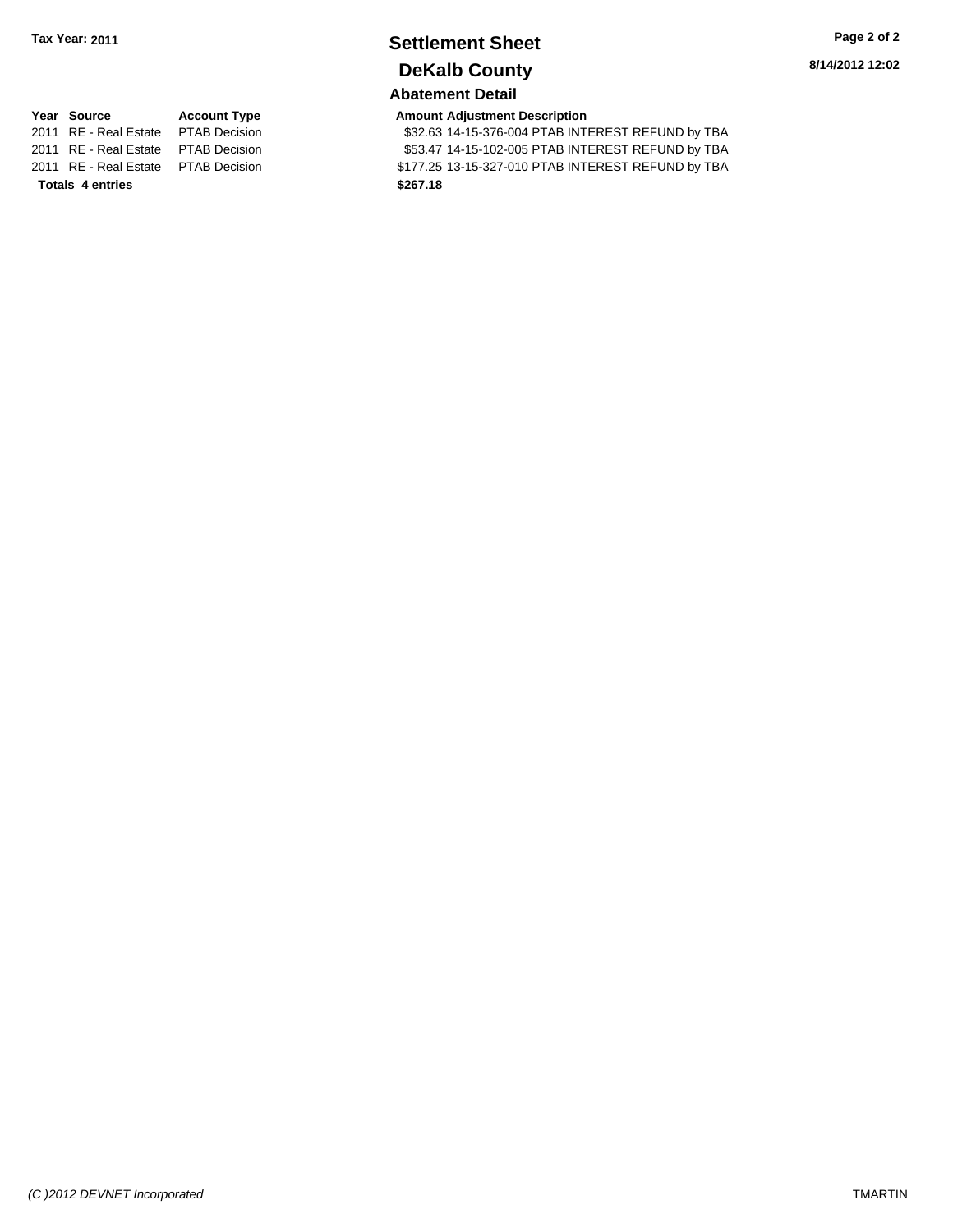## **Settlement Sheet Tax Year: 2011 Page 1 of 1 DeKalb County 133 - SCHOOL DISTRICT 426**

**8/14/2012 12:02**

#### **Current Year Taxes Paid**

| ٠ | Real Estate                    | \$2,064,528.80 |
|---|--------------------------------|----------------|
| ٠ | Railroad                       | \$17,046.97    |
| ٠ | Mobile Home                    | \$0.00         |
| ٠ | Misc. Adjustments              | \$0.00         |
| ÷ | <b>Prior Year Real Estate</b>  | (\$531.88)     |
| ٠ | Prior Year Mobile Home         | \$0.00         |
|   | + Prior Year Misc. Adjustments | \$0.00         |
|   | Abatements/Refunds             | \$32.11        |
|   | <b>Total Collected</b>         | \$2,081,011.78 |
| ٠ | Hold Back                      | \$0.00         |
| ٠ | <b>County Trustee</b>          |                |
|   | <b>Forfeited Tax</b>           |                |
|   | Total                          | \$2,081,011.78 |

## **Current Year Taxes Due** Original Amount Due \$3,570,241.26 **+** Supplements \$18,953.18 **-** Cancellations \$20,379.16 **-** Abatements/Refunds \$32.11 **+** Mobile Home \$0.00 **+/-** Road & Bridge Transfer \$0.00 **+** Misc. Adjustments \$0.00 **Adjusted Amount Due \$3,568,783.17 +** Prior Year Real EstateTax (\$531.88) **+** Prior Year Mobile Home Tax \$0.00 **+ Prior Year Misc. Adjustments**  $$0.00$

**Total Amount Due \$3,568,251.29**

## **Distribution Summary**

| <b>Tax Distribution Date</b>   | Amount               |  |  |
|--------------------------------|----------------------|--|--|
| 05/25/2012                     | \$348,371.98         |  |  |
| 06/22/2012                     | \$1,535,105.85       |  |  |
| 07/20/2012                     | \$37,858.24          |  |  |
| 08/17/2012                     | \$159,675.71         |  |  |
| <b>Totals: 4 Distributions</b> | \$2,081,011.78       |  |  |
| Crond Tatolo: 1 Diotributional | <u>ድግ ሰዐ4 ሰ44 70</u> |  |  |

**Grand Totals: 4 Distributions \$2,081,011.78**

|  | <b>Fund Summary</b> |
|--|---------------------|
|--|---------------------|

| <b>Fund</b>                                   | <b>Amount Collected</b> | <b>Previously</b><br><b>Distributed</b> | <b>Current</b><br><b>Distribution</b> | Amount<br>Available | <b>Interest</b> | <b>PY Over</b><br><b>Distrib</b> |
|-----------------------------------------------|-------------------------|-----------------------------------------|---------------------------------------|---------------------|-----------------|----------------------------------|
| 002 - EDUCATION                               | \$1,296,372.53          | \$1,196,902.06                          | \$99,470.47                           | \$0.00              | \$0.00          | \$0.00                           |
| 003 - BONDS AND INTEREST                      | \$307,995.98            | \$284,363.50                            | \$23,632.48                           | \$0.00              | \$0.00          | \$0.00                           |
| 004 - OPERATIONS & MAINTENANCE                | \$233,558.20            | \$215,637.32                            | \$17,920.88                           | \$0.00              | \$0.00          | \$0.00                           |
| $005 - I. M. R. F.$                           | \$31.489.86             | \$29.073.65                             | \$2,416.21                            | \$0.00              | \$0.00          | \$0.00                           |
| 030 - TRANSPORTATION SYSTEM                   | \$77,861.06             | \$71,886.79                             | \$5,974.27                            | \$0.00              | \$0.00          | \$0.00                           |
| 031 - WORKING CASH                            | \$19.465.78             | \$17,972.17                             | \$1,493.61                            | \$0.00              | \$0.00          | \$0.00                           |
| 032 - FIRE PREV/SFTY/ENERGY                   | \$9.343.74              | \$8,626.80                              | \$716.94                              | \$0.00              | \$0.00          | \$0.00                           |
| 033 - SPECIAL EDUCATION                       | \$15,572.21             | \$14,377.36                             | \$1,194.85                            | \$0.00              | \$0.00          | \$0.00                           |
| 035 - TORT JUDGEMENTS/LIABILITY<br><b>INS</b> | \$39.362.34             | \$36,342.07                             | \$3,020.27                            | \$0.00              | \$0.00          | \$0.00                           |
| 047 - SOCIAL SECURITY                         | \$44,610.66             | \$41,187.69                             | \$3,422.97                            | \$0.00              | \$0.00          | \$0.00                           |
| 057 - LEASE/PURCHASE/RENTAL                   | \$0.00                  | \$0.00                                  | \$0.00                                | \$0.00              | \$0.00          | \$0.00                           |
| 109 - PRIOR YEAR ADJUSTMENT                   | \$5,379.42              | \$4,966.66                              | \$412.76                              | \$0.00              | \$0.00          | \$0.00                           |
| Totals                                        | \$2,081,011.78          | \$1,921,336.07                          | \$159,675.71                          | \$0.00              | \$0.00          | \$0.00                           |
|                                               |                         | Alexandria Detail                       |                                       |                     |                 |                                  |

**Abatement Detail**

**Totals 1 entries** \$32.11

**Year Source Account Type Amount Adjustment Description** 2011 RE - Real Estate \$32.11 01-26-475-004 PTAB INTEREST REFUND by TBA PTAB Decision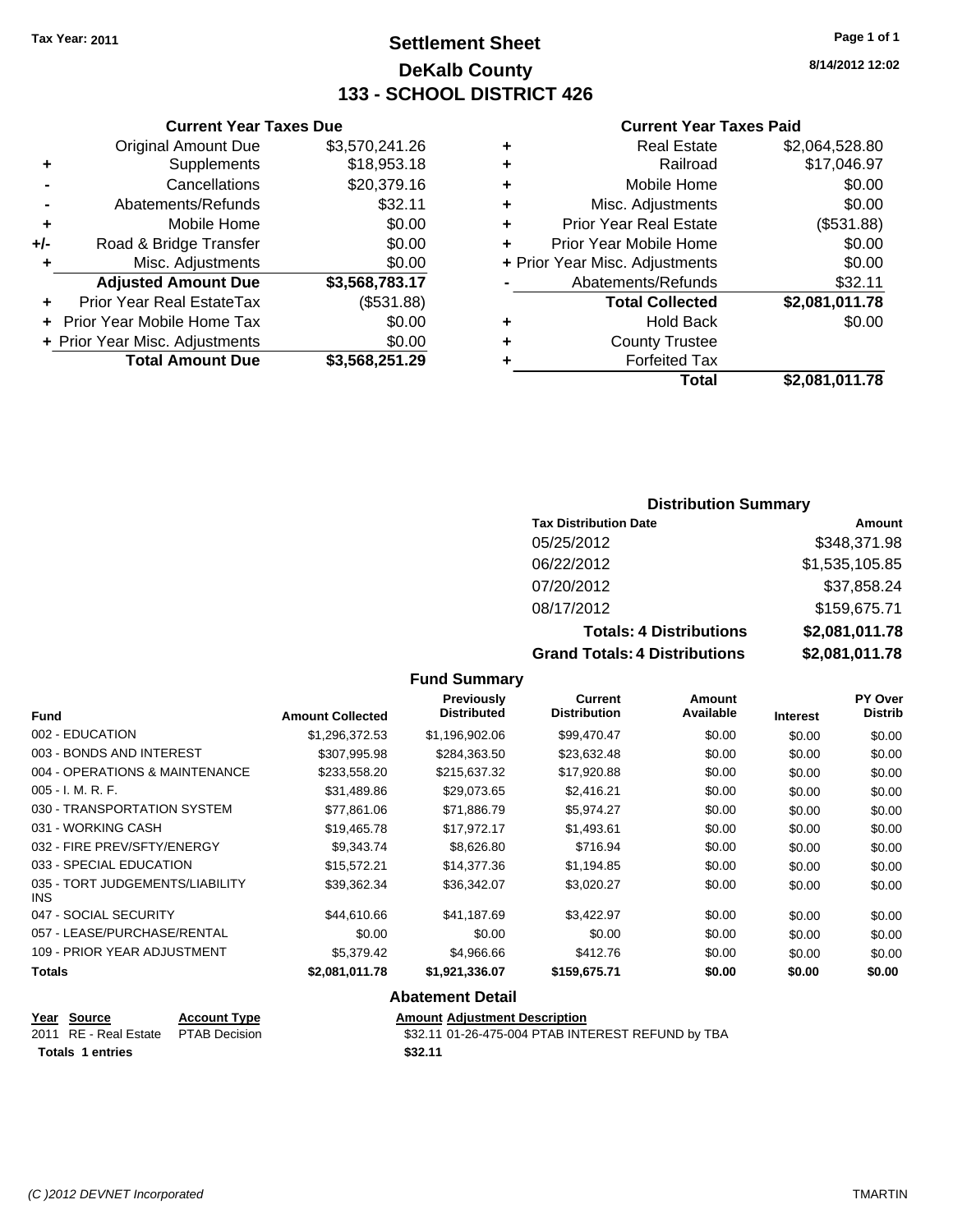## **Settlement Sheet Tax Year: 2011 Page 1 of 1 DeKalb County 134 - SCHOOL DISTRICT 427**

**8/14/2012 12:02**

#### **Current Year Taxes Paid**

|   | <b>Real Estate</b>             | \$16,461,139.65 |
|---|--------------------------------|-----------------|
| ٠ | Railroad                       | \$2,137.87      |
| ٠ | Mobile Home                    | \$0.00          |
| ٠ | Misc. Adjustments              | \$6,316.91      |
| ٠ | <b>Prior Year Real Estate</b>  | (\$9,481.56)    |
| ÷ | Prior Year Mobile Home         | \$0.00          |
|   | + Prior Year Misc. Adjustments | \$0.00          |
|   | Abatements/Refunds             | \$170.69        |
|   | <b>Total Collected</b>         | \$16,459,942.18 |
| ٠ | <b>Hold Back</b>               | \$0.00          |
| ٠ | <b>County Trustee</b>          |                 |
|   | <b>Forfeited Tax</b>           |                 |
|   | Total                          | \$16.459.942.18 |

## **Current Year Taxes Due** Original Amount Due \$29,256,846.33 **+** Supplements \$404,348.60 **-** Cancellations \$429,259.30 **-** Abatements/Refunds \$170.69 **+** Mobile Home \$0.00 **+/-** Road & Bridge Transfer \$0.00 **+** Misc. Adjustments \$6,316.91 **Adjusted Amount Due \$29,238,081.85 +** Prior Year Real EstateTax (\$9,481.56) **+** Prior Year Mobile Home Tax \$0.00

**+ Prior Year Misc. Adjustments**  $$0.00$ 

**Total Amount Due \$29,228,600.29**

#### **Distribution Summary**

| <b>Tax Distribution Date</b>   | Amount          |
|--------------------------------|-----------------|
| 05/25/2012                     | \$2,548,713.69  |
| 06/22/2012                     | \$12,394,766.05 |
| 07/20/2012                     | \$268,440.09    |
| 08/17/2012                     | \$1,248,022.35  |
| <b>Totals: 4 Distributions</b> | \$16,459,942.18 |
|                                |                 |

**Grand Totals: 4 Distributions \$16,459,942.18**

## **Fund Summary**

| <b>Fund</b>                    | <b>Amount Collected</b> | Previously<br><b>Distributed</b> | <b>Current</b><br><b>Distribution</b> | <b>Amount</b><br>Available | <b>Interest</b> | PY Over<br><b>Distrib</b> |
|--------------------------------|-------------------------|----------------------------------|---------------------------------------|----------------------------|-----------------|---------------------------|
| 002 - EDUCATION                | \$9.742.787.94          | \$9,004,072.29                   | \$738.715.65                          | \$0.00                     | \$0.00          | \$0.00                    |
| 003 - BONDS AND INTEREST       | \$3.399.175.56          | \$3.141.443.97                   | \$257.731.59                          | \$0.00                     | \$0.00          | \$0.00                    |
| 004 - OPERATIONS & MAINTENANCE | \$1,440,755.20          | \$1,331,514.56                   | \$109,240.64                          | \$0.00                     | \$0.00          | \$0.00                    |
| 005 - I. M. R. F.              | \$325.841.01            | \$301.135.16                     | \$24.705.85                           | \$0.00                     | \$0.00          | \$0.00                    |
| 030 - TRANSPORTATION SYSTEM    | \$579,143.06            | \$535.231.39                     | \$43.911.67                           | \$0.00                     | \$0.00          | \$0.00                    |
| 031 - WORKING CASH             | \$141.127.55            | \$130,427,00                     | \$10.700.55                           | \$0.00                     | \$0.00          | \$0.00                    |
| 032 - FIRE PREV/SFTY/ENERGY    | \$141,967,00            | \$131.202.80                     | \$10.764.20                           | \$0.00                     | \$0.00          | \$0.00                    |
| 033 - SPECIAL EDUCATION        | \$113,573,59            | \$104.962.24                     | \$8.611.35                            | \$0.00                     | \$0.00          | \$0.00                    |
| 047 - SOCIAL SECURITY          | \$434,443.72            | \$401.503.42                     | \$32,940.30                           | \$0.00                     | \$0.00          | \$0.00                    |
| 057 - LEASE/PURCHASE/RENTAL    | \$141.127.55            | \$130,427,00                     | \$10.700.55                           | \$0.00                     | \$0.00          | \$0.00                    |
| Totals                         | \$16,459,942.18         | \$15,211,919.83                  | \$1,248,022.35                        | \$0.00                     | \$0.00          | \$0.00                    |

## **Miscellaneous Adjustment Detail**

| Year Source             | <b>Account Type</b>                         | <b>Amount Adjustment Description</b>                 |
|-------------------------|---------------------------------------------|------------------------------------------------------|
|                         | 2011 RE - Real Estate  Paymt In Lieu of Tax | \$6,316.91 SYCAMORE UNITS - HOUSING AUTHORITY by TBA |
| <b>Totals 1 entries</b> |                                             | \$6,316,91                                           |

## **Abatement Detail**

#### **Year Source Account Type Amount Adjustment Description**

2011 RE - Real Estate \$88.77 09-05-105-007 PTAB INTEREST REFUND by TBA PTAB Decision 2011 RE - Real Estate \$81.93 09-05-105-006 PTAB INTEREST REFUND by TBA PTAB Decision **Totals \$170.70 2 entries**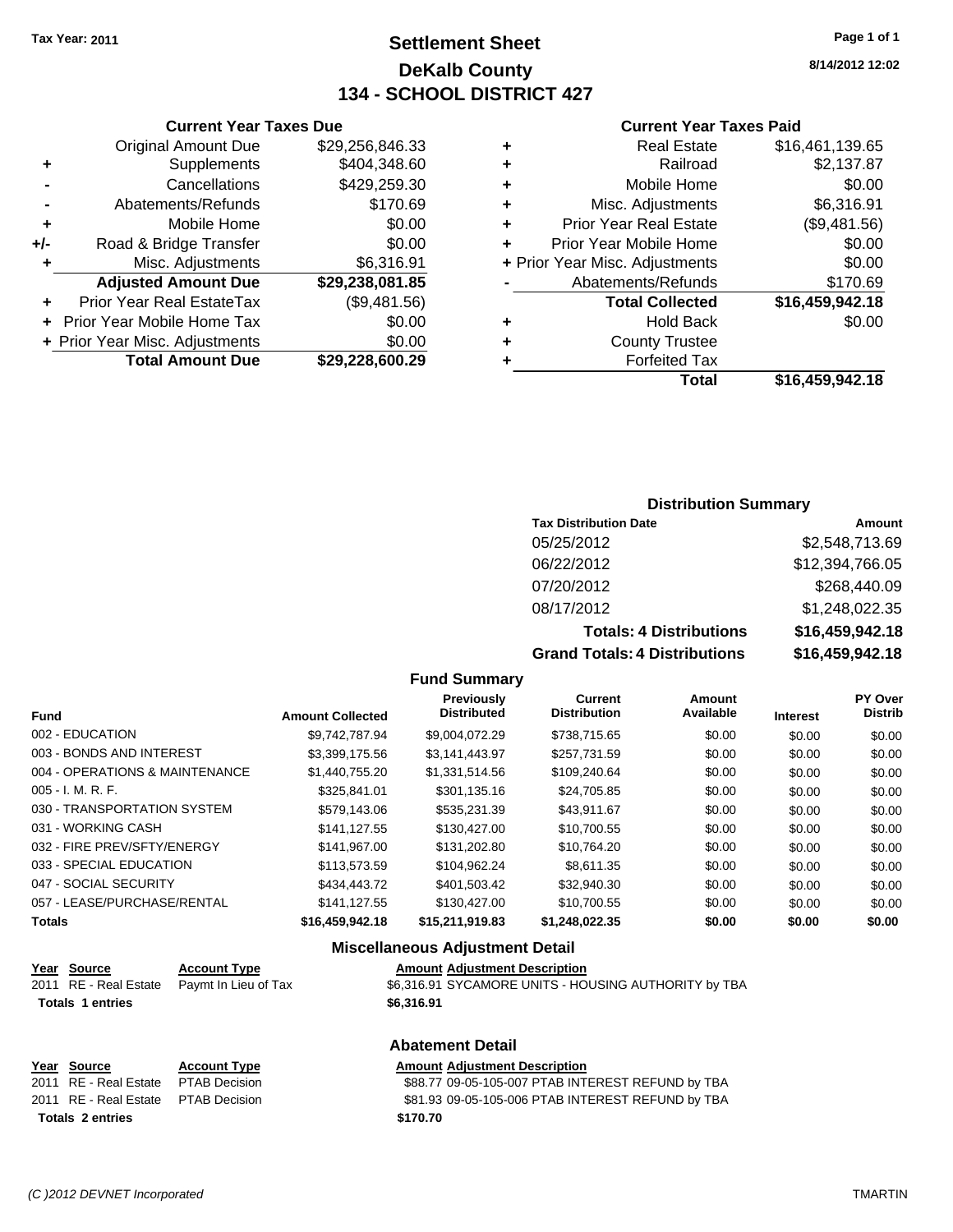## **Settlement Sheet Tax Year: 2011 Page 1 of 1 DeKalb County 135 - SCHOOL DISTRICT 428**

**8/14/2012 12:02**

## **Current Year Taxes Paid**

| ٠ | <b>Real Estate</b>             | \$26,202,439.34 |
|---|--------------------------------|-----------------|
| ٠ | Railroad                       | \$98,399.41     |
| ٠ | Mobile Home                    | \$0.00          |
| ٠ | Misc. Adjustments              | \$8,922.01      |
| ÷ | <b>Prior Year Real Estate</b>  | \$5,769.83      |
| ÷ | Prior Year Mobile Home         | \$0.00          |
|   | + Prior Year Misc. Adjustments | \$0.00          |
|   | Abatements/Refunds             | \$0.00          |
|   | <b>Total Collected</b>         | \$26,315,530.59 |
| ٠ | <b>Hold Back</b>               | \$0.00          |
|   | <b>County Trustee</b>          |                 |
|   | <b>Forfeited Tax</b>           |                 |
|   | Total                          | \$26.315.530.59 |

|     | <b>Current Year Taxes Due</b>    |                 |  |  |  |
|-----|----------------------------------|-----------------|--|--|--|
|     | <b>Original Amount Due</b>       | \$47,229,397.08 |  |  |  |
| ٠   | Supplements                      | \$1,364,366.61  |  |  |  |
|     | Cancellations                    | \$1,497,414.75  |  |  |  |
|     | Abatements/Refunds               | \$0.00          |  |  |  |
| ٠   | Mobile Home                      | \$0.00          |  |  |  |
| +/- | Road & Bridge Transfer           | \$0.00          |  |  |  |
| ٠   | Misc. Adjustments                | \$8,922.01      |  |  |  |
|     | <b>Adjusted Amount Due</b>       | \$47,105,270.95 |  |  |  |
|     | <b>Prior Year Real EstateTax</b> | \$5,769.83      |  |  |  |
|     | Prior Year Mobile Home Tax       | \$0.00          |  |  |  |
|     | + Prior Year Misc. Adjustments   | \$0.00          |  |  |  |
|     | <b>Total Amount Due</b>          | \$47,111,040.78 |  |  |  |

## **Distribution Summary**

| <b>Tax Distribution Date</b>   | Amount          |
|--------------------------------|-----------------|
| 05/25/2012                     | \$4,348,390.69  |
| 06/22/2012                     | \$19,573,706.25 |
| 07/20/2012                     | \$309,117.33    |
| 08/17/2012                     | \$2,084,316.32  |
| <b>Totals: 4 Distributions</b> | \$26,315,530.59 |
|                                |                 |

**Grand Totals: 4 Distributions \$26,315,530.59**

| <b>Fund</b>                             | <b>Amount Collected</b> | <b>Previously</b><br><b>Distributed</b> | <b>Current</b><br><b>Distribution</b> | Amount<br>Available | <b>Interest</b> | <b>PY Over</b><br><b>Distrib</b> |
|-----------------------------------------|-------------------------|-----------------------------------------|---------------------------------------|---------------------|-----------------|----------------------------------|
| 002 - EDUCATION                         | \$16,446,969.81         | \$15,144,290.87                         | \$1,302,678.94                        | \$0.00              | \$0.00          | \$0.00                           |
| 003 - BONDS AND INTEREST                | \$2.661.921.15          | \$2.451.084.22                          | \$210.836.93                          | \$0.00              | \$0.00          | \$0.00                           |
| 004 - OPERATIONS & MAINTENANCE          | \$3.083.864.39          | \$2,839,607.53                          | \$244.256.86                          | \$0.00              | \$0.00          | \$0.00                           |
| $005 - I. M. R. F.$                     | \$562,441.82            | \$517.893.73                            | \$44,548.09                           | \$0.00              | \$0.00          | \$0.00                           |
| 030 - TRANSPORTATION SYSTEM             | \$1.484.485.39          | \$1,366,907.02                          | \$117,578.37                          | \$0.00              | \$0.00          | \$0.00                           |
| 031 - WORKING CASH                      | \$0.00                  | \$0.00                                  | \$0.00                                | \$0.00              | \$0.00          | \$0.00                           |
| 032 - FIRE PREV/SFTY/ENERGY             | \$0.00                  | \$0.00                                  | \$0.00                                | \$0.00              | \$0.00          | \$0.00                           |
| 033 - SPECIAL EDUCATION                 | \$1.420,801.83          | \$1,308,267.51                          | \$112,534,32                          | \$0.00              | \$0.00          | \$0.00                           |
| 035 - TORT JUDGEMENTS/LIABILITY<br>INS. | \$0.00                  | \$0.00                                  | \$0.00                                | \$0.00              | \$0.00          | \$0.00                           |
| 047 - SOCIAL SECURITY                   | \$655,046.20            | \$603.163.39                            | \$51,882.81                           | \$0.00              | \$0.00          | \$0.00                           |
| 057 - LEASE/PURCHASE/RENTAL             | \$0.00                  | \$0.00                                  | \$0.00                                | \$0.00              | \$0.00          | \$0.00                           |
| <b>Totals</b>                           | \$26,315,530.59         | \$24,231,214.27                         | \$2,084,316.32                        | \$0.00              | \$0.00          | \$0.00                           |
|                                         |                         | Missellanesse Adioatorent Batall        |                                       |                     |                 |                                  |

**Fund Summary**

## **Miscellaneous Adjustment Detail**

| Year Source             | <b>Account Type</b>                        | <b>Amount Adjustment Description</b>               |
|-------------------------|--------------------------------------------|----------------------------------------------------|
|                         | 2011 RE - Real Estate Paymt In Lieu of Tax | \$8,922.01 DEKALB UNITS - HOUSING AUTHORITY by TBA |
| <b>Totals 1 entries</b> |                                            | \$8,922,01                                         |
|                         |                                            |                                                    |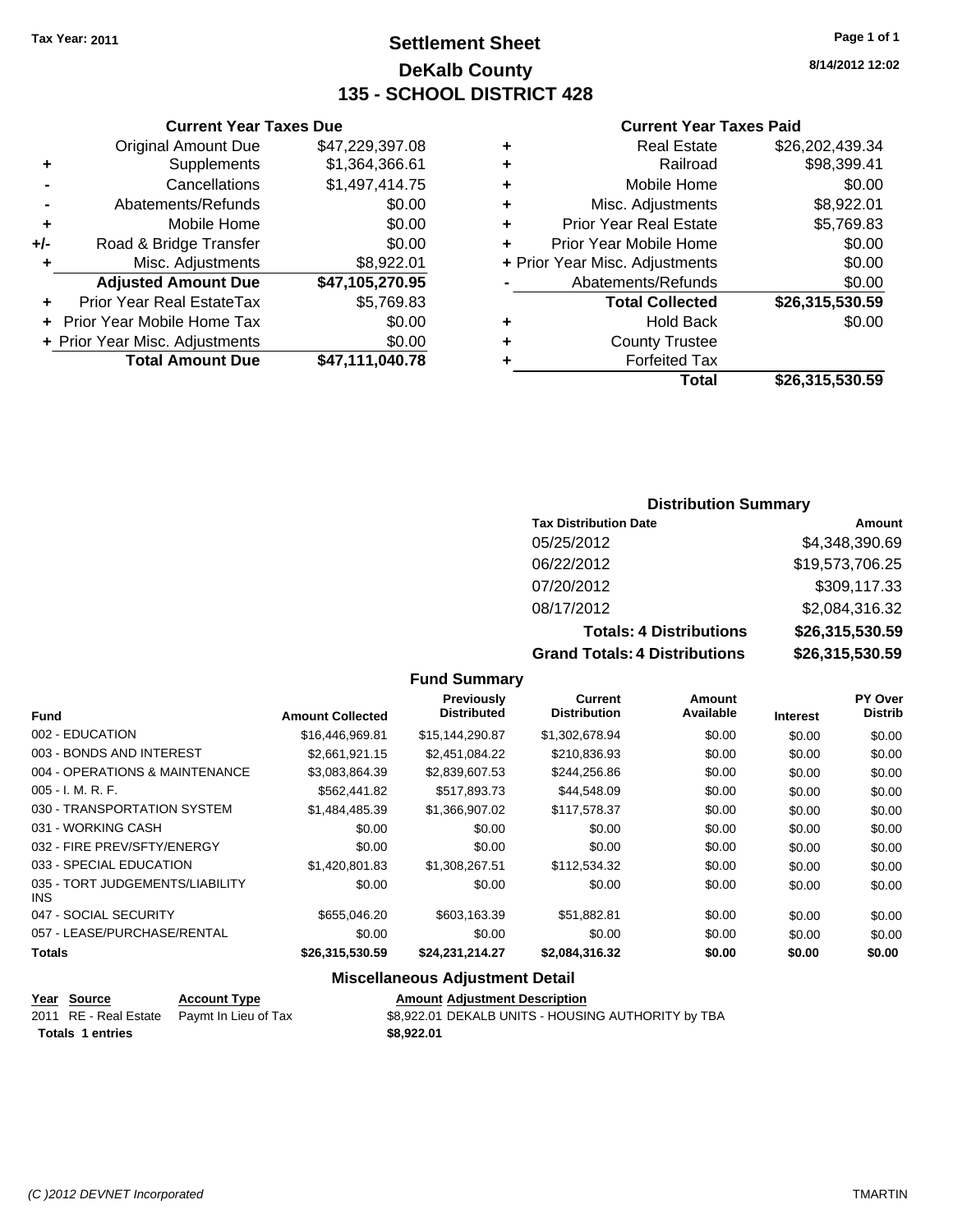## **Settlement Sheet Tax Year: 2011 Page 1 of 1 DeKalb County 136 - SCHOOL DISTRICT 429**

**8/14/2012 12:02**

#### **Current Year Taxes Paid**

|   | <b>Real Estate</b>             | \$2,633,177.65 |
|---|--------------------------------|----------------|
| ٠ | Railroad                       | \$19,651.36    |
| ٠ | Mobile Home                    | \$0.00         |
| ٠ | Misc. Adjustments              | \$820.66       |
| ٠ | <b>Prior Year Real Estate</b>  | (\$3,907.22)   |
| ÷ | Prior Year Mobile Home         | \$0.00         |
|   | + Prior Year Misc. Adjustments | \$0.00         |
|   | Abatements/Refunds             | \$95.99        |
|   | <b>Total Collected</b>         | \$2,649,646.46 |
| ٠ | <b>Hold Back</b>               | \$0.00         |
| ٠ | <b>County Trustee</b>          |                |
|   | <b>Forfeited Tax</b>           |                |
|   | Total                          | \$2.649.646.46 |

## **Current Year Taxes Due** Original Amount Due \$4,607,036.36 **+** Supplements \$36,494.84 **-** Cancellations \$41,026.67 **-** Abatements/Refunds \$95.99 **+** Mobile Home \$0.00 **+/-** Road & Bridge Transfer \$0.00 **+** Misc. Adjustments \$820.66 **Adjusted Amount Due \$4,603,229.20 +** Prior Year Real EstateTax (\$3,907.22) **+** Prior Year Mobile Home Tax \$0.00 **+ Prior Year Misc. Adjustments**  $$0.00$ **Total Amount Due \$4,599,321.98**

#### **Distribution Summary**

| <b>Tax Distribution Date</b>                                                                                                                                                                                                   | Amount         |
|--------------------------------------------------------------------------------------------------------------------------------------------------------------------------------------------------------------------------------|----------------|
| 05/25/2012                                                                                                                                                                                                                     | \$411,449.29   |
| 06/22/2012                                                                                                                                                                                                                     | \$1,987,476.90 |
| 07/20/2012                                                                                                                                                                                                                     | \$50,794.78    |
| 08/17/2012                                                                                                                                                                                                                     | \$199,925.49   |
| <b>Totals: 4 Distributions</b>                                                                                                                                                                                                 | \$2,649,646.46 |
| Associated the different product of the second property of the second property of the second property of the second property of the second property of the second property of the second property of the second property of th | 00 010 010 10  |

**Grand Totals: 4 Distributions \$2,649,646.46**

#### **Fund Summary**

| <b>Fund</b>                             | <b>Amount Collected</b> | <b>Previously</b><br><b>Distributed</b> | <b>Current</b><br><b>Distribution</b> | Amount<br>Available | <b>Interest</b> | PY Over<br><b>Distrib</b> |
|-----------------------------------------|-------------------------|-----------------------------------------|---------------------------------------|---------------------|-----------------|---------------------------|
| 002 - EDUCATION                         | \$1,721,501.77          | \$1,591,608.17                          | \$129,893.60                          | \$0.00              | \$0.00          | \$0.00                    |
| 003 - BONDS AND INTEREST                | \$458,582.26            | \$423,980.56                            | \$34,601.70                           | \$0.00              | \$0.00          | \$0.00                    |
| 004 - OPERATIONS & MAINTENANCE          | \$188,363.36            | \$174.150.66                            | \$14,212.70                           | \$0.00              | \$0.00          | \$0.00                    |
| 005 - I. M. R. F.                       | \$44,413.39             | \$41,062.24                             | \$3,351.15                            | \$0.00              | \$0.00          | \$0.00                    |
| 030 - TRANSPORTATION SYSTEM             | \$101,998.14            | \$94,302.01                             | \$7,696.13                            | \$0.00              | \$0.00          | \$0.00                    |
| 032 - FIRE PREV/SFTY/ENERGY             | \$0.00                  | \$0.00                                  | \$0.00                                | \$0.00              | \$0.00          | \$0.00                    |
| 033 - SPECIAL EDUCATION                 | \$30.632.57             | \$28,321.23                             | \$2.311.34                            | \$0.00              | \$0.00          | \$0.00                    |
| 035 - TORT JUDGEMENTS/LIABILITY<br>INS. | \$49,018.46             | \$45,319.84                             | \$3,698.62                            | \$0.00              | \$0.00          | \$0.00                    |
| 047 - SOCIAL SECURITY                   | \$55,136.51             | \$50,976.26                             | \$4,160.25                            | \$0.00              | \$0.00          | \$0.00                    |
| 057 - LEASE/PURCHASE/RENTAL             | \$0.00                  | \$0.00                                  | \$0.00                                | \$0.00              | \$0.00          | \$0.00                    |
| <b>Totals</b>                           | \$2,649,646.46          | \$2,449,720.97                          | \$199,925.49                          | \$0.00              | \$0.00          | \$0.00                    |

#### **Miscellaneous Adjustment Detail**

| Year Source             | <b>Account Type</b>                        | <b>Amount Adjustment Description</b>                       |
|-------------------------|--------------------------------------------|------------------------------------------------------------|
| 2011 RE - Real Estate   | Back Tax Collected                         | \$195.91 BUSHNELL REDEMPTION 15-15-426-014 by TBA          |
|                         | 2011 RE - Real Estate Paymt In Lieu of Tax | \$624.75 SUNSET VIEW APARTMENTS - HOUSING AUTHORITY by TBA |
| <b>Totals 2 entries</b> |                                            | \$820.66                                                   |
|                         |                                            |                                                            |
|                         |                                            |                                                            |

#### **Abatement Detail**

## **Year Source Account Type Amount Adjustment Description Totals \$95.99 1 entries**

\$95.99 12-19-400-003 PTAB INTEREST REFUND by TBA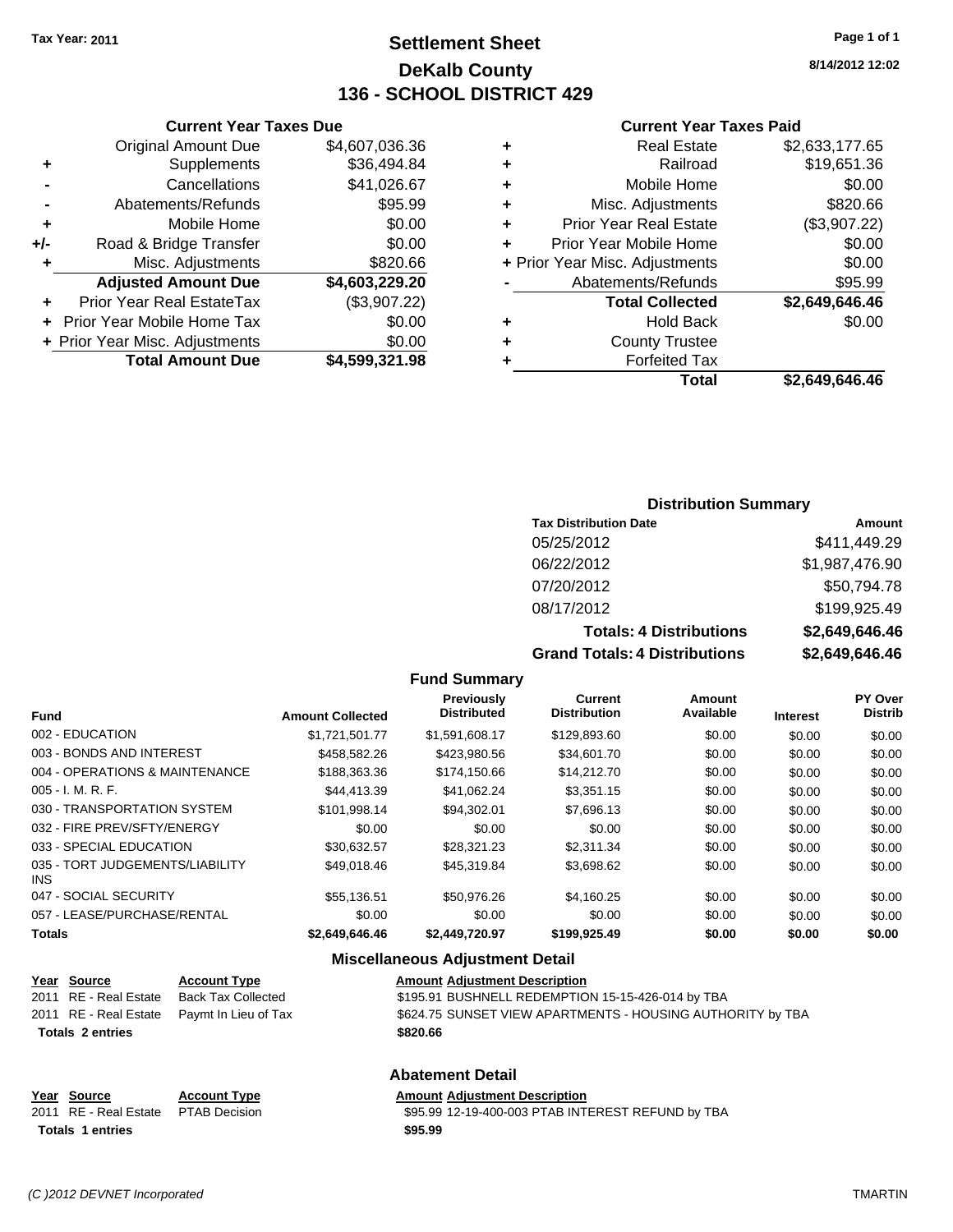## **Settlement Sheet Tax Year: 2011 Page 1 of 2 DeKalb County 137 - SCHOOL DISTRICT 430**

**8/14/2012 12:02**

#### **Current Year Taxes Paid**

| ٠ | <b>Real Estate</b>             | \$4,596,109.40 |
|---|--------------------------------|----------------|
|   | Railroad                       | \$13,398.19    |
| ٠ | Mobile Home                    | \$0.00         |
| ٠ | Misc. Adjustments              | \$2,752.05     |
| ٠ | <b>Prior Year Real Estate</b>  | (\$1,228.89)   |
|   | Prior Year Mobile Home         | \$0.00         |
|   | + Prior Year Misc. Adjustments | \$0.00         |
|   | Abatements/Refunds             | \$64.28        |
|   | <b>Total Collected</b>         | \$4,610,966.47 |
| ٠ | <b>Hold Back</b>               | \$0.00         |
| ÷ | <b>County Trustee</b>          |                |
|   | <b>Forfeited Tax</b>           |                |
|   | Total                          | \$4.610.966.47 |

## **Current Year Taxes Due** Original Amount Due \$7,959,402.10 **+** Supplements \$30,216.81 **-** Cancellations \$34,307.85 **-** Abatements/Refunds \$64.28 **+** Mobile Home \$0.00 **+/-** Road & Bridge Transfer \$0.00 **+** Misc. Adjustments \$2,752.05 **Adjusted Amount Due \$7,957,998.83 +** Prior Year Real EstateTax (\$1,228.89)

| <b>Total Amount Due</b>        | \$7,956,769.94 |
|--------------------------------|----------------|
| + Prior Year Misc. Adjustments | \$0.00         |
| + Prior Year Mobile Home Tax   | \$0.00         |

## **Distribution Summary**

| <b>Tax Distribution Date</b>   | Amount             |
|--------------------------------|--------------------|
| 05/25/2012                     | \$772,605.12       |
| 06/22/2012                     | \$3,296,087.54     |
| 07/20/2012                     | \$142,999.41       |
| 08/17/2012                     | \$399,274.40       |
| <b>Totals: 4 Distributions</b> | \$4,610,966.47     |
| _____________                  | 818 888 1 <b>9</b> |

**Grand Totals: 4 Distributions \$4,610,966.47**

## **Fund Summary**

|                                               |                         | Previously         | Current             | Amount    |                 | PY Over        |
|-----------------------------------------------|-------------------------|--------------------|---------------------|-----------|-----------------|----------------|
| <b>Fund</b>                                   | <b>Amount Collected</b> | <b>Distributed</b> | <b>Distribution</b> | Available | <b>Interest</b> | <b>Distrib</b> |
| 002 - EDUCATION                               | \$3,681,252.68          | \$3,362,484.38     | \$318,768.30        | \$0.00    | \$0.00          | \$0.00         |
| 003 - BONDS AND INTEREST                      | \$281.591.72            | \$257,208.03       | \$24,383.69         | \$0.00    | \$0.00          | \$0.00         |
| 004 - OPERATIONS & MAINTENANCE                | \$432.079.85            | \$394.665.04       | \$37,414.81         | \$0.00    | \$0.00          | \$0.00         |
| $005 - I. M. R. F.$                           | \$0.00                  | \$0.00             | \$0.00              | \$0.00    | \$0.00          | \$0.00         |
| 030 - TRANSPORTATION SYSTEM                   | \$216.042.22            | \$197.334.62       | \$18,707.60         | \$0.00    | \$0.00          | \$0.00         |
| 031 - WORKING CASH                            | \$0.00                  | \$0.00             | \$0.00              | \$0.00    | \$0.00          | \$0.00         |
| 032 - FIRE PREV/SFTY/ENERGY                   | \$0.00                  | \$0.00             | \$0.00              | \$0.00    | \$0.00          | \$0.00         |
| 033 - SPECIAL EDUCATION                       | \$0.00                  | \$0.00             | \$0.00              | \$0.00    | \$0.00          | \$0.00         |
| 035 - TORT JUDGEMENTS/LIABILITY<br><b>INS</b> | \$0.00                  | \$0.00             | \$0.00              | \$0.00    | \$0.00          | \$0.00         |
| 047 - SOCIAL SECURITY                         | \$0.00                  | \$0.00             | \$0.00              | \$0.00    | \$0.00          | \$0.00         |
| 057 - LEASE/PURCHASE/RENTAL                   | \$0.00                  | \$0.00             | \$0.00              | \$0.00    | \$0.00          | \$0.00         |
| <b>Totals</b>                                 | \$4,610,966.47          | \$4,211,692.07     | \$399,274.40        | \$0.00    | \$0.00          | \$0.00         |

#### **Miscellaneous Adjustment Detail**

| Year Source             | <b>Account Type</b>       | <b>Amount Adjustment Description</b>              |
|-------------------------|---------------------------|---------------------------------------------------|
| 2011 RE - Real Estate   | <b>Back Tax Collected</b> | \$278.92 BYRNE REDEMPTION 19-10-201-031 by TBA    |
| 2011 RE - Real Estate   | <b>Back Tax Collected</b> | \$258.41 SHISSLER REDEMPTION 18-10-203-008 by TBA |
| 2011 RE - Real Estate   | <b>Back Tax Collected</b> | \$599.38 PRIMUS REDEMPTION 8 PARCELS by TBA       |
| 2011 RE - Real Estate   | <b>Back Tax Collected</b> | \$597.76 BYRNE REDEMPTION 19-10-201-018 by TBA    |
| 2011 RE - Real Estate   | Back Tax Collected        | \$1,017.58 DOBSON REDEMPTION 19-26-481-012 by TBA |
| <b>Totals 5 entries</b> |                           | \$2,752.05                                        |
|                         |                           |                                                   |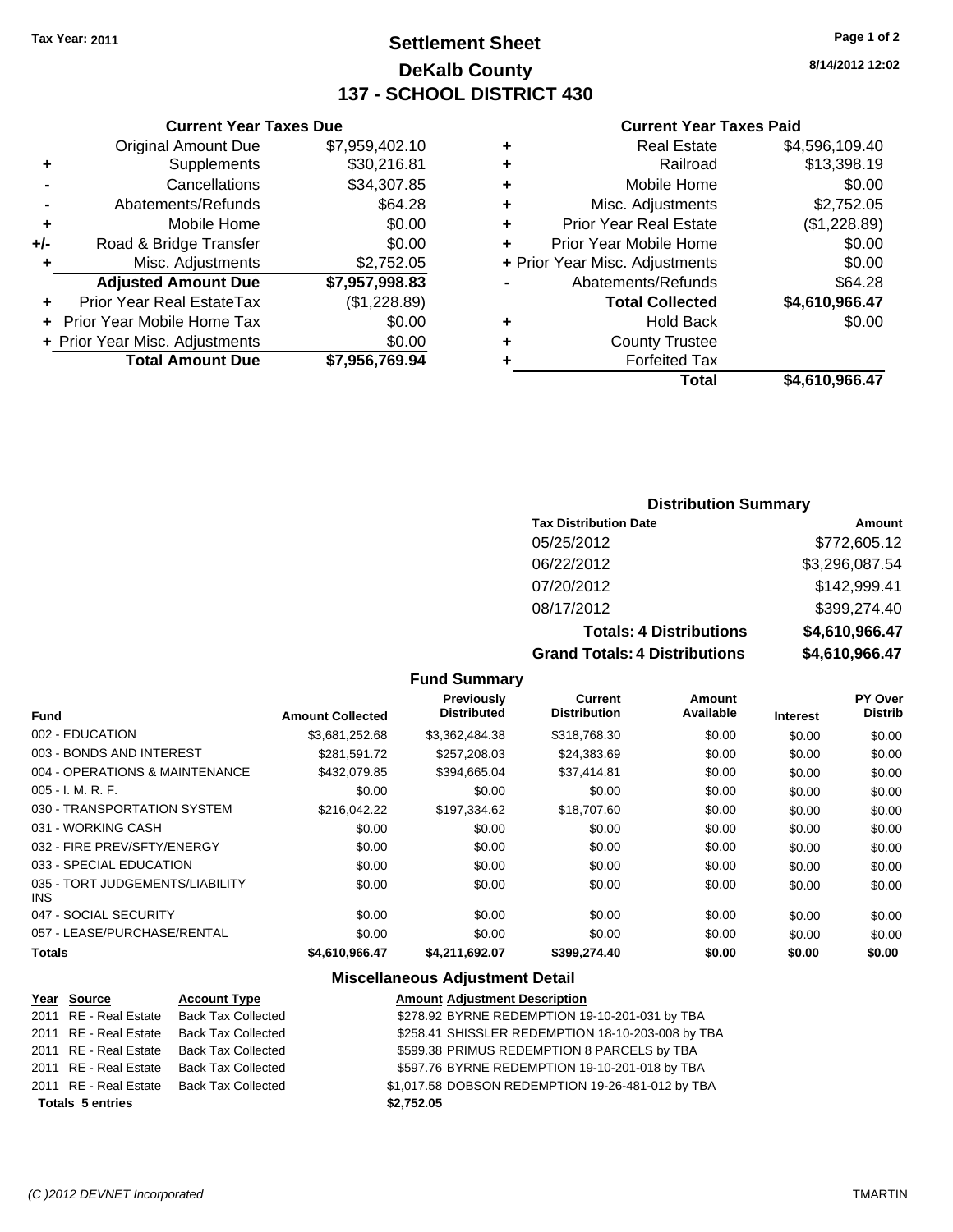## **Settlement Sheet Tax Year: 2011 Page 2 of 2 DeKalb County**

**8/14/2012 12:02**

## **Abatement Detail**

**Totals \$64.28 2 entries**

**Year Source Account Type Amount Adjustment Description**<br>
2011 RE - Real Estate PTAB Decision **AMOUNT S44.13** 19-27-427-012 PTAB INTI \$44.13 19-27-427-012 PTAB INTEREST REFUND by TBA 2011 RE - Real Estate \$20.15 19-26-432-011 PTAB INTEREST REFUND by TBA PTAB Decision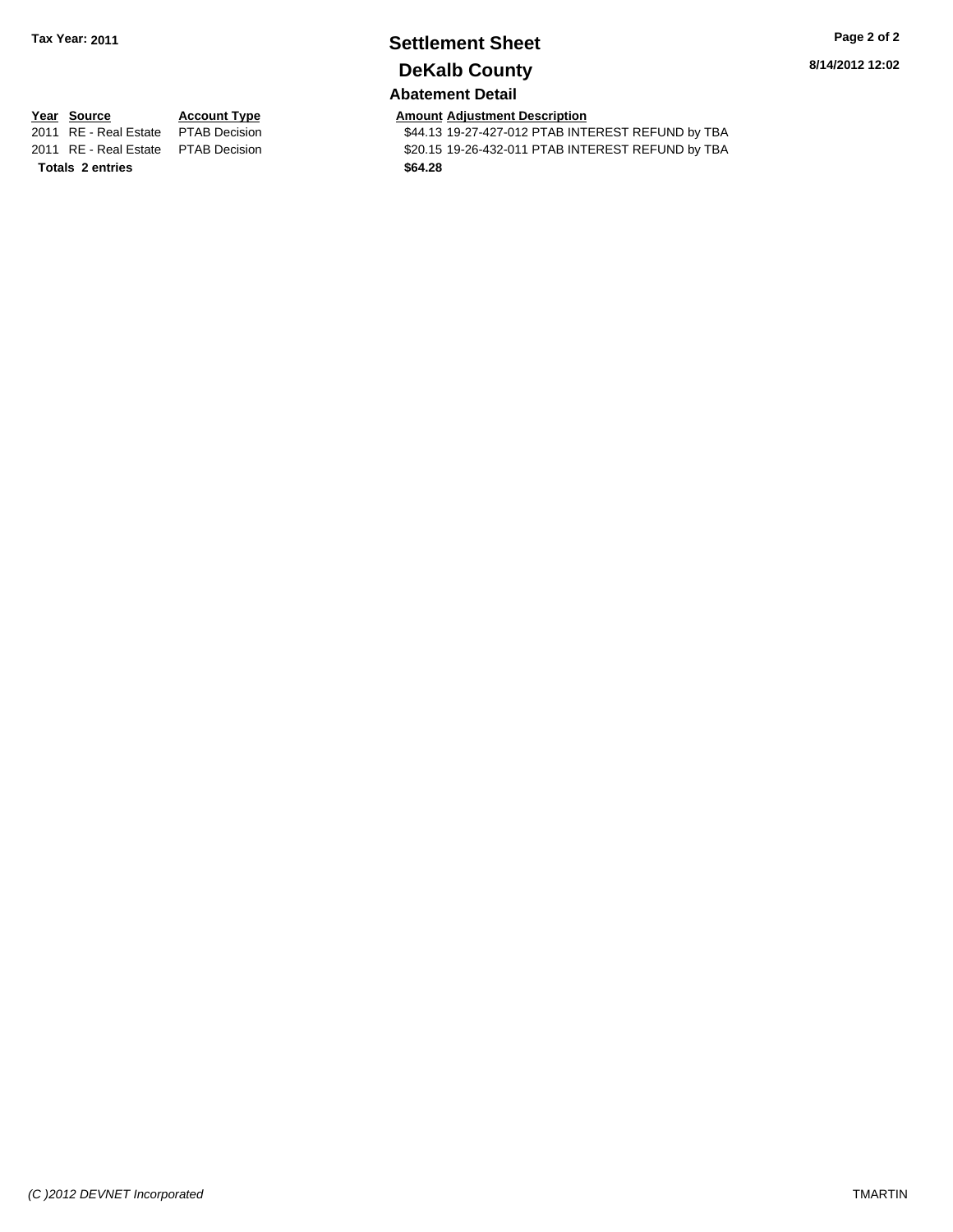## **Settlement Sheet Tax Year: 2011 Page 1 of 1 DeKalb County 139 - SCHOOL DISTRICT 432**

**8/14/2012 12:02**

#### **Current Year Taxes Paid**

| <b>Curren</b>            |   | <b>Current Year Taxes Due</b> |                                |       |
|--------------------------|---|-------------------------------|--------------------------------|-------|
| Real                     | ٠ | \$2,351,290.86                | <b>Original Amount Due</b>     |       |
| R                        | ٠ | \$20,668.62                   | Supplements                    | ٠     |
| Mobile                   | ٠ | \$22,844.42                   | Cancellations                  |       |
| Misc. Adjus              | ٠ | \$0.00                        | Abatements/Refunds             |       |
| Prior Year Real          | ÷ | \$0.00                        | Mobile Home                    | ٠     |
| <b>Prior Year Mobile</b> |   | \$0.00                        | Road & Bridge Transfer         | $+/-$ |
| + Prior Year Misc. Adjus |   | \$0.00                        | Misc. Adjustments              | ٠     |
| Abatements/R             |   | \$2,349,115.06                | <b>Adjusted Amount Due</b>     |       |
| <b>Total Col</b>         |   | \$0.00                        | Prior Year Real EstateTax      |       |
| Hol                      | ٠ | \$0.00                        | + Prior Year Mobile Home Tax   |       |
| County T                 | ٠ | \$0.00                        | + Prior Year Misc. Adjustments |       |
| Forfeit                  |   | \$2,349,115.06                | <b>Total Amount Due</b>        |       |
|                          |   |                               |                                |       |

|   | <b>Real Estate</b>             | \$1,399,320.92 |
|---|--------------------------------|----------------|
| ٠ | Railroad                       | \$13,215.81    |
| ٠ | Mobile Home                    | \$0.00         |
| ٠ | Misc. Adjustments              | \$0.00         |
| ٠ | <b>Prior Year Real Estate</b>  | \$0.00         |
|   | Prior Year Mobile Home         | \$0.00         |
|   | + Prior Year Misc. Adjustments | \$0.00         |
|   | Abatements/Refunds             | \$0.00         |
|   | <b>Total Collected</b>         | \$1,412,536.73 |
| ٠ | <b>Hold Back</b>               | \$0.00         |
| ٠ | <b>County Trustee</b>          |                |
|   | <b>Forfeited Tax</b>           |                |
|   | Total                          | \$1,412,536.73 |

## **Distribution Summary**

| <b>Tax Distribution Date</b>         | Amount         |
|--------------------------------------|----------------|
| 05/25/2012                           | \$273,770.14   |
| 06/22/2012                           | \$1,009,831.11 |
| 07/20/2012                           | \$36,751.34    |
| 08/17/2012                           | \$92,184.14    |
| <b>Totals: 4 Distributions</b>       | \$1,412,536.73 |
| <b>Grand Totals: 4 Distributions</b> | \$1,412,536.73 |

|                                               |                         | Previously         | Current             | Amount    |                 | PY Over        |
|-----------------------------------------------|-------------------------|--------------------|---------------------|-----------|-----------------|----------------|
| <b>Fund</b>                                   | <b>Amount Collected</b> | <b>Distributed</b> | <b>Distribution</b> | Available | <b>Interest</b> | <b>Distrib</b> |
| 002 - EDUCATION                               | \$871.231.40            | \$814,373.63       | \$56,857.77         | \$0.00    | \$0.00          | \$0.00         |
| 003 - BONDS AND INTEREST                      | \$179,421.84            | \$167,712.52       | \$11,709.32         | \$0.00    | \$0.00          | \$0.00         |
| 004 - OPERATIONS & MAINTENANCE                | \$107.118.31            | \$100.127.62       | \$6,990.69          | \$0.00    | \$0.00          | \$0.00         |
| $005 - I. M. R. F.$                           | \$25,299.95             | \$23,648.84        | \$1,651.11          | \$0.00    | \$0.00          | \$0.00         |
| 030 - TRANSPORTATION SYSTEM                   | \$57,130.05             | \$53,401.66        | \$3,728.39          | \$0.00    | \$0.00          | \$0.00         |
| 031 - WORKING CASH                            | \$14.282.17             | \$13,350.09        | \$932.08            | \$0.00    | \$0.00          | \$0.00         |
| 032 - FIRE PREV/SFTY/ENERGY                   | \$14,282.17             | \$13,350.09        | \$932.08            | \$0.00    | \$0.00          | \$0.00         |
| 033 - SPECIAL EDUCATION                       | \$11,426.02             | \$10.680.34        | \$745.68            | \$0.00    | \$0.00          | \$0.00         |
| 035 - TORT JUDGEMENTS/LIABILITY<br><b>INS</b> | \$84.329.87             | \$78,826,38        | \$5,503.49          | \$0.00    | \$0.00          | \$0.00         |
| 047 - SOCIAL SECURITY                         | \$33,732.78             | \$31,531.33        | \$2,201.45          | \$0.00    | \$0.00          | \$0.00         |
| 057 - LEASE/PURCHASE/RENTAL                   | \$14.282.17             | \$13,350.09        | \$932.08            | \$0.00    | \$0.00          | \$0.00         |
| Totals                                        | \$1,412,536.73          | \$1,320,352.59     | \$92,184.14         | \$0.00    | \$0.00          | \$0.00         |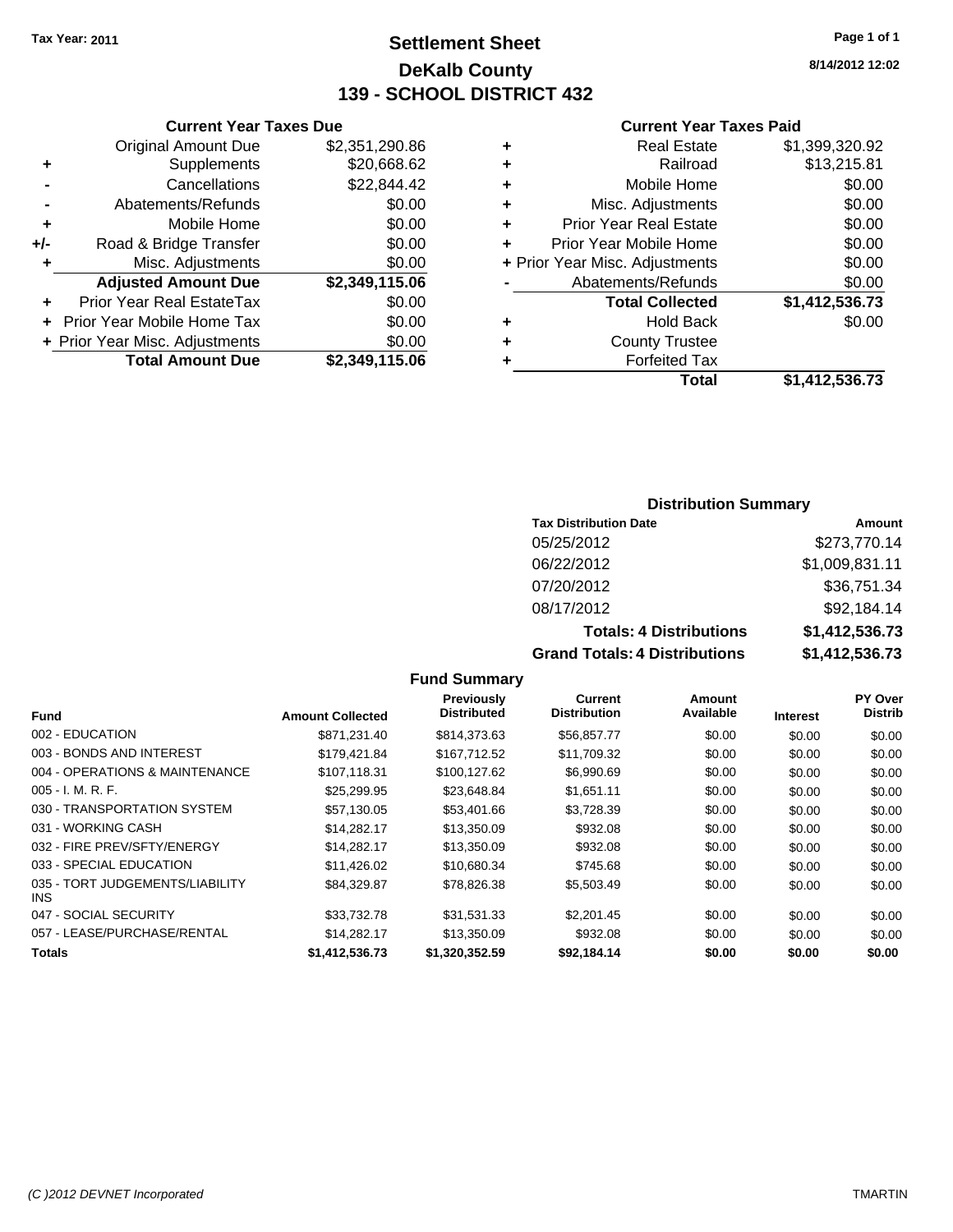## **Settlement Sheet Tax Year: 2011 Page 1 of 1 DeKalb County 141 - CC 509 ELGIN**

**8/14/2012 12:02**

| <b>Original Amount Due</b> | \$10,079.98                    |
|----------------------------|--------------------------------|
| Supplements                | \$0.00                         |
| Cancellations              | \$0.00                         |
| Abatements/Refunds         | \$0.00                         |
| Mobile Home                | \$0.00                         |
| Road & Bridge Transfer     | \$0.00                         |
| Misc. Adjustments          | \$0.00                         |
| <b>Adjusted Amount Due</b> | \$10,079.98                    |
| Prior Year Real EstateTax  | \$0.00                         |
| Prior Year Mobile Home Tax | \$0.00                         |
|                            | \$0.00                         |
| <b>Total Amount Due</b>    | \$10,079.98                    |
|                            | + Prior Year Misc. Adjustments |

## **Current Year Taxes Paid**

|   | <b>Real Estate</b>             | \$6,866.98 |
|---|--------------------------------|------------|
|   | Railroad                       | \$0.00     |
| ٠ | Mobile Home                    | \$0.00     |
| ٠ | Misc. Adjustments              | \$0.00     |
|   | <b>Prior Year Real Estate</b>  | \$0.00     |
|   | Prior Year Mobile Home         | \$0.00     |
|   | + Prior Year Misc. Adjustments | \$0.00     |
|   | Abatements/Refunds             | \$0.00     |
|   | <b>Total Collected</b>         | \$6,866.98 |
| ٠ | <b>Hold Back</b>               | \$0.00     |
| ٠ | <b>County Trustee</b>          |            |
|   | <b>Forfeited Tax</b>           |            |
|   | Total                          | \$6,866.98 |
|   |                                |            |

| <b>Distribution Summary</b>          |            |
|--------------------------------------|------------|
| <b>Tax Distribution Date</b>         | Amount     |
| 05/25/2012                           | \$1,826.99 |
| 06/22/2012                           | \$2,327.16 |
| 08/17/2012                           | \$2,712.83 |
| <b>Totals: 3 Distributions</b>       | \$6,866.98 |
| <b>Grand Totals: 3 Distributions</b> | \$6,866.98 |
| <b>Fund Summary</b>                  |            |

| <b>Fund</b>                                  | <b>Amount Collected</b> | <b>Previously</b><br><b>Distributed</b> | Current<br><b>Distribution</b> | Amount<br>Available | <b>Interest</b> | <b>PY Over</b><br><b>Distrib</b> |
|----------------------------------------------|-------------------------|-----------------------------------------|--------------------------------|---------------------|-----------------|----------------------------------|
| 003 - BONDS AND INTEREST                     | \$857.97                | \$519.02                                | \$338.95                       | \$0.00              | \$0.00          | \$0.00                           |
| 027 - AUDIT                                  | \$6.46                  | \$3.91                                  | \$2.55                         | \$0.00              | \$0.00          | \$0.00                           |
| 035 - TORT JUDGEMENTS/LIABILITY<br>INS.      | \$104.34                | \$63.12                                 | \$41.22                        | \$0.00              | \$0.00          | \$0.00                           |
| 047 - SOCIAL SECURITY                        | \$37.74                 | \$22.83                                 | \$14.91                        | \$0.00              | \$0.00          | \$0.00                           |
| 109 - PRIOR YEAR ADJUSTMENT                  | \$2,992.29              | \$1.810.17                              | \$1.182.12                     | \$0.00              | \$0.00          | \$0.00                           |
| 136 - OPERATIONS & MAINTENANCE<br>(colleges) | \$721.07                | \$436.21                                | \$284.86                       | \$0.00              | \$0.00          | \$0.00                           |
| 159 - EDUCATIONAL PURPOSES<br>(colleges)     | \$2.147.11              | \$1.298.89                              | \$848.22                       | \$0.00              | \$0.00          | \$0.00                           |
| Totals                                       | \$6,866.98              | \$4,154.15                              | \$2.712.83                     | \$0.00              | \$0.00          | \$0.00                           |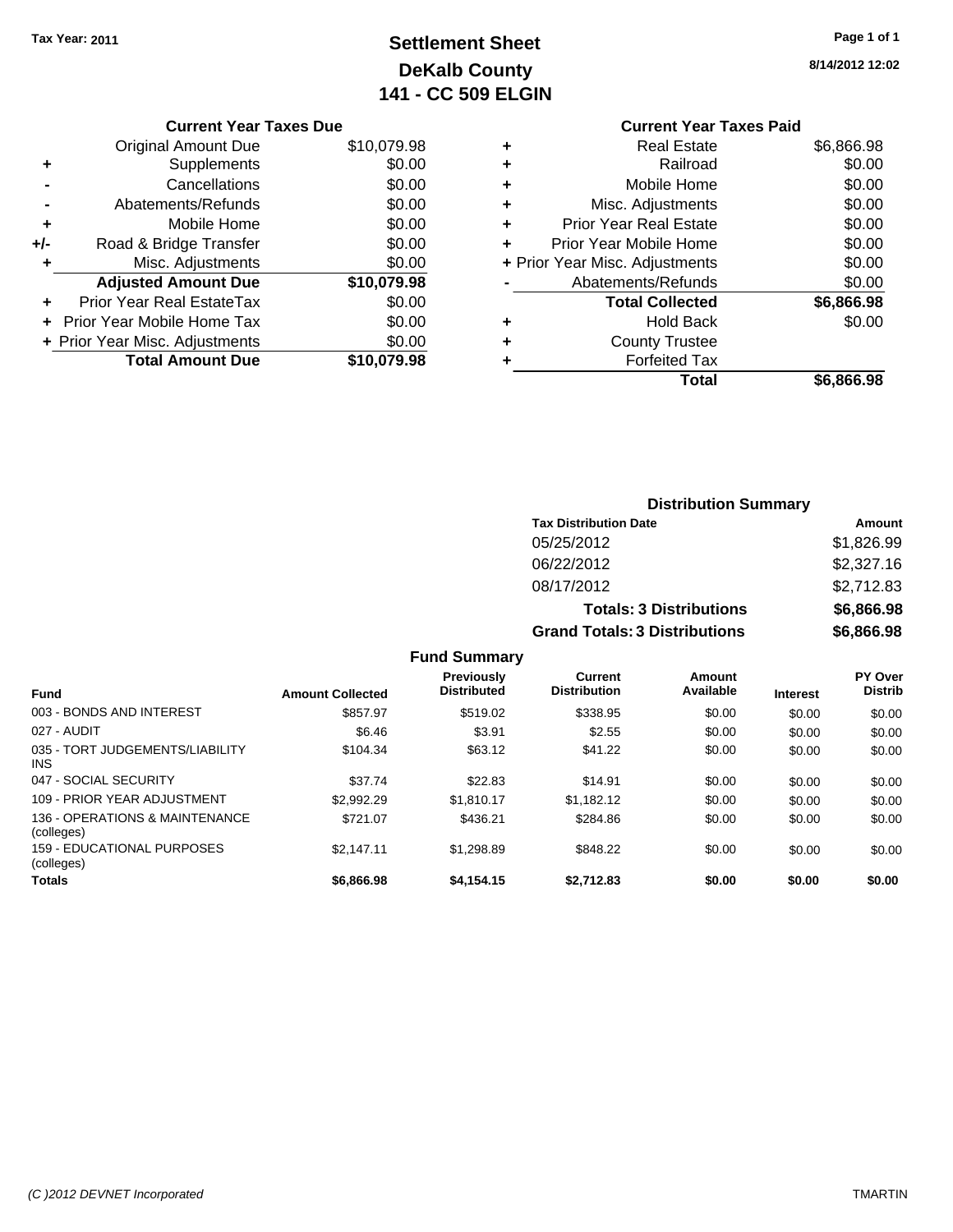## **Settlement Sheet Tax Year: 2011 Page 1 of 1 DeKalb County 142 - CC 511 ROCK VALLEY**

**8/14/2012 12:02**

#### **Current Year Taxes Paid**

|     | <b>Current Year Taxes Due</b>  |            |   |
|-----|--------------------------------|------------|---|
|     | <b>Original Amount Due</b>     | \$1,604.33 |   |
|     | Supplements                    | \$478.07   |   |
|     | Cancellations                  | \$503.65   |   |
|     | Abatements/Refunds             | \$0.00     |   |
| ٠   | Mobile Home                    | \$0.00     | ٠ |
| +/- | Road & Bridge Transfer         | \$0.00     |   |
| ٠   | Misc. Adjustments              | \$0.00     |   |
|     | <b>Adjusted Amount Due</b>     | \$1,578.75 |   |
|     | Prior Year Real EstateTax      | \$0.00     |   |
|     | Prior Year Mobile Home Tax     | \$0.00     |   |
|     | + Prior Year Misc. Adjustments | \$0.00     |   |
|     | <b>Total Amount Due</b>        | \$1,578.75 |   |
|     |                                |            |   |

| <b>Real Estate</b>             | \$942.30 |
|--------------------------------|----------|
| Railroad                       | \$0.00   |
| Mobile Home                    | \$0.00   |
| Misc. Adjustments              | \$0.00   |
| <b>Prior Year Real Estate</b>  | \$0.00   |
| Prior Year Mobile Home         | \$0.00   |
| + Prior Year Misc. Adjustments | \$0.00   |
| Abatements/Refunds             | \$0.00   |
| <b>Total Collected</b>         | \$942.30 |
| <b>Hold Back</b>               | \$0.00   |
| <b>County Trustee</b>          |          |
| <b>Forfeited Tax</b>           |          |
| Total                          | \$942.30 |
|                                |          |

|                     | <b>Distribution Summary</b>          |          |
|---------------------|--------------------------------------|----------|
|                     | <b>Tax Distribution Date</b>         | Amount   |
|                     | 05/25/2012                           | \$252.41 |
|                     | 06/22/2012                           | \$463.63 |
|                     | 08/17/2012                           | \$226.26 |
|                     | <b>Totals: 3 Distributions</b>       | \$942.30 |
|                     | <b>Grand Totals: 3 Distributions</b> | \$942.30 |
| <b>Fund Summary</b> |                                      |          |

|                                               |                         | vullillu                         |                                |                     |                 |                                  |
|-----------------------------------------------|-------------------------|----------------------------------|--------------------------------|---------------------|-----------------|----------------------------------|
| <b>Fund</b>                                   | <b>Amount Collected</b> | Previously<br><b>Distributed</b> | Current<br><b>Distribution</b> | Amount<br>Available | <b>Interest</b> | <b>PY Over</b><br><b>Distrib</b> |
| 003 - BONDS AND INTEREST                      | \$217.82                | \$165.52                         | \$52.30                        | \$0.00              | \$0.00          | \$0.00                           |
| 027 - AUDIT                                   | \$0.22                  | \$0.17                           | \$0.05                         | \$0.00              | \$0.00          | \$0.00                           |
| 035 - TORT JUDGEMENTS/LIABILITY<br><b>INS</b> | \$27.80                 | \$21.13                          | \$6.67                         | \$0.00              | \$0.00          | \$0.00                           |
| 047 - SOCIAL SECURITY                         | \$10.78                 | \$8.19                           | \$2.59                         | \$0.00              | \$0.00          | \$0.00                           |
| 109 - PRIOR YEAR ADJUSTMENT                   | \$287.49                | \$218.46                         | \$69.03                        | \$0.00              | \$0.00          | \$0.00                           |
| 136 - OPERATIONS & MAINTENANCE<br>(colleges)  | \$58.99                 | \$44.82                          | \$14.17                        | \$0.00              | \$0.00          | \$0.00                           |
| 141 - HLTH, SFTY/HANDICAP<br>ACCESS/ENERGY    | \$0.00                  | \$0.00                           | \$0.00                         | \$0.00              | \$0.00          | \$0.00                           |
| 159 - EDUCATIONAL PURPOSES<br>(colleges)      | \$339.20                | \$257.75                         | \$81.45                        | \$0.00              | \$0.00          | \$0.00                           |
| <b>Totals</b>                                 | \$942.30                | \$716.04                         | \$226.26                       | \$0.00              | \$0.00          | \$0.00                           |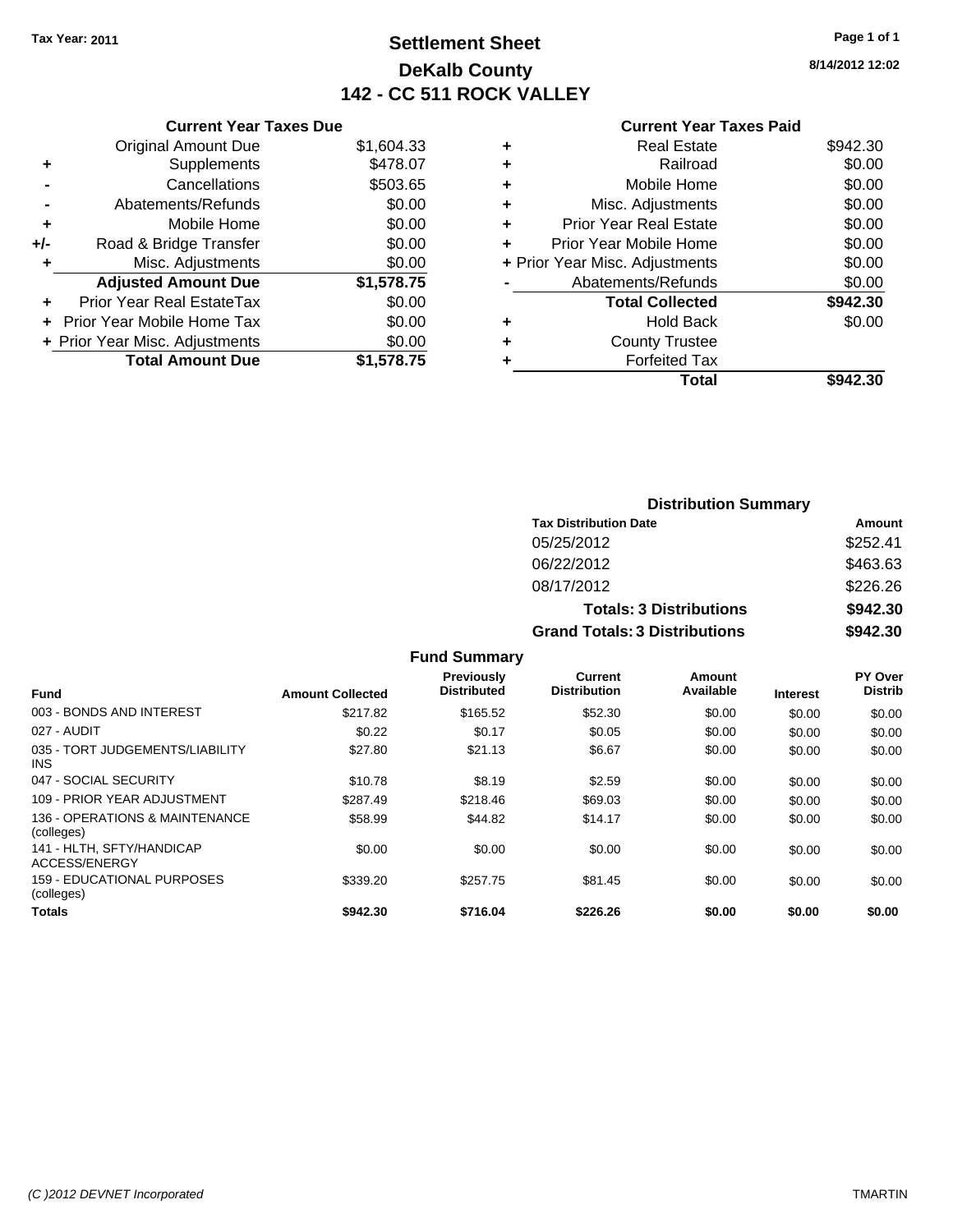**Current Year Taxes Due** Original Amount Due \$5,707.1

## **Settlement Sheet Tax Year: 2011 Page 1 of 1 DeKalb County 143 - CC 513 ILLINOIS VALLEY**

**8/14/2012 12:02**

#### **Current Year Taxes Paid**

| \$3,498.39 | <b>Total</b>                   |   |            |                                |     |
|------------|--------------------------------|---|------------|--------------------------------|-----|
|            | <b>Forfeited Tax</b>           |   | \$5,707.11 | <b>Total Amount Due</b>        |     |
|            | <b>County Trustee</b>          | ٠ | \$0.00     | + Prior Year Misc. Adjustments |     |
| \$0.00     | <b>Hold Back</b>               | ٠ | \$0.00     | + Prior Year Mobile Home Tax   |     |
| \$3,498.39 | <b>Total Collected</b>         |   | \$0.00     | Prior Year Real EstateTax      | ÷.  |
| \$0.00     | Abatements/Refunds             |   | \$5,707.11 | <b>Adjusted Amount Due</b>     |     |
| \$0.00     | + Prior Year Misc. Adjustments |   | \$0.00     | Misc. Adjustments              |     |
| \$0.00     | Prior Year Mobile Home         |   | \$0.00     | Road & Bridge Transfer         | +/- |
| \$0.00     | <b>Prior Year Real Estate</b>  | ٠ | \$0.00     | Mobile Home                    | ÷   |
| \$0.00     | Misc. Adjustments              | ٠ | \$0.00     | Abatements/Refunds             |     |
| \$0.00     | Mobile Home                    | ٠ | \$5,417.00 | Cancellations                  |     |
| \$145.06   | Railroad                       | ٠ | \$5,417.00 | Supplements                    | ٠   |
| \$3,353.33 | <b>Real Estate</b>             | ÷ | \$5,707.11 | Original Amount Due            |     |
|            |                                |   |            |                                |     |

## **Distribution Summary Tax Distribution Date Amount** 05/25/2012 \$325.60 06/22/2012 \$3,045.26 07/20/2012 \$78.88 08/17/2012 \$48.65 **Totals: 4 Distributions \$3,498.39 Grand Totals: 4 Distributions \$3,498.39**

**Fund Summary Fund Interest Amount Collected Distributed PY Over Distrib Amount Available Current Distribution Previously** 003 - BONDS AND INTEREST 6 \$403.63 \$398.01 \$5.62 \$0.00 \$0.00 \$0.00 \$0.00 027 - AUDIT \$11.10 \$10.95 \$0.15 \$0.00 \$0.00 \$0.00 035 - TORT JUDGEMENTS/LIABILITY INS \$0.00 \$0.00 \$0.00 \$0.00 \$0.00 \$0.00 047 - SOCIAL SECURITY \$87.08 \$85.87 \$0.00 \$0.00 \$0.00 \$0.00 \$0.00 136 - OPERATIONS & MAINTENANCE (colleges)  $$396.78$  \$391.26 \$5.52 \$0.00 \$0.00 \$0.00 141 - HLTH, SFTY/HANDICAP ACCESS/ENERGY  $$489.96$  \$489.06 \$6.90 \$0.00 \$0.00 \$0.00 \$0.00 149 - STATEWIDE AVERAGE ADDITIONAL TAX \$814.36 \$803.04 \$11.32 \$0.00 \$0.00 \$0.00 159 - EDUCATIONAL PURPOSES (colleges) \$1,289.48 \$1,271.55 \$17.93 \$0.00 \$0.00 \$0.00 **Totals \$3,498.39 \$3,449.74 \$48.65 \$0.00 \$0.00 \$0.00**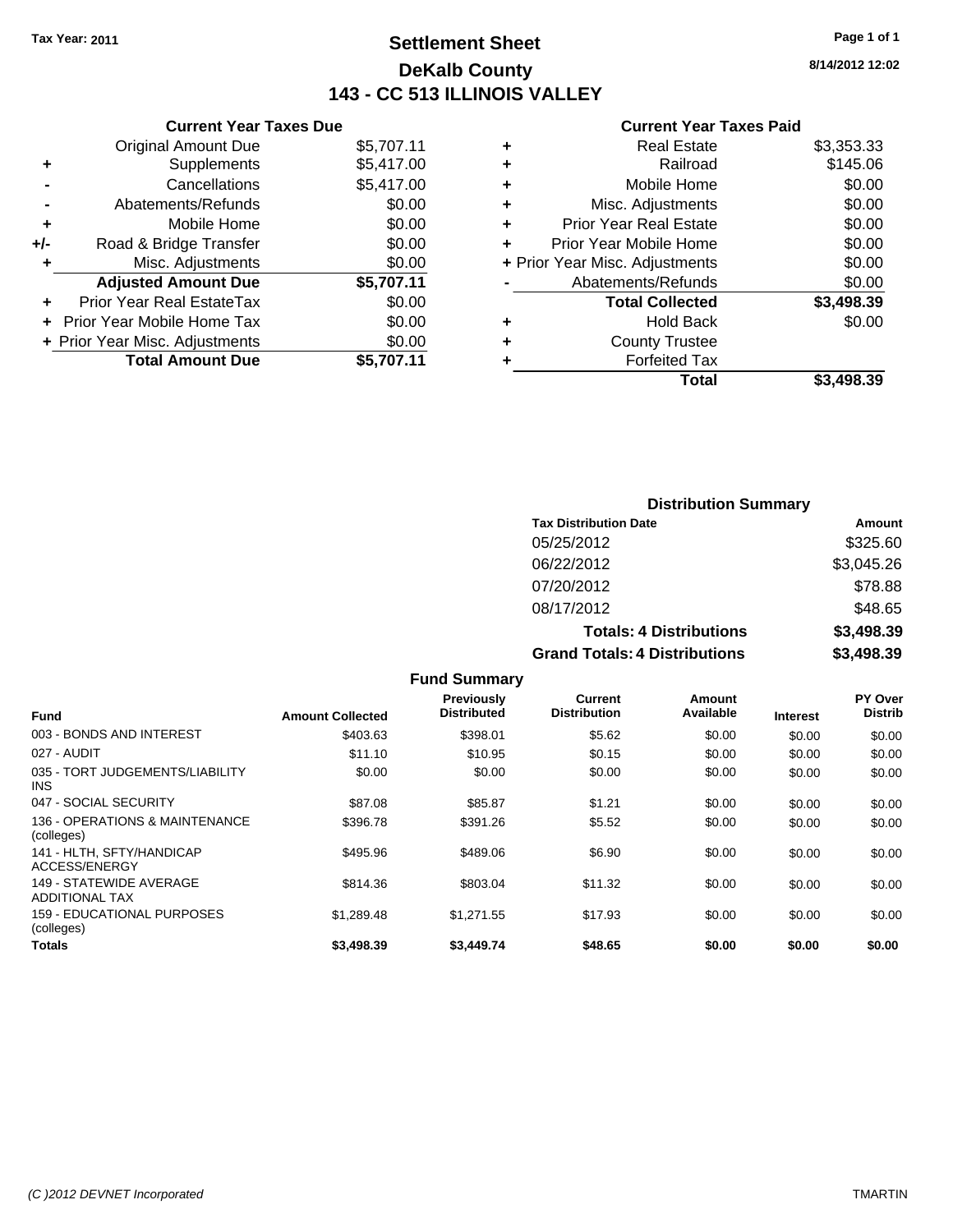## **Settlement Sheet Tax Year: 2011 Page 1 of 2 DeKalb County 144 - CC 516 WAUBONSEE**

**8/14/2012 12:02**

#### **Current Year Taxes Paid**

| ٠ | <b>Real Estate</b>             | \$920,095.06 |
|---|--------------------------------|--------------|
| ٠ | Railroad                       | \$5,486.95   |
| ٠ | Mobile Home                    | \$0.00       |
| ٠ | Misc. Adjustments              | \$345.05     |
| ٠ | <b>Prior Year Real Estate</b>  | (\$519.56)   |
|   | Prior Year Mobile Home         | \$0.00       |
|   | + Prior Year Misc. Adjustments | \$0.00       |
|   | Abatements/Refunds             | \$17.19      |
|   | <b>Total Collected</b>         | \$925,390.31 |
| ٠ | <b>Hold Back</b>               | \$0.00       |
| ٠ | <b>County Trustee</b>          |              |
|   | <b>Forfeited Tax</b>           |              |
|   | Total                          | \$925.390.31 |
|   |                                |              |

## **Current Year Taxes Due** Original Amount Due \$1,591,332.85 **+** Supplements \$8,466.70 **-** Cancellations \$9,502.27 **-** Abatements/Refunds \$17.19 **+** Mobile Home \$0.00 **+/-** Road & Bridge Transfer \$0.00 **+** Misc. Adjustments \$345.05 **Adjusted Amount Due \$1,590,625.14 +** Prior Year Real EstateTax (\$519.56) **+** Prior Year Mobile Home Tax \$0.00 **+ Prior Year Misc. Adjustments**  $$0.00$ **Total Amount Due \$1,590,105.58**

## **Distribution Summary**

| <b>Tax Distribution Date</b>         | Amount       |
|--------------------------------------|--------------|
| 05/25/2012                           | \$154,660.35 |
| 06/22/2012                           | \$673,176.66 |
| 07/20/2012                           | \$24,365.82  |
| 08/17/2012                           | \$73,187.48  |
| <b>Totals: 4 Distributions</b>       | \$925,390.31 |
| <b>Grand Totals: 4 Distributions</b> | \$925,390.31 |

| <b>Fund</b>                                  | <b>Amount Collected</b> | <b>Previously</b><br><b>Distributed</b> | Current<br><b>Distribution</b> | Amount<br>Available | <b>Interest</b> | PY Over<br><b>Distrib</b> |
|----------------------------------------------|-------------------------|-----------------------------------------|--------------------------------|---------------------|-----------------|---------------------------|
| 003 - BONDS AND INTEREST                     | \$137,267.78            | \$126,411.50                            | \$10,856.28                    | \$0.00              | \$0.00          | \$0.00                    |
| 027 - AUDIT                                  | \$1.513.01              | \$1,393.35                              | \$119.66                       | \$0.00              | \$0.00          | \$0.00                    |
| 035 - TORT JUDGEMENTS/LIABILITY<br>INS       | \$21,181.26             | \$19,506.08                             | \$1,675.18                     | \$0.00              | \$0.00          | \$0.00                    |
| 047 - SOCIAL SECURITY                        | \$0.00                  | \$0.00                                  | \$0.00                         | \$0.00              | \$0.00          | \$0.00                    |
| 136 - OPERATIONS & MAINTENANCE<br>(colleges) | \$176,468.23            | \$162.511.67                            | \$13,956.56                    | \$0.00              | \$0.00          | \$0.00                    |
| 159 - EDUCATIONAL PURPOSES<br>(colleges)     | \$588,960.03            | \$542.380.23                            | \$46,579.80                    | \$0.00              | \$0.00          | \$0.00                    |
| Totals                                       | \$925,390.31            | \$852,202.83                            | \$73,187.48                    | \$0.00              | \$0.00          | \$0.00                    |
|                                              |                         |                                         |                                |                     |                 |                           |

**Fund Summary**

#### **Miscellaneous Adjustment Detail**

| Year Source             | <b>Account Type</b>                        | <b>Amount Adjustment Description</b>                      |
|-------------------------|--------------------------------------------|-----------------------------------------------------------|
|                         | 2011 RE - Real Estate Back Tax Collected   | \$27.76 BYRNE REDEMPTION 19-10-201-031 by TBA             |
| 2011 RE - Real Estate   | Back Tax Collected                         | \$25.72 SHISSLER REDEMPTION 18-10-203-008 by TBA          |
|                         | 2011 RE - Real Estate Back Tax Collected   | \$59.65 PRIMUS REDEMPTION 8 PARCELS by TBA                |
|                         | 2011 RE - Real Estate Back Tax Collected   | \$59.49 BYRNE REDEMPTION 19-10-201-018 by TBA             |
|                         | 2011 RE - Real Estate Back Tax Collected   | \$16.99 BUSHNELL REDEMPTION 15-15-426-014 by TBA          |
|                         | 2011 RE - Real Estate Back Tax Collected   | \$101.27 DOBSON REDEMPTION 19-26-481-012 by TBA           |
|                         | 2011 RE - Real Estate Paymt In Lieu of Tax | \$54.17 SUNSET VIEW APARTMENTS - HOUSING AUTHORITY by TBA |
| <b>Totals 7 entries</b> |                                            | \$345.05                                                  |

| Year Source           | <b>Account Type</b>  |
|-----------------------|----------------------|
| 2011 RE - Real Estate | <b>PTAB Decision</b> |
| 2011 RE - Real Estate | <b>PTAB Decision</b> |

## **Abatement Detail**

**Amount Adjustment Description** 2011 88.32 12-19-400-003 PTAB INTEREST REFUND by TBA 24.39 19-27-427-012 PTAB INTEREST REFUND by TBA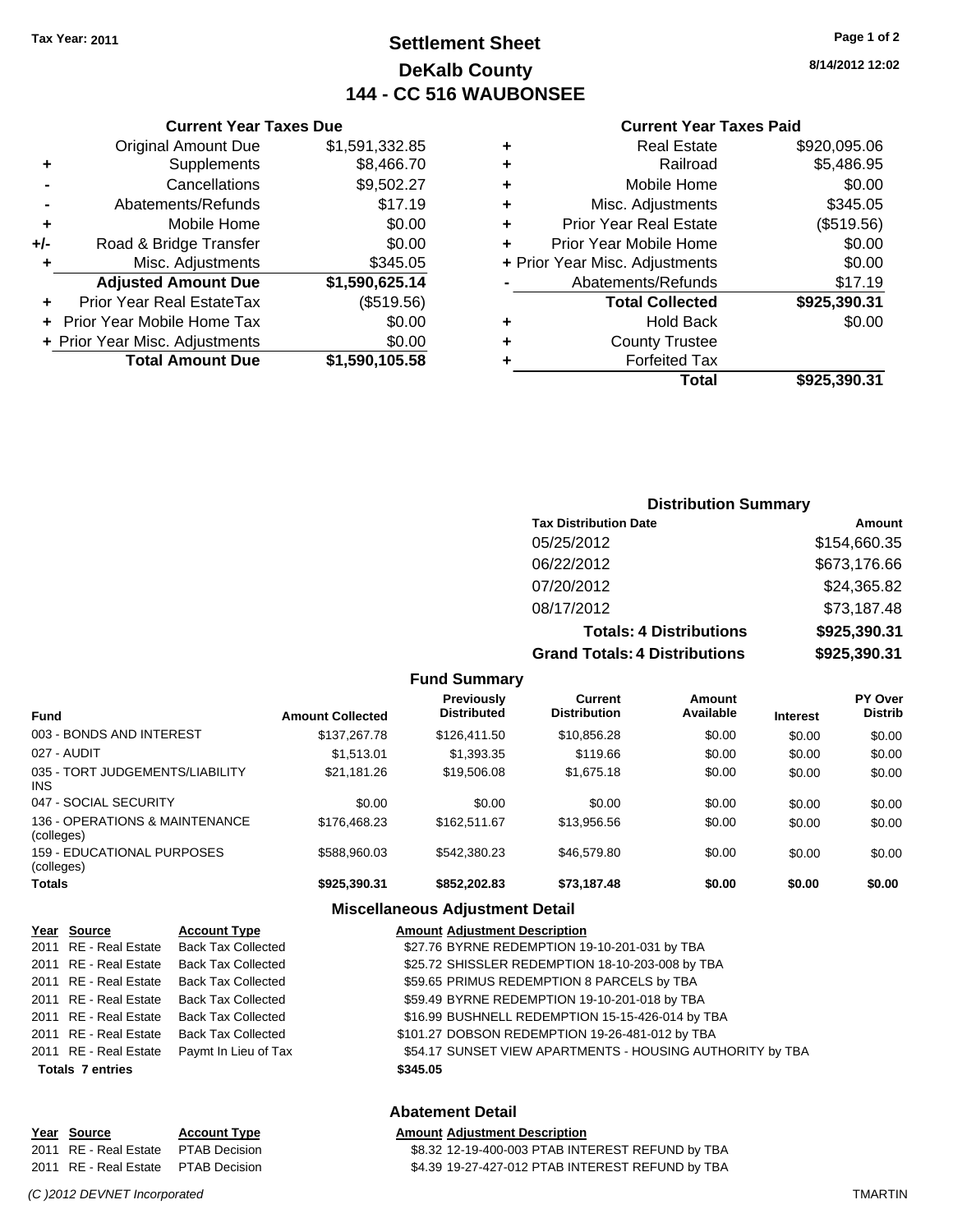## **Settlement Sheet Tax Year: 2011 Page 2 of 2 DeKalb County**

**8/14/2012 12:02**

## **Abatement Detail**

**Totals \$17.19 4 entries**

**Year Source Account Type Amount Adjustment Description**<br>2011 RE - Real Estate PTAB Decision **Amount** \$2.47 09-34-100-004 PTAB INTI \$2.47 09-34-100-004 PTAB INTEREST REFUND by TBA 2011 RE - Real Estate \$2.01 19-26-432-011 PTAB INTEREST REFUND by TBA PTAB Decision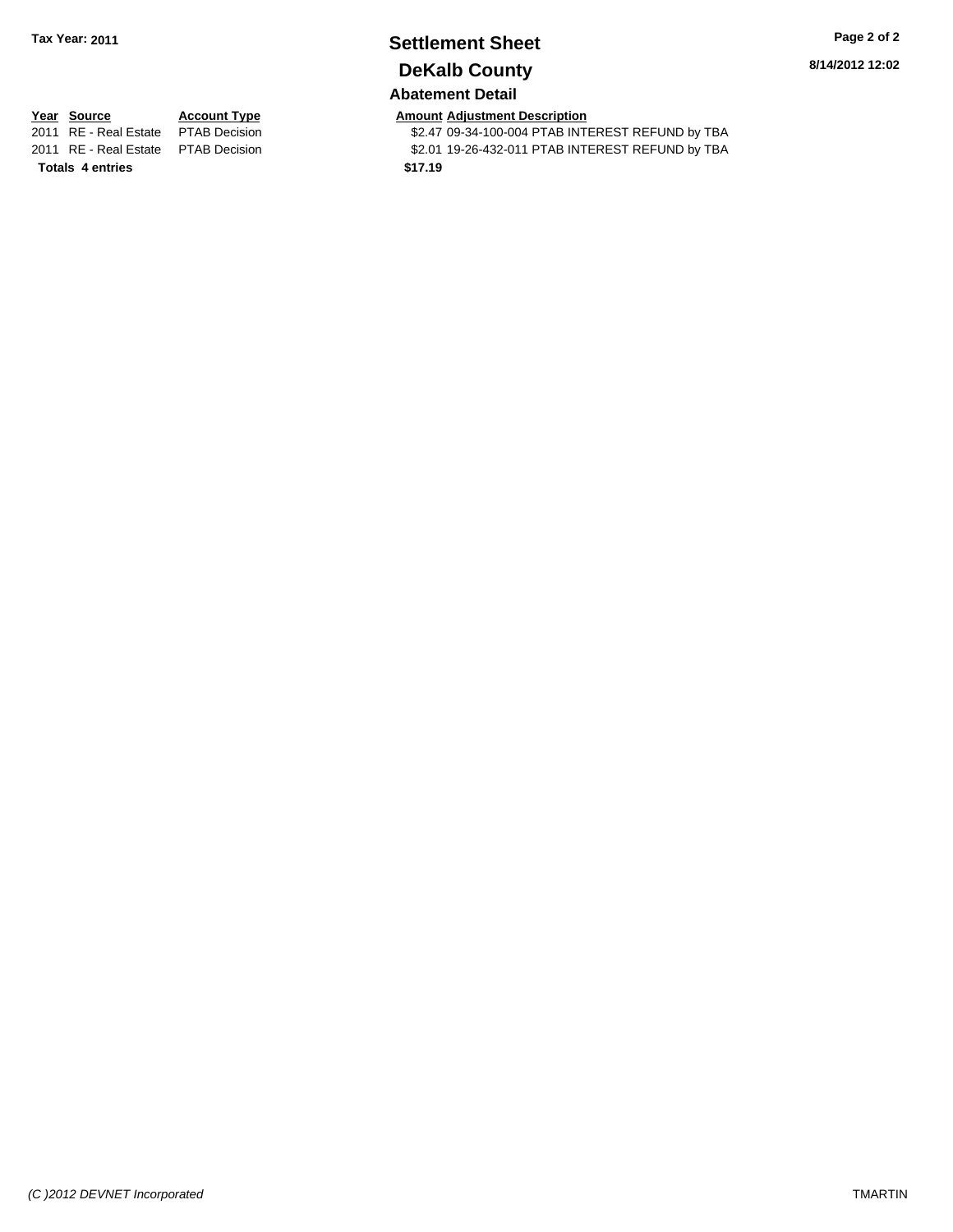## **Settlement Sheet Tax Year: 2011 Page 1 of 2 DeKalb County 145 - CC 523 KISHWAUKEE**

**8/14/2012 12:02**

## **Current Year Taxes Paid**

|   | Total                          | \$5,451,455.14 |
|---|--------------------------------|----------------|
| ٠ | <b>Forfeited Tax</b>           |                |
| ٠ | <b>County Trustee</b>          |                |
| ٠ | <b>Hold Back</b>               | \$0.00         |
|   | <b>Total Collected</b>         | \$5,451,455.14 |
|   | Abatements/Refunds             | \$52.80        |
|   | + Prior Year Misc. Adjustments | \$0.00         |
| ٠ | Prior Year Mobile Home         | \$0.00         |
| ٠ | Prior Year Real Estate         | (\$1,069.02)   |
| ٠ | Misc. Adjustments              | \$1,699.02     |
| ٠ | Mobile Home                    | \$0.00         |
| ٠ | Railroad                       | \$22,367.06    |
| ٠ | <b>Real Estate</b>             | \$5,428,510.88 |
|   |                                |                |

|     | <b>Current Year Taxes Due</b>    |                |  |  |
|-----|----------------------------------|----------------|--|--|
|     | <b>Original Amount Due</b>       | \$9,724,913.31 |  |  |
| ٠   | Supplements                      | \$127,876.81   |  |  |
|     | Cancellations                    | \$197,517.23   |  |  |
|     | Abatements/Refunds               | \$52.80        |  |  |
| ٠   | Mobile Home                      | \$0.00         |  |  |
| +/- | Road & Bridge Transfer           | \$0.00         |  |  |
| ٠   | Misc. Adjustments                | \$1,699.02     |  |  |
|     | <b>Adjusted Amount Due</b>       | \$9,656,919.11 |  |  |
|     | <b>Prior Year Real EstateTax</b> | (\$1,069.02)   |  |  |
|     | Prior Year Mobile Home Tax       | \$0.00         |  |  |
|     | + Prior Year Misc. Adjustments   | \$0.00         |  |  |
|     | <b>Total Amount Due</b>          | \$9,655,850.09 |  |  |
|     |                                  |                |  |  |

## **Distribution Summary**

| <b>Tax Distribution Date</b>         | Amount         |
|--------------------------------------|----------------|
| 05/25/2012                           | \$863,195.66   |
| 06/22/2012                           | \$4,097,991.71 |
| 07/20/2012                           | \$75,140.96    |
| 08/17/2012                           | \$415,126.81   |
| <b>Totals: 4 Distributions</b>       | \$5,451,455.14 |
| <b>Grand Totals: 4 Distributions</b> | \$5,451,455.14 |

**Fund Summary Fund Interest Amount Collected Distributed PY Over Distrib Amount Available Current Distribution Previously** 003 - BONDS AND INTEREST \$1,533,461.59 \$1,416,688.90 \$116,772.69 \$0.00 \$0.00 \$0.00 027 - AUDIT \$47,340.45 \$43,735.49 \$3,604.96 \$0.00 \$0.00 \$0.00 035 - TORT JUDGEMENTS/LIABILITY INS \$441,213.52 \$407,615.24 \$33,598.28 \$0.00 \$0.00 \$0.00 047 - SOCIAL SECURITY \$121,283.97 \$112,048.23 \$9,235.74 \$0.00 \$0.00 \$0.00 109 - PRIOR YEAR ADJUSTMENT  $$-5,680.40$   $$-5,680.40$   $$-432.56$   $$0.00$   $$0.00$   $$0.00$ 136 - OPERATIONS & MAINTENANCE (colleges) \$710,106.55 \$656,032.13 \$54,074.42 \$0.00 \$0.00 \$0.00 159 - EDUCATIONAL PURPOSES (colleges) \$2,603,729.46 \$2,405,456.18 \$198,273.28 \$0.00 \$0.00 \$0.00 **Totals \$5,451,455.14 \$5,036,328.33 \$415,126.81 \$0.00 \$0.00 \$0.00**

#### **Miscellaneous Adjustment Detail**

| Year Source             | <b>Account Type</b>       | <b>Amount Adjustment Description</b>                      |
|-------------------------|---------------------------|-----------------------------------------------------------|
| 2011 RE - Real Estate   | <b>Back Tax Collected</b> | \$3.21 SOUTH POINT GREENS REDEMPTION 11-03-128-016 by TBA |
| 2011 RE - Real Estate   | <b>Back Tax Collected</b> | \$160.57 HAREAS REDEMPTION 13-35-202-017 by TBA           |
| 2011 RE - Real Estate   | Paymt In Lieu of Tax      | \$826.57 DEKALB UNITS - HOUSING AUTHORITY by TBA          |
| 2011 RE - Real Estate   | Paymt In Lieu of Tax      | \$637.72 SYCAMORE UNITS - HOUSING AUTHORITY by TBA        |
| 2011 RE - Real Estate   | Paymt In Lieu of Tax      | \$70.95 SEQUOYA APARTMENTS - HOUSING AUTHORITY by TBA     |
| <b>Totals 5 entries</b> |                           | \$1,699.02                                                |
|                         |                           |                                                           |

#### **Abatement Detail**

| Year Source                         | <b>Account Type</b> | <b>Amount Adjustment Description</b>             |
|-------------------------------------|---------------------|--------------------------------------------------|
| 2011 RE - Real Estate PTAB Decision |                     | \$0.46 13-15-176-011 PTAB INTEREST REFUND by TBA |
| 2011 RE - Real Estate PTAB Decision |                     | \$3.92 14-15-376-004 PTAB INTEREST REFUND by TBA |
| 2011 RE - Real Estate PTAB Decision |                     | \$3.46 01-26-475-004 PTAB INTEREST REFUND by TBA |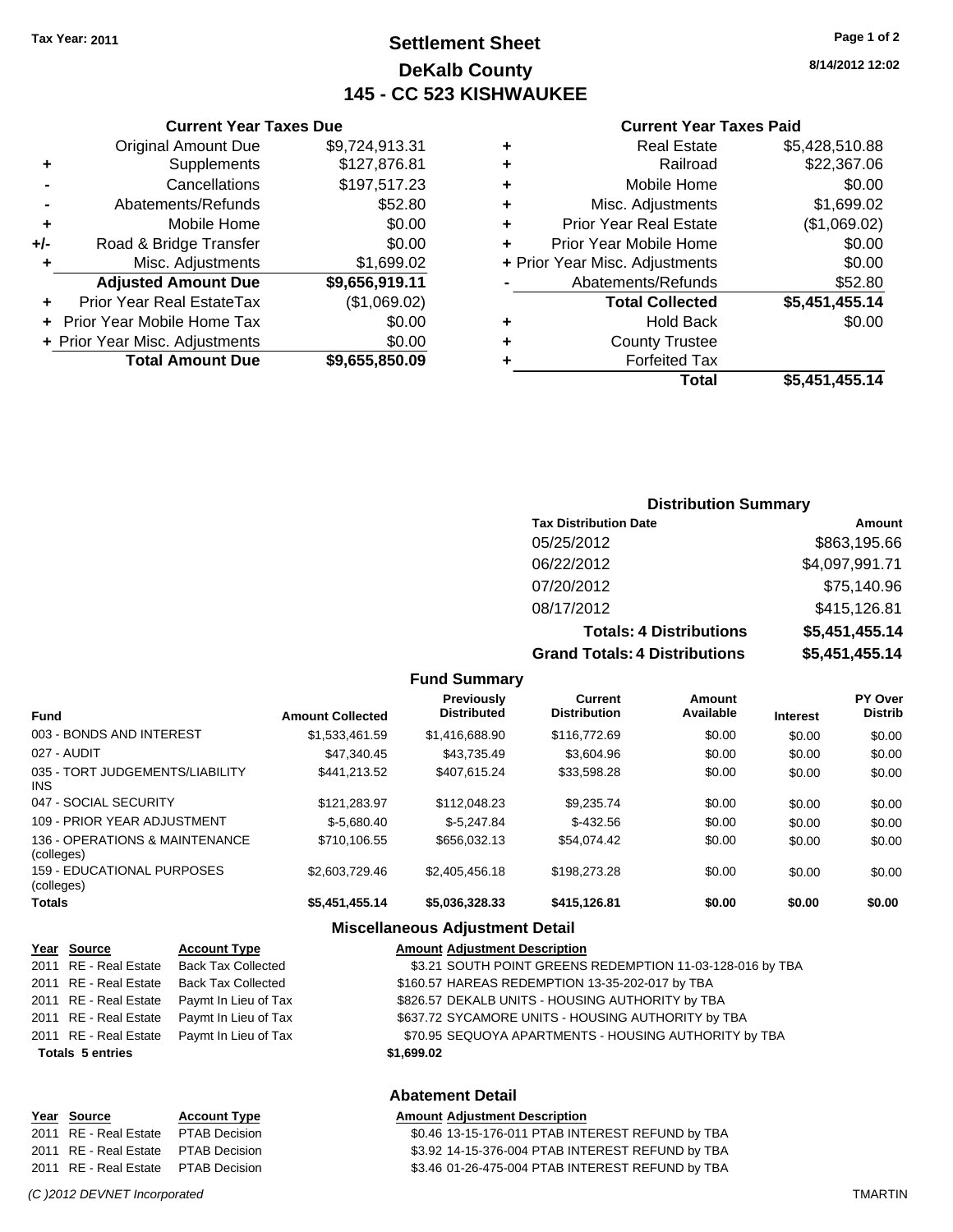## **Settlement Sheet Tax Year: 2011 Page 2 of 2 DeKalb County Abatement Detail**

**8/14/2012 12:02**

# **Year Source Account Type Amount Adjustment Description Totals \$52.79 7 entries**

2011 RE - Real Estate PTAB Decision 38.96 09-05-105-007 PTAB INTEREST REFUND by TBA 2011 RE - Real Estate \$8.27 09-05-105-006 PTAB INTEREST REFUND by TBA PTAB Decision 2011 RE - Real Estate PTAB Decision 66.42 14-15-102-005 PTAB INTEREST REFUND by TBA 2011 RE - Real Estate \$21.30 13-15-327-010 PTAB INTEREST REFUND by TBA PTAB Decision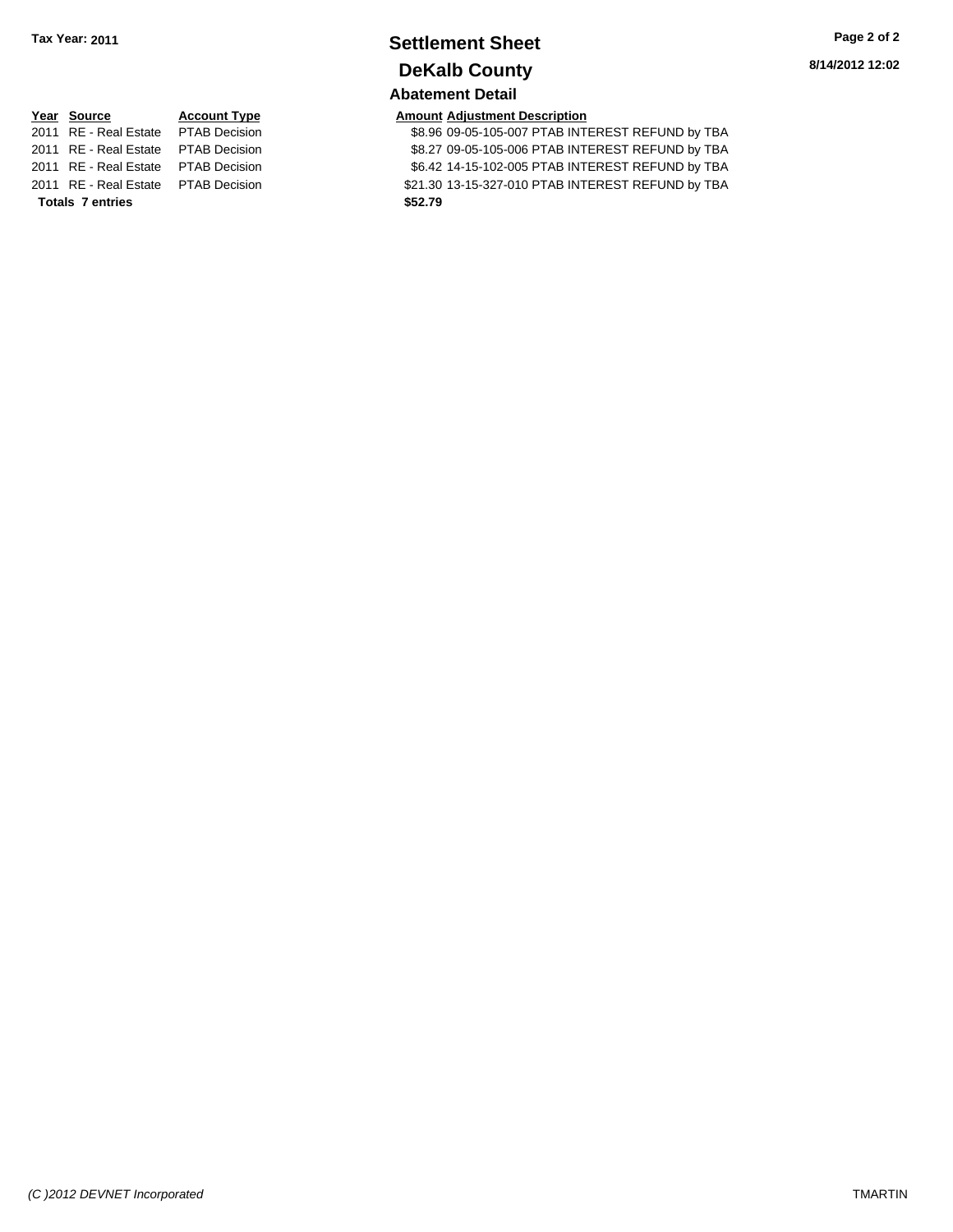## **Settlement Sheet Tax Year: 2011 Page 1 of 1 DeKalb County 150 - DE KALB SANITARY**

**8/14/2012 12:02**

| <b>Current Year Taxes Paid</b> |  |  |  |
|--------------------------------|--|--|--|
|--------------------------------|--|--|--|

|     | <b>Current Year Taxes Due</b>  |              |
|-----|--------------------------------|--------------|
|     | <b>Original Amount Due</b>     | \$634,570.29 |
| ٠   | Supplements                    | \$18,292.76  |
|     | Cancellations                  | \$29,587.18  |
|     | Abatements/Refunds             | \$0.00       |
| ٠   | Mobile Home                    | \$0.00       |
| +/- | Road & Bridge Transfer         | \$0.00       |
| ٠   | Misc. Adjustments              | \$159.36     |
|     | <b>Adjusted Amount Due</b>     | \$623,435.23 |
| ٠   | Prior Year Real EstateTax      | \$54.54      |
|     | Prior Year Mobile Home Tax     | \$0.00       |
|     | + Prior Year Misc. Adjustments | \$0.00       |
|     | <b>Total Amount Due</b>        | \$623,489.77 |
|     |                                |              |

|   | <b>Real Estate</b>             | \$346,046.91 |
|---|--------------------------------|--------------|
| ٠ | Railroad                       | \$522.75     |
| ٠ | Mobile Home                    | \$0.00       |
| ٠ | Misc. Adjustments              | \$159.36     |
| ٠ | <b>Prior Year Real Estate</b>  | \$54.54      |
| ÷ | Prior Year Mobile Home         | \$0.00       |
|   | + Prior Year Misc. Adjustments | \$0.00       |
|   | Abatements/Refunds             | \$0.00       |
|   | <b>Total Collected</b>         | \$346,783.56 |
| ٠ | <b>Hold Back</b>               | \$0.00       |
| ٠ | <b>County Trustee</b>          |              |
| ٠ | <b>Forfeited Tax</b>           |              |
|   | Total                          | \$346,783,56 |
|   |                                |              |

| <b>Distribution Summary</b>          |              |
|--------------------------------------|--------------|
| <b>Tax Distribution Date</b>         | Amount       |
| 05/25/2012                           | \$60,113.97  |
| 06/22/2012                           | \$253,861.93 |
| 07/20/2012                           | \$4,330.73   |
| 08/17/2012                           | \$28,476.93  |
| <b>Totals: 4 Distributions</b>       | \$346,783.56 |
| <b>Grand Totals: 4 Distributions</b> | \$346,783.56 |

**Fund Summary**

|                          |                         | <b>Previously</b>  | Current             | Amount    |                 | <b>PY Over</b> |
|--------------------------|-------------------------|--------------------|---------------------|-----------|-----------------|----------------|
| <b>Fund</b>              | <b>Amount Collected</b> | <b>Distributed</b> | <b>Distribution</b> | Available | <b>Interest</b> | <b>Distrib</b> |
| 001 - CORPORATE          | \$131,527.35            | \$120,726.67       | \$10,800.68         | \$0.00    | \$0.00          | \$0.00         |
| 003 - BONDS AND INTEREST | \$0.00                  | \$0.00             | \$0.00              | \$0.00    | \$0.00          | \$0.00         |
| $005 - I. M. R. F.$      | \$90.038.89             | \$82.645.14        | \$7,393.75          | \$0.00    | \$0.00          | \$0.00         |
| 027 - AUDIT              | \$12,028.19             | \$11,040.47        | \$987.72            | \$0.00    | \$0.00          | \$0.00         |
| 045 - PUBLIC BENEFIT     | \$66,826,23             | \$61.338.64        | \$5.487.59          | \$0.00    | \$0.00          | \$0.00         |
| 047 - SOCIAL SECURITY    | \$46,362.90             | \$42,555,71        | \$3,807.19          | \$0.00    | \$0.00          | \$0.00         |
| <b>Totals</b>            | \$346,783.56            | \$318,306.63       | \$28,476.93         | \$0.00    | \$0.00          | \$0.00         |

## **Miscellaneous Adjustment Detail**

| Year Source             | <b>Account Type</b>                        | <b>Amount Adjustment Description</b> |
|-------------------------|--------------------------------------------|--------------------------------------|
|                         | 2011 RE - Real Estate Paymt In Lieu of Tax | \$159.36 DEKALB UNITS - HOUSII       |
| <b>Totals 1 entries</b> |                                            | \$159.36                             |

x 3159.36 DEKALB UNITS - HOUSING AUTHORITY by TBA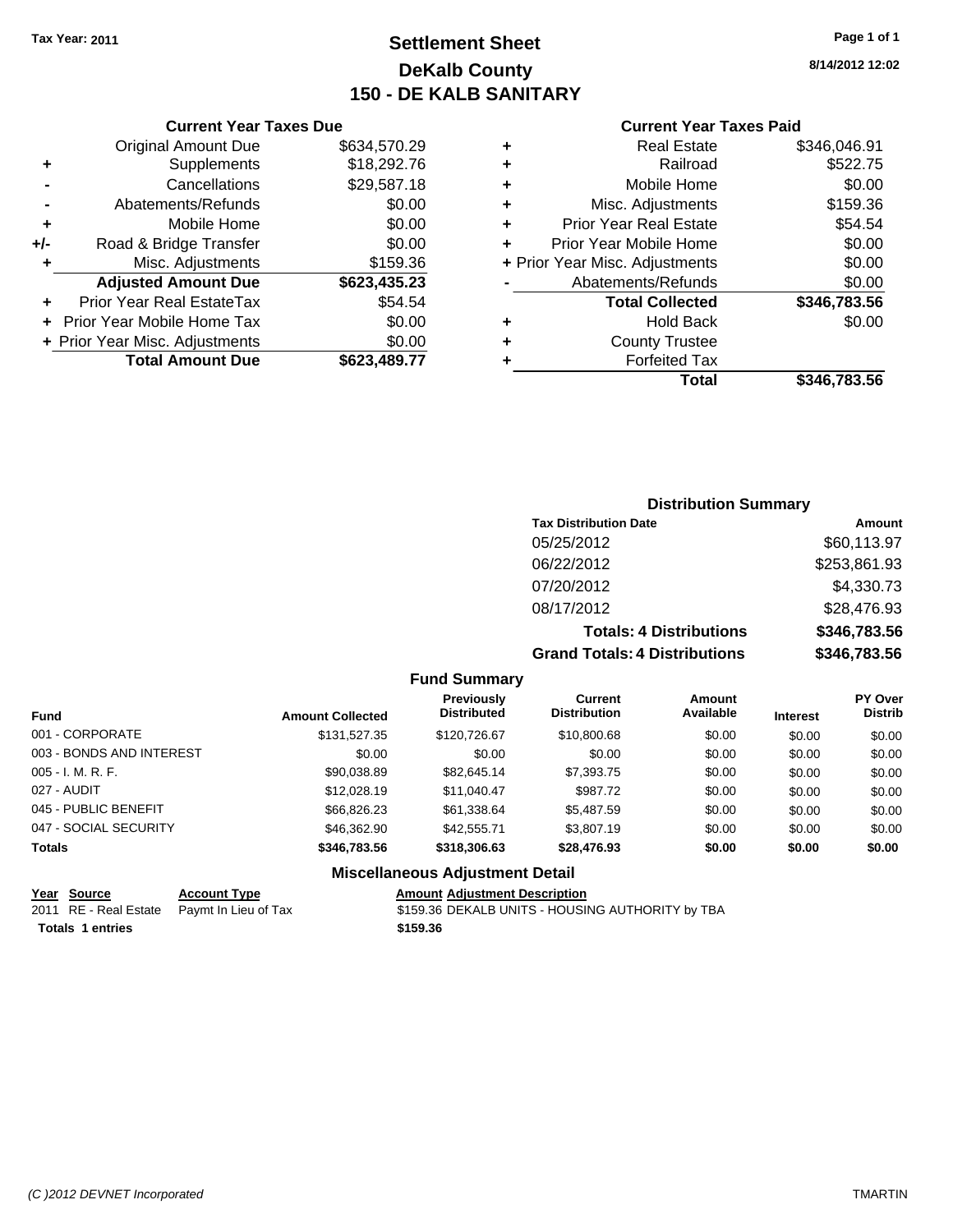## **Settlement Sheet Tax Year: 2011 Page 1 of 1 DeKalb County 151 - FAIRDALE STREET LIGHT**

**8/14/2012 12:02**

## **Current Year Taxes Paid**

|     | <b>Current Year Taxes Due</b>  |            |     |
|-----|--------------------------------|------------|-----|
|     | <b>Original Amount Due</b>     | \$3,451.08 | ٠   |
|     | Supplements                    | \$0.00     | ٠   |
|     | Cancellations                  | \$0.00     |     |
|     | Abatements/Refunds             | \$0.00     | ٠   |
|     | Mobile Home                    | \$0.00     |     |
| +/- | Road & Bridge Transfer         | \$0.00     | ٠   |
|     | Misc. Adjustments              | \$0.00     | + F |
|     | <b>Adjusted Amount Due</b>     | \$3,451.08 |     |
|     | Prior Year Real EstateTax      | \$0.00     |     |
|     | Prior Year Mobile Home Tax     | \$0.00     |     |
|     | + Prior Year Misc. Adjustments | \$0.00     |     |
|     | <b>Total Amount Due</b>        | \$3.451.08 |     |
|     |                                |            |     |

| ٠ | <b>Real Estate</b>             | \$1,928.69 |
|---|--------------------------------|------------|
| ٠ | Railroad                       | \$0.00     |
| ٠ | Mobile Home                    | \$0.00     |
| ٠ | Misc. Adjustments              | \$0.00     |
| ٠ | <b>Prior Year Real Estate</b>  | \$0.00     |
| ٠ | Prior Year Mobile Home         | \$0.00     |
|   | + Prior Year Misc. Adjustments | \$0.00     |
|   | Abatements/Refunds             | \$0.00     |
|   | <b>Total Collected</b>         | \$1,928.69 |
| ٠ | Hold Back                      | \$0.00     |
| ٠ | <b>County Trustee</b>          |            |
| ٠ | <b>Forfeited Tax</b>           |            |
|   | Total                          | \$1.928.69 |

|                 |                         |                                  | <b>Distribution Summary</b>          |                                |                 |                           |
|-----------------|-------------------------|----------------------------------|--------------------------------------|--------------------------------|-----------------|---------------------------|
|                 |                         |                                  | <b>Tax Distribution Date</b>         |                                |                 | Amount                    |
|                 |                         |                                  | 05/25/2012                           |                                |                 | \$438.19                  |
|                 |                         |                                  | 06/22/2012                           |                                |                 | \$1,286.54                |
|                 |                         |                                  | 07/20/2012                           |                                |                 | \$45.36                   |
|                 |                         |                                  | 08/17/2012                           |                                |                 | \$158.60                  |
|                 |                         |                                  |                                      | <b>Totals: 4 Distributions</b> |                 | \$1,928.69                |
|                 |                         |                                  | <b>Grand Totals: 4 Distributions</b> |                                |                 | \$1,928.69                |
|                 |                         | <b>Fund Summary</b>              |                                      |                                |                 |                           |
| <b>Fund</b>     | <b>Amount Collected</b> | Previously<br><b>Distributed</b> | Current<br><b>Distribution</b>       | Amount<br>Available            | <b>Interest</b> | PY Over<br><b>Distrib</b> |
| 001 - CORPORATE | \$1,928.69              | \$1,770.09                       | \$158.60                             | \$0.00                         | \$0.00          | \$0.00                    |
| Totals          | \$1,928.69              | \$1,770.09                       | \$158.60                             | \$0.00                         | \$0.00          | \$0.00                    |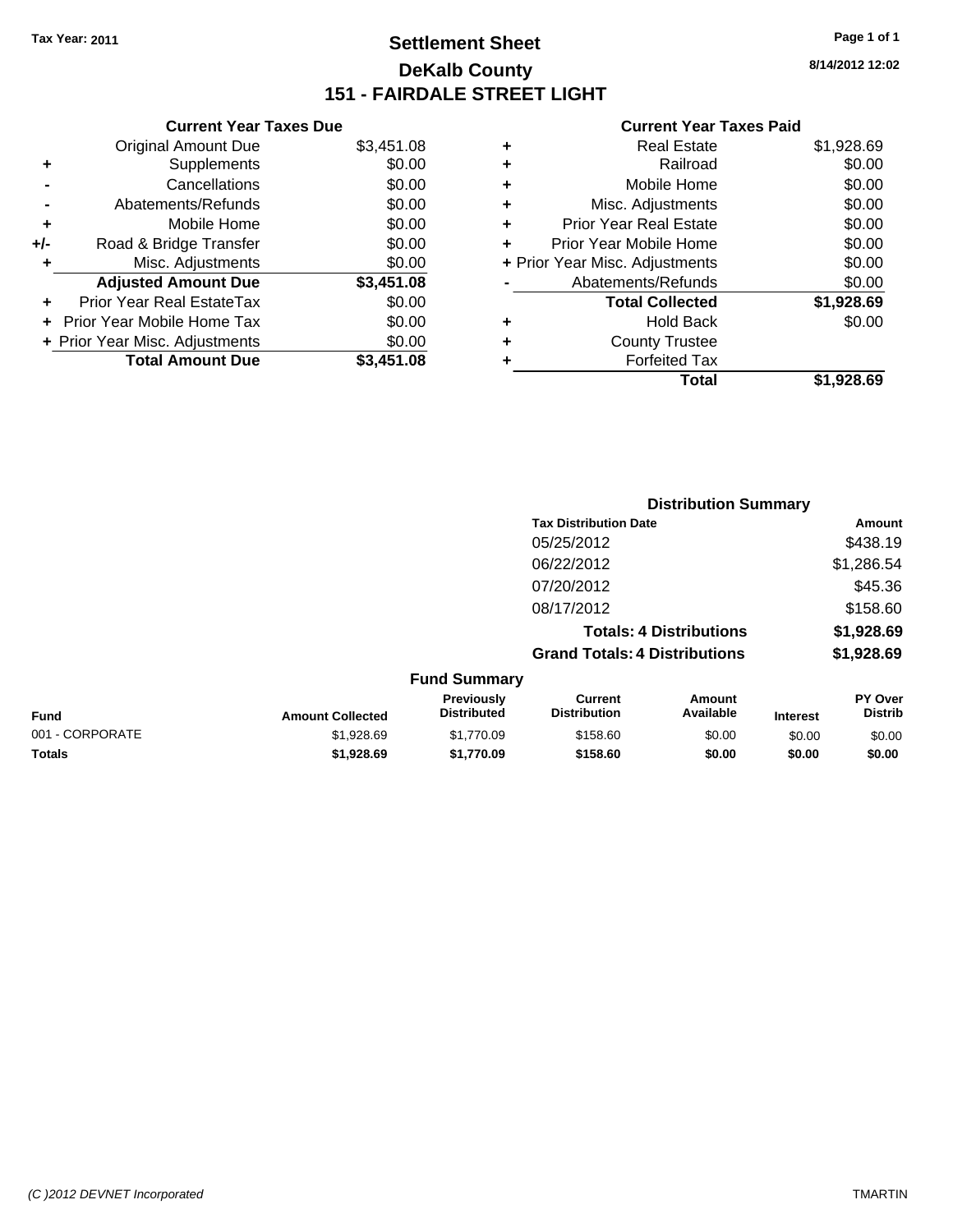## **Settlement Sheet Tax Year: 2011 Page 1 of 1 DeKalb County 152 - AFTON-PIERCE MULTI TWP**

**8/14/2012 12:02**

## **Current Year Taxes Paid**

|     | <b>Current Year Taxes Due</b>  |             |   | <b>Current Year Taxes Paid</b> |             |
|-----|--------------------------------|-------------|---|--------------------------------|-------------|
|     | <b>Original Amount Due</b>     | \$24,504.02 |   | <b>Real Estate</b>             | \$13,582.47 |
| ٠   | Supplements                    | \$173.10    | ٠ | Railroad                       | \$108.81    |
|     | Cancellations                  | \$193.47    | ٠ | Mobile Home                    | \$0.00      |
|     | Abatements/Refunds             | \$0.77      | ٠ | Misc. Adjustments              | \$0.24      |
| ÷   | Mobile Home                    | \$0.00      | ÷ | <b>Prior Year Real Estate</b>  | (\$35.30)   |
| +/- | Road & Bridge Transfer         | \$0.00      |   | Prior Year Mobile Home         | \$0.00      |
|     | Misc. Adjustments              | \$0.24      |   | + Prior Year Misc. Adjustments | \$0.00      |
|     | <b>Adjusted Amount Due</b>     | \$24,483.12 |   | Abatements/Refunds             | \$0.77      |
| ÷.  | Prior Year Real EstateTax      | (\$35.30)   |   | <b>Total Collected</b>         | \$13,655.45 |
|     | + Prior Year Mobile Home Tax   | \$0.00      | ٠ | <b>Hold Back</b>               | \$0.00      |
|     | + Prior Year Misc. Adjustments | \$0.00      |   | <b>County Trustee</b>          |             |
|     | <b>Total Amount Due</b>        | \$24,447.82 |   | <b>Forfeited Tax</b>           |             |
|     |                                |             |   | <b>Total</b>                   | \$13,655.45 |

|                                         |                           |                         |                                         |                                                           | <b>Distribution Summary</b>    |                 |                                  |
|-----------------------------------------|---------------------------|-------------------------|-----------------------------------------|-----------------------------------------------------------|--------------------------------|-----------------|----------------------------------|
|                                         |                           |                         |                                         | <b>Tax Distribution Date</b>                              |                                |                 | Amount                           |
|                                         |                           |                         |                                         | 05/25/2012                                                |                                |                 | \$1,664.69                       |
|                                         |                           |                         |                                         | 06/22/2012                                                |                                |                 | \$11,164.47                      |
|                                         |                           |                         |                                         | 07/20/2012                                                |                                |                 | \$146.73                         |
|                                         |                           |                         |                                         | 08/17/2012                                                |                                |                 | \$679.56                         |
|                                         |                           |                         |                                         |                                                           | <b>Totals: 4 Distributions</b> |                 | \$13,655.45                      |
|                                         |                           |                         |                                         | <b>Grand Totals: 4 Distributions</b>                      |                                |                 | \$13,655.45                      |
|                                         |                           |                         | <b>Fund Summary</b>                     |                                                           |                                |                 |                                  |
| Fund                                    |                           | <b>Amount Collected</b> | <b>Previously</b><br><b>Distributed</b> | <b>Current</b><br><b>Distribution</b>                     | Amount<br>Available            | <b>Interest</b> | <b>PY Over</b><br><b>Distrib</b> |
| 147 - ASSESSING PURPOSES<br>(multi-twp) |                           | \$13,655.45             | \$12,975.89                             | \$679.56                                                  | \$0.00                         | \$0.00          | \$0.00                           |
| <b>Totals</b>                           |                           | \$13,655.45             | \$12,975.89                             | \$679.56                                                  | \$0.00                         | \$0.00          | \$0.00                           |
|                                         |                           |                         | <b>Miscellaneous Adjustment Detail</b>  |                                                           |                                |                 |                                  |
| Year Source                             | <b>Account Type</b>       |                         | <b>Amount Adjustment Description</b>    |                                                           |                                |                 |                                  |
| 2011 RE - Real Estate                   | <b>Back Tax Collected</b> |                         |                                         | \$0.24 SOUTH POINT GREENS REDEMPTION 11-03-128-016 by TBA |                                |                 |                                  |
| <b>Totals 1 entries</b>                 |                           |                         | \$0.24                                  |                                                           |                                |                 |                                  |
|                                         |                           |                         | <b>Abatement Detail</b>                 |                                                           |                                |                 |                                  |

| Year Source                         | <b>Account Type</b> | Amount |
|-------------------------------------|---------------------|--------|
| 2011 RE - Real Estate PTAB Decision |                     | \$0.77 |
| Totals 1 entries                    |                     | \$0.77 |

**<u>Account Type</u>**<br> **PTAB** Decision<br> **SO.77 12-19-400-003 PTAB INT** \$0.77 12-19-400-003 PTAB INTEREST REFUND by TBA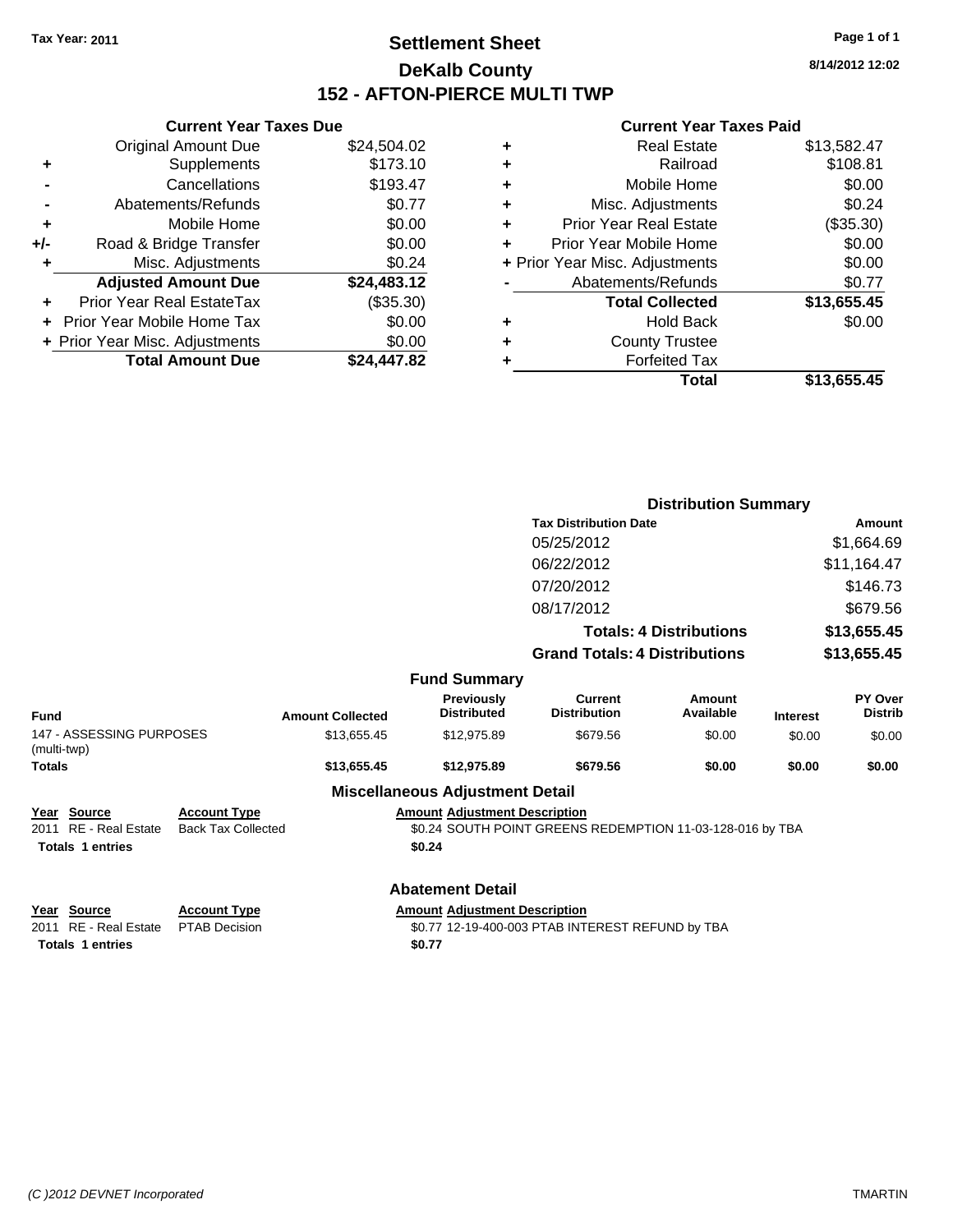## **Settlement Sheet Tax Year: 2011 Page 1 of 1 DeKalb County 153 - MILAN-MALTA MULTI-TWP**

**8/14/2012 12:02**

## **Current Year Taxes Paid**

|     | <b>Current Year Taxes Due</b>  |             |   |                 |
|-----|--------------------------------|-------------|---|-----------------|
|     | <b>Original Amount Due</b>     | \$12,317.53 | ٠ |                 |
|     | <b>Supplements</b>             | \$22.81     | ٠ |                 |
|     | Cancellations                  | \$26.18     | ٠ |                 |
|     | Abatements/Refunds             | \$0.00      | ٠ | Mi              |
|     | Mobile Home                    | \$0.00      | ٠ | Prior Y         |
| +/- | Road & Bridge Transfer         | \$0.00      |   | Prior Ye        |
|     | Misc. Adjustments              | \$0.00      |   | + Prior Year Mi |
|     | <b>Adjusted Amount Due</b>     | \$12,314.16 |   | Abat            |
|     | Prior Year Real EstateTax      | \$0.00      |   |                 |
|     | + Prior Year Mobile Home Tax   | \$0.00      | ٠ |                 |
|     | + Prior Year Misc. Adjustments | \$0.00      | ٠ |                 |
|     | <b>Total Amount Due</b>        | \$12,314.16 |   |                 |
|     |                                |             |   |                 |

|   | <b>Real Estate</b>             | \$6,891.93 |
|---|--------------------------------|------------|
| ÷ | Railroad                       | \$93.98    |
| ٠ | Mobile Home                    | \$0.00     |
| ٠ | Misc. Adjustments              | \$0.00     |
| ٠ | <b>Prior Year Real Estate</b>  | \$0.00     |
|   | Prior Year Mobile Home         | \$0.00     |
|   | + Prior Year Misc. Adjustments | \$0.00     |
|   | Abatements/Refunds             | \$0.00     |
|   | <b>Total Collected</b>         | \$6,985.91 |
| ٠ | Hold Back                      | \$0.00     |
| ٠ | <b>County Trustee</b>          |            |
|   | <b>Forfeited Tax</b>           |            |
|   | Total                          | \$6,985.91 |
|   |                                |            |

|                                         |                         | <b>Distribution Summary</b>      |                                       |                                |                 |                           |  |
|-----------------------------------------|-------------------------|----------------------------------|---------------------------------------|--------------------------------|-----------------|---------------------------|--|
|                                         |                         |                                  | <b>Tax Distribution Date</b>          |                                |                 | Amount                    |  |
|                                         |                         |                                  | 05/25/2012                            |                                |                 | \$785.37                  |  |
|                                         |                         |                                  | 06/22/2012                            |                                |                 | \$5,839.84                |  |
|                                         |                         |                                  | 07/20/2012                            |                                |                 | \$68.70                   |  |
|                                         |                         |                                  | 08/17/2012                            |                                |                 | \$292.00                  |  |
|                                         |                         |                                  |                                       | <b>Totals: 4 Distributions</b> |                 | \$6,985.91                |  |
|                                         |                         |                                  | <b>Grand Totals: 4 Distributions</b>  |                                |                 | \$6,985.91                |  |
|                                         |                         | <b>Fund Summary</b>              |                                       |                                |                 |                           |  |
| <b>Fund</b>                             | <b>Amount Collected</b> | Previously<br><b>Distributed</b> | <b>Current</b><br><b>Distribution</b> | Amount<br>Available            | <b>Interest</b> | PY Over<br><b>Distrib</b> |  |
| 147 - ASSESSING PURPOSES<br>(multi-twp) | \$6,985.91              | \$6,693.91                       | \$292.00                              | \$0.00                         | \$0.00          | \$0.00                    |  |
| <b>Totals</b>                           | \$6,985.91              | \$6,693.91                       | \$292.00                              | \$0.00                         | \$0.00          | \$0.00                    |  |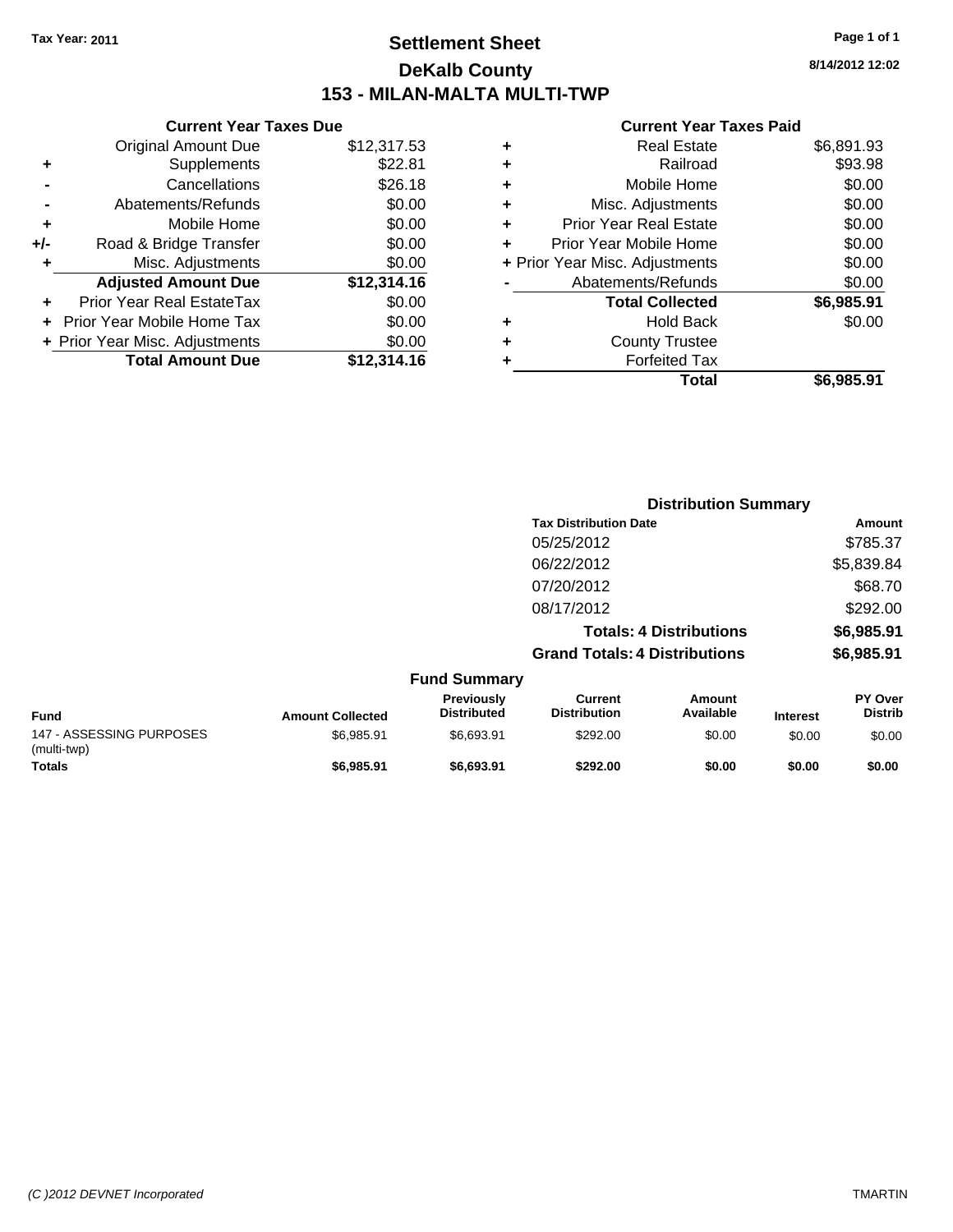## **Settlement Sheet Tax Year: 2011 Page 1 of 1 DeKalb County 154 - PAW PAW-SHABBONA MULT TWP**

**8/14/2012 12:02**

#### **Current Year Taxes Paid**

|     | <b>Current Year Taxes Due</b>     |             |   |              |
|-----|-----------------------------------|-------------|---|--------------|
|     | <b>Original Amount Due</b>        | \$11,940.33 | ٠ |              |
|     | Supplements                       | \$430.17    | ٠ |              |
|     | Cancellations                     | \$443.01    | ٠ |              |
|     | Abatements/Refunds                | \$0.81      | ٠ |              |
|     | Mobile Home                       | \$0.00      |   | Prior        |
| +/- | Road & Bridge Transfer            | \$0.00      |   | Prior \      |
| ٠   | Misc. Adjustments                 | \$8.64      |   | + Prior Year |
|     | <b>Adjusted Amount Due</b>        | \$11,935.32 |   | Abi          |
|     | Prior Year Real EstateTax         | (\$24.24)   |   |              |
|     | <b>Prior Year Mobile Home Tax</b> | \$0.00      | ٠ |              |
|     | + Prior Year Misc. Adjustments    | \$0.00      |   |              |
|     | <b>Total Amount Due</b>           | \$11,911.08 |   |              |
|     |                                   |             |   |              |

|   | <b>Real Estate</b>             | \$6,630.24 |
|---|--------------------------------|------------|
| ٠ | Railroad                       | \$171.62   |
| ٠ | Mobile Home                    | \$0.00     |
| ٠ | Misc. Adjustments              | \$8.64     |
| ٠ | <b>Prior Year Real Estate</b>  | (\$24.24)  |
| ÷ | Prior Year Mobile Home         | \$0.00     |
|   | + Prior Year Misc. Adjustments | \$0.00     |
|   | Abatements/Refunds             | \$0.81     |
|   | <b>Total Collected</b>         | \$6,785.45 |
| ٠ | <b>Hold Back</b>               | \$0.00     |
| ٠ | <b>County Trustee</b>          |            |
|   | <b>Forfeited Tax</b>           |            |
|   | Total                          | \$6,785.45 |
|   |                                |            |

|                                         |                           |                         |                                        | <b>Distribution Summary</b>                          |                                |                 |                           |
|-----------------------------------------|---------------------------|-------------------------|----------------------------------------|------------------------------------------------------|--------------------------------|-----------------|---------------------------|
|                                         |                           |                         |                                        | <b>Tax Distribution Date</b>                         |                                |                 | Amount                    |
|                                         |                           |                         |                                        | 05/25/2012                                           |                                |                 | \$883.23                  |
|                                         |                           |                         |                                        | 06/22/2012                                           |                                |                 | \$5,403.14                |
|                                         |                           |                         |                                        | 07/20/2012                                           |                                |                 | \$100.39                  |
|                                         |                           |                         |                                        | 08/17/2012                                           |                                |                 | \$398.69                  |
|                                         |                           |                         |                                        |                                                      | <b>Totals: 4 Distributions</b> |                 | \$6,785.45                |
|                                         |                           |                         |                                        | <b>Grand Totals: 4 Distributions</b>                 |                                |                 | \$6,785.45                |
|                                         |                           |                         | <b>Fund Summary</b>                    |                                                      |                                |                 |                           |
| Fund                                    |                           | <b>Amount Collected</b> | Previously<br><b>Distributed</b>       | <b>Current</b><br><b>Distribution</b>                | Amount<br>Available            | <b>Interest</b> | PY Over<br><b>Distrib</b> |
| 147 - ASSESSING PURPOSES<br>(multi-twp) |                           | \$6,785.45              | \$6,386.76                             | \$398.69                                             | \$0.00                         | \$0.00          | \$0.00                    |
| <b>Totals</b>                           |                           | \$6,785.45              | \$6,386.76                             | \$398.69                                             | \$0.00                         | \$0.00          | \$0.00                    |
|                                         |                           |                         | <b>Miscellaneous Adjustment Detail</b> |                                                      |                                |                 |                           |
| Year Source                             | <b>Account Type</b>       |                         | <b>Amount Adjustment Description</b>   |                                                      |                                |                 |                           |
| 2011 RE - Real Estate                   | <b>Back Tax Collected</b> |                         |                                        | \$5.99 HAREAS REDEMPTION 13-35-202-017 by TBA        |                                |                 |                           |
| 2011 RE - Real Estate                   | Paymt In Lieu of Tax      |                         |                                        | \$2.65 SEQUOYA APARTMENTS - HOUSING AUTHORITY by TBA |                                |                 |                           |
| <b>Totals 2 entries</b>                 |                           |                         | \$8.64                                 |                                                      |                                |                 |                           |
|                                         |                           |                         | Ahatamant Datail                       |                                                      |                                |                 |                           |

**Totals \$0.81 2 entries**

#### **Abatement Detail**

**Year Source Account Type Amount Adjustment Description**<br>2011 RE - Real Estate PTAB Decision **Amount** \$0.02 13-15-176-011 PTAB INT \$0.02 13-15-176-011 PTAB INTEREST REFUND by TBA 2011 RE - Real Estate \$0.79 13-15-327-010 PTAB INTEREST REFUND by TBA PTAB Decision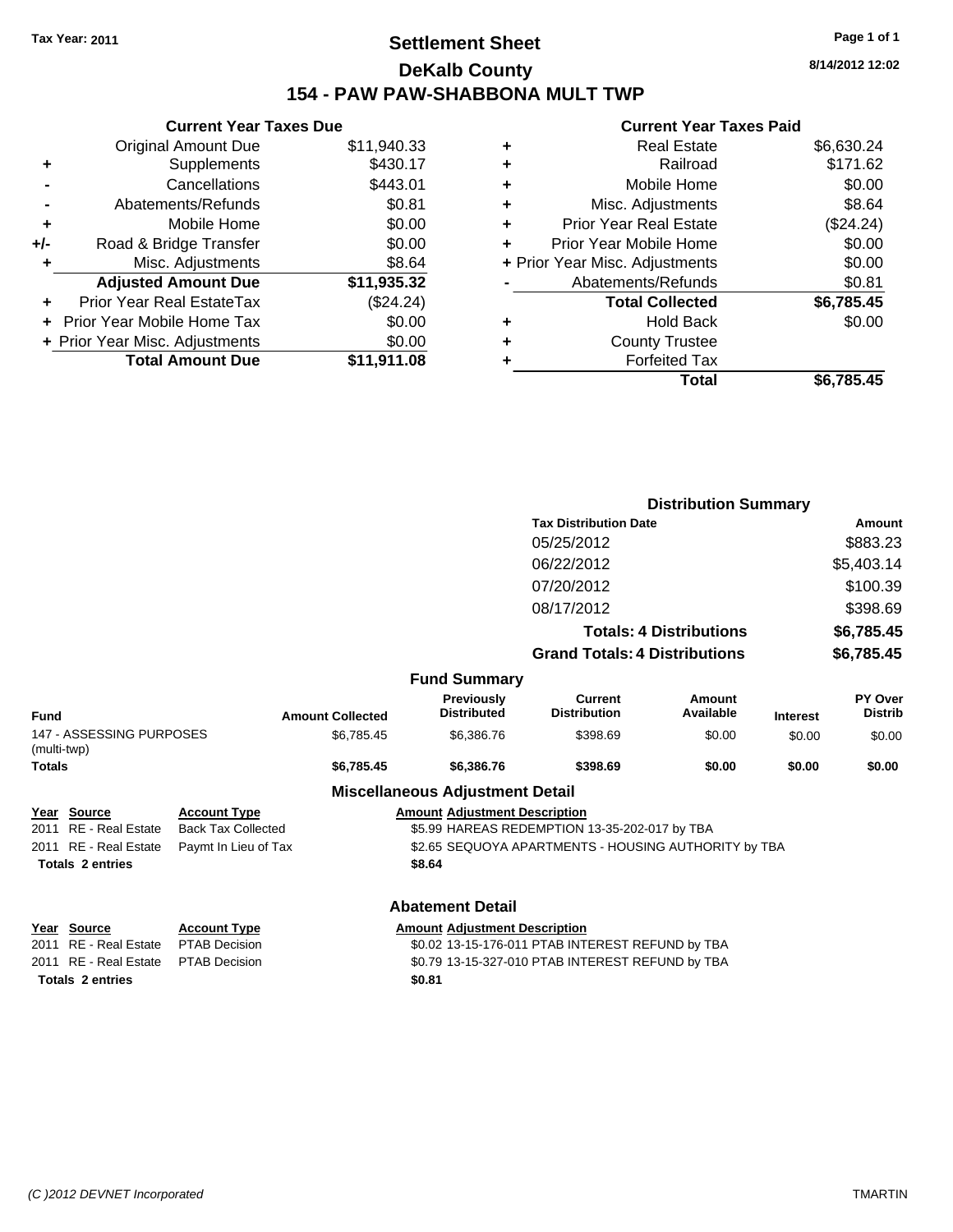## **Settlement Sheet Tax Year: 2011 Page 1 of 1 DeKalb County 155 - SOUTH GROVE-MAYFIELD MULT**

**8/14/2012 12:02**

#### **Current Year Taxes Paid**

|   | Total                          | \$6.199.81 |
|---|--------------------------------|------------|
|   | <b>Forfeited Tax</b>           |            |
| ٠ | <b>County Trustee</b>          |            |
| ٠ | <b>Hold Back</b>               | \$0.00     |
|   | <b>Total Collected</b>         | \$6,199.81 |
|   | Abatements/Refunds             | \$0.00     |
|   | + Prior Year Misc. Adjustments | \$0.00     |
| ÷ | Prior Year Mobile Home         | \$0.00     |
| ٠ | <b>Prior Year Real Estate</b>  | \$0.00     |
| ÷ | Misc. Adjustments              | \$0.00     |
| ٠ | Mobile Home                    | \$0.00     |
| ٠ | Railroad                       | \$0.00     |
| ٠ | Real Estate                    | \$6,199.81 |

|     | <b>Current Year Taxes Due</b>  |             |  |  |  |
|-----|--------------------------------|-------------|--|--|--|
|     | <b>Original Amount Due</b>     | \$10,852.78 |  |  |  |
| ٠   | Supplements                    | \$61.02     |  |  |  |
|     | Cancellations                  | \$69.59     |  |  |  |
|     | Abatements/Refunds             | \$0.00      |  |  |  |
| ٠   | Mobile Home                    | \$0.00      |  |  |  |
| +/- | Road & Bridge Transfer         | \$0.00      |  |  |  |
| ٠   | Misc. Adjustments              | \$0.00      |  |  |  |
|     | <b>Adjusted Amount Due</b>     | \$10,844.21 |  |  |  |
|     | Prior Year Real EstateTax      | \$0.00      |  |  |  |
|     | Prior Year Mobile Home Tax     | \$0.00      |  |  |  |
|     | + Prior Year Misc. Adjustments | \$0.00      |  |  |  |
|     | <b>Total Amount Due</b>        | \$10,844.21 |  |  |  |

|                                         |                         |                                  |                                       | <b>Distribution Summary</b>    |                 |                           |
|-----------------------------------------|-------------------------|----------------------------------|---------------------------------------|--------------------------------|-----------------|---------------------------|
|                                         |                         |                                  | <b>Tax Distribution Date</b>          |                                |                 | <b>Amount</b>             |
|                                         |                         |                                  | 05/25/2012                            |                                |                 | \$984.57                  |
|                                         |                         |                                  | 06/22/2012                            |                                |                 | \$4,877.16                |
|                                         |                         |                                  | 07/20/2012                            |                                |                 | \$80.51                   |
|                                         |                         |                                  | 08/17/2012                            |                                |                 | \$257.57                  |
|                                         |                         |                                  |                                       | <b>Totals: 4 Distributions</b> |                 | \$6,199.81                |
|                                         |                         |                                  | <b>Grand Totals: 4 Distributions</b>  |                                |                 | \$6,199.81                |
|                                         |                         | <b>Fund Summary</b>              |                                       |                                |                 |                           |
| <b>Fund</b>                             | <b>Amount Collected</b> | Previously<br><b>Distributed</b> | <b>Current</b><br><b>Distribution</b> | Amount<br>Available            | <b>Interest</b> | PY Over<br><b>Distrib</b> |
| 147 - ASSESSING PURPOSES<br>(multi-twp) | \$6,199.81              | \$5,942.24                       | \$257.57                              | \$0.00                         | \$0.00          | \$0.00                    |
| <b>Totals</b>                           | \$6,199.81              | \$5,942.24                       | \$257.57                              | \$0.00                         | \$0.00          | \$0.00                    |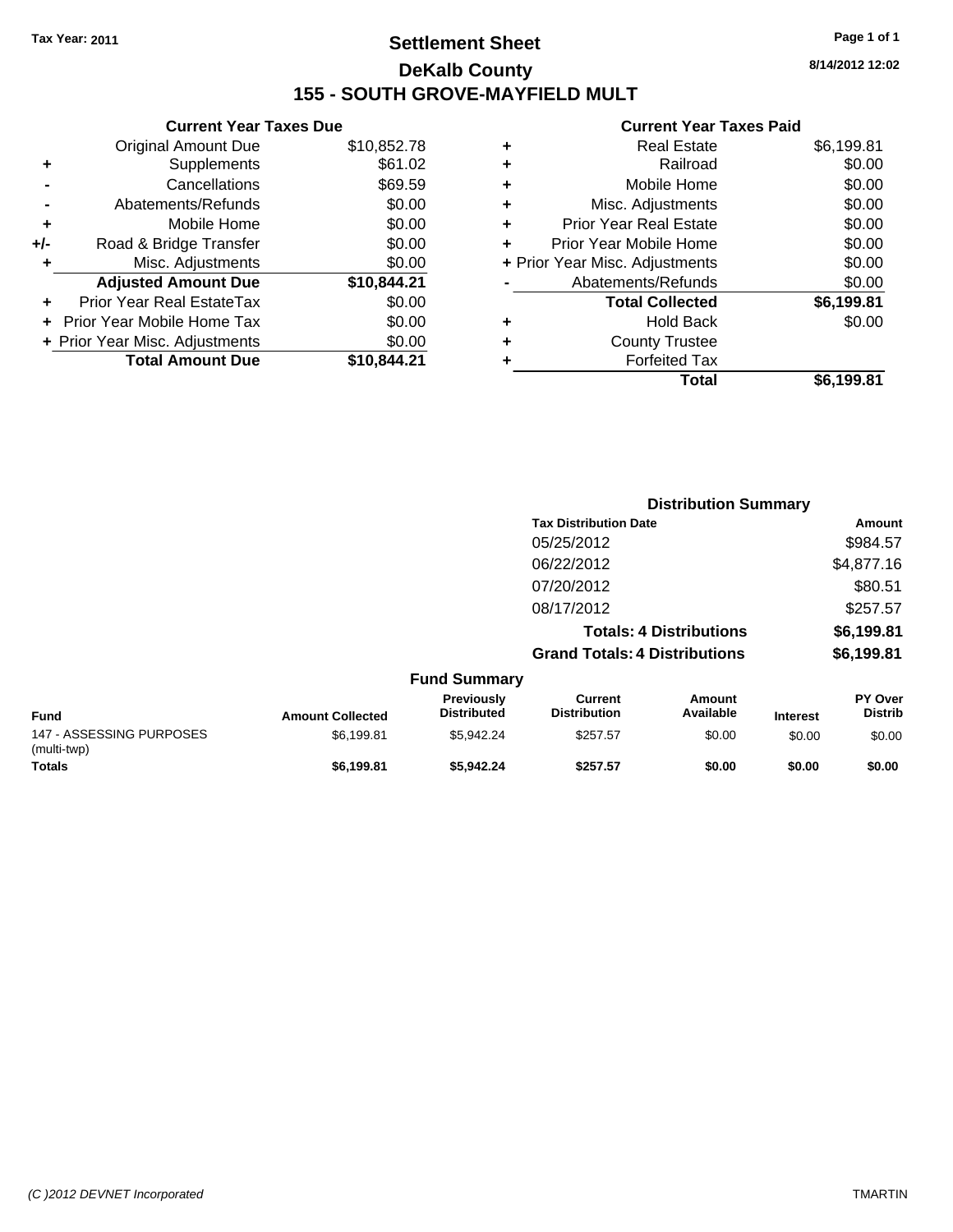## **Settlement Sheet Tax Year: 2011 Page 1 of 1 DeKalb County 156 - VICTOR-SOMONAUK MULTI TWP**

**8/14/2012 12:02**

## **Current Year Taxes Paid**

| <b>Current Year Taxes Due</b>     |                                |
|-----------------------------------|--------------------------------|
| <b>Original Amount Due</b>        | \$20,490.00                    |
| Supplements                       | \$139.97                       |
| Cancellations                     | \$160.28                       |
| Abatements/Refunds                | \$0.00                         |
| Mobile Home                       | \$0.00                         |
| Road & Bridge Transfer            | \$0.00                         |
| Misc. Adjustments                 | \$1.75                         |
| <b>Adjusted Amount Due</b>        | \$20,471.44                    |
| Prior Year Real EstateTax         | \$0.00                         |
| <b>Prior Year Mobile Home Tax</b> | \$0.00                         |
|                                   | \$0.00                         |
| <b>Total Amount Due</b>           | \$20.471.44                    |
|                                   | + Prior Year Misc. Adjustments |

|   | <b>Real Estate</b>             | \$12,207.60 |
|---|--------------------------------|-------------|
| ٠ | Railroad                       | \$104.10    |
| ٠ | Mobile Home                    | \$0.00      |
| ٠ | Misc. Adjustments              | \$1.75      |
| ÷ | <b>Prior Year Real Estate</b>  | \$0.00      |
|   | Prior Year Mobile Home         | \$0.00      |
|   | + Prior Year Misc. Adjustments | \$0.00      |
|   | Abatements/Refunds             | \$0.00      |
|   | <b>Total Collected</b>         | \$12,313.45 |
| ٠ | <b>Hold Back</b>               | \$0.00      |
| ٠ | <b>County Trustee</b>          |             |
| ٠ | <b>Forfeited Tax</b>           |             |
|   | Total                          | \$12,313.45 |
|   |                                |             |

|                                         |                         |                                         | <b>Distribution Summary</b>           |                                |                 |                                  |
|-----------------------------------------|-------------------------|-----------------------------------------|---------------------------------------|--------------------------------|-----------------|----------------------------------|
|                                         |                         |                                         | <b>Tax Distribution Date</b>          |                                |                 | Amount                           |
|                                         |                         |                                         | 05/25/2012                            |                                |                 | \$2,158.64                       |
|                                         |                         |                                         | 06/22/2012                            |                                |                 | \$9,079.95                       |
|                                         |                         |                                         | 07/20/2012                            |                                |                 | \$319.52                         |
|                                         |                         |                                         | 08/17/2012                            |                                |                 | \$755.34                         |
|                                         |                         |                                         |                                       | <b>Totals: 4 Distributions</b> |                 | \$12,313.45                      |
|                                         |                         |                                         | <b>Grand Totals: 4 Distributions</b>  |                                |                 | \$12,313.45                      |
|                                         |                         | <b>Fund Summary</b>                     |                                       |                                |                 |                                  |
| Fund                                    | <b>Amount Collected</b> | <b>Previously</b><br><b>Distributed</b> | <b>Current</b><br><b>Distribution</b> | Amount<br>Available            | <b>Interest</b> | <b>PY Over</b><br><b>Distrib</b> |
| 147 - ASSESSING PURPOSES<br>(multi-twp) | \$12,313.45             | \$11,558.11                             | \$755.34                              | \$0.00                         | \$0.00          | \$0.00                           |
| Totals                                  | \$12,313.45             | \$11,558.11                             | \$755.34                              | \$0.00                         | \$0.00          | \$0.00                           |
|                                         |                         | <b>Miscellaneous Adjustment Detail</b>  |                                       |                                |                 |                                  |
|                                         |                         |                                         |                                       |                                |                 |                                  |

Totals 1 entries \$1.75

**Year Source Account Type Amount Adjustment Description**<br>2011 RE - Real Estate Back Tax Collected \$1.75 SHISSLER REDEMPTION \$1.75 SHISSLER REDEMPTION 18-10-203-008 by TBA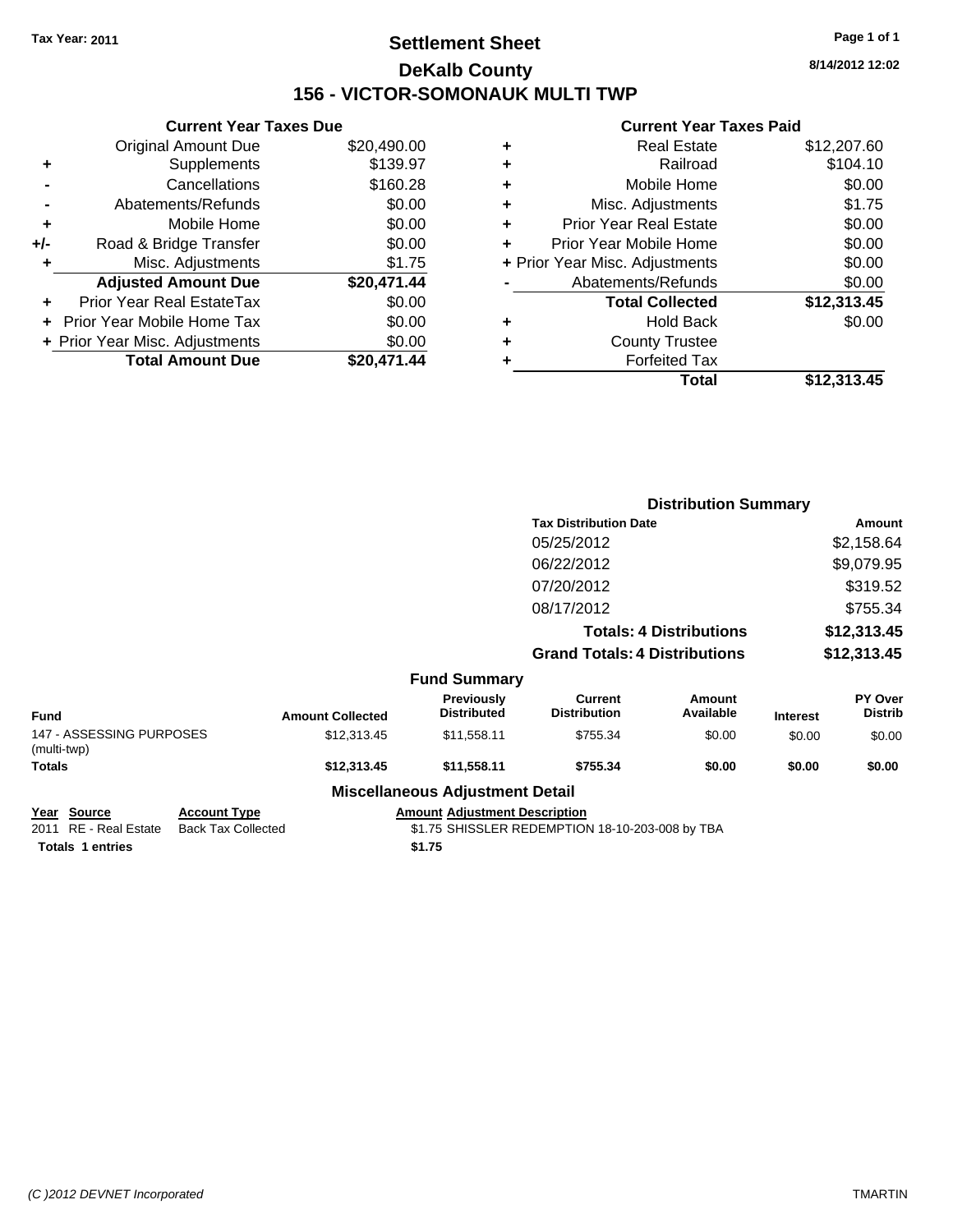## **Settlement Sheet Tax Year: 2011 Page 1 of 1 DeKalb County 157 - GENOA PUBLIC LIBRARY DIST**

**8/14/2012 12:02**

## **Current Year Taxes Paid**

| ٠ | <b>Real Estate</b>             | \$118,245.73 |
|---|--------------------------------|--------------|
| ٠ | Railroad                       | \$254.37     |
| ٠ | Mobile Home                    | \$0.00       |
| ٠ | Misc. Adjustments              | \$0.00       |
| ٠ | <b>Prior Year Real Estate</b>  | (\$100.28)   |
| ٠ | Prior Year Mobile Home         | \$0.00       |
|   | + Prior Year Misc. Adjustments | \$0.00       |
|   | Abatements/Refunds             | \$0.00       |
|   | <b>Total Collected</b>         | \$118,399.82 |
| ٠ | <b>Hold Back</b>               | \$0.00       |
| ٠ | <b>County Trustee</b>          |              |
| ٠ | <b>Forfeited Tax</b>           |              |
|   | Total                          | \$118,399.82 |
|   |                                |              |

|     | <b>Current Year Taxes Due</b>  |              |  |  |
|-----|--------------------------------|--------------|--|--|
|     | <b>Original Amount Due</b>     | \$212,609.69 |  |  |
| ٠   | Supplements                    | \$676.68     |  |  |
|     | Cancellations                  | \$1,214.66   |  |  |
|     | Abatements/Refunds             | \$0.00       |  |  |
| ÷   | Mobile Home                    | \$0.00       |  |  |
| +/- | Road & Bridge Transfer         | \$0.00       |  |  |
| ٠   | Misc. Adjustments              | \$0.00       |  |  |
|     | <b>Adjusted Amount Due</b>     | \$212,071.71 |  |  |
|     | Prior Year Real EstateTax      | (\$100.28)   |  |  |
|     | Prior Year Mobile Home Tax     | \$0.00       |  |  |
|     | + Prior Year Misc. Adjustments | \$0.00       |  |  |
|     | <b>Total Amount Due</b>        | \$211,971.43 |  |  |

## **Distribution Summary**

| <b>Tax Distribution Date</b>         | Amount       |
|--------------------------------------|--------------|
| 05/25/2012                           | \$19,530.27  |
| 06/22/2012                           | \$86,834.26  |
| 07/20/2012                           | \$1,479.10   |
| 08/17/2012                           | \$10,556.19  |
| <b>Totals: 4 Distributions</b>       | \$118,399.82 |
| <b>Grand Totals: 4 Distributions</b> | \$118,399.82 |

|                                         |                         | Previously         | Current             | Amount    |                 | <b>PY Over</b> |
|-----------------------------------------|-------------------------|--------------------|---------------------|-----------|-----------------|----------------|
| <b>Fund</b>                             | <b>Amount Collected</b> | <b>Distributed</b> | <b>Distribution</b> | Available | <b>Interest</b> | <b>Distrib</b> |
| 001 - CORPORATE                         | \$90,595.98             | \$82.518.69        | \$8,077.29          | \$0.00    | \$0.00          | \$0.00         |
| 004 - OPERATIONS & MAINTENANCE          | \$8.111.10              | \$7,387.94         | \$723.16            | \$0.00    | \$0.00          | \$0.00         |
| $005 - I. M. R. F.$                     | \$8,111.10              | \$7,387.94         | \$723.16            | \$0.00    | \$0.00          | \$0.00         |
| 027 - AUDIT                             | \$1,301.45              | \$1,185.42         | \$116.03            | \$0.00    | \$0.00          | \$0.00         |
| 035 - TORT JUDGEMENTS/LIABILITY<br>INS. | \$5,410.65              | \$4,928.25         | \$482.40            | \$0.00    | \$0.00          | \$0.00         |
| 047 - SOCIAL SECURITY                   | \$4.869.54              | \$4,435.39         | \$434.15            | \$0.00    | \$0.00          | \$0.00         |
| <b>Totals</b>                           | \$118,399.82            | \$107,843.63       | \$10,556.19         | \$0.00    | \$0.00          | \$0.00         |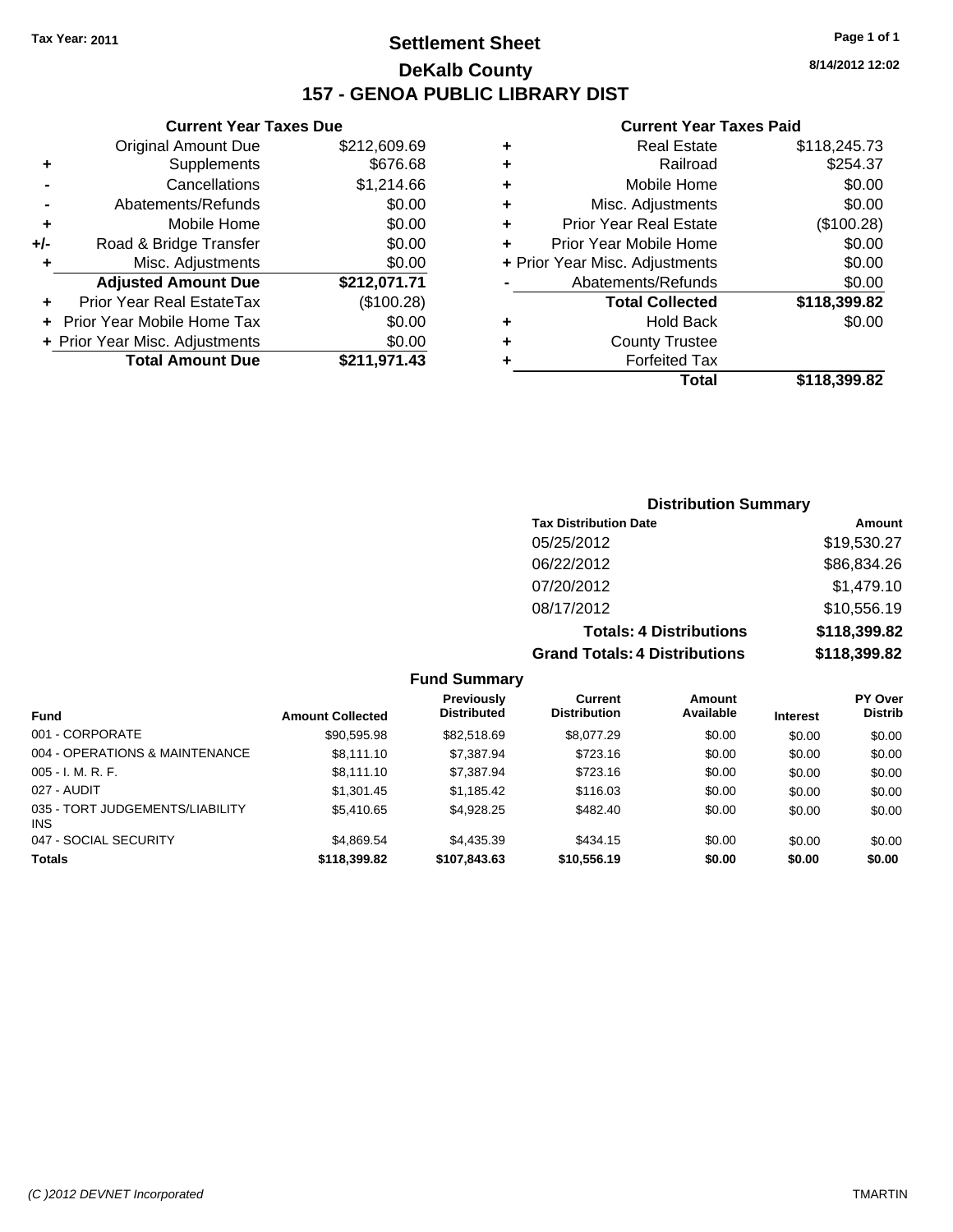## **Settlement Sheet Tax Year: 2011 Page 1 of 1 DeKalb County 158 - DEKALB TIF1**

#### **Current Year Taxes Due**

| <b>Original Amount Due</b> | \$4,426,251.66                 |
|----------------------------|--------------------------------|
| Supplements                | \$3,792.12                     |
| Cancellations              | \$4,272.94                     |
| Abatements/Refunds         | \$0.00                         |
| Mobile Home                | \$0.00                         |
| Road & Bridge Transfer     | \$0.00                         |
| Misc. Adjustments          | \$0.00                         |
| <b>Adjusted Amount Due</b> | \$4,425,770.84                 |
| Prior Year Real EstateTax  | \$0.00                         |
| Prior Year Mobile Home Tax | \$0.00                         |
|                            | \$0.00                         |
| <b>Total Amount Due</b>    | \$4,425,770.84                 |
|                            | + Prior Year Misc. Adjustments |

## **8/14/2012 12:02**

|   | <b>Current Year Taxes Paid</b> |                |  |  |  |
|---|--------------------------------|----------------|--|--|--|
| ٠ | <b>Real Estate</b>             | \$2,591,011.72 |  |  |  |
| ٠ | Railroad                       | \$0.00         |  |  |  |
| ٠ | Mobile Home                    | \$0.00         |  |  |  |
| ٠ | Misc. Adjustments              | \$0.00         |  |  |  |
| ٠ | <b>Prior Year Real Estate</b>  | \$0.00         |  |  |  |
| ÷ | Prior Year Mobile Home         | \$0.00         |  |  |  |
|   | + Prior Year Misc. Adjustments | \$0.00         |  |  |  |
|   | Abatements/Refunds             | \$0.00         |  |  |  |
|   | <b>Total Collected</b>         | \$2,591,011.72 |  |  |  |
|   | <b>Hold Back</b>               | \$0.00         |  |  |  |
|   | <b>County Trustee</b>          |                |  |  |  |
|   | <b>Forfeited Tax</b>           |                |  |  |  |
|   | Total                          | \$2,591,011.72 |  |  |  |
|   |                                |                |  |  |  |

## **Distribution Summary Tax Distribution Date Amount** 05/25/2012 \$560,716.38 06/22/2012 \$1,618,883.22 07/20/2012 \$25,283.69 08/17/2012 \$386,128.43 **Totals: 4 Distributions \$2,591,011.72 Grand Totals: 4 Distributions \$2,591,011.72**

|  | <b>Fund Summary</b> |
|--|---------------------|
|--|---------------------|

| <b>Fund</b>     | <b>Amount Collected</b> | Previously<br><b>Distributed</b> | Current<br><b>Distribution</b> | Amount<br>Available | <b>Interest</b> | <b>PY Over</b><br><b>Distrib</b> |
|-----------------|-------------------------|----------------------------------|--------------------------------|---------------------|-----------------|----------------------------------|
| 001 - CORPORATE | \$2.591.011.72          | \$2,204,883,29                   | \$386,128.43                   | \$0.00              | \$0.00          | \$0.00                           |
| <b>Totals</b>   | \$2.591.011.72          | \$2.204.883.29                   | \$386.128.43                   | \$0.00              | \$0.00          | \$0.00                           |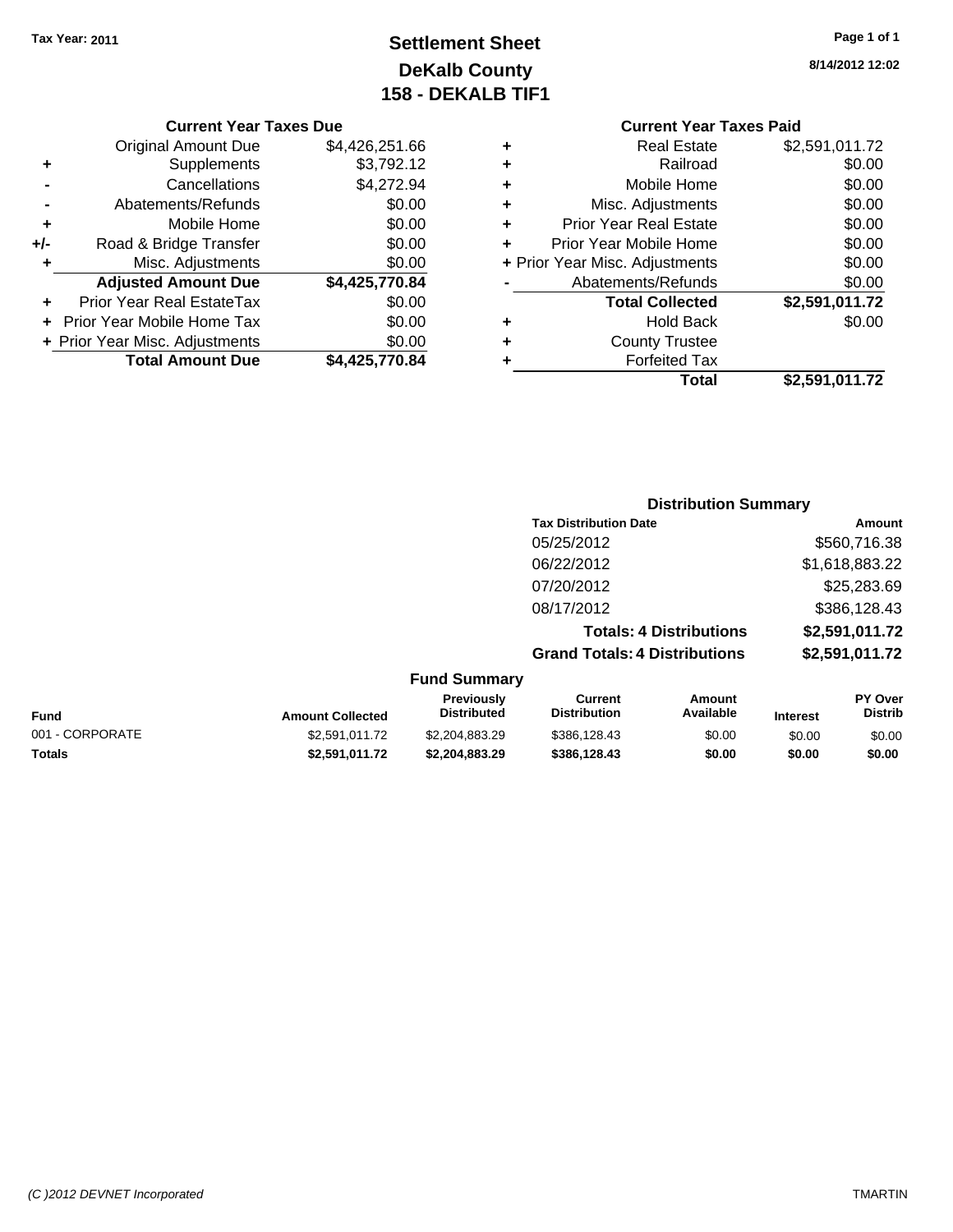### **Settlement Sheet Tax Year: 2011 Page 1 of 1 DeKalb County 159 - DEKALB TIF2**

**8/14/2012 12:02**

#### **Current Year Taxes Due**

|       | <b>Original Amount Due</b>       | \$1,853,625.78 |
|-------|----------------------------------|----------------|
| ٠     | Supplements                      | \$0.00         |
|       | Cancellations                    | \$2,150.96     |
|       | Abatements/Refunds               | \$0.00         |
| ٠     | Mobile Home                      | \$0.00         |
| $+/-$ | Road & Bridge Transfer           | \$0.00         |
| ٠     | Misc. Adjustments                | \$0.00         |
|       | <b>Adjusted Amount Due</b>       | \$1,851,474.82 |
|       | <b>Prior Year Real EstateTax</b> | \$0.00         |
|       | Prior Year Mobile Home Tax       | \$0.00         |
|       | + Prior Year Misc. Adjustments   | \$0.00         |
|       | <b>Total Amount Due</b>          | \$1,851,474.82 |

#### **Current Year Taxes Paid +** Real Estate \$992,557.96 **+** Railroad \$0.00

|   | Total                          | \$992.557.96 |
|---|--------------------------------|--------------|
|   | <b>Forfeited Tax</b>           |              |
| ÷ | <b>County Trustee</b>          |              |
| ٠ | <b>Hold Back</b>               | \$0.00       |
|   | <b>Total Collected</b>         | \$992,557.96 |
|   | Abatements/Refunds             | \$0.00       |
|   | + Prior Year Misc. Adjustments | \$0.00       |
|   | Prior Year Mobile Home         | \$0.00       |
| ٠ | <b>Prior Year Real Estate</b>  | \$0.00       |
| ÷ | Misc. Adjustments              | \$0.00       |
| ÷ | Mobile Home                    | \$0.00       |
|   |                                |              |

#### **Distribution Summary Tax Distribution Date Amount** 05/25/2012 \$108,773.24 06/22/2012 \$804,823.39 07/20/2012 \$17,665.32 08/17/2012 \$61,296.01 **Totals: 4 Distributions \$992,557.96 Grand Totals: 4 Distributions \$992,557.96 Fund Summary Fund Interest Amount Collected Distributed PY Over Distrib Amount Available Current Distribution Previously**

### 001 - CORPORATE 6000 \$992,557.96 \$931,261.95 \$61,296.01 \$0.00 \$0.00 \$0.00 \$0.00 **Totals \$992,557.96 \$931,261.95 \$61,296.01 \$0.00 \$0.00 \$0.00 Miscellaneous Adjustment Detail Year Source Account Type Amount Adjustment Description** 2011 RE - Real Estate Paymt In Lieu of Tax \$0.00 DEKALB UNITS - HOUSING AUTHORITY by TBA

**Totals \$0.00 1 entries**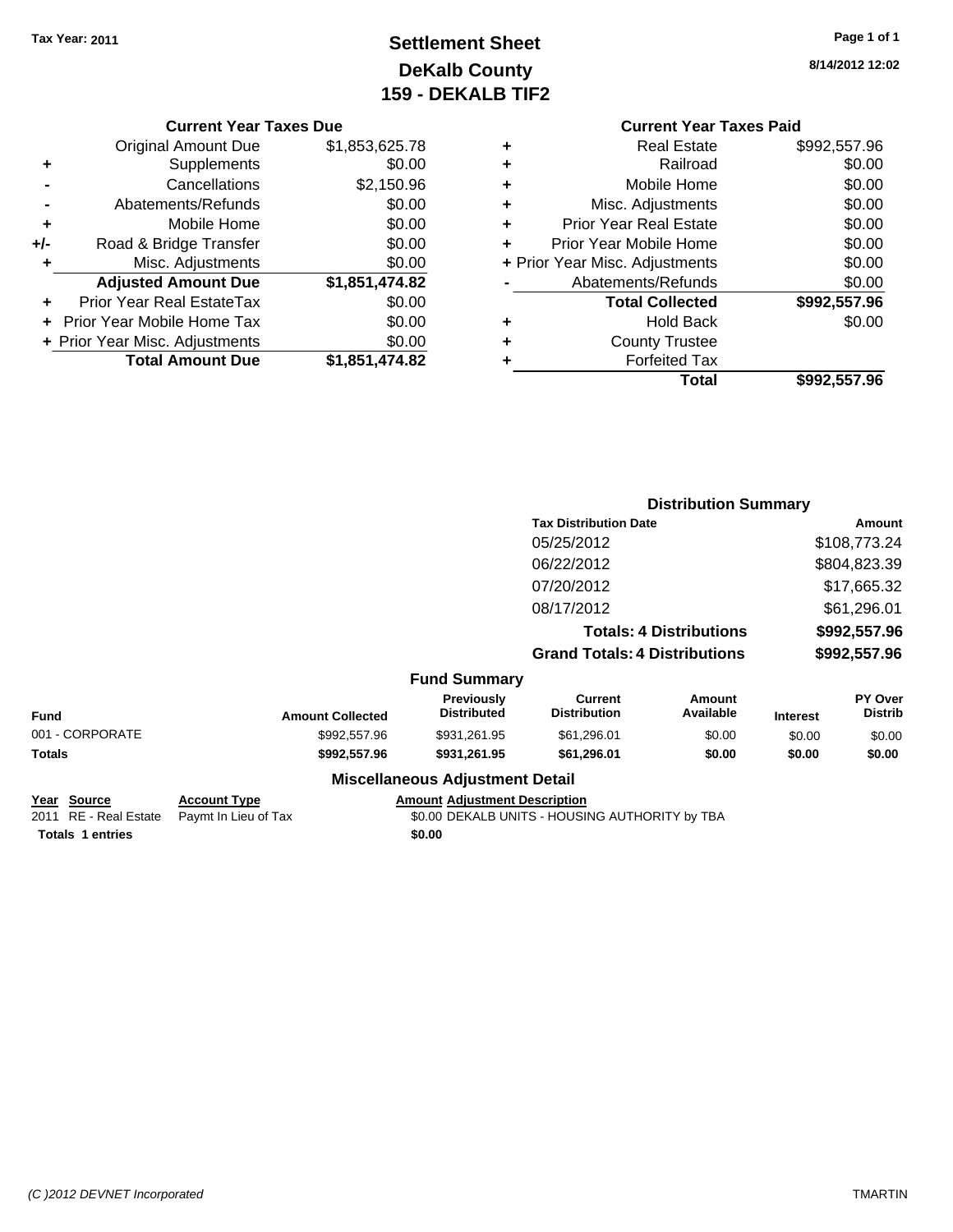### **Settlement Sheet Tax Year: 2011 Page 1 of 1 DeKalb County 160 - DEKALB TIF1 AMENDED**

#### **Current Year Taxes Due**

|     | <b>Original Amount Due</b>       | \$2,254,808.20 |
|-----|----------------------------------|----------------|
| ٠   | Supplements                      | \$9,153.18     |
|     | Cancellations                    | \$11,689.40    |
|     | Abatements/Refunds               | \$0.00         |
| ٠   | Mobile Home                      | \$0.00         |
| +/- | Road & Bridge Transfer           | \$0.00         |
| ٠   | Misc. Adjustments                | \$0.00         |
|     | <b>Adjusted Amount Due</b>       | \$2,252,271.98 |
|     | <b>Prior Year Real EstateTax</b> | \$0.00         |
|     | Prior Year Mobile Home Tax       | \$0.00         |
|     | + Prior Year Misc. Adjustments   | \$0.00         |
|     | <b>Total Amount Due</b>          | \$2,252,271.98 |

#### **Current Year Taxes Paid**

|   | <b>Real Estate</b>             | \$1,298,789.32 |
|---|--------------------------------|----------------|
| ٠ | Railroad                       | \$0.00         |
| ٠ | Mobile Home                    | \$0.00         |
| ٠ | Misc. Adjustments              | \$0.00         |
| ٠ | <b>Prior Year Real Estate</b>  | \$0.00         |
|   | Prior Year Mobile Home         | \$0.00         |
|   | + Prior Year Misc. Adjustments | \$0.00         |
|   | Abatements/Refunds             | \$0.00         |
|   | <b>Total Collected</b>         | \$1,298,789.32 |
| ٠ | Hold Back                      | \$0.00         |
| ٠ | <b>County Trustee</b>          |                |
| ٠ | <b>Forfeited Tax</b>           |                |
|   | Total                          | \$1,298,789.32 |
|   |                                |                |

### **Distribution Summary Tax Distribution Date Amount** 05/25/2012 \$241,590.94 06/22/2012 \$893,867.99 07/20/2012 \$10,551.10 08/17/2012 \$152,779.29 **Totals: 4 Distributions \$1,298,789.32 Grand Totals: 4 Distributions \$1,298,789.32 Fund Summary**

| <b>Fund</b>     | <b>Amount Collected</b> | <b>Previously</b><br><b>Distributed</b> | Current<br><b>Distribution</b> | Amount<br>Available | <b>Interest</b> | <b>PY Over</b><br>Distrib |
|-----------------|-------------------------|-----------------------------------------|--------------------------------|---------------------|-----------------|---------------------------|
| 001 - CORPORATE | \$1,298,789.32          | \$1.146.010.03                          | \$152,779.29                   | \$0.00              | \$0.00          | \$0.00                    |
| <b>Totals</b>   | \$1,298,789.32          | \$1.146.010.03                          | \$152,779.29                   | \$0.00              | \$0.00          | \$0.00                    |

**8/14/2012 12:02**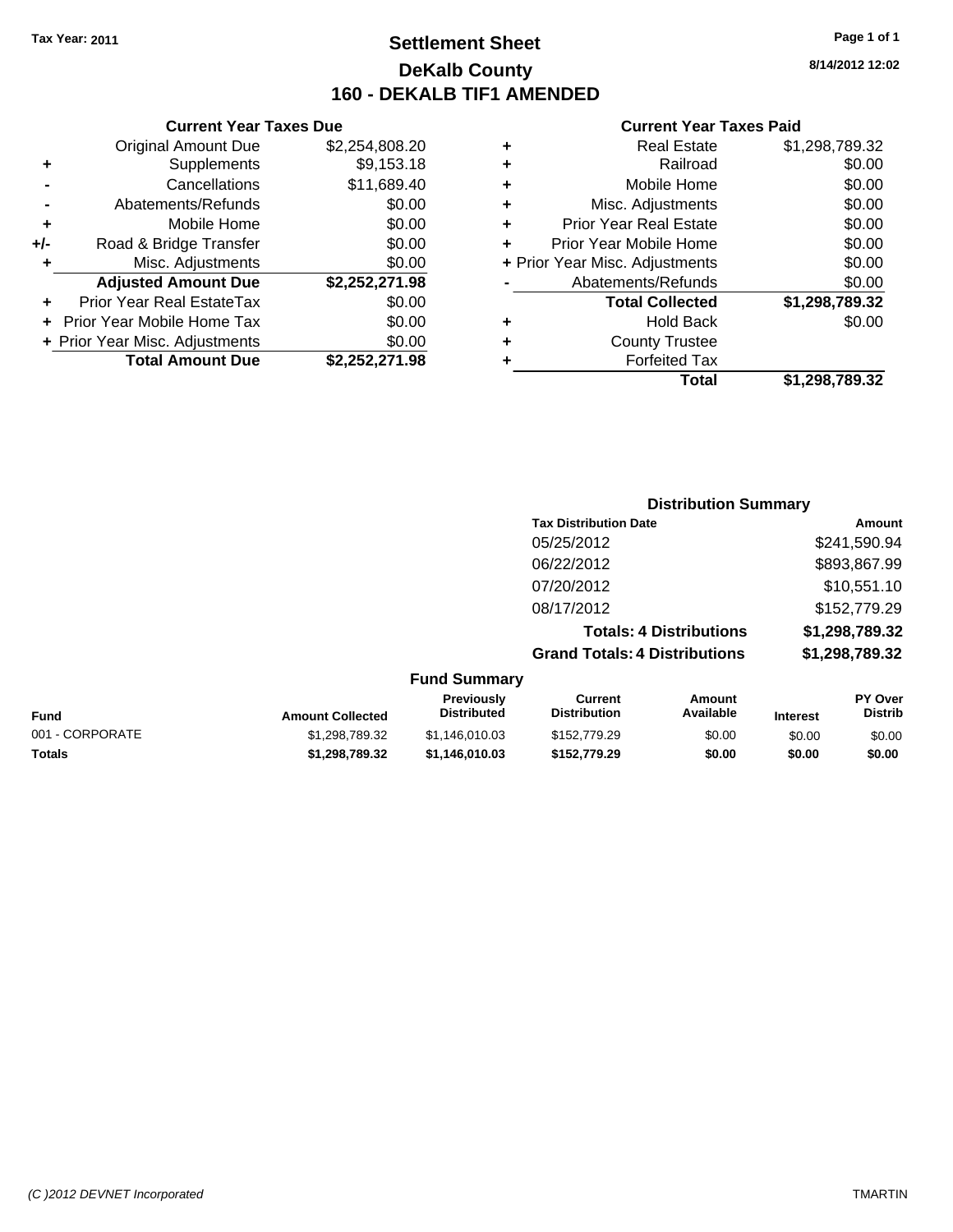### **Settlement Sheet Tax Year: 2011 Page 1 of 1 DeKalb County 162 - DEKALB TIF4**

**8/14/2012 12:02**

|     | <b>Current Year Taxes Due</b>     |        |  |
|-----|-----------------------------------|--------|--|
|     | <b>Original Amount Due</b>        | \$0.00 |  |
|     | Supplements                       | \$0.00 |  |
|     | Cancellations                     | \$0.00 |  |
|     | Abatements/Refunds                | \$0.00 |  |
| ٠   | Mobile Home                       | \$0.00 |  |
| +/- | Road & Bridge Transfer            | \$0.00 |  |
|     | Misc. Adjustments                 | \$0.00 |  |
|     | <b>Adjusted Amount Due</b>        | \$0.00 |  |
|     | Prior Year Real EstateTax         | \$0.00 |  |
|     | <b>Prior Year Mobile Home Tax</b> | \$0.00 |  |
|     | + Prior Year Misc. Adjustments    | \$0.00 |  |
|     | <b>Total Amount Due</b>           | \$0.00 |  |
|     |                                   |        |  |

### **Current Year Taxes Paid +** Real Estate \$0.00 **+** Railroad \$0.00

| ٠ | Mobile Home                    | \$0.00 |
|---|--------------------------------|--------|
|   | Misc. Adjustments              | \$0.00 |
|   | <b>Prior Year Real Estate</b>  | \$0.00 |
|   | Prior Year Mobile Home         | \$0.00 |
|   | + Prior Year Misc. Adjustments | \$0.00 |
|   | Abatements/Refunds             | \$0.00 |
|   | <b>Total Collected</b>         | \$0.00 |
|   | <b>Hold Back</b>               | \$0.00 |
| ÷ | <b>County Trustee</b>          |        |
|   | <b>Forfeited Tax</b>           |        |
|   | Total                          |        |

| <b>Fund Summary</b> |                         |                                         |                                |                     |                 |                           |
|---------------------|-------------------------|-----------------------------------------|--------------------------------|---------------------|-----------------|---------------------------|
| <b>Fund</b>         | <b>Amount Collected</b> | <b>Previously</b><br><b>Distributed</b> | Current<br><b>Distribution</b> | Amount<br>Available | <b>Interest</b> | PY Over<br><b>Distrib</b> |
| 001 - CORPORATE     | \$0.00                  | \$0.00                                  | \$0.00                         | \$0.00              | \$0.00          | \$0.00                    |
| <b>Totals</b>       | \$0.00                  | \$0.00                                  | \$0.00                         | \$0.00              | \$0.00          | \$0.00                    |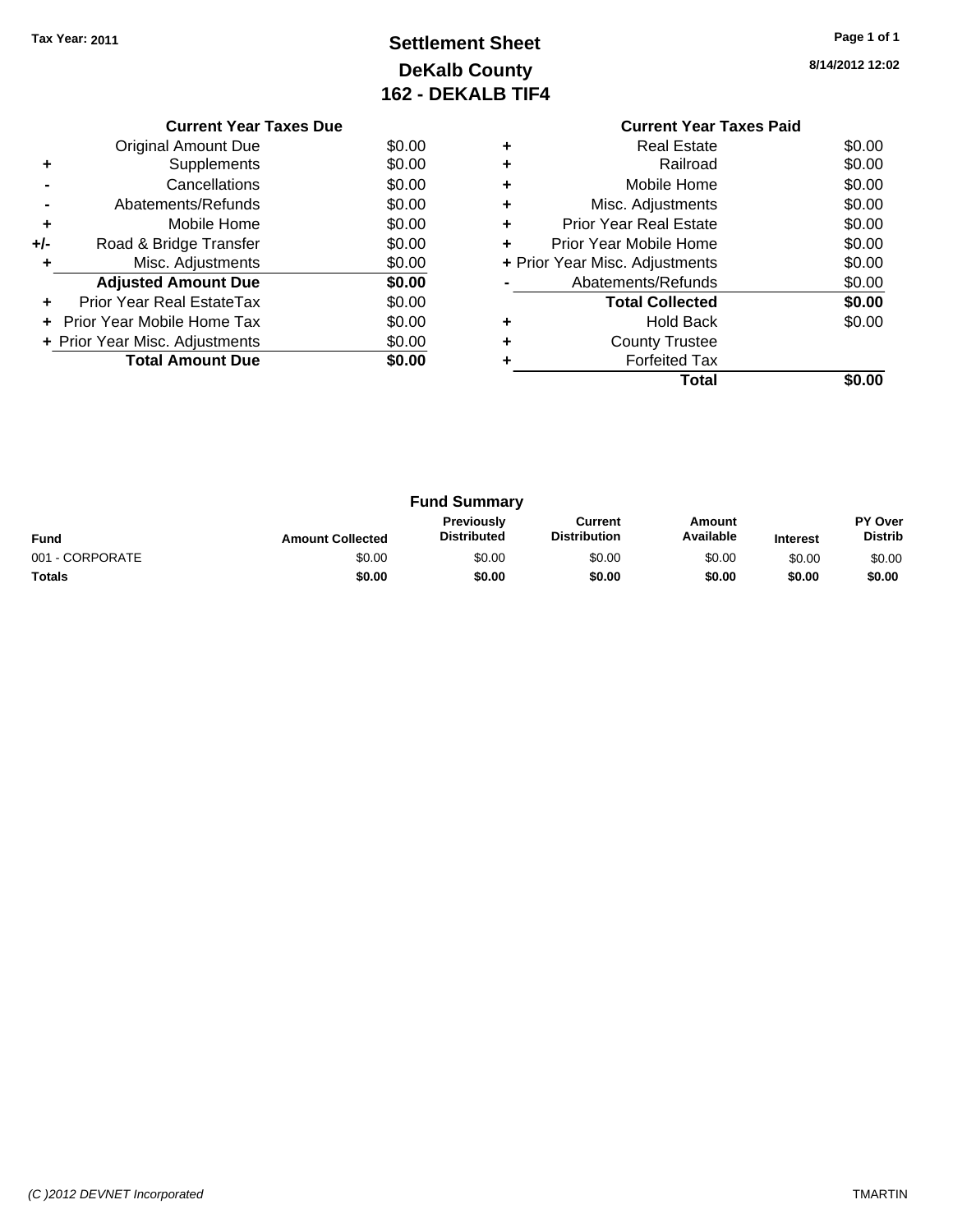### **Settlement Sheet Tax Year: 2011 Page 1 of 1 DeKalb County 163 - MALTA TIF**

**8/14/2012 12:02**

|   | Total                          | \$208,917.02 |
|---|--------------------------------|--------------|
|   | <b>Forfeited Tax</b>           |              |
| ٠ | <b>County Trustee</b>          |              |
| ٠ | <b>Hold Back</b>               | \$0.00       |
|   | <b>Total Collected</b>         | \$208,917.02 |
|   | Abatements/Refunds             | \$0.00       |
|   | + Prior Year Misc. Adjustments | \$0.00       |
| ÷ | Prior Year Mobile Home         | \$0.00       |
| ٠ | <b>Prior Year Real Estate</b>  | \$0.00       |
| ٠ | Misc. Adjustments              | \$0.00       |
| ٠ | Mobile Home                    | \$0.00       |
| ٠ | Railroad                       | \$0.00       |
| ٠ | <b>Real Estate</b>             | \$208,917.02 |
|   | <b>Current Year Taxes Paid</b> |              |

|     | <b>Current Year Taxes Due</b>  |              |
|-----|--------------------------------|--------------|
|     | Original Amount Due            | \$358,290.38 |
| ٠   | Supplements                    | \$0.00       |
|     | Cancellations                  | \$0.00       |
|     | Abatements/Refunds             | \$0.00       |
| ٠   | Mobile Home                    | \$0.00       |
| +/- | Road & Bridge Transfer         | \$0.00       |
|     | Misc. Adjustments              | \$0.00       |
|     | <b>Adjusted Amount Due</b>     | \$358,290.38 |
|     | Prior Year Real EstateTax      | \$0.00       |
|     | Prior Year Mobile Home Tax     | \$0.00       |
|     | + Prior Year Misc. Adjustments | \$0.00       |
|     | <b>Total Amount Due</b>        | \$358.290.38 |

| <b>Distribution Summary</b>          |              |  |
|--------------------------------------|--------------|--|
| <b>Tax Distribution Date</b>         | Amount       |  |
| 05/25/2012                           | \$40,862.06  |  |
| 06/22/2012                           | \$131,540.84 |  |
| 07/20/2012                           | \$7,353.23   |  |
| 08/17/2012                           | \$29,160.89  |  |
| <b>Totals: 4 Distributions</b>       | \$208,917.02 |  |
| <b>Grand Totals: 4 Distributions</b> | \$208,917.02 |  |

|  | <b>Fund Summary</b> |
|--|---------------------|
|--|---------------------|

| <b>Amount Collected</b> | Previously<br><b>Distributed</b> | Current<br>Distribution | Amount<br>Available | Interest | <b>PY Over</b><br><b>Distrib</b> |
|-------------------------|----------------------------------|-------------------------|---------------------|----------|----------------------------------|
| \$208,917.02            | \$179,756.13                     | \$29.160.89             | \$0.00              | \$0.00   | \$0.00                           |
| \$208,917.02            | \$179.756.13                     | \$29.160.89             | \$0.00              | \$0.00   | \$0.00                           |
|                         |                                  |                         |                     |          |                                  |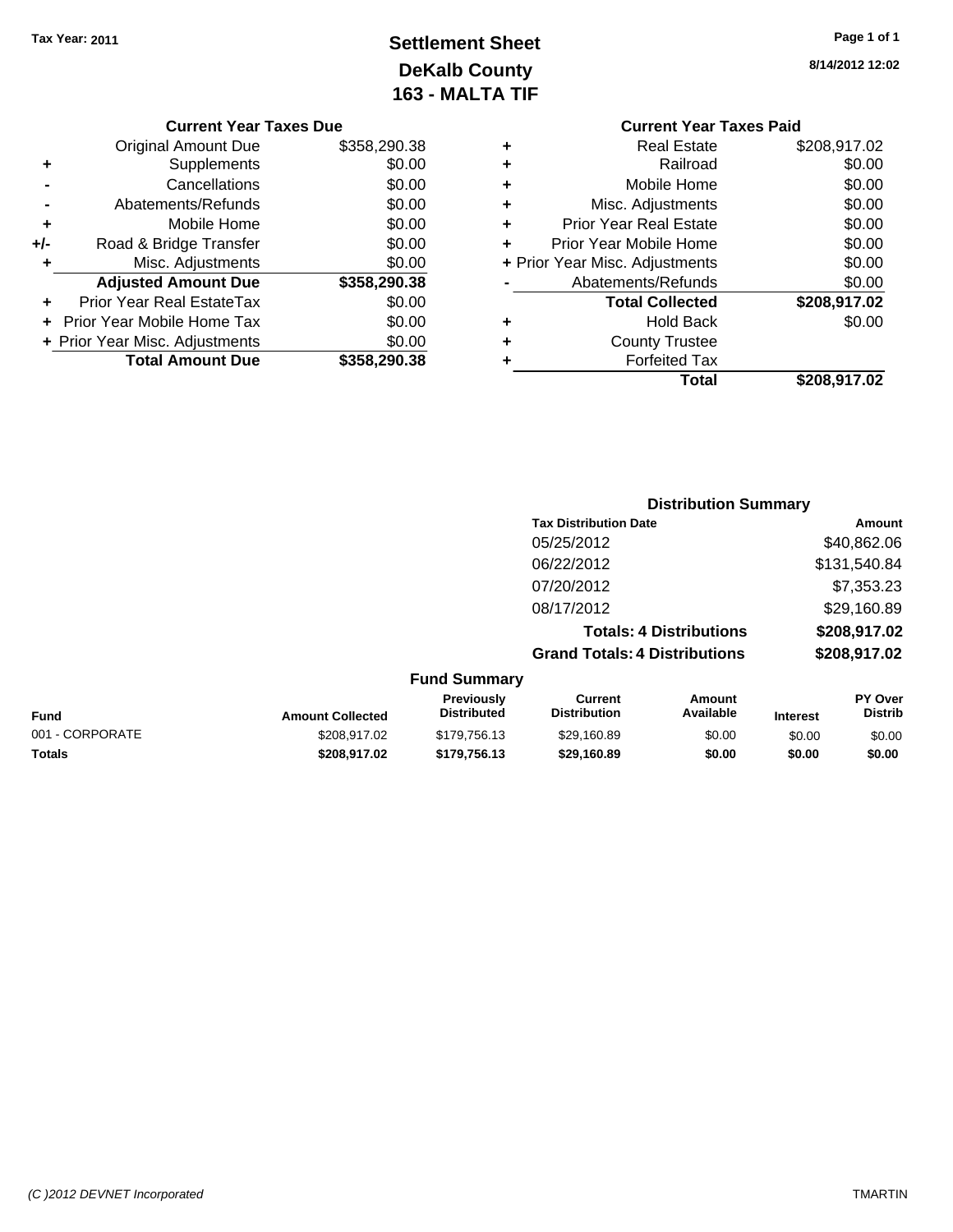### **Settlement Sheet Tax Year: 2011 Page 1 of 1 DeKalb County 164 - DEKALB TIF5**

**8/14/2012 12:02**

#### **Current Year Taxes Due**

|   | <b>Original Amount Due</b>     | \$1,918.82 |
|---|--------------------------------|------------|
|   | Supplements                    | \$0.00     |
|   | Cancellations                  | \$0.00     |
|   | Abatements/Refunds             | \$0.00     |
| ٠ | Mobile Home                    | \$0.00     |
|   | Road & Bridge Transfer         | \$0.00     |
| ÷ | Misc. Adjustments              | \$0.00     |
|   | <b>Adjusted Amount Due</b>     | \$1,918.82 |
|   | Prior Year Real EstateTax      | \$0.00     |
|   | + Prior Year Mobile Home Tax   | \$0.00     |
|   | + Prior Year Misc. Adjustments | \$0.00     |
|   | <b>Total Amount Due</b>        | \$1.918.82 |

#### **Current Year Taxes Paid +** Real Estate \$1,239.22 **+** Railroad \$0.00 **+** Mobile Home \$0.00 **+** Misc. Adjustments \$0.00 **+** Prior Year Real Estate \$0.00 **+** Prior Year Mobile Home \$0.00

|           | Total                          | \$1,239.22 |
|-----------|--------------------------------|------------|
| ÷         | <b>Forfeited Tax</b>           |            |
| ÷         | <b>County Trustee</b>          |            |
| $\ddot{}$ | <b>Hold Back</b>               | \$0.00     |
|           | <b>Total Collected</b>         | \$1,239.22 |
|           | Abatements/Refunds             | \$0.00     |
|           | + Prior Year Misc. Adjustments | \$0.00     |

|                 |                         |                                  |                                       | <b>Distribution Summary</b>    |                 |                                  |
|-----------------|-------------------------|----------------------------------|---------------------------------------|--------------------------------|-----------------|----------------------------------|
|                 |                         |                                  | <b>Tax Distribution Date</b>          |                                |                 | Amount                           |
|                 |                         |                                  | 06/22/2012                            |                                |                 | \$1,230.39                       |
|                 |                         |                                  | 08/17/2012                            |                                |                 | \$8.83                           |
|                 |                         |                                  |                                       | <b>Totals: 2 Distributions</b> |                 | \$1,239.22                       |
|                 |                         |                                  | <b>Grand Totals: 2 Distributions</b>  |                                |                 | \$1,239.22                       |
|                 |                         | <b>Fund Summary</b>              |                                       |                                |                 |                                  |
| Fund            | <b>Amount Collected</b> | Previously<br><b>Distributed</b> | <b>Current</b><br><b>Distribution</b> | Amount<br>Available            | <b>Interest</b> | <b>PY Over</b><br><b>Distrib</b> |
| 001 - CORPORATE | \$1,239.22              | \$1,230.39                       | \$8.83                                | \$0.00                         | \$0.00          | \$0.00                           |
| Totals          | \$1,239.22              | \$1,230.39                       | \$8.83                                | \$0.00                         | \$0.00          | \$0.00                           |
|                 |                         |                                  |                                       |                                |                 |                                  |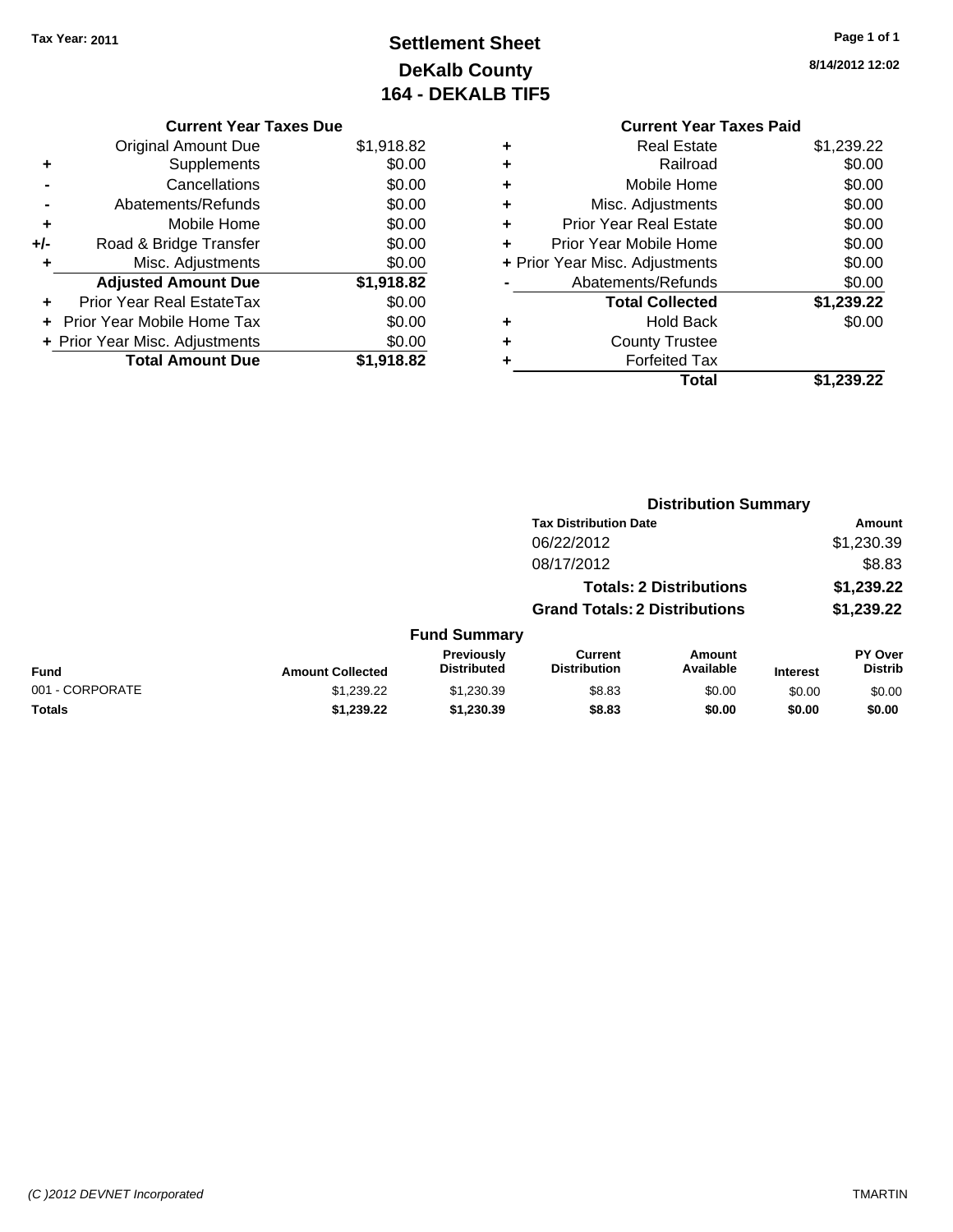### **Settlement Sheet Tax Year: 2011 Page 1 of 1 DeKalb County 170 - KIRKLAND TIF**

**8/14/2012 12:02**

#### **Current Year Taxes Due**

|     | <b>Original Amount Due</b>     | \$275,618.58 |
|-----|--------------------------------|--------------|
| ٠   | Supplements                    | \$0.00       |
|     | Cancellations                  | \$0.00       |
|     | Abatements/Refunds             | \$0.00       |
| ٠   | Mobile Home                    | \$0.00       |
| +/- | Road & Bridge Transfer         | \$0.00       |
| ٠   | Misc. Adjustments              | \$0.00       |
|     | <b>Adjusted Amount Due</b>     | \$275,618.58 |
|     | Prior Year Real EstateTax      | \$0.00       |
|     | Prior Year Mobile Home Tax     | \$0.00       |
|     | + Prior Year Misc. Adjustments | \$0.00       |
|     | <b>Total Amount Due</b>        | \$275,618.58 |

### **Current Year Taxes Paid**

| ٠ | Real Estate                    | \$150,913.48 |
|---|--------------------------------|--------------|
| ٠ | Railroad                       | \$0.00       |
| ٠ | Mobile Home                    | \$0.00       |
| ٠ | Misc. Adjustments              | \$0.00       |
| ٠ | <b>Prior Year Real Estate</b>  | \$0.00       |
| ٠ | Prior Year Mobile Home         | \$0.00       |
|   | + Prior Year Misc. Adjustments | \$0.00       |
|   | Abatements/Refunds             | \$0.00       |
|   | <b>Total Collected</b>         | \$150,913.48 |
| ٠ | <b>Hold Back</b>               | \$0.00       |
| ٠ | <b>County Trustee</b>          |              |
| ٠ | <b>Forfeited Tax</b>           |              |
|   | Total                          | \$150,913.48 |
|   |                                |              |

#### **Distribution Summary Tax Distribution Date Amount** 05/25/2012 \$14,345.61 06/22/2012 \$110,004.47 07/20/2012 \$19,017.89 08/17/2012 \$7,545.51 **Totals: 4 Distributions \$150,913.48 Grand Totals: 4 Distributions \$150,913.48 Fund Summary PY Over Amount Current Previously**

| <b>Fund</b>     | <b>Amount Collected</b> | Previouslv<br><b>Distributed</b> | Current<br><b>Distribution</b> | Amount<br>Available | <b>Interest</b> | <b>PY Over</b><br>Distrib |
|-----------------|-------------------------|----------------------------------|--------------------------------|---------------------|-----------------|---------------------------|
| 001 - CORPORATE | \$150,913.48            | \$143,367.97                     | \$7.545.51                     | \$0.00              | \$0.00          | \$0.00                    |
| <b>Totals</b>   | \$150.913.48            | \$143,367.97                     | \$7.545.51                     | \$0.00              | \$0.00          | \$0.00                    |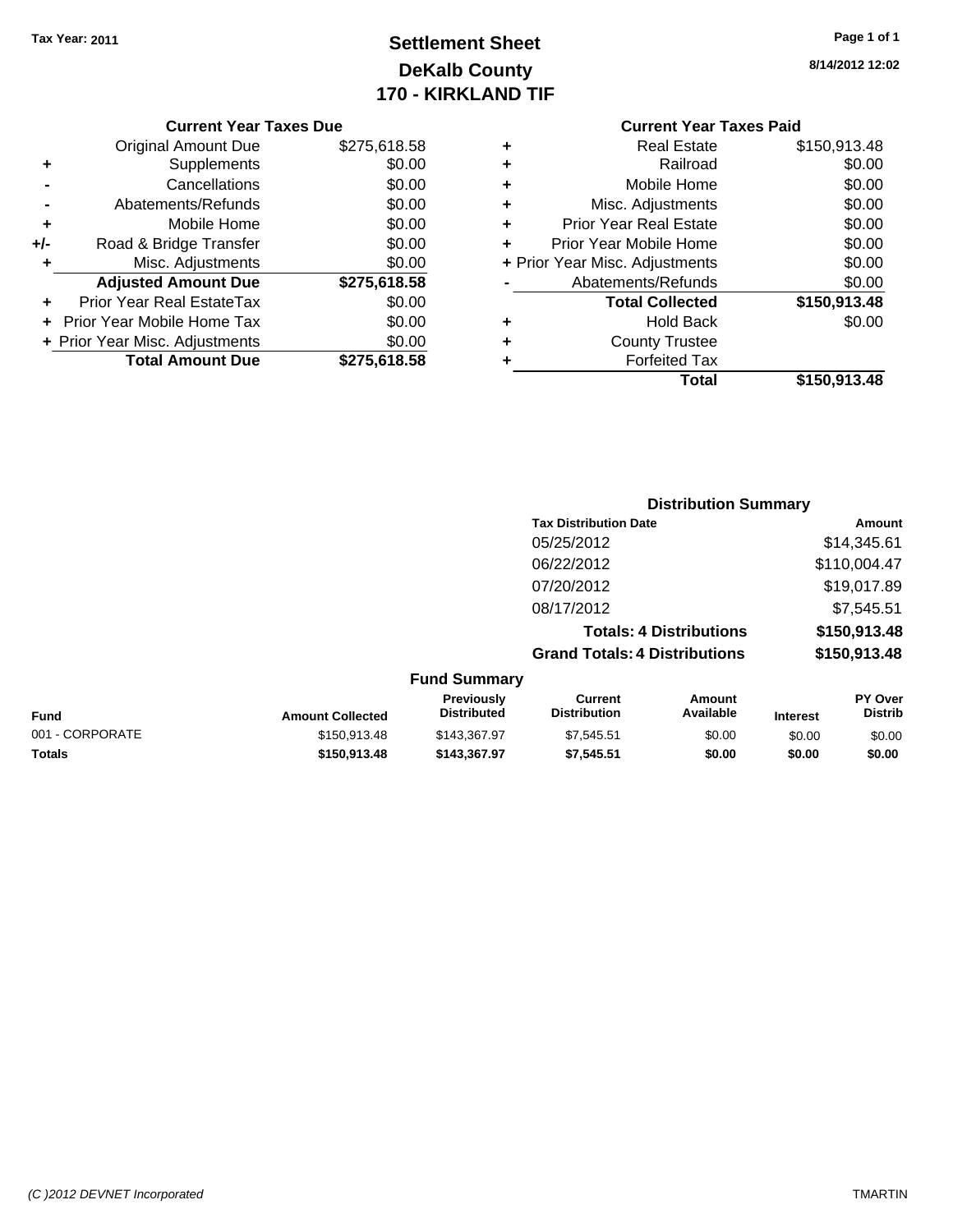### **Settlement Sheet Tax Year: 2011 Page 1 of 1 DeKalb County 171 - WATERMAN TIF**

**8/14/2012 12:02**

|     | <b>Current Year Taxes Due</b>  |             |
|-----|--------------------------------|-------------|
|     | Original Amount Due            | \$58,413.22 |
| ٠   | Supplements                    | \$0.00      |
|     | Cancellations                  | \$0.00      |
|     | Abatements/Refunds             | \$0.00      |
| ٠   | Mobile Home                    | \$0.00      |
| +/- | Road & Bridge Transfer         | \$0.00      |
|     | Misc. Adjustments              | \$0.00      |
|     | <b>Adjusted Amount Due</b>     | \$58,413.22 |
|     | Prior Year Real EstateTax      | \$0.00      |
|     | Prior Year Mobile Home Tax     | \$0.00      |
|     | + Prior Year Misc. Adjustments | \$0.00      |
|     | <b>Total Amount Due</b>        | \$58,413.22 |
|     |                                |             |

### **Current Year Taxes Paid**

| ٠ | <b>Real Estate</b>             | \$35,140.95 |
|---|--------------------------------|-------------|
| ٠ | Railroad                       | \$0.00      |
| ٠ | Mobile Home                    | \$0.00      |
| ٠ | Misc. Adjustments              | \$0.00      |
| ٠ | <b>Prior Year Real Estate</b>  | \$0.00      |
| ٠ | Prior Year Mobile Home         | \$0.00      |
|   | + Prior Year Misc. Adjustments | \$0.00      |
|   | Abatements/Refunds             | \$0.00      |
|   | <b>Total Collected</b>         | \$35,140.95 |
| ٠ | <b>Hold Back</b>               | \$0.00      |
| ٠ | <b>County Trustee</b>          |             |
| ٠ | <b>Forfeited Tax</b>           |             |
|   | Total                          | \$35,140.95 |
|   |                                |             |

|                 |                         |                                  | <b>Distribution Summary</b>           |                                |                 |                                  |
|-----------------|-------------------------|----------------------------------|---------------------------------------|--------------------------------|-----------------|----------------------------------|
|                 |                         |                                  | <b>Tax Distribution Date</b>          |                                |                 | Amount                           |
|                 |                         |                                  | 05/25/2012                            |                                |                 | \$962.01                         |
|                 |                         |                                  | 06/22/2012                            |                                |                 | \$32,519.95                      |
|                 |                         |                                  | 07/20/2012                            |                                |                 | \$824.25                         |
|                 |                         |                                  | 08/17/2012                            |                                |                 | \$834.74                         |
|                 |                         |                                  |                                       | <b>Totals: 4 Distributions</b> |                 | \$35,140.95                      |
|                 |                         |                                  | <b>Grand Totals: 4 Distributions</b>  |                                |                 | \$35,140.95                      |
|                 |                         | <b>Fund Summary</b>              |                                       |                                |                 |                                  |
| Fund            | <b>Amount Collected</b> | Previously<br><b>Distributed</b> | <b>Current</b><br><b>Distribution</b> | Amount<br>Available            | <b>Interest</b> | <b>PY Over</b><br><b>Distrib</b> |
| 001 - CORPORATE | \$35.140.95             | \$34.306.21                      | \$834.74                              | \$0.00                         | \$0.00          | \$0.00                           |
|                 |                         |                                  |                                       |                                |                 |                                  |

**Totals \$35,140.95 \$34,306.21 \$834.74 \$0.00 \$0.00 \$0.00**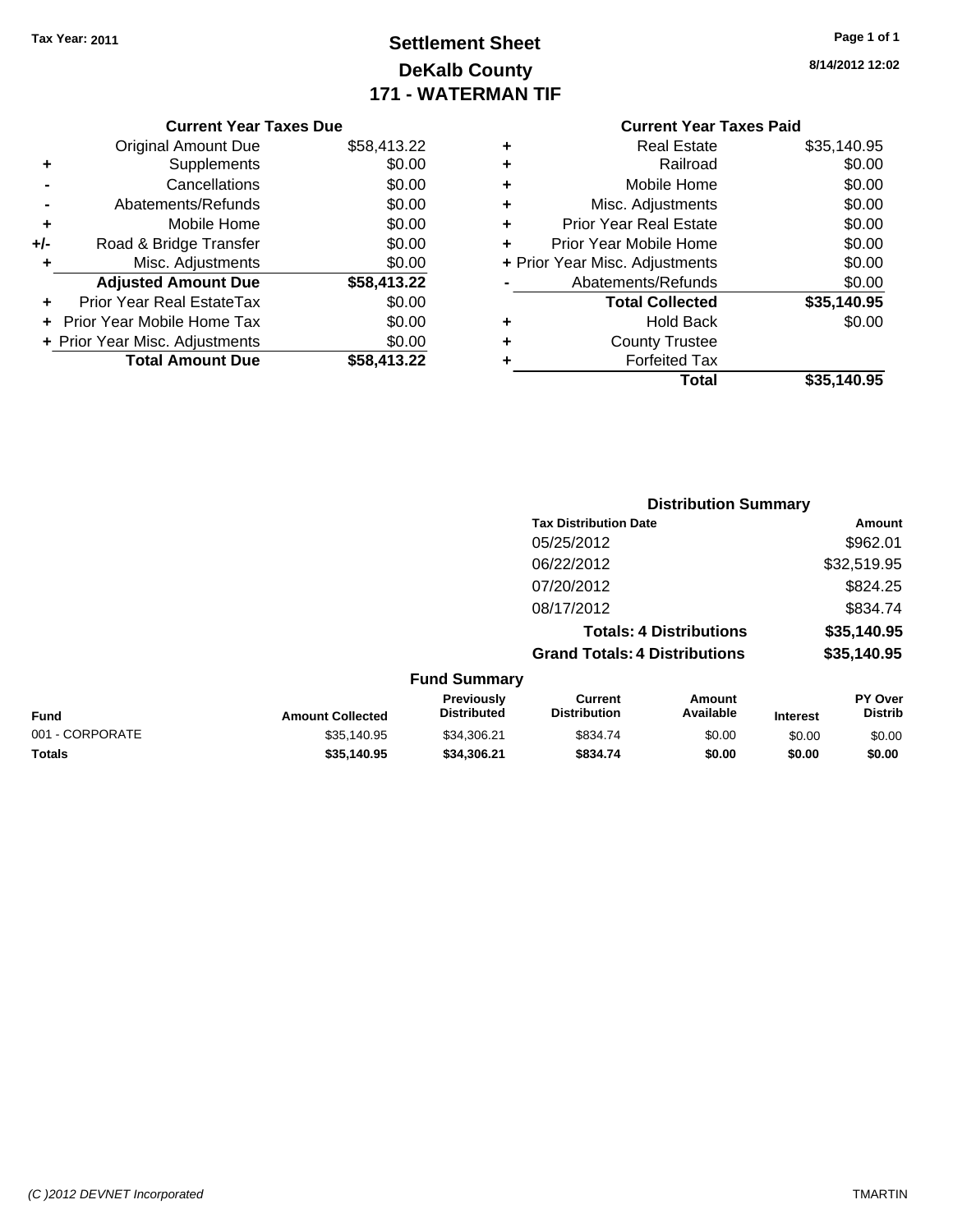### **Settlement Sheet Tax Year: 2011 Page 1 of 1 DeKalb County 180 - SYCAMORE TIF DISTRICT(expires 2023)**

#### **Current Year Taxes Due** Original Amount Due \$59,694.68 **+** Supplements \$0.00 **-** Cancellations \$0.00 **-** Abatements/Refunds \$0.00 **+** Mobile Home \$0.00 **+/-** Road & Bridge Transfer \$0.00 **+** Misc. Adjustments \$0.00 **Adjusted Amount Due \$59,694.68 +** Prior Year Real EstateTax \$0.00 **+** Prior Year Mobile Home Tax \$0.00 **+ Prior Year Misc. Adjustments**  $$0.00$ **Total Amount Due \$59,694.68**

#### **Current Year Taxes Paid +** Real Estate \$30,172.26 **+** Railroad \$0.00 **+** Mobile Home \$0.00 **+** Misc. Adjustments \$0.00 **+** Prior Year Real Estate \$0.00 **+** Prior Year Mobile Home \$0.00 **+** Prior Year Misc. Adjustments  $\text{\$0.00}$ Abatements/Refunds \$0.00 **Total Collected \$30,172.26 +** Hold Back \$0.00 **+** County Trustee **+** Forfeited Tax **Total \$30,172.26**

**Distribution Summary**

|                 |                         |                                  | <b>Tax Distribution Date</b>         |                                |                 | Amount                           |
|-----------------|-------------------------|----------------------------------|--------------------------------------|--------------------------------|-----------------|----------------------------------|
|                 |                         |                                  | 06/22/2012                           |                                |                 | \$30,172.26                      |
|                 |                         |                                  |                                      | <b>Totals: 1 Distributions</b> |                 | \$30,172.26                      |
|                 |                         |                                  | <b>Grand Totals: 1 Distributions</b> |                                |                 | \$30,172.26                      |
|                 |                         | <b>Fund Summary</b>              |                                      |                                |                 |                                  |
| Fund            | <b>Amount Collected</b> | Previously<br><b>Distributed</b> | Current<br><b>Distribution</b>       | Amount<br>Available            | <b>Interest</b> | <b>PY Over</b><br><b>Distrib</b> |
| 001 - CORPORATE | \$30,172.26             | \$30,172.26                      | \$0.00                               | \$0.00                         | \$0.00          | \$0.00                           |
| Totals          | \$30,172.26             | \$30,172.26                      | \$0.00                               | \$0.00                         | \$0.00          | \$0.00                           |
|                 |                         |                                  |                                      |                                |                 |                                  |

**8/14/2012 12:02**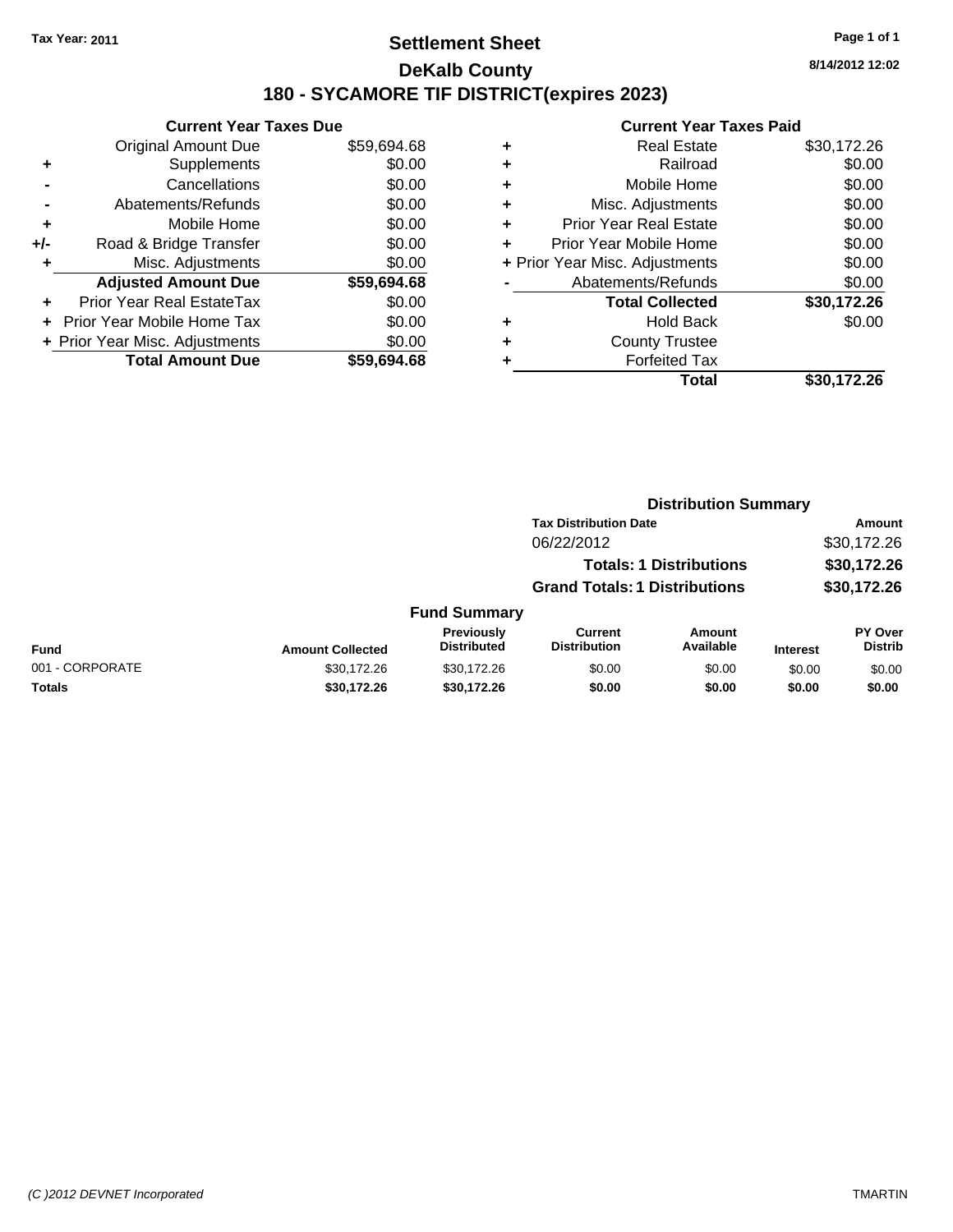### **Settlement Sheet Tax Year: 2011 Page 1 of 1 DeKalb County 200 - DEKALB PARK 88 SSA #8**

**8/14/2012 12:02**

|     | <b>Current Year Taxes Due</b>  |        |
|-----|--------------------------------|--------|
|     | Original Amount Due            | \$0.00 |
| ٠   | Supplements                    | \$0.00 |
|     | Cancellations                  | \$0.00 |
|     | Abatements/Refunds             | \$0.00 |
| ٠   | Mobile Home                    | \$0.00 |
| +/- | Road & Bridge Transfer         | \$0.00 |
| ٠   | Misc. Adjustments              | \$0.00 |
|     | <b>Adjusted Amount Due</b>     | \$0.00 |
|     | Prior Year Real EstateTax      | \$0.00 |
|     | Prior Year Mobile Home Tax     | \$0.00 |
|     | + Prior Year Misc. Adjustments | \$0.00 |
|     | <b>Total Amount Due</b>        | \$0.00 |
|     |                                |        |

|   | Total                          |        |
|---|--------------------------------|--------|
|   | <b>Forfeited Tax</b>           |        |
|   | <b>County Trustee</b>          |        |
|   | <b>Hold Back</b>               | \$0.00 |
|   | <b>Total Collected</b>         | \$0.00 |
|   | Abatements/Refunds             | \$0.00 |
|   | + Prior Year Misc. Adjustments | \$0.00 |
| ٠ | Prior Year Mobile Home         | \$0.00 |
| ٠ | Prior Year Real Estate         | \$0.00 |
| ٠ | Misc. Adjustments              | \$0.00 |
| ٠ | Mobile Home                    | \$0.00 |
| ٠ | Railroad                       | \$0.00 |
| ٠ | Real Estate                    | \$0.00 |

| <b>Fund Summary</b>        |                         |                                  |                                |                     |                 |                                  |
|----------------------------|-------------------------|----------------------------------|--------------------------------|---------------------|-----------------|----------------------------------|
| <b>Fund</b>                | <b>Amount Collected</b> | Previously<br><b>Distributed</b> | Current<br><b>Distribution</b> | Amount<br>Available | <b>Interest</b> | <b>PY Over</b><br><b>Distrib</b> |
| 023 - SPECIAL SERVICE AREA | \$0.00                  | \$0.00                           | \$0.00                         | \$0.00              | \$0.00          | \$0.00                           |
| <b>Totals</b>              | \$0.00                  | \$0.00                           | \$0.00                         | \$0.00              | \$0.00          | \$0.00                           |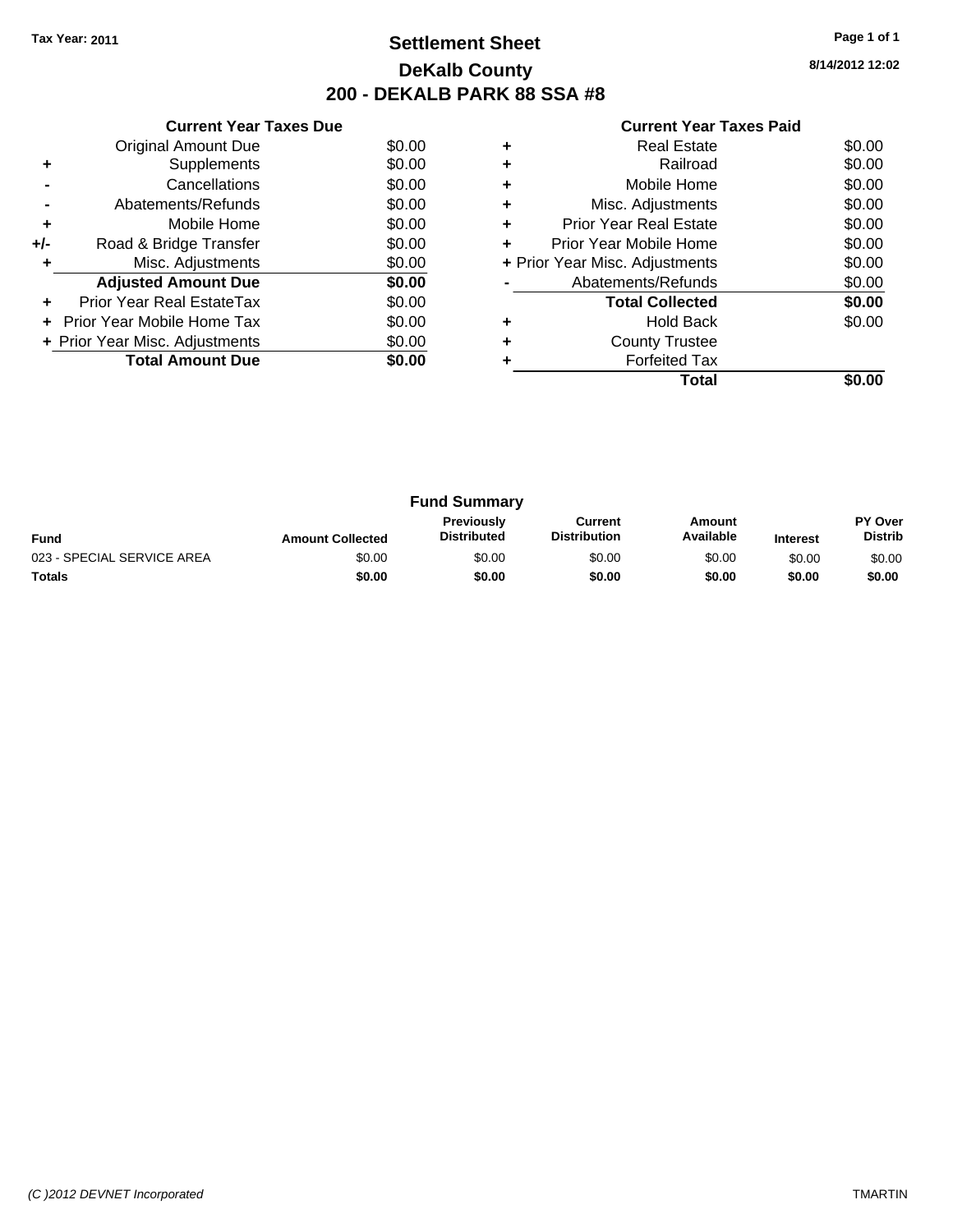### **Settlement Sheet Tax Year: 2011 Page 1 of 1 DeKalb County 201 - DEKALB SSA #6 (GREEK ROW)**

**8/14/2012 12:02**

| <b>Current Year Taxes Due</b>     |             |
|-----------------------------------|-------------|
| <b>Original Amount Due</b>        | \$10,101.27 |
| Supplements                       | \$0.00      |
| Cancellations                     | \$0.00      |
| Abatements/Refunds                | \$0.00      |
| Mobile Home                       | \$0.00      |
| Road & Bridge Transfer            | \$0.00      |
| Misc. Adjustments                 | \$0.00      |
| <b>Adjusted Amount Due</b>        | \$10,101.27 |
| Prior Year Real EstateTax         | \$0.00      |
| <b>Prior Year Mobile Home Tax</b> | \$0.00      |
| + Prior Year Misc. Adjustments    | \$0.00      |
|                                   |             |
|                                   |             |

| ٠ | <b>Real Estate</b>             | \$5,242.13 |
|---|--------------------------------|------------|
| ٠ | Railroad                       | \$0.00     |
| ٠ | Mobile Home                    | \$0.00     |
| ٠ | Misc. Adjustments              | \$0.00     |
| ٠ | Prior Year Real Estate         | \$0.00     |
| ÷ | Prior Year Mobile Home         | \$0.00     |
|   | + Prior Year Misc. Adjustments | \$0.00     |
|   | Abatements/Refunds             | \$0.00     |
|   | <b>Total Collected</b>         | \$5,242.13 |
| ٠ | <b>Hold Back</b>               | \$0.00     |
| ٠ | <b>County Trustee</b>          |            |
| ٠ | <b>Forfeited Tax</b>           |            |
|   | Total                          | \$5.242.13 |

|                            |                              |                                  | <b>Distribution Summary</b>           |                                |                 |                                  |  |  |  |  |  |  |  |                                      |  |            |
|----------------------------|------------------------------|----------------------------------|---------------------------------------|--------------------------------|-----------------|----------------------------------|--|--|--|--|--|--|--|--------------------------------------|--|------------|
|                            | <b>Tax Distribution Date</b> |                                  |                                       |                                |                 | Amount                           |  |  |  |  |  |  |  |                                      |  |            |
|                            |                              |                                  | 05/25/2012                            |                                |                 | \$511.05                         |  |  |  |  |  |  |  |                                      |  |            |
|                            |                              |                                  | 06/22/2012                            |                                |                 | \$4,496.49                       |  |  |  |  |  |  |  |                                      |  |            |
|                            |                              |                                  | 08/17/2012                            |                                |                 | \$234.59                         |  |  |  |  |  |  |  |                                      |  |            |
|                            |                              |                                  |                                       | <b>Totals: 3 Distributions</b> |                 | \$5,242.13                       |  |  |  |  |  |  |  |                                      |  |            |
|                            |                              |                                  |                                       |                                |                 |                                  |  |  |  |  |  |  |  | <b>Grand Totals: 3 Distributions</b> |  | \$5,242.13 |
|                            |                              | <b>Fund Summary</b>              |                                       |                                |                 |                                  |  |  |  |  |  |  |  |                                      |  |            |
| Fund                       | <b>Amount Collected</b>      | Previously<br><b>Distributed</b> | <b>Current</b><br><b>Distribution</b> | Amount<br>Available            | <b>Interest</b> | <b>PY Over</b><br><b>Distrib</b> |  |  |  |  |  |  |  |                                      |  |            |
| 023 - SPECIAL SERVICE AREA | \$5,242.13                   | \$5,007.54                       | \$234.59                              | \$0.00                         | \$0.00          | \$0.00                           |  |  |  |  |  |  |  |                                      |  |            |
| Totals                     | \$5,242.13                   | \$5,007.54                       | \$234.59                              | \$0.00                         | \$0.00          | \$0.00                           |  |  |  |  |  |  |  |                                      |  |            |
|                            |                              |                                  |                                       |                                |                 |                                  |  |  |  |  |  |  |  |                                      |  |            |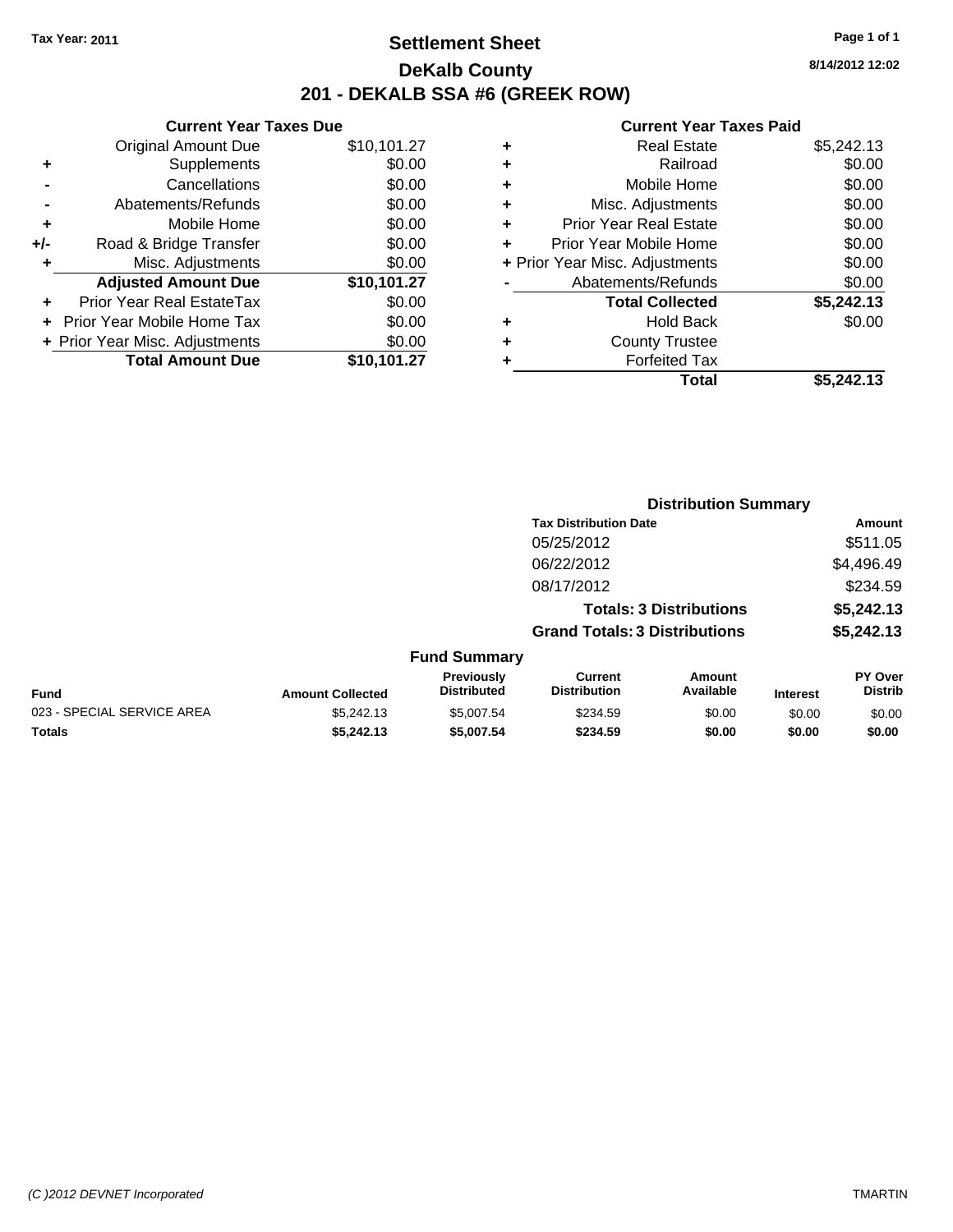### **Settlement Sheet Tax Year: 2011 Page 1 of 1 DeKalb County 202 - SANDWICH SSA #4**

**8/14/2012 12:02**

|     | <b>Current Year Taxes Due</b>     |        |
|-----|-----------------------------------|--------|
|     | Original Amount Due               | \$0.00 |
| ٠   | Supplements                       | \$0.00 |
|     | Cancellations                     | \$0.00 |
|     | Abatements/Refunds                | \$0.00 |
| ٠   | Mobile Home                       | \$0.00 |
| +/- | Road & Bridge Transfer            | \$0.00 |
| ٠   | Misc. Adjustments                 | \$0.00 |
|     | <b>Adjusted Amount Due</b>        | \$0.00 |
| ÷   | Prior Year Real EstateTax         | \$0.00 |
| ٠   | <b>Prior Year Mobile Home Tax</b> | \$0.00 |
|     | + Prior Year Misc. Adjustments    | \$0.00 |
|     | <b>Total Amount Due</b>           | \$0.00 |
|     |                                   |        |

|   | Total                          | SO.OO  |
|---|--------------------------------|--------|
|   | <b>Forfeited Tax</b>           |        |
| ٠ | <b>County Trustee</b>          |        |
| ٠ | <b>Hold Back</b>               | \$0.00 |
|   | <b>Total Collected</b>         | \$0.00 |
|   | Abatements/Refunds             | \$0.00 |
|   | + Prior Year Misc. Adjustments | \$0.00 |
|   | Prior Year Mobile Home         | \$0.00 |
| ٠ | <b>Prior Year Real Estate</b>  | \$0.00 |
| ٠ | Misc. Adjustments              | \$0.00 |
|   | Mobile Home                    | \$0.00 |
|   | Railroad                       | \$0.00 |
| ٠ | Real Estate                    | \$0.00 |

|                            | <b>Fund Summary</b>     |                                         |                                |                     |                 |                           |
|----------------------------|-------------------------|-----------------------------------------|--------------------------------|---------------------|-----------------|---------------------------|
| <b>Fund</b>                | <b>Amount Collected</b> | <b>Previously</b><br><b>Distributed</b> | Current<br><b>Distribution</b> | Amount<br>Available | <b>Interest</b> | PY Over<br><b>Distrib</b> |
| 023 - SPECIAL SERVICE AREA | \$0.00                  | \$0.00                                  | \$0.00                         | \$0.00              | \$0.00          | \$0.00                    |
| <b>Totals</b>              | \$0.00                  | \$0.00                                  | \$0.00                         | \$0.00              | \$0.00          | \$0.00                    |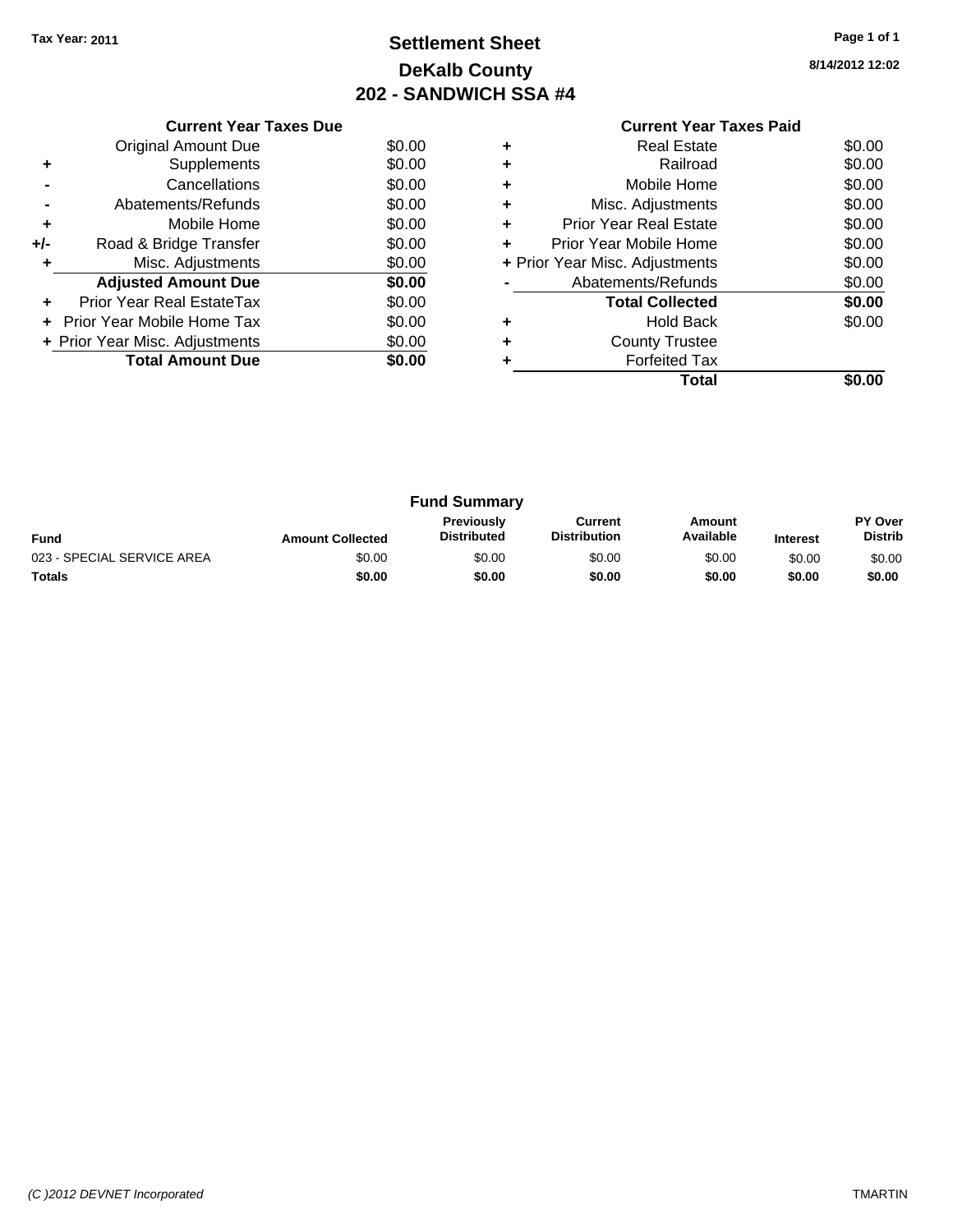### **Settlement Sheet Tax Year: 2011 Page 1 of 1 DeKalb County 203 - SANDWICH SSA #6**

**8/14/2012 12:02**

|     | <b>Current Year Taxes Due</b>  |        |
|-----|--------------------------------|--------|
|     | Original Amount Due            | \$0.00 |
| ٠   | Supplements                    | \$0.00 |
|     | Cancellations                  | \$0.00 |
|     | Abatements/Refunds             | \$0.00 |
| ٠   | Mobile Home                    | \$0.00 |
| +/- | Road & Bridge Transfer         | \$0.00 |
|     | Misc. Adjustments              | \$0.00 |
|     | <b>Adjusted Amount Due</b>     | \$0.00 |
|     | Prior Year Real EstateTax      | \$0.00 |
| ٠   | Prior Year Mobile Home Tax     | \$0.00 |
|     | + Prior Year Misc. Adjustments | \$0.00 |
|     | <b>Total Amount Due</b>        | \$0.00 |
|     |                                |        |

|   | Total                          |        |
|---|--------------------------------|--------|
|   | <b>Forfeited Tax</b>           |        |
| ٠ | <b>County Trustee</b>          |        |
| ٠ | <b>Hold Back</b>               | \$0.00 |
|   | <b>Total Collected</b>         | \$0.00 |
|   | Abatements/Refunds             | \$0.00 |
|   | + Prior Year Misc. Adjustments | \$0.00 |
|   | Prior Year Mobile Home         | \$0.00 |
| ٠ | <b>Prior Year Real Estate</b>  | \$0.00 |
| ٠ | Misc. Adjustments              | \$0.00 |
| ٠ | Mobile Home                    | \$0.00 |
|   | Railroad                       | \$0.00 |
| ٠ | Real Estate                    | \$0.00 |

|                            |                         | <b>Fund Summary</b>                     |                                |                     |                 |                           |
|----------------------------|-------------------------|-----------------------------------------|--------------------------------|---------------------|-----------------|---------------------------|
| <b>Fund</b>                | <b>Amount Collected</b> | <b>Previously</b><br><b>Distributed</b> | Current<br><b>Distribution</b> | Amount<br>Available | <b>Interest</b> | PY Over<br><b>Distrib</b> |
| 023 - SPECIAL SERVICE AREA | \$0.00                  | \$0.00                                  | \$0.00                         | \$0.00              | \$0.00          | \$0.00                    |
| <b>Totals</b>              | \$0.00                  | \$0.00                                  | \$0.00                         | \$0.00              | \$0.00          | \$0.00                    |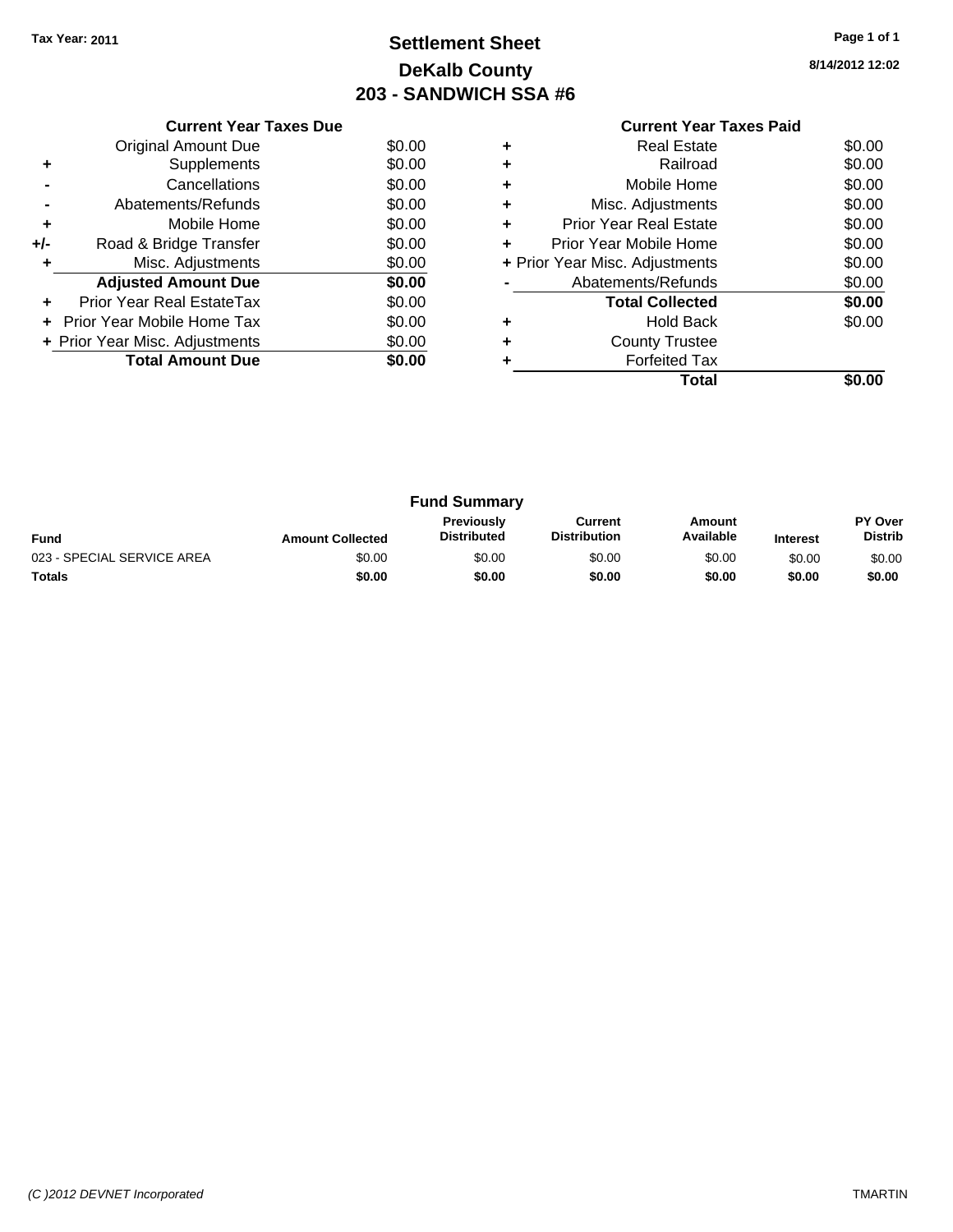### **Settlement Sheet Tax Year: 2011 Page 1 of 1 DeKalb County 204 - GENOA RIVER BEND SSA**

### **8/14/2012 12:02**

| <b>Current Year Taxes Due</b>  |             |  |  |  |  |
|--------------------------------|-------------|--|--|--|--|
| <b>Original Amount Due</b>     | \$55,000.76 |  |  |  |  |
| Supplements                    | \$205.38    |  |  |  |  |
| Cancellations                  | \$213.89    |  |  |  |  |
| \$0.00<br>Abatements/Refunds   |             |  |  |  |  |
| Mobile Home                    | \$0.00      |  |  |  |  |
| Road & Bridge Transfer         | \$0.00      |  |  |  |  |
| Misc. Adjustments              | \$0.00      |  |  |  |  |
| <b>Adjusted Amount Due</b>     | \$54,992.25 |  |  |  |  |
| Prior Year Real EstateTax      | \$0.00      |  |  |  |  |
| Prior Year Mobile Home Tax     | \$0.00      |  |  |  |  |
| + Prior Year Misc. Adjustments | \$0.00      |  |  |  |  |
| <b>Total Amount Due</b>        | \$54.992.25 |  |  |  |  |
|                                |             |  |  |  |  |

| ٠ | <b>Real Estate</b>             | \$31,545.32 |
|---|--------------------------------|-------------|
| ٠ | Railroad                       | \$0.00      |
| ٠ | Mobile Home                    | \$0.00      |
| ٠ | Misc. Adjustments              | \$0.00      |
| ÷ | <b>Prior Year Real Estate</b>  | \$0.00      |
| ٠ | Prior Year Mobile Home         | \$0.00      |
|   | + Prior Year Misc. Adjustments | \$0.00      |
|   | Abatements/Refunds             | \$0.00      |
|   | <b>Total Collected</b>         | \$31,545.32 |
| ٠ | <b>Hold Back</b>               | \$0.00      |
| ٠ | <b>County Trustee</b>          |             |
| ٠ | <b>Forfeited Tax</b>           |             |
|   | Total                          | \$31,545.32 |
|   |                                |             |

|                         |                                  | <b>Distribution Summary</b>           |                                |                 |                           |  |
|-------------------------|----------------------------------|---------------------------------------|--------------------------------|-----------------|---------------------------|--|
|                         |                                  | <b>Tax Distribution Date</b>          |                                |                 | Amount                    |  |
|                         |                                  | 05/25/2012                            |                                |                 | \$6,151.27                |  |
|                         |                                  | 06/22/2012                            |                                |                 | \$21,525.43               |  |
|                         |                                  | 07/20/2012                            |                                |                 | \$364.76                  |  |
|                         |                                  | 08/17/2012                            |                                |                 | \$3,503.86                |  |
|                         |                                  |                                       | <b>Totals: 4 Distributions</b> |                 | \$31,545.32               |  |
|                         |                                  | <b>Grand Totals: 4 Distributions</b>  |                                |                 | \$31,545.32               |  |
|                         | <b>Fund Summary</b>              |                                       |                                |                 |                           |  |
| <b>Amount Collected</b> | Previously<br><b>Distributed</b> | <b>Current</b><br><b>Distribution</b> | Amount<br>Available            | <b>Interest</b> | PY Over<br><b>Distrib</b> |  |
| $0.01 \times 10.00$     | 0.000044                         | 0.0000                                | 0000                           | $\sim$ $\sim$   | $\sim$ $\sim$             |  |

| <b>Fund</b>                | <b>Amount Collected</b> | Distributed | <b>Distribution</b> | Available | <b>Interest</b> | Distrib |
|----------------------------|-------------------------|-------------|---------------------|-----------|-----------------|---------|
| 023 - SPECIAL SERVICE AREA | \$31.545.32             | \$28.041.46 | \$3.503.86          | \$0.00    | \$0.00          | \$0.00  |
| <b>Totals</b>              | \$31.545.32             | \$28,041.46 | \$3,503.86          | \$0.00    | \$0.00          | \$0.00  |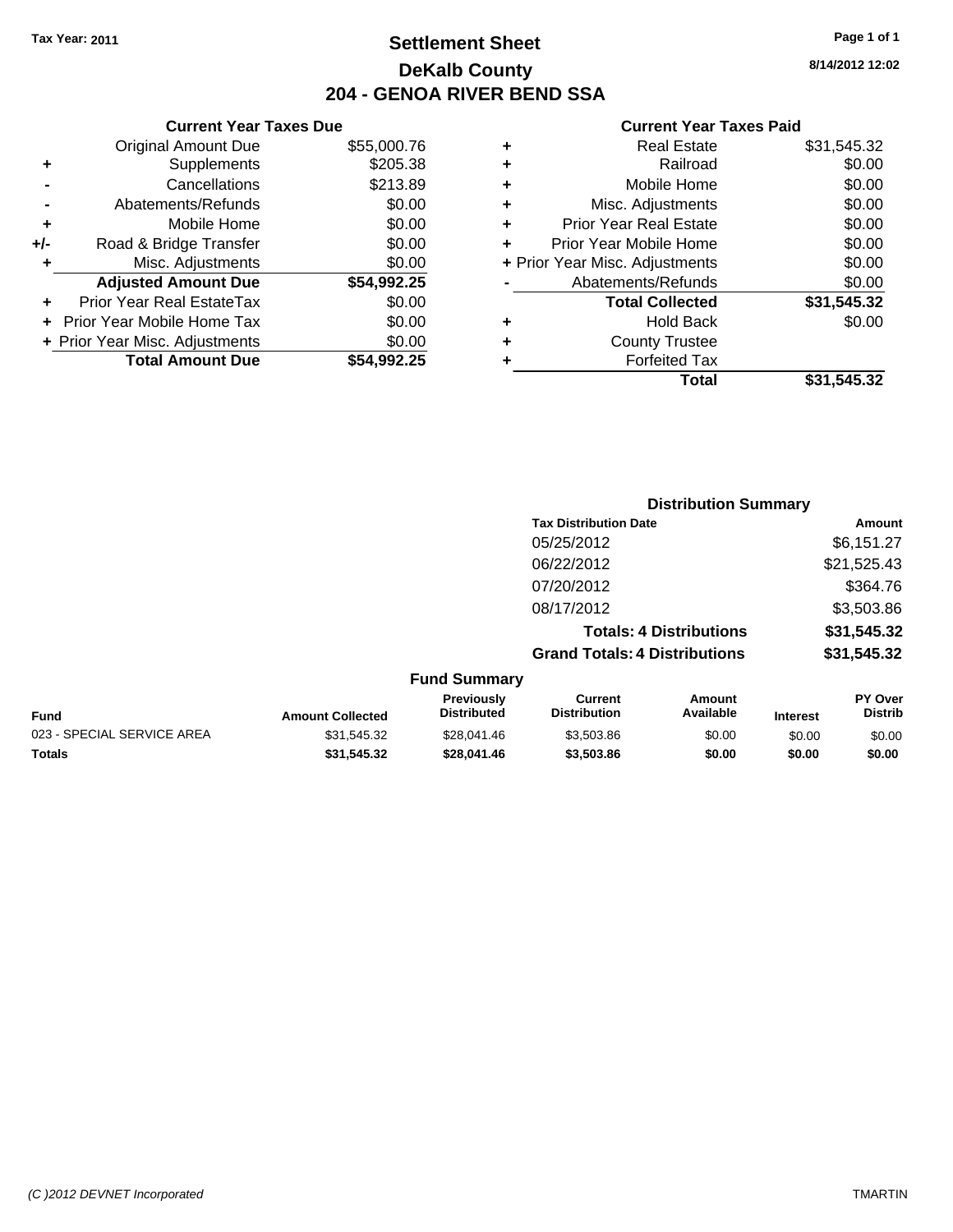### **Settlement Sheet Tax Year: 2011 Page 1 of 1 DeKalb County 205 - WATERMAN SSA#2**

**8/14/2012 12:02**

|     | <b>Current Year Taxes Due</b>  |        |
|-----|--------------------------------|--------|
|     | <b>Original Amount Due</b>     | \$0.00 |
|     | Supplements                    | \$0.00 |
|     | Cancellations                  | \$0.00 |
|     | Abatements/Refunds             | \$0.00 |
| ٠   | Mobile Home                    | \$0.00 |
| +/- | Road & Bridge Transfer         | \$0.00 |
| ٠   | Misc. Adjustments              | \$0.00 |
|     | <b>Adjusted Amount Due</b>     | \$0.00 |
| ÷   | Prior Year Real EstateTax      | \$0.00 |
| ÷   | Prior Year Mobile Home Tax     | \$0.00 |
|     | + Prior Year Misc. Adjustments | \$0.00 |
|     | <b>Total Amount Due</b>        | \$0.00 |
|     |                                |        |

|   | Real Estate                    | \$0.00 |
|---|--------------------------------|--------|
| ٠ | Railroad                       | \$0.00 |
| ٠ | Mobile Home                    | \$0.00 |
| ٠ | Misc. Adjustments              | \$0.00 |
| ٠ | Prior Year Real Estate         | \$0.00 |
|   | Prior Year Mobile Home         | \$0.00 |
|   | + Prior Year Misc. Adjustments | \$0.00 |
|   | Abatements/Refunds             | \$0.00 |
|   | <b>Total Collected</b>         | \$0.00 |
| ٠ | <b>Hold Back</b>               | \$0.00 |
| ٠ | <b>County Trustee</b>          |        |
|   | <b>Forfeited Tax</b>           |        |
|   | Total                          |        |

| <b>Fund Summary</b>        |                         |                                         |                                |                     |                 |                           |
|----------------------------|-------------------------|-----------------------------------------|--------------------------------|---------------------|-----------------|---------------------------|
| <b>Fund</b>                | <b>Amount Collected</b> | <b>Previously</b><br><b>Distributed</b> | Current<br><b>Distribution</b> | Amount<br>Available | <b>Interest</b> | PY Over<br><b>Distrib</b> |
| 023 - SPECIAL SERVICE AREA | \$0.00                  | \$0.00                                  | \$0.00                         | \$0.00              | \$0.00          | \$0.00                    |
| <b>Totals</b>              | \$0.00                  | \$0.00                                  | \$0.00                         | \$0.00              | \$0.00          | \$0.00                    |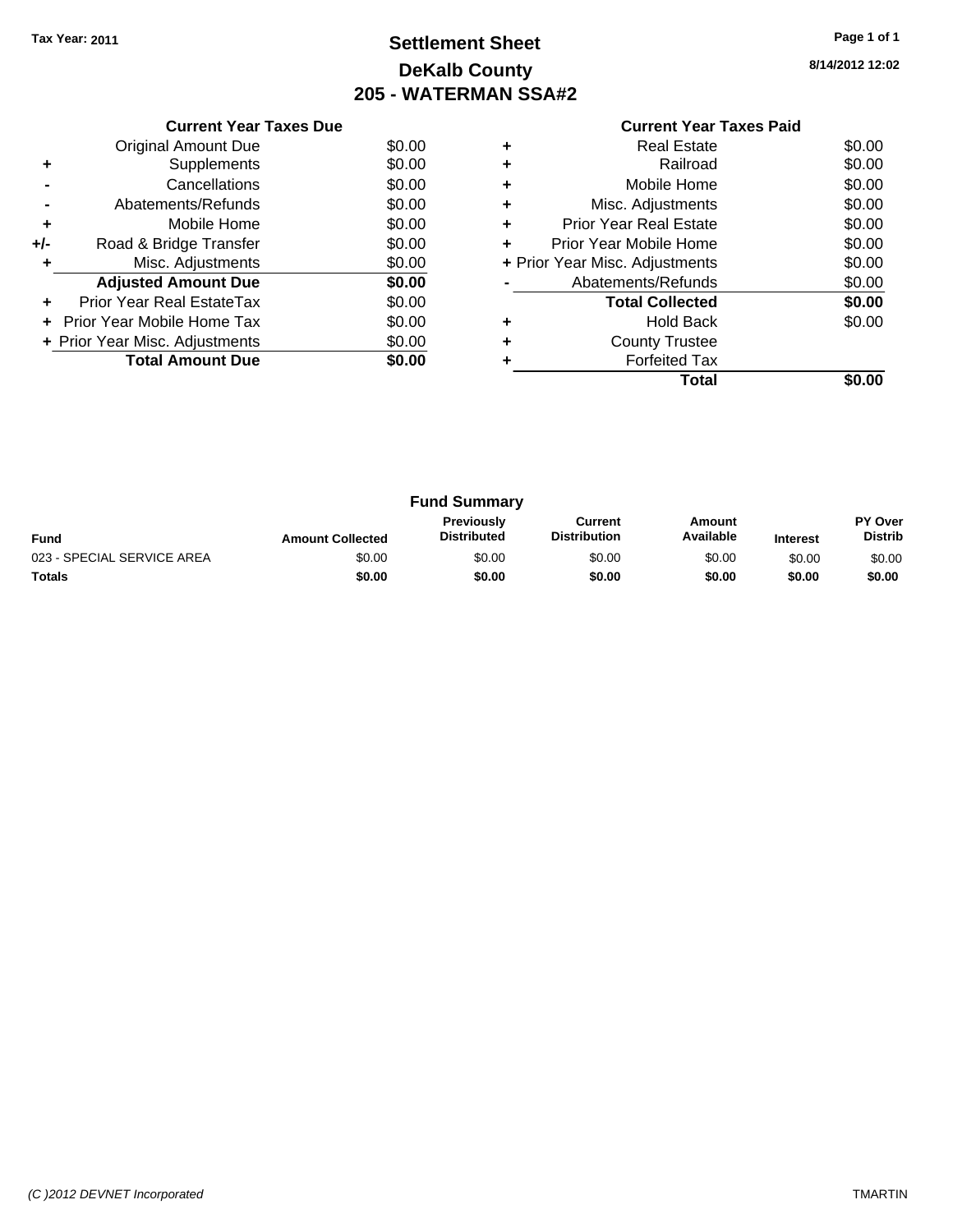### **Settlement Sheet Tax Year: 2011 Page 1 of 1 DeKalb County 206 - WATERMAN SSA #1**

**8/14/2012 12:02**

| <b>Current Year Taxes Paid</b> |  |  |
|--------------------------------|--|--|

|     | <b>Current Year Taxes Due</b>     |        |
|-----|-----------------------------------|--------|
|     | Original Amount Due               | \$0.00 |
|     | Supplements                       | \$0.00 |
|     | Cancellations                     | \$0.00 |
|     | Abatements/Refunds                | \$0.00 |
| ٠   | Mobile Home                       | \$0.00 |
| +/- | Road & Bridge Transfer            | \$0.00 |
|     | Misc. Adjustments                 | \$0.00 |
|     | <b>Adjusted Amount Due</b>        | \$0.00 |
|     | Prior Year Real EstateTax         | \$0.00 |
|     | <b>Prior Year Mobile Home Tax</b> | \$0.00 |
|     | + Prior Year Misc. Adjustments    | \$0.00 |
|     | <b>Total Amount Due</b>           | \$0.00 |
|     |                                   |        |

|   | <b>Real Estate</b>             | \$0.00 |
|---|--------------------------------|--------|
| ٠ | Railroad                       | \$0.00 |
| ٠ | Mobile Home                    | \$0.00 |
| ٠ | Misc. Adjustments              | \$0.00 |
| ٠ | <b>Prior Year Real Estate</b>  | \$0.00 |
|   | Prior Year Mobile Home         | \$0.00 |
|   | + Prior Year Misc. Adjustments | \$0.00 |
|   | Abatements/Refunds             | \$0.00 |
|   | <b>Total Collected</b>         | \$0.00 |
| ٠ | <b>Hold Back</b>               | \$0.00 |
| ٠ | <b>County Trustee</b>          |        |
|   | <b>Forfeited Tax</b>           |        |
|   | Total                          |        |

| <b>Fund Summary</b>        |                         |                                         |                                |                     |                 |                                  |
|----------------------------|-------------------------|-----------------------------------------|--------------------------------|---------------------|-----------------|----------------------------------|
| <b>Fund</b>                | <b>Amount Collected</b> | <b>Previously</b><br><b>Distributed</b> | Current<br><b>Distribution</b> | Amount<br>Available | <b>Interest</b> | <b>PY Over</b><br><b>Distrib</b> |
| 023 - SPECIAL SERVICE AREA | \$0.00                  | \$0.00                                  | \$0.00                         | \$0.00              | \$0.00          | \$0.00                           |
| <b>Totals</b>              | \$0.00                  | \$0.00                                  | \$0.00                         | \$0.00              | \$0.00          | \$0.00                           |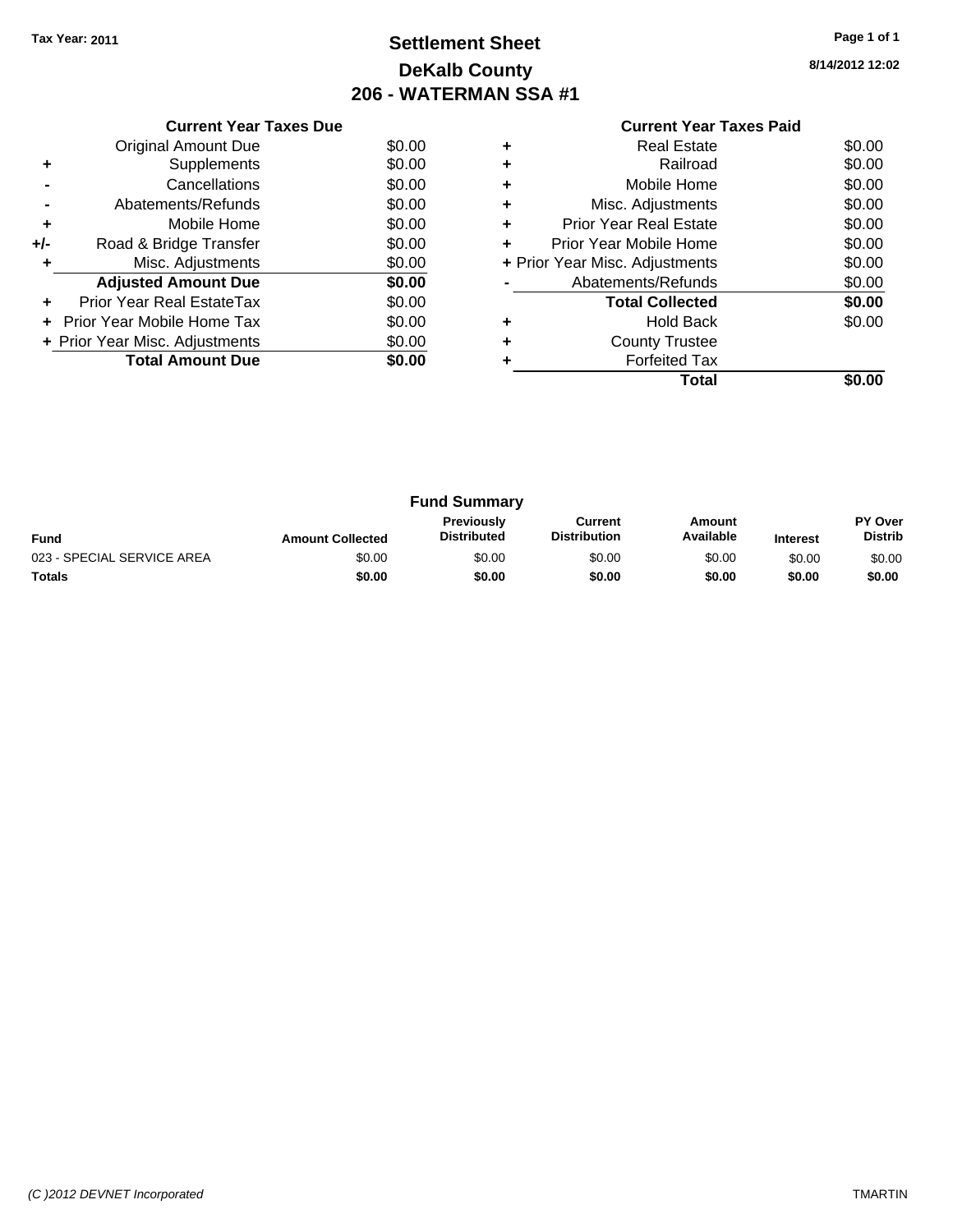### **Settlement Sheet Tax Year: 2011 Page 1 of 1 DeKalb County 207 - DERBY ESTATES SSA**

**8/14/2012 12:02**

|     | <b>Current Year Taxes Due</b>  |            |     |
|-----|--------------------------------|------------|-----|
|     | <b>Original Amount Due</b>     | \$3,600.20 |     |
|     | Supplements                    | \$0.00     |     |
|     | Cancellations                  | \$0.00     |     |
|     | Abatements/Refunds             | \$0.00     |     |
|     | Mobile Home                    | \$0.00     |     |
| +/- | Road & Bridge Transfer         | \$0.00     |     |
|     | Misc. Adjustments              | \$0.00     | + P |
|     | <b>Adjusted Amount Due</b>     | \$3,600.20 |     |
|     | Prior Year Real EstateTax      | \$0.00     |     |
|     | Prior Year Mobile Home Tax     | \$0.00     |     |
|     | + Prior Year Misc. Adjustments | \$0.00     |     |
|     | <b>Total Amount Due</b>        | \$3,600.20 |     |
|     |                                |            |     |

| ٠ | <b>Real Estate</b>             | \$1,893.58 |
|---|--------------------------------|------------|
| ٠ | Railroad                       | \$0.00     |
| ٠ | Mobile Home                    | \$0.00     |
| ٠ | Misc. Adjustments              | \$0.00     |
| ٠ | <b>Prior Year Real Estate</b>  | \$0.00     |
| ÷ | Prior Year Mobile Home         | \$0.00     |
|   | + Prior Year Misc. Adjustments | \$0.00     |
|   | Abatements/Refunds             | \$0.00     |
|   | <b>Total Collected</b>         | \$1,893.58 |
| ٠ | <b>Hold Back</b>               | \$0.00     |
| ٠ | <b>County Trustee</b>          |            |
| ٠ | <b>Forfeited Tax</b>           |            |
|   | Total                          | \$1,893.58 |

|                            |                         | <b>Distribution Summary</b>      |                                       |                                |                 |                                  |
|----------------------------|-------------------------|----------------------------------|---------------------------------------|--------------------------------|-----------------|----------------------------------|
|                            |                         |                                  | <b>Tax Distribution Date</b>          |                                |                 | Amount                           |
|                            |                         |                                  | 05/25/2012                            |                                |                 | \$277.31                         |
|                            |                         |                                  | 06/22/2012                            |                                |                 | \$1,405.40                       |
|                            |                         |                                  | 08/17/2012                            |                                |                 | \$210.87                         |
|                            |                         |                                  |                                       | <b>Totals: 3 Distributions</b> |                 | \$1,893.58                       |
|                            |                         |                                  | <b>Grand Totals: 3 Distributions</b>  |                                |                 | \$1,893.58                       |
|                            |                         | <b>Fund Summary</b>              |                                       |                                |                 |                                  |
| Fund                       | <b>Amount Collected</b> | Previously<br><b>Distributed</b> | <b>Current</b><br><b>Distribution</b> | <b>Amount</b><br>Available     | <b>Interest</b> | <b>PY Over</b><br><b>Distrib</b> |
| 023 - SPECIAL SERVICE AREA | \$1,893.58              | \$1,682.71                       | \$210.87                              | \$0.00                         | \$0.00          | \$0.00                           |
| Totals                     | \$1,893.58              | \$1,682.71                       | \$210.87                              | \$0.00                         | \$0.00          | \$0.00                           |
|                            |                         |                                  |                                       |                                |                 |                                  |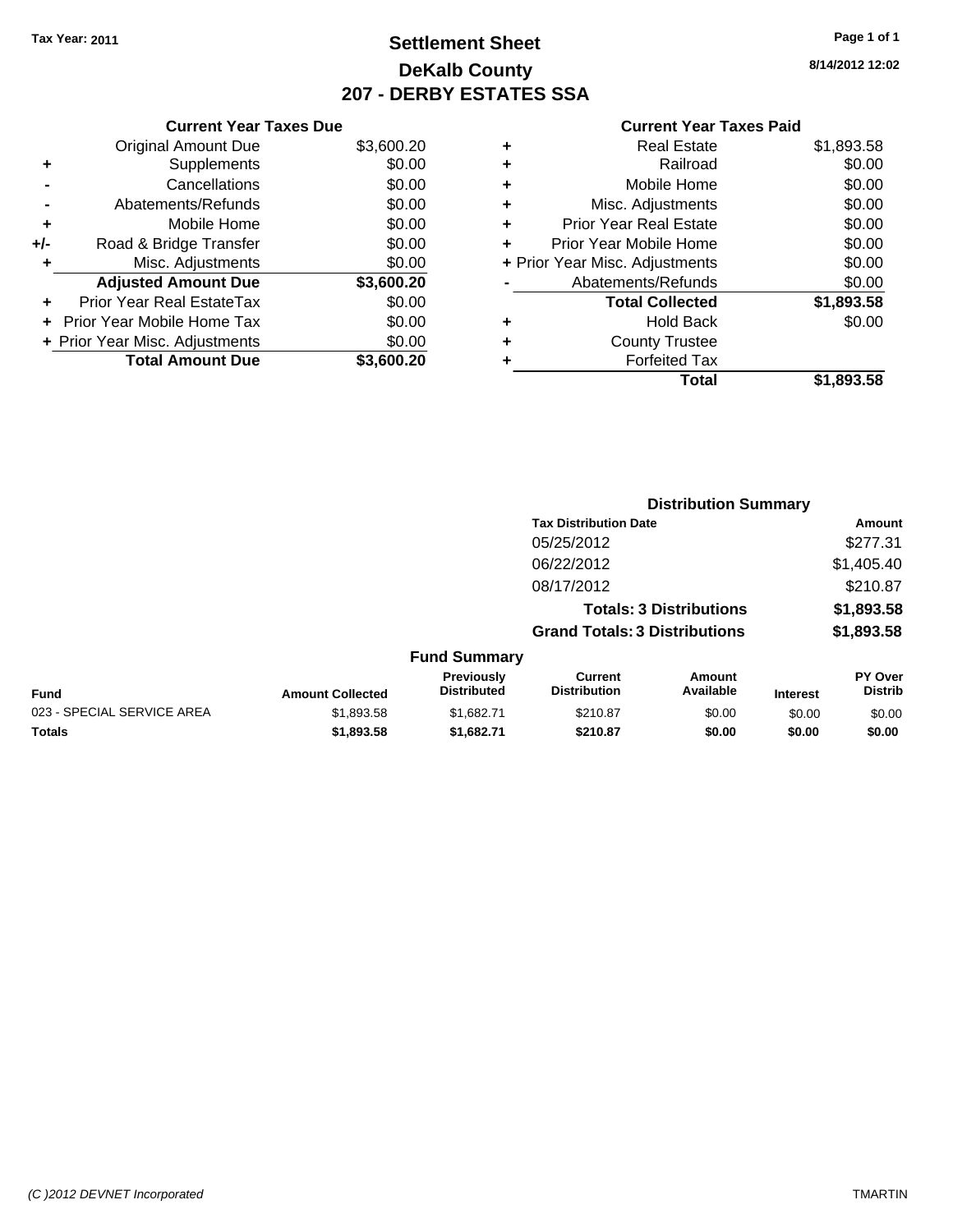### **Settlement Sheet Tax Year: 2011 Page 1 of 1 DeKalb County 213 - GENOA OAK CREEK EST SSA#4**

**8/14/2012 12:02**

|     | <b>Current Year Taxes Due</b>  |            |  |  |  |  |
|-----|--------------------------------|------------|--|--|--|--|
|     | <b>Original Amount Due</b>     | \$1,640.72 |  |  |  |  |
| ٠   | Supplements                    | \$0.00     |  |  |  |  |
|     | Cancellations                  | \$0.00     |  |  |  |  |
|     | Abatements/Refunds             | \$0.00     |  |  |  |  |
| ٠   | Mobile Home                    | \$0.00     |  |  |  |  |
| +/- | Road & Bridge Transfer         | \$0.00     |  |  |  |  |
|     | Misc. Adjustments              | \$0.00     |  |  |  |  |
|     | <b>Adjusted Amount Due</b>     | \$1,640.72 |  |  |  |  |
|     | Prior Year Real EstateTax      | \$0.00     |  |  |  |  |
|     | Prior Year Mobile Home Tax     | \$0.00     |  |  |  |  |
|     | + Prior Year Misc. Adjustments | \$0.00     |  |  |  |  |
|     | <b>Total Amount Due</b>        | \$1.640.72 |  |  |  |  |

|   | Total                          | \$991.73 |
|---|--------------------------------|----------|
|   | <b>Forfeited Tax</b>           |          |
| ÷ | <b>County Trustee</b>          |          |
| ٠ | <b>Hold Back</b>               | \$0.00   |
|   | <b>Total Collected</b>         | \$991.73 |
|   | Abatements/Refunds             | \$0.00   |
|   | + Prior Year Misc. Adjustments | \$0.00   |
| ٠ | Prior Year Mobile Home         | \$0.00   |
| ÷ | <b>Prior Year Real Estate</b>  | \$0.00   |
| ٠ | Misc. Adjustments              | \$0.00   |
| ٠ | Mobile Home                    | \$0.00   |
| ٠ | Railroad                       | \$0.00   |
| ٠ | <b>Real Estate</b>             | \$991.73 |
|   |                                |          |

|                            | <b>Distribution Summary</b> |                                  |                                       |                                |                 |                           |
|----------------------------|-----------------------------|----------------------------------|---------------------------------------|--------------------------------|-----------------|---------------------------|
|                            |                             |                                  | <b>Tax Distribution Date</b>          |                                |                 | Amount                    |
|                            |                             |                                  | 05/25/2012                            |                                |                 | \$22.53                   |
|                            |                             |                                  | 06/22/2012                            |                                |                 | \$648.97                  |
|                            |                             |                                  | 08/17/2012                            |                                |                 | \$320.23                  |
|                            |                             |                                  |                                       | <b>Totals: 3 Distributions</b> |                 | \$991.73                  |
|                            |                             |                                  | <b>Grand Totals: 3 Distributions</b>  |                                |                 | \$991.73                  |
|                            |                             | <b>Fund Summary</b>              |                                       |                                |                 |                           |
| Fund                       | <b>Amount Collected</b>     | Previously<br><b>Distributed</b> | <b>Current</b><br><b>Distribution</b> | <b>Amount</b><br>Available     | <b>Interest</b> | PY Over<br><b>Distrib</b> |
| 023 - SPECIAL SERVICE AREA | \$991.73                    | \$671.50                         | \$320.23                              | \$0.00                         | \$0.00          | \$0.00                    |
| Totals                     | \$991.73                    | \$671.50                         | \$320.23                              | \$0.00                         | \$0.00          | \$0.00                    |
|                            |                             |                                  |                                       |                                |                 |                           |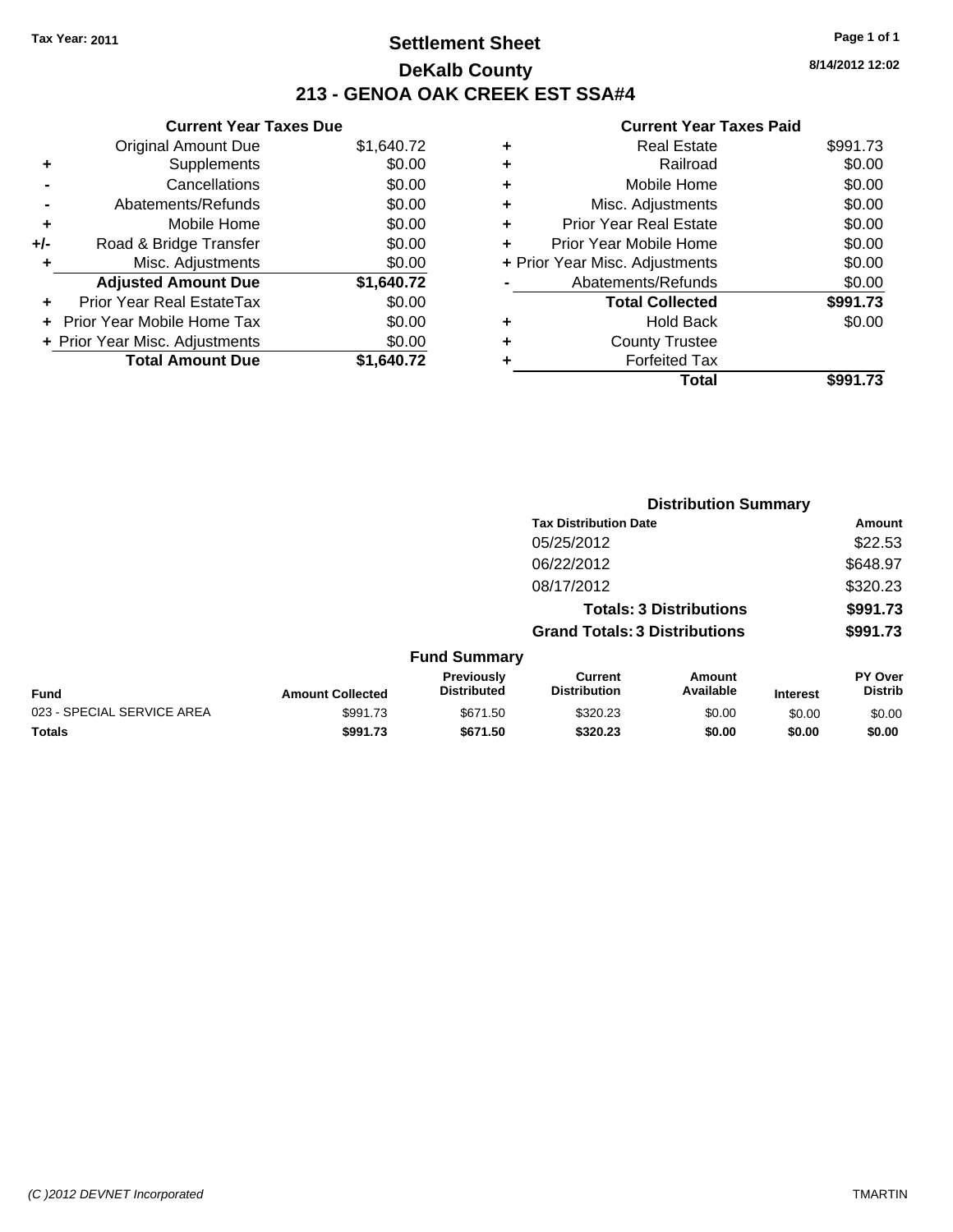### **Settlement Sheet Tax Year: 2011 Page 1 of 1 DeKalb County AF-DK #5 - AFTON DEKALB DRAINAGE #5**

**Current Year Taxes Due** Original Amount Due \$11,319.38 **+** Supplements \$0.00 **-** Cancellations \$0.00 **-** Abatements/Refunds \$0.00 **+** Mobile Home \$0.00 **+/-** Road & Bridge Transfer \$0.00 **+** Misc. Adjustments \$0.00 **Adjusted Amount Due \$11,319.38 +** Prior Year Real EstateTax \$0.00 **+** Prior Year Mobile Home Tax \$0.00 **+ Prior Year Misc. Adjustments**  $$0.00$ **Total Amount Due \$11,319.38**

|   | <b>Real Estate</b>             | \$7,790.35 |
|---|--------------------------------|------------|
| ٠ | Railroad                       | \$0.00     |
| ٠ | Mobile Home                    | \$0.00     |
| ٠ | Misc. Adjustments              | \$0.00     |
| ٠ | <b>Prior Year Real Estate</b>  | \$0.00     |
|   | Prior Year Mobile Home         | \$0.00     |
|   | + Prior Year Misc. Adjustments | \$0.00     |
|   | Abatements/Refunds             | \$0.00     |
|   | <b>Total Collected</b>         | \$7,790.35 |
| ٠ | Hold Back                      | \$0.00     |
| ٠ | <b>County Trustee</b>          |            |
| ٠ | <b>Forfeited Tax</b>           |            |
|   | Total                          | \$7,790.35 |
|   |                                |            |

|                 |                         |                                  |                                       | <b>Distribution Summary</b>    |                 |                           |
|-----------------|-------------------------|----------------------------------|---------------------------------------|--------------------------------|-----------------|---------------------------|
|                 |                         |                                  | <b>Tax Distribution Date</b>          |                                |                 | Amount                    |
|                 |                         |                                  | 05/25/2012                            |                                |                 | \$1,385.89                |
|                 |                         |                                  | 06/22/2012                            |                                |                 | \$6,329.66                |
|                 |                         |                                  | 08/17/2012                            |                                |                 | \$74.80                   |
|                 |                         |                                  |                                       | <b>Totals: 3 Distributions</b> |                 | \$7,790.35                |
|                 |                         |                                  | <b>Grand Totals: 3 Distributions</b>  |                                |                 | \$7,790.35                |
|                 |                         | <b>Fund Summary</b>              |                                       |                                |                 |                           |
| <b>Fund</b>     | <b>Amount Collected</b> | Previously<br><b>Distributed</b> | <b>Current</b><br><b>Distribution</b> | Amount<br>Available            | <b>Interest</b> | PY Over<br><b>Distrib</b> |
| 001 - CORPORATE | \$7,790.35              | \$7,715.55                       | \$74.80                               | \$0.00                         | \$0.00          | \$0.00                    |
| Totals          | \$7,790.35              | \$7,715.55                       | \$74.80                               | \$0.00                         | \$0.00          | \$0.00                    |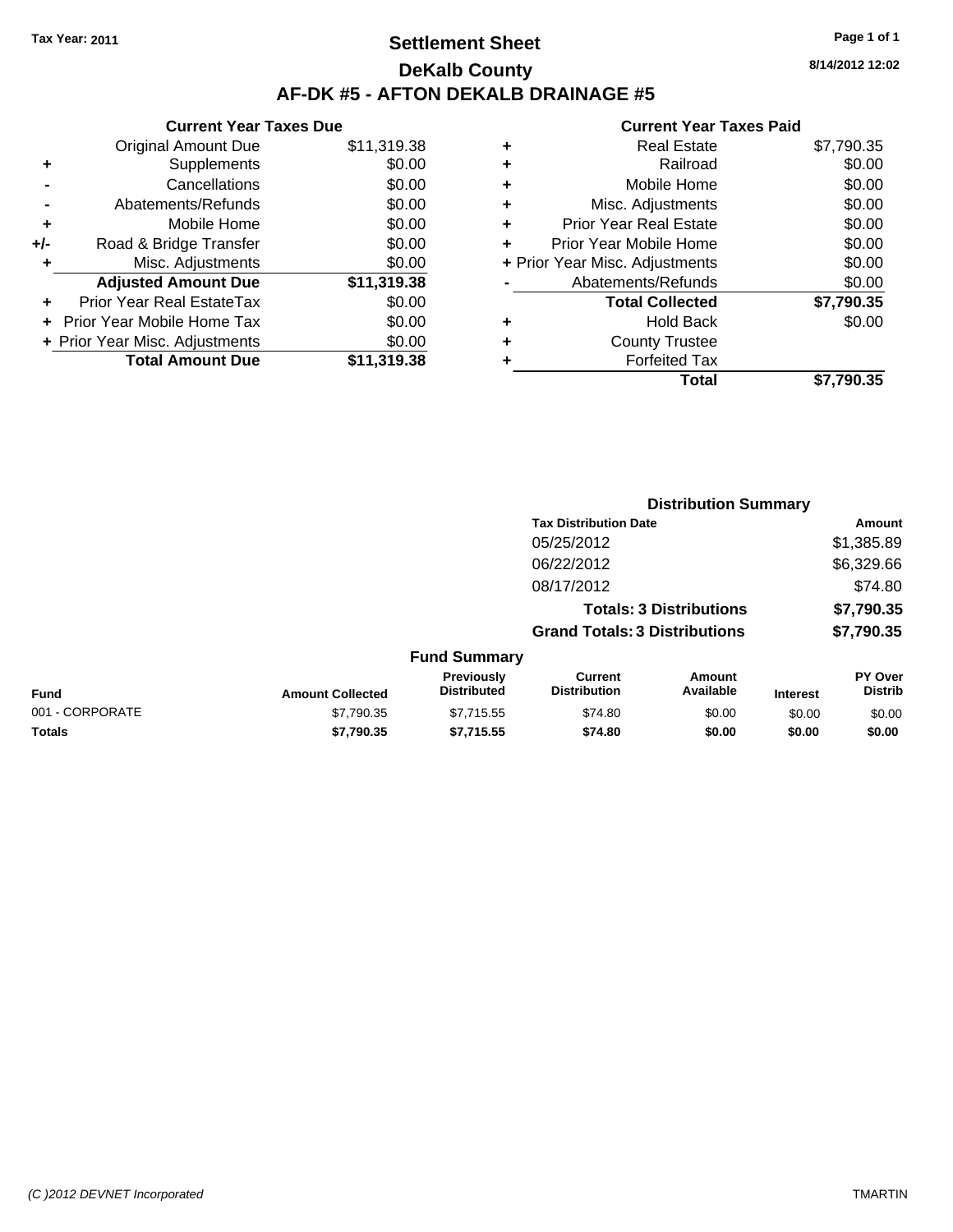### **Settlement Sheet Tax Year: 2011 Page 1 of 1 DeKalb County AF-MI #4 - AF/ MI/ DK DRAINAGE #4**

|       | <b>Current Year Taxes Due</b>     |            |  |  |  |  |
|-------|-----------------------------------|------------|--|--|--|--|
|       | <b>Original Amount Due</b>        | \$7,451.38 |  |  |  |  |
| ٠     | Supplements                       | \$0.00     |  |  |  |  |
|       | Cancellations                     | \$0.00     |  |  |  |  |
|       | Abatements/Refunds                | \$0.00     |  |  |  |  |
| ٠     | Mobile Home                       | \$0.00     |  |  |  |  |
| $+/-$ | Road & Bridge Transfer            | \$0.00     |  |  |  |  |
| ٠     | Misc. Adjustments                 | \$0.00     |  |  |  |  |
|       | <b>Adjusted Amount Due</b>        | \$7,451.38 |  |  |  |  |
|       | Prior Year Real EstateTax         | \$0.00     |  |  |  |  |
|       | <b>Prior Year Mobile Home Tax</b> | \$0.00     |  |  |  |  |
|       | + Prior Year Misc. Adjustments    | \$0.00     |  |  |  |  |
|       | <b>Total Amount Due</b>           | \$7,451.38 |  |  |  |  |

#### **Current Year Taxes Paid**

|   | Real Estate                    | \$4,935.66 |
|---|--------------------------------|------------|
| ٠ | Railroad                       | \$0.00     |
| ٠ | Mobile Home                    | \$0.00     |
| ٠ | Misc. Adjustments              | \$0.00     |
| ٠ | <b>Prior Year Real Estate</b>  | \$0.00     |
| ÷ | Prior Year Mobile Home         | \$0.00     |
|   | + Prior Year Misc. Adjustments | \$0.00     |
|   | Abatements/Refunds             | \$0.00     |
|   | <b>Total Collected</b>         | \$4,935.66 |
| ٠ | Hold Back                      | \$0.00     |
| ٠ | <b>County Trustee</b>          |            |
| ٠ | <b>Forfeited Tax</b>           |            |
|   | Total                          | \$4,935.66 |
|   |                                |            |

|                 |                         |                                  |                                       | <b>Distribution Summary</b>    |                 |                                  |
|-----------------|-------------------------|----------------------------------|---------------------------------------|--------------------------------|-----------------|----------------------------------|
|                 |                         |                                  | <b>Tax Distribution Date</b>          |                                |                 | Amount                           |
|                 |                         |                                  | 05/25/2012                            |                                |                 | \$695.20                         |
|                 |                         |                                  | 06/22/2012                            |                                |                 | \$4,067.18                       |
|                 |                         |                                  | 07/20/2012                            |                                |                 | \$19.46                          |
|                 |                         |                                  | 08/17/2012                            |                                |                 | \$153.82                         |
|                 |                         |                                  |                                       | <b>Totals: 4 Distributions</b> |                 | \$4,935.66                       |
|                 |                         |                                  | <b>Grand Totals: 4 Distributions</b>  |                                |                 | \$4,935.66                       |
|                 |                         | <b>Fund Summary</b>              |                                       |                                |                 |                                  |
| Fund            | <b>Amount Collected</b> | Previously<br><b>Distributed</b> | <b>Current</b><br><b>Distribution</b> | Amount<br>Available            | <b>Interest</b> | <b>PY Over</b><br><b>Distrib</b> |
| 001 - CORPORATE | \$4,935.66              | \$4,781.84                       | \$153.82                              | \$0.00                         | \$0.00          | \$0.00                           |
|                 |                         |                                  |                                       |                                |                 |                                  |

**Totals \$4,935.66 \$4,781.84 \$153.82 \$0.00 \$0.00 \$0.00**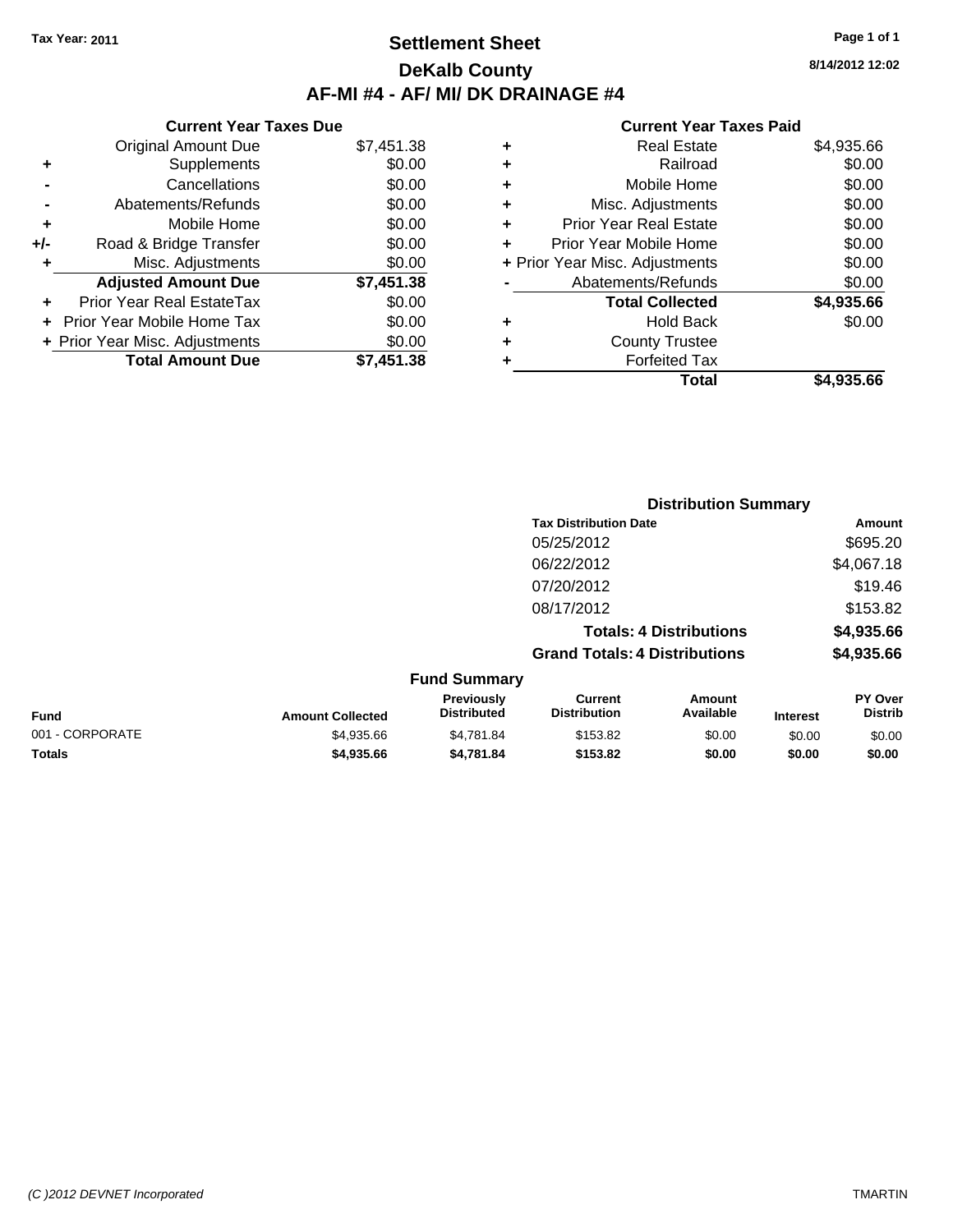### **Settlement Sheet Tax Year: 2011 Page 1 of 1 DeKalb County CL-SH #7 - CLINTON/SHABBONA DRN #7**

**8/14/2012 12:02**

|     | <b>Current Year Taxes Due</b>     |        |
|-----|-----------------------------------|--------|
|     | Original Amount Due               | \$0.00 |
| ٠   | Supplements                       | \$0.00 |
|     | Cancellations                     | \$0.00 |
|     | Abatements/Refunds                | \$0.00 |
| ٠   | Mobile Home                       | \$0.00 |
| +/- | Road & Bridge Transfer            | \$0.00 |
|     | Misc. Adjustments                 | \$0.00 |
|     | <b>Adjusted Amount Due</b>        | \$0.00 |
|     | Prior Year Real EstateTax         | \$0.00 |
|     | <b>Prior Year Mobile Home Tax</b> | \$0.00 |
|     | + Prior Year Misc. Adjustments    | \$0.00 |
|     | <b>Total Amount Due</b>           | \$0.00 |
|     |                                   |        |

|   | Total                          |        |
|---|--------------------------------|--------|
|   | <b>Forfeited Tax</b>           |        |
| ٠ | <b>County Trustee</b>          |        |
|   | <b>Hold Back</b>               | \$0.00 |
|   | <b>Total Collected</b>         | \$0.00 |
|   | Abatements/Refunds             | \$0.00 |
|   | + Prior Year Misc. Adjustments | \$0.00 |
| ٠ | Prior Year Mobile Home         | \$0.00 |
| ٠ | <b>Prior Year Real Estate</b>  | \$0.00 |
|   | Misc. Adjustments              | \$0.00 |
| ٠ | Mobile Home                    | \$0.00 |
|   | Railroad                       | \$0.00 |
|   | <b>Real Estate</b>             | \$0.00 |
|   |                                |        |

| <b>Fund Summary</b> |                         |                                         |                                |                     |                 |                           |
|---------------------|-------------------------|-----------------------------------------|--------------------------------|---------------------|-----------------|---------------------------|
| <b>Fund</b>         | <b>Amount Collected</b> | <b>Previously</b><br><b>Distributed</b> | Current<br><b>Distribution</b> | Amount<br>Available | <b>Interest</b> | PY Over<br><b>Distrib</b> |
| 001 - CORPORATE     | \$0.00                  | \$0.00                                  | \$0.00                         | \$0.00              | \$0.00          | \$0.00                    |
| <b>Totals</b>       | \$0.00                  | \$0.00                                  | \$0.00                         | \$0.00              | \$0.00          | \$0.00                    |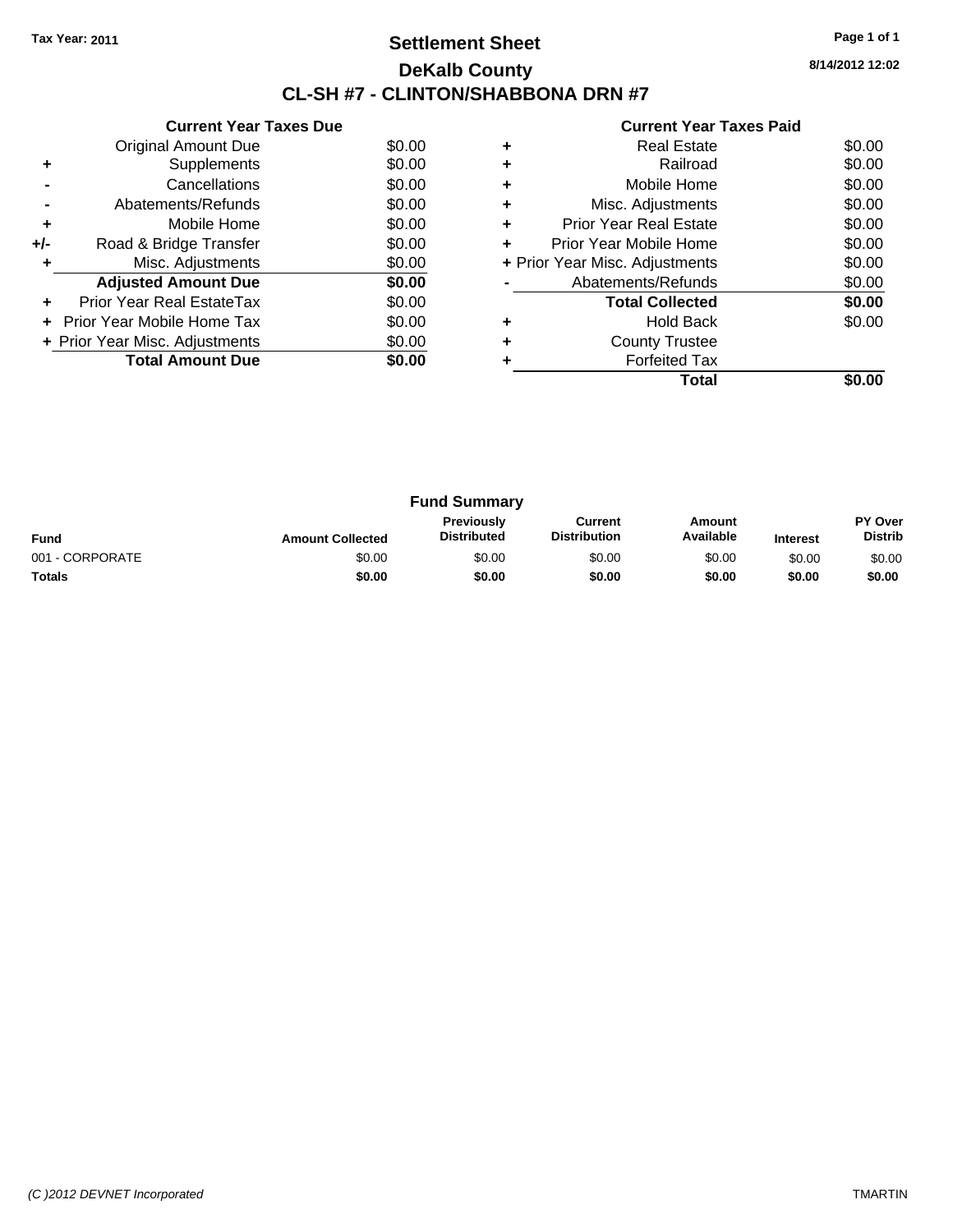### **Settlement Sheet Tax Year: 2011 Page 1 of 1 DeKalb County CO SBA #10 - CORTLAND SBA #10**

**8/14/2012 12:02**

| <b>Current Year Taxes Paid</b> |  |  |  |  |
|--------------------------------|--|--|--|--|
|--------------------------------|--|--|--|--|

| <b>Current Year Taxes Due</b> |                                   |        |  |  |  |
|-------------------------------|-----------------------------------|--------|--|--|--|
|                               | Original Amount Due               | \$0.00 |  |  |  |
| ٠                             | Supplements                       | \$0.00 |  |  |  |
|                               | Cancellations                     | \$0.00 |  |  |  |
|                               | Abatements/Refunds                | \$0.00 |  |  |  |
| ٠                             | Mobile Home                       | \$0.00 |  |  |  |
| +/-                           | Road & Bridge Transfer            | \$0.00 |  |  |  |
|                               | Misc. Adjustments                 | \$0.00 |  |  |  |
|                               | <b>Adjusted Amount Due</b>        | \$0.00 |  |  |  |
|                               | Prior Year Real EstateTax         | \$0.00 |  |  |  |
|                               | <b>Prior Year Mobile Home Tax</b> | \$0.00 |  |  |  |
|                               | + Prior Year Misc. Adjustments    | \$0.00 |  |  |  |
|                               | <b>Total Amount Due</b>           | \$0.00 |  |  |  |
|                               |                                   |        |  |  |  |

|   | <b>Real Estate</b>             | \$0.00 |
|---|--------------------------------|--------|
|   | Railroad                       | \$0.00 |
| ٠ | Mobile Home                    | \$0.00 |
| ٠ | Misc. Adjustments              | \$0.00 |
| ٠ | <b>Prior Year Real Estate</b>  | \$0.00 |
| ٠ | Prior Year Mobile Home         | \$0.00 |
|   | + Prior Year Misc. Adjustments | \$0.00 |
|   | Abatements/Refunds             | \$0.00 |
|   | <b>Total Collected</b>         | \$0.00 |
|   | <b>Hold Back</b>               | \$0.00 |
| ٠ | <b>County Trustee</b>          |        |
|   | <b>Forfeited Tax</b>           |        |
|   | Total                          |        |

| <b>Fund Summary</b>        |                         |                                         |                                |                     |                 |                                  |
|----------------------------|-------------------------|-----------------------------------------|--------------------------------|---------------------|-----------------|----------------------------------|
| <b>Fund</b>                | <b>Amount Collected</b> | <b>Previously</b><br><b>Distributed</b> | Current<br><b>Distribution</b> | Amount<br>Available | <b>Interest</b> | <b>PY Over</b><br><b>Distrib</b> |
| 023 - SPECIAL SERVICE AREA | \$0.00                  | \$0.00                                  | \$0.00                         | \$0.00              | \$0.00          | \$0.00                           |
| <b>Totals</b>              | \$0.00                  | \$0.00                                  | \$0.00                         | \$0.00              | \$0.00          | \$0.00                           |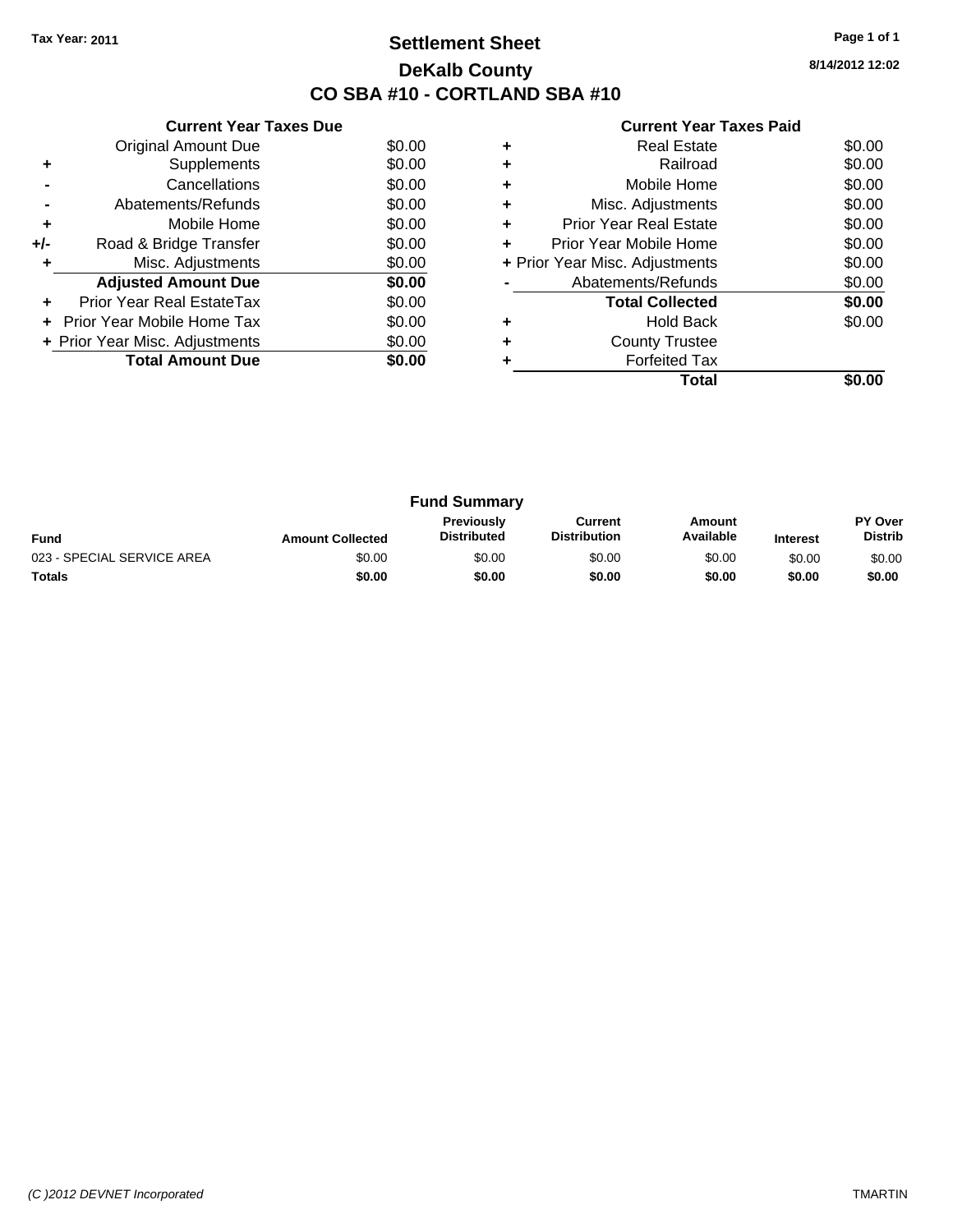### **Settlement Sheet Tax Year: 2011 Page 1 of 1 DeKalb County COON #1 - COON CREEK DRAINAGE #1**

**8/14/2012 12:02**

#### **Current Year Taxes Paid**

|     | <b>Current Year Taxes Due</b>  |             |
|-----|--------------------------------|-------------|
|     | <b>Original Amount Due</b>     | \$11,821.50 |
| ٠   | Supplements                    | \$0.00      |
|     | Cancellations                  | \$0.00      |
|     | Abatements/Refunds             | \$0.00      |
| ٠   | Mobile Home                    | \$0.00      |
| +/- | Road & Bridge Transfer         | \$0.00      |
| ٠   | Misc. Adjustments              | \$0.00      |
|     | <b>Adjusted Amount Due</b>     | \$11,821.50 |
| ٠   | Prior Year Real EstateTax      | \$0.00      |
|     | Prior Year Mobile Home Tax     | \$0.00      |
|     | + Prior Year Misc. Adjustments | \$0.00      |
|     | <b>Total Amount Due</b>        | \$11.821.50 |

| \$7,793.75 |
|------------|
| \$0.00     |
| \$0.00     |
| \$0.00     |
| \$0.00     |
| \$0.00     |
| \$0.00     |
| \$0.00     |
| \$7,793.75 |
| \$0.00     |
|            |
|            |
| \$7,793.75 |
|            |

|                 |                         |                                  |                                       | <b>Distribution Summary</b>    |                 |                           |
|-----------------|-------------------------|----------------------------------|---------------------------------------|--------------------------------|-----------------|---------------------------|
|                 |                         |                                  | <b>Tax Distribution Date</b>          |                                |                 | Amount                    |
|                 |                         |                                  | 05/25/2012                            |                                |                 | \$1,122.31                |
|                 |                         |                                  | 06/22/2012                            |                                |                 | \$6,191.39                |
|                 |                         |                                  | 07/20/2012                            |                                |                 | \$113.73                  |
|                 |                         |                                  | 08/17/2012                            |                                |                 | \$366.32                  |
|                 |                         |                                  |                                       | <b>Totals: 4 Distributions</b> |                 | \$7,793.75                |
|                 |                         |                                  | <b>Grand Totals: 4 Distributions</b>  |                                |                 | \$7,793.75                |
|                 |                         | <b>Fund Summary</b>              |                                       |                                |                 |                           |
| <b>Fund</b>     | <b>Amount Collected</b> | Previously<br><b>Distributed</b> | <b>Current</b><br><b>Distribution</b> | Amount<br>Available            | <b>Interest</b> | PY Over<br><b>Distrib</b> |
| 001 - CORPORATE | \$7.793.75              | \$7,427.43                       | \$366.32                              | \$0.00                         | \$0.00          | \$0.00                    |

**Totals \$7,793.75 \$7,427.43 \$366.32 \$0.00 \$0.00 \$0.00**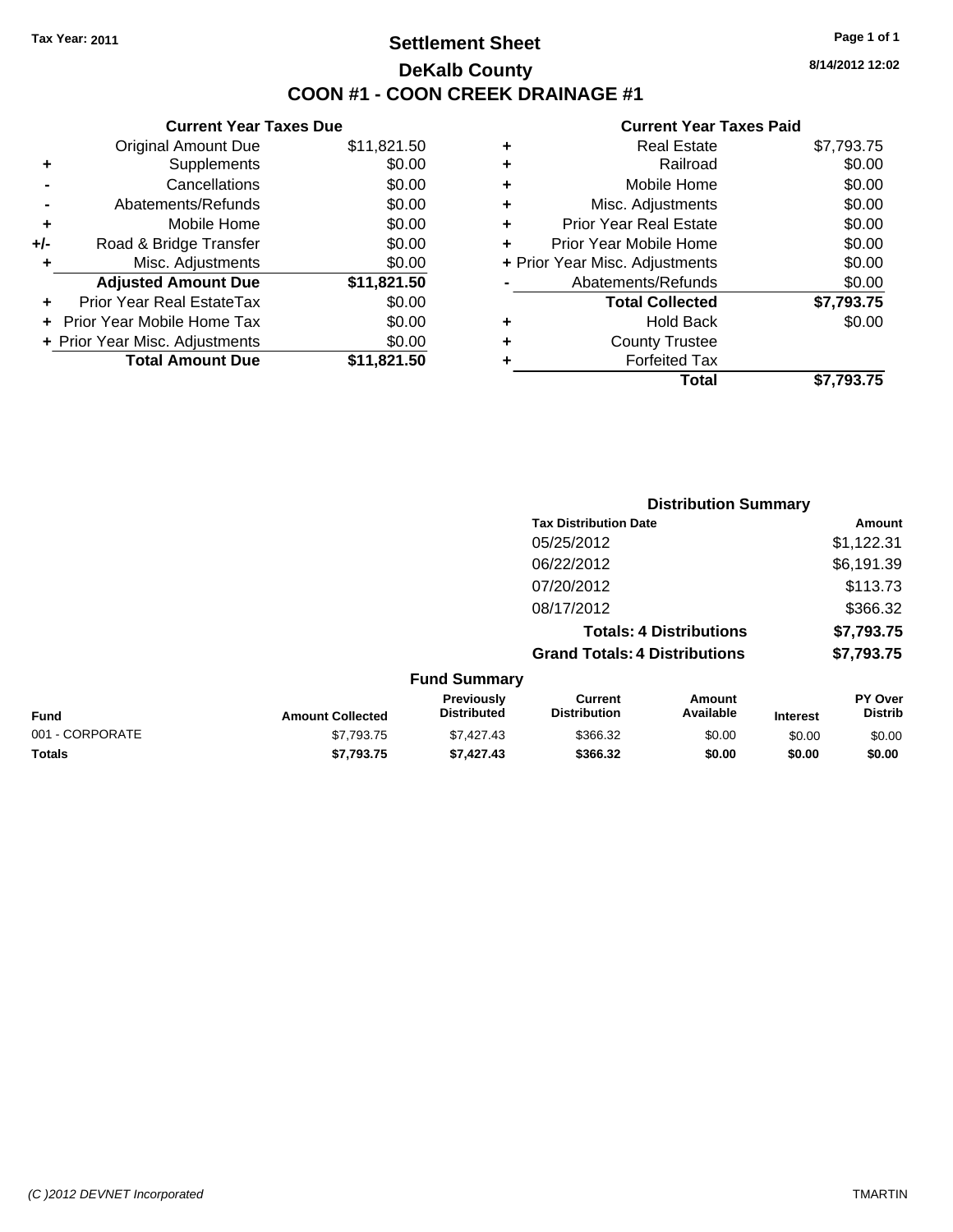### **Settlement Sheet Tax Year: 2011 Page 1 of 1 DeKalb County CO-PI #15 - CORTLAND PIERCE DRAINAGE**

**8/14/2012 12:02**

#### **Current Year Taxes Paid**

| <b>Current Year Taxes Due</b> |                                  |             |  |  |
|-------------------------------|----------------------------------|-------------|--|--|
|                               | <b>Original Amount Due</b>       | \$10,699.98 |  |  |
| ٠                             | Supplements                      | \$40.00     |  |  |
|                               | Cancellations                    | \$40.00     |  |  |
|                               | Abatements/Refunds               | \$0.00      |  |  |
| ٠                             | Mobile Home                      | \$0.00      |  |  |
| +/-                           | Road & Bridge Transfer           | \$0.00      |  |  |
| ٠                             | Misc. Adjustments                | \$0.00      |  |  |
|                               | <b>Adjusted Amount Due</b>       | \$10,699.98 |  |  |
| ٠                             | <b>Prior Year Real EstateTax</b> | \$0.00      |  |  |
|                               | Prior Year Mobile Home Tax       | \$0.00      |  |  |
|                               | + Prior Year Misc. Adjustments   | \$0.00      |  |  |
|                               | <b>Total Amount Due</b>          | \$10,699.98 |  |  |
|                               |                                  |             |  |  |

| ٠ | <b>Real Estate</b>             | \$6,026.10 |
|---|--------------------------------|------------|
| ٠ | Railroad                       | \$0.00     |
| ٠ | Mobile Home                    | \$0.00     |
| ٠ | Misc. Adjustments              | \$0.00     |
| ÷ | <b>Prior Year Real Estate</b>  | \$0.00     |
| ٠ | Prior Year Mobile Home         | \$0.00     |
|   | + Prior Year Misc. Adjustments | \$0.00     |
|   | Abatements/Refunds             | \$0.00     |
|   | <b>Total Collected</b>         | \$6,026.10 |
| ٠ | Hold Back                      | \$0.00     |
| ٠ | <b>County Trustee</b>          |            |
| ٠ | <b>Forfeited Tax</b>           |            |
|   | Total                          | \$6,026.10 |
|   |                                |            |

|                 |                         |                                  |                                       | <b>Distribution Summary</b>    |                 |                           |
|-----------------|-------------------------|----------------------------------|---------------------------------------|--------------------------------|-----------------|---------------------------|
|                 |                         |                                  | <b>Tax Distribution Date</b>          |                                |                 | Amount                    |
|                 |                         |                                  | 05/25/2012                            |                                |                 | \$915.18                  |
|                 |                         |                                  | 06/22/2012                            |                                |                 | \$4,754.23                |
|                 |                         |                                  | 07/20/2012                            |                                |                 | \$130.00                  |
|                 |                         |                                  | 08/17/2012                            |                                |                 | \$226.69                  |
|                 |                         |                                  |                                       | <b>Totals: 4 Distributions</b> |                 | \$6,026.10                |
|                 |                         |                                  | <b>Grand Totals: 4 Distributions</b>  |                                |                 | \$6,026.10                |
|                 |                         | <b>Fund Summary</b>              |                                       |                                |                 |                           |
| <b>Fund</b>     | <b>Amount Collected</b> | Previously<br><b>Distributed</b> | <b>Current</b><br><b>Distribution</b> | Amount<br>Available            | <b>Interest</b> | PY Over<br><b>Distrib</b> |
| 001 - CORPORATE | \$6,026,10              | \$5,799.41                       | \$226.69                              | \$0.00                         | \$0.00          | \$0.00                    |

**Totals \$6,026.10 \$5,799.41 \$226.69 \$0.00 \$0.00 \$0.00**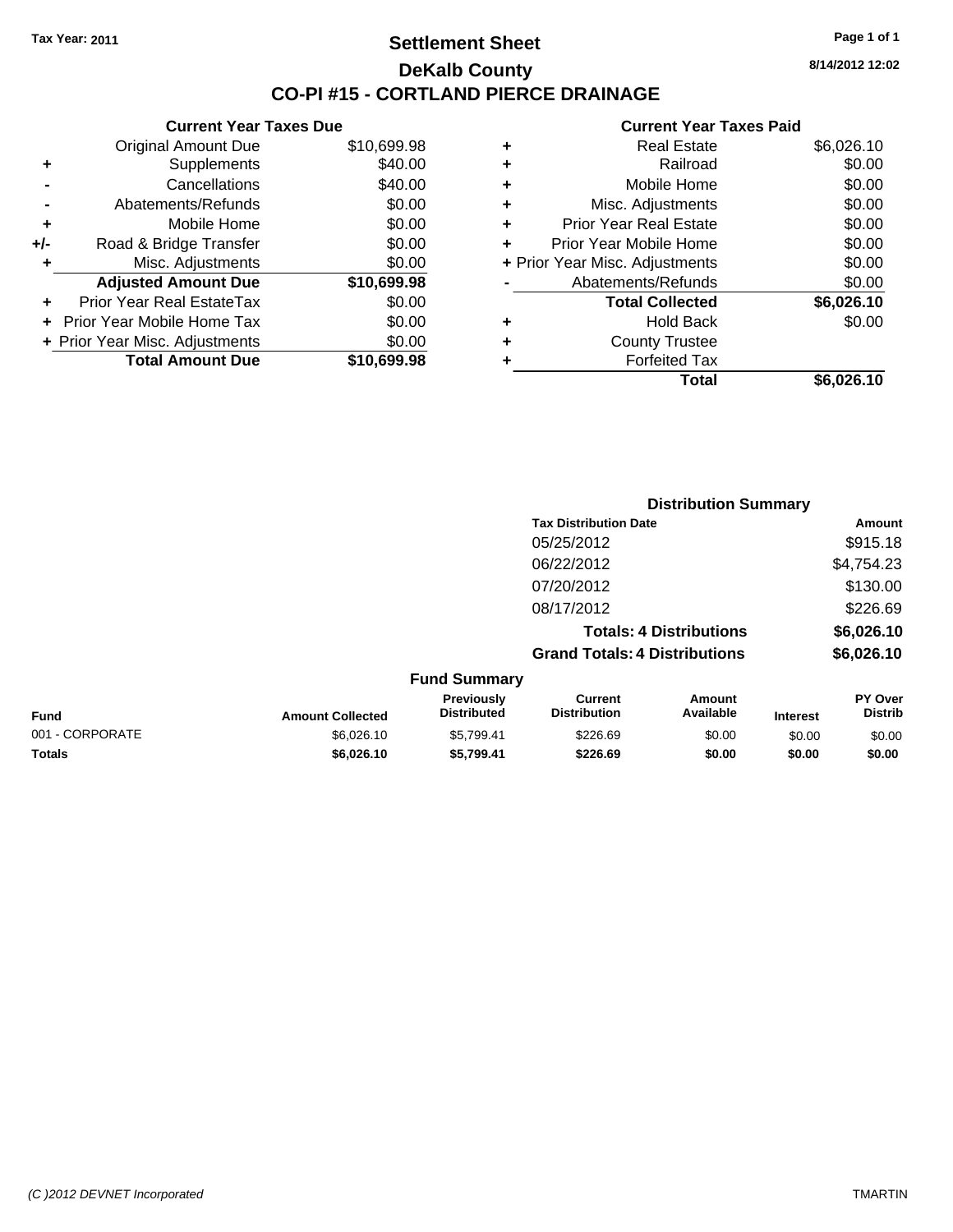### **Settlement Sheet Tax Year: 2011 Page 1 of 1 DeKalb County CO-SBA#5 - CORTLAND SBA #5**

**8/14/2012 12:02**

|     | <b>Current Year Taxes Due</b>  |        |
|-----|--------------------------------|--------|
|     | <b>Original Amount Due</b>     | \$0.00 |
| ٠   | Supplements                    | \$0.00 |
|     | Cancellations                  | \$0.00 |
|     | Abatements/Refunds             | \$0.00 |
| ٠   | Mobile Home                    | \$0.00 |
| +/- | Road & Bridge Transfer         | \$0.00 |
| ٠   | Misc. Adjustments              | \$0.00 |
|     | <b>Adjusted Amount Due</b>     | \$0.00 |
|     | Prior Year Real EstateTax      | \$0.00 |
|     | Prior Year Mobile Home Tax     | \$0.00 |
|     | + Prior Year Misc. Adjustments | \$0.00 |
|     | <b>Total Amount Due</b>        | \$0.00 |
|     |                                |        |

| <b>Real Estate</b>             | \$0.00 |
|--------------------------------|--------|
| Railroad                       | \$0.00 |
| Mobile Home                    | \$0.00 |
| Misc. Adjustments              | \$0.00 |
| <b>Prior Year Real Estate</b>  | \$0.00 |
| Prior Year Mobile Home         | \$0.00 |
| + Prior Year Misc. Adjustments | \$0.00 |
| Abatements/Refunds             | \$0.00 |
| <b>Total Collected</b>         | \$0.00 |
| <b>Hold Back</b>               | \$0.00 |
| <b>County Trustee</b>          |        |
| <b>Forfeited Tax</b>           |        |
| Total                          |        |
|                                |        |

| <b>Fund Summary</b>        |                         |                                         |                                |                     |                 |                           |
|----------------------------|-------------------------|-----------------------------------------|--------------------------------|---------------------|-----------------|---------------------------|
| Fund                       | <b>Amount Collected</b> | <b>Previously</b><br><b>Distributed</b> | Current<br><b>Distribution</b> | Amount<br>Available | <b>Interest</b> | PY Over<br><b>Distrib</b> |
| 023 - SPECIAL SERVICE AREA | \$0.00                  | \$0.00                                  | \$0.00                         | \$0.00              | \$0.00          | \$0.00                    |
| <b>Totals</b>              | \$0.00                  | \$0.00                                  | \$0.00                         | \$0.00              | \$0.00          | \$0.00                    |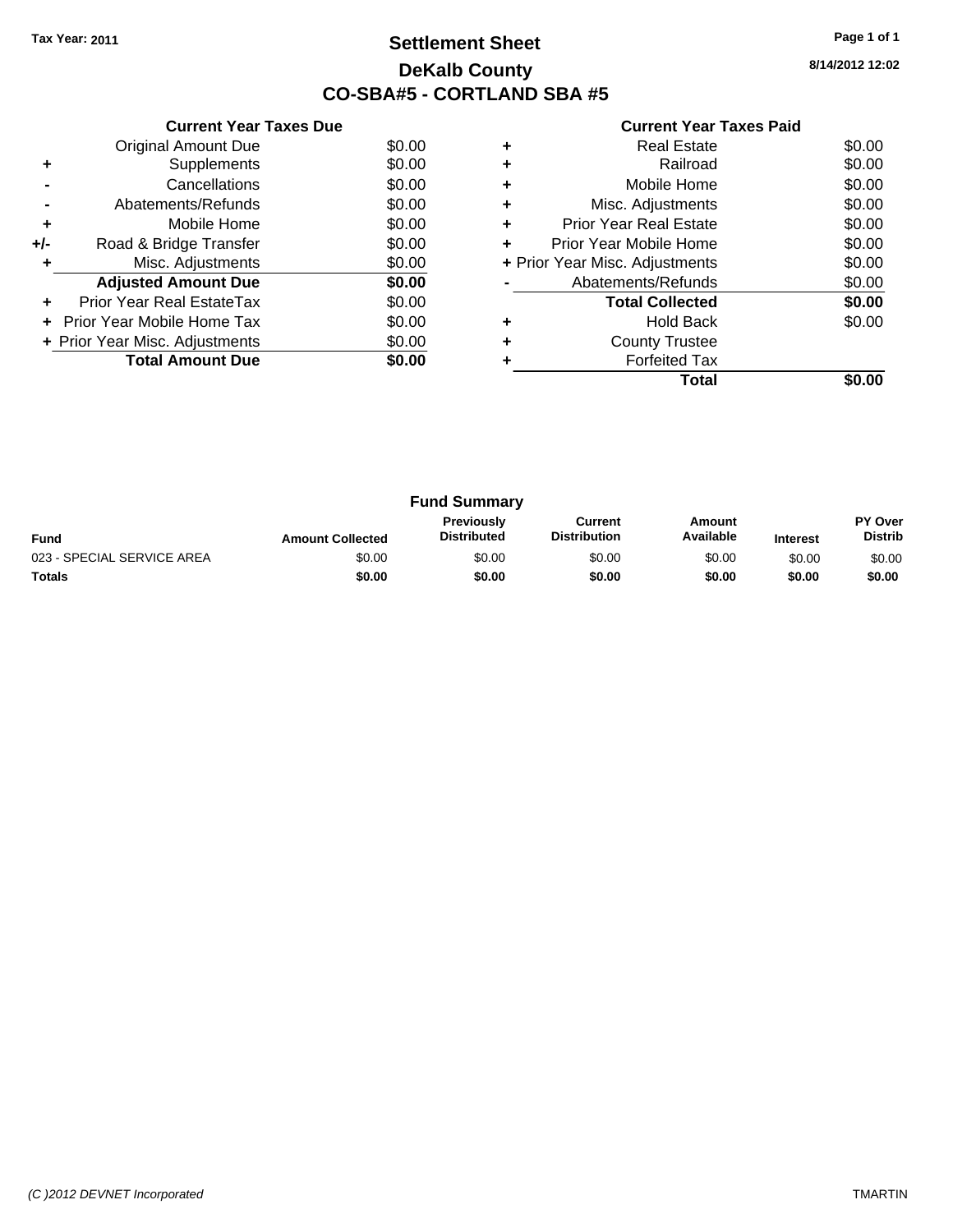### **Settlement Sheet Tax Year: 2011 Page 1 of 1 DeKalb County CO-SBA#6 - CORTLAND SBA #6**

**8/14/2012 12:02**

|     | <b>Current Year Taxes Due</b>  |        |
|-----|--------------------------------|--------|
|     | <b>Original Amount Due</b>     | \$0.00 |
| ٠   | Supplements                    | \$0.00 |
|     | Cancellations                  | \$0.00 |
|     | Abatements/Refunds             | \$0.00 |
| ٠   | Mobile Home                    | \$0.00 |
| +/- | Road & Bridge Transfer         | \$0.00 |
| ٠   | Misc. Adjustments              | \$0.00 |
|     | <b>Adjusted Amount Due</b>     | \$0.00 |
|     | Prior Year Real EstateTax      | \$0.00 |
|     | Prior Year Mobile Home Tax     | \$0.00 |
|     | + Prior Year Misc. Adjustments | \$0.00 |
|     | <b>Total Amount Due</b>        | \$0.00 |
|     |                                |        |

|   | <b>Real Estate</b>             | \$0.00 |
|---|--------------------------------|--------|
| ٠ | Railroad                       | \$0.00 |
| ٠ | Mobile Home                    | \$0.00 |
| ٠ | Misc. Adjustments              | \$0.00 |
| ٠ | <b>Prior Year Real Estate</b>  | \$0.00 |
| ÷ | Prior Year Mobile Home         | \$0.00 |
|   | + Prior Year Misc. Adjustments | \$0.00 |
|   | Abatements/Refunds             | \$0.00 |
|   | <b>Total Collected</b>         | \$0.00 |
|   | <b>Hold Back</b>               | \$0.00 |
| ٠ | <b>County Trustee</b>          |        |
|   | Forfeited Tax                  |        |
|   | Total                          |        |

| <b>Fund Summary</b>        |                         |                                         |                                |                     |                 |                           |
|----------------------------|-------------------------|-----------------------------------------|--------------------------------|---------------------|-----------------|---------------------------|
| Fund                       | <b>Amount Collected</b> | <b>Previously</b><br><b>Distributed</b> | Current<br><b>Distribution</b> | Amount<br>Available | <b>Interest</b> | PY Over<br><b>Distrib</b> |
| 023 - SPECIAL SERVICE AREA | \$0.00                  | \$0.00                                  | \$0.00                         | \$0.00              | \$0.00          | \$0.00                    |
| <b>Totals</b>              | \$0.00                  | \$0.00                                  | \$0.00                         | \$0.00              | \$0.00          | \$0.00                    |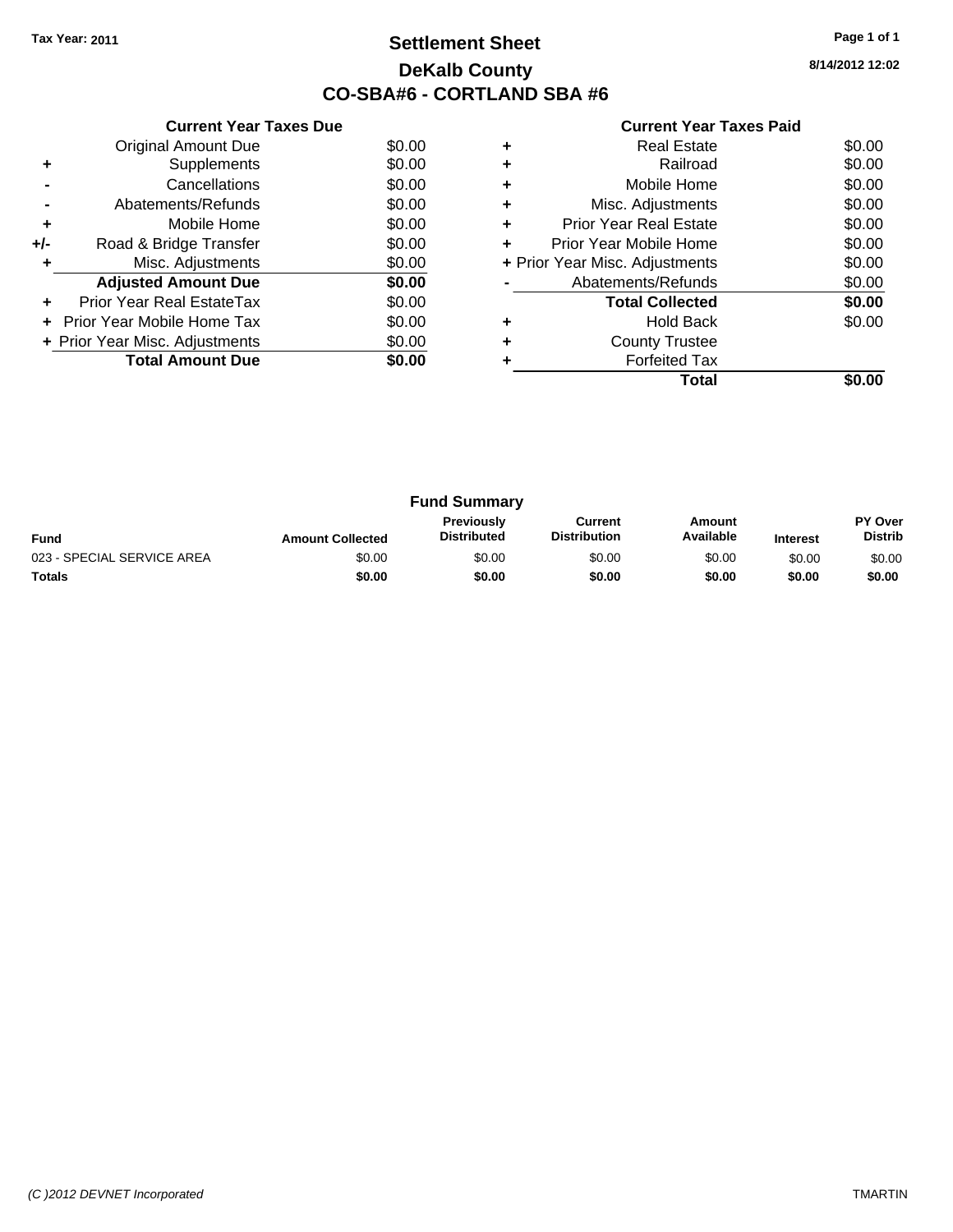**Current Year Taxes Due** Original Amount Due \$368,120.06

**Adjusted Amount Due \$368,120.06**

**Total Amount Due \$368,120.06**

**+** Supplements \$0.00 **-** Cancellations \$0.00 **-** Abatements/Refunds \$0.00 **+** Mobile Home \$0.00 **+/-** Road & Bridge Transfer \$0.00 **+** Misc. Adjustments \$0.00

**+** Prior Year Real EstateTax \$0.00 **+** Prior Year Mobile Home Tax \$0.00 **+ Prior Year Misc. Adjustments**  $$0.00$ 

### **Settlement Sheet Tax Year: 2011 Page 1 of 1 DeKalb County CO-SBA#9 - CORTLAND SBA #9**

**8/14/2012 12:02**

|   | Total                          | \$110,964.42 |
|---|--------------------------------|--------------|
|   | <b>Forfeited Tax</b>           |              |
| ٠ | <b>County Trustee</b>          |              |
| ٠ | <b>Hold Back</b>               | \$0.00       |
|   | <b>Total Collected</b>         | \$110,964.42 |
|   | Abatements/Refunds             | \$0.00       |
|   | + Prior Year Misc. Adjustments | \$0.00       |
|   | Prior Year Mobile Home         | \$0.00       |
| ٠ | <b>Prior Year Real Estate</b>  | \$0.00       |
| ٠ | Misc. Adjustments              | \$0.00       |
| ٠ | Mobile Home                    | \$0.00       |
| ٠ | Railroad                       | \$0.00       |
| ٠ | <b>Real Estate</b>             | \$110,964.42 |

|                            |                         |                                  | <b>Distribution Summary</b>           |                                |                 |                           |
|----------------------------|-------------------------|----------------------------------|---------------------------------------|--------------------------------|-----------------|---------------------------|
|                            |                         |                                  | <b>Tax Distribution Date</b>          |                                |                 | Amount                    |
|                            |                         |                                  | 05/25/2012                            |                                |                 | \$23,778.09               |
|                            |                         |                                  | 06/22/2012                            |                                |                 | \$64,288.91               |
|                            |                         |                                  | 08/17/2012                            |                                |                 | \$22,897.42               |
|                            |                         |                                  |                                       | <b>Totals: 3 Distributions</b> |                 | \$110,964.42              |
|                            |                         |                                  | <b>Grand Totals: 3 Distributions</b>  |                                |                 | \$110,964.42              |
|                            |                         | <b>Fund Summary</b>              |                                       |                                |                 |                           |
| <b>Fund</b>                | <b>Amount Collected</b> | Previously<br><b>Distributed</b> | <b>Current</b><br><b>Distribution</b> | Amount<br>Available            | <b>Interest</b> | PY Over<br><b>Distrib</b> |
| 023 - SPECIAL SERVICE AREA | \$110,964.42            | \$88,067.00                      | \$22,897.42                           | \$0.00                         | \$0.00          | \$0.00                    |
| Totals                     | \$110,964.42            | \$88,067,00                      | \$22,897.42                           | \$0.00                         | \$0.00          | \$0.00                    |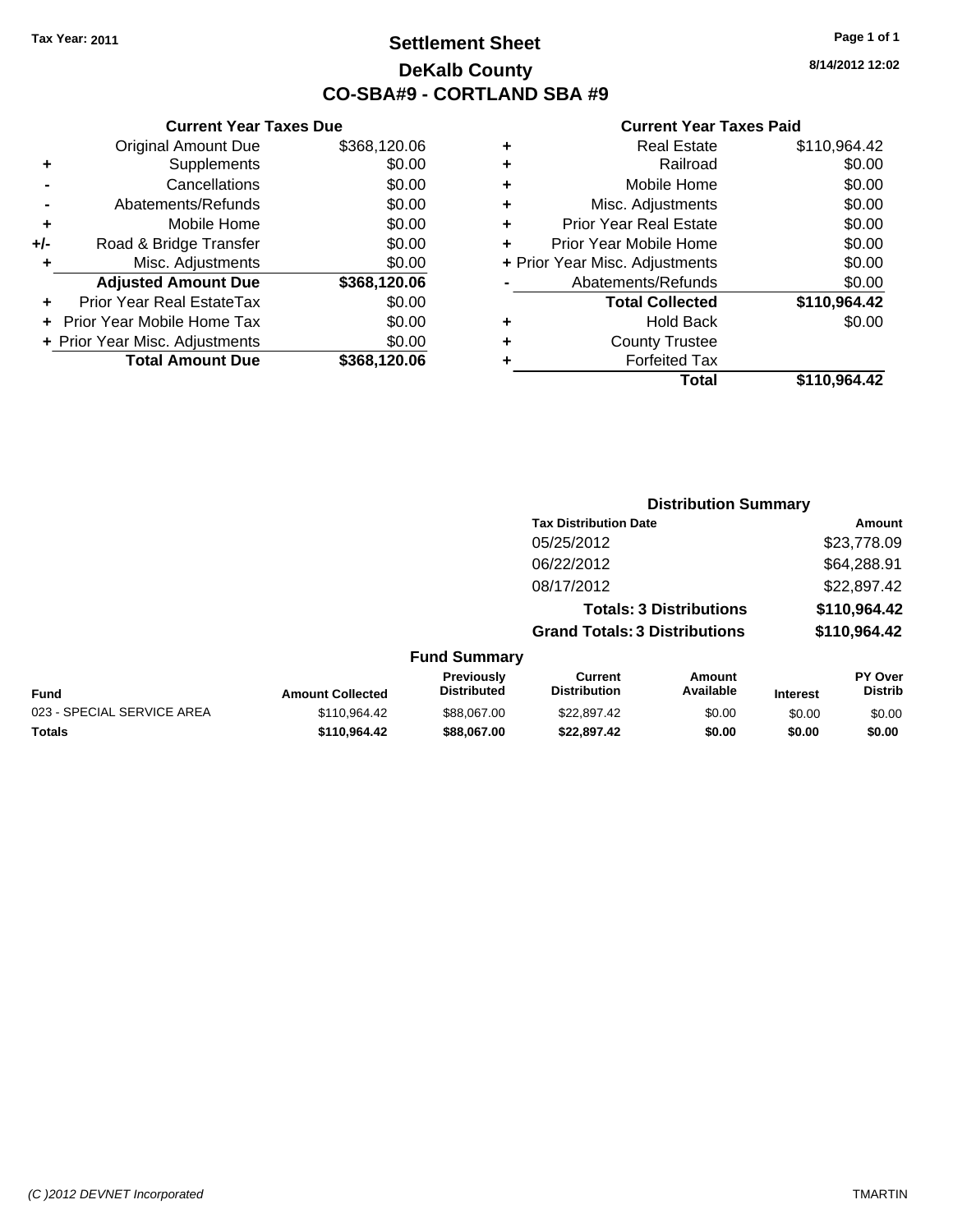### **Settlement Sheet Tax Year: 2011 Page 1 of 1 DeKalb County CO-SSA#1 - CORTLAND SBA #1**

**8/14/2012 12:02**

| Total                          | \$226.228.75 |
|--------------------------------|--------------|
| <b>Forfeited Tax</b>           |              |
| <b>County Trustee</b>          |              |
| Hold Back                      | \$0.00       |
| <b>Total Collected</b>         | \$226,228.75 |
| Abatements/Refunds             | \$0.00       |
| + Prior Year Misc. Adjustments | \$0.00       |
| Prior Year Mobile Home         | \$0.00       |
| <b>Prior Year Real Estate</b>  | \$0.00       |
| Misc. Adjustments              | \$0.00       |
| Mobile Home                    | \$0.00       |
| Railroad                       | \$0.00       |
| Real Estate                    | \$226,228.75 |
|                                |              |

|     | <b>Current Year Taxes Due</b>  |              |
|-----|--------------------------------|--------------|
|     | <b>Original Amount Due</b>     | \$385,000.20 |
| ٠   | Supplements                    | \$0.00       |
|     | Cancellations                  | \$0.00       |
|     | Abatements/Refunds             | \$0.00       |
| ٠   | Mobile Home                    | \$0.00       |
| +/- | Road & Bridge Transfer         | \$0.00       |
|     | Misc. Adjustments              | \$0.00       |
|     | <b>Adjusted Amount Due</b>     | \$385,000.20 |
|     | Prior Year Real EstateTax      | \$0.00       |
|     | Prior Year Mobile Home Tax     | \$0.00       |
|     | + Prior Year Misc. Adjustments | \$0.00       |
|     | <b>Total Amount Due</b>        | \$385.000.20 |

|                     | <b>Distribution Summary</b>          |               |
|---------------------|--------------------------------------|---------------|
|                     | <b>Tax Distribution Date</b>         | <b>Amount</b> |
|                     | 05/25/2012                           | \$37,841.90   |
|                     | 06/22/2012                           | \$154,658.20  |
|                     | 07/20/2012                           | \$822.65      |
|                     | 08/17/2012                           | \$32,906.00   |
|                     | <b>Totals: 4 Distributions</b>       | \$226,228.75  |
|                     | <b>Grand Totals: 4 Distributions</b> | \$226,228.75  |
| <b>Fund Summary</b> |                                      |               |

| <b>Fund</b>                | <b>Amount Collected</b> | <b>Previously</b><br><b>Distributed</b> | Current<br><b>Distribution</b> | Amount<br>Available | <b>Interest</b> | <b>PY Over</b><br><b>Distrib</b> |
|----------------------------|-------------------------|-----------------------------------------|--------------------------------|---------------------|-----------------|----------------------------------|
| 023 - SPECIAL SERVICE AREA | \$226,228.75            | \$193,322,75                            | \$32,906.00                    | \$0.00              | \$0.00          | \$0.00                           |
| <b>Totals</b>              | \$226.228.75            | \$193.322.75                            | \$32,906,00                    | \$0.00              | \$0.00          | \$0.00                           |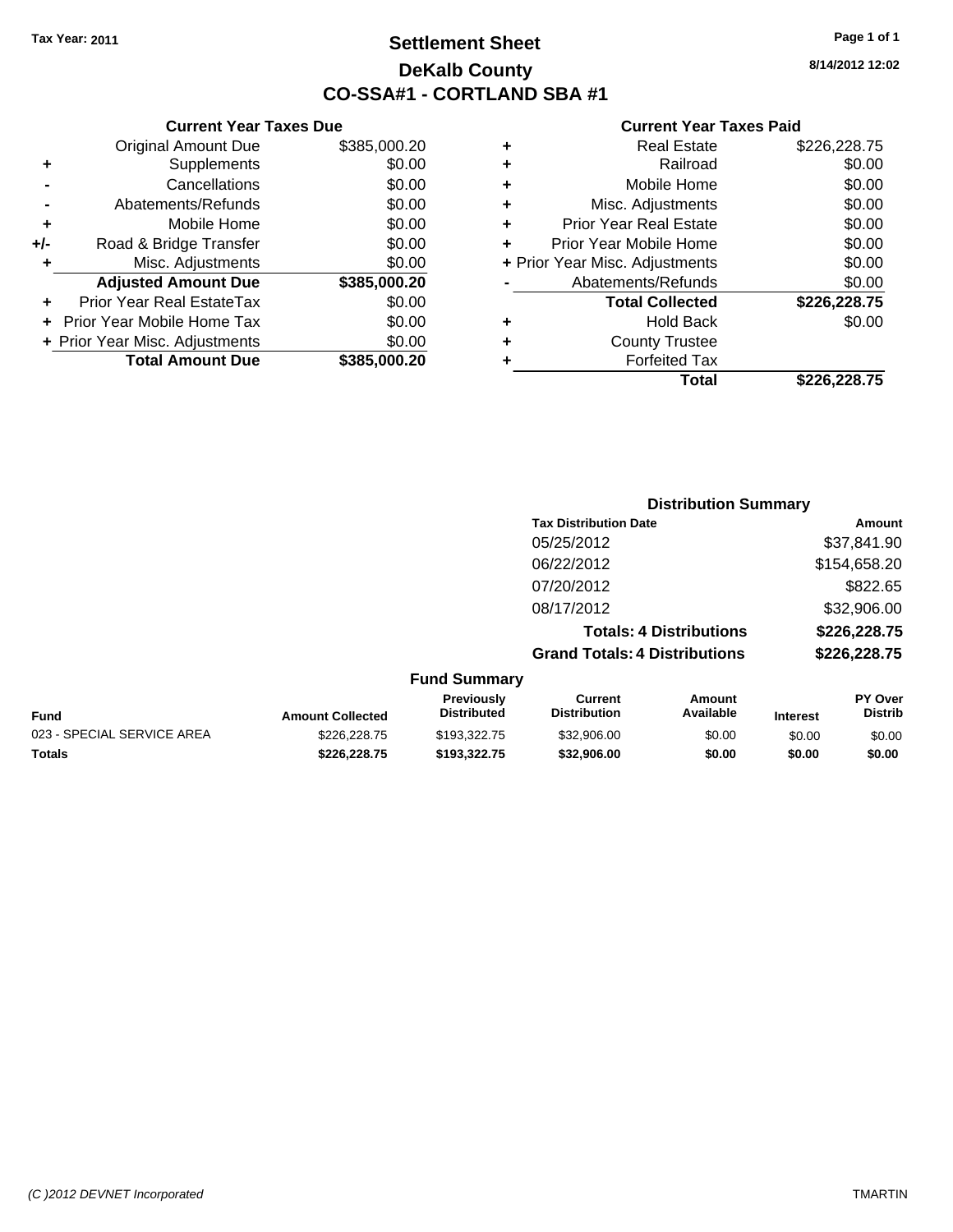### **Settlement Sheet Tax Year: 2011 Page 1 of 1 DeKalb County CO-SSA#4 - CORTLAND SBA #4**

**8/14/2012 12:02**

|     | <b>Current Year Taxes Due</b>  |              |
|-----|--------------------------------|--------------|
|     | <b>Original Amount Due</b>     | \$902,323.24 |
| ٠   | Supplements                    | \$0.00       |
|     | Cancellations                  | \$0.00       |
|     | Abatements/Refunds             | \$0.00       |
| ٠   | Mobile Home                    | \$0.00       |
| +/- | Road & Bridge Transfer         | \$0.00       |
|     | Misc. Adjustments              | \$0.00       |
|     | <b>Adjusted Amount Due</b>     | \$902,323.24 |
|     | Prior Year Real EstateTax      | \$0.00       |
|     | Prior Year Mobile Home Tax     | \$0.00       |
|     | + Prior Year Misc. Adjustments | \$0.00       |
|     | <b>Total Amount Due</b>        | \$902.323.24 |
|     |                                |              |

|   | <b>Real Estate</b>             | \$0.00 |
|---|--------------------------------|--------|
|   | Railroad                       | \$0.00 |
| ٠ | Mobile Home                    | \$0.00 |
|   | Misc. Adjustments              | \$0.00 |
|   | <b>Prior Year Real Estate</b>  | \$0.00 |
| ÷ | Prior Year Mobile Home         | \$0.00 |
|   | + Prior Year Misc. Adjustments | \$0.00 |
|   | Abatements/Refunds             | \$0.00 |
|   | <b>Total Collected</b>         | \$0.00 |
|   | <b>Hold Back</b>               | \$0.00 |
|   | <b>County Trustee</b>          |        |
|   | <b>Forfeited Tax</b>           |        |
|   | Total                          |        |

|                            |                         | <b>Fund Summary</b>              |                                |                     |                 |                                  |
|----------------------------|-------------------------|----------------------------------|--------------------------------|---------------------|-----------------|----------------------------------|
| <b>Fund</b>                | <b>Amount Collected</b> | Previously<br><b>Distributed</b> | Current<br><b>Distribution</b> | Amount<br>Available | <b>Interest</b> | <b>PY Over</b><br><b>Distrib</b> |
| 023 - SPECIAL SERVICE AREA | \$0.00                  | \$0.00                           | \$0.00                         | \$0.00              | \$0.00          | \$0.00                           |
| <b>Totals</b>              | \$0.00                  | \$0.00                           | \$0.00                         | \$0.00              | \$0.00          | \$0.00                           |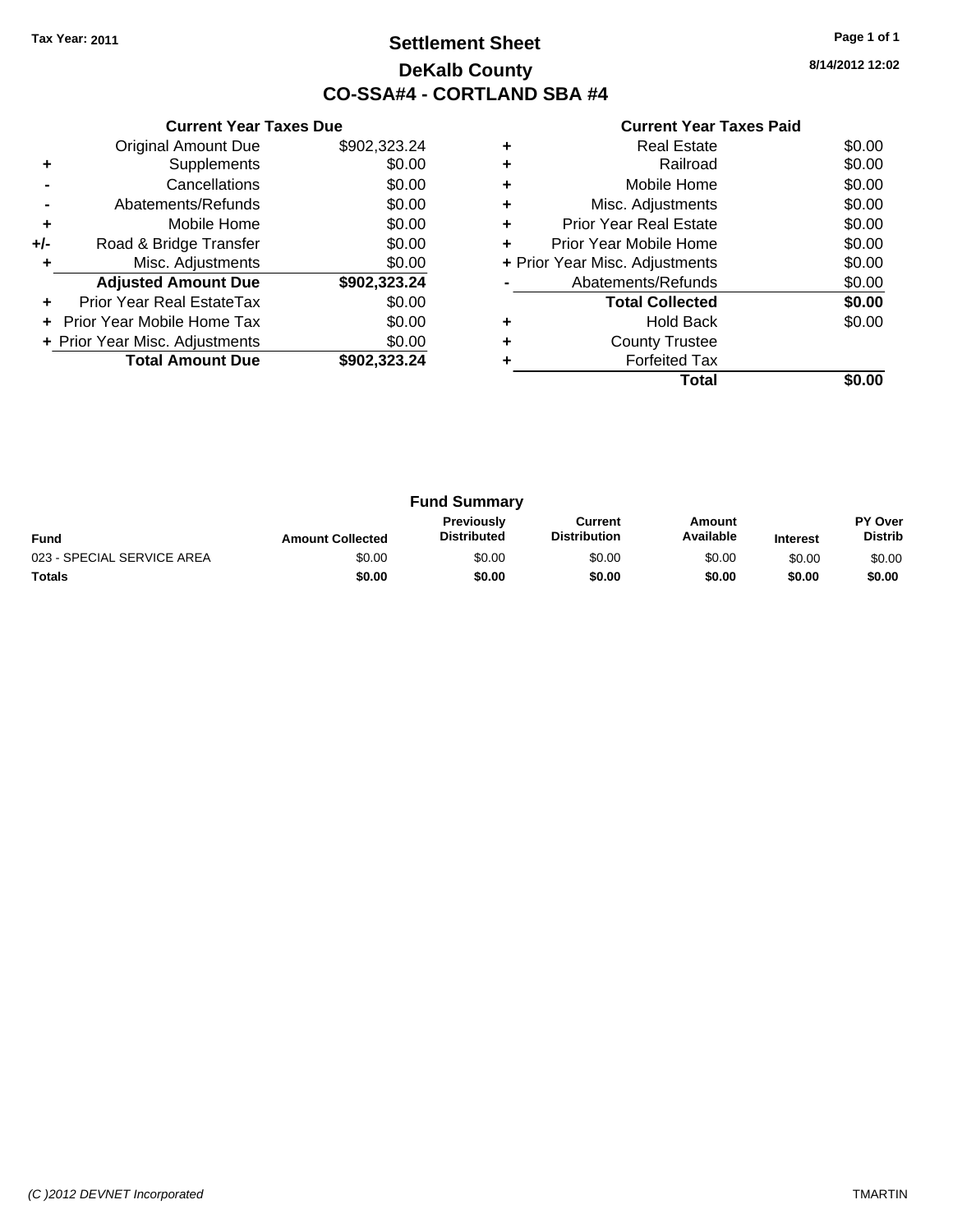### **Settlement Sheet Tax Year: 2011 Page 1 of 1 DeKalb County CO-SSA#7 - CORTLAND SBA #7**

**8/14/2012 12:02**

|     | <b>Current Year Taxes Due</b>  |              |
|-----|--------------------------------|--------------|
|     | <b>Original Amount Due</b>     | \$373,618.00 |
| ٠   | Supplements                    | \$0.00       |
|     | Cancellations                  | \$0.00       |
|     | Abatements/Refunds             | \$0.00       |
| ٠   | Mobile Home                    | \$0.00       |
| +/- | Road & Bridge Transfer         | \$0.00       |
|     | Misc. Adjustments              | \$0.00       |
|     | <b>Adjusted Amount Due</b>     | \$373,618.00 |
| ٠   | Prior Year Real EstateTax      | \$0.00       |
|     | Prior Year Mobile Home Tax     | \$0.00       |
|     | + Prior Year Misc. Adjustments | \$0.00       |
|     | <b>Total Amount Due</b>        | \$373,618,00 |
|     |                                |              |

|   | Total                          |        |
|---|--------------------------------|--------|
|   | <b>Forfeited Tax</b>           |        |
|   | <b>County Trustee</b>          |        |
|   | <b>Hold Back</b>               | \$0.00 |
|   | <b>Total Collected</b>         | \$0.00 |
|   | Abatements/Refunds             | \$0.00 |
|   | + Prior Year Misc. Adjustments | \$0.00 |
| ÷ | Prior Year Mobile Home         | \$0.00 |
| ٠ | <b>Prior Year Real Estate</b>  | \$0.00 |
|   | Misc. Adjustments              | \$0.00 |
|   | Mobile Home                    | \$0.00 |
| ٠ | Railroad                       | \$0.00 |
|   | Real Estate                    | \$0.00 |

|                            |                         | <b>Fund Summary</b>              |                                |                     |                 |                           |
|----------------------------|-------------------------|----------------------------------|--------------------------------|---------------------|-----------------|---------------------------|
| <b>Fund</b>                | <b>Amount Collected</b> | Previously<br><b>Distributed</b> | Current<br><b>Distribution</b> | Amount<br>Available | <b>Interest</b> | PY Over<br><b>Distrib</b> |
| 023 - SPECIAL SERVICE AREA | \$0.00                  | \$0.00                           | \$0.00                         | \$0.00              | \$0.00          | \$0.00                    |
| <b>Totals</b>              | \$0.00                  | \$0.00                           | \$0.00                         | \$0.00              | \$0.00          | \$0.00                    |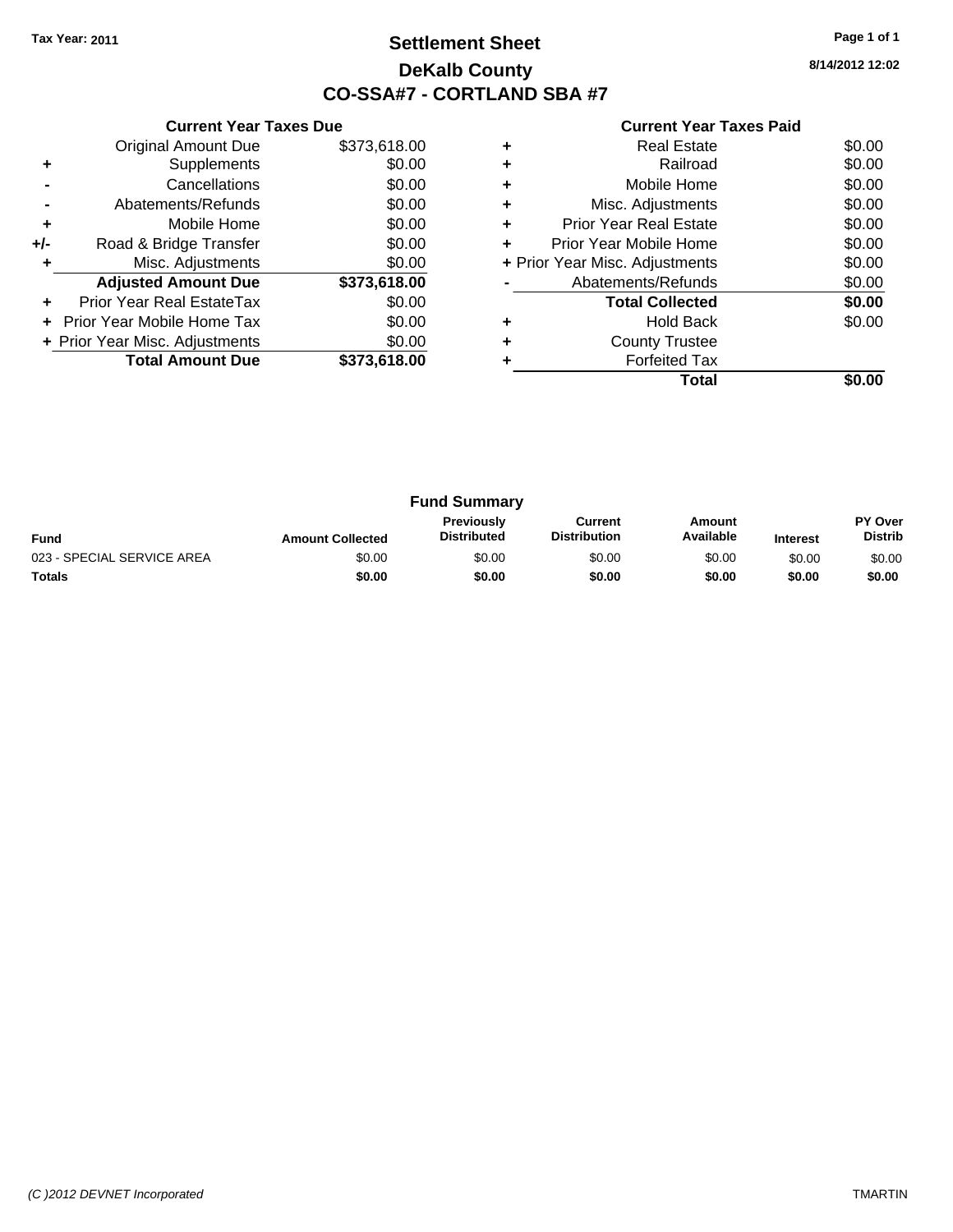### **Settlement Sheet Tax Year: 2011 Page 1 of 1 DeKalb County CO-SSA#8 - CORTLAND SBA #8**

**8/14/2012 12:02**

|     | <b>Current Year Taxes Due</b>  |              |
|-----|--------------------------------|--------------|
|     | <b>Original Amount Due</b>     | \$289,025.30 |
| ٠   | Supplements                    | \$0.00       |
|     | Cancellations                  | \$0.00       |
|     | Abatements/Refunds             | \$0.00       |
| ٠   | Mobile Home                    | \$0.00       |
| +/- | Road & Bridge Transfer         | \$0.00       |
|     | Misc. Adjustments              | \$0.00       |
|     | <b>Adjusted Amount Due</b>     | \$289,025.30 |
|     | Prior Year Real EstateTax      | \$0.00       |
|     | Prior Year Mobile Home Tax     | \$0.00       |
|     | + Prior Year Misc. Adjustments | \$0.00       |
|     | <b>Total Amount Due</b>        | \$289,025.30 |
|     |                                |              |

|   | Total                          |        |
|---|--------------------------------|--------|
|   | <b>Forfeited Tax</b>           |        |
| ٠ | <b>County Trustee</b>          |        |
|   | <b>Hold Back</b>               | \$0.00 |
|   | <b>Total Collected</b>         | \$0.00 |
|   | Abatements/Refunds             | \$0.00 |
|   | + Prior Year Misc. Adjustments | \$0.00 |
| ÷ | Prior Year Mobile Home         | \$0.00 |
| ٠ | <b>Prior Year Real Estate</b>  | \$0.00 |
| ٠ | Misc. Adjustments              | \$0.00 |
| ٠ | Mobile Home                    | \$0.00 |
|   | Railroad                       | \$0.00 |
| ٠ | <b>Real Estate</b>             | \$0.00 |

| <b>Fund Summary</b>        |                         |                                         |                                |                     |                 |                           |
|----------------------------|-------------------------|-----------------------------------------|--------------------------------|---------------------|-----------------|---------------------------|
| <b>Fund</b>                | <b>Amount Collected</b> | <b>Previously</b><br><b>Distributed</b> | Current<br><b>Distribution</b> | Amount<br>Available | <b>Interest</b> | PY Over<br><b>Distrib</b> |
| 023 - SPECIAL SERVICE AREA | \$0.00                  | \$0.00                                  | \$0.00                         | \$0.00              | \$0.00          | \$0.00                    |
| <b>Totals</b>              | \$0.00                  | \$0.00                                  | \$0.00                         | \$0.00              | \$0.00          | \$0.00                    |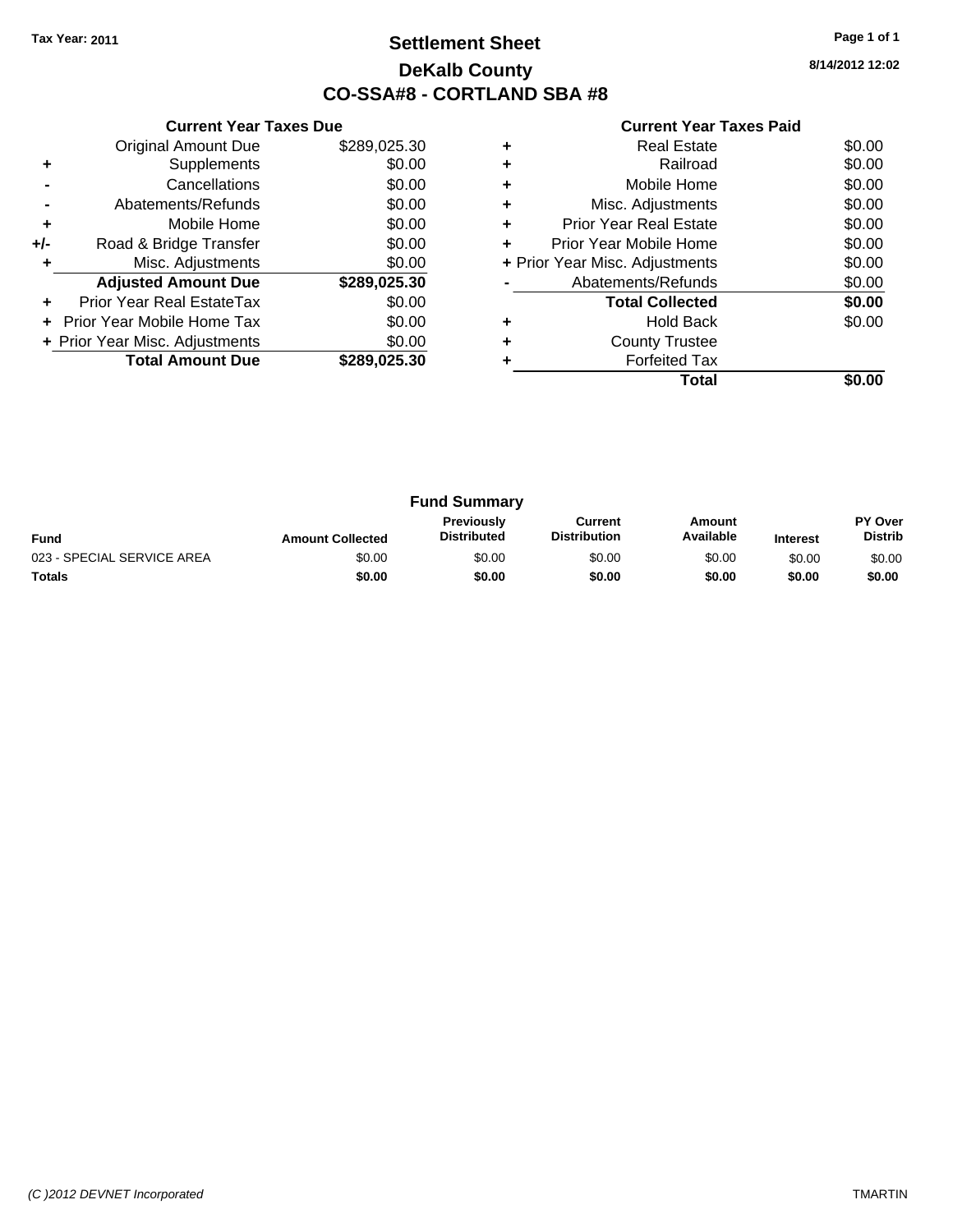### **Settlement Sheet Tax Year: 2011 Page 1 of 1 DeKalb County DK-SSA#10 - DEKALB SSA #10**

**8/14/2012 12:02**

|     | <b>Current Year Taxes Due</b>     |        |
|-----|-----------------------------------|--------|
|     | <b>Original Amount Due</b>        | \$0.00 |
| ٠   | Supplements                       | \$0.00 |
|     | Cancellations                     | \$0.00 |
|     | Abatements/Refunds                | \$0.00 |
| ٠   | Mobile Home                       | \$0.00 |
| +/- | Road & Bridge Transfer            | \$0.00 |
| ٠   | Misc. Adjustments                 | \$0.00 |
|     | <b>Adjusted Amount Due</b>        | \$0.00 |
|     | Prior Year Real EstateTax         | \$0.00 |
|     | <b>Prior Year Mobile Home Tax</b> | \$0.00 |
|     | + Prior Year Misc. Adjustments    | \$0.00 |
|     | <b>Total Amount Due</b>           | \$0.00 |
|     |                                   |        |

|   | Total                          |        |
|---|--------------------------------|--------|
|   | <b>Forfeited Tax</b>           |        |
|   | <b>County Trustee</b>          |        |
|   | <b>Hold Back</b>               | \$0.00 |
|   | <b>Total Collected</b>         | \$0.00 |
|   | Abatements/Refunds             | \$0.00 |
|   | + Prior Year Misc. Adjustments | \$0.00 |
|   | Prior Year Mobile Home         | \$0.00 |
| ٠ | <b>Prior Year Real Estate</b>  | \$0.00 |
| ٠ | Misc. Adjustments              | \$0.00 |
|   | Mobile Home                    | \$0.00 |
|   | Railroad                       | \$0.00 |
|   | Real Estate                    | \$0.00 |

|                            |                         | <b>Fund Summary</b>                     |                                |                     |                 |                                  |
|----------------------------|-------------------------|-----------------------------------------|--------------------------------|---------------------|-----------------|----------------------------------|
| <b>Fund</b>                | <b>Amount Collected</b> | <b>Previously</b><br><b>Distributed</b> | Current<br><b>Distribution</b> | Amount<br>Available | <b>Interest</b> | <b>PY Over</b><br><b>Distrib</b> |
| 023 - SPECIAL SERVICE AREA | \$0.00                  | \$0.00                                  | \$0.00                         | \$0.00              | \$0.00          | \$0.00                           |
| <b>Totals</b>              | \$0.00                  | \$0.00                                  | \$0.00                         | \$0.00              | \$0.00          | \$0.00                           |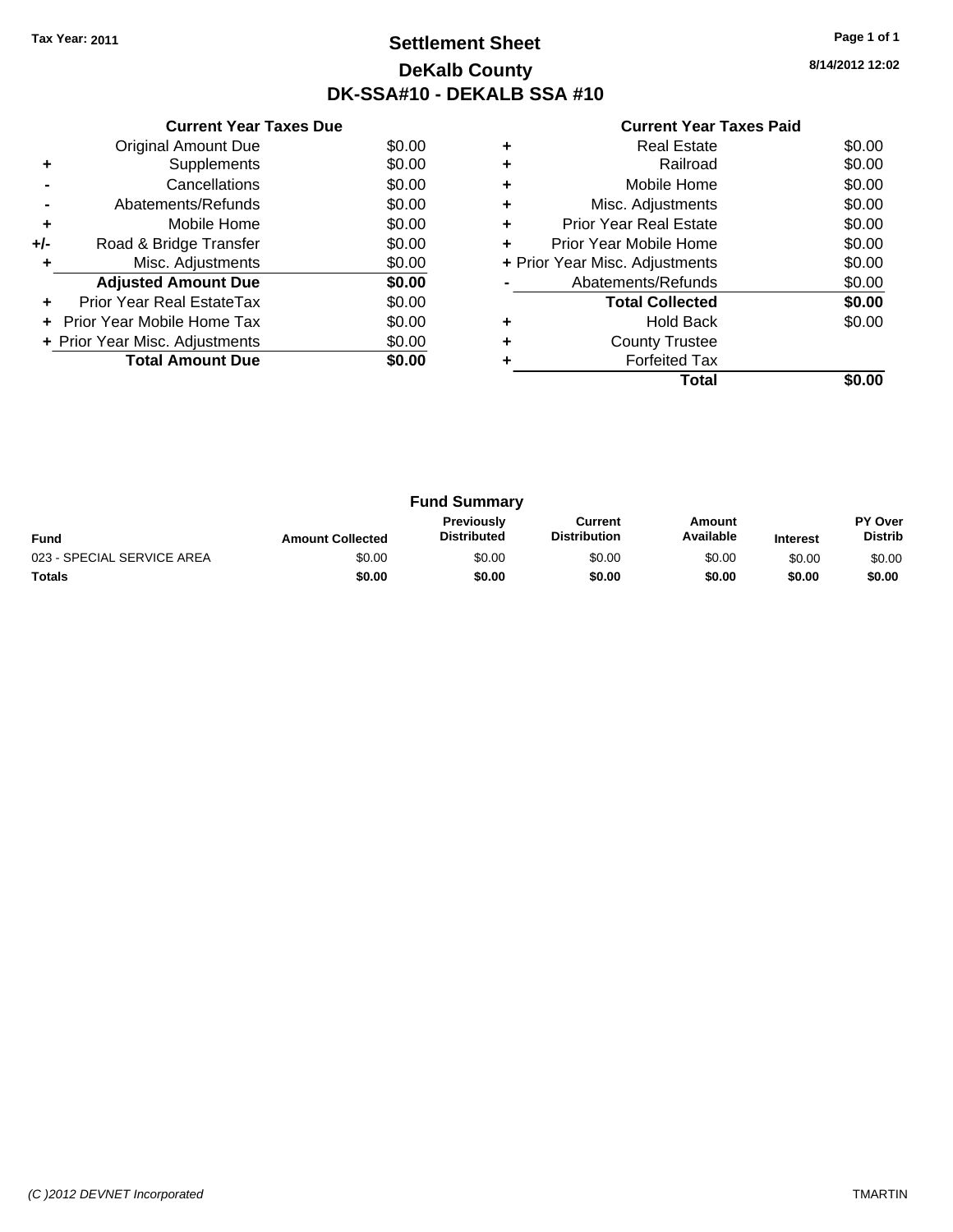### **Settlement Sheet Tax Year: 2011 Page 1 of 1 DeKalb County DK-SSA#11 - DEKALB SSA #11**

**8/14/2012 12:02**

|     | <b>Current Year Taxes Due</b>     |        |
|-----|-----------------------------------|--------|
|     | <b>Original Amount Due</b>        | \$0.00 |
| ٠   | Supplements                       | \$0.00 |
|     | Cancellations                     | \$0.00 |
|     | Abatements/Refunds                | \$0.00 |
| ٠   | Mobile Home                       | \$0.00 |
| +/- | Road & Bridge Transfer            | \$0.00 |
|     | Misc. Adjustments                 | \$0.00 |
|     | <b>Adjusted Amount Due</b>        | \$0.00 |
|     | Prior Year Real EstateTax         | \$0.00 |
|     | <b>Prior Year Mobile Home Tax</b> | \$0.00 |
|     | + Prior Year Misc. Adjustments    | \$0.00 |
|     | <b>Total Amount Due</b>           | \$0.00 |
|     |                                   |        |

|   | Real Estate                    | \$0.00 |
|---|--------------------------------|--------|
|   | Railroad                       | \$0.00 |
|   | Mobile Home                    | \$0.00 |
|   | Misc. Adjustments              | \$0.00 |
|   | <b>Prior Year Real Estate</b>  | \$0.00 |
| ÷ | Prior Year Mobile Home         | \$0.00 |
|   | + Prior Year Misc. Adjustments | \$0.00 |
|   | Abatements/Refunds             | \$0.00 |
|   | <b>Total Collected</b>         | \$0.00 |
|   | <b>Hold Back</b>               | \$0.00 |
|   | <b>County Trustee</b>          |        |
|   | <b>Forfeited Tax</b>           |        |
|   | Total                          |        |

| <b>Fund Summary</b>        |                         |                                  |                                |                     |                 |                           |
|----------------------------|-------------------------|----------------------------------|--------------------------------|---------------------|-----------------|---------------------------|
| <b>Fund</b>                | <b>Amount Collected</b> | Previously<br><b>Distributed</b> | Current<br><b>Distribution</b> | Amount<br>Available | <b>Interest</b> | PY Over<br><b>Distrib</b> |
| 023 - SPECIAL SERVICE AREA | \$0.00                  | \$0.00                           | \$0.00                         | \$0.00              | \$0.00          | \$0.00                    |
| <b>Totals</b>              | \$0.00                  | \$0.00                           | \$0.00                         | \$0.00              | \$0.00          | \$0.00                    |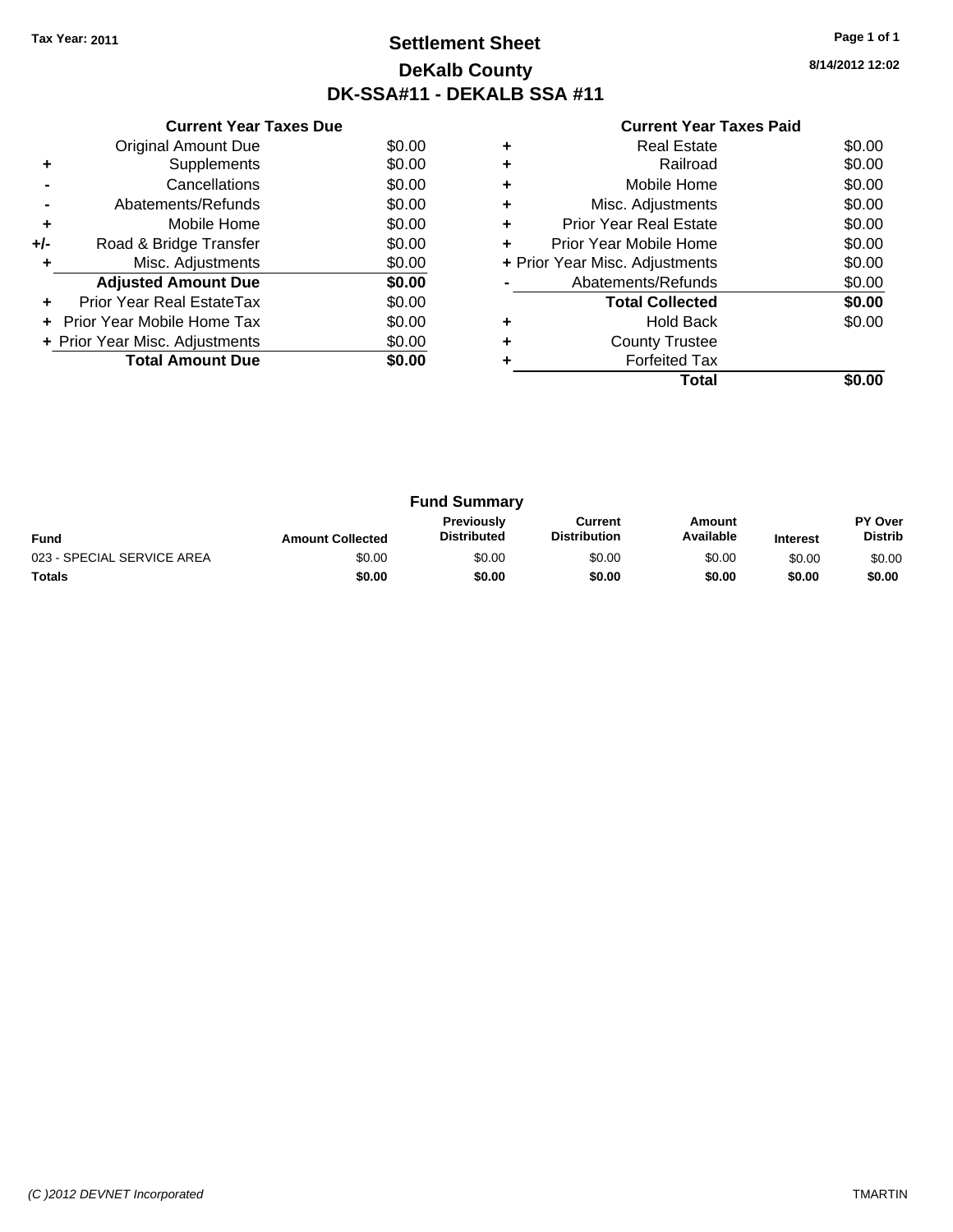### **Settlement Sheet Tax Year: 2011 Page 1 of 1 DeKalb County DK-SSA#12 - DK-SSA#12 (BUSINESS CENTER)**

**8/14/2012 12:02**

|     | <b>Current Year Taxes Due</b>  |        |
|-----|--------------------------------|--------|
|     | Original Amount Due            | \$0.00 |
| ٠   | Supplements                    | \$0.00 |
|     | Cancellations                  | \$0.00 |
|     | Abatements/Refunds             | \$0.00 |
| ٠   | Mobile Home                    | \$0.00 |
| +/- | Road & Bridge Transfer         | \$0.00 |
| ٠   | Misc. Adjustments              | \$0.00 |
|     | <b>Adjusted Amount Due</b>     | \$0.00 |
|     | Prior Year Real EstateTax      | \$0.00 |
|     | Prior Year Mobile Home Tax     | \$0.00 |
|     | + Prior Year Misc. Adjustments | \$0.00 |
|     | <b>Total Amount Due</b>        | \$0.00 |
|     |                                |        |

|   | Total                          |        |
|---|--------------------------------|--------|
|   | <b>Forfeited Tax</b>           |        |
|   | <b>County Trustee</b>          |        |
|   | <b>Hold Back</b>               | \$0.00 |
|   | <b>Total Collected</b>         | \$0.00 |
|   | Abatements/Refunds             | \$0.00 |
|   | + Prior Year Misc. Adjustments | \$0.00 |
| ٠ | Prior Year Mobile Home         | \$0.00 |
| ٠ | <b>Prior Year Real Estate</b>  | \$0.00 |
|   | Misc. Adjustments              | \$0.00 |
| ٠ | Mobile Home                    | \$0.00 |
|   | Railroad                       | \$0.00 |
|   | <b>Real Estate</b>             | \$0.00 |
|   |                                |        |

| <b>Fund Summary</b>        |                         |                                         |                                |                     |                 |                           |
|----------------------------|-------------------------|-----------------------------------------|--------------------------------|---------------------|-----------------|---------------------------|
| <b>Fund</b>                | <b>Amount Collected</b> | <b>Previously</b><br><b>Distributed</b> | Current<br><b>Distribution</b> | Amount<br>Available | <b>Interest</b> | PY Over<br><b>Distrib</b> |
| 023 - SPECIAL SERVICE AREA | \$0.00                  | \$0.00                                  | \$0.00                         | \$0.00              | \$0.00          | \$0.00                    |
| <b>Totals</b>              | \$0.00                  | \$0.00                                  | \$0.00                         | \$0.00              | \$0.00          | \$0.00                    |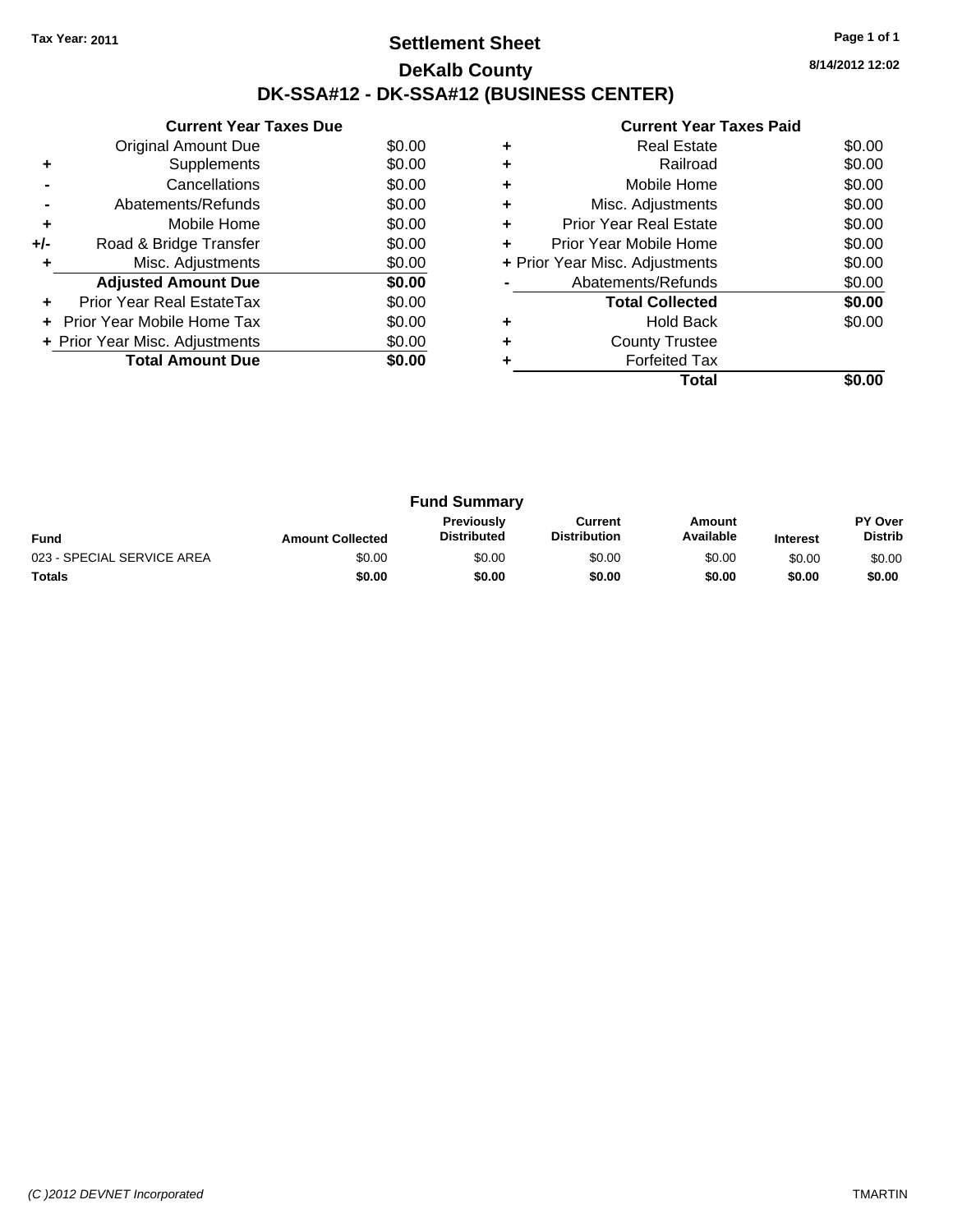### **Settlement Sheet Tax Year: 2011 Page 1 of 1 DeKalb County DK-SSA#9 - DEKALB SSA #9**

**8/14/2012 12:02**

|     | <b>Current Year Taxes Due</b>     |        |
|-----|-----------------------------------|--------|
|     | Original Amount Due               | \$0.00 |
| ٠   | Supplements                       | \$0.00 |
|     | Cancellations                     | \$0.00 |
|     | Abatements/Refunds                | \$0.00 |
| ٠   | Mobile Home                       | \$0.00 |
| +/- | Road & Bridge Transfer            | \$0.00 |
| ٠   | Misc. Adjustments                 | \$0.00 |
|     | <b>Adjusted Amount Due</b>        | \$0.00 |
| ٠   | Prior Year Real EstateTax         | \$0.00 |
|     | <b>Prior Year Mobile Home Tax</b> | \$0.00 |
|     | + Prior Year Misc. Adjustments    | \$0.00 |
|     | <b>Total Amount Due</b>           | \$0.00 |
|     |                                   |        |

| <b>Real Estate</b>             | \$0.00 |
|--------------------------------|--------|
| Railroad                       | \$0.00 |
| Mobile Home                    | \$0.00 |
| Misc. Adjustments              | \$0.00 |
| <b>Prior Year Real Estate</b>  | \$0.00 |
| Prior Year Mobile Home         | \$0.00 |
| + Prior Year Misc. Adjustments | \$0.00 |
| Abatements/Refunds             | \$0.00 |
| <b>Total Collected</b>         | \$0.00 |
| <b>Hold Back</b>               | \$0.00 |
| <b>County Trustee</b>          |        |
| <b>Forfeited Tax</b>           |        |
| Total                          |        |
|                                |        |

| <b>Fund Summary</b>        |                         |                                         |                                |                     |                 |                           |
|----------------------------|-------------------------|-----------------------------------------|--------------------------------|---------------------|-----------------|---------------------------|
| <b>Fund</b>                | <b>Amount Collected</b> | <b>Previously</b><br><b>Distributed</b> | Current<br><b>Distribution</b> | Amount<br>Available | <b>Interest</b> | PY Over<br><b>Distrib</b> |
| 023 - SPECIAL SERVICE AREA | \$0.00                  | \$0.00                                  | \$0.00                         | \$0.00              | \$0.00          | \$0.00                    |
| <b>Totals</b>              | \$0.00                  | \$0.00                                  | \$0.00                         | \$0.00              | \$0.00          | \$0.00                    |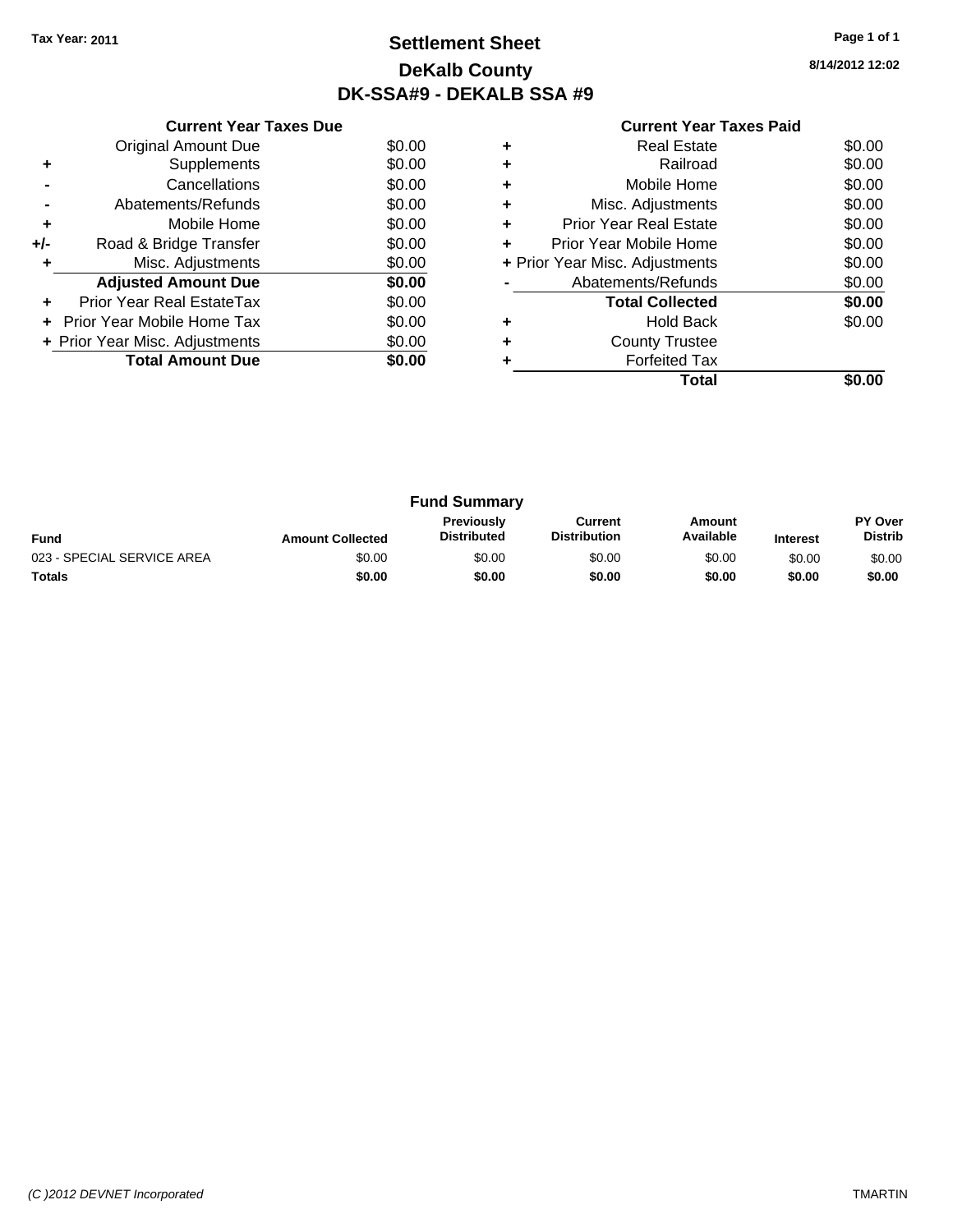### **Settlement Sheet Tax Year: 2011 Page 1 of 1 DeKalb County MA-DK #3 - MALTA DEKALB DRAINAGE #3**

**8/14/2012 12:02**

|     | <b>Current Year Taxes Due</b>  |            |
|-----|--------------------------------|------------|
|     | <b>Original Amount Due</b>     | \$1,250.28 |
| ٠   | Supplements                    | \$0.00     |
|     | Cancellations                  | \$0.00     |
|     | Abatements/Refunds             | \$0.00     |
| ٠   | Mobile Home                    | \$0.00     |
| +/- | Road & Bridge Transfer         | \$0.00     |
| ٠   | Misc. Adjustments              | \$0.00     |
|     | <b>Adjusted Amount Due</b>     | \$1,250.28 |
|     | Prior Year Real EstateTax      | \$0.00     |
| ÷   | Prior Year Mobile Home Tax     | \$0.00     |
|     | + Prior Year Misc. Adjustments | \$0.00     |
|     | <b>Total Amount Due</b>        | \$1,250.28 |

|   | Total                          | \$733.37 |
|---|--------------------------------|----------|
| ٠ | <b>Forfeited Tax</b>           |          |
| ٠ | <b>County Trustee</b>          |          |
| ٠ | <b>Hold Back</b>               | \$0.00   |
|   | <b>Total Collected</b>         | \$733.37 |
|   | Abatements/Refunds             | \$0.00   |
|   | + Prior Year Misc. Adjustments | \$0.00   |
| ٠ | Prior Year Mobile Home         | \$0.00   |
| ÷ | <b>Prior Year Real Estate</b>  | \$0.00   |
| ٠ | Misc. Adjustments              | \$0.00   |
| ٠ | Mobile Home                    | \$0.00   |
| ٠ | Railroad                       | \$0.00   |
| ٠ | <b>Real Estate</b>             | \$733.37 |
|   |                                |          |

|                 |                         |                                  | <b>Distribution Summary</b>           |                                |                 |                                  |  |
|-----------------|-------------------------|----------------------------------|---------------------------------------|--------------------------------|-----------------|----------------------------------|--|
|                 |                         |                                  | <b>Tax Distribution Date</b>          |                                |                 | Amount                           |  |
|                 |                         |                                  | 05/25/2012                            |                                |                 | \$283.88                         |  |
|                 |                         |                                  | 06/22/2012                            |                                |                 | \$321.43                         |  |
|                 |                         |                                  | 08/17/2012                            |                                |                 | \$128.06                         |  |
|                 |                         |                                  |                                       | <b>Totals: 3 Distributions</b> |                 | \$733.37                         |  |
|                 |                         |                                  | <b>Grand Totals: 3 Distributions</b>  |                                |                 | \$733.37                         |  |
|                 |                         | <b>Fund Summary</b>              |                                       |                                |                 |                                  |  |
| Fund            | <b>Amount Collected</b> | Previously<br><b>Distributed</b> | <b>Current</b><br><b>Distribution</b> | Amount<br>Available            | <b>Interest</b> | <b>PY Over</b><br><b>Distrib</b> |  |
| 001 - CORPORATE | \$733.37                | \$605.31                         | \$128.06                              | \$0.00                         | \$0.00          | \$0.00                           |  |
| Totals          | \$733.37                | \$605.31                         | \$128.06                              | \$0.00                         | \$0.00          | \$0.00                           |  |
|                 |                         |                                  |                                       |                                |                 |                                  |  |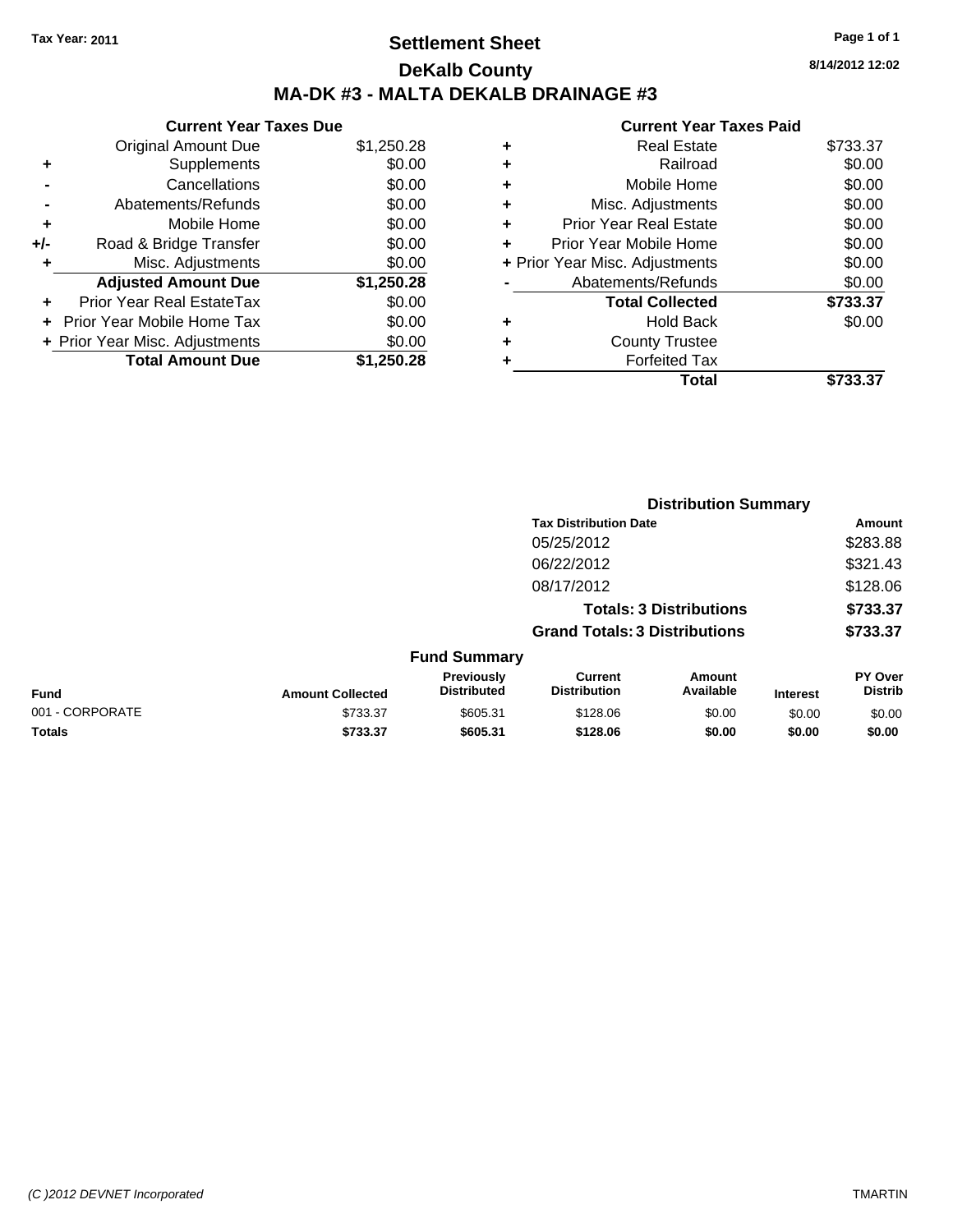### **Settlement Sheet Tax Year: 2011 Page 1 of 1 DeKalb County MAMIAFDK - MA-MI-AF-DK DRAINAGE #11**

**8/14/2012 12:02**

|       | <b>Current Year Taxes Due</b>     |        |
|-------|-----------------------------------|--------|
|       | Original Amount Due               | \$0.00 |
| ÷     | Supplements                       | \$0.00 |
|       | Cancellations                     | \$0.00 |
|       | Abatements/Refunds                | \$0.00 |
| ٠     | Mobile Home                       | \$0.00 |
| $+/-$ | Road & Bridge Transfer            | \$0.00 |
|       | Misc. Adjustments                 | \$0.00 |
|       | <b>Adjusted Amount Due</b>        | \$0.00 |
|       | Prior Year Real EstateTax         | \$0.00 |
|       | <b>Prior Year Mobile Home Tax</b> | \$0.00 |
|       | + Prior Year Misc. Adjustments    | \$0.00 |
|       | <b>Total Amount Due</b>           | \$0.00 |
|       |                                   |        |

|   | <b>Current Year Taxes Paid</b> |        |
|---|--------------------------------|--------|
|   | Real Estate                    | \$0.00 |
|   | Railroad                       | \$0.00 |
|   | Mobile Home                    | \$0.00 |
| ٠ | Misc. Adjustments              | \$0.00 |
|   | <b>Prior Year Real Estate</b>  | \$0.00 |
|   | Prior Year Mobile Home         | \$0.00 |
|   | + Prior Year Misc. Adjustments | \$0.00 |
|   | Abatements/Refunds             | \$0.00 |
|   | <b>Total Collected</b>         | \$0.00 |
|   | <b>Hold Back</b>               | \$0.00 |
|   | <b>County Trustee</b>          |        |
|   | <b>Forfeited Tax</b>           |        |
|   | Total                          |        |

| <b>Fund Summary</b> |                         |                                  |                                |                     |                 |                                  |
|---------------------|-------------------------|----------------------------------|--------------------------------|---------------------|-----------------|----------------------------------|
| <b>Fund</b>         | <b>Amount Collected</b> | Previously<br><b>Distributed</b> | Current<br><b>Distribution</b> | Amount<br>Available | <b>Interest</b> | <b>PY Over</b><br><b>Distrib</b> |
| 001 - CORPORATE     | \$0.00                  | \$0.00                           | \$0.00                         | \$0.00              | \$0.00          | \$0.00                           |
| <b>Totals</b>       | \$0.00                  | \$0.00                           | \$0.00                         | \$0.00              | \$0.00          | \$0.00                           |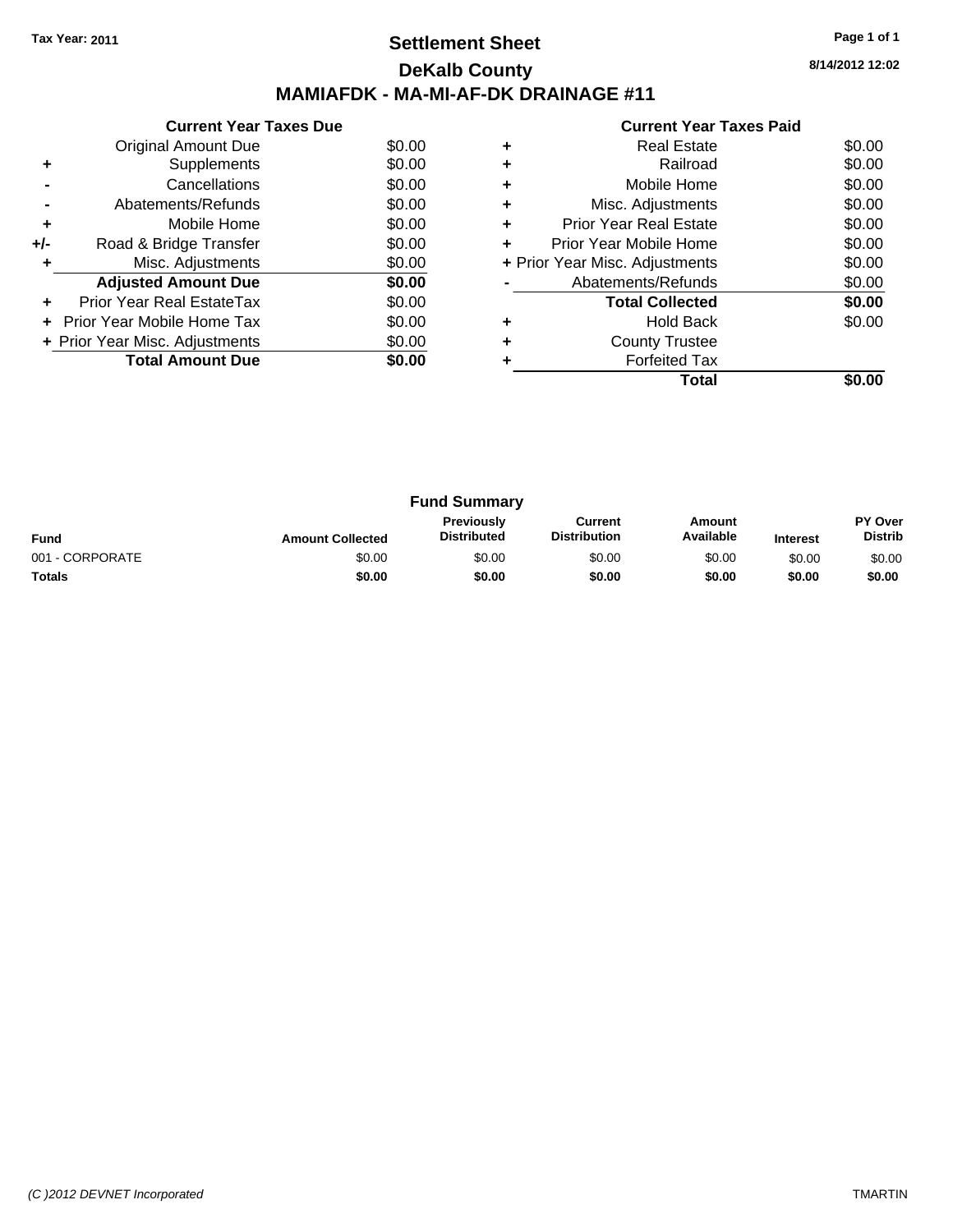## **Settlement Sheet Tax Year: 2011 Page 1 of 1 DeKalb County MP-SBA#3 - MAPLE PARK SBA #3**

| <b>Current Year Taxes Paid</b> |  |  |
|--------------------------------|--|--|
|--------------------------------|--|--|

|     | <b>Current Year Taxes Due</b>  |        |
|-----|--------------------------------|--------|
|     | <b>Original Amount Due</b>     | \$0.00 |
| ٠   | Supplements                    | \$0.00 |
|     | Cancellations                  | \$0.00 |
|     | Abatements/Refunds             | \$0.00 |
| ٠   | Mobile Home                    | \$0.00 |
| +/- | Road & Bridge Transfer         | \$0.00 |
|     | Misc. Adjustments              | \$0.00 |
|     | <b>Adjusted Amount Due</b>     | \$0.00 |
|     | Prior Year Real EstateTax      | \$0.00 |
|     | \$0.00                         |        |
|     | + Prior Year Misc. Adjustments | \$0.00 |
|     | <b>Total Amount Due</b>        | \$0.00 |
|     |                                |        |

|   | <b>Real Estate</b>             | \$0.00 |
|---|--------------------------------|--------|
|   | Railroad                       | \$0.00 |
|   | Mobile Home                    | \$0.00 |
| ٠ | Misc. Adjustments              | \$0.00 |
| ٠ | <b>Prior Year Real Estate</b>  | \$0.00 |
| ٠ | Prior Year Mobile Home         | \$0.00 |
|   | + Prior Year Misc. Adjustments | \$0.00 |
|   | Abatements/Refunds             | \$0.00 |
|   | <b>Total Collected</b>         | \$0.00 |
|   | <b>Hold Back</b>               | \$0.00 |
|   | <b>County Trustee</b>          |        |
|   | <b>Forfeited Tax</b>           |        |
|   | Total                          |        |

| <b>Fund Summary</b>        |                         |                                         |                                |                     |                 |                           |
|----------------------------|-------------------------|-----------------------------------------|--------------------------------|---------------------|-----------------|---------------------------|
| <b>Fund</b>                | <b>Amount Collected</b> | <b>Previously</b><br><b>Distributed</b> | Current<br><b>Distribution</b> | Amount<br>Available | <b>Interest</b> | PY Over<br><b>Distrib</b> |
| 023 - SPECIAL SERVICE AREA | \$0.00                  | \$0.00                                  | \$0.00                         | \$0.00              | \$0.00          | \$0.00                    |
| <b>Totals</b>              | \$0.00                  | \$0.00                                  | \$0.00                         | \$0.00              | \$0.00          | \$0.00                    |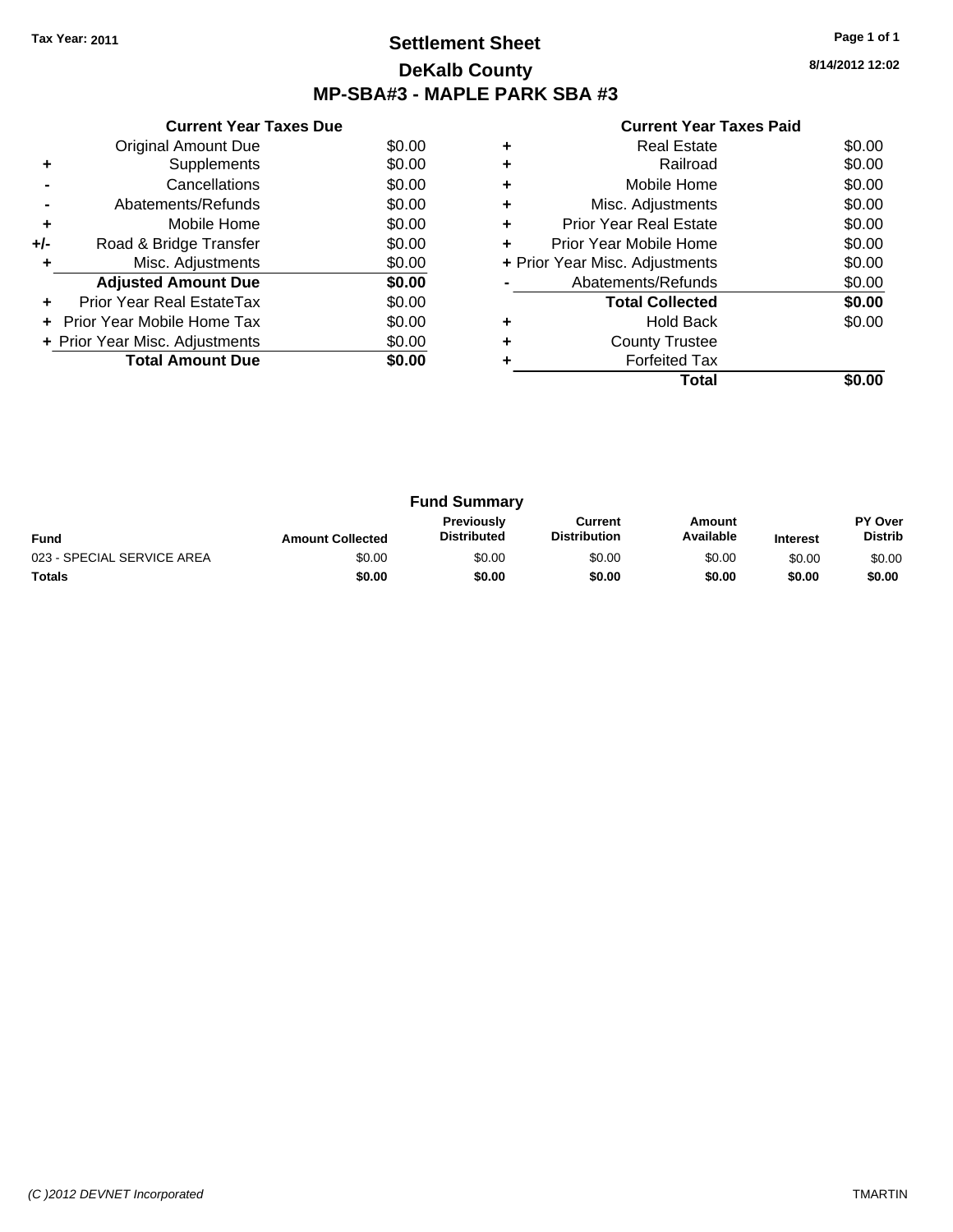## **Settlement Sheet Tax Year: 2011 Page 1 of 1 DeKalb County MP-SBA#4 - MAPLE PARK SBA #4**

|  | <b>Current Year Taxes Paid</b> |  |  |  |
|--|--------------------------------|--|--|--|
|--|--------------------------------|--|--|--|

|     | <b>Current Year Taxes Due</b>  |        |
|-----|--------------------------------|--------|
|     | Original Amount Due            | \$0.00 |
| ٠   | Supplements                    | \$0.00 |
|     | Cancellations                  | \$0.00 |
|     | Abatements/Refunds             | \$0.00 |
| ٠   | Mobile Home                    | \$0.00 |
| +/- | Road & Bridge Transfer         | \$0.00 |
|     | Misc. Adjustments              | \$0.00 |
|     | <b>Adjusted Amount Due</b>     | \$0.00 |
|     | Prior Year Real EstateTax      | \$0.00 |
|     | Prior Year Mobile Home Tax     | \$0.00 |
|     | + Prior Year Misc. Adjustments | \$0.00 |
|     | <b>Total Amount Due</b>        | \$0.00 |
|     |                                |        |

|   | <b>Real Estate</b>             | \$0.00 |
|---|--------------------------------|--------|
|   | Railroad                       | \$0.00 |
|   | Mobile Home                    | \$0.00 |
| ٠ | Misc. Adjustments              | \$0.00 |
| ٠ | <b>Prior Year Real Estate</b>  | \$0.00 |
|   | Prior Year Mobile Home         | \$0.00 |
|   | + Prior Year Misc. Adjustments | \$0.00 |
|   | Abatements/Refunds             | \$0.00 |
|   | <b>Total Collected</b>         | \$0.00 |
|   | <b>Hold Back</b>               | \$0.00 |
|   | <b>County Trustee</b>          |        |
|   | <b>Forfeited Tax</b>           |        |
|   | Total                          |        |

| <b>Fund Summary</b>        |                         |                                         |                                |                     |                 |                                  |
|----------------------------|-------------------------|-----------------------------------------|--------------------------------|---------------------|-----------------|----------------------------------|
| <b>Fund</b>                | <b>Amount Collected</b> | <b>Previously</b><br><b>Distributed</b> | Current<br><b>Distribution</b> | Amount<br>Available | <b>Interest</b> | <b>PY Over</b><br><b>Distrib</b> |
| 023 - SPECIAL SERVICE AREA | \$0.00                  | \$0.00                                  | \$0.00                         | \$0.00              | \$0.00          | \$0.00                           |
| <b>Totals</b>              | \$0.00                  | \$0.00                                  | \$0.00                         | \$0.00              | \$0.00          | \$0.00                           |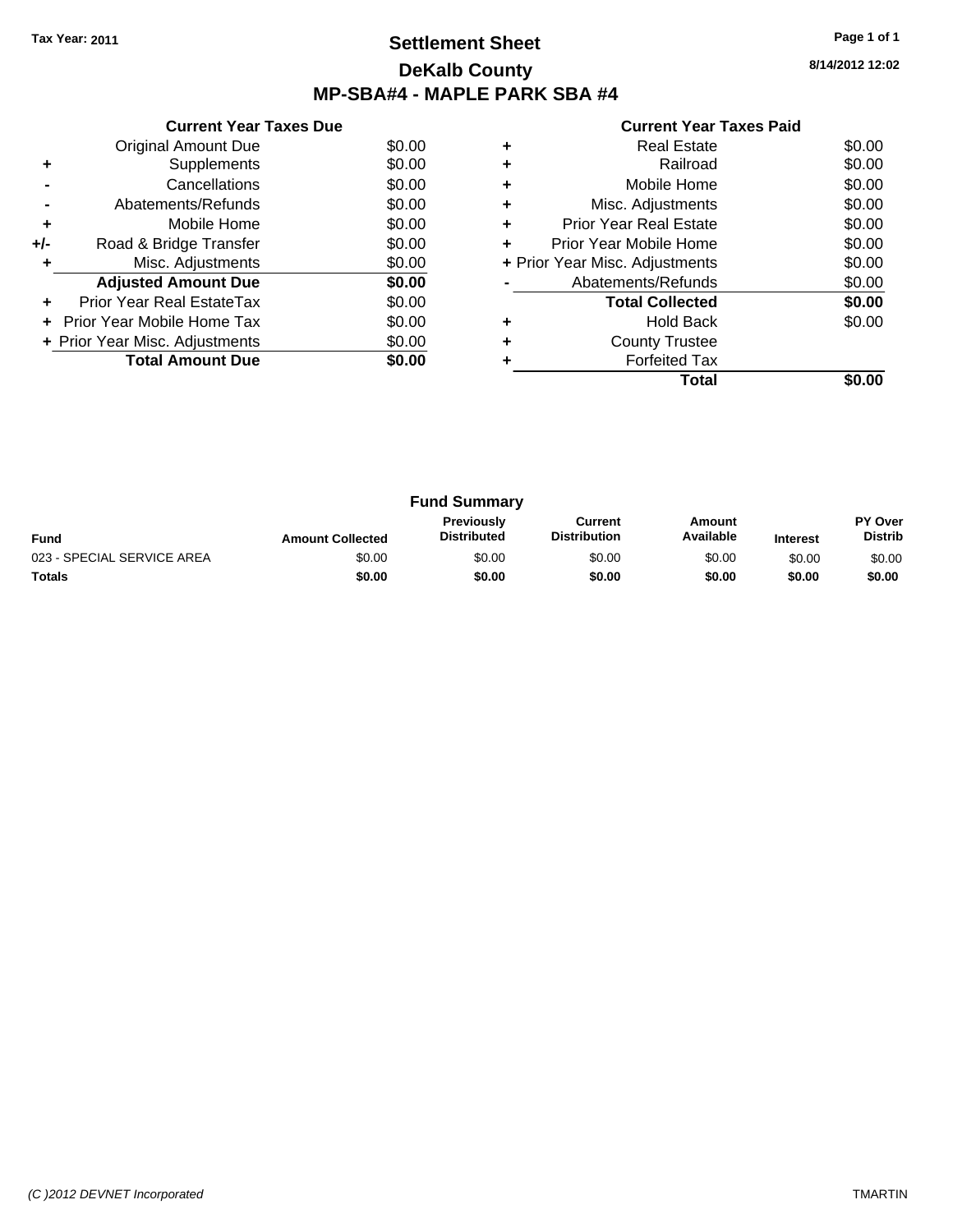## **Settlement Sheet Tax Year: 2011 Page 1 of 1 DeKalb County MY-DK #2 - MAYFIELD DEKALB DRAINAGE**

**8/14/2012 12:02**

|     | <b>Current Year Taxes Due</b>  |        |  |  |  |  |  |
|-----|--------------------------------|--------|--|--|--|--|--|
|     | Original Amount Due            | \$0.00 |  |  |  |  |  |
| ٠   | Supplements                    | \$0.00 |  |  |  |  |  |
|     | Cancellations                  | \$0.00 |  |  |  |  |  |
|     | Abatements/Refunds             | \$0.00 |  |  |  |  |  |
| ٠   | Mobile Home                    | \$0.00 |  |  |  |  |  |
| +/- | Road & Bridge Transfer         | \$0.00 |  |  |  |  |  |
| ÷   | Misc. Adjustments              | \$0.00 |  |  |  |  |  |
|     | <b>Adjusted Amount Due</b>     | \$0.00 |  |  |  |  |  |
|     | Prior Year Real EstateTax      | \$0.00 |  |  |  |  |  |
|     | Prior Year Mobile Home Tax     | \$0.00 |  |  |  |  |  |
|     | + Prior Year Misc. Adjustments | \$0.00 |  |  |  |  |  |
|     | <b>Total Amount Due</b>        | \$0.00 |  |  |  |  |  |
|     |                                |        |  |  |  |  |  |

|   | <b>Real Estate</b>             | \$0.00 |
|---|--------------------------------|--------|
|   | Railroad                       | \$0.00 |
|   | Mobile Home                    | \$0.00 |
|   | Misc. Adjustments              | \$0.00 |
| ٠ | <b>Prior Year Real Estate</b>  | \$0.00 |
| ÷ | Prior Year Mobile Home         | \$0.00 |
|   | + Prior Year Misc. Adjustments | \$0.00 |
|   | Abatements/Refunds             | \$0.00 |
|   | <b>Total Collected</b>         | \$0.00 |
|   | <b>Hold Back</b>               | \$0.00 |
|   | <b>County Trustee</b>          |        |
|   | <b>Forfeited Tax</b>           |        |
|   | Total                          |        |

|                 |                         | <b>Fund Summary</b>                     |                                |                     |                 |                           |
|-----------------|-------------------------|-----------------------------------------|--------------------------------|---------------------|-----------------|---------------------------|
| <b>Fund</b>     | <b>Amount Collected</b> | <b>Previously</b><br><b>Distributed</b> | Current<br><b>Distribution</b> | Amount<br>Available | <b>Interest</b> | PY Over<br><b>Distrib</b> |
| 001 - CORPORATE | \$0.00                  | \$0.00                                  | \$0.00                         | \$0.00              | \$0.00          | \$0.00                    |
| <b>Totals</b>   | \$0.00                  | \$0.00                                  | \$0.00                         | \$0.00              | \$0.00          | \$0.00                    |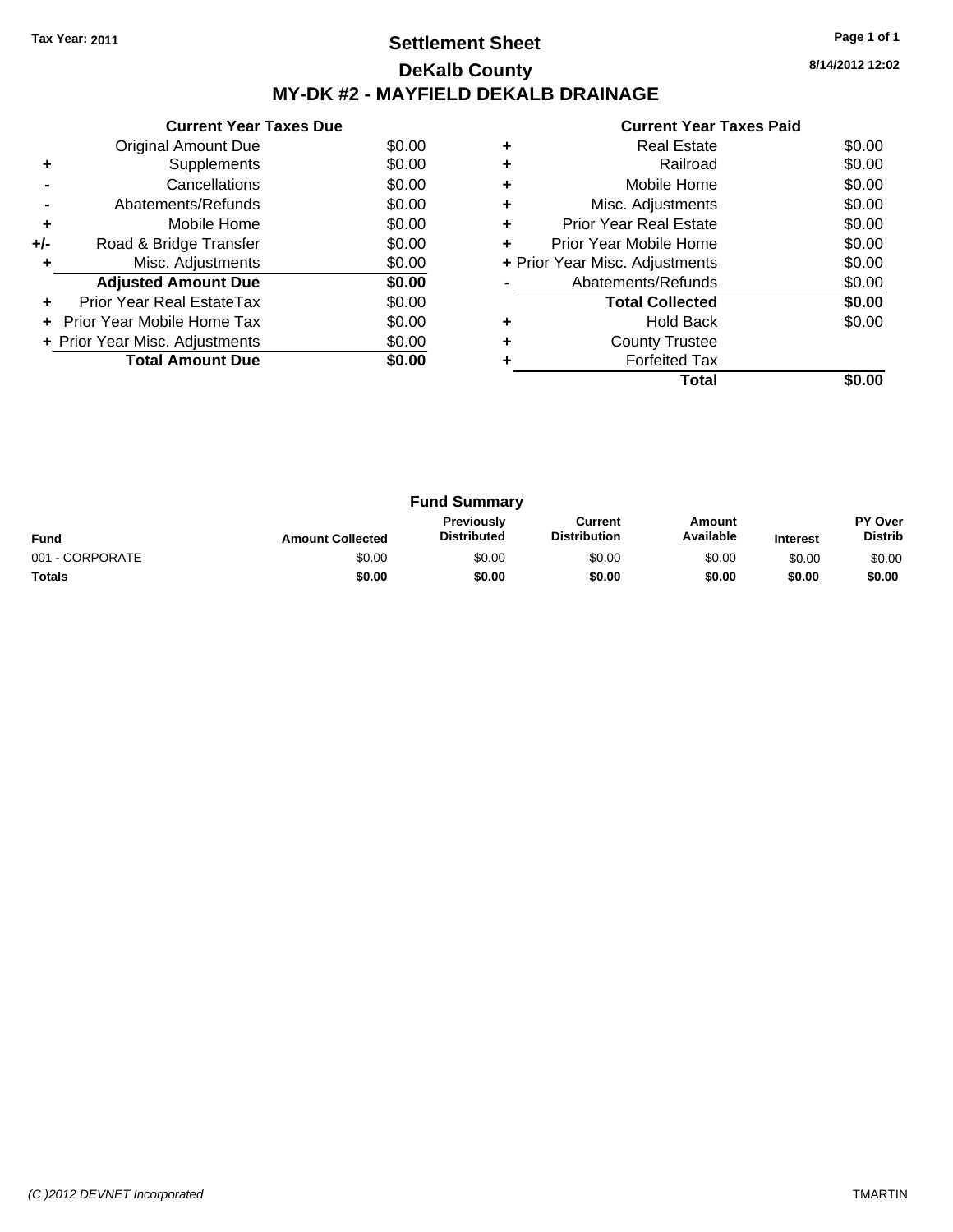## **Settlement Sheet Tax Year: 2011 Page 1 of 1 DeKalb County NO-LR-SA # - NO-LR-SA DRAINAGE #10**

**8/14/2012 12:02**

### **Current Year Taxes Paid**

|     | <b>Current Year Taxes Due</b>  |             |  |
|-----|--------------------------------|-------------|--|
|     | <b>Original Amount Due</b>     | \$37,853.18 |  |
| ٠   | Supplements                    | \$33.44     |  |
|     | Cancellations                  | \$33.44     |  |
|     | Abatements/Refunds             | \$0.00      |  |
| ٠   | Mobile Home                    | \$0.00      |  |
| +/- | Road & Bridge Transfer         | \$0.00      |  |
| ٠   | Misc. Adjustments              | \$26.04     |  |
|     | <b>Adjusted Amount Due</b>     | \$37,879.22 |  |
| ٠   | Prior Year Real EstateTax      | \$0.00      |  |
|     | Prior Year Mobile Home Tax     | \$0.00      |  |
|     | + Prior Year Misc. Adjustments | \$0.00      |  |
|     | <b>Total Amount Due</b>        | \$37,879.22 |  |
|     |                                |             |  |

| ٠ | <b>Real Estate</b>             | \$23,114.41 |
|---|--------------------------------|-------------|
| ٠ | Railroad                       | \$0.00      |
| ٠ | Mobile Home                    | \$0.00      |
| ٠ | Misc. Adjustments              | \$26.04     |
| ٠ | <b>Prior Year Real Estate</b>  | \$0.00      |
| ٠ | Prior Year Mobile Home         | \$0.00      |
|   | + Prior Year Misc. Adjustments | \$0.00      |
|   | Abatements/Refunds             | \$0.00      |
|   | <b>Total Collected</b>         | \$23,140.45 |
| ٠ | Hold Back                      | \$0.00      |
| ٠ | <b>County Trustee</b>          |             |
| ٠ | <b>Forfeited Tax</b>           |             |
|   | Total                          | \$23,140.45 |
|   |                                |             |

|                 |                         |                                         | <b>Distribution Summary</b>           |                                |                 |                           |
|-----------------|-------------------------|-----------------------------------------|---------------------------------------|--------------------------------|-----------------|---------------------------|
|                 |                         |                                         | <b>Tax Distribution Date</b>          |                                |                 | Amount                    |
|                 |                         |                                         | 05/25/2012                            |                                |                 | \$4,651.59                |
|                 |                         |                                         | 06/22/2012                            |                                |                 | \$16,399.17               |
|                 |                         |                                         | 07/20/2012                            |                                |                 | \$514.02                  |
|                 |                         |                                         | 08/17/2012                            |                                |                 | \$1,575.67                |
|                 |                         |                                         |                                       | <b>Totals: 4 Distributions</b> |                 | \$23,140.45               |
|                 |                         |                                         | <b>Grand Totals: 4 Distributions</b>  |                                |                 | \$23,140.45               |
|                 |                         | <b>Fund Summary</b>                     |                                       |                                |                 |                           |
| <b>Fund</b>     | <b>Amount Collected</b> | <b>Previously</b><br><b>Distributed</b> | <b>Current</b><br><b>Distribution</b> | Amount<br>Available            | <b>Interest</b> | PY Over<br><b>Distrib</b> |
| 001 - CORPORATE | \$23,140.45             | \$21,564.78                             | \$1,575.67                            | \$0.00                         | \$0.00          | \$0.00                    |
| Totals          | \$23,140.45             | \$21,564.78                             | \$1,575.67                            | \$0.00                         | \$0.00          | \$0.00                    |
|                 |                         | <b>Miscellaneous Adjustment Detail</b>  |                                       |                                |                 |                           |

**Totals \$26.04 1 entries**

**Year Source Account Type Amount Adjustment Description** 2011 DR - Drainage \$26.04 DOBSON REDEMPTION 19-26-481-012 by TBA Drainage Tax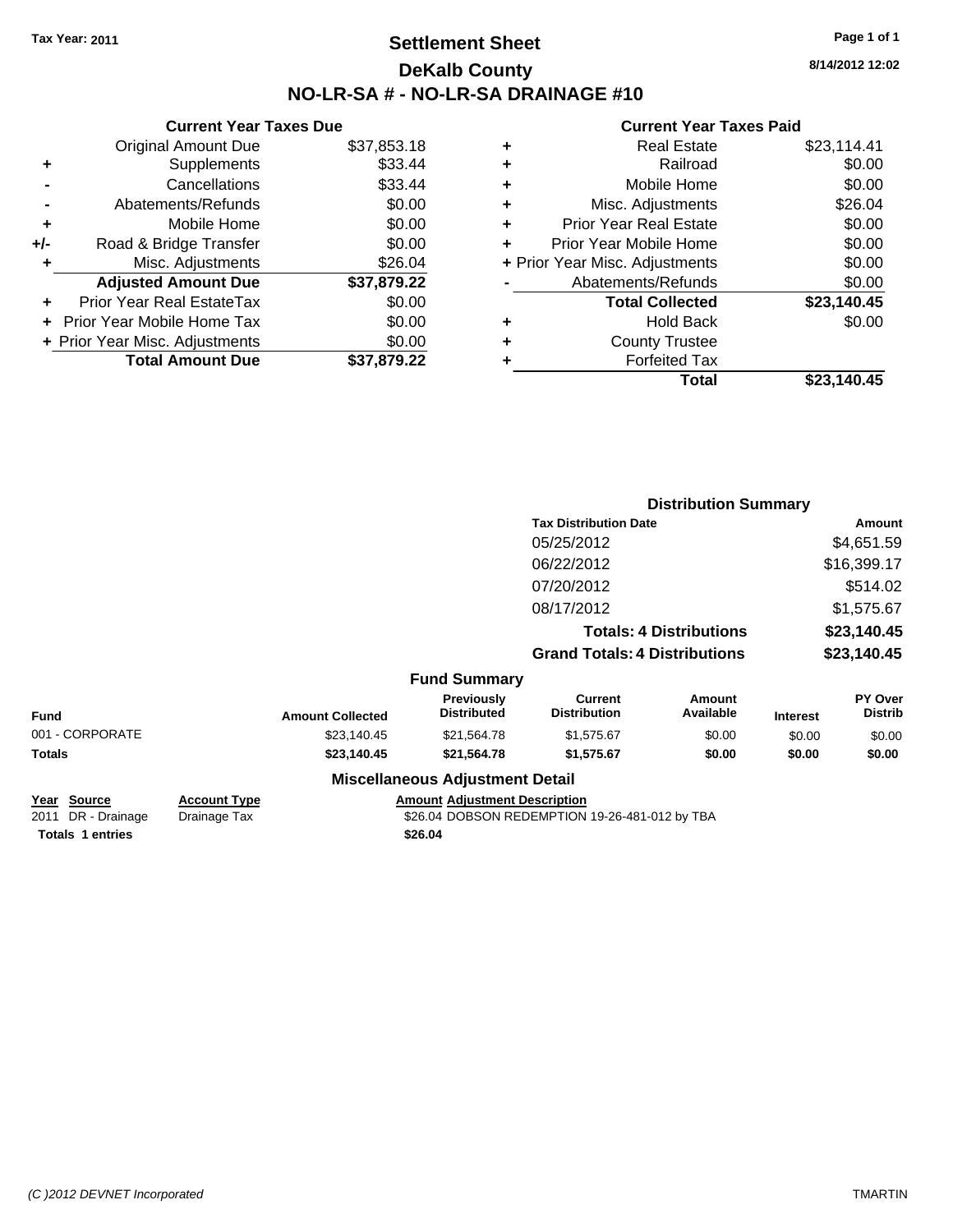## **Settlement Sheet Tax Year: 2011 Page 1 of 1 DeKalb County NORMAL #13 - NORMAL DRAINAGE DISTRICT**

### **Current Year Taxes Due** Original Amount Due \$15,119.90 **+** Supplements \$0.00 **-** Cancellations \$0.00 **-** Abatements/Refunds \$0.00 **+** Mobile Home \$0.00 **+/-** Road & Bridge Transfer \$0.00 **+** Misc. Adjustments \$0.00 **Adjusted Amount Due \$15,119.90 +** Prior Year Real EstateTax \$0.00 **+** Prior Year Mobile Home Tax \$0.00 **+ Prior Year Misc. Adjustments**  $$0.00$ **Total Amount Due \$15,119.90**

#### **Current Year Taxes Paid**

| ٠ | <b>Real Estate</b>             | \$9,092.20 |
|---|--------------------------------|------------|
| ٠ | Railroad                       | \$0.00     |
| ٠ | Mobile Home                    | \$0.00     |
| ٠ | Misc. Adjustments              | \$0.00     |
| ٠ | <b>Prior Year Real Estate</b>  | \$0.00     |
| ٠ | Prior Year Mobile Home         | \$0.00     |
|   | + Prior Year Misc. Adjustments | \$0.00     |
|   | Abatements/Refunds             | \$0.00     |
|   | <b>Total Collected</b>         | \$9,092.20 |
| ٠ | <b>Hold Back</b>               | \$0.00     |
| ٠ | <b>County Trustee</b>          |            |
| ٠ | <b>Forfeited Tax</b>           |            |
|   | Total                          | \$9,092.20 |
|   |                                |            |

|                 |                         |                                  |                                       | <b>Distribution Summary</b>    |                 |                                  |
|-----------------|-------------------------|----------------------------------|---------------------------------------|--------------------------------|-----------------|----------------------------------|
|                 |                         |                                  | <b>Tax Distribution Date</b>          |                                |                 | Amount                           |
|                 |                         |                                  | 05/25/2012                            |                                |                 | \$2,424.88                       |
|                 |                         |                                  | 06/22/2012                            |                                |                 | \$5,257.42                       |
|                 |                         |                                  | 07/20/2012                            |                                |                 | \$27.60                          |
|                 |                         |                                  | 08/17/2012                            |                                |                 | \$1,382.30                       |
|                 |                         |                                  |                                       | <b>Totals: 4 Distributions</b> |                 | \$9,092.20                       |
|                 |                         |                                  | <b>Grand Totals: 4 Distributions</b>  |                                |                 | \$9,092.20                       |
|                 |                         | <b>Fund Summary</b>              |                                       |                                |                 |                                  |
| Fund            | <b>Amount Collected</b> | Previously<br><b>Distributed</b> | <b>Current</b><br><b>Distribution</b> | Amount<br>Available            | <b>Interest</b> | <b>PY Over</b><br><b>Distrib</b> |
| 001 - CORPORATE | \$9,092.20              | \$7,709.90                       | \$1,382.30                            | \$0.00                         | \$0.00          | \$0.00                           |
|                 |                         |                                  |                                       |                                |                 |                                  |

**Totals \$9,092.20 \$7,709.90 \$1,382.30 \$0.00 \$0.00 \$0.00**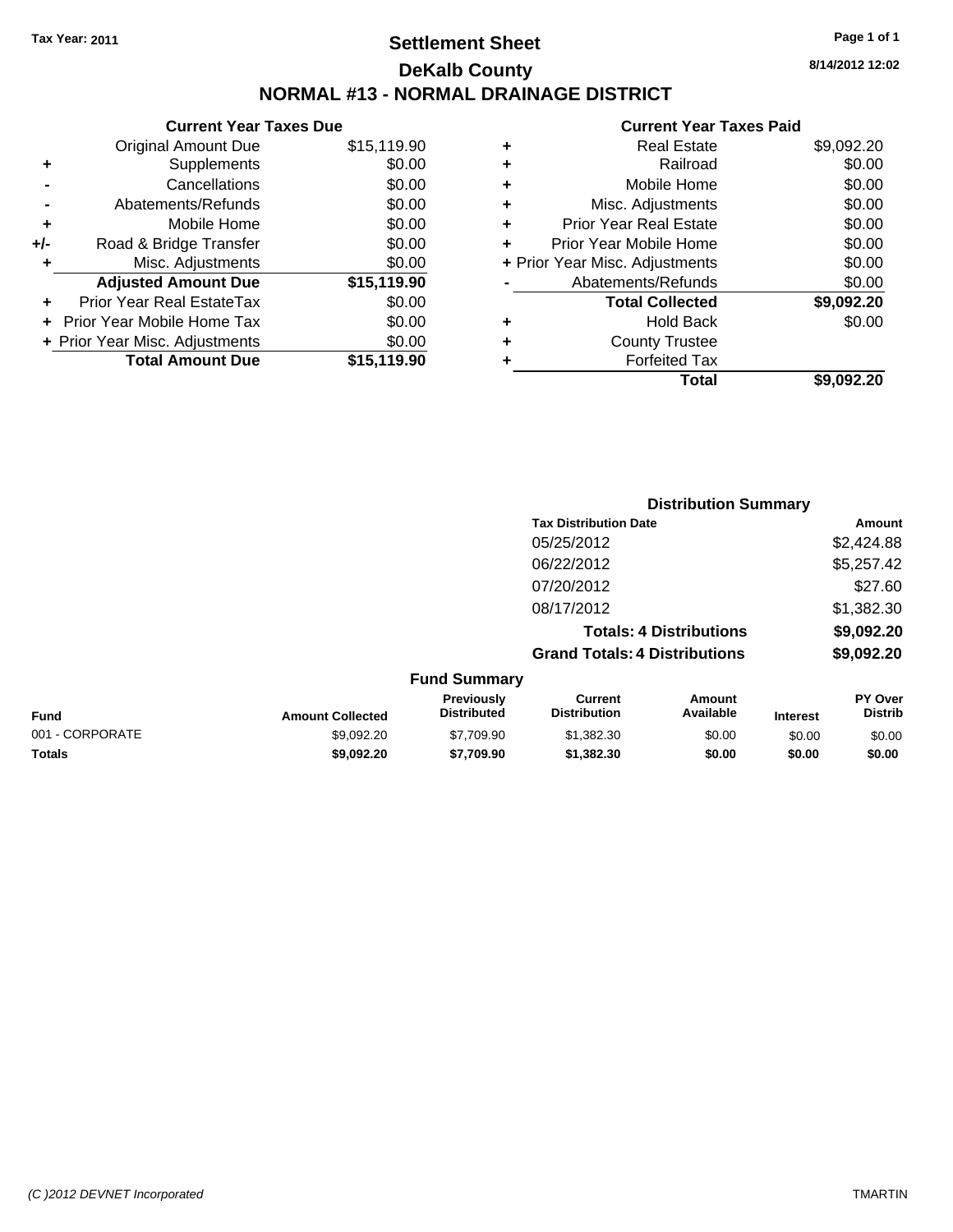## **Settlement Sheet Tax Year: 2011 Page 1 of 1 DeKalb County SH-MI #6 - SHABBONA/MILAN DRAINAGE**

**8/14/2012 12:02**

### **Current Year Taxes Paid**

|     | <b>Current Year Taxes Due</b>  |             |  |
|-----|--------------------------------|-------------|--|
|     | <b>Original Amount Due</b>     | \$10,854.20 |  |
| ٠   | Supplements                    | \$0.00      |  |
|     | Cancellations                  | \$0.00      |  |
|     | Abatements/Refunds             | \$0.00      |  |
| ٠   | Mobile Home                    | \$0.00      |  |
| +/- | Road & Bridge Transfer         | \$0.00      |  |
| ٠   | Misc. Adjustments              | \$0.00      |  |
|     | <b>Adjusted Amount Due</b>     | \$10,854.20 |  |
| ÷   | Prior Year Real EstateTax      | \$0.00      |  |
|     | Prior Year Mobile Home Tax     | \$0.00      |  |
|     | + Prior Year Misc. Adjustments | \$0.00      |  |
|     | <b>Total Amount Due</b>        | \$10,854.20 |  |
|     |                                |             |  |

| ٠                              | <b>Real Estate</b>            | \$6,734.70 |
|--------------------------------|-------------------------------|------------|
| ٠                              | Railroad                      | \$0.00     |
| ٠                              | Mobile Home                   | \$0.00     |
| ٠                              | Misc. Adjustments             | \$0.00     |
| ÷                              | <b>Prior Year Real Estate</b> | \$0.00     |
|                                | Prior Year Mobile Home        | \$0.00     |
| + Prior Year Misc. Adjustments |                               | \$0.00     |
|                                | Abatements/Refunds            | \$0.00     |
|                                | <b>Total Collected</b>        | \$6,734.70 |
| ٠                              | <b>Hold Back</b>              | \$0.00     |
| ٠                              | <b>County Trustee</b>         |            |
| ٠                              | <b>Forfeited Tax</b>          |            |
|                                | Total                         | \$6.734.70 |
|                                |                               |            |

|                 |                         |                                         |                                       | <b>Distribution Summary</b>    |                 |                           |
|-----------------|-------------------------|-----------------------------------------|---------------------------------------|--------------------------------|-----------------|---------------------------|
|                 |                         |                                         | <b>Tax Distribution Date</b>          |                                |                 | Amount                    |
|                 |                         |                                         | 05/25/2012                            |                                |                 | \$499.99                  |
|                 |                         |                                         | 06/22/2012                            |                                |                 | \$6,028.60                |
|                 |                         |                                         | 07/20/2012                            |                                |                 | \$24.47                   |
|                 |                         |                                         | 08/17/2012                            |                                |                 | \$181.64                  |
|                 |                         |                                         |                                       | <b>Totals: 4 Distributions</b> |                 | \$6,734.70                |
|                 |                         |                                         | <b>Grand Totals: 4 Distributions</b>  |                                |                 | \$6,734.70                |
|                 |                         | <b>Fund Summary</b>                     |                                       |                                |                 |                           |
| <b>Fund</b>     | <b>Amount Collected</b> | <b>Previously</b><br><b>Distributed</b> | <b>Current</b><br><b>Distribution</b> | Amount<br>Available            | <b>Interest</b> | PY Over<br><b>Distrib</b> |
| 001 - CORPORATE | \$6,734.70              | \$6,553.06                              | \$181.64                              | \$0.00                         | \$0.00          | \$0.00                    |
| <b>Totals</b>   | \$6,734.70              | \$6,553.06                              | \$181.64                              | \$0.00                         | \$0.00          | \$0.00                    |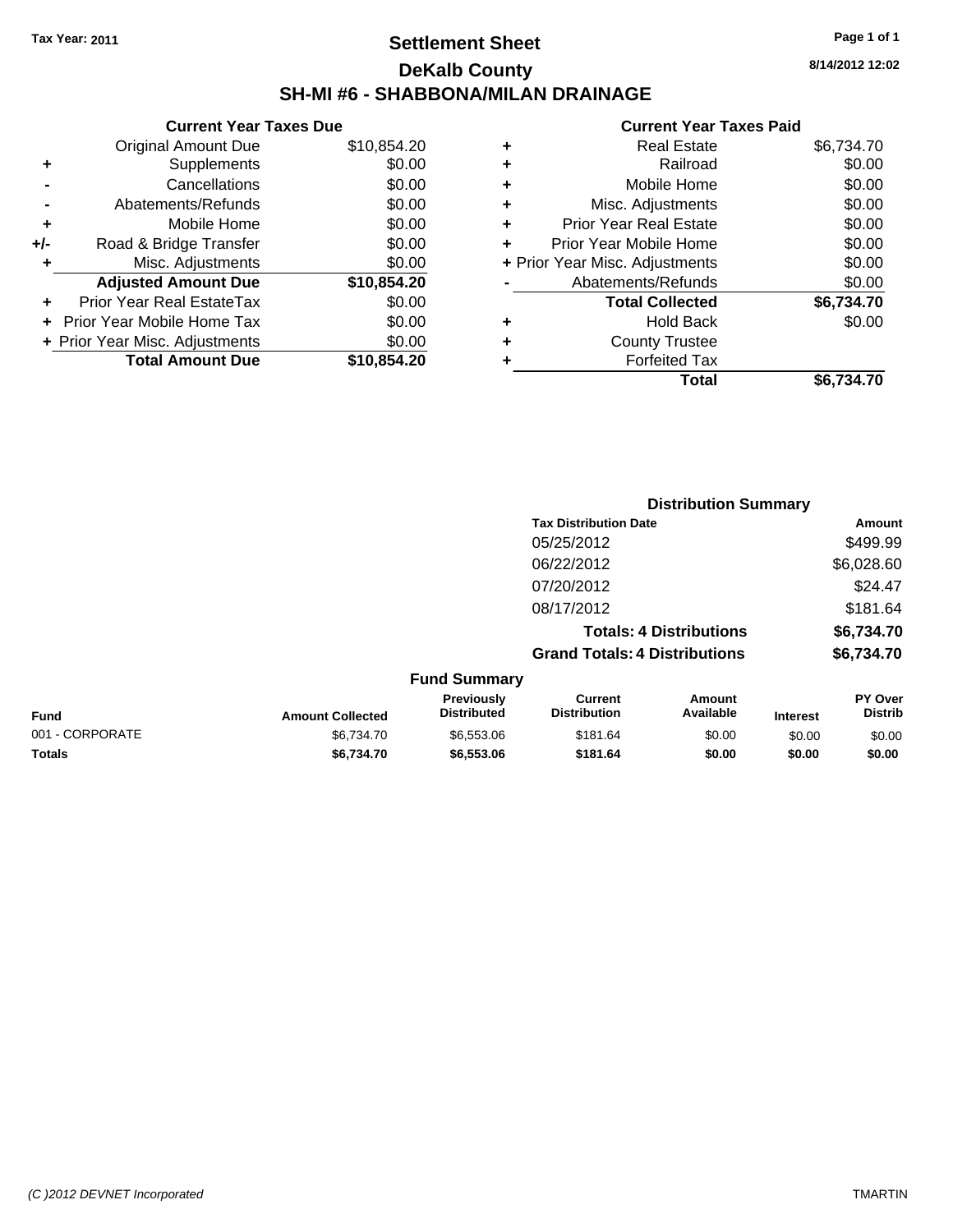## **Settlement Sheet Tax Year: 2011 Page 1 of 1 DeKalb County SQ GR #12 - SQUAW GROVE DRAINAGE**

**8/14/2012 12:02**

| <b>Prior Year Real Estate</b><br>Prior Year Mobile Home<br>+ Prior Year Misc. Adjustments<br>Abatements/Refunds<br><b>Total Collected</b><br><b>Hold Back</b><br><b>County Trustee</b><br><b>Forfeited Tax</b> | \$0.00<br>\$0.00<br>\$0.00<br>\$0.00<br>\$20,640.00<br>\$0.00 |
|----------------------------------------------------------------------------------------------------------------------------------------------------------------------------------------------------------------|---------------------------------------------------------------|
|                                                                                                                                                                                                                |                                                               |
|                                                                                                                                                                                                                |                                                               |
|                                                                                                                                                                                                                |                                                               |
|                                                                                                                                                                                                                |                                                               |
|                                                                                                                                                                                                                |                                                               |
|                                                                                                                                                                                                                |                                                               |
|                                                                                                                                                                                                                |                                                               |
|                                                                                                                                                                                                                |                                                               |
| Misc. Adjustments                                                                                                                                                                                              | \$0.00                                                        |
| Mobile Home                                                                                                                                                                                                    | \$0.00                                                        |
| Railroad                                                                                                                                                                                                       | \$0.00                                                        |
| <b>Real Estate</b>                                                                                                                                                                                             | \$20,640.00                                                   |
|                                                                                                                                                                                                                |                                                               |

|     | <b>Current Year Taxes Due</b>    |             |
|-----|----------------------------------|-------------|
|     | <b>Original Amount Due</b>       | \$33,468.00 |
| ٠   | Supplements                      | \$0.00      |
|     | Cancellations                    | \$0.00      |
|     | Abatements/Refunds               | \$0.00      |
| ٠   | Mobile Home                      | \$0.00      |
| +/- | Road & Bridge Transfer           | \$0.00      |
|     | Misc. Adjustments                | \$0.00      |
|     | <b>Adjusted Amount Due</b>       | \$33,468.00 |
|     | <b>Prior Year Real EstateTax</b> | \$0.00      |
|     | Prior Year Mobile Home Tax       | \$0.00      |
|     | + Prior Year Misc. Adjustments   | \$0.00      |
|     | <b>Total Amount Due</b>          | \$33.468.00 |

|                 |                         |                                  |                                       | <b>Distribution Summary</b>    |                 |                           |
|-----------------|-------------------------|----------------------------------|---------------------------------------|--------------------------------|-----------------|---------------------------|
|                 |                         |                                  | <b>Tax Distribution Date</b>          |                                |                 | Amount                    |
|                 |                         |                                  | 05/25/2012                            |                                |                 | \$3,258.00                |
|                 |                         |                                  | 06/22/2012                            |                                |                 | \$15,024.00               |
|                 |                         |                                  | 08/17/2012                            |                                |                 | \$2,358.00                |
|                 |                         |                                  |                                       | <b>Totals: 3 Distributions</b> |                 | \$20,640.00               |
|                 |                         |                                  | <b>Grand Totals: 3 Distributions</b>  |                                |                 | \$20,640.00               |
|                 |                         | <b>Fund Summary</b>              |                                       |                                |                 |                           |
| Fund            | <b>Amount Collected</b> | Previously<br><b>Distributed</b> | <b>Current</b><br><b>Distribution</b> | <b>Amount</b><br>Available     | <b>Interest</b> | PY Over<br><b>Distrib</b> |
| 001 - CORPORATE | \$20,640.00             | \$18,282.00                      | \$2,358.00                            | \$0.00                         | \$0.00          | \$0.00                    |
| Totals          | \$20,640.00             | \$18,282.00                      | \$2,358,00                            | \$0.00                         | \$0.00          | \$0.00                    |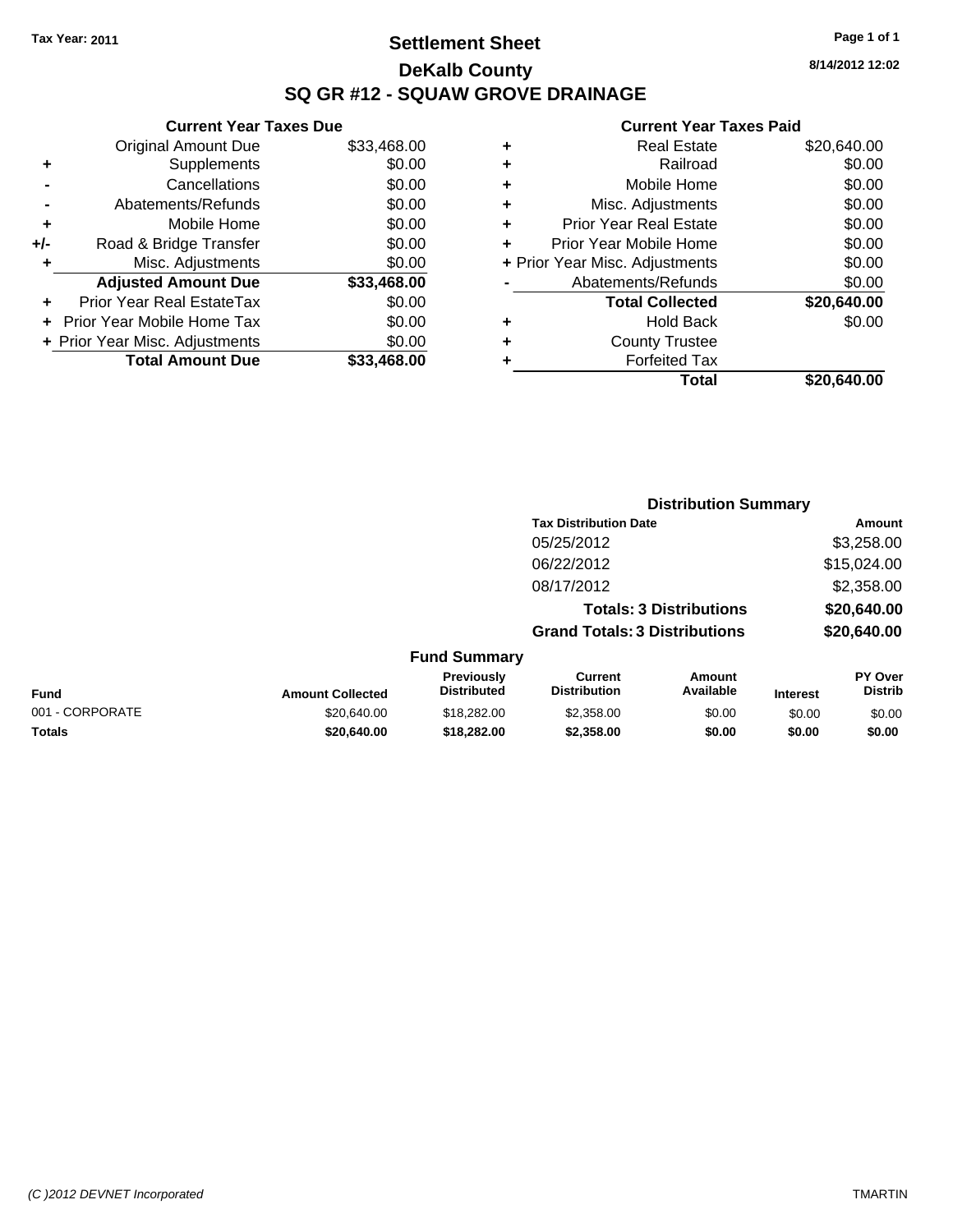**Current Year Taxes Due** Original Amount Due \$17,828.20

**Adjusted Amount Due \$17,828.20**

**Total Amount Due \$17,828.20**

**+** Supplements \$20.00 **-** Cancellations \$20.00 **-** Abatements/Refunds \$0.00 **+** Mobile Home \$0.00 **+/-** Road & Bridge Transfer \$0.00 **+** Misc. Adjustments \$0.00

**+** Prior Year Real EstateTax \$0.00 **+** Prior Year Mobile Home Tax \$0.00 **+ Prior Year Misc. Adjustments**  $$0.00$ 

## **Settlement Sheet Tax Year: 2011 Page 1 of 1 DeKalb County VG-CO #16 - VIRGIL CORTLAND DRAIN #16**

**8/14/2012 12:02**

### **Current Year Taxes Paid**

| <b>Hold Back</b><br><b>County Trustee</b><br><b>Forfeited Tax</b> | \$0.00                         |
|-------------------------------------------------------------------|--------------------------------|
|                                                                   |                                |
|                                                                   |                                |
|                                                                   |                                |
| <b>Total Collected</b>                                            | \$10,836.79                    |
| Abatements/Refunds                                                | \$0.00                         |
|                                                                   | \$0.00                         |
| Prior Year Mobile Home                                            | \$0.00                         |
| <b>Prior Year Real Estate</b>                                     | \$0.00                         |
| Misc. Adjustments                                                 | \$0.00                         |
| Mobile Home                                                       | \$0.00                         |
| Railroad                                                          | \$0.00                         |
| <b>Real Estate</b>                                                | \$10,836.79                    |
|                                                                   | + Prior Year Misc. Adjustments |

|                 |                         |                                  |                                       | <b>Distribution Summary</b>    |                 |                                  |
|-----------------|-------------------------|----------------------------------|---------------------------------------|--------------------------------|-----------------|----------------------------------|
|                 |                         |                                  | <b>Tax Distribution Date</b>          |                                |                 | Amount                           |
|                 |                         |                                  | 05/25/2012                            |                                |                 | \$1,351.20                       |
|                 |                         |                                  | 06/22/2012                            |                                |                 | \$8,682.66                       |
|                 |                         |                                  | 07/20/2012                            |                                |                 | \$60.00                          |
|                 |                         |                                  | 08/17/2012                            |                                |                 | \$742.93                         |
|                 |                         |                                  |                                       | <b>Totals: 4 Distributions</b> |                 | \$10,836.79                      |
|                 |                         |                                  | <b>Grand Totals: 4 Distributions</b>  |                                |                 | \$10,836.79                      |
|                 |                         | <b>Fund Summary</b>              |                                       |                                |                 |                                  |
| Fund            | <b>Amount Collected</b> | Previously<br><b>Distributed</b> | <b>Current</b><br><b>Distribution</b> | Amount<br>Available            | <b>Interest</b> | <b>PY Over</b><br><b>Distrib</b> |
| 001 - CORPORATE | \$10,836.79             | \$10,093.86                      | \$742.93                              | \$0.00                         | \$0.00          | \$0.00                           |
|                 |                         |                                  |                                       |                                |                 |                                  |

**Totals \$10,836.79 \$10,093.86 \$742.93 \$0.00 \$0.00 \$0.00**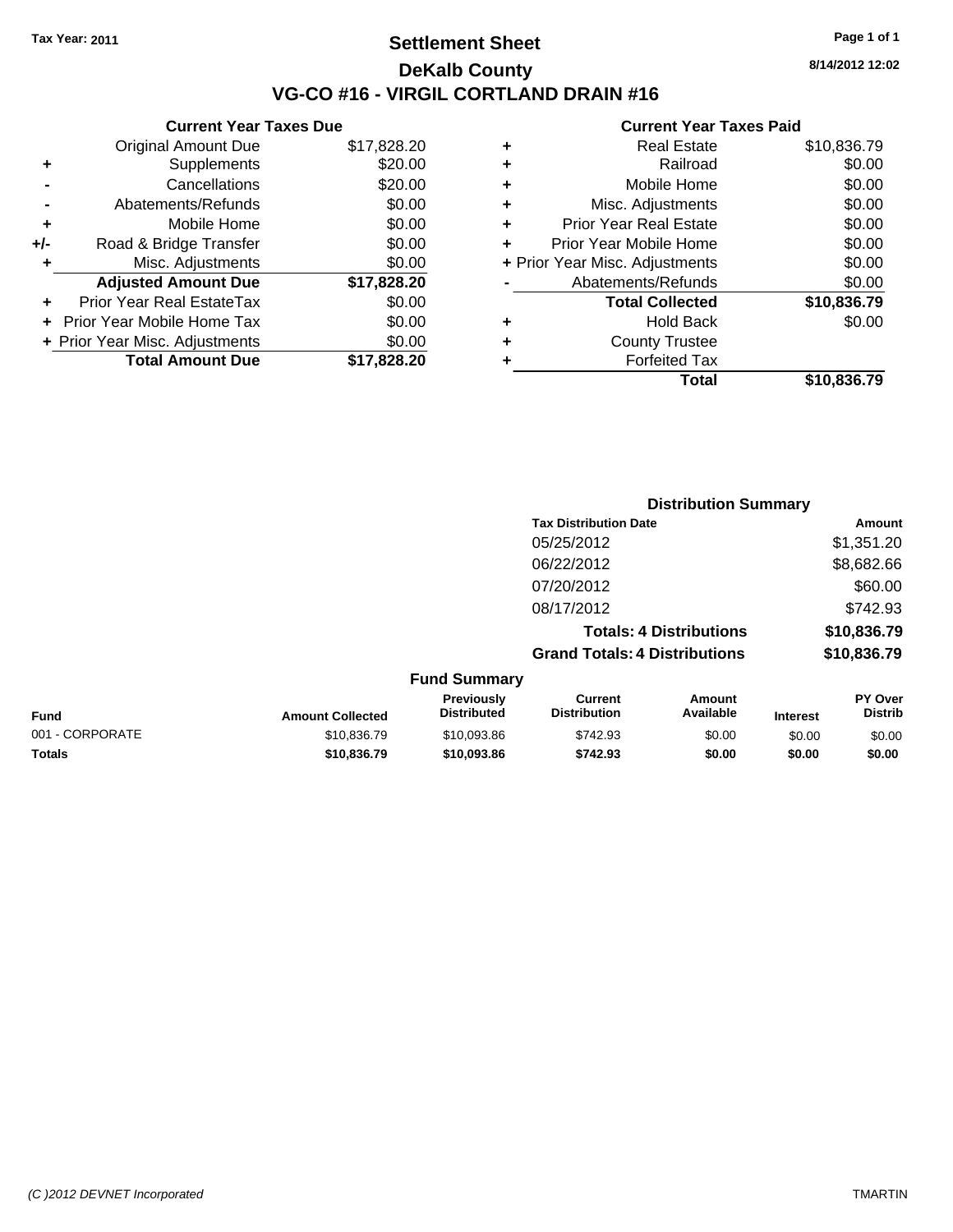## **Settlement Sheet Tax Year: 2011 Page 1 of 1 DeKalb County VI-AD #9 - VICTOR/ADAMS DRAINAGE #9**

**8/14/2012 12:02**

|       | <b>Current Year Taxes Due</b>  |            |  |  |  |  |
|-------|--------------------------------|------------|--|--|--|--|
|       | <b>Original Amount Due</b>     | \$1,036.58 |  |  |  |  |
| ٠     | Supplements                    | \$0.00     |  |  |  |  |
|       | Cancellations                  | \$0.00     |  |  |  |  |
|       | Abatements/Refunds             | \$0.00     |  |  |  |  |
| ٠     | Mobile Home                    | \$0.00     |  |  |  |  |
| $+/-$ | Road & Bridge Transfer         | \$0.00     |  |  |  |  |
|       | Misc. Adjustments              | \$0.00     |  |  |  |  |
|       | <b>Adjusted Amount Due</b>     | \$1,036.58 |  |  |  |  |
|       | Prior Year Real EstateTax      | \$0.00     |  |  |  |  |
|       | Prior Year Mobile Home Tax     | \$0.00     |  |  |  |  |
|       | + Prior Year Misc. Adjustments | \$0.00     |  |  |  |  |
|       | <b>Total Amount Due</b>        | \$1.036.58 |  |  |  |  |
|       |                                |            |  |  |  |  |

|                                | Total                         | \$815.04 |
|--------------------------------|-------------------------------|----------|
|                                | <b>Forfeited Tax</b>          |          |
| ÷                              | <b>County Trustee</b>         |          |
| ٠                              | <b>Hold Back</b>              | \$0.00   |
|                                | <b>Total Collected</b>        | \$815.04 |
|                                | Abatements/Refunds            | \$0.00   |
| + Prior Year Misc. Adjustments |                               | \$0.00   |
| ÷                              | Prior Year Mobile Home        | \$0.00   |
| ٠                              | <b>Prior Year Real Estate</b> | \$0.00   |
| ٠                              | Misc. Adjustments             | \$0.00   |
| ٠                              | Mobile Home                   | \$0.00   |
| ٠                              | Railroad                      | \$0.00   |
| ٠                              | Real Estate                   | \$815.04 |
|                                |                               |          |

|                 |                         |                                  |                                       | <b>Distribution Summary</b>    |                 |                           |
|-----------------|-------------------------|----------------------------------|---------------------------------------|--------------------------------|-----------------|---------------------------|
|                 |                         |                                  | <b>Tax Distribution Date</b>          |                                |                 | Amount                    |
|                 |                         |                                  | 06/22/2012                            |                                |                 | \$518.29                  |
|                 |                         |                                  | 07/20/2012                            |                                |                 | \$81.53                   |
|                 |                         |                                  | 08/17/2012                            |                                |                 | \$215.22                  |
|                 |                         |                                  |                                       | <b>Totals: 3 Distributions</b> |                 | \$815.04                  |
|                 |                         |                                  | <b>Grand Totals: 3 Distributions</b>  |                                |                 | \$815.04                  |
|                 |                         | <b>Fund Summary</b>              |                                       |                                |                 |                           |
| <b>Fund</b>     | <b>Amount Collected</b> | Previously<br><b>Distributed</b> | <b>Current</b><br><b>Distribution</b> | <b>Amount</b><br>Available     | <b>Interest</b> | PY Over<br><b>Distrib</b> |
| 001 - CORPORATE | \$815.04                | \$599.82                         | \$215.22                              | \$0.00                         | \$0.00          | \$0.00                    |
| Totals          | \$815.04                | \$599.82                         | \$215.22                              | \$0.00                         | \$0.00          | \$0.00                    |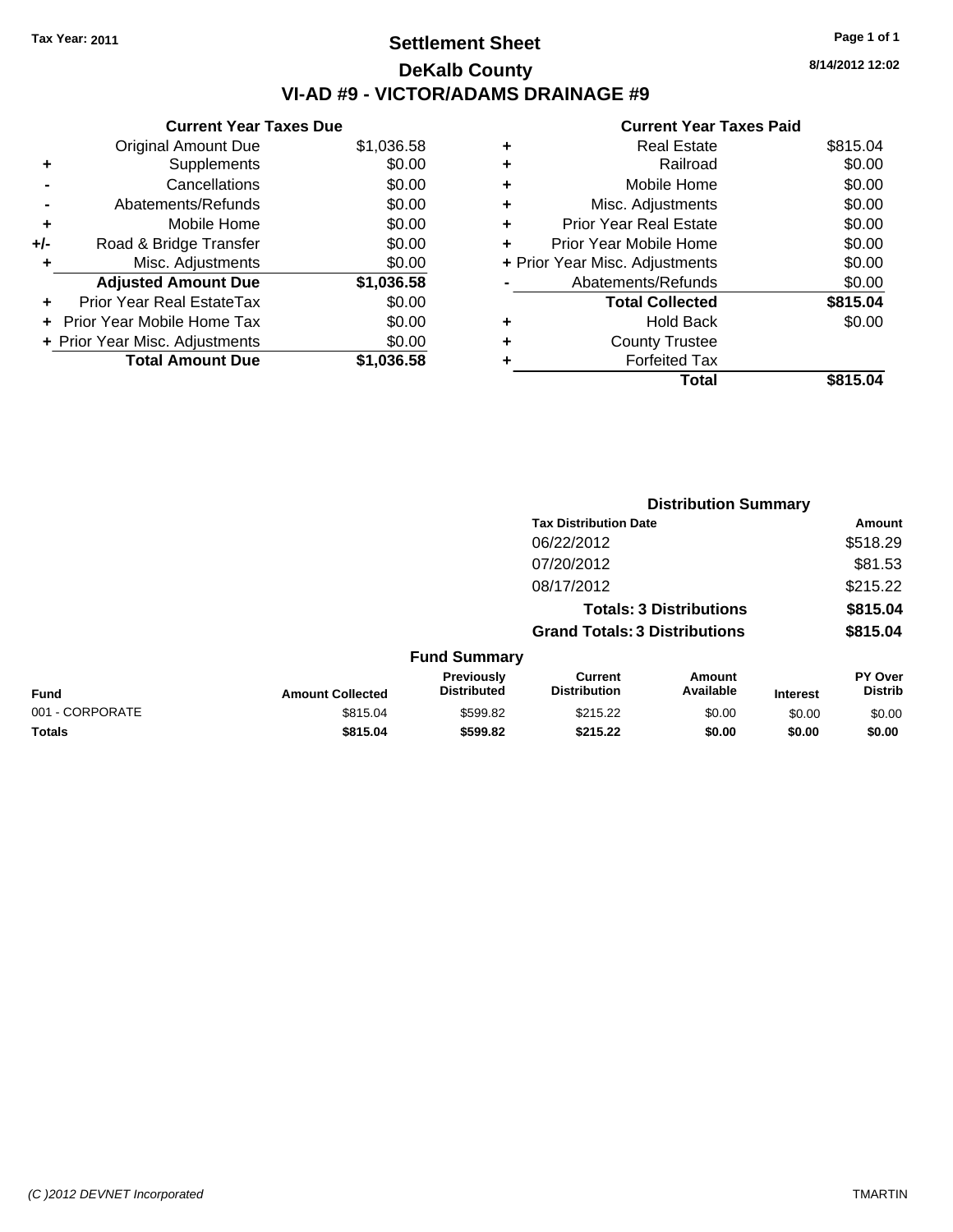## **Settlement Sheet Tax Year: 2011 Page 1 of 1 DeKalb County VI-CL #14 - VICTOR-CLINTON DRAINAGE**

**8/14/2012 12:02**

|     | <b>Current Year Taxes Due</b>  |            |
|-----|--------------------------------|------------|
|     | <b>Original Amount Due</b>     | \$3,040.54 |
| ٠   | Supplements                    | \$0.00     |
|     | Cancellations                  | \$0.00     |
|     | Abatements/Refunds             | \$0.00     |
| ٠   | Mobile Home                    | \$0.00     |
| +/- | Road & Bridge Transfer         | \$0.00     |
| ٠   | Misc. Adjustments              | \$0.00     |
|     | <b>Adjusted Amount Due</b>     | \$3,040.54 |
| ٠   | Prior Year Real EstateTax      | \$0.00     |
|     | Prior Year Mobile Home Tax     | \$0.00     |
|     | + Prior Year Misc. Adjustments | \$0.00     |
|     | <b>Total Amount Due</b>        | \$3.040.54 |

| ٠ | <b>Real Estate</b>             | \$2,066.50 |
|---|--------------------------------|------------|
| ٠ | Railroad                       | \$0.00     |
| ٠ | Mobile Home                    | \$0.00     |
| ٠ | Misc. Adjustments              | \$0.00     |
| ÷ | <b>Prior Year Real Estate</b>  | \$0.00     |
|   | Prior Year Mobile Home         | \$0.00     |
|   | + Prior Year Misc. Adjustments | \$0.00     |
|   | Abatements/Refunds             | \$0.00     |
|   | <b>Total Collected</b>         | \$2,066.50 |
| ٠ | <b>Hold Back</b>               | \$0.00     |
|   | <b>County Trustee</b>          |            |
| ٠ | <b>Forfeited Tax</b>           |            |
|   | Total                          | \$2,066.50 |
|   |                                |            |

|                 |                         |                                  | <b>Distribution Summary</b>           |                                |                 |                           |
|-----------------|-------------------------|----------------------------------|---------------------------------------|--------------------------------|-----------------|---------------------------|
|                 |                         |                                  | <b>Tax Distribution Date</b>          |                                |                 | Amount                    |
|                 |                         |                                  | 05/25/2012                            |                                |                 | \$162.20                  |
|                 |                         |                                  | 06/22/2012                            |                                |                 | \$1,888.26                |
|                 |                         |                                  | 08/17/2012                            |                                |                 | \$16.04                   |
|                 |                         |                                  |                                       | <b>Totals: 3 Distributions</b> |                 | \$2,066.50                |
|                 |                         |                                  | <b>Grand Totals: 3 Distributions</b>  |                                |                 | \$2,066.50                |
|                 |                         | <b>Fund Summary</b>              |                                       |                                |                 |                           |
| Fund            | <b>Amount Collected</b> | Previously<br><b>Distributed</b> | <b>Current</b><br><b>Distribution</b> | Amount<br>Available            | <b>Interest</b> | PY Over<br><b>Distrib</b> |
| 001 - CORPORATE | \$2,066.50              | \$2,050.46                       | \$16.04                               | \$0.00                         | \$0.00          | \$0.00                    |
| Totals          | \$2,066.50              | \$2,050.46                       | \$16.04                               | \$0.00                         | \$0.00          | \$0.00                    |
|                 |                         |                                  |                                       |                                |                 |                           |